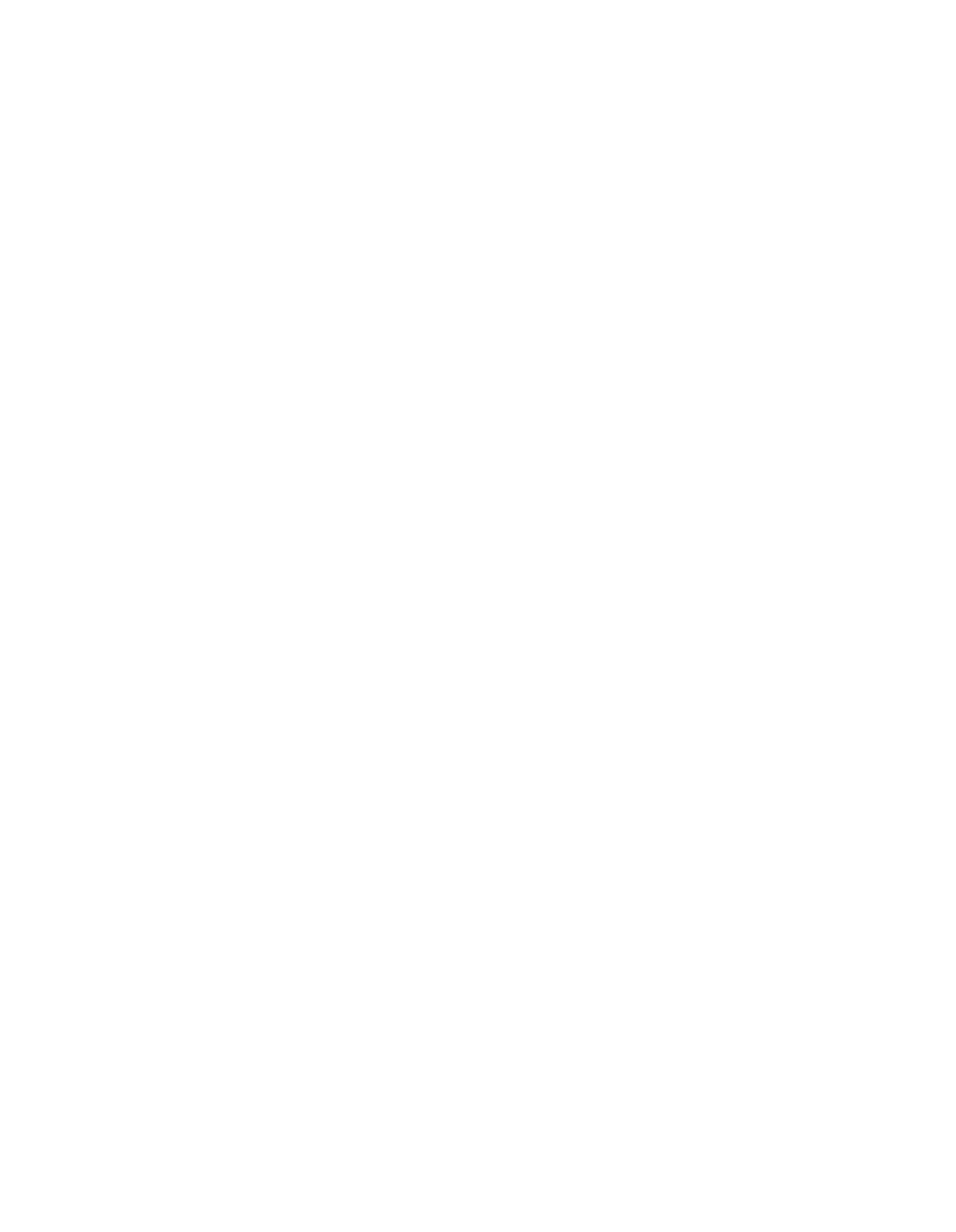### **SOUTHERN PETROCHEMICAL INDUSTRIES CORPORATION LIMITED**

#### **Board of Directors**

| Ashwin C Muthiah                | DIN 00255679 | Chairman        |
|---------------------------------|--------------|-----------------|
| Dr Aneesh Sekhar I.A.S          | DIN 07887010 | Director (1     |
| Arun Roy I.A.S.                 | DIN 01726117 | <b>Director</b> |
| S Visakan I.A.S.                | DIN 06578414 | Director (      |
| <b>B</b> Elangovan              | DIN 00133452 | <b>Director</b> |
| S Shankar                       | DIN 06591908 | Independ        |
| <b>B</b> Narendran              | DIN 01159394 | Independ        |
| Harish Chandra Chawla           | DIN 00085415 | Independ        |
| Sashikala Srikanth              | DIN 01678374 | Independ        |
| Sumanjit Chaudhry               | DIN 06752672 | Independ        |
| S Radhakrishnan                 | DIN 00061723 | Independ        |
| Debendranath Sarangi IAS (Retd) | DIN 01408349 | Independ        |
| T K Arun                        | DIN 02163427 | Director        |
| S R Ramakrishnan                | DIN 00120126 | Whole-tim       |

#### **Registered Office : Plant :**

SPIC House, No. 88, Mount Road, Guindy, Summan SPIC Nagar, Muthiapuram, Chennai 600 032 Tuticorin 628 005 CIN: L11101TN1969PLC005778<br>Phone : +91 44 22350245 • Fax : +91 44 22352163 Fax : 0461 2355588 Phone :+91 44 22350245 • Fax : +91 44 22352163 Website : www.spic.in  $E$ -mail : spiccorp@spic.co.in E-mail : spiccorp@spic.co.in

#### **Registrar and Share Transfer Agents : The Bankers : Bankers : The Bankers : Registrar and Share Transfer Agents :**

Cameo Corporate Services Limited **HDFC Bank Limited** "Subramanian Building"<br>No. 1 Club House Road, Chennai 600,002 State Bank of India No 1 Club House Road, Chennai 600 002 Tel: 044-28460390 / 28460718 Fax : 044–28460129 E-mail : investor@cameoindia.com

Director (from 23 May 2019) Director (upto 29 March 2019) Independent Director (upto 31 March 2019) Independent Director Independent Director Independent Director Independent Director Independent Director Independent Director (from 23 May 2019) Whole-time Director

#### **Secretary Statutory Auditors :**

M B Ganesh MSKA & Associates Chartered Accountants **Chief Financial Officer** 6th Floor, Main Building, Guna Complex K R Anandan New No. 443 & 445 Old No.304 & 305 Mount Road, Teynampet Chennai 600 004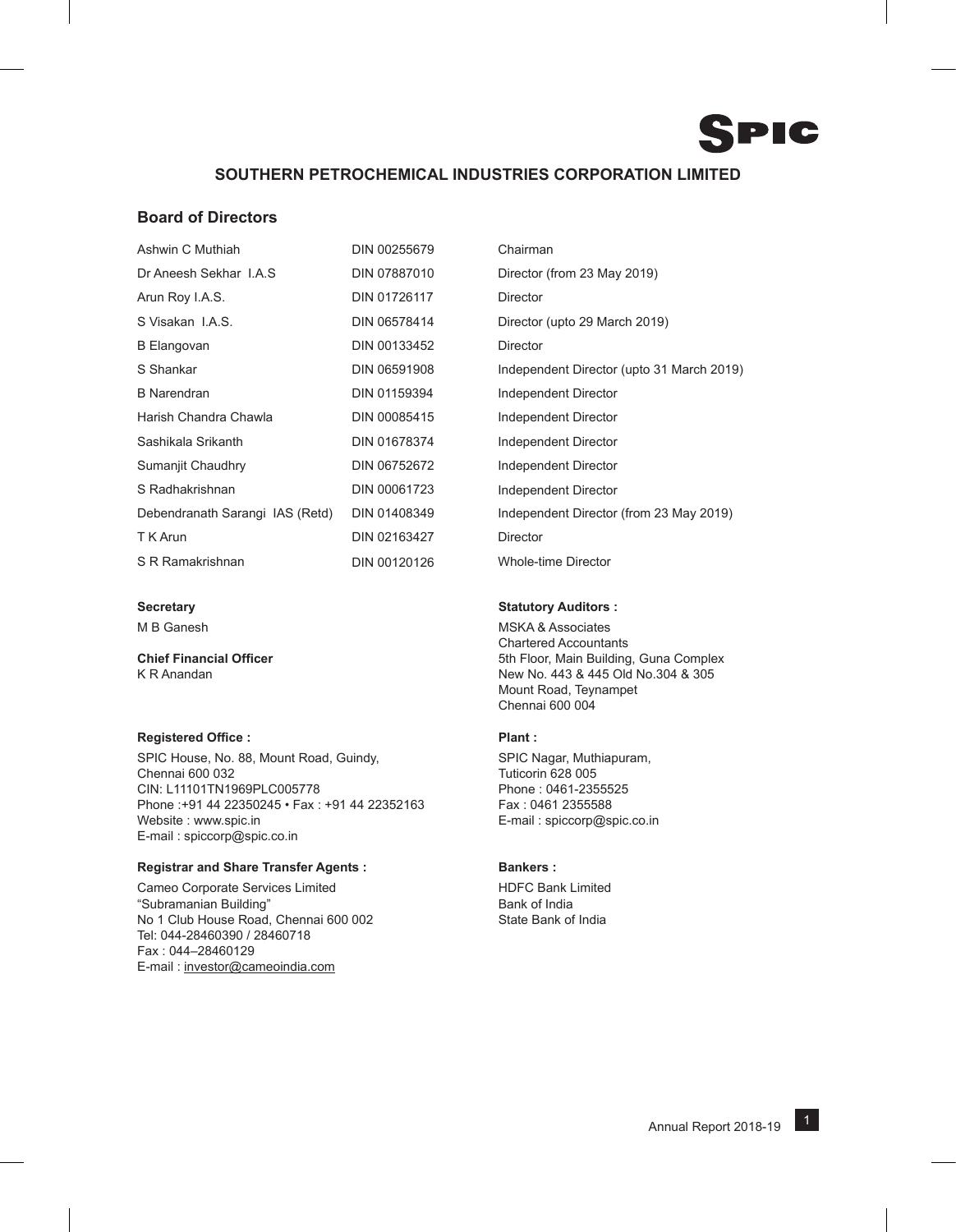

### **CONTENTS**

| Notice                         |                                                        | 3   |  |  |
|--------------------------------|--------------------------------------------------------|-----|--|--|
|                                | Directors' Report and Management Discussion & Analysis | 12  |  |  |
|                                | Secretarial Audit Report                               | 31  |  |  |
|                                | Corporate Governance Report                            | 35  |  |  |
|                                | Certificate of Non-Disqualification of Directors       | 45  |  |  |
|                                | Independent Auditors' Report on Corporate Governance   | 46  |  |  |
|                                | Independent Auditors' Report                           | 48  |  |  |
|                                | <b>Balance Sheet</b>                                   | 56  |  |  |
| Statement of Profit and Loss   |                                                        |     |  |  |
| Statement of Changes in Equity |                                                        |     |  |  |
|                                | <b>Cash Flow Statement</b>                             | 59  |  |  |
|                                | Notes to Financial Statements                          | 61  |  |  |
|                                | <b>Consolidated Financial Statements</b>               |     |  |  |
| (a)                            | Independent Auditors' Report                           | 103 |  |  |
| (b)                            | <b>Balance Sheet</b>                                   | 110 |  |  |
| (c)                            | Statement of Profit and Loss                           | 111 |  |  |
| (d)                            | Statement of Changes in Equity                         | 112 |  |  |
| (e)                            | <b>Cash Flow Statement</b>                             | 113 |  |  |
| (f)                            | Notes to Financial Statements                          | 115 |  |  |
|                                | Proxy Form                                             | 157 |  |  |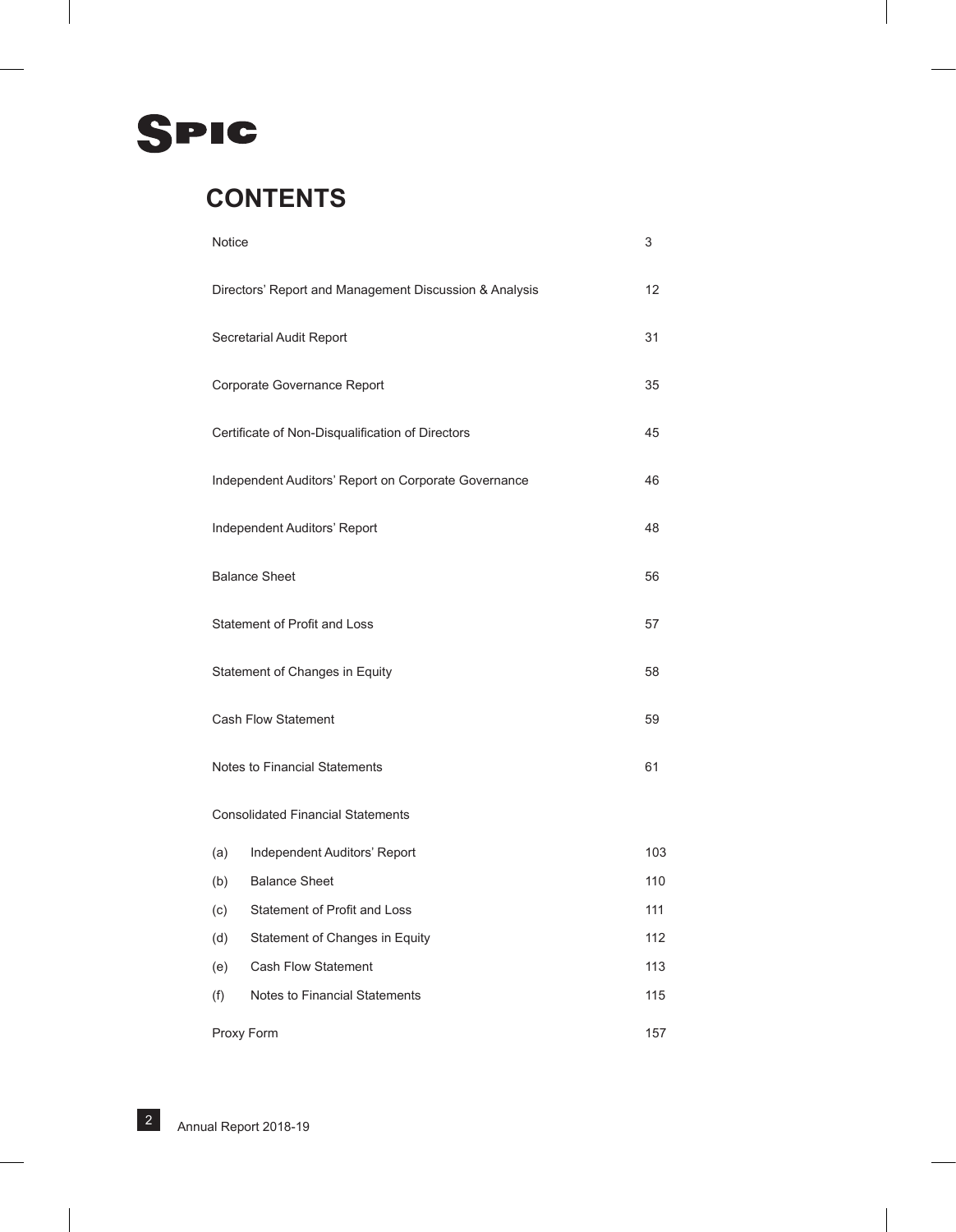

#### **SOUTHERN PETROCHEMICAL INDUSTRIES CORPORATION LIMITED**

Registered Office: "SPIC House", No. 88, Mount Road, Guindy, Chennai - 600 032. CIN:L11101TN1969PLC005778; E-mail: spiccorp@spic.co.in; website: www.spic.in, Ph: 044-22350245

#### **NOTICE**

**NOTICE** is hereby given that the FORTY EIGHTH ANNUAL GENERAL MEETING of the Members of Southern Petrochemical Industries Corporation Limited will be held on Thursday, the 8th August 2019 at 11.15 .A.M. at Rajah Annamalai Mandram, No 5, Esplanade Road, Chennai - 600 108, to transact the following business:

#### **ORDINARY BUSINESS:**

**1. Adoption of Financial Statements**

#### **"RESOLVED THAT**

- a. The audited standalone financial statement of the Company for the year ended 31st March 2019 and the Reports of the Board of Directors and Auditors thereon;
- b. The audited consolidated financial statement of the Company for the year ended 31st March 2019 and the Report of the Auditors thereon;

be and are hereby received and adopted."

#### **2. Appointment of Director**

**"RESOLVED THAT** Mr. B Elangovan, Director (DIN: 00133452), retiring by rotation, eligible for re-appointment and having offered himself for reappointment be and is hereby re-appointed as Director of the Company.

#### **SPECIAL BUSINESS:**

**3.** To consider and if thought fit, to pass with or without modification(s), the following Resolution as an **ORDINARY RESOLUTION**:

**"RESOLVED THAT** Mr. Arun Roy. V, IAS, (DIN No: 01726117), Nominee Director of Tamilnadu Industrial Development Corporation Limited pursuant to Section 161 and other applicable provisions, if any, of the Companies Act, 2013, and the Articles of Association of the Company be and is hereby appointed as Director of the Company liable to retire by rotation."

**4** To consider and if thought fit, to pass with or without modification(s), the following Resolution as an **ORDINARY RESOLUTION:**

**"RESOLVED THAT** Dr. Aneesh Sekhar. S, IAS, (DIN No: 07887010), Nominee Director of Tamilnadu Industrial Development Corporation Limited pursuant Section 161 and other applicable provisions, if any, of the Companies Act, 2013, and the Articles of Association of the Company be and is hereby appointed as Director of the Company liable to retire by rotation."

**5** To consider and if thought fit, to pass with or without modification(s), the following Resolution as an **ORDINARY RESOLUTION:**

**"RESOLVED THAT** pursuant to the provisions of Sections 149, 150, 152 and any other applicable provisions of the Companies Act, 2013 (the Act) and the Rules made there under including any statutory modification(s) or re-enactment thereof for the time being in force read with Schedule IV of the Act and Regulations 16 (1)(b) of the SEBI (Listing Obligations and Disclosure Requirements) Regulations 2015, the appointment of Mr. Debendranath Sarangi (DIN: 01408349) as Independent Director of the Company and to hold office for a period of five years from 23rd May 2019 be and is hereby approved."

**6** To consider and if thought fit, to pass with or without modification(s), the following Resolution as a **SPECIAL RESOLUTION:**

**"RESOLVED THAT** pursuant to the provisions of Sections 149, 150, 152 and any other applicable provisions of the Companies Act, 2013 (the Act) and the Rules made there under including any statutory modification(s) or re-enactment thereof for the time being in force read with Schedule IV of the Act and Regulations 16(1)(b) and 17(1A) of the SEBI (Listing Obligations and Disclosure Requirements) Regulations 2015, the re-appointment of Mr. B Narendran (DIN: 01159394) as Independent Director of the Company for a further period of five years from 8th September 2019 during which term he will attain the age of 75 years and continue to hold office be and is hereby approved."

**7** To consider and if thought fit, to pass with or without modification(s), the following Resolution as a **SPECIAL RESOLUTION:**

**"RESOLVED THAT** pursuant to the provisions of Sections 149, 150, 152 and any other applicable provisions of the Companies Act, 2013 (the Act) and the Rules made there under including any statutory modification(s) or re-enactment thereof for the time being in force read with Schedule IV of the Act Regulation 16(1)(b) of the SEBI (Listing Obligations and Disclosure Requirements) Regulations 2015, the re-appointment of Mrs. Sashikala Srikanth (DIN: 01678374) as Independent Director of the Company and continue to hold office for a further period of five years from 8th September 2019 be and is hereby approved".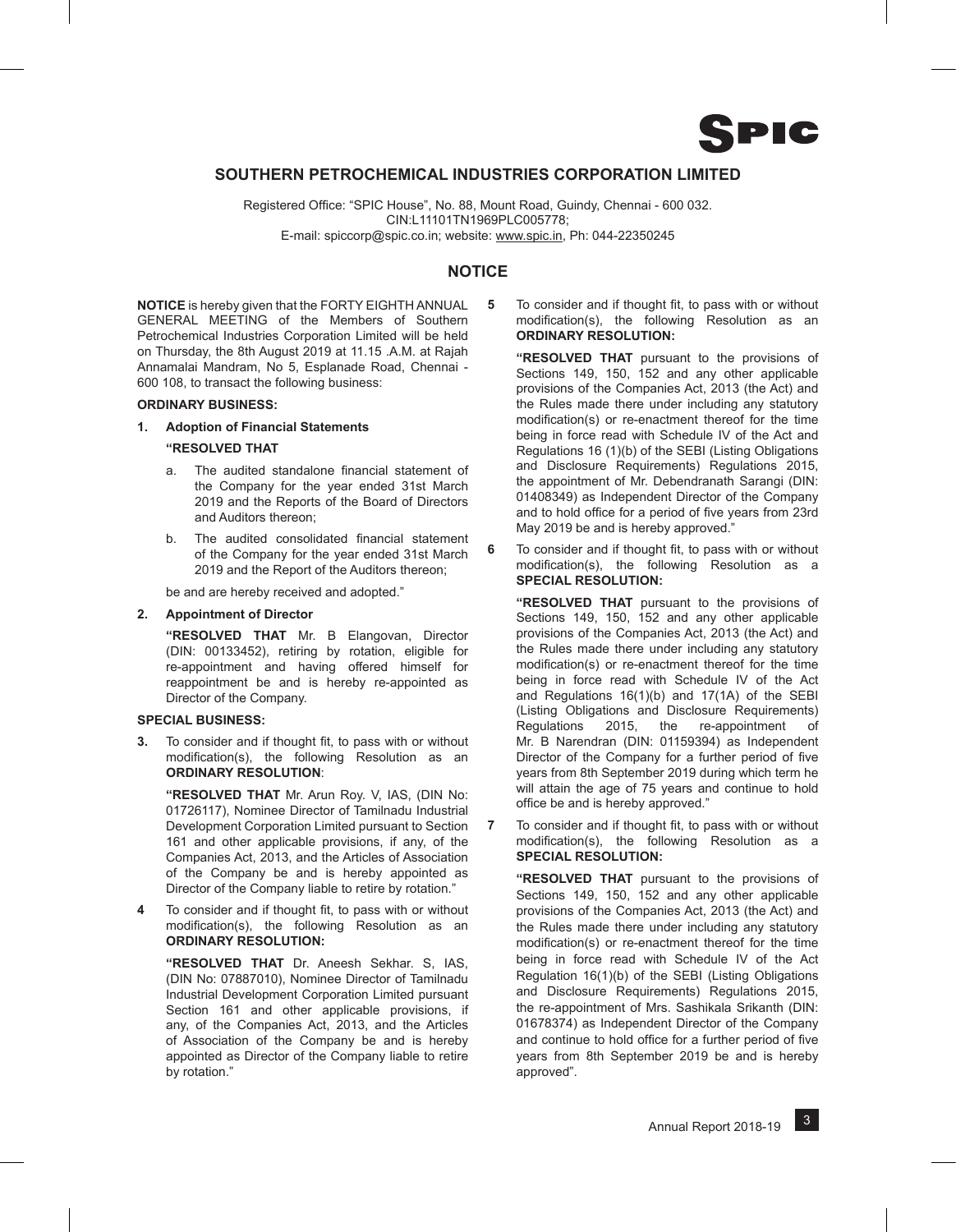**8** To consider and if thought fit, to pass, with or without modification, the following Resolution as an **ORDINARY RESOLUTION:**

**"RESOLVED THAT** pursuant to the provisions of Section 148 and other applicable provisions, if any, of the Companies Act, 2013 and the Rules made there under read with the provisions of Companies (Cost Records and Audit) Rules, 2014 including any statutory amendment(s), modification(s) and re-enactment thereof for the time being in force, the appointment of Mr. P.R.Tantri (M.No.2403) as Cost Auditor to conduct the Cost Audit pertaining to Cost Accounts and Records of the Fertilizer Division of the Company for the financial year ending 31st March 2020, on a remuneration of Rs. 1,50,000/- (Rupees One Lakh Fifty Thousand only) subject to applicable taxes and levies be and is hereby approved and ratified."

**9** To consider and if thought fit, to pass, with or without modification, the following Resolution as a **Special Resolution:**

**"RESOLVED THAT** approval be and is hereby accorded pursuant to Regulation 23 of the SEBI (Listing Obligations and Disclosures Requirements) Regulations, 2015, for the transactions entered into with Wilson International Trading Pte., Ltd., Singapore, a Related Party in the ordinary course of business for purchase of raw materials of value Rs.74,159.35 lakhs during the year 2018-19, considered material and at arm's length basis."

#### **NOTES:**

- (A) a. Share Transfer Register of the Company will remain closed from 2nd August 2019 to 8th August 2019 (both days inclusive).
	- b. The Explanatory Statement pursuant to Section 102 (1) of the Companies Act, 2013, (the Act) in respect of items 3 to 10 is annexed hereto.
	- c. A MEMBER ENTITLED TO ATTEND AND VOTE AT THE ANNUAL GENERAL MEETING (AGM) OF THE COMPANY MAY APPOINT A PROXY / PROXIES TO ATTEND AND VOTE INSTEAD OF HIMSELF/ HERSELF. SUCH PROXY NEED NOT BE A MEMBER OF THE COMPANY.

 The instrument appointing proxy (attached) should be deposited at the Registered Office of the Company not less than forty-eight hours before commencement of the AGM. Proxy forms submitted on behalf of companies, societies, etc., must be supported by an appropriate resolution/authority, as applicable. Pursuant to the provisions of Section 105 of the Act, a person shall not act as a proxy for more than 50 (fifty) Members and holding in aggregate not more than 10% (ten percent) of the total share capital of the Company carrying voting rights. However,

**10.** To consider and if thought fit, to pass, with or without modification, the following Resolution as **SPECIAL RESOLUTION:**

**"RESOLVED THAT** pursuant to the provisions of Section 186 and other applicable provisions of the Companies Act, 2013 (the Act) and the Rules made there under (including any statutory modification thereof for the time being in force and as may be enacted from time to time), subject to such approvals, consents, sanctions and permissions, as may be necessary under any other Statute and the Articles of Association of the Company, consent of the Members be and is hereby accorded for the transfer of 58,08,000 equity shares of Rs. 10/- each of M/s. Mercantile Ventures Limited (MVL) at Rs. 13.50 and 5,09,575 equity shares of Rs. 10/- each of M/s. South India Travels Private Limited (SITPL) at par in favour of the Company by Gold Nest Trading Company Limited pursuant to the Order passed by National Company Law Tribunal (NCLT), Chennai dated 7th March 2019 towards settlement of dues outstanding aggregating Rs. 8.35 Crores by M/s. Gold Nest Trading Company Limited."

> (By Order of the Board) For SOUTHERN PETROCHEMICAL INDUSTRIES CORPORATION LTD.

| Place: Chennai    | M B Ganesh |
|-------------------|------------|
| Date: 23 May 2019 | Secretary  |

a single person may act as a proxy for a Member holding more than 10% (ten percent) of the total share capital of the Company carrying voting rights provided that such person shall not act as a proxy for any other person / shareholder.

- d. Members holding shares in physical form are advised to inform the Company of any change in address or demise of any Member.
- e. SEBI Vide press release dated December 03, 2018 decided that except in case of transmission or transposition of securities, requests for effecting transfer of securities shall not be processed unless the securities are held in dematerialized form with a depository. This will come into effect from April 1, 2019. Hence after this date physical transfer of securities will not be permitted.
- f. Details under Regulation 36 of SEBI (Listing Obligations and Disclosure Requirements) Regulations, 2015 in respect of the Directors seeking appointment / re-appointment at the Annual General Meeting forms integral part of the Notice. Such Directors have furnished the requisite declarations for their appointment / reappointment.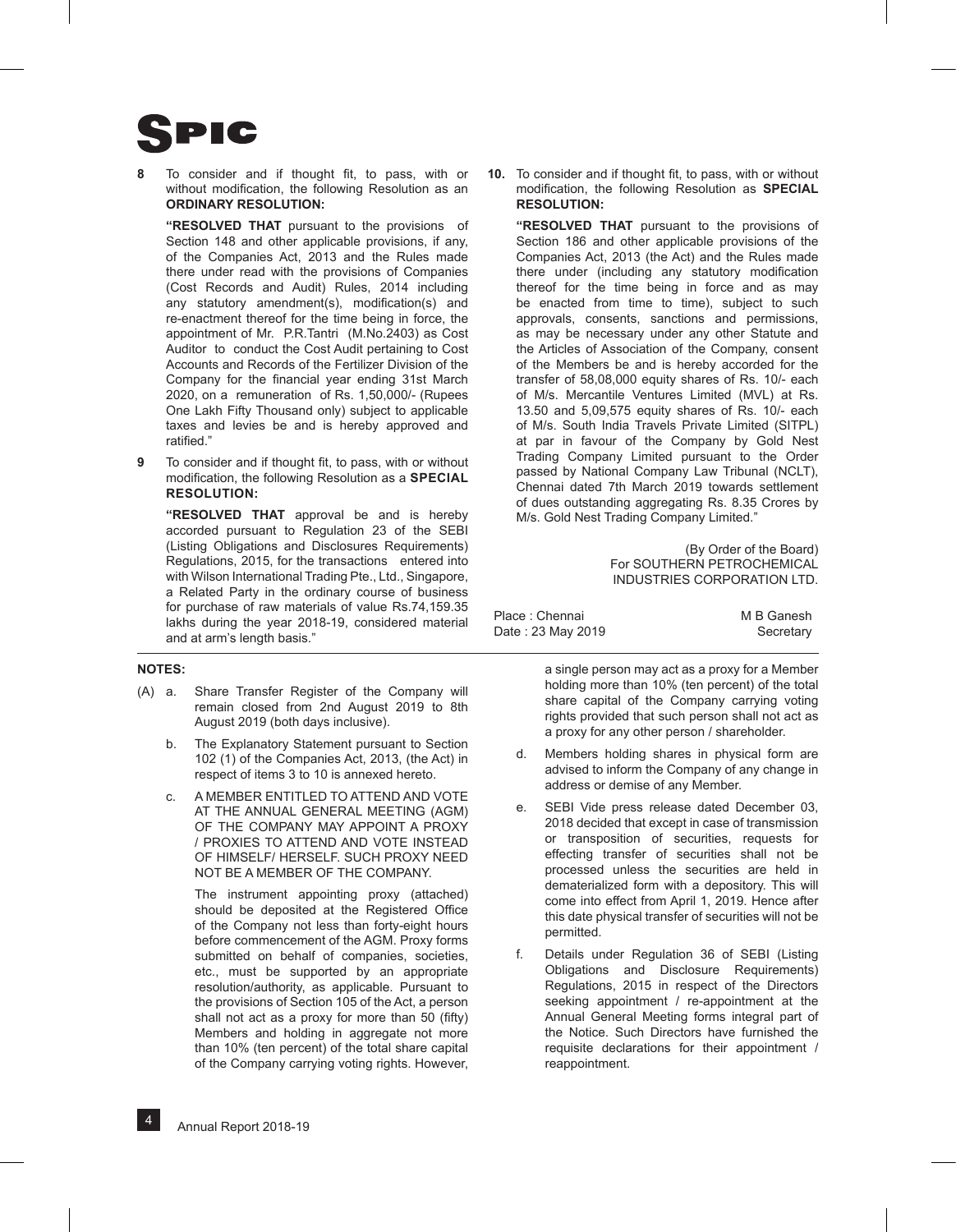

g. Electronic copy of the Notice of the 48th Annual General Meeting (48th AGM) of the Company inter alia indicating the process and manner of electronic-voting (e-voting) along with Attendance Slip and Proxy Form are being sent to all the Members whose email IDs are registered with the Company / Depository Participants(s) for communication purposes unless any Member has requested for a hard copy of the same. For Members who have not registered their email address, physical copies of the Notice of the 48th AGM of the Company inter alia indicating the process and manner of e-voting along with Attendance Slip and Proxy form are being sent in the permitted mode (Registered Post/ Speed Post / Courier).

 Members are advised to register/update their e-mail addresses and enable the Company to send Notice, Financial Statements and other documents in electronic form in future.

- h. Members may also note that the Notice of the 48th AGM and the Annual Report will be available on the website of the Company.
- Voting through electronic means: In compliance with the provisions of Section 108 of the Companies Act, 2013 and Rule 20 of the Companies (Management and Administration) Rules, 2014, the Company is providing to its Members facility to exercise their right to vote at the 48th AGM by electronic means and the business may be transacted through electronicvoting services provided by CDSL.
- j. A person who has participated in e-voting is not debarred from participating in the meeting physically though he shall not be eligible to vote at the meeting again and his earlier vote cast electronically shall be treated as final. In terms of the provisions of Section 107 read with Section 109 of the Act there will be no voting by show of hands at the meeting and hence the provisions relating to demand for poll by the Members would not be relevant. The Chairman of the meeting will regulate the meeting and voting on the resolutions in accordance with the provisions of the Act and the applicable Rules and Listing Regulations.
- k. The facility for voting through ballot paper shall be made available at the meeting and Members attending the meeting who have not already cast their vote by remote e-voting shall be able to exercise their right at the meeting.
- l. The voting rights of Members shall be in proportion to the shares held by him to the paidup equity share capital in the Company held as on 1st August 2019, the cut-off-date.
- m. Members holding shares in single name are advised to avail the facility of nomination in respect of shares held by them pursuant to the provisions of Section 72 of the Act, read with the Rules made thereunder. Members holding shares in physical form desiring to avail this facility may send their nomination in the prescribed Form No. SH-13 duly filled to the Company. The Nomination Form is also available in the website of the Company. Members holding shares in electronic form may contact their respective Depository Participant(s) for availing this facility.

#### **Inspection of Documents:**

All material documents relating to the items of business set out in the Notice are available for inspection by the Members at the Registered Office of the Company on all the working days between 11.00 A.M. and 1.00 P.M. prior to the date of the Meeting.

#### **INSTRUCTIONS FOR MEMBERS FOR VOTING ELECTRONICALLY ARE AS UNDER:-**

- (I) The voting period begins on 5th August 2019 (9.00 a.m.) and ends on 7th August 2019 (5.00 p.m.). During this period, the shareholders of the Company, holding shares either in physical form or in dematerialized form, as on 1st August 2019 (cut off date) may cast their vote electronically. The e-voting module shall be disabled by CDSL for voting thereafter.
- (II) Shareholders who have already voted prior to the meeting date will not be entitled to vote at the meeting venue.
- (III) The shareholders should log on to the e-voting website www.evotingindia.com.
- (IV) Click on Shareholders.
- (V) Now Enter your User ID
	- a. For CDSL: 16 digits beneficiary ID,
	- b. For NSDL: 8 Character DP ID followed by 8 Digits Client ID,
	- c. Members holding shares in Physical Form should enter Folio Number registered with the Company.
- (VI) Next enter the Image Verification as displayed and Click on Login.
- (VII) If you are holding shares in Demat form and had logged on to www.evotingindia.com and voted on an earlier voting of any company, then yourexisting password is to be used.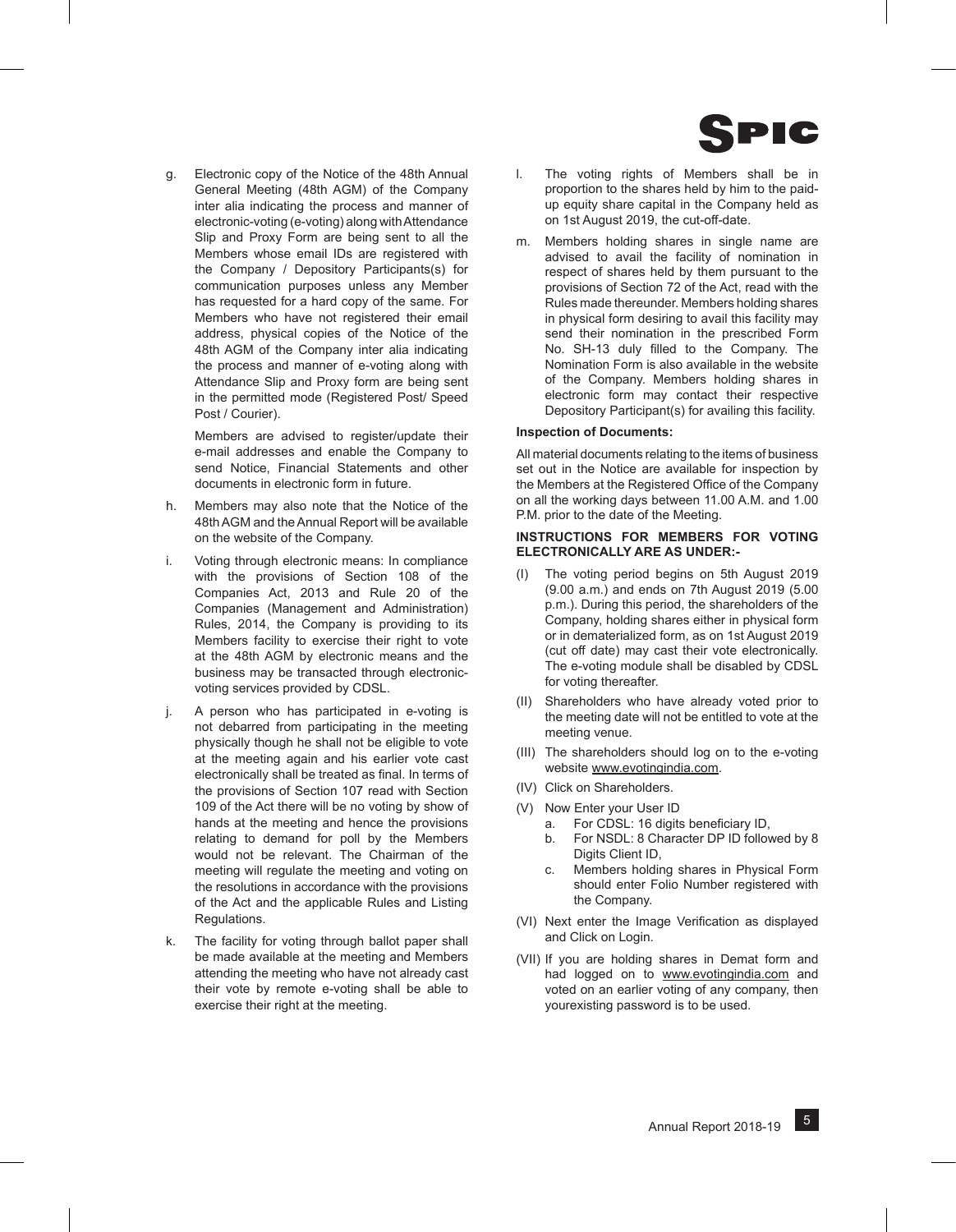## IC

(VIII) If you are a first time user follow the steps given below:

|                                               | For Members holding shares in Demat Form<br>and Physical Form                                                                                                                                                                                                                                    |
|-----------------------------------------------|--------------------------------------------------------------------------------------------------------------------------------------------------------------------------------------------------------------------------------------------------------------------------------------------------|
| <b>PAN</b>                                    | Enter your 10 digit alpha-numeric<br>*PAN issued by Income Tax Department<br>(Applicable for both demat shareholders<br>as well as physical shareholders)                                                                                                                                        |
|                                               | Members who have not updated<br>their PAN with<br>the Company/<br>Depository<br>Participant<br>are<br>requested to use the first two<br>letters of their name and the 8<br>digits of the sequence number in<br>the PAN field.                                                                    |
|                                               | In case the sequence number<br>less than 8 digits enter the<br>is<br>applicable number of 0's before<br>the number after the first two<br>characters of the name in CAPITAL<br>letters. Eg. If your name is Ramesh<br>Kumar with sequence number 1<br>then enter RA00000001 in the<br>PAN field. |
| Dividend<br><b>Bank</b><br>Details<br>OR Date | Enter the Dividend Bank Details<br>$\alpha$ r<br>Date of Birth (in dd/mm/yyyy format) as<br>recorded in your demat account or in the<br>company records in order to login.                                                                                                                       |
| of Birth<br>(DOB)                             | If both the details are not recorded<br>$\bullet$<br>with the depository or company<br>please enter the<br>member id /<br>folio<br>in<br>the<br>number<br>Dividend<br>Bank details field as mentioned in<br>instruction (v).                                                                     |

- (IX) After entering these details appropriately, click on "SUBMIT" tab.
- (X) Members holding shares in physical form will then directly reach the Company selection screen. However, members holding shares in demat form will now reach 'Password Creation' menu wherein they are required to mandatorily enter their login password in the new password field. Kindly note that this password is to be also used by the demat holders for voting for resolutions of any other company on which they are eligible to vote, provided that company opts for e-voting through CDSL platform. It is strongly recommended not to share your password with any other person and take utmost care to keep your password confidential.
- (XI) For Members holding shares in physical form, the details can be used only for e-voting on the resolutions contained in this Notice.
- (XII) Click on the EVSN for the relevant on which you choose to vote.
- (XIII)On the voting page, you will see "RESOLUTION DESCRIPTION" and against the same the option "YES/NO" for voting. Select the option YES or NO as desired. The option YES implies that you assent to the Resolution and option NO implies that you dissent to the Resolution.
- (XIV)Click on the "RESOLUTIONS FILE LINK" if you wish to view the entire Resolution details.
- (XV) After selecting the resolution you have decided to vote on, click on "SUBMIT". A confirmation box will be displayed. If you wish to confirm your vote, click on "OK", else to change your vote, click on "CANCEL" and accordingly modify your vote.
- (XVI) Once you "CONFIRM" your vote on the resolution, you will not be allowed to modify your vote.
- (XVII) You can also take a print of the votes cast by clicking on "Click here to print" option.
- (XVIII)If a demat account holder has forgotten the login password then Enter the User ID and the image verification code and click on Forgot Password & enter the details as prompted by the system.
- (XIX) Note for Non Individual Shareholders and **Custodians**

 Non-Individual shareholders (i.e. other than Individuals, HUF, NRI etc.) and Custodian are required to log on to www.evotingindia.com and register themselves as Corporates.

- A scanned copy of the Registration Form bearing the stamp and sign of the entity should be emailed to helpdesk.evoting@ cdslindia.com
- After receiving the login details a Compliance User should be created using the admin login and password. The Compliance User would be able to link the account(s) for which they wish to vote on.
- The list of accounts linked in the login should be mailed to helpdesk.evoting@cdslindia. com and on approval of the accounts they would be able to cast their vote.
- A scanned copy of the Board Resolution and Power of Attorney (POA) which they have issued in favour of the Custodian, if any, should be uploaded in PDF format in the system for the scrutinizer to verify the same.
- (xx) In case you have any queries or issues regarding e-voting, you may refer the Frequently Asked Questions ("FAQs") and e-voting manual available at www. evotingindia.com, under help section or write an email to helpdesk.evoting@ cdslindia.com
- (xxi) The Company has appointed M/s B Chandra & Associates Practicing Company Secretaries, Chennai as Scrutinizer for remote E-voting and to conduct poll at AGM. Contact details : email id: bchandrapcs@gmail.com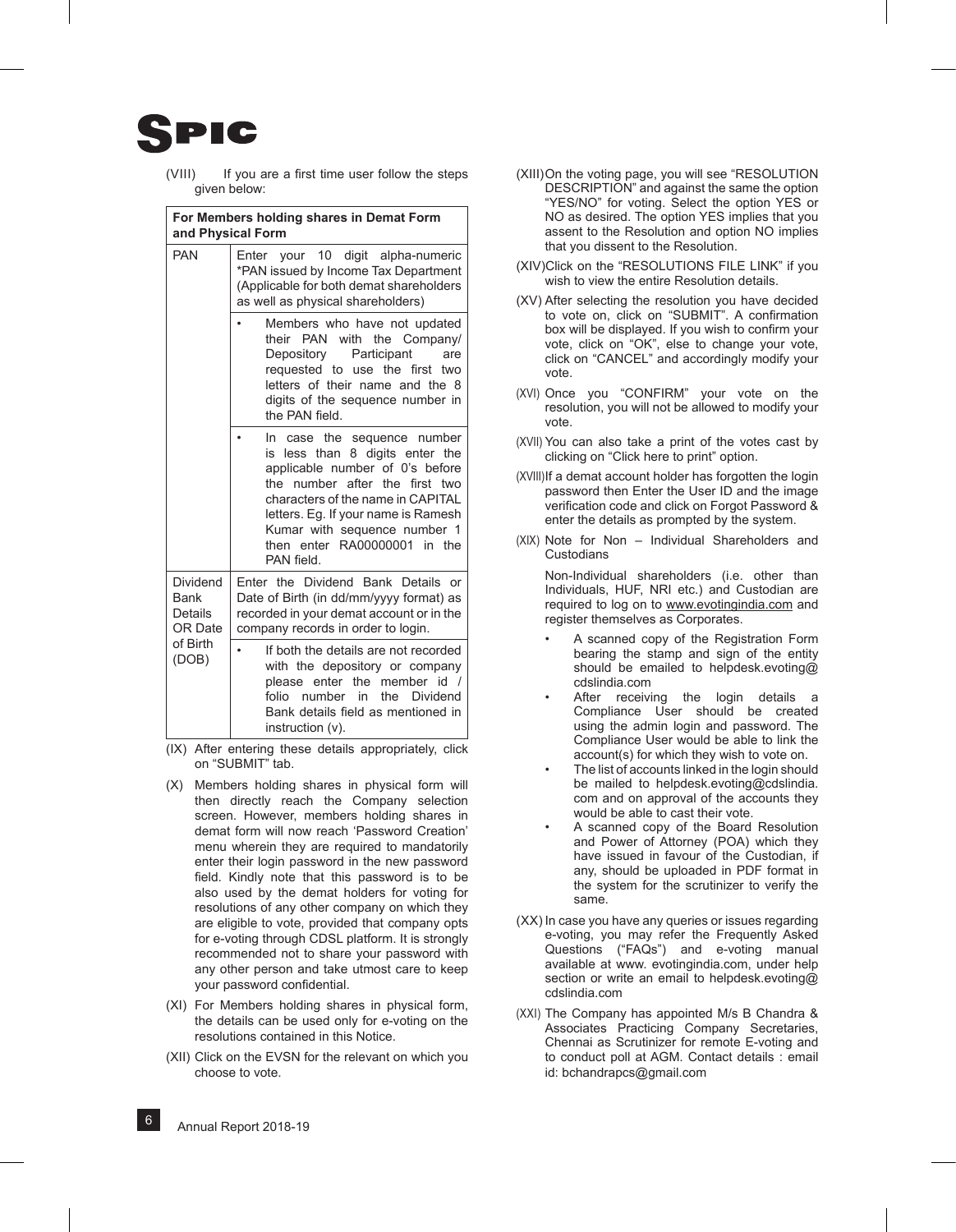





#### **ATTENTION SHAREHOLDERS**

As per SEBI Circular No SEBI/MIRSD/DOP1/CIR/P/2018/73 dated 20th April 2018 shareholders holding shares in Physical mode are advised to submit PAN and Bank details to the Company / RTA.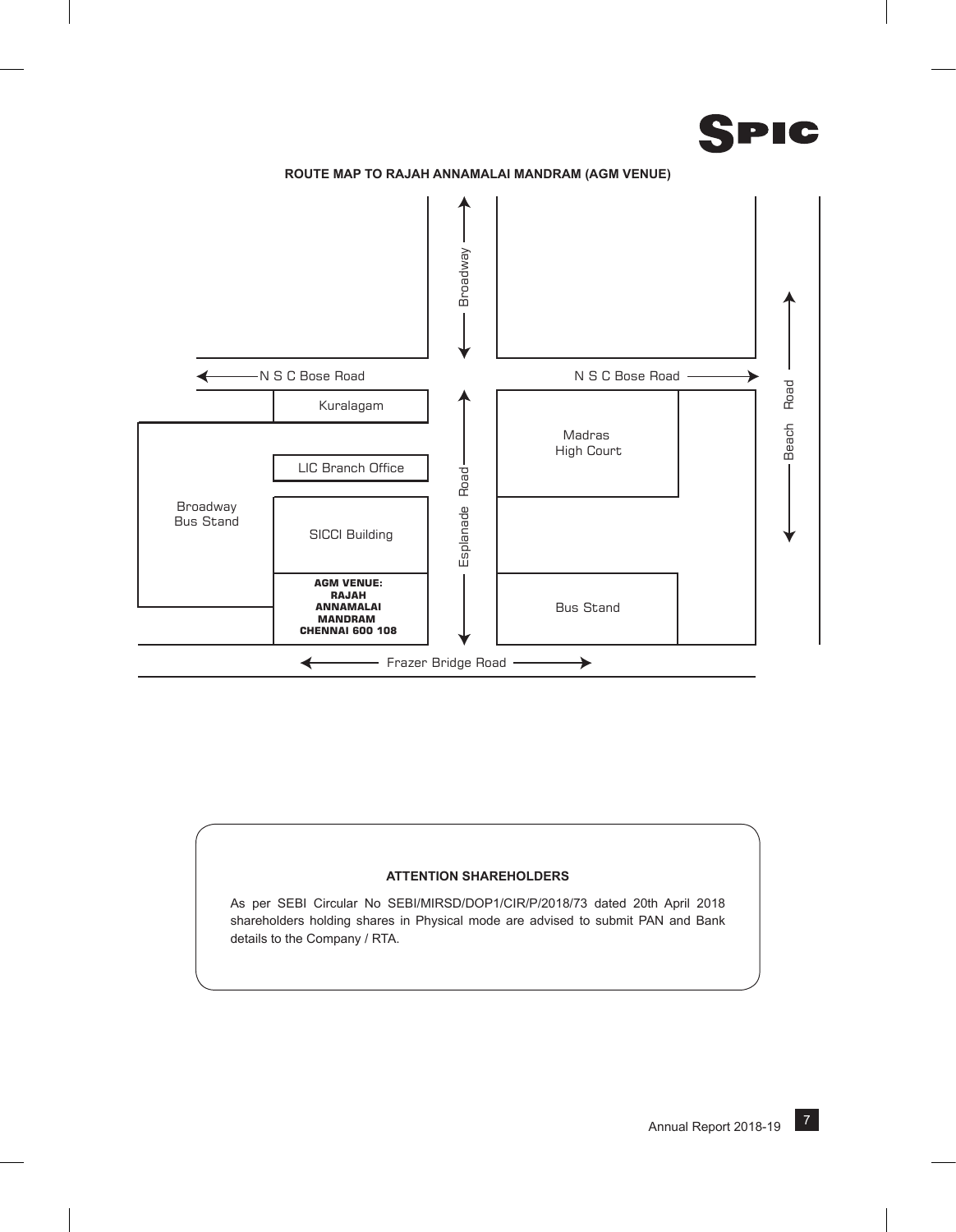### **Annexure to Notice EXPLANATORY STATEMENT**

#### **PURSUANT TO SECTION 102 OF THE COMPANIES ACT, 2013.**

The following Explanatory Statement sets out the material facts on subjects referred in Item Nos 3 to 10 of the Notice convening the 48th AGM:

#### **ITEM No. 3**

The Board of Directors, at their Meeting held on 23rd October 2018 on the recommendation of the Nomination and Remuneration Committee had appointed Mr. Arun Roy. V, IAS (DIN: 01726117), nominee of Tamilnadu Industrial Development Corporation Ltd. (TIDCO) as Additional Director of the Company pursuant to Section 161 of the Companies Act, 2013 ("the Act") and will hold office upto the date of this AGM. Notice proposing his candidature has been received from TIDCO under Section 160 of the Act. The Board recommends the Resolution in relation to the appointment of Mr. Arun Roy. V, IAS as Director for approval by the Members of the Company as set out in item no 3 of the Notice.

#### **Memorandum of Interest:**

Except Mr. Arun Roy, IAS and his Relatives, Mr B Elangovan and Dr Aneesh Sekhar, Nominee Directors of TIDCO, none of the Directors, Key Managerial Personnel of the Company is interested in this Resolution.

#### **ITEM No. 4**

The Board of Directors, at their Meeting held on 23rd May 2019 on the recommendation of the Nomination and Remuneration Committee had appointed Dr. Aneesh Sekhar, IAS (DIN: 07887010), nominee of Tamilnadu Industrial Development Corporation Ltd. (TIDCO) as Additional Director of the Company pursuant to Section 161 of the Companies Act, 2013 ("the Act") and will hold office upto the date of this AGM. Notice proposing his candidature has been received from TIDCO under Section 160 of the Act. The Board recommends the Resolution in relation to the appointment of Dr. Aneesh Sekhar, IAS as Director for approval by the Members of the Company as set out in item no 4 of the Notice.

#### **Memorandum of Interest:**

Except Dr. Aneesh Sekhar, IAS and his Relatives, Mr B Elangovan and Mr Arun Roy. V, IAS, Nominee Directors of TIDCO, none of the Directors, Key Managerial Personnel of the Company is interested in this Resolution.

#### **ITEM No. 5**

The Board of Directors, at their Meeting held on 23rd May 2019 on the recommendation of Nomination and Remuneration Committee had appointed Mr. Debendranath Sarangi (DIN: 01408349) as Independent Director for a period of five years from 23 May 2019 pursuant to applicable provisions of the Companies Act, 2013 and SEBI (Listing Obligations and Disclosure Requirements) Regulations 2015 (LODR). In the opinion of the Board, pursuant to proviso to Section 152 (5) of the Act, and LODR Mr. Debendranath Sarangi fulfils the

conditions specified in the Act, and Rules made under for appointment as an Independent Director of the Company and is independent of the Management. Consent has been received from Mr. Debendranath Sarangi to hold Office as Independent Director of the Company. Notice proposing his candidature has been received as required under Section 160 of the Act. The Board recommends the Resolution in relation to the appointment of Mr. Debendranath Sarangi as Independent Director, for approval by the Members of the Company as set out in item no 5 of the Notice.

#### **Memorandum of Interest:**

Except Mr. Debendranath Sarangi and his Relatives, none of the Directors, Key Managerial Personnel of the Company is interested in this Resolution.

#### **ITEM No. 6**

Mr. B Narendran was appointed as an Independent Director of the Company for a period of 5 years from 8th September 2014. In terms of Section 149 and other applicable provisions of the Companies Act 2013 and Regulation 16 of SEBI (Listing Obligations and Disclosure Requirements)  $"$  hereinafter referred to as Listing Regulations Mr. B Narendran is eligible for re-appointment as Independent Director for a second term of five years by passing a special resolution at the General Meeting. In the opinion of the Board, Mr. B Narendran fulfils the conditions specified in the Companies Act, 2013 and the Listing Regulations for his re-appointment as an Independent Director of the Company. Consent has been received from Mr. B Narendran to act as Independent Director of the Company as set out in item no 6 of the Notice.

#### **Justification for continuation of the directorship of Mr. B. Narendran is stated below:**

Pursuant to the Regulation 17(1A) of the Listing Regulations, effective April 1, 2019, a listed entity shall not continue the directorship of a non-executive director beyond the age of 75 years unless a Special Resolution is passed to that effect and the explanatory statement annexed to the Notice proposing such continuation specifies the justification.

The Nomination and Remuneration Committee on the basis of the report of performance evaluation of Independent Directors, has recommended the continuation of Mr. B Narendran as Independent Director beyond the age of 75 years. The Board considers that his continued association would be of immense benefit to the Company and it is desirable to continue to avail services of Mr. B Narendran as Independent Director of the Company. Notice proposing his candidature has been received as required under Section 160 of the Act.

The Board of Directors at their Meeting held on 23rd May 2019 on the recommendation of the Nomination and Remuneration Committee, has unanimously decided to recommend to the shareholders his re-appointment for a second term of 5 years from 8th September 2019. Mr B Narendran will complete the age of 75 on 22nd June 2020.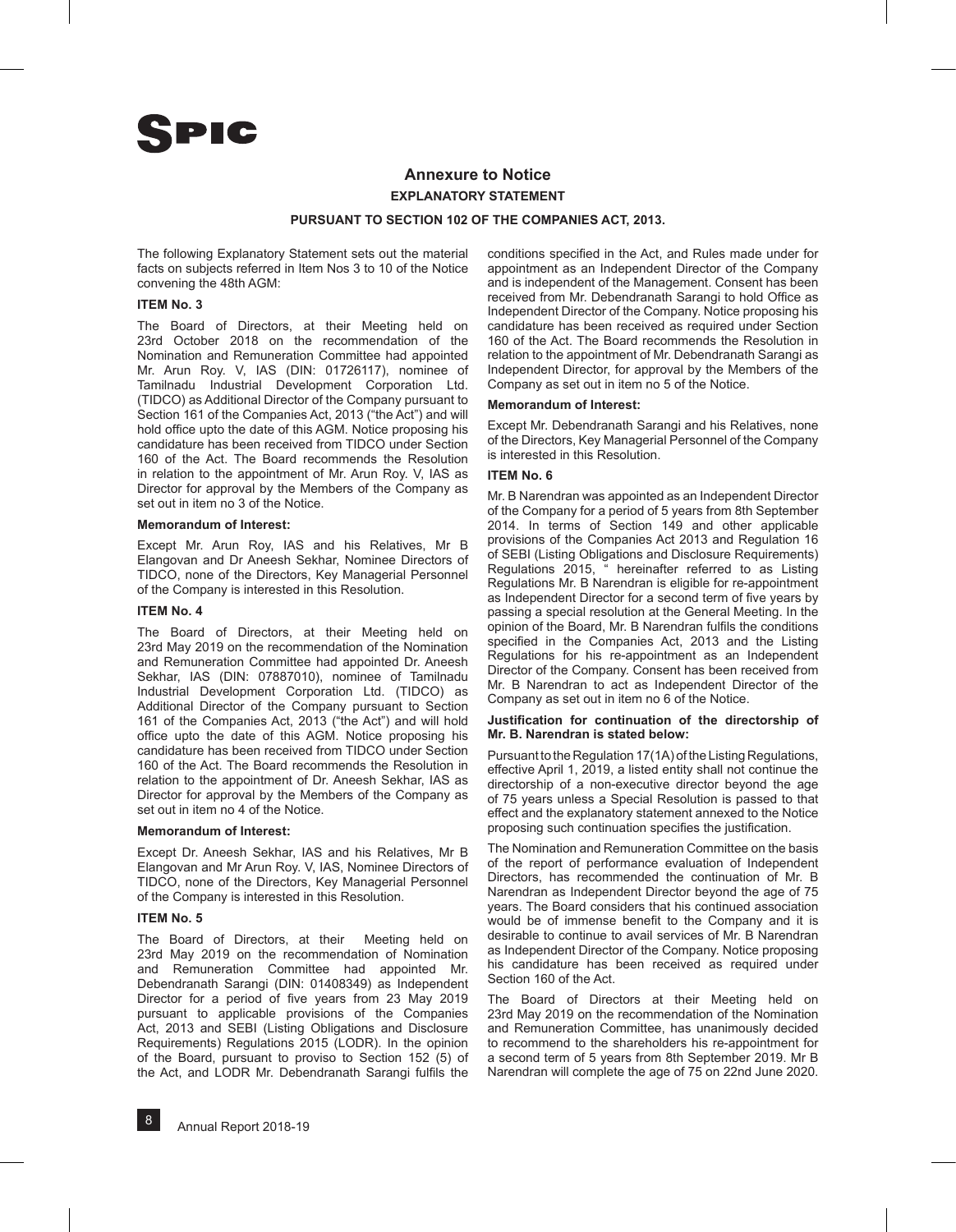

The Board recommends the Resolution in relation to the re-appointment of Mr. B Narendran as an Independent Director, for approval by the Members of the Company by passing a Special Resolution as set out in Item No. 6 of the Notice.

#### **Memorandum of Interest:**

Except Mr. B Narendran and his Relatives, none of the Directors, Key Managerial Personnel of the Company is interested in this Resolution.

#### **ITEM No. 7**

Mrs. Sashikala Srikanth was appointed as an Independent Director of the Company for a period of 5 years from 8th September 2014. In terms of Section 149 and other applicable provisions of the Companies Act 2013 and provisions of Listing Regulations, Mrs. Sashikala Srikanth is eligible for re-appointment as an Independent Director for a second term of five years by passing a Special Resolution at the General Meeting. In the opinion of the Board, Mrs. Sashikala Srikanth fulfils the conditions specified in the Companies Act, 2013 and the Listing Regulations for the appointment as an Independent Director of the Company. Consent has been received from Mrs Sashikala Srikanth to hold office as Independent Director of the Company. Notice proposing her candidature has been received as required under Section 160 of the Act.

Based on the recommendations made by the Nomination Remuneration Committee, the Board of Directors at their Meeting held on 23rd May 2019, has unanimously reappointed Ms Sashikala Srikanth for a second term of 5 years from 8th September 2019 subject to the approval of the shareholders by passing a Special Resolution as set out in Item No. 7 of the Notice.

#### **Memorandum of Interest:**

Except Mrs. Sashikala Srikanth and her Relatives, none of the Directors, Key Managerial Personnel of the Company is interested in this Resolution.

#### **ITEM No. 8**

The Board of Directors, at their meeting held on 23rd May 2019 on the recommendation of the Audit Committee, appointed Mr. P. R. Tantri, Cost Accountant, (M. No 2403) as Cost Auditor at a remuneration of Rs.1,50,000/- (Rupees One lakh and Fifty Thousand only) subject to applicable tax and levies to conduct the cost audit pertaining to the cost accounts and records of the Fertilizers Division of the Company for the financial year ending 31st March, 2020. In accordance with the provisions of Section 148 of the Act, and the Rules made thereunder, the remuneration payable to the Cost Auditor shall be ratified by the Members of the Company.

The Board recommends the Ordinary Resolution as set out in Item No. 8 of the Notice for ratification of the remuneration payable to the Cost Auditor for the financial year ending 31st March, 2020.

#### **Memorandum of Interest:**

None of the Directors, Key Managerial Personnel of the Company and their relatives is interested in this Resolution.

#### **ITEM No. 9**

During the year 2018-19, the Company had purchased raw materials from M/s. Wilson International Trading Pte Limited, Singapore "Related Party" for Rs. 74,159.35 lacs (including demurage charges) in the ordinary course of business and at arm's length basis. The transaction is considered material pursuant to Regulation 23 the Listing Regulations and hence the proposed Ordinary Resolution seeking approval of the Members. The transaction was earlier approved by the Audit Committee / Board of Directors as required under the Company's Policy on Related Party Transactions. As per Listing Regulations, the Related Parties shall not vote to approve the transaction irrespective of whether the entity is a party to the particular transaction or not. Wilson International Trading Pte Limited, Singapore do not hold any shares in the Company.

The Board recommends the Ordinary Resolution seeking consent of the Members as set out at Item No.9 of the Notice for having entered into transactions with the above said Related Party.

#### **Memorandum of Interest**

Except Mr. Ashwin C Muthiah, Chairman and his relatives, none of the Directors, Key Managerial Personnel of the Company and their relatives is interested in this Resolution.

#### **ITEM No. 10**

An amount of Rs. 8.35 Crores was due from M/s. Gold Nest Trading Company Limited (Gold Nest) to SPIC towards repayment of outstanding unsecured loan. Gold Nest, with a view to settle the dues, had approached the NCLT with a Scheme of Compromise for transferring its holding of 58,08,000 equity shares of Mercantile Ventures Limited and 5,09,575 equity shares in South India Travels Private Limited to SPIC. The Board of Directors of the Company at their Meeting held on 17th May 2018 approved the Scheme and filed an Affidavit consenting to the transfer of the above said equity shares by Gold Nest. Based on the Order dated 7th March 2019 passed by NCLT, 58,08,000 equity shares of Mercantile Ventures Limited and 5,09,575 equity shares in South India Travels Private Limited held by Gold Nest was transferred to SPIC during March 2019.

Pursuant to Section 186 and other applicable provisions of the Act, if any, and the Rules made thereunder, approval of the Members is sought in this regard.

The Board recommends the Special Resolution seeking consent of the Members for the investments arising out of transfer of equity shares of M/s. Mercantile Ventures Limited and M/s. South India Travels Private Limited by Goldnest pursuant to the NCLT Order dated 7th March 2019 as set out in Item No.10 of the Notice.

#### **Memorandum of Interest:**

None of the Directors, Key Managerial Personnel of the Company and their relatives is interested in this Resolution.

> (By Order of the Board) For SOUTHERN PETROCHEMICAL INDUSTRIES CORPORATION LTD.

Place : Chennai Date : 23 May 2019 M B Ganesh **Secretary**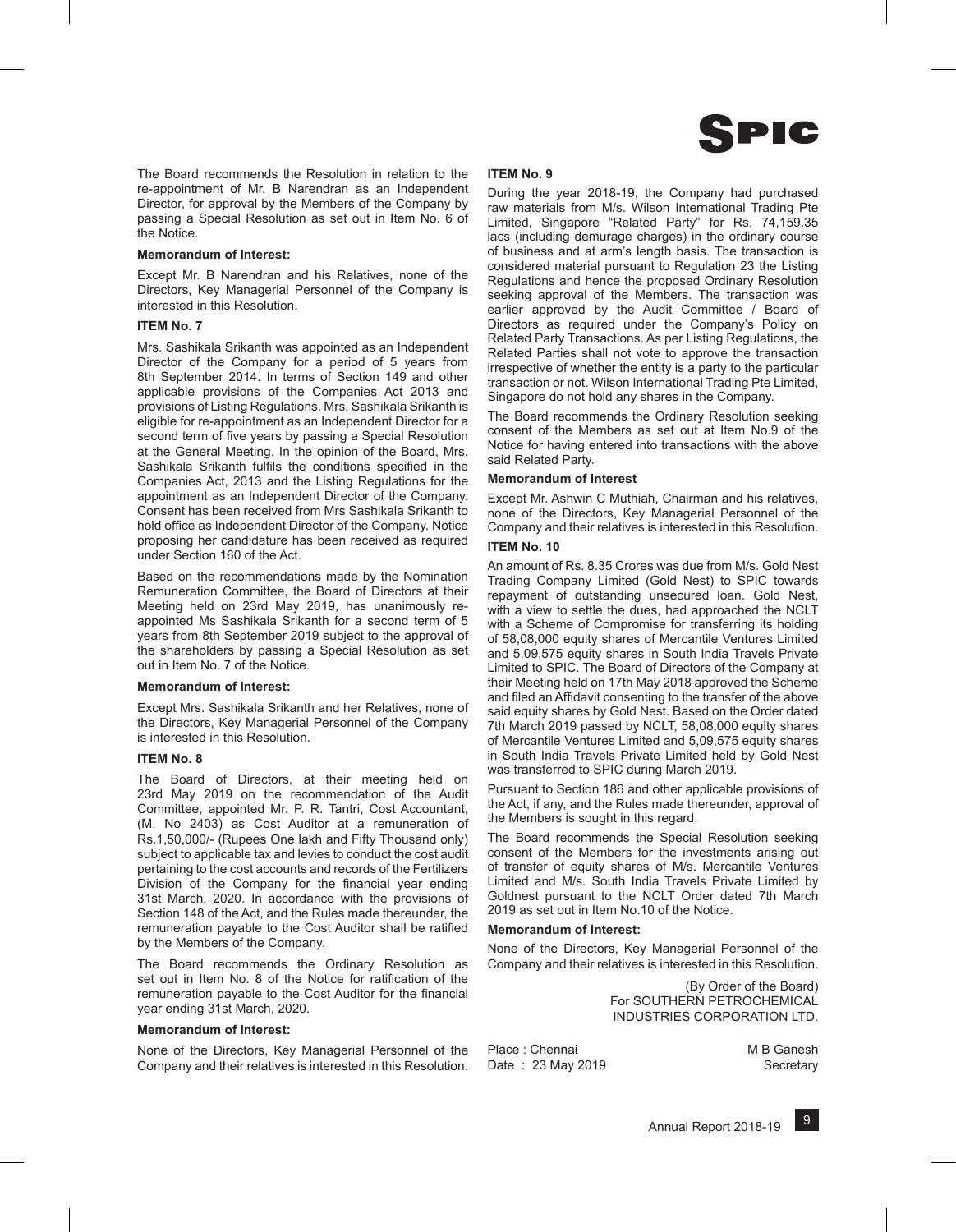

**Details of the Directors seeking appointment/re-appointment at the 48th Annual General Meeting [Pursuant to Regulation 36 of SEBI (Listing Obligations and Disclosure Requirements) Regulations, 2015]**

#### **MR. B ELANGOVAN**

Mr. Elangovan Balakrishnan (DIN 00133452) aged around 55 years, a nominee of TIDCO is a Mechanical Engineer holding a Masters degree in Engineering (ME-Mech) from Coimbatore Institute of Technology, Coimbatore. Presently he is pursuing the Phd – Doctoral Programme in Aerospace in the area of specialization viz., "Application of analytical tools in building aerospace manufacturing eco system in Tamilnadu State".

He has 32 years of experience in various fields covering Manufacturing, Training, Industrial Promotion, Project Management etc. Presently he is working as Senior General Manager in Tamilnadu Industrial Development Corporation Ltd. (TIDCO).

During his service in TIDCO, he has been handling various projects including Development of Special Economic Zone/ Industrial Parks, Renewable Energy Projects such as Solar Parks development, Solar cells / modules manufacturing, Solar Thermal Hybrid & Desalination Projects, etc, Aerospace Park Development that includes promoting Aerospace Components Manufacturing, Aircrafts Maintenance Repair Overhauling Project, etc.

He is also Director of Tamilnadu Telecommunication Limited, Jayamkondam Lignite Power Corporation Limited, Arkonam Castings and Forgings Limited, IT Expressway Limited, Tamilnadu Road Development Company Limited and Managing Director of TIDEL Park Limited. He does not hold any shares in the Company.

#### **MR. ARUN ROY. V, IAS**

Mr. Arun Roy. V, IAS (DIN: 01726117) aged around 39 years, a nominee of TIDCO holds B.A. and LLB degrees. He is a 2003 batch IAS officer who has held many key positions in various departments in the Government of Tamil Nadu. Earlier, he served as the State Commissioner for differently abled and Deputy Secretary to Government Finance Department, Managing Director of Chennai Metropolitan Water Supply and Sewerage Board and Registrar of Tamil Nadu Law School. Presently he is the Additional Secretary to Government, Industries Department, Government of Tamil Nadu. He is the Chairman and Managing Director of Southern Structurals Limited and presently serving as a Director of several companies, both listed and unlisted.

He is also Director of Tamil Nadu Telecommunication Limited, Titan Company Limited, Tamilnadu Transmission Corporation Limited, Tamilnadu Road Infrastructure Development Corporation, TICEL Bio Park Limited, Tamilnadu Industrial Development Corporation Limited, Tamilnadu Water Investment Company Limited and TIDEL Park Limited. He does not hold any shares in the Company.

#### **DR. ANEESH SEKHAR. S, IAS**

Dr. Aneesh Sekhar. S, IAS (DIN: 07887010) aged around 33 years, a nominee of TIDCO, is an Executive Director TIDCO. He is a 2011 batch IAS Officer who has held many key positions in various departments in the Government of Tamilnadu. Presently, he is the Executive Director of TIDCO and Managing Director of Tamilnadu Polymer Industries Park Limited. Earlier, Dr. Aneesh Sekhar, IAS served as the Commissioner, Corporation of Madurai, Managing Director of Madurai Smart City Limited, Director of Tamilnadu State Transport Corporation (Madurai) Limited and Joint Commissioner of (Enfo) Commercial Taxes, Coimbatore.

He is also Director of TIDCO, Tamilnadu Polymer Industries Park Limited, TIDEL Park Coimbatore Limited, Tamilnadu Petroproducts Limited, Manali Petrochemicals Limited, Tanflora Infrastructure Park Limited and Tamilnadu Trade Promotion Organisation. He does not hold any shares in the Company.

#### **MR. DEBENDRANATH SARANGI**

Mr. Debendranath Sarangi (DIN: 01408349) aged around 66 years is a retired IAS (1977) Officer from Tamilnadu cadre. While in service he held senior level responsibilities like Additional Chief Secretary/ Principal Secretary of eight Departments including the Chairman of Tamilnadu Industrial Development Corporation Ltd and TITAN. He eventually retired as the Chief Secretary in the year 2012. He holds M.A. in Political Science from Delhi University and M.A. in Economics from University of Swansea, UK.

He is an Independent Director on the Boards of Voltas Ltd, Universal Comfort Products Ltd and Rohini Industrial Electrical Ltd (both wholly owned subsidiaries of Voltas), the Chairman (Independent Director) of Shriram City Union Finance Ltd. He does not hold any shares in the Company.

#### **MR. B NARENDRAN**

Mr. B Narendran, (DIN 01159394) aged around 74 years is a Chemical Engineer and a Master's Graduate from USA in Transportation, had worked as professional for more than 3 decades in MAC Group of companies as well as consultant to Shell Inc. Houstan, Rite-Aid Pharmacy, Detroit and State Highways Administration, Baltimore, USA.

Mr. B. Narendran, is also the Honorary Consul, Office of the Honorary Consulate, Republic of Philippines in Chennai.

Besides his Directorship and Membership of Committees of Board of SPIC, he is also Director of Sicagen India Limited; Tuticorin Alkali Chemicals and Fertilizers Limited; Mercantile Ventures Limited; India Radiators Limited. He is the Member of Audit Committee in Sicagen India Limited; Tuticorin Alkali Chemicals and Fertilizers Limited;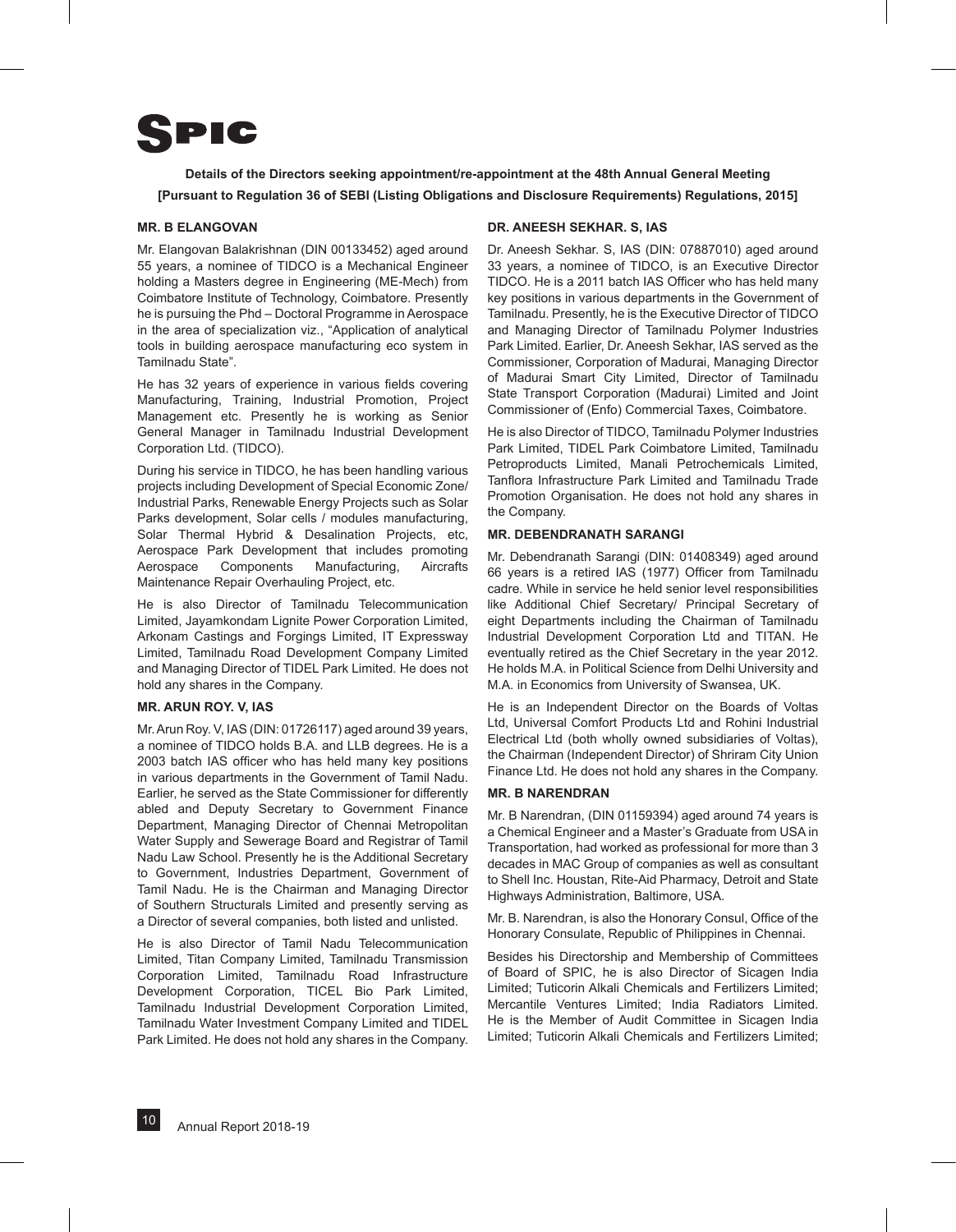

Mercantile Ventures Limited; India Radiators Limited and Member of Stakeholders Relationship Committee in Mercantile Ventures Limited; India Radiators Limited. He does not hold any shares in the Company.

#### **MRS. SASHIKALA SRIKANTH**

Mrs. Sashikala Srikanth aged around 62 years, is a Chartered Accountant. At present, she is providing consultancy services to various corporates including the area of Corporate Social Responsibility. She was Senior General Manager – Resources of IAL Group and Group Financial Controller of Shattaff Group, in Dubai from 2003 to 2005. Held various Senior Management level positions in leading Companies from 1996 to 2003. She was associated with A F Ferguson and Co., Chartered Accountants, Chennai from 1987 to 1995. Appointed as Director of SPIC on 8th September 2014, she is Chairman of the Audit Committee of the Company.

She is also Director of Sicagen India Limited, Tamilnadu Petroproducts Limited, Manali Petrochemicals Limited and Mercantile Ventures Limited. She is also the Member of Audit Committee of Sicagen India Limited and Mercantile Ventures Limited. She does not hold any shares in the Company.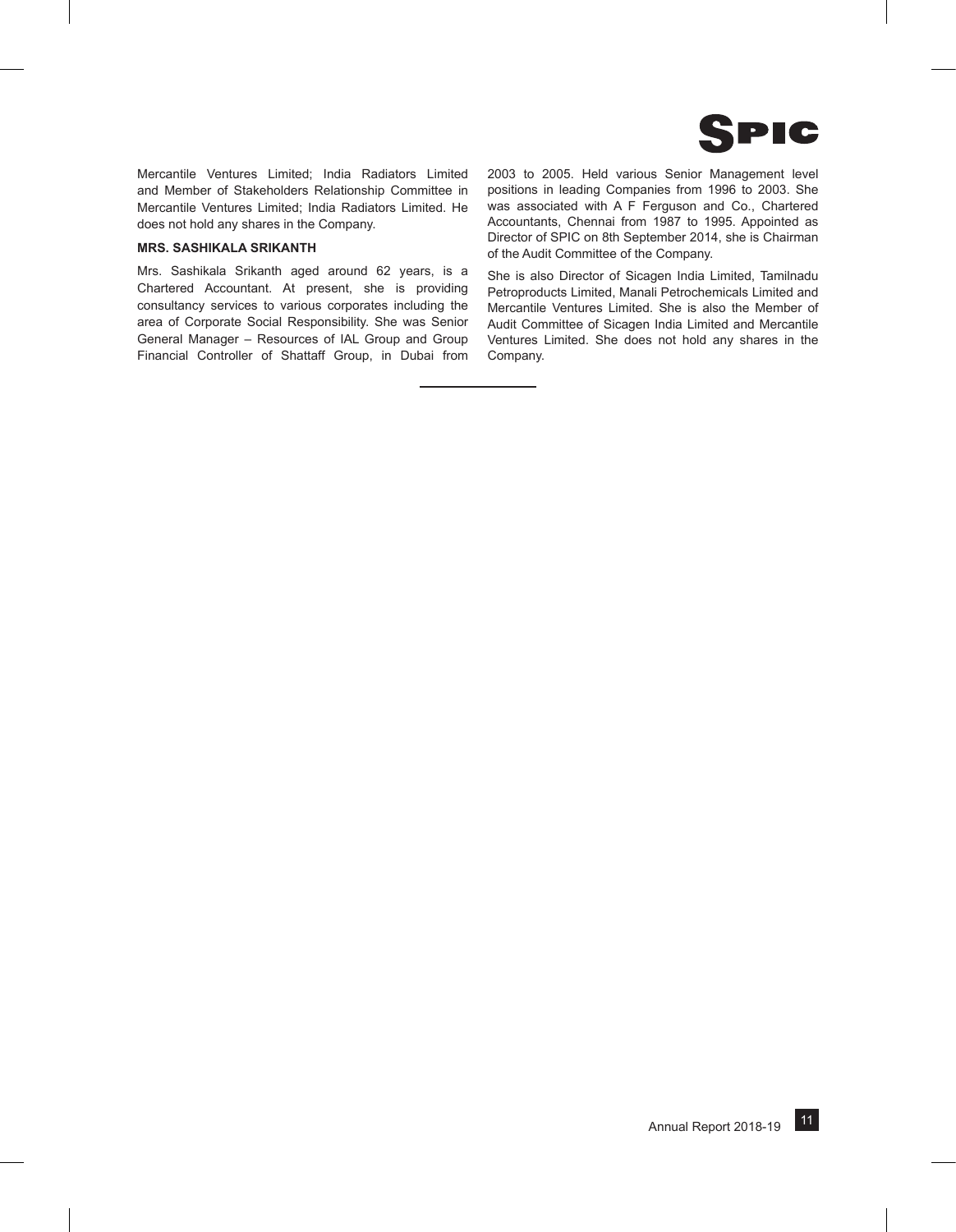#### **DIRECTORS' REPORT AND MANAGEMENT DISCUSSION & ANALYSIS**

 $(3 \nmid n \text{ cross})$ 

Your Directors present their 48th Annual Report together with the Audited Financial Statements of the Company for the year ended 31st March 2019.

#### **FINANCIAL SUMMARY**

| <b>Particulars</b>                              | 31.03.2019 | 31.03.2018 |
|-------------------------------------------------|------------|------------|
| Revenue from Operations                         | 2591.96    | 1994 46    |
| Add: Other Income                               | 21.46      | 4.92       |
| <b>Total Income</b>                             | 2613.42    | 1999.38    |
| Profit before interest.<br>depreciation and tax | 121.07     | 115.77     |
| Less: Finance Cost                              | 35.67      | 40.88      |
| Less: Depreciation &<br>amortization expenses   | 32.06      | 40 11      |
| Add: Exceptional Items                          |            | 244        |
| Profit Before Tax                               | 53.34      | 37.22      |
| Less: Tax Expenses                              |            |            |
| Profit After Tax                                | 53.34      | 37 22      |
| Add: Net Comprehensive<br>Income/(loss)         | (11.18)    | (0.24)     |
| <b>Total Comprehensive</b><br>Income            | 42.16      | 36.98      |

#### **DIVIDEND**

In view of the accumulated losses, the Board of Directors are unable to recommend dividend on the Preference Share Capital and Equity Share Capital of the Company.

#### **STATE OF COMPANY'S AFFAIRS**

#### **Production**

During the year under review, the plants were in operation between 1st April 2018 to 7th January 2019 and from 2nd February 2019 onwards. The shutdown of plants for 25 days during January and February 2019 was for Annual Turnaround Maintanence to take up repairs of essential equipment and maintenance activities to improve the reliability and energy efficiency levels for sustained production. Your Company produced 100% neem coated Urea and achieved 6,52,025 MT during 2018-19 compared to 6,58,892 MTs in the previous year. During the year, sale of Manufactured Urea was 6,67,058.990 MTs and sale of Imported Urea was 1,14,732.695 MTs.

The plants were operated using mainly imported Naphtha and Furnace Oil and achieved energy efficiency levels of 7 GCal/MT of Urea for 2018-19 as against 6.834 GCal/MT during the previous year.

#### **Handling of Imported Urea**

Government of India allotted to your Company, two coastal ports namely Karaikal and Tuticorin for handling Imported Urea and 1,14,540 MTs of Imported Urea was handled during 2018-19.

#### **Handling of Imported Naphtha**

Your Company has signed a Hospitality Agreement with Indian Oil Corporation for a period of two years from 1st July 2019 for using their Tank farm facility at Tuticorin Port premises for handling a part of SPIC's Imported Naphtha shipments. This has facilitated SPIC for faster discharge of cargo and thereby minimizing the ship demurrage to a large extent.

#### **Progress in conversion of ammonia plant from naphtha to gas**

Indian Oil Corporation, authorized to lay the Natural Gas Pipeline from Ennore to Tuticorin, has made substantial progress in the Ramanathapuram – Tuticorin sector. The 145 km Natural Gas pipeline along with the Gas Compression station at Ramanathapuram is expected to be completed by December 2019. Your Company continues to be in a state of readiness to complete the final hook up as and when gas connectivity is established.

As per the New Urea Policy 2015, revised target energy norm of 6.5 Gcal/MT will become effective from 1st April 2020. To adhere to the Policy, various energy saving measures were designed and detailed engineering was carried out. This Ammonia Plant Modernisation Project will be implemented before deadline under the Policy.

#### **Status of the Project Activities**

As mentioned in the previous paragraph, most of the project activities, namely, design, engineering, ordering of long delivery items, etc., for the energy reduction project have been completed during the year under review. The new Urea Reactor, with improved material of construction and high efficiency internals, has been received at site and is ready for erection. Meticulous planning is in place to complete this project within the budgeted cost and time.

One of our Associate companies is putting up a 24.7 MW floating solar power project in the Company's water reservoirs which, when completed during this year, will reduce the cost of power. Your Company also has an arrangement with another company for putting up a 10 mld Desalination project which will be completed during this year. This is expected to reduce the risk associated with supply of water from Government source.

#### **PUBLIC DEPOSITS**

There are no deposits covered under Chapter V of the Companies Act, 2013 (the Act) during the year 2018-19 the details of which are required to be furnished.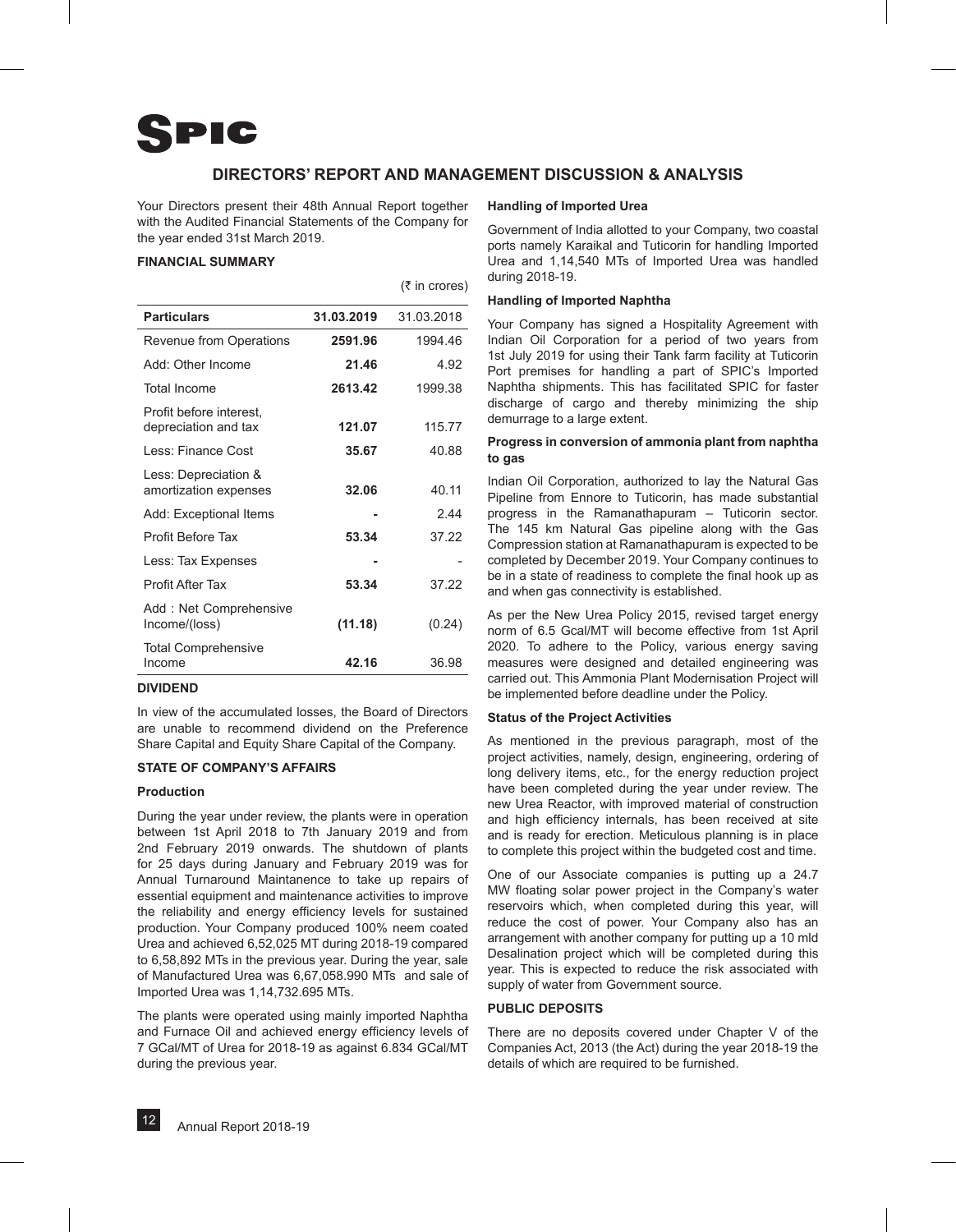

#### **CONSOLIDATED FINANCIAL STATEMENTS**

The Consolidated Financial Statements of the Company are prepared in accordance with Ind AS and forms part of the Annual Report.

#### **FINANCIAL STATEMENTS OF SUBSIDIARIES, JOINT VENTURES AND ASSOCIATE COMPANIES**

Pursuant to Section 129(3) of the Act read with Rule 5 of the Companies (Accounts) Rules, 2014, the statement containing salient features of the Financial Statements of the Company's associates and joint ventures (in Form AOC-1) is attached to the Financial Statements. The Company has no subsidiaries.

#### **Tamilnadu Petroproducts Limited (TPL)**

During the year under review, revenue from operations was Rs.1,241.56 crores compared to Rs.1,081.83 crores in 2017-18. The Net profit for the year was Rs.54.27 crores against Rs.51.70 crores in the previous year. Though TPL is facing stiff competition from imports, various steps have been taken to improve the performance which have started showing results. The significant improvement in profitability was on account of the improved productivity and realizations from both LAB (Linear Alkyl Benzene) and Heavy Chemicals Division. The conversion of ECH (Epichlorhydrin) manufacturing facility to produce Propylene Oxide was also commissioned during the year.

#### **Tuticorin Alkali Chemicals and Fertilizers Limited (TFL)**

The problems in the  $CO_2$  plant came under control and the required CO $_2^{}$  gas was produced for use in Soda Ash plant. However due to long periods of shutdown and subsequent low load operation, the Soda Ash and Ammonium Chloride process plants had several mechanical issues, which were hampering the stepping up of the production. Even though the production is better than the previous years, still it is only 50% of the capacity and hence the turnover is low and the company has not made profits during the year. The company's petition before the NCLT seeking approval for a scheme to convert the outstanding dues and the preference capital both into equity shares, was approved by SEBI on 6th Sep, 2018. Accordingly 4,68,50,000 equity shares were allotted on 17.9.2018 with lock in condition. Approval from BSE for Listing & Trading is awaited.

#### **Greenam Energy Private Limited (Greenam)**

Greenam Energy Private Limited (Greenam) is setting up a Floating Solar Power Project of capacity 24.7MW DC in the water reservoirs of the Company at Tuticorin. Indian Renewable Energy Development Agency Limited (IREDA) has sactioned a Term loan of Rs. 88 Crores. Action is being taken to complete documentation for availing the loan and the Promoters during the year have so far brought in around Rs. 28.74 crores towards equity. Your Company as one of the Promoters has invested in 56,86,500 equity shares of Rs.10/- each of value Rs.5.68 crores. An agreement has been entered into by your Company with Greenam, permitting them to use the Company's water reservoir for the Project and for usage of certain portion of land for installing inverters, transformers and Power evacuation systems. The Project activities are progressing well and orders have been placed for critical instruments. Major Inverter, transformers have been received. The commissioning of the Project is expected by January 2020.

#### **SAFETY, HEALTH AND ENVIRONMENT**

Your Company is in the process of going for integrated management system certification i.e., QMS.ISO 9001:2015, EMS – ISO 140001:2015 and OHS – ISO 45001: 2018 by 2019 and system updating is in progress.

Your Company has achieved longest accident free period of about 585 days with 1.71 million man hours continuously. Your Company has revamped one of the fire tenders with modernized fire system.

Your Company continues to conduct health camps as an ongoing activity to create awareness on critical health related matters viz., eye camps and cancer / diabetes awareness camps. Your Company continues to conduct pre medical and periodical medical examination for employees on regular basis. Similarly, Green Belt development is given top most importance and is a continuing activity with about 700 tree plantation done during this year.

#### **HUMAN RESOURCE AND INDUSTRIAL RELATION**

Your Company continues to provide a conducive work environment and opportunities for development of its employees. Industrial Relations in the Company have been cordial during the year under review. The number of employees as on 31st March, 2019 is 651. Your Company continues with the regular campus recruitment programme as a process of building the organisation from the bottom.

#### **EXTRACT OF ANNUAL RETURN**

Form MGT-9 as on 31st March 2019 as required under Section 92 of the Act is given in Annexure I to this Report and is available in the website of the Company i.e. www.spic.in.

#### **DIRECTORS**

Since the date of the last Report, Mr. Arun Roy , I.A.S was inducted as Nominee director of TIDCO at the Board meeting held on 23rd October 2018. The resignation of Mr. S. Shankar, Independent Director effective 31st March 2019 was accepted by the Board of Directors at their meeting held on 12th February 2019. Mr.S.Visakan IAS, TIDCO Nominee Director was appointed as Additional Director as per Section 161 of the Companies Act, 2013 at the Board meeting held on 7th August 2018. Subsequently TIDCO had withdrawn the nomination of Mr.Visakan which was given effect from 29th March 2019. In his place TIDCO had nominated Dr.Aneesh Sekhar, IAS as the Nominee Director and the Board of Directors at their meeting held on 23rd May 2019 appointed him as Additional Director. The Board of Directors place on record the invaluable services rendered by Mr S Shankar, and Mr S.Visakan IAS, during their tenure.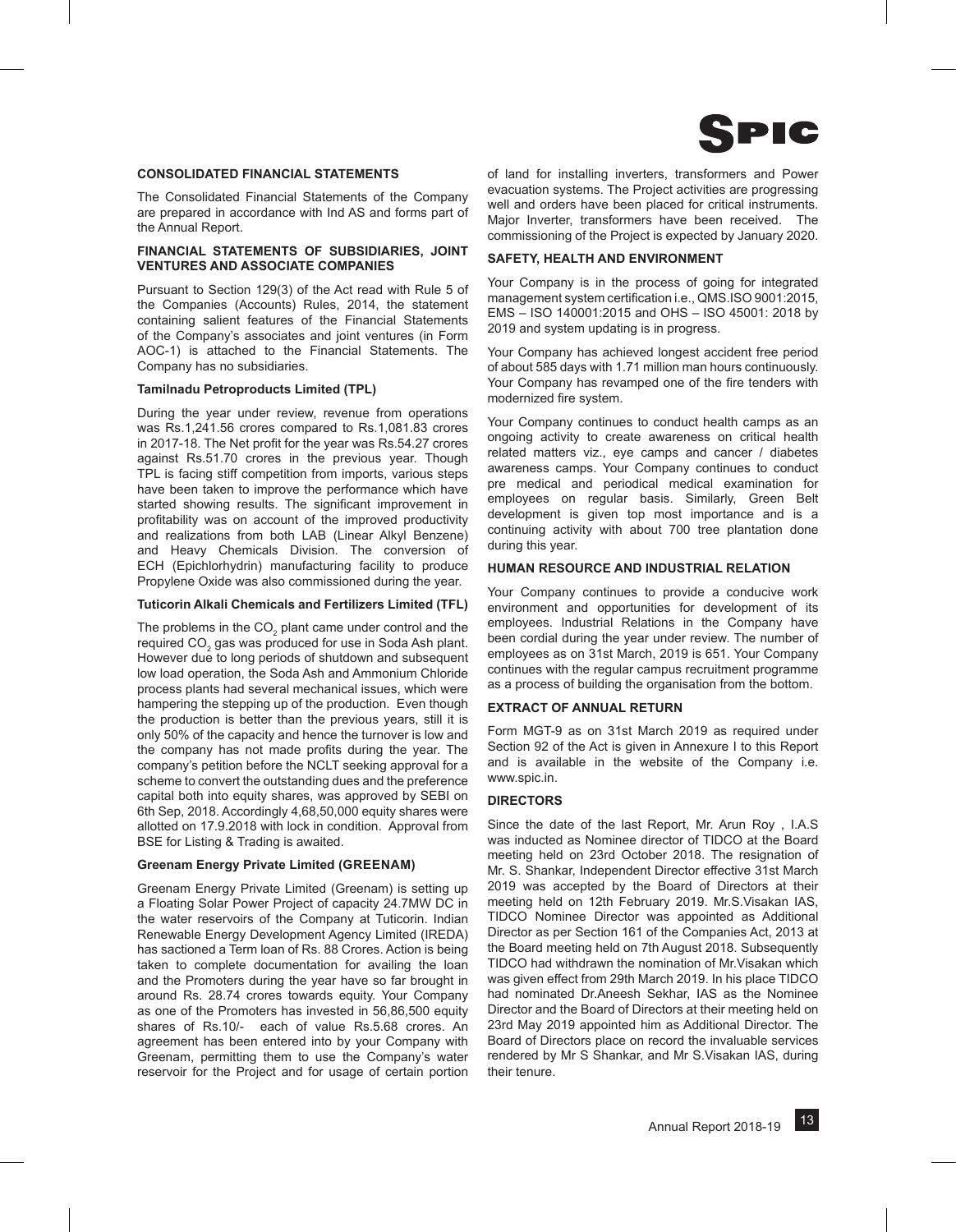The Board of Directors at their Meeting held on 23rd May 2019 appointed Mr. Debendranath Sarangi as Independent Director for a period of 5 years from 23 May 2019. On the same day Mr. B Narendran and Mrs. Sashikala Srikanth, were recommended for reappointment as Independent Directors for the second term of 5 years from 8th September 2019. Mr. B Narendran during the second term will attain the age of 75 on 22nd June 2020. The approval of shareholders is being sought for the above said appointment and re appointment of Independent Directors.

Mr. B.Elangovan Director shall retire by rotation at the ensuing Annual General Meeting of the Company and being eligible, offers himself for re-election.

All the Independent Directors of the Company on the date of this Report have duly submitted the disclosures to the Board stating that they have fulfilled the requirements set out in Section 149 (6) of the Act and the SEBI (Listing Obligations and Disclosures Requirements) Regulations, 2015, as amended so as to qualify themselves to act as Independent Directors.

#### **TRANSFER OF SHARES IN RESPECT OF UNCLAIMED DIVIDEND TO INVESTOR EDUCATION AND PROTECTION FUND (IEPF) AUTHORITY**

Pursuant to Section 124 (6) of the Companies Act 2013 read with The Investor Education and Protection Fund (Accounting, Audit, Transfer and Refund) Rules 2001 the Company after giving due notice in writing to the shareholders, whose dividend remained unclaimed were transferred to IEPF Authority. 1,66,454 equity shares in respect of 1008 shareholders were transferred during March 2018. Corporate action taken in this regard was made through CDSL.

#### **FAMILIARIZATION PROGRAMME FOR INDEPENDENT DIRECTORS**

Independent Directors are familiar with their roles, responsibilities in the Company, nature of the industry, business model etc., through familiarisation programmes. Documents / Brochures, Reports and Internal Policies of your Company are provided to them. Presentations are made at the Board / Committee Meetings, on Company's Performance, business strategy, risks involved and global business environment. Details of means of familiarization of the business to Independent Directors are disclosed on the Company's website under the following web link: http://spic.in/wp-content/uploads/policies/Familiarisation-Program-for-Independent-Directors.pdf

#### **PARTICULARS OF REMUNERATION OF DIRECTORS, Key Managerial Personnel AND EMPLOYEES**

The information required under section 197(12) of the Act read with the Companies (Appointment and Remuneration of Managerial Personnel) Rules, 2014 for the year ended 31st March, 2019 and forming part of this Report is given in Annexure III to this Report.

#### **STATUTORY AUDITORS**

M/s. MSKA & Associates Chartered Accountants (Firm Registration No: 105047W) Chennai are the Statutory Auditors of the Company appointed by the shareholders for a period of 5 years from 2017- 18 and to hold office until the conclusion of 51st AGM of the Company.

#### **COST AUDITOR**

Mr. P R Tantri, Cost Accountant (M. No. 2403) was appointed as the Cost Auditor of the Company for 2018-19 to carry out the audit of your Company's Cost Accounts and Records of fertilizer business. The Company is required to maintain Cost Records as specified by the Central Government under Section 148 (1) of the Act and that accordingly such accounts and records are made and maintained. The Cost Audit Report for the year ended 31st March 2018 was filed within the time stipulated under the Act.

The Board of Directors at their meeting held on 23rd May 2019, on the recommendation of the Audit Committee, have re-appointed Mr. P R Tantri, Cost Accountant as Cost Auditor for 2019-20 at a remuneration of Rs.1,50,000/ plus reimbursement of actual out-of-pocket expenses . As required under Section 148 of the Act and Rule 14 of the Companies (Audit & Auditors) Rules, 2014, ratification by Members is sought for the payment of remuneration to the Cost Auditor.

#### **SECRETARIAL AUDIT REPORT**

In terms of Section 204 of the Act, Regulation 24A of Lisiting Regulations and the Rules made thereunder, your Company has appointed Ms. B Chandra, Practicing Company Secretary, Chennai as Secretarial Auditor. The Secretarial Audit Report as furnished is given as Annexure IV to this Report. There are no qualifications, reservations or adverse remarks made by the Secretarial Auditor in the Report.

#### **DIRECTORS' RESPONSIBILITY STATEMENT**

Pursuant to the provisions contained in Section 134 (3) of the Act, your Directors to the best of their knowledge and belief and according to information and explanations obtained from the management confirm that:

- a) in the preparation of the annual financial statements for the year ended March 31, 2019, the applicable Ind AS had been followed along with proper explanation relating to material departures;
- b) they have selected such accounting policies and applied them consistently and made judgments and estimates that are reasonable and prudent so as to give a true and fair view of the state of affairs of the Company as at March 31, 2019 and of the profit of the Company for the year ended on that date;
- c) they have taken proper and sufficient care for the maintenance of adequate accounting records in accordance with the provisions of the Act, for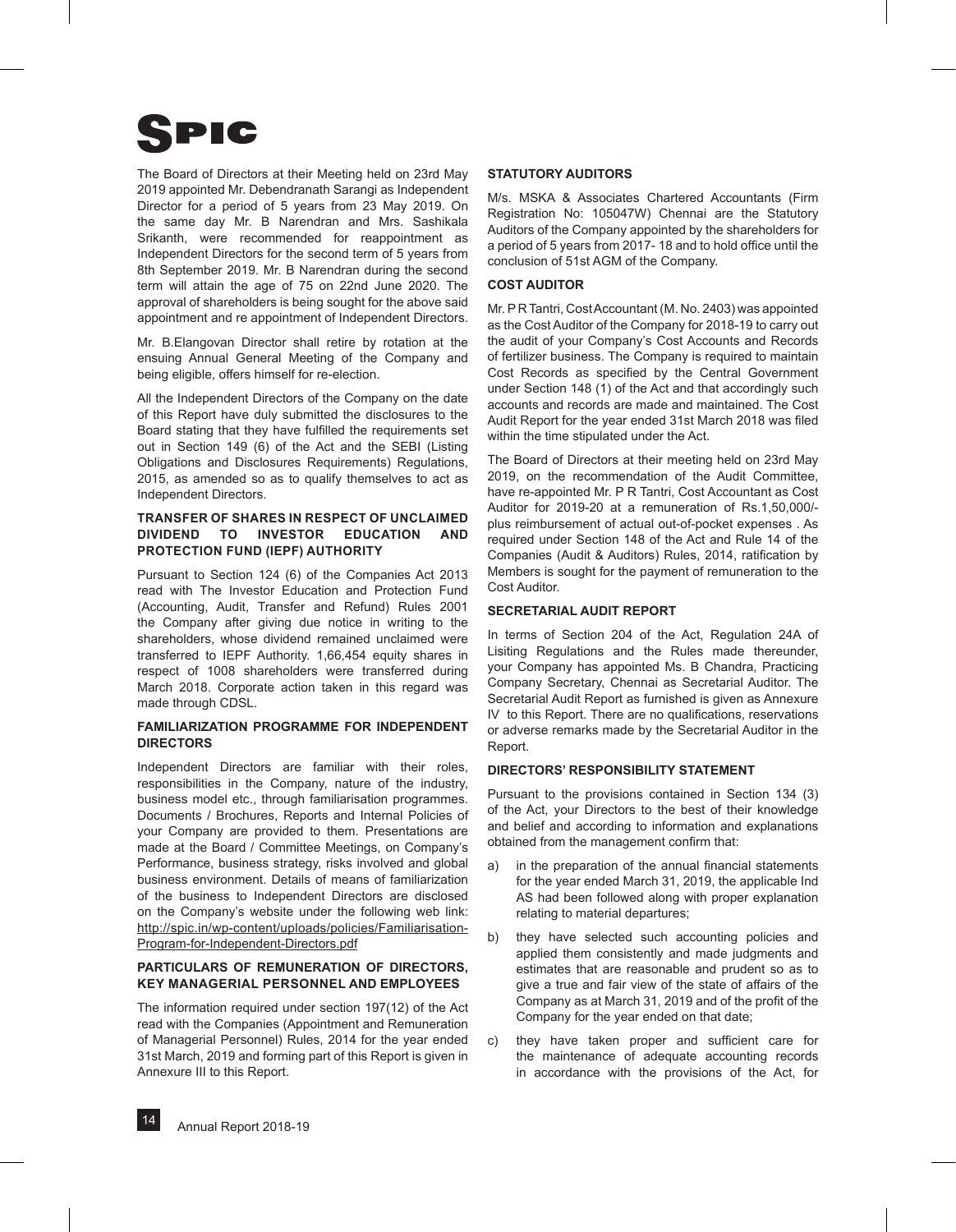

safeguarding the assets of the Company and for preventing and detecting fraud and other irregularities;

- d) the annual accounts have been prepared on a going concern basis;
- e) they have laid down proper internal financial controls to be followed by the Company and such controls are adequate and operating effectively;
- f) Proper systems have been devised to ensure compliance with the provisions of all applicable laws and that such systems are adequate and operating effectively.

#### **PARTICULARS OF LOANS, GUARANTEES OR INVESTMENTS**

No loans or guarantees were given by the Company under Section 186 of the Act during the year under review. During the year, your Company invested in 56,86,500 equity shares of Rs.10 each at par of Greenam Energy Private Limited offered on rights basis and 456 Equity shares of Rs.10 each at par in RK Windfarms (Karur) Private Ltd. Tuticorin Alkali Chemicals and Fertilizers Limited (TFL) allotted of 4,68,50,000 equity shares of Rs 10/- each at par pursuant to the proposal submitted by TFL to National Company Law Tribunal (NCLT) for full conversion of loan and outstanding dues as well as settlement towards Redeemable cumulative preference shares held by SPIC. The above arrangement was approved by SEBI vide Order dated 6th September 2018.

SPIC received from Gold Nest Trading Company Limited (Goldnest) 5,09,575 equity shares of Rs.10 each of South India Travels Pvt Limited at par and 58,08,000 equity shares of Rs.10 each of MVL at Rs.13.50 per share towards settlement of unsecured loans received from SPIC and pending repayment, pursuant to the Scheme of Arrangement by Goldnest with its Shareholders and Creditors as approved by Board of Directors of SPIC at their Meeting held on 17th May 2018. The said Scheme was approved by NCLT Vide Order dated 7th March 2019.

#### **RELATED PARTY TRANSACTIONS**

The transactions entered into during the year 2018-19 with Related Parties as defined under the Act were in the ordinary course of business and at arm's length basis. Details of contracts / arrangements with related parties as required under Section 188 (1) and 134 (h) of the Act have been disclosed in Form AOC-2 and is attached as Annexure VI. As required under Regulation 23 of SEBI (Listing Obligations & Disclosure Requirements) Regulations, 2015, approval of the Members is being sought at this Annual General Meeting for the transactions with Related Parties during the year considered material in nature.

The details of transactions with entity belonging to Promoter Group which holds 10% or more shareholding in the Company as per Regulation 10 of LODR are included in Note No.36 of Notes on Accounts

#### **MATERIAL CHANGES AND COMMITMENTS, IF ANY, AFFECTING THE FINANCIAL POSITION OF THE COMPANY**

There were no material changes or commitments affecting the financial position of your Company that has occurred between the end of the financial year i.e., 31st March 2019 and the date of this Report.

#### **ENERGY CONSERVATION, TECHNOLOGY ABSORPTION AND FOREIGN EXCHANGE EARNINGS AND OUTGO**

#### **Conservation of Energy**

Your Company has an Energy Audit group, which identifies potential areas for improvement, scans the environment for innovative and reliable solutions and considers proposal for implementation. Efforts are continuously being taken to reduce energy consumption in the plants.

#### **Some of the activities implemented during the year:**

- As energy conservation activity, Low temperature Shift convertor catalyst was renewed with new catalyst in Ammonia plant.
- To avoid energy loss through the heat exchangers, several exchangers were re-tubed / replaced.
- Syngas compressor turbine Silica washing and Loop refrigeration compressor overhauling was done to improve the efficiency.
- Steam system audit were carried out periodically and the faulty traps and leaks were addressed immediately.

#### **Technology Absorption -** Nil

#### **Foreign Exchange Earnings and Outgo**

The foreign exchange earned in terms of actual inflows and the foreign exchange outgo in terms of actual outflows during the year:

|                                 |             | $(3\overline{5})$ in Lakhs) |
|---------------------------------|-------------|-----------------------------|
| <b>Particulars</b>              | 2018-19     | 2017-18                     |
| Foreign Exchange<br>Earnings    | 2.70        | 16.14                       |
| Foreign Exchange<br>Expenditure | 2,01,457.15 | 1,38,551.44                 |

#### **INTERNAL FINANCIAL CONTROL & RISK MANAGEMENT SYSTEM**

Your Company has adequate internal financial control systems to monitor business processes, financial reporting and compliance with applicable regulations. The systems were reviewed by Internal Auditors and reported to the Audit Committee of the Board, for identification of deficiencies and necessary time bound actions were taken to improve efficiency at all levels. The Committee also reviews the internal auditors' report, key issues, significant processes and accounting policies.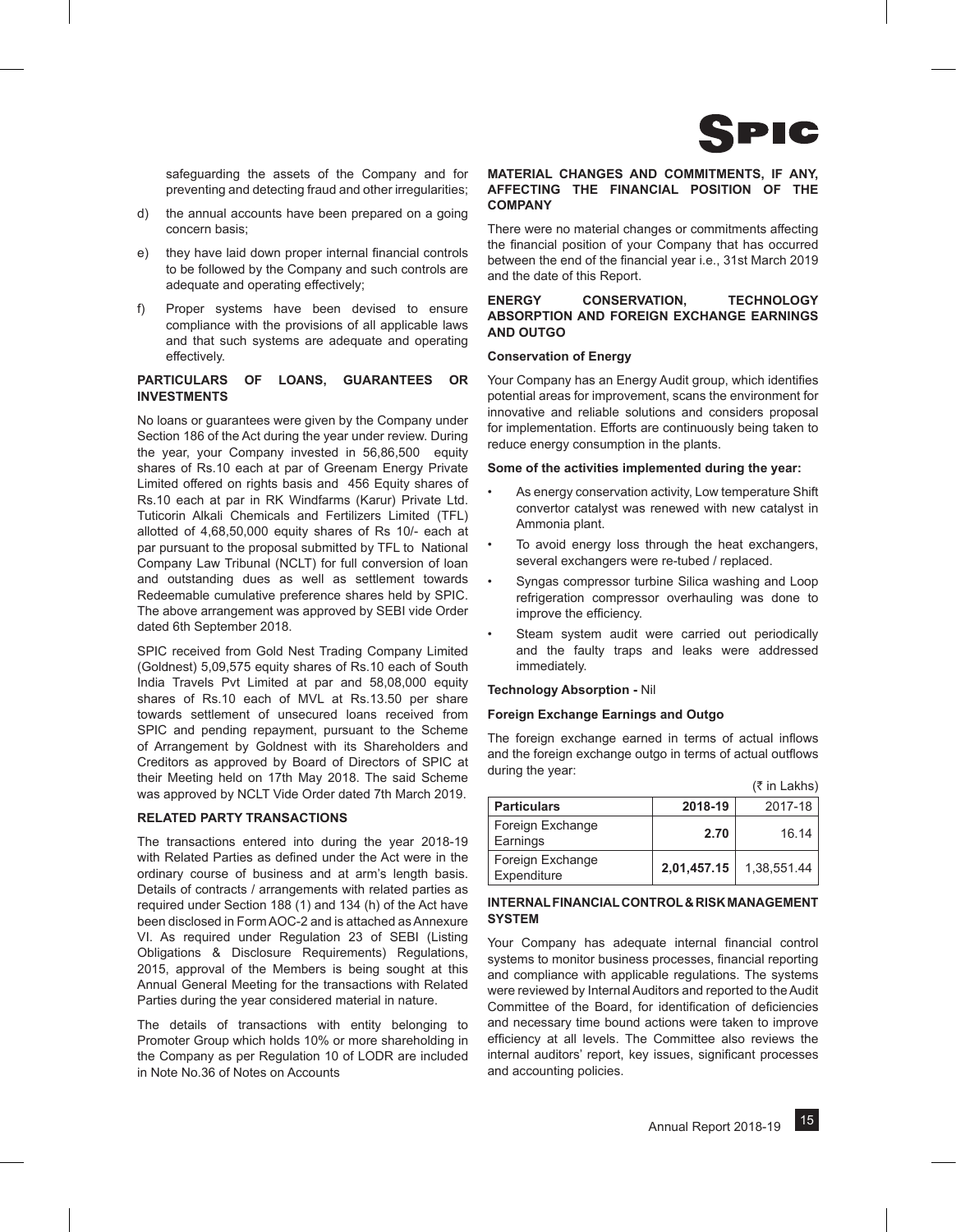Risk Management is an integral part of the business process. Your Company pursuant to the Companies Act 2013 and Listing Regulations has a Risk Management Committee and a Policy on Risk Management to identify and draw mitigation plans to manage risk. The Audit Committee of the Board reviews the risk management report periodically.

#### **SIGNIFICANT AND MATERIAL ORDERS PASSED BY THE REGULATORS OR COURTS**

There are no significant and material orders passed by the regulators or courts or tribunals impacting the going concern status and Company's operations in future.

#### **CORPORATE GOVERNANCE**

Corporate Governance Report 2018-19 along with the Certificate of the Statutory Auditors, M/s. MSKA & Associates, Chartered Accountants, confirming compliance to conditions of Corporate Governance as stipulated in the Listing Regulations forms part of this Report.

#### **PERFORMANCE EVALUATION OF THE BOARD, COMMITTEES AND DIRECTORS**

Your Company has a structured framework for evaluation of the Individual Directors, Chairperson, Board as a whole and its Committees. The Independent Directors at their Meeting held on 11th February 2019 evaluated the performance of Non-Independent Directors, Board as a whole, Chairperson and assessed the quality, quantity and timeliness of flow of information between the Company Management and the Board that is necessary for the Board to effectively and reasonably perform their duties. The Board of Directors at their Meeting held on 23rd May 2019 evaluated the performance of all Independent Directors and the Board as a whole and its Committees and assessed the quality, quantity and timeliness of flow of information between the Company Management and the Board through circulation of questionnaires, to assess the performance on select parameters relating to roles, responsibilities and obligations of the Board and functioning of the Committees. The evaluation criteria was based on the participation, contribution and guidance offered and understanding of the areas etc., which are relevant to the Directors in their capacity as Members of the Board/ Committees.

#### **NUMBER OF MEETINGS OF THE BOARD**

During the year under review, five Board Meetings were held on 17th May 2018, 7th August 2018, 23rd October 2018, 12th February 2019 and 27th March 2019 the details of which are provided in the Corporate Governance Report.

#### **AUDIT COMMITTEE**

The details of the composition and meetings of the Audit Committee held are provided in the Corporate Governance Report.

#### **POLICIES**

#### **POLICY ON MATERIAL SUBSIDIARY**

The Company has a Policy on Material Subsidiary approved by the Board of Directors as per the Listing Regulations and is available on the Company's website under the web link: http://spic.in/wp-content/uploads/policies/Determining-Material-Subsidiary-Policy.pdf

#### **NOMINATION AND REMUNERATION POLICY**

Your Company has a Nomination and Remuneration Policy as required under Section 178(3) of the Act and the Listing Regulations. The details of the Policy are given in Annexure II to this Report.

#### **POLICY ON RELATED PARTY TRANSACTIONS**

The Policy on Related Party Transaction as required under the Listing Regulations and the Companies Act, 2013 is available on the Company's website under the web link: http://spic.in/wp-content/uploads/policies/Policy-on-Related-Parties.pdf

#### **POLICY ON INSIDER TRADING**

Your Company has a Code of Conduct for Prevention of Insider Trading with a view to regulate trading in securities by the Directors and designated employees of the Company in line with amended SEBI (Prohibition of Insider Trading) Regulations, 2015, as amended.

#### **POLICY ON SEXUAL HARASSMENT OF WOMEN AT WORKPLACE (PREVENTION, PROHIBITION AND REDRESSAL) ACT, 2013. (POSH)**

The Company has zero tolerance for sexual harassment at workplace. A policy is in place and an Internal Complaints Committee has been constituted which is monitoring the prevention, prohibition and redressal of sexual harassment at workplace in line with the provisions of POSH and the Rules made there under. There were no complaints reported under the POSH during the year under review.

#### **VIGIL MECHANISM:**

Pursuant to the provisions of Section 177 of the Act and the Listing Regulations, Whistle Blower Policy for Directors and employees to report genuine concerns or grievances has been put in place and a Vigil Mechanism established, the details of which are available on the website of the Company under weblink: http://spic.in/wp-content/uploads/ policies/Whistle-Blower-Policy-and-Vigil-Mechanism.pdf

#### **CORPORATE SOCIAL RESPONSIBILITY (CSR)**

Your Company has a CSR Policy in line with the provisions of the Act. As a responsible corporate citizen, your Company in its endeavour to contribute for the sustained development and growth of the Society has taken several initiatives. Your Company is not required to spend towards CSR activities, in view of absence of profits computed under Section 198 of the Act. However, the details of CSR initiatives undertaken voluntarily by your Company are given in Annexure V to this Report.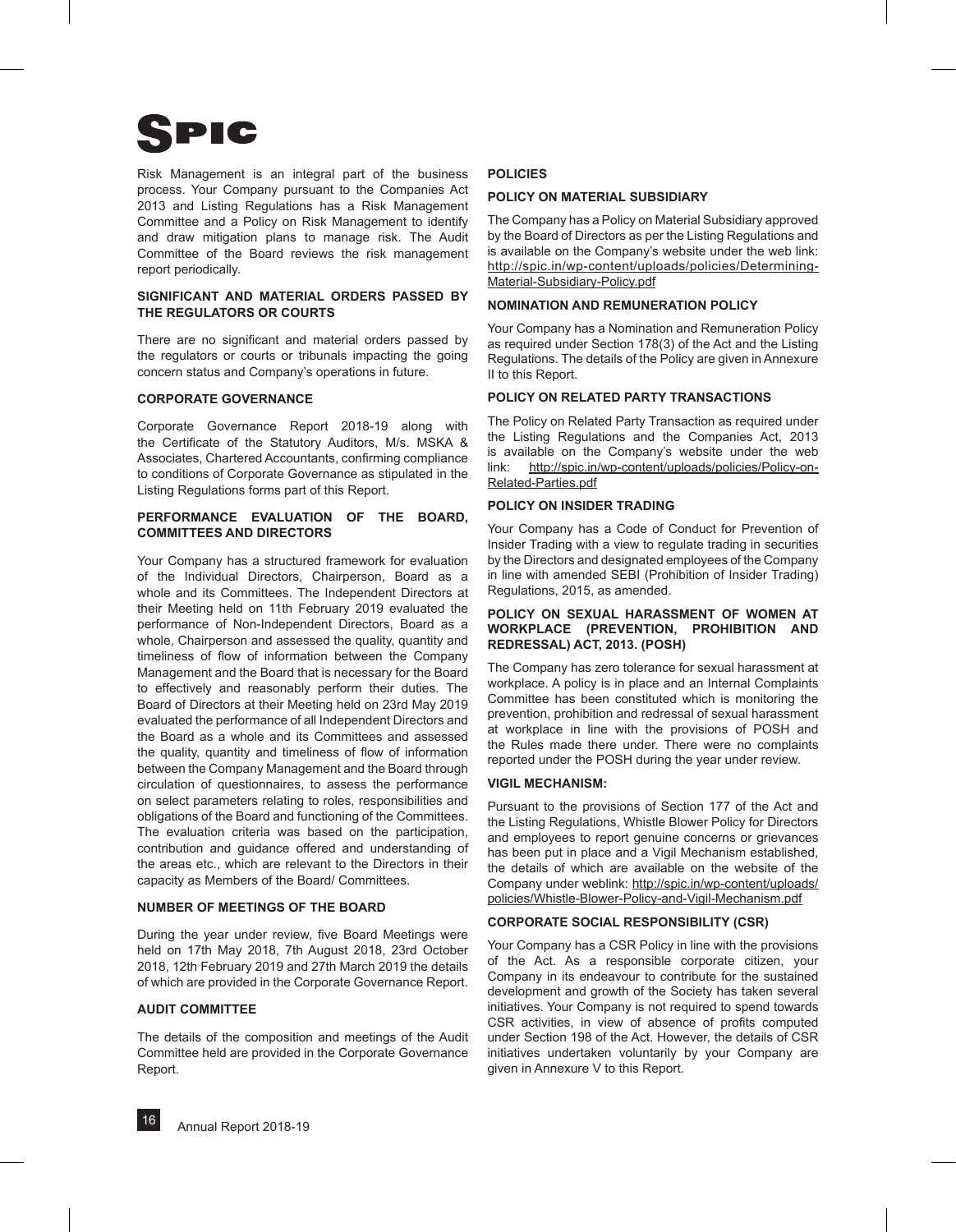

#### **MANAGEMENT DISCUSSION AND ANALYSIS**

#### **Industry Overview**

The fertilizer industry of India is growing satisfactorily during the last five decades due to increased awareness of the benefits of fertilizer application to replace the crop removal of nutrients from the soil. Indian ranks second in the world with respect to consumption of Urea; first being China. Government of India is taking necessary steps to increase the indigenous production of Urea like pipeline connectivity, revival of old plants etc. These efforts may result in the reduction of import of Urea in few years from now.

The seasonal conditions play a vital role in consumption of fertilizers in the country. During the Kharif season (June to Sept); the total rainfall was 9% less than normal. However, locations like Rayalaseema and Interior Karnataka received deficient rainfall resulting in reduction in coverage of crops that consume large quantities of fertilizers. The post monsoon (October to December) in southern peninsula recorded a reduction of 36% from the normal. This reduced monsoon has resulted demand for Urea and other fertilizers. The meteorological report for post monsoon period states that about 87 % of the total area of the country received deficient rainfall when compared to the normal.

During the year, the availability of Urea in the market was satisfactory without any instance of deficit during the period of requirement. The year witnessed a higher quantity of Urea supplies and consequent sales over the previous year. The supplies were higher by 4% to record 31.33 million tonnes. Similarly the import of Urea was also higher than the previous year by about 24.70 % and stood at 7.44 million tonnes. The sale of Urea recorded 31.72 million tonnes which is 4.6% higher than the previous year. (Source: Fertilizer Association of India).

The capacity utilization of Urea has declined marginally from 97.10% to 96.10% during the year under review.

**Comparison of All India Urea Production, Import, Supplies and sales with previous year**



#### **DBT in Fertilizers:**

Your Company as a Lead Fertilizer Supplier (LFS) for Tamil Nadu and Pondicherry, we have ensured the usage of 11,611 numbers of Point of Sales (PoS) devices out of 11,980 devices available in the States. The usage percentage is 97 % which is the highest in the country.

To achieve this level of usage we facilitated the conduct of 45 numbers of Service Workshops at each Blocks of the State with the active participation of all stake holders like Department of Agriculture, Distributors, Dealers, Retailers, Officials from Collectorates and National Informatics **Centers** 

Further change in this is anticipated with the plan to introduce Web Based applications at retailer locations to conduct the business with ease and error free. With this change, we expect to reduce the un-authorized sale of fertilizers for Agriculture. During the year, special approval is given by the Government of India to authorized Mixing Manufacturers to buy straight fertilizers from the manufacturers or importers by complying with ePoS sales process.

To increase the sale of our Urea through ePOS machines, we have educated our employees on the use of ePOS machines, trained them to train the retailers and to address minor errors in the machine while on operation. As a ready reckoner we have documented and issued an Operation Manual for all activities related to the revised concession eligibility like Manual for Release Order (RO for stocks), Module and User guide for ePoS devices for all the field marketing officers of the company.

During the year, sale of Manufactured Urea was 6,67,058.990 MTs and sale of Imported Urea was 1,14,732.695 MTs.

#### **Tissue Culture Business:**

During the year, the sale of tissue cultures recorded a sales turnover of Rs. 838.04 Lacs. The demand for the product was low due to unfavorable seasonal conditions and subsidy policy under National Horticulture Mission.

To hedge similar risks due to seasonal variation, we have commercialized intermediate stages in production of Banana plants as Multi Culture, Ex Agar Plants and net pot plants. This innovation not only enable us to increase the production substantially, but also to cater to distant markets like Maharashtra, Uttar Pradesh, Bihar and Gujarat.

As part of new business development, your Company has also signed MOU with ICAR-CPCRI, Kasargode, Kerala for technology transfer for the production of high yielding disease resistant arecanut plants for mass production. This initiative will increase the profitability in future.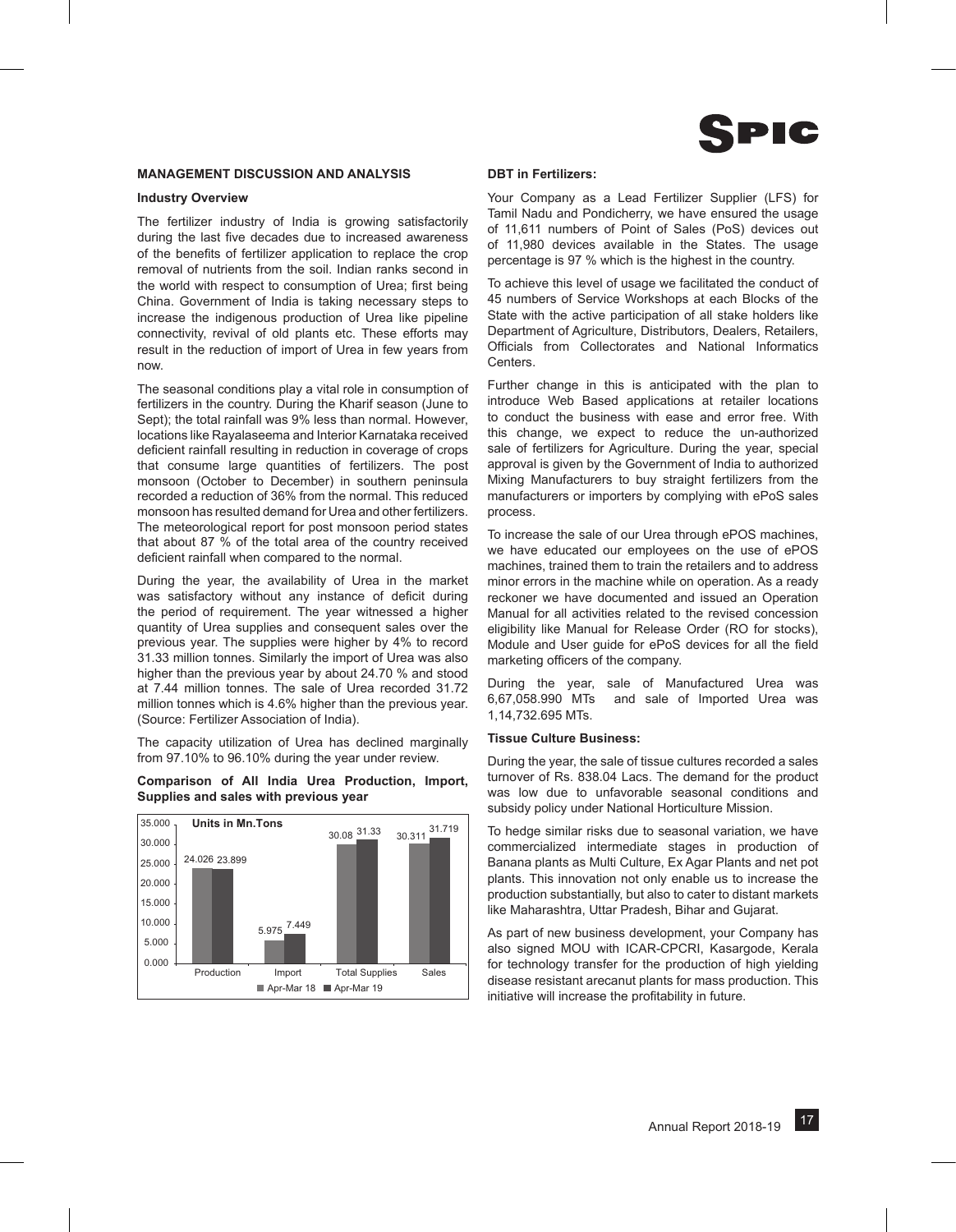## C

#### **Financial Ratios:**

The significant changes in the financial ratios of the Company, which are more than 25% as compared to the previous years are summarized below:

| Ratio                                    | $2018 - 19$ | $2017 - 18$ | <b>Reasons for change</b>                                                                                                                    |
|------------------------------------------|-------------|-------------|----------------------------------------------------------------------------------------------------------------------------------------------|
| Debtors Turnover Ratio (days)            | 80          | 29          | Mainly due to delayed disbursement of Subsidy by the<br>Government of India.                                                                 |
| Inventory Turnover Ratio (days)          | 9           | 5           | Higher cost of Goods in current year compared to last<br>year                                                                                |
| Interest Coverage Ratio (times)          | 2.50        | 1.91        | Due to improved Net Profit, we have better Interest<br>Coverage Ratio in current year.                                                       |
| Debt Equity Ratio (times)                | 4.78        | 3.70        | Due to delay in subsidy disbursement, trade payable had<br>accumulated resulting in higher total liabilities and higher<br>Debt Equity Ratio |
| Return on net worth (%)                  | 15.34       | 12.18       | Mainly due to Increased Profits in current year                                                                                              |
| Debt - Service Coverage ratio<br>(times) | 2.50        | 1.91        | Improved Cash profits during current year had improved<br>the Debt Service Coverage Ratio                                                    |

#### **CHALLENGES**

Your Company's stable operation depends on completion of NG pipeline infrastructure by IOC and sustained supply of gas. DBT stabilization using ePoS machines at retail shops and addressing connectivity issues are of utmost importance. The working capital pressure will also continue to be a challenge.

#### **ACKNOWLEDGEMENT**

Your Company is grateful for the co-operation and continued support extended by the Department of Fertilizers, Ministry of Chemicals and Fertilizers, Ministry of Petroleum and Natural Gas, Ministry of Agriculture, Ministry of Shipping, Ministry of Corporate Affairs and other Departments of the Central Government, the Government of Tamilnadu, Governments of other States, Tamilnadu Industrial Development Corporation Limited, Tamilnadu Generation and Distribution Corporation Ltd, Financial Institutions and

Banks. The Directors appreciate the dedicated and sincere services rendered by all the employees of your Company.

For and on behalf of the Board of Directors

**ASHWIN C MUTHIAH** Place : Chennai (DIN:00255679) Date : 23rd May 2019 Chairman

#### **Cautionary Statement:**

This Report is based on information available to the Company in its business and assumptions based on the experience in regard to domestic and global economic conditions and Government and regulatory policies. The performance of the Company is dependent on these factors. It may be materially influenced by macro environment changes, which may be beyond Company's control, affecting the views expressed or perceived in this Report.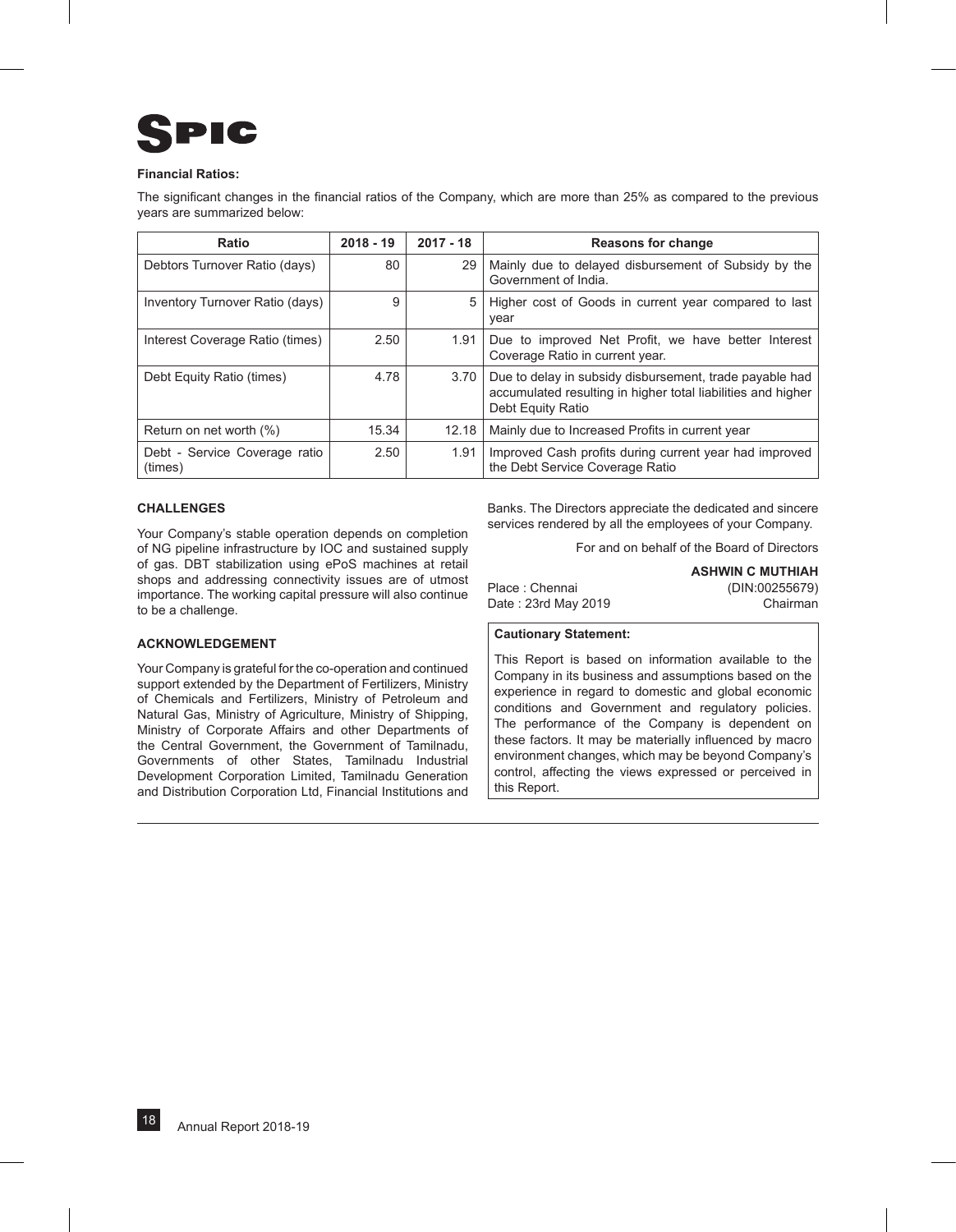

### **MGT - 9**

#### **EXTRACT OF ANNUAL RETURN** as on the close of the financial year ended 31st March 2019

[Pursuant to section 92(3) of the Companies Act, 2013 and rule 12(1) of the Companies (Management and Administration) Rules, 2014]

#### **I. REGISTRATION AND OTHER DETAILS:**

| (i)   | CIN                                                                          |   | L11101TN1969PLC005778                                                                                                                                                     |
|-------|------------------------------------------------------------------------------|---|---------------------------------------------------------------------------------------------------------------------------------------------------------------------------|
| (ii)  | <b>Registration Date</b>                                                     |   | 18 Dec 1969                                                                                                                                                               |
| (iii) | Name of the Company                                                          |   | Southern Petrochemical Industries Corporation Limited                                                                                                                     |
| (iv)  | Category / Sub-Category of the Company                                       | ÷ | Company limited by Shares / Indian Non-Government Company                                                                                                                 |
| (v)   | contact details:                                                             |   | Address of the Registered office and : "SPIC House" No 88 Mount Road, Guindy, Chennai 600 032.<br>website:www.spic.in, E-mail: spiccorp@spic.co.in<br>Phone: 044-22350245 |
| (vi)  | Whether listed company                                                       |   | Yes                                                                                                                                                                       |
| (vii) | Name, Address and Contact details of :<br>Registrar & Transfer Agent, if any |   | M/s Cameo Corporate Services Ltd, "Subramanian Building"<br>No 1 Club House Road, Chennai 600 002.<br>Ms Priya, Company Secretary<br>Ph: 044-8460390                      |

#### **II. PRINCIPAL BUSINESS ACTIVITIES OF THE COMPANY:**

All the business activities contributing 10 % or more of the total turnover of the Company shall be stated:-

| S.        | Name and Description of main | NIC Code of the        | % to total turnover |  |  |
|-----------|------------------------------|------------------------|---------------------|--|--|
| <b>No</b> | products / services          | <b>Product/service</b> | of the company      |  |  |
|           | UREA                         | 20121                  | 99%                 |  |  |

#### **III. PARTICULARS OF HOLDING, SUBSIDIARY AND ASSOCIATE COMPANIES :**

| S.<br><b>No</b> | Name and address of the<br>Company                           | <b>CIN/GLN</b>        | Holding/<br>Subsidiary/<br><b>Associate</b> | $%$ of<br>shares<br>held | Applicable<br><b>Section</b> |
|-----------------|--------------------------------------------------------------|-----------------------|---------------------------------------------|--------------------------|------------------------------|
|                 | Tuticorin Alkali Chemicals &<br><b>Fertilisers Limited</b>   | L24119TN1971PLC006083 | Associate                                   | 43.94                    | 2(6)                         |
| $\mathcal{P}$   | <b>Gold Nest Trading Company</b><br>Limited                  | U65933TN1983PLC009993 | Associate                                   | 32.76                    | 2(6)                         |
| 3               | National Aromatics and<br>Petrochemicals Corporation Limited | U11101TN1989PLC017403 | Joint venture                               | 50.00                    | 2(6)                         |
| $\overline{4}$  | Tamilnadu Petroproducts Limited                              | L23200TN1984PLC010931 | Joint venture                               | 16.93                    | 2(6)                         |
| 5               | Greenam Energy Private Limited                               | U40300TN2017PTC115941 | Associate                                   | 20.00                    | 2(6)                         |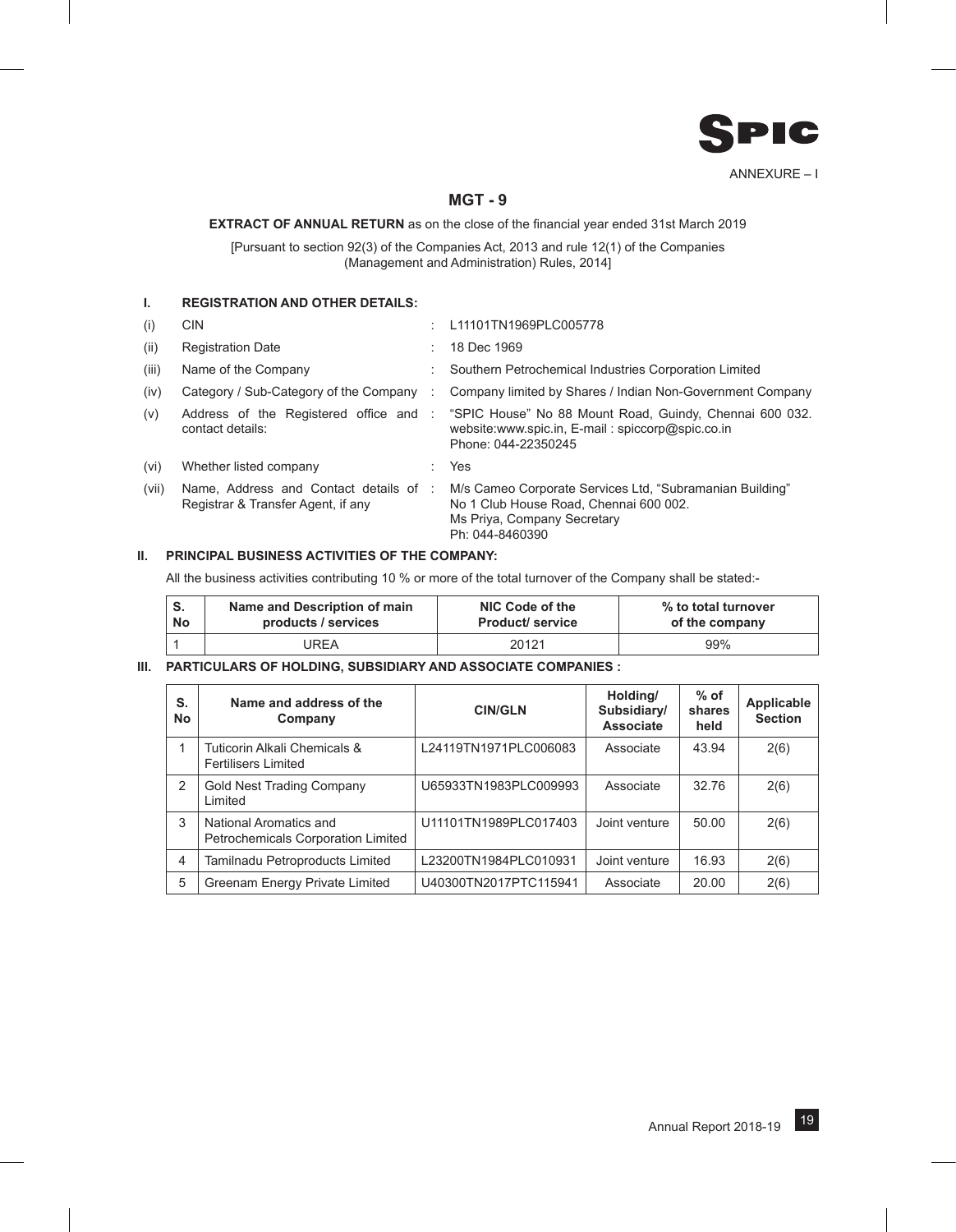

### **IV. SHARE HOLDING PATTERN (Equity Share Capital Breakup as percentage of Total Equity)**

**i) Category-wise Share Holding:**

|                                                                         | No. of Shares held at the beginning of the year |          |              |                                       | No. of Shares held at the end of the year |          |              |                                         | $%$ of<br>Change      |
|-------------------------------------------------------------------------|-------------------------------------------------|----------|--------------|---------------------------------------|-------------------------------------------|----------|--------------|-----------------------------------------|-----------------------|
| Category of<br><b>Shareholders</b>                                      | Demat                                           | Physical | <b>Total</b> | % of<br><b>Total</b><br><b>Shares</b> | Demat                                     | Physical | <b>Total</b> | $%$ of<br><b>Total</b><br><b>Shares</b> | during<br>the<br>Year |
| (A) Promoters                                                           |                                                 |          |              |                                       |                                           |          |              |                                         |                       |
| (1) Indian                                                              |                                                 |          |              |                                       |                                           |          |              |                                         |                       |
| (a) Individual/HUF                                                      | 45450                                           |          | 45450        | 0.02                                  | 45450                                     |          | 45450        | 0.02                                    |                       |
| (b) Central Govt                                                        |                                                 |          |              |                                       |                                           |          |              |                                         |                       |
| (c) State Govt (s)                                                      | 8840000                                         |          | 8840000      | 4.34                                  | 8840000                                   |          | 8840000      | 4.34                                    |                       |
| (d) Bodies Corp.                                                        | 72866263                                        | 150      | 72866413     | 35.78                                 | 70845263                                  |          | 70845263     | 34.79                                   | $-0.99$               |
| (e) Banks / FI                                                          |                                                 |          |              |                                       |                                           |          |              |                                         |                       |
| (f) Any Other                                                           |                                                 |          |              |                                       |                                           |          |              |                                         |                       |
| Sub-Total (A) (1)                                                       | 81751713                                        | 150      | 81751863     | 40.14                                 | 79730713                                  |          | 79730713     | 39.15                                   | $-0.99$               |
| (2) Foreign                                                             |                                                 |          |              |                                       |                                           |          |              |                                         |                       |
| (a) $NRIs -$<br>Individuals                                             |                                                 |          |              |                                       |                                           |          |              |                                         |                       |
| (b) Other -<br><b>Individuals</b>                                       |                                                 |          |              |                                       |                                           |          |              |                                         |                       |
| (c) Bodies Corp.                                                        | 18914775                                        |          | 18914775     | 9.29                                  | 18914775                                  |          | 18914775     | 9.29                                    | 0.00                  |
| (d) Banks / FI                                                          |                                                 |          |              |                                       |                                           |          |              |                                         |                       |
| (e) Any Other                                                           |                                                 |          |              |                                       |                                           |          |              |                                         |                       |
| Sub-Total (A) (2)                                                       | 18914775                                        |          | 18914775     | 9.29                                  | 18914775                                  |          | 18914775     | 9.29                                    |                       |
| <b>Total Shareholding</b><br>of Promoter $(A) = (A)$<br>$(1) + (A) (2)$ | 100666488                                       | 150      | 100666638    | 49.43                                 | 98645488                                  |          | 98645488     | 48.44                                   | $-0.99$               |
| (B) Public<br>Shareholding                                              |                                                 |          |              |                                       |                                           |          |              |                                         |                       |
| (1) Institutions                                                        |                                                 |          |              |                                       |                                           |          |              |                                         |                       |
| (a) Mutual Funds                                                        | 900                                             | 9900     | 10800        | 0.01                                  | 900                                       | 9900     | 10800        | 0.01                                    | 0.00                  |
| (b) Banks/FI                                                            | 5251273                                         | 18300    | 5269573      | 2.59                                  | 4723569                                   | 18300    | 4741869      | 2.33                                    | $-0.26$               |
| (c) Central Govt                                                        | 166454                                          | 0        | 166454       | 0.08                                  | 166454                                    | 0        | 166454       | 0.08                                    | 0.00                  |
| (d) State Govt (s)                                                      |                                                 |          |              |                                       |                                           |          |              |                                         |                       |
| (e) Venture Capital<br>funds                                            |                                                 |          |              |                                       |                                           |          |              |                                         |                       |
| (f) Insurance<br>Companies                                              | $\pmb{0}$                                       | 550      | 550          | 0.00                                  | 0                                         | 550      | 550          | 0.00                                    | 0.00                  |
| $(g)$ FIIs                                                              | $\mathsf{0}$                                    | 8150     | 8150         | 0.00                                  | 0                                         | 8150     | 8150         | 0.00                                    | 0.00                  |
| (h) Foreign Venture<br>Capital Funds                                    |                                                 |          |              |                                       | 1350191                                   |          | 1350191      | 0.67                                    | 0.67                  |
| (i) Others (Specify)                                                    |                                                 |          |              |                                       |                                           |          |              |                                         |                       |
| Sub-Total (B)(1)                                                        | 5418627                                         | 36900    | 5455527      | 2.68                                  | 6241114                                   | 36900    | 6278014      | 3.08                                    | 0.40                  |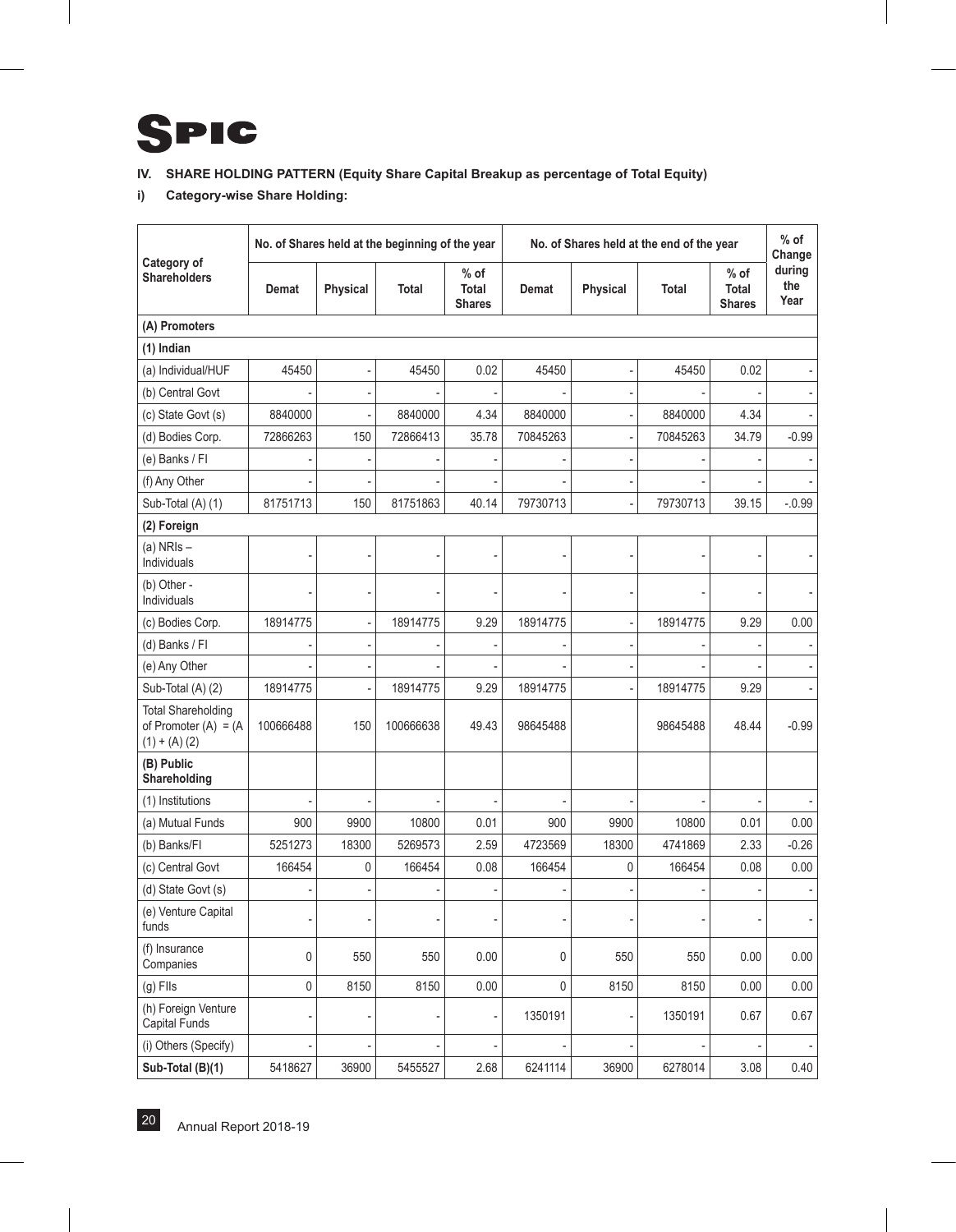

| Category of                                                                                 | No. of Shares held at the beginning of the year |                 |              |                                  | No. of Shares held at the end of the year |          |           |                                  | $%$ of<br>Change      |
|---------------------------------------------------------------------------------------------|-------------------------------------------------|-----------------|--------------|----------------------------------|-------------------------------------------|----------|-----------|----------------------------------|-----------------------|
| <b>Shareholders</b>                                                                         | Demat                                           | <b>Physical</b> | <b>Total</b> | $%$ of<br>Total<br><b>Shares</b> | Demat                                     | Physical | Total     | $%$ of<br>Total<br><b>Shares</b> | during<br>the<br>Year |
| (2) Non- Institutions                                                                       |                                                 |                 |              |                                  |                                           |          |           |                                  |                       |
| (a) Bodies Corp                                                                             |                                                 |                 |              |                                  |                                           |          |           |                                  |                       |
| i. Indian                                                                                   | 28489253                                        | 1546076         | 30035329     | 12.55                            | 18918620                                  | 741370   | 19659990  | 9.65                             | $-2.09$               |
| ii. Overseas                                                                                |                                                 |                 |              |                                  |                                           |          |           |                                  |                       |
| (b) Individuals                                                                             |                                                 |                 |              |                                  |                                           |          |           |                                  |                       |
| i. Individual share<br>holders holding<br>nominal share<br>capital up to ₹1<br>lakh         | 2936370                                         | 26132703        | 29069073     | 14.27                            | 24030628                                  | 3374242  | 27404870  | 13.71                            | $-0.56$               |
| ii. Individual share<br>holders holding<br>nominal share<br>capital in excess<br>of ₹1 lakh | 17819037                                        |                 | 17819037     | 8.75                             | 30923268                                  |          | 30923268  | 15.19                            | 6.44                  |
| C) Others                                                                                   |                                                 |                 |              |                                  |                                           |          |           |                                  |                       |
| (a) Clearing Member                                                                         | 2044561                                         | $\mathbf{0}$    | 2044561      | 1.00                             | 52433                                     |          | 52433     | 0.03                             | $-0.97$               |
| (b) NRIs                                                                                    | 1537375                                         | 12746           | 1550121      | 0.76                             | 1082643                                   | 12746    | 1095389   | 0.54                             | $-0.22$               |
| (c) OCBs                                                                                    | 39150                                           | 650             | 39800        | 0.02                             | 39150                                     | 650      | 39800     | 0.02                             | 0.00                  |
| (d) Trusts                                                                                  | 18450                                           |                 | 18450        | 0.01                             | 8600                                      |          | 8600      | 0.00                             | 0.01                  |
| (e) HUF                                                                                     |                                                 |                 |              |                                  | 2740184                                   | 500      | 2740684   | 1.34                             |                       |
| Sub Total (B) (2)                                                                           | 52884196                                        | 27692175        | 80576371     | 37.37                            | 77795526                                  | 4129508  | 81925034  | 38.90                            | 1.53                  |
| <b>Total Shareholding</b><br>of Public = $(B)$ (1) +<br>$(B)$ $(2)$                         | 58302823                                        | 27692175        | 86031898     | 42.25                            | 84036640                                  | 4166408  | 88203048  | 43.13                            | 0.81                  |
| C. Shares held by<br>custodian for<br><b>GDRs &amp; ADRs</b>                                | 16941800                                        | 0               | 16941800     | 8.13                             | 16791800                                  | --       | 16791800  | 8.25                             | $-0.07$               |
| <b>Grand Total</b><br>$(A+B+C)$                                                             | 199107404                                       | 4532932         | 203640336    | 100.00                           | 199473928                                 | 4166408  | 203640336 | 100.00                           | 0.00                  |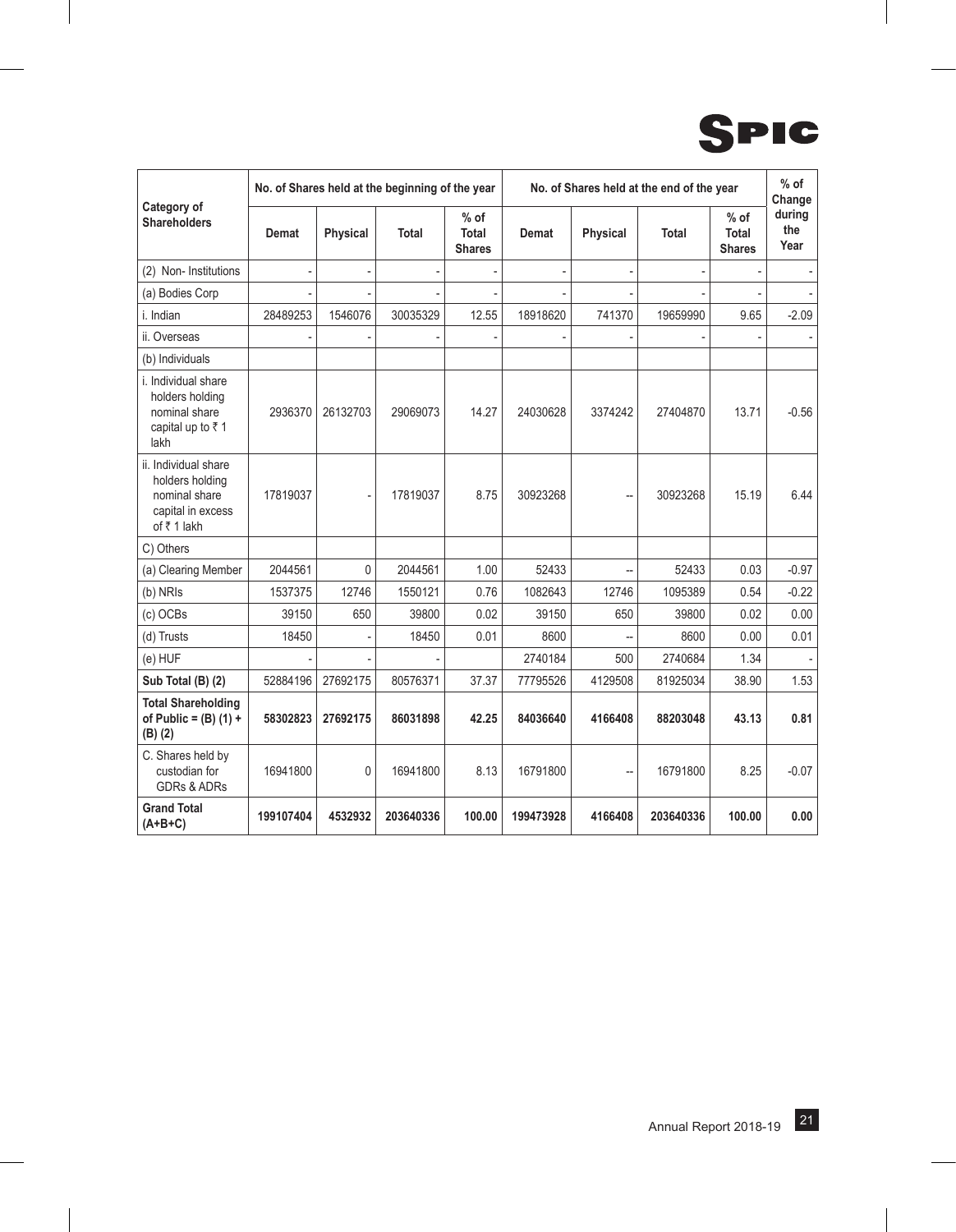#### **(ii) Shareholding of Promoters:**

|                 |                                                        |                         | year                                             | Shareholding at the beginning of the                         | Shareholding at the end of the year | $%$ of                                           |                                                              |                              |
|-----------------|--------------------------------------------------------|-------------------------|--------------------------------------------------|--------------------------------------------------------------|-------------------------------------|--------------------------------------------------|--------------------------------------------------------------|------------------------------|
| S.<br><b>No</b> | Shareholders' Name                                     | No. of<br><b>Shares</b> | % of total<br><b>Shares</b><br>of the<br>Company | % of Shares<br>Pledged /<br>encumbered<br>to total<br>shares | No. of<br><b>Shares</b>             | % of total<br><b>Shares</b><br>of the<br>Company | % of Shares<br>Pledged /<br>encumbered<br>to total<br>shares | Change<br>during<br>the Year |
| $\mathbf{1}$    | Directors & Relatives                                  | 45450                   | 0.02                                             | 0.00                                                         | 45450                               | 0.02                                             | 0.00                                                         | 0.00                         |
| $\overline{2}$  | <b>FICON Holdings Limited</b>                          | 15682775                | 7.70                                             | 0.00                                                         | 15682775                            | 7.70                                             | 0.00                                                         | 0.00                         |
| 3               | Ranford<br>Investments<br>Limited                      | 1910000                 | 0.94                                             | 0.00                                                         | 1910000                             | 0.94                                             | 0.00                                                         | 0.00                         |
| 4               | Darnolly<br>Investments<br>Limited                     | 1322000                 | 0.65                                             | 0.00                                                         | 1322000                             | 0.65                                             | 0.00                                                         | 0.00                         |
| 5               | <b>SICAGEN India Limited</b>                           | 3017349                 | 1.48                                             | 0.00                                                         | 3017349                             | 1.48                                             | 0.00                                                         | 0.00                         |
| 6               | Gold<br>Nest<br>Trading<br>Company Limited             | 2423400                 | 1.19                                             | 0.00                                                         | 50800                               | 0.02                                             | 0.00                                                         | $-1.17$                      |
| $\overline{7}$  | India<br>South<br>House<br>Estates & Properties Itd    | 1810450                 | 0.89                                             | 0.00                                                         | 1636900                             | 0.80                                             | 0.00                                                         | $-0.09$                      |
| 8               | South India Travels Pvt.<br>Ltd                        | 208985                  | 0.10                                             | 0.00                                                         | 208985                              | 0.10                                             | 0.00                                                         | 0.00                         |
| 9               | <b>ACM</b><br>Educational<br>Foundation                | 134075                  | 0.07                                             | 0.00                                                         | 659075                              | 0.32                                             | 0.00                                                         | 0.26                         |
| 10              | AMI Holdings Private<br>Limited                        | 37276700                | 18.31                                            | 0.00                                                         | 37276700                            | 18.31                                            | 0.00                                                         | 0.00                         |
| 11              | Lotus Fertilizers Pvt Ltd                              | 27995454                | 13.75                                            | 0.00                                                         | 27995454                            | 13.75                                            | 0.00                                                         | 0.00                         |
| 12              | Tamilnadu Industrial<br>Development<br>Corporation Ltd | 8840000                 | 4.34                                             | 0.00                                                         | 8840000                             | 4.34                                             | 0.00                                                         | 0.00                         |
| Total           |                                                        | 100666638               | 49.43                                            |                                                              | 98645488                            | 48.44                                            |                                                              | $-0.99$                      |

**(iii) Change in Promoters' Shareholding (please specify, if there is no change):**

| S.<br><b>No</b> | <b>Particulars</b>                           | Shareholding at the<br>beginning of the year<br>1st April 2018 |                                           | Date of<br>Transfer / | Increase /      | Reason<br>for<br>Increase / | <b>Cumulative</b><br>shareholding during<br>the year (01 04 2018 to<br>31 03 2019) and as on<br>31 03 2019 |                                           |
|-----------------|----------------------------------------------|----------------------------------------------------------------|-------------------------------------------|-----------------------|-----------------|-----------------------------|------------------------------------------------------------------------------------------------------------|-------------------------------------------|
|                 |                                              | No. of<br>shares                                               | % of total<br>shares<br>of the<br>company | <b>Purchase</b>       | <b>Decrease</b> | <b>Decrease</b>             | No. of<br>shares                                                                                           | % of total<br>shares<br>of the<br>company |
|                 | Promoters' holding                           | 10,06,66,638                                                   | 49.43                                     |                       |                 |                             |                                                                                                            |                                           |
|                 | South India Travels Pyt Ltd                  | 18,10,450                                                      | 0.89                                      | 27/02/2019            | 1,73,550        | Sale                        | 16,36,900                                                                                                  | 0.80                                      |
| 2               | <b>ACM Educational Foundation</b>            | 1,34,075                                                       | 0.07                                      | 07/03/2019            | 5,25,000        | Transfer                    | 6,59,075                                                                                                   | 0.32                                      |
| 3               | Gold Nest Trading Company<br>Limited         | 24,23,400                                                      | 1.19                                      | 07/03/2019            | 23.72.600       | Transfer                    | 50.800                                                                                                     | 0.02                                      |
|                 | Promoters' holding at the end<br>of the year |                                                                |                                           |                       |                 |                             | 9,86,45,488                                                                                                | 48.44                                     |

#### **NOTE:**

1 South India House Estates & Properties Limited have disposed off 1,73,550 equity shares on 27th February 2019

2 National Company Law Tribunal, Chennai has on 07/03/2019 approved Scheme of Arrrangement between Gold Nest Trading Company (Goldnest) and and its Shareholders and Creditors. Under the Order Goldnest has to transfer the Equity share of the Company to ACM Educational Foundation and other creditors.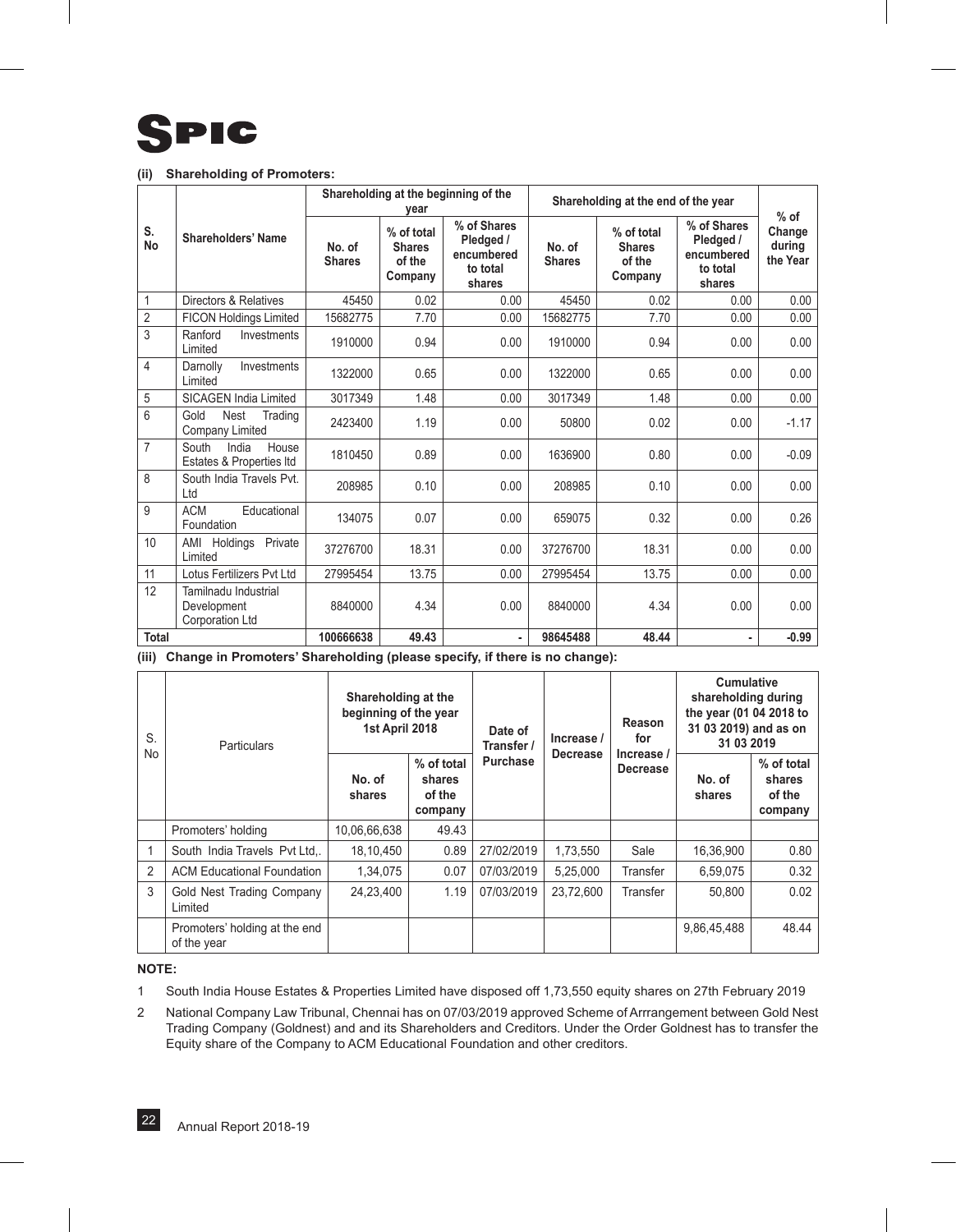

**(iv) Shareholding Pattern of top ten Shareholders (other than Directors, Promoters and Holders of GDRs and ADRs):**

| SI.<br>Each of the Top 10                                                            | Shareholding at the<br>beginning of the year<br>1st April 2018 |                                           | Date of<br>Transfer /                                                                                                                                                                                                                                                                                                                                                                                                                                                                                                                                                                      | Increase /<br><b>Decrease</b>                                                                                                                                                                                                                                                                                                                                                                                                            | <b>Reason for</b><br>Increase /                                                                                                                                                                                                                                                                                                                                                                                                                                                                                                                                                                                                                                                                                                                         | Cumulative<br>shareholding during<br>the year (01 04 2018 to<br>31 03 2019) and as on<br>31 03 2019                                                                                                                                                                                                                                                                                                                                                                                                                                       |                                                                                                                                                                                                                                                                                                                                      |
|--------------------------------------------------------------------------------------|----------------------------------------------------------------|-------------------------------------------|--------------------------------------------------------------------------------------------------------------------------------------------------------------------------------------------------------------------------------------------------------------------------------------------------------------------------------------------------------------------------------------------------------------------------------------------------------------------------------------------------------------------------------------------------------------------------------------------|------------------------------------------------------------------------------------------------------------------------------------------------------------------------------------------------------------------------------------------------------------------------------------------------------------------------------------------------------------------------------------------------------------------------------------------|---------------------------------------------------------------------------------------------------------------------------------------------------------------------------------------------------------------------------------------------------------------------------------------------------------------------------------------------------------------------------------------------------------------------------------------------------------------------------------------------------------------------------------------------------------------------------------------------------------------------------------------------------------------------------------------------------------------------------------------------------------|-------------------------------------------------------------------------------------------------------------------------------------------------------------------------------------------------------------------------------------------------------------------------------------------------------------------------------------------------------------------------------------------------------------------------------------------------------------------------------------------------------------------------------------------|--------------------------------------------------------------------------------------------------------------------------------------------------------------------------------------------------------------------------------------------------------------------------------------------------------------------------------------|
| <b>Shareholders</b><br>No                                                            | No. of<br><b>Shares</b>                                        | % to total<br>shares<br>of the<br>Company | <b>Purchase</b>                                                                                                                                                                                                                                                                                                                                                                                                                                                                                                                                                                            |                                                                                                                                                                                                                                                                                                                                                                                                                                          | <b>Decrease</b>                                                                                                                                                                                                                                                                                                                                                                                                                                                                                                                                                                                                                                                                                                                                         | No. of<br><b>Shares</b>                                                                                                                                                                                                                                                                                                                                                                                                                                                                                                                   | % to total<br>shares<br>of the<br>Company                                                                                                                                                                                                                                                                                            |
| $\mathbf{1}$<br>RUCHIT BHARAT<br><b>PATEL</b>                                        | 945,653                                                        | 0.46                                      | 25/05/2018<br>01/06/2018<br>08/06/2018<br>28/09/2018<br>01/03/2019<br>31/03/2019                                                                                                                                                                                                                                                                                                                                                                                                                                                                                                           | 68,140<br>14,462<br>83,595<br>1,592<br>5,900,000                                                                                                                                                                                                                                                                                                                                                                                         | <b>PURCHASE</b><br><b>PURCHASE</b><br><b>PURCHASE</b><br><b>PURCHASE</b><br><b>PURCHASE</b>                                                                                                                                                                                                                                                                                                                                                                                                                                                                                                                                                                                                                                                             | 1,013,793<br>1,028,255<br>1,111,850<br>1,113,442<br>7,013,442<br>7,013,442                                                                                                                                                                                                                                                                                                                                                                                                                                                                | 0.50<br>0.50<br>0.55<br>0.55<br>3.44<br>3.44                                                                                                                                                                                                                                                                                         |
| $\overline{2}$<br><b>FINQUEST</b><br><b>FINANCIAL</b><br>SOLUTIONS PVT<br><b>LTD</b> | 884,204                                                        | 0.43                                      | 13/04/2018<br>20/04/2019<br>11/05/2019<br>18/05/2019<br>25/05/2018<br>01/06/2018<br>08/06/2018<br>29/06/2018<br>06/07/2018<br>13/07/2018<br>20/07/2018<br>27/07/2018<br>31/07/2018<br>03/08/2018<br>10/08/2018<br>17/08/2018<br>24/08/2018<br>31/08/2019<br>07/09/2018<br>14/09/2018<br>21/09/2018<br>28/09/2018<br>05/10/2018<br>12/10/2018<br>19/10/2018<br>26/10/2018<br>02/11/2018<br>23/11/2018<br>30/11/2018<br>07/12/2018<br>14/12/2018<br>21/12/2018<br>28/12/2018<br>04/01/2019<br>22/02/2019<br>01/03/2019<br>08/03/2019<br>15/03/2019<br>22/03/2019<br>29/03/2019<br>31/03/2019 | 25,000<br>56,597<br>104,262<br>179,091<br>176,986<br>40,169<br>217,742<br>$-744,205$<br>$-71,000$<br>136,778<br>295,066<br>214,319<br>93,911<br>87,592<br>290,504<br>113,525<br>277,723<br>540,985<br>437,027<br>161,055<br>182,918<br>147,269<br>170,383<br>136,723<br>215,428<br>191,295<br>19,417<br>19,157<br>40,180<br>24,217<br>14,950<br>100.010<br>1,000<br>79,925<br>75,531<br>980,904<br>34,411<br>119,261<br>39,045<br>87,542 | <b>PURCHASE</b><br><b>PURCHASE</b><br><b>PURCHASE</b><br><b>PURCHASE</b><br><b>PURCHASE</b><br>PURCHASE<br><b>PURCHASE</b><br>SALE<br>SALE<br><b>PURCHASE</b><br><b>PURCHASE</b><br><b>PURCHASE</b><br><b>PURCHASE</b><br><b>PURCHASE</b><br><b>PURCHASE</b><br><b>PURCHASE</b><br><b>PURCHASE</b><br><b>PURCHASE</b><br><b>PURCHASE</b><br><b>PURCHASE</b><br><b>PURCHASE</b><br><b>PURCHASE</b><br><b>PURCHASE</b><br><b>PURCHASE</b><br><b>PURCHASE</b><br><b>PURCHASE</b><br><b>PURCHASE</b><br><b>PURCHASE</b><br><b>PURCHASE</b><br><b>PURCHASE</b><br><b>PURCHASE</b><br><b>PURCHASE</b><br><b>PURCHASE</b><br><b>PURCHASE</b><br><b>PURCHASE</b><br><b>PURCHASE</b><br><b>PURCHASE</b><br><b>PURCHASE</b><br><b>PURCHASE</b><br><b>PURCHASE</b> | 909,204<br>965,801<br>1,070,063<br>1,249,154<br>1,426,140<br>1,466,309<br>1,684,051<br>939,846<br>868,846<br>1,005,624<br>1,300,690<br>1,515,009<br>1,608,920<br>1,696,512<br>1,987,016<br>2,100,541<br>2,378,264<br>2,919,249<br>3,356,276<br>3,517,331<br>3,700,249<br>3,847,518<br>4,017,901<br>4,154,624<br>4,370,052<br>4,561,347<br>4,580,764<br>4,599,921<br>4,640,101<br>4,664,318<br>4,679,268<br>4,779,278<br>4,780,278<br>4,860,203<br>4,935,734<br>5,916,638<br>5,951,049<br>6,070,310<br>6,109,355<br>6,196,897<br>6,196,897 | 0.45<br>0.47<br>0.53<br>0.61<br>0.70<br>0.72<br>0.83<br>0.46<br>0.43<br>0.49<br>0.64<br>0.74<br>0.79<br>0.83<br>0.98<br>1.03<br>1.17<br>1.43<br>1.65<br>1.73<br>1.82<br>1.89<br>1.97<br>2.04<br>2.15<br>2.24<br>2.25<br>2.26<br>2.28<br>2.29<br>2.30<br>2.35<br>2.35<br>2.39<br>2.42<br>2.91<br>2.92<br>2.98<br>3.00<br>3.04<br>3.04 |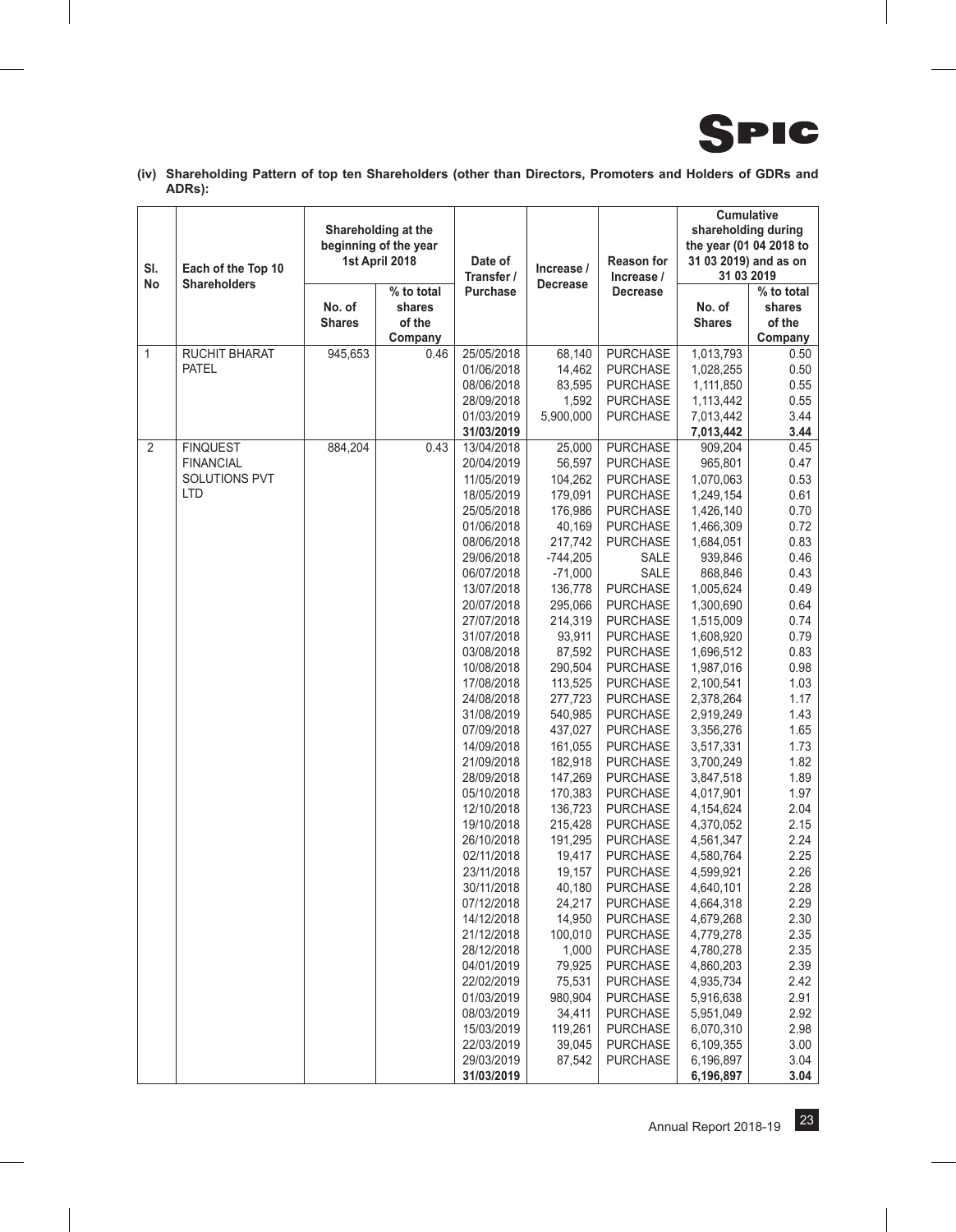# SPIC

| SI.<br><b>No</b> | Each of the Top 10<br><b>Shareholders</b>                                        | Shareholding at the<br>beginning of the year<br>1st April 2018 |                                           | Date of<br>Transfer /                                              | Increase /<br><b>Decrease</b>                          | <b>Reason for</b><br>Increase /                                                         | <b>Cumulative</b><br>shareholding during<br>the year (01 04 2018 to<br>31 03 2019) and as on<br>31 03 2019 |                                           |
|------------------|----------------------------------------------------------------------------------|----------------------------------------------------------------|-------------------------------------------|--------------------------------------------------------------------|--------------------------------------------------------|-----------------------------------------------------------------------------------------|------------------------------------------------------------------------------------------------------------|-------------------------------------------|
|                  |                                                                                  | No. of<br><b>Shares</b>                                        | % to total<br>shares<br>of the<br>Company | <b>Purchase</b>                                                    |                                                        | <b>Decrease</b>                                                                         | No. of<br><b>Shares</b>                                                                                    | % to total<br>shares<br>of the<br>Company |
| 3                | <b>HARDIK B</b>                                                                  | 211,781                                                        | 0.10                                      | 11/05/2018<br>14/09/2018<br>01/03/2019<br>22/03/2019<br>31/03/2019 | 1,900<br>74,000<br>1,650,000<br>$-27.000$<br>2,377,878 | <b>PURCHASE</b><br><b>PURCHASE</b><br><b>PURCHASE</b><br><b>SALE</b><br><b>PURCHASE</b> | 213,681<br>287.681<br>1,937,681<br>1,910,681<br>4,315,559                                                  | 0.10<br>0.14<br>0.95<br>2.12              |
| 4                | <b>LIFE INSURANCE</b><br><b>CORPORATION OF</b><br><b>INDIA</b>                   | 3,926,725                                                      | 1.93                                      | 31/03/2019                                                         |                                                        |                                                                                         | 3,926,725<br>3,926,725                                                                                     | 1.93<br>1.93                              |
| 5                | <b>VIBGOYAR</b><br><b>INVESTORS &amp;</b><br><b>DEVELOPERS PVT</b><br><b>ITD</b> | 2,311,000                                                      | 1.13                                      | 31/08/2018<br>26/10/2018<br>11/01/2019<br>31/03/2019               | 189,000<br>$-58,000$<br>58.000                         | <b>PURCHASE</b><br><b>SALE</b><br><b>PURCHASE</b>                                       | 2,500,000<br>2,442,000<br>2,500,000<br>2,500,000                                                           | 1.23<br>1.20<br>1.23<br>1.23              |
| 6                | POLARIS BANYAN<br><b>HOLD, PVT LTD</b>                                           | 1,974,558                                                      | 0.97                                      | 31/03/2019                                                         |                                                        |                                                                                         | 1,974,558<br>1,974,558                                                                                     | 0.97<br>0.97                              |
| $\overline{7}$   | <b>HARSHA HITESH</b><br><b>JAVERI</b>                                            | 700,000                                                        | 0.34                                      | 29/03/2019                                                         | 1,000,000                                              | <b>PURCHASE</b>                                                                         | 700,000<br>1,700,000                                                                                       | 0.34<br>0.83                              |
| $\overline{8}$   | <b>HITESH RAMJI</b><br><b>JAVERI</b>                                             | 1,700,000                                                      | 0.83                                      | 31/03/2019                                                         |                                                        |                                                                                         | 1,700,000<br>1,700,000                                                                                     | 0.83<br>0.83                              |
| 9                | <b>HYPNOS FUND</b><br><b>LIMITED</b>                                             | 1,350,000                                                      | 0.66                                      | 31/03/2019                                                         |                                                        |                                                                                         | 1,350,000<br>1,350,000                                                                                     | 0.66<br>0.66                              |
| 10               | RADHABAI RAMJI<br><b>JAVERI</b>                                                  | 973,960                                                        | 0.48                                      | 31/03/2019                                                         |                                                        |                                                                                         | 973,960<br>973,960                                                                                         | 0.48<br>0.48                              |

**(v) Shareholding of Directors and Key Managerial Personnel:**

| S.<br><b>No</b> | <b>Particulars</b>  | Shareholding at the<br>beginning of the year<br>1st April 2018 |                                           | Date of<br>Transfer / | Increase /      | Reason<br>for                 | <b>Cumulative</b><br>shareholding during<br>the year (01 04 2018 to<br>31 03 2019) and as on<br>31 03 2019 |                                           |
|-----------------|---------------------|----------------------------------------------------------------|-------------------------------------------|-----------------------|-----------------|-------------------------------|------------------------------------------------------------------------------------------------------------|-------------------------------------------|
|                 |                     | No. of<br>shares                                               | % of total<br>shares<br>of the<br>company | <b>Purchase</b>       | <b>Decrease</b> | Increase /<br><b>Decrease</b> | No. of<br>shares                                                                                           | % of total<br>shares<br>of the<br>company |
|                 | Mr Ashwin C Muthiah | 45                                                             | 0.00                                      |                       |                 |                               |                                                                                                            |                                           |
|                 |                     |                                                                |                                           | 28/08/2018            | 29.350          | Purchase                      | 29,395                                                                                                     | 0.01                                      |
|                 |                     |                                                                |                                           | 09/11/2018            | 16.055          | Purchase                      | 45,450                                                                                                     | 0.02                                      |
|                 |                     |                                                                |                                           | 31/03/2019            |                 |                               | 45.450                                                                                                     | 0.02                                      |
| $\overline{2}$  | Mr S Radhakrishnan  | 450                                                            | 0.00                                      |                       |                 |                               | 450                                                                                                        | 0.00                                      |
| 3               | Mr M B Ganesh       | 50                                                             | 0.00                                      |                       |                 |                               | 50                                                                                                         | 0.00                                      |

No other Director/ KMP was holding shares at the beginning or end of the year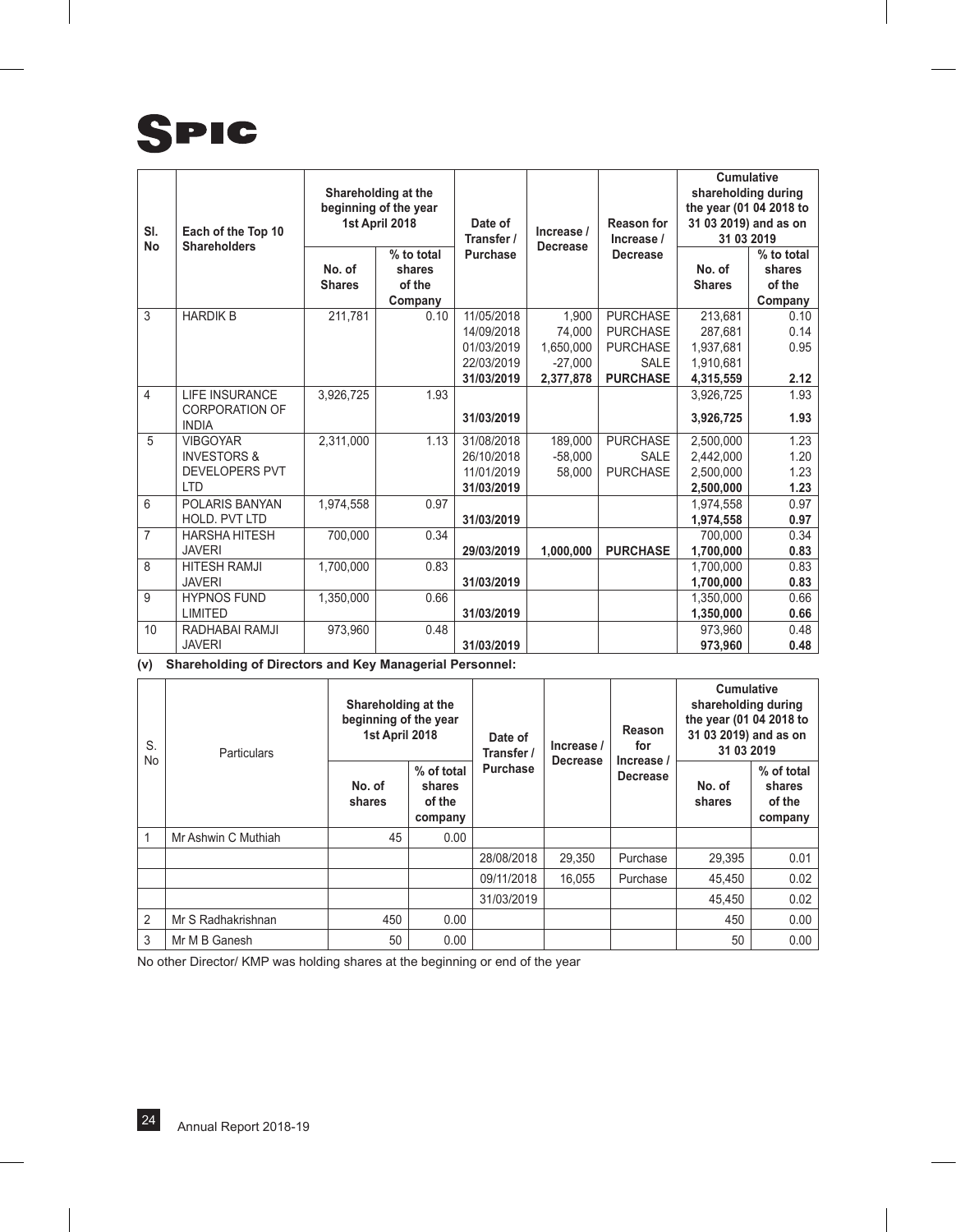

#### **V. INDEBTEDNESS:**

Indebtedness of the Company including interest outstanding/accrued but not due for payment

|                                                     | <b>Secured Loans</b> | <b>Deposits</b>          | <b>Unsecured</b> | <b>Total</b>        |
|-----------------------------------------------------|----------------------|--------------------------|------------------|---------------------|
|                                                     | excluding deposits   |                          | Loans            | <b>Indebtedness</b> |
| Indebtedness at the beginning of the financial year |                      |                          |                  |                     |
| <b>Principal Amount</b><br>i)                       | 1.061.00             | $\overline{\phantom{a}}$ | * 21847.03       | 22,908.03           |
| ii)<br>Interest due but not paid                    |                      | $\overline{\phantom{a}}$ | 3,405.14         | 3,405.14            |
| iii)<br>Interest accrued but not due                |                      | -                        | 101.70           | 101.70              |
| Total (i+ii+iii)                                    | 1,061.00             | $\overline{\phantom{0}}$ | 25,353.87        | 26,414.87           |
| Change in indebtedness during the financial year    |                      |                          |                  |                     |
| Addition                                            | 14,635.82            | $\overline{\phantom{a}}$ | 1,800.36         | 16,436.18           |
| Reduction                                           | (1,061.00)           |                          | (1,577.79)       | (2,638.79)          |
| Net Change                                          | 14,635.82            | $\overline{\phantom{a}}$ | 222.57           | 14,858.39           |
| Indebtedness at the end of the financial year       |                      |                          |                  |                     |
| <b>Principal Amount</b><br>i)                       | 14,635.82            | $\overline{\phantom{a}}$ | * 21847.03       | 36,482.85           |
| ii)<br>Interest due but not paid                    |                      | -                        | 3,601.21         | 3,601.21            |
| iii)<br>Interest accrued but not due                |                      |                          | 128.20           | 128.20              |
| Total (i+ii+iii)                                    | 14,635.82            | $\overline{\phantom{a}}$ | 25,576.44        | 40,212.26           |

\* Includes Preference share capital of ₹ 1250 lacs and accumulated Preference Dividend ₹ 3552.71 lacs, classified as borrowing under Ind AS.

#### **VI. REMUNERATION OF DIRECTORS AND KEY MANAGERIAL PERSONNEL:**

#### **A. Remuneration to Managing Director, Whole-time Directors and/or Manager:**

(Amount in  $\bar{z}$ )

| S.<br><b>No</b> | <b>Particulars of Remuneration</b>                                                  | <b>S R Ramakrishnan</b><br><b>Whole time Director</b> |
|-----------------|-------------------------------------------------------------------------------------|-------------------------------------------------------|
|                 | Gross Salary:                                                                       |                                                       |
|                 | (a) Salary as per provisions contained in section 17(1) of the Income-tax Act, 1961 | 71,24,400                                             |
|                 | (b) Value of perquisites u/s 17(2) Income-tax Act, 1961                             | 21,600                                                |
|                 | (c) Profits in lieu of salary under section 17(3) Income-tax Act, 1961              |                                                       |
| 2               | <b>Stock Option</b>                                                                 |                                                       |
| 3               | Sweat Equity                                                                        |                                                       |
| $\overline{4}$  | Commission - as % of profit - others, specify                                       |                                                       |
| 5               | Others, please specify                                                              |                                                       |
|                 | <b>Total</b>                                                                        | 71,46,000                                             |
|                 | Ceiling as per the Act                                                              | 1,20,00,000                                           |

 $($ ₹ in lacs)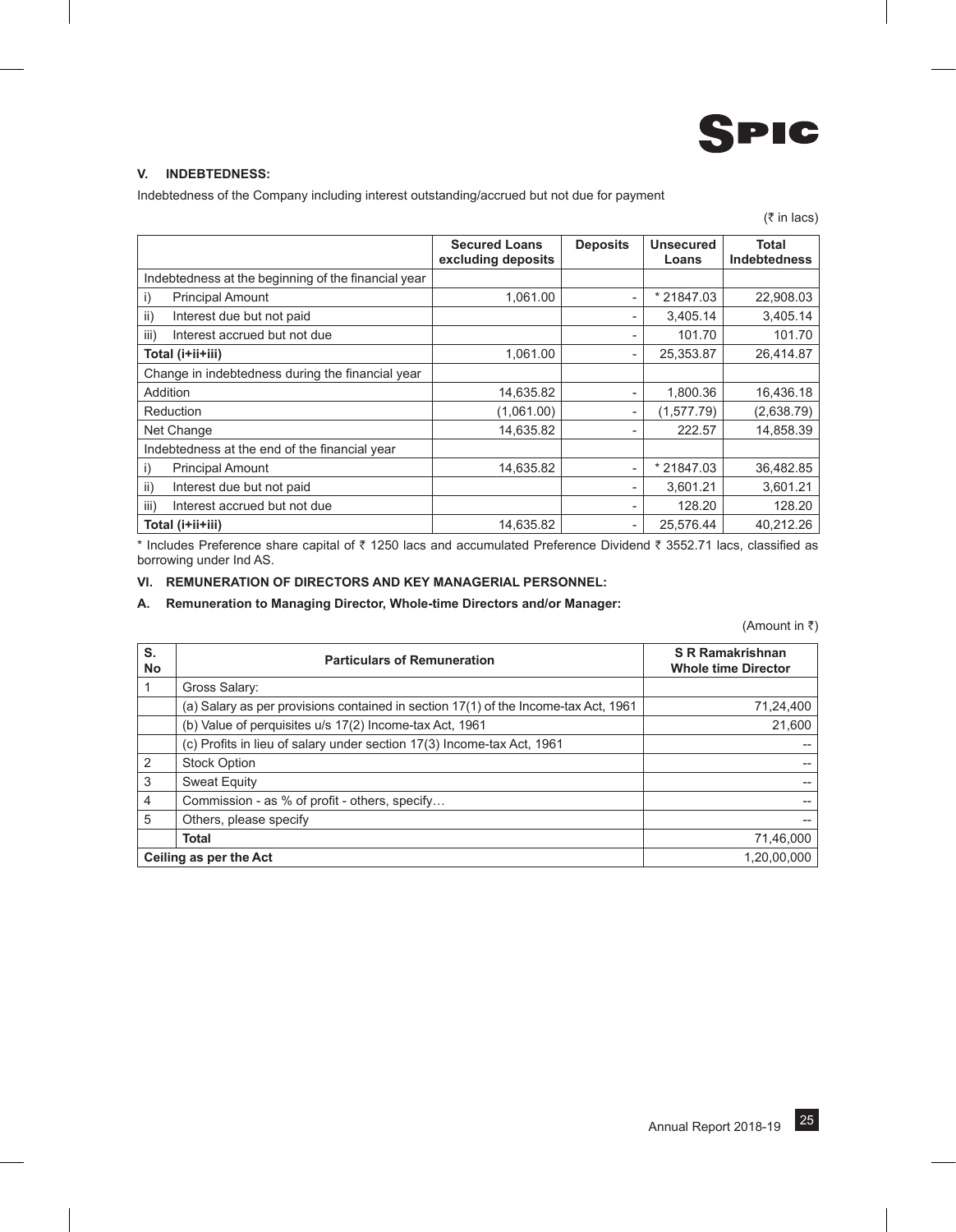#### **B. Remuneration to other Directors:**

| SI.<br>No      | Name of the Director                 | <b>Fee for attending Board</b><br>/ committee meetings<br>(Amt. in $\bar{z}$ ) | Commission | <b>Others</b> |
|----------------|--------------------------------------|--------------------------------------------------------------------------------|------------|---------------|
|                | <b>Independent Directors</b>         |                                                                                |            |               |
| 1              | Mr B Narendran                       | 2,50,000                                                                       | 0.00       | 0.00          |
| $\overline{2}$ | Mr S Shankar                         | 1,50,000                                                                       | 0.00       | 0.00          |
| 3              | Brig (Retd) Harish Chandra Chawla    | 2,50,000                                                                       | 0.00       | 0.00          |
| 4              | Mrs Sashikala Srikanth               | 2,50,000                                                                       | 0.00       | 0.00          |
| 5              | Mr Sumanjit Chaudhry                 | 2,50,000                                                                       | 0.00       | 0.00          |
| 6              | S Radhakrishnan                      | 2,50,000                                                                       | 0.00       | 0.00          |
|                | <b>Other Non Executive Directors</b> |                                                                                |            |               |
| 7              | Mr T K Arun                          | 2,50,000                                                                       | 0.00       | 0.00          |
| 8              | Mr B Elangovan                       | 2,00,000                                                                       | 0.00       | 0.00          |
| 9              | Mr S Visakan IAS                     | 1,50,000                                                                       | 0.00       | 0.00          |
| 10             | Mr Arun Roy IAS                      | $- -$                                                                          | 0.00       | 0.00          |
| 11             | Mr Ashwin C Muthiah                  | 2,50,000                                                                       | 0.00       | 0.00          |
|                | <b>Total</b>                         | 22,50,000                                                                      | 0.00       | 0.00          |

Sitting fee is not paid to Directors for attending Meetings of Committees of the Board

#### **C. Remuneration to other Directors, Key Managerial Personnel other than MD/MANAGER/WTD:**

(Amount in  $\overline{\tau}$ )

| S.        | <b>Particulars of Remuneration</b>                                                     | <b>Key Managerial Personnel</b> |            |              |  |  |
|-----------|----------------------------------------------------------------------------------------|---------------------------------|------------|--------------|--|--|
| <b>No</b> |                                                                                        | <b>CS</b>                       | <b>CFO</b> | <b>Total</b> |  |  |
| 1         | Gross Salary:                                                                          |                                 |            |              |  |  |
|           | (a) Salary as per provisions contained in section 17(1) of the Income-tax<br>Act, 1961 | 16,50,000                       | 72,60,000  | 89,10,000    |  |  |
|           | (b) Value of perquisites u/s 17(2) Income-tax Act, 1961                                |                                 |            |              |  |  |
|           | (c) Profits in lieu of salary under section 17(3) Income-tax Act, 1961                 | $-$                             | --         |              |  |  |
| 2         | <b>Stock Option</b>                                                                    | $-$                             | --         |              |  |  |
| 3         | <b>Sweat Equity</b>                                                                    | $-$                             | --         |              |  |  |
| 4         | Commission                                                                             |                                 |            |              |  |  |
|           | - as % of profit                                                                       | $-$                             | --         |              |  |  |
|           | - others, specify                                                                      | $-$                             | --         |              |  |  |
| 5         | Others, please specify                                                                 | $-$                             | --         |              |  |  |
|           | <b>Total</b>                                                                           | 16,50,000                       | 72,60,000  | 89,10,000    |  |  |

#### **VII. PENALTIES / PUNISHMENT/ COMPOUNDING OF OFFENCES:**

There were no penalties, punishment or compounding of offences during the Financial Year ended 31st March 2019.

For and on behalf of the Board of Directors

Place : Chennai Date : 23 May 2019 **ASHWIN C MUTHIAH** (DIN:00255679) Chairman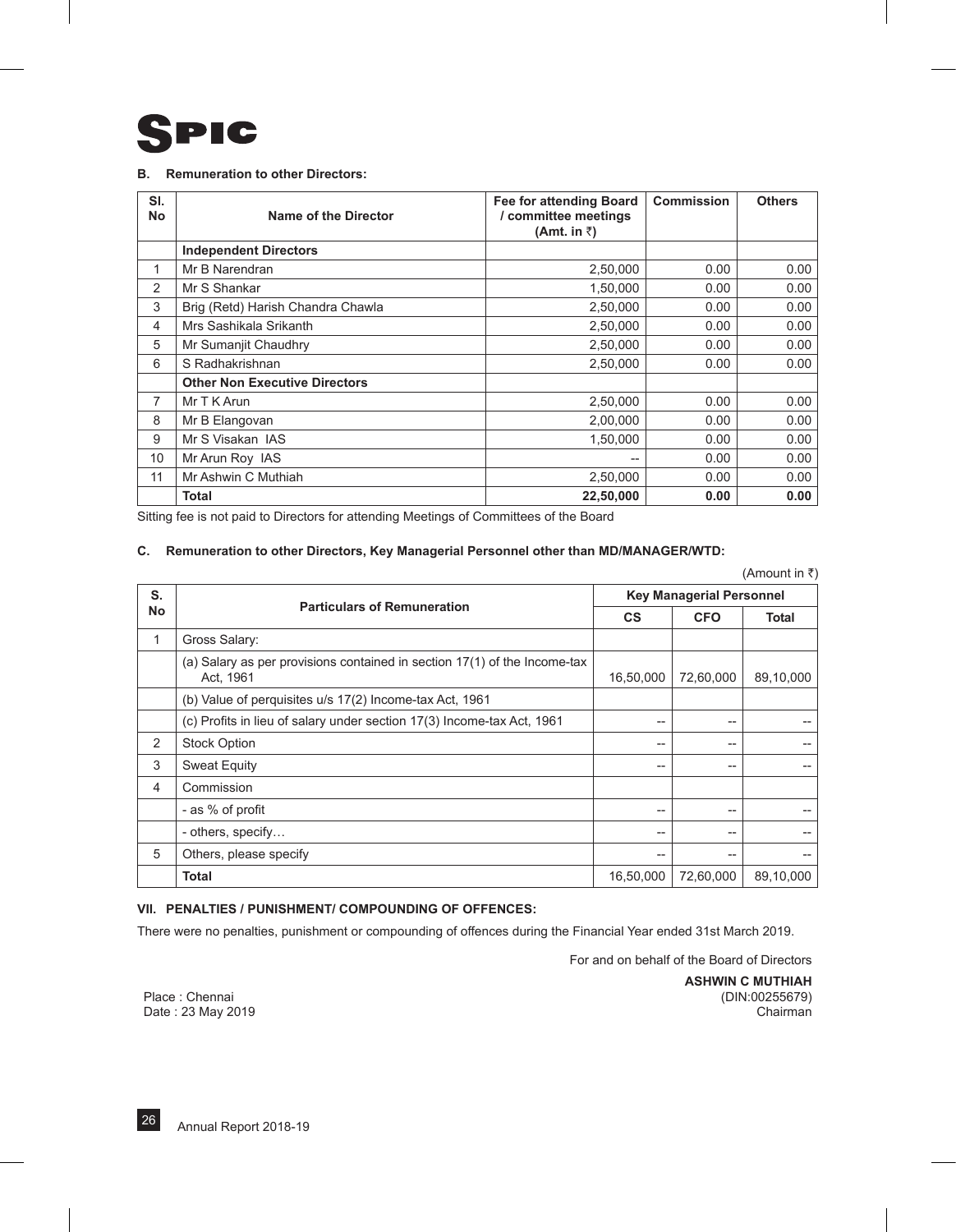

#### **NOMINATION AND REMUNERATION POLICY**

#### **Objective**

The Nomination and Remuneration Committee (NRC) constituted under the Companies Act, 2013 (the Act) and the Listing Agreement is to guide the Board to identify persons who are qualified to become Director and who may be appointed in Sr. Management and recommend to the Board the appointment and removal of Director, KMP and Senior Management Personnel as well in accordance with the criteria laid down for determining qualification, position attribute and independence of a Director and recommend to the Board a Policy relating to remuneration of Director, Key Managerial Personnel and other employees.

The Nomination and Remuneration Policy (Policy) of Southern Petrochemical Industries Corporation Limited (SPIC) has been formulated with the objective of guiding the Board in identifying talent, recognise talent and retain talent for achieving Organisational goals with growth for all the Employees and Stakeholder value enhancement. SPIC acknowledges that it is important to provide a mix of reasonable remuneration, an atmosphere congenial for decision making by the Directors / Sr. Management Personnel and working atmosphere to the Employees.

The Policy applies to the Board of Directors, Key Managerial Personnel, Senior Management and the Employees of the Company.

"Senior Management'' means officers/personnel of the listed entity who are members of its core management team excluding board of directors and normally this shall comprise all members of management one level below the chief executive officer/managing director/whole time director/manager (including chief executive officer/manager, in case they are not part of the board) and shall specifically include company secretary and chief financial officer.

The Wholetime Director shall finalise the list of Senior Management based on the said criteria.

#### **Criteria for appointment of Independent Directors / Non-Executive Directors**

The proposed appointee as Independent Director shall meet the criteria specified in the relevant provisions of the Companies Act, 2013 and the Listing Agreement with stock exchanges. He shall declare his independent status prior to his appointment to the Board and maintain the same during his tenure as an Independent Director. The Independent Director and the Non- Executive Director shall possess adequate qualification, necessary skills, and expertise and business experience including board procedures.

#### **Criteria for appointment of Executive Directors**

The Executive Director could be a Managing Director (MD), Manager with substantial powers of Management as defined under the Companies Act, 2013 or Whole-time Director.

The appointee(s) shall have requisite educational qualification with exposure in the business line of the Company. He shall have adequate skills and leadership qualities to lead a team of professionals or as the case may be the function assigned to him. Depending on the role and responsibility, he shall have had hands-on experience in the relevant filed. The suitability of a candidate shall be determined on a case to case basis and recommended by the NRC for consideration of the Board. After his appointment, being a Director of the Company, he shall adhere to the Code of Business Conduct and Ethics stipulated for Directors, Senior Management Personnel, Officers and Employees.

#### **Remuneration for Directors**

#### **(a) For Executive Directors:**

The remuneration of the Whole-time / Executive Directors shall comprise of a fixed component and a performance linked pay, as may be recommended by the NRC and approved by the Board of Directors / Shareholders. Remuneration trend in the industry and in the region for a similar position, academic background, qualifications, experience and contribution expected of the individual will be considered in fixing the remuneration. The Executive Directors are not eligible to receive sitting fees for attending the meetings of the Board and Committees of the Board.

#### **(b) For Non-Executive Directors including Independent Directors:**

The Non-Executive Directors will be paid sitting fees for attending the Board Meetings and Meetings of the Committees of the Board as per the provisions of the Act, the Articles of Association of the Company and as recommended by the NRC. The fees payable to the Independent Directors and Women Directors shall not be lower than the fee payable to other categories of Directors. In addition to this, the travel and other expenses incurred for attending the Meetings are to be met by the Company.

Subject to the provisions of the Act and the Articles of Association, the Company in General Meeting may by special resolution also sanction and pay to the Non-Executive Directors remuneration / commission in accordance with the relevant provisions of the Act. The Company shall have no pecuniary relationship or transactions with any Non-Executive **Directors**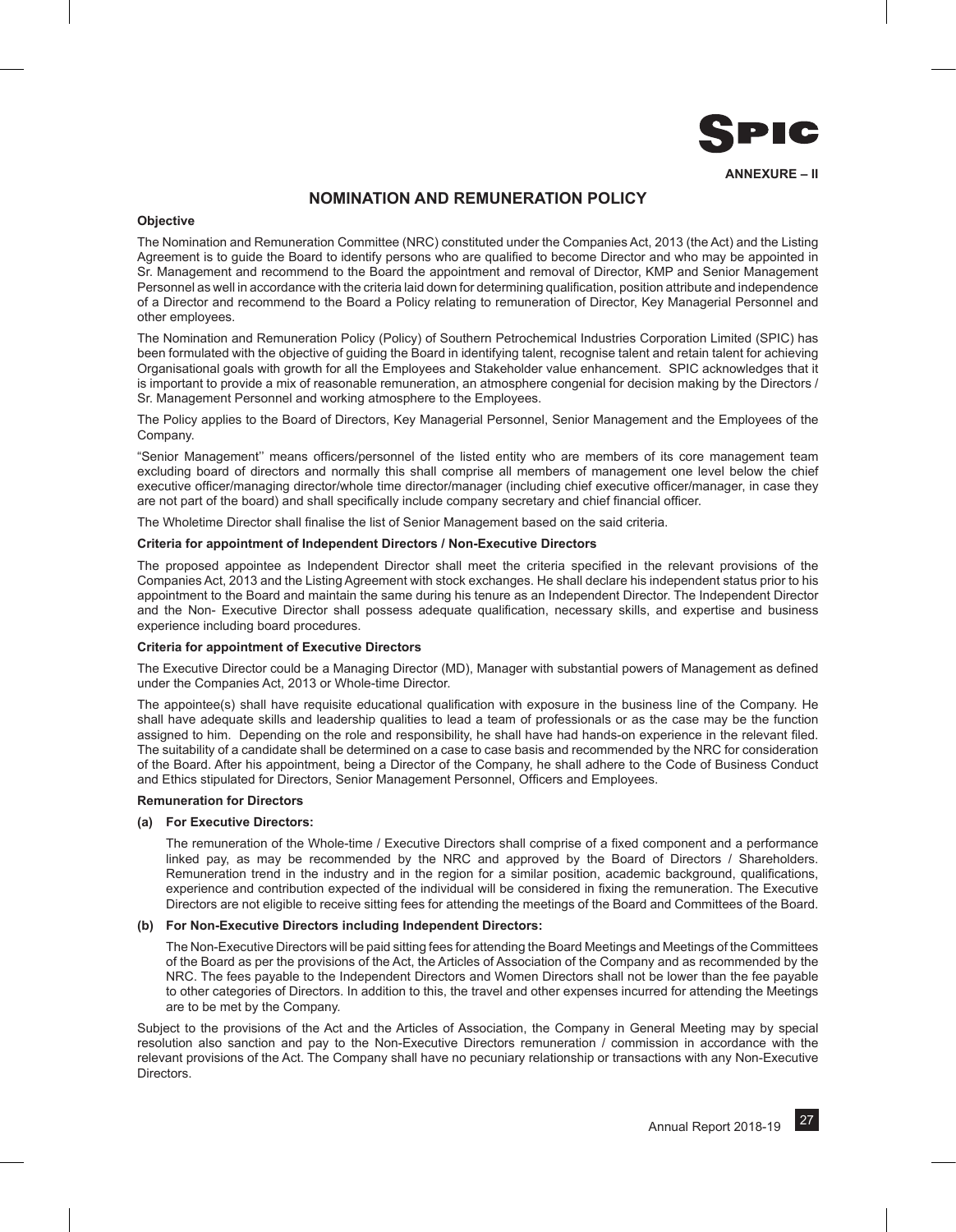#### **Criteria for appointment of Key Managerial Personnel (KMP)**

The Company is required to appoint a MD/Manager/CEO and in their absence a Whole-time Director as one of the KMPs besides a Company Secretary (CS) and a Chief Financial Officer (CFO). The Chief Executive Officer (CEO) can also be a Member of the Board.

The qualification, experience and stature of the CEO could be in line with that of the Executive Directors. Where the CEO is the KMP, he shall act subject to the superintendence and control of the Board and have the substantial powers of Management.

The CS shall have the qualification prescribed under the Companies Act, 2013 and requisite experience to discharge the duties specified in law and as may be assigned by the Board/MD from time to time.

The CFO shall hold Degree/Diploma in Finance from reputed institutions such as the ICAI, ICMA, IIMs, leading recognised Universities, etc., with good work experience, in finance function including but not limited to funding, taxation, forex and other core matters. As required under the Listing Agreement, the appointment of CFO shall be subject to the approval of the Audit Committee and recommendation of the NRC.

#### **Discretionary Power**

The NRC in exceptional circumstances shall have the discretion to decide whether the qualification, expertise and experience possessed by a person are sufficient / satisfactory for the position and to decide the remuneration payable to an appointee under this Policy on a need base, while recommending to the Board.

#### **Evaluation**

The Committee shall evaluate at least once in a year the performance of every Director and Key Managerial Personnel.

#### **Criteria for appointment of Staff, Officers and Senior Management Personnel**

Manpower resource requirement for various functions shall be determined and approved by the Managing Director or WTD or such other persons delegated with the powers. The functional heads shall be involved in the process of selection of candidates and their recommendations duly considered by the HR Department.

The qualification, experience and skill expected of a Sr. Management personnel shall be determined on case to case basis depending on the position, role and responsibility.

#### **Manner of appointment**

The Functional Head shall decide the job description for a position and the requisite qualification and experience expected of the candidates. Candidates may be called for through references, HR Consultants, leading portals, advertisements, etc., depending on the exigencies. Screening shall be done by the HR Department in consultation with Functional Head. The shortlisted candidates may be interviewed by the Functional Head or some other Senior Departmental Person as may be nominated by him along with the HR Representative. Experts or Consultants can also be engaged in this process, if required.

Upon deciding the remuneration, joining time, etc. Offer letter shall be issued to the selected candidate. On due acceptance by the candidate and on his joining the Company, a final appointment letter shall be issued.

The Employees of the Company shall be governed by the Service conditions set out in the Service Rules/Standing Orders of the Company as amended from time to time.

#### **Guidelines for fixing remuneration to Employees who are not Directors**

The remuneration and other terms of employment are aimed to invite, inspire and retain talent for performing the requisite role.

The remuneration package and other terms, amenities, perquisites, etc. for an employee in Senior Management, Key Managerial Persons and Officer cadre may be determined on case to case basis depending on the position, role, responsibility, qualification and previous experience of the appointee and availability of persons willing to accept the offer. Evaluation of Senior Management Personnel will be conditional on successfully completing the period of probation as may be considered appropriate.

The eligibility to receive performance pay shall be decided based on appraisal of the individual concerned by his immediate superior and approved by the Functional Head or the Whole-time Director with reference to the targets fixed and achieved. The Chairman or the Whole-time Director shall have the authority to moderate the ratings in line with the Organizational performance. The remuneration payable to the Senior Management shall be recommended by NRC to the Board for approval.

Remuneration and other benefits to staff cadre employees shall be in terms of the wage settlements entered into between the Management and the representatives of the Staff/recognised Union from time to time.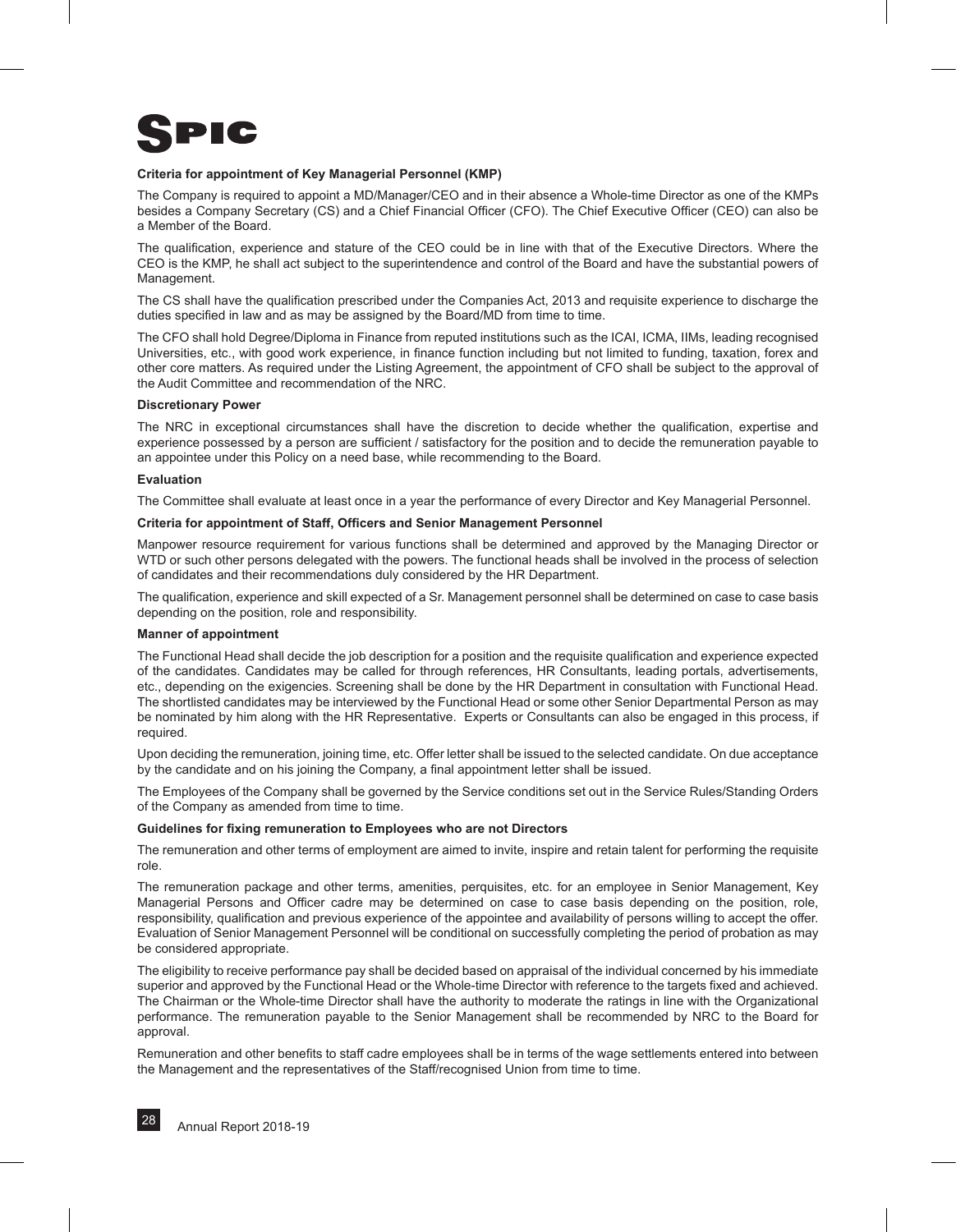

In fixing the remuneration structure to the employees, due regard shall be given to ensure best possible benefits to the employees within the framework of law and considering the Organisational goals, performance of the Company and sustainability to pay.

The package shall maintain a balance between fixed and incentive pay reflecting short and long term performance objectives appropriate to the working of the Company.

Employees will also be covered under Group Accident Insurance, Health Insurance and Directors and Officers Liability Insurance as may be applicable to the respective cadre.

#### **Changes to the Policy**

The Board may vary the above criteria on need basis. The NRC on its own or at the request of the Board may review and recommend the Policy from time to time and introduce changes depending on the prevailing economic scenario and manpower requirements and the performance of the Company.

For and on behalf of the Board of Directors

Place : Chennai Date : 23 May 2019 **ASHWIN C MUTHIAH** (DIN:00255679) Chairman

#### **ANNEXURE – III**

#### **DETAILS OF MANAGERIAL REMUNERATION AS REQUIRED UNDER SEC 197(12) OF THE COMPANIES ACT, 2013 READ WITH RULE 5 OF COMPANIES (APPOINTMENT AND REMUNERATION OF MANAGERIAL PERSONNEL) RULES, 2014.**

i) The ratio of the remuneration of each director to the median remuneration of the employees of the Company for the financial year.

| Name of the Director | <b>Designation</b>  | Ratio |  |
|----------------------|---------------------|-------|--|
| S R Ramakrishnan     | Whole Time Director |       |  |

Remuneration of Non-Executive Directors is only by way of sitting fees of  $\bar{\tau}$ 50,000 for attending each meeting of the Board. Sitting fees is not payable for attending the Meetings of the Committees.

ii) The percentage increase in remuneration of each director, Chief Financial Officer, Chief Executive Officer, Company Secretary or Manager, if any, in the financial year.

| <b>Name</b>      | <b>Designation</b>             | Remuneration % Increase for the<br>FY 2018-19 |
|------------------|--------------------------------|-----------------------------------------------|
| S R Ramakrishnan | Whole Time Director            |                                               |
| K R Anandan      | <b>Chief Financial Officer</b> | 10                                            |
| M B Ganesh       | Company Secretary              |                                               |

During the year there was no increase in the sitting fees of ₹50,000/- payable to the Non-Executive Directors.

- iii) The percentage increase in the median remuneration of employees in the financial year was 8%.
- iv) The number of permanent employees on the rolls of Company is 651
- v) Average percentile increase already made in the salaries of employees other than the managerial personnel in the last financial year and its comparison with the percentile increase in the managerial remuneration and justification thereof and point out if there are any exceptional circumstances for increase in the managerial remuneration - NIL

The increase in salary of employees, other than the managerial personnel was based on the inflation rate during March 2018 and this has been effected to our employees across the organization.

vi) The remuneration paid is as per the Remuneration Policy of the Company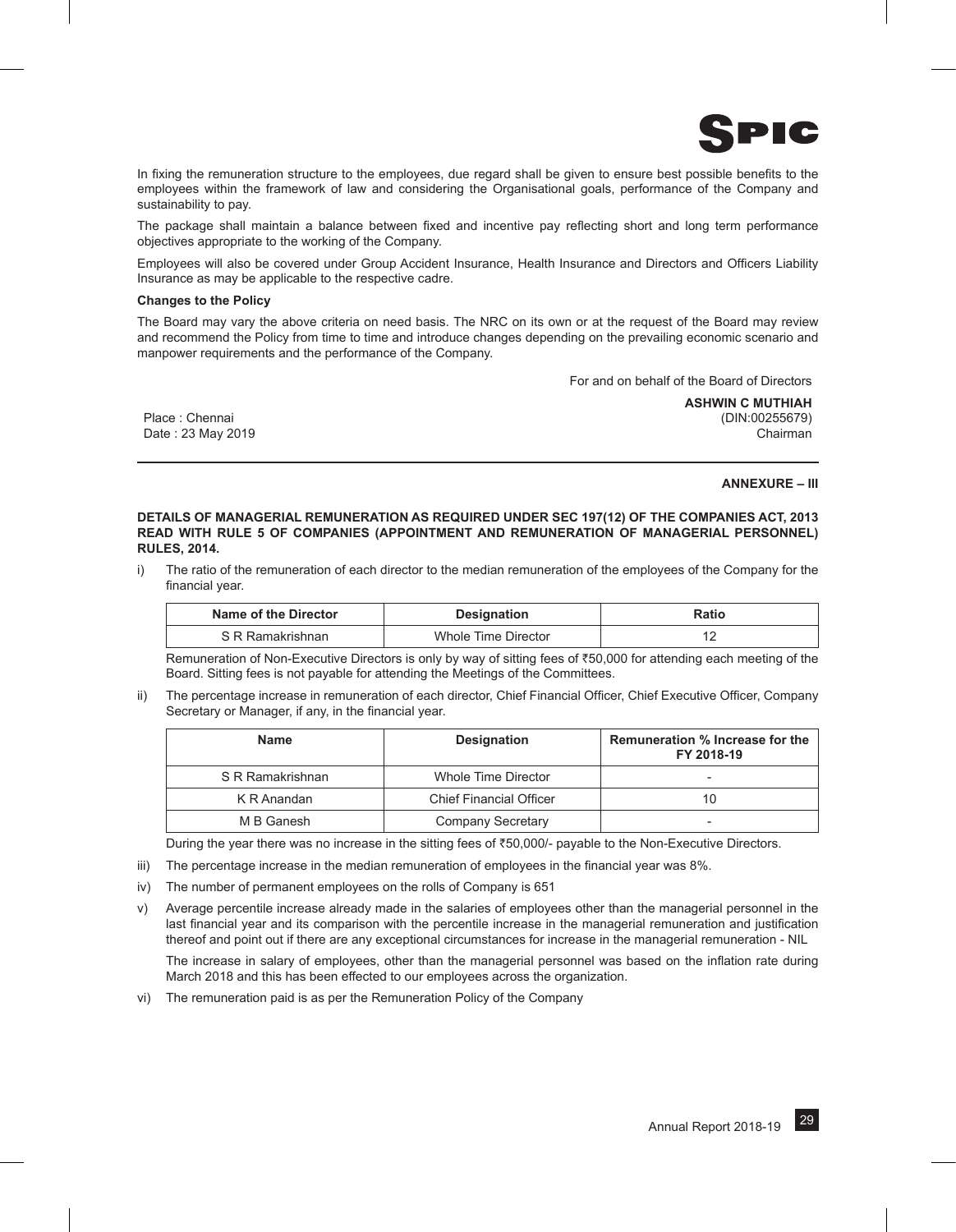| Name              | Designation &<br><b>Nature of Duties</b>   | Age | Qualification                                               | <b>Experience</b> | Last<br><b>Employment</b><br>& Position<br>held | Date of<br>Commencement<br>of employment | <b>Gross</b><br>Remuneration<br>(Actual CTC)<br>(₹) |
|-------------------|--------------------------------------------|-----|-------------------------------------------------------------|-------------------|-------------------------------------------------|------------------------------------------|-----------------------------------------------------|
| Ramakrishnan S R  | Whole Time Director                        | 69  | BTech (Chem),<br>MTech (Indl<br>Mgmnt)                      | 4 Yrs 8 M         | Sri Ram Group                                   | 30-Jul-14                                | 75,00,000                                           |
| Anandan KR        | <b>Chief Financial</b><br>Officer          | 55  | B.Com. M.Com.<br>ACA, AICWA,<br>ACS, PGDBA,<br>PGDPP. PGDMM | 3 Yrs 9 M         | <b>TPL</b>                                      | $01$ -Jul-15                             | 72,60,000                                           |
| Gopalakrishnan K  | Asst Vice President<br>(Corporate Affairs) | 52  | BA, MA, DIP(PR)                                             | 15 Yrs 11 M       | SICAL, Joint<br>Manager-PR                      | 01-May-03                                | 41,99,000                                           |
| Senthil Nayagam P | General Manager                            | 47  | BE (Chem), MS                                               | 25 Yrs 2 M        | <b>SPIC FMS</b><br>Trainee                      | 17-Feb-94                                | 35,74,000                                           |
| Palanisamy V      | Deputy General<br>Manager-Production       | 45  | BE (Chem)                                                   | 22 Yrs 1 M        | <b>SPIC EMS</b><br>Trainee                      | 01-Mar-97                                | 30,16,000                                           |
| Rajagopalan N     | Head - IT                                  | 53  | Dip (Com), B.Sc,<br>MSC(IT)                                 | 4 Yrs 5 M         | Freelance<br>Consultant                         | 12-Nov-14                                | 25,98,000                                           |
| Madhukar V        | $Head - HR$                                | 50  | BA (Eng), MA<br>(Socialogy),<br><b>PGDPM</b>                | 4 Yrs 4 M         | Freelance<br>Consultant                         | $01-Dec-14$                              | 25,20,000                                           |
| Rajeshkumar E     | AGM (Tech<br>Services)                     | 43  | BTech (Chem)                                                | 21 Yrs 3 M        | <b>SPIC EMS</b><br>Trainee                      | 01-Jan-98                                | 24,80,000                                           |
| Manivannan S S    | AGM (Engg &<br>Maint. Services)            | 45  | BE (Mech)                                                   | 12 Yrs 8 M        | <b>INDO Jordan</b><br>Chemicals                 | 1-Aug-06                                 | 24.80.000                                           |
| Prem Babu D       | AGM (Finance)                              | 44  | B.Com, ACA,<br>AICWA.                                       | 6 Yrs 1 M         | <b>SPEL</b><br>Semiconductor<br>Limited         | $1-Mar-13$                               | 24,70,000                                           |

vii) Statement showing the names of the top ten employees in terms of remuneration drawn under Rule 5 (2):

• The employment of Whole Time Director is contractual and all others are regular employees.

• None of the employees mentioned above

- Hold by either themselves or along with their spouse and dependent children, not less than 2% of the equity shares of the company
- Is a relative of any director or manager of the Company
- There are no employees covered under Rule 5 (2) (i), (ii) and (iii) of the Companies (Appointment and Remuneration of Managerial Personnel) Rules, 2014 in respect of whom the details are required to be provided.

For and on behalf of the Board of Directors

**ASHWIN C MUTHIAH** (DIN:00255679) Chairman

Place : Chennai Date : 23 May 2019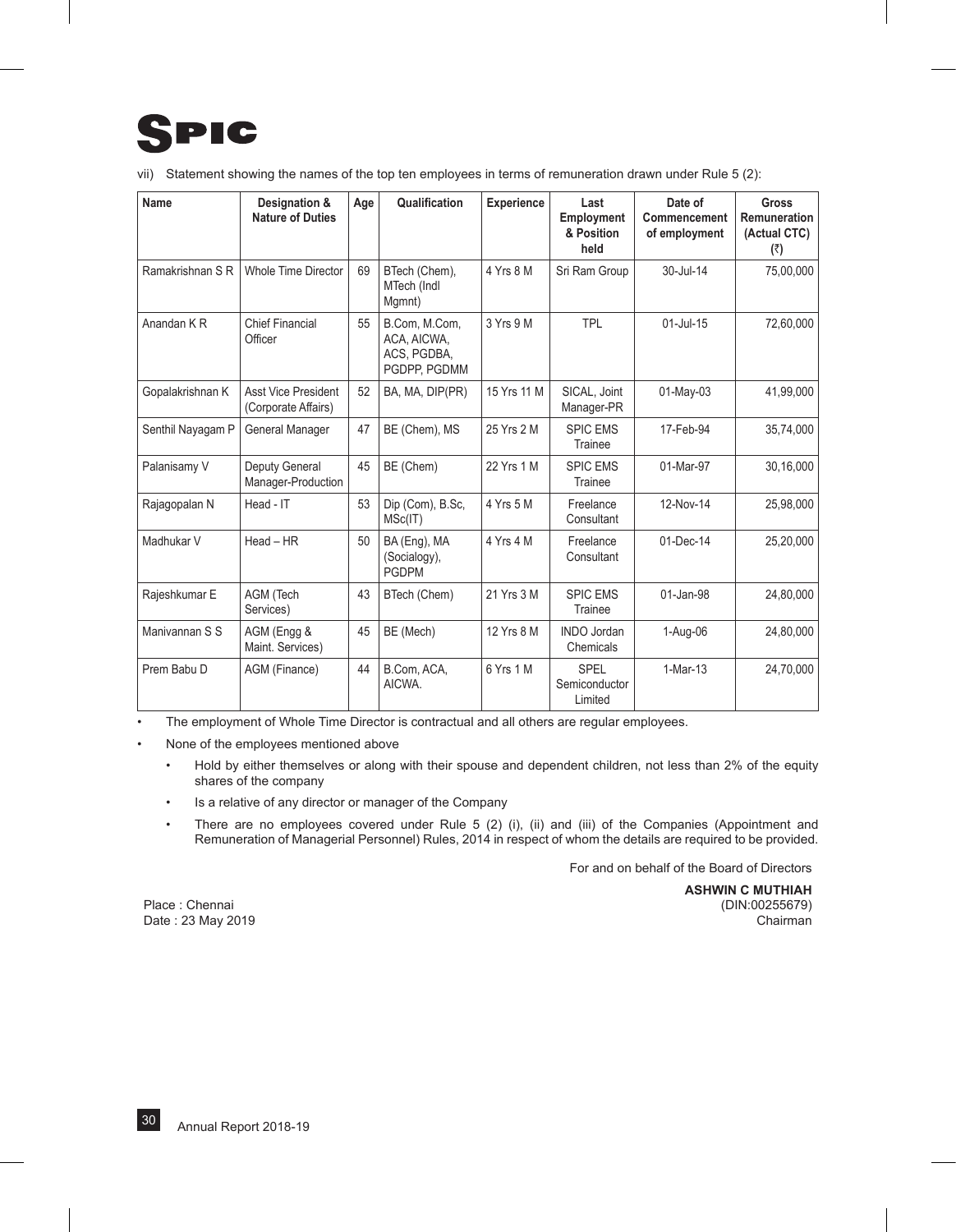

### **SECRETARIAL AUDIT REPORT FOR THE FINANCIAL YEAR ENDED 31.03.2019**

[Pursuant to section 204(1) of the Companies Act, 2013 and rule No.9 of the Companies (Appointment and Remuneration of Managerial Personnel) Rules, 2014]

To The Members, SOUTHERN PETROCHEMICAL INDUSTRIES CORPORATION LIMITED, "SPIC HOUSE", 88 MOUNT ROAD, **GUINDY** CHENNAI – 600 032

I have conducted the secretarial audit of the compliance of applicable statutory provisions and the adherence to good corporate practices by **M/s Southern Petrochemical Industries Corporation Limited** bearing CIN L11101TN1969PLC005778 (hereinafter called the Company). Secretarial Audit was conducted in a manner that provided me a reasonable basis for evaluating the corporate conducts/statutory compliances and expressing my opinion thereon.

Based on my verification of the Company's books, papers, minute books, forms and returns filed and other records maintained by the Company and also the information provided by the Company, its officers, agents and authorized representatives during the conduct of secretarial audit, I hereby report that, in my opinion, the Company has, during the audit period covering the financial year ended on 31.03.2019, complied with the statutory provisions listed hereunder and also that the Company has proper Board-processes and compliance-mechanism in place to the extent, in the manner and subject to the reporting made hereinafter:

I have examined the books, papers, minute books, forms and returns filed and other records maintained by the Company for the financial year ended on 31.03.2019, according to the provisions of:

- (i) The Companies Act, 2013 (the Act) and the rules made there under;
- (ii) The Companies Act, 1956 (to the extent applicable)
- (iii) The Securities Contracts (Regulation) Act, 1956 ('SCRA') and the rules made there under;
- (iv) The Depositories Act, 1996 and the Regulations and Bye-laws framed there under;
- (v) Foreign Exchange Management Act, 1999 and the rules and regulations made there under to the extent of Foreign Direct Investment, Overseas Direct Investment and External Commercial Borrowings;
- (vi) The following Regulations and Guidelines prescribed under the Securities and Exchange Board of India Act, 1992 ('SEBI Act'):
	- a. The Securities and Exchange Board of India (Substantial Acquisition of Shares and Takeovers) Regulations,  $2011$
	- b. The Securities and Exchange Board of India (Prohibition of Insider Trading) Regulations, 2015;
	- c. The Securities and Exchange Board of India (Registrars to an Issue and Share Transfer Agents) Regulations, 1993 regarding the Companies Act and dealing with client;
	- d. The Securities and Exchange Board of India (Listing Obligations and Disclosure Requirements) Regulations, 2015.

with certain delayed reporting considered not significant.

I am informed that the Company, during the year, was not required to comply with the following regulations and consequently not required to maintain any books, papers, minute books or other records or file any forms/ returns under:

- a. The Securities and Exchange Board of India (Issue of Capital and Disclosure Requirements) Regulations, 2009
- b. The Securities and Exchange Board of India (Employee Stock Option Scheme and Employee Stock Purchase Scheme) Guidelines, 1999
- c. The Securities and Exchange Board of India (Issue and Listing of Debt securities) Regulations, 2008
- d. The Securities and Exchange Board of India (Delisting of Equity Shares) Regulations, 2009; and
- e. The Securities and Exchange Board of India (Buy back of Securities) Regulations, 1998;
- (vi) In addition to compliance with laws relating to Factory and Labour Laws, based on the study of the systems and processes in place and a review of the reports of (1) the heads of the Departments (2) Occupier/Manager of the factories located in Tuticorin which manufacture Urea, a Nitrogeneous Chemical Fertilizer (3) the compliance reports made by the functional heads of various departments based on which the Whole-time Director and the Company Secretary submit a Report to the Board of Directors of the Company (4) a test check on the licences and returns made available on other applicable laws, I report that the Company has complied with the provisions of the following industry specific statutes and the rules made there under to the extent it is applicable to them: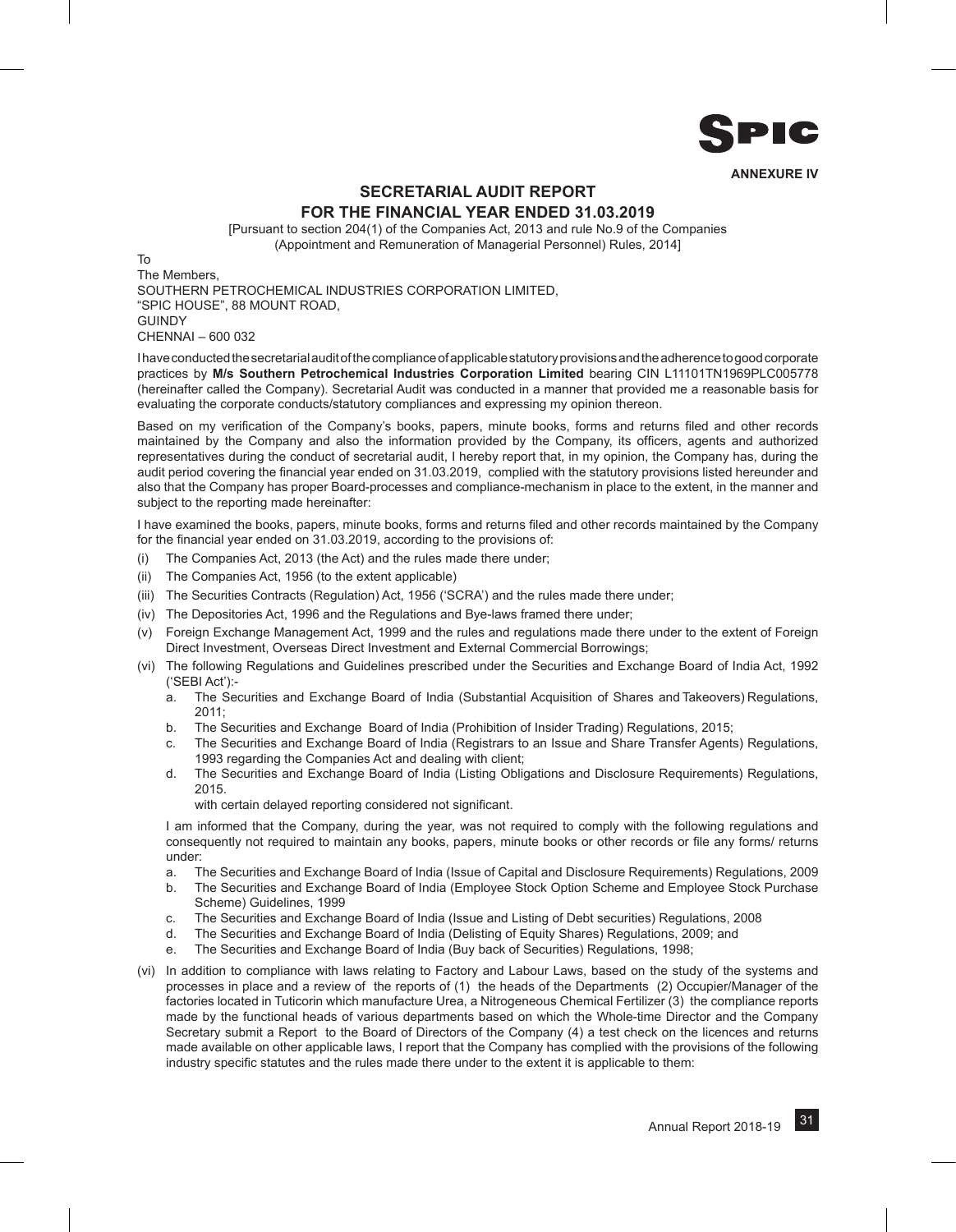- Factories Act, 1948 including The Hazardous Waste (Management and Handling) Rules, 1989
- Explosives Act, 1884
- The Environment (Protection) Act, 1986
- The Water( Prevention and Control of Pollution) Act, 1974
- The Air( Prevention and Control of Pollution) Act, 1981
- The Insecticides Act, 1968
- Drugs and Cosmetics Act, 1940
- The Fertiliser (Control) Order, 1985

I have also examined compliance with the applicable clauses of the following:

- (i) Secretarial Standards issued by The Institute of Company Secretaries of India.
- (ii) The Listing Agreement entered into by the Company with National Stock Exchange of India Limited.

During the period under review, the Company has complied with the provisions of the Act, Rules, Regulations, Guidelines, Standards, etc. mentioned above.

I further report that

- The Board of Directors of the Company is duly constituted with proper balance of Executive Directors, Non-Executive Directors and Independent Directors. The changes in the composition of the Board of Directors that took place during the period under review were carried out in compliance with the provisions of the Act
- Adequate notice is given to all Directors to schedule the Board Meetings, agenda and detailed notes on agenda were sent at least seven days in advance, and a system exists for seeking and obtaining further information and clarifications on the agenda items before the meeting and for meaningful participation at the meeting.
- Based on the minutes made available to us, we report that decisions are carried through majority and that there were no dissenting votes from any Board member which was required to be captured and recorded as part of the minutes.

I further report that there are adequate systems and processes in the Company commensurate with the size and operations of the Company to monitor, report deviations, if any, to the Board, take corrective actions and ensure compliance with applicable laws, rules, regulations and guidelines.

Signature: Name of Company Secretary in Practice : B.CHANDRA Place : Chennai ACS No.: 20879 Date : 23.05.2019 C P No. : 7859

To The Members, SOUTHERN PETROCHEMICAL INDUSTRIES CORPORATION LIMITED, "SPIC HOUSE", 88 MOUNT ROAD, GUINDY, CHENNAI – 600 032

Our report of even date is to be read along with this letter.

- 1. Maintenance of secretarial record is the responsibility of the management of the company. My responsibility is to express an opinion on these secretarial records based on my audit.
- 2. I have followed the audit practices and processes as were appropriate to obtain reasonable assurance about the correctness of the contents of the Secretarial records. The verification was done on test basis to ensure that correct facts are reflected in secretarial records. I believe that the processes and practices, I followed provide a reasonable basis for my opinion.
- 3. I have not verified the correctness and appropriateness of financial records and Books of Accounts of the company.
- 4. Where ever required, I have obtained the Management representation about the compliance of laws, rules and regulations and happening of events etc.
- 5. The compliance of the provisions of Corporate and other applicable laws, rules, regulations, standards is the responsibility of management. My examination was limited to the verification of procedures on test basis.
- 6. The Secretarial Audit report is neither an assurance as to the future viability of the company nor of the efficacy or effectiveness with which the management has conducted the affairs of the company.

Signature: B.CHANDRA Practising Company Secretary Place : Chennai Membership No. 20879 Date : 23.05.2019 Certificate of Practice No. 7859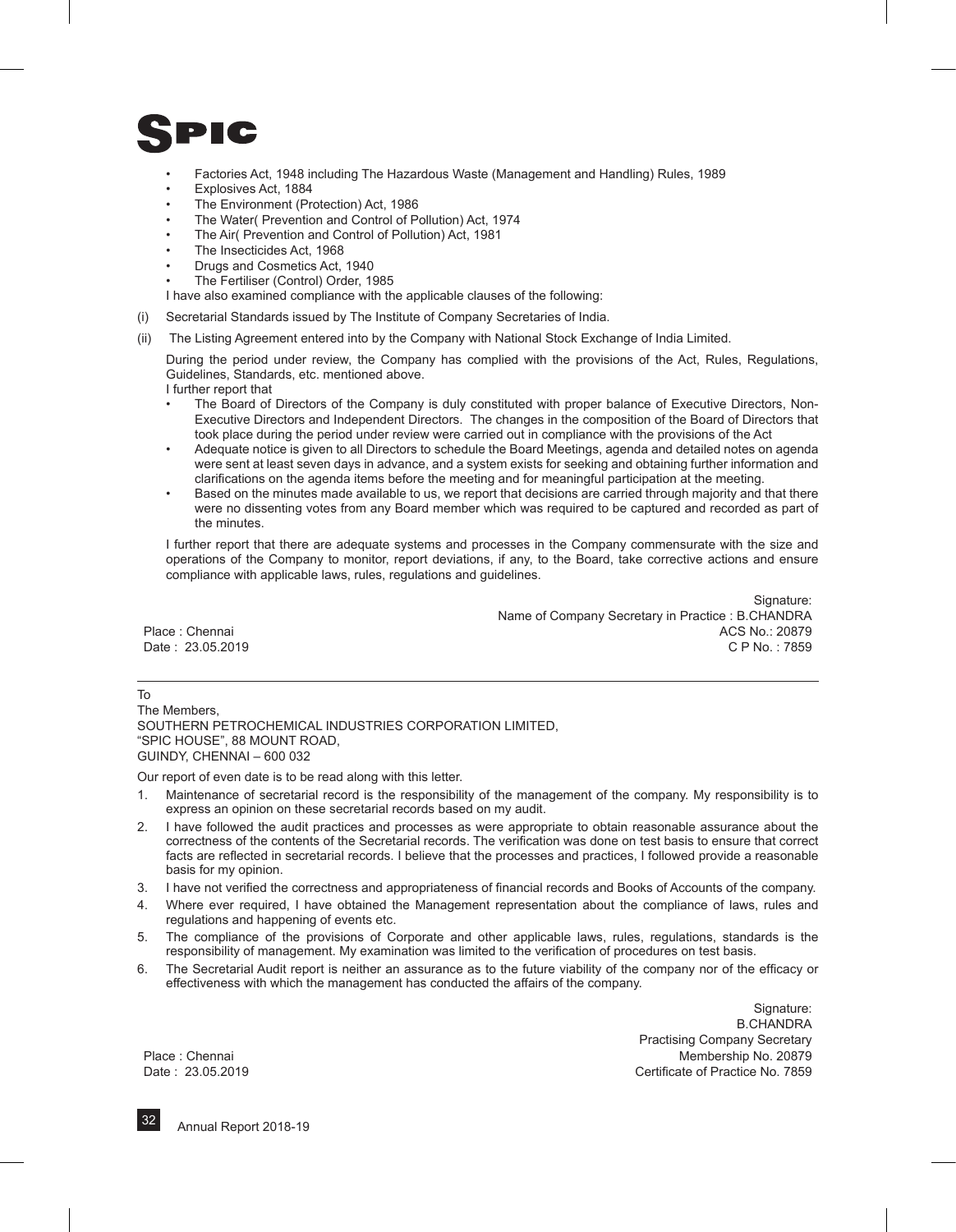

**ANNEXURE - V**

#### **ANNUAL REPORT ON CORPORATE SOCIAL RESPONSIBILITY (CSR) ACTIVITIES**

#### **1 Brief outline of Company's CSR Policy and activities undertaken:**

SPIC believes that business objectives should include overall development of the communities around its area of operations. Therefore, the Company lays high emphasis on understanding the requirements of the local community and embark on initiatives which create long-term societal benefits.

#### **2 Composition of CSR Committee**

- 1. Mr. Ashwin C Muthiah (Chairman Non Executive Director)
- 2. Mr. B Narendran (Independent Director)
- 3. Mr. S R Ramakrishnan (Whole-time Director)

#### **3 Average net profit of the Company for the last three financial years:**

(₹ in Crores)

| Year                    | 2015-16   | 2016-17   | 2017-18   | <b>Average Net Profit</b> |
|-------------------------|-----------|-----------|-----------|---------------------------|
| Net Profit / (Net Loss) | (1542.46) | (1539.92) | (1502.82) | (1528.40)                 |

#### **4 Prescribed CSR expenditure (two percent of the amount as in item 3 above)**

Does not arise as the Company has incurred loss.

#### **5 Details of amount spent towards CSR during the financial year**

Your Company was not required to spend towards CSR activities in view of absence of profit calculated as per Section 198 of the Companies Act, 2013 However, to continue with its activities to benefit the society as is being carried out in the past, several initiatives have been taken up namely;

Pet plastic bottle crusher at Tuticorin Corporation, Gift of land to Tuticorin Corporation for construction of Micro Compost Yard, Relief material to Gaja Cyclone victims, Awareness programme on removal of plastic in association with Pollution control Board. Drinking water connection to Susai Nagar residents, Tuticorin, construction of Upathodai round about, Tuticorin.

In view of the above, the Responsibility Statement to be given by CSR Committee does not arise.

S R Ramakrishnan Ashwin C Muthiah Place : Chennai Whole-time Director Chairman, CSR Committee Date : 23 May 2019 DIN : 00120126 DIN : 00255679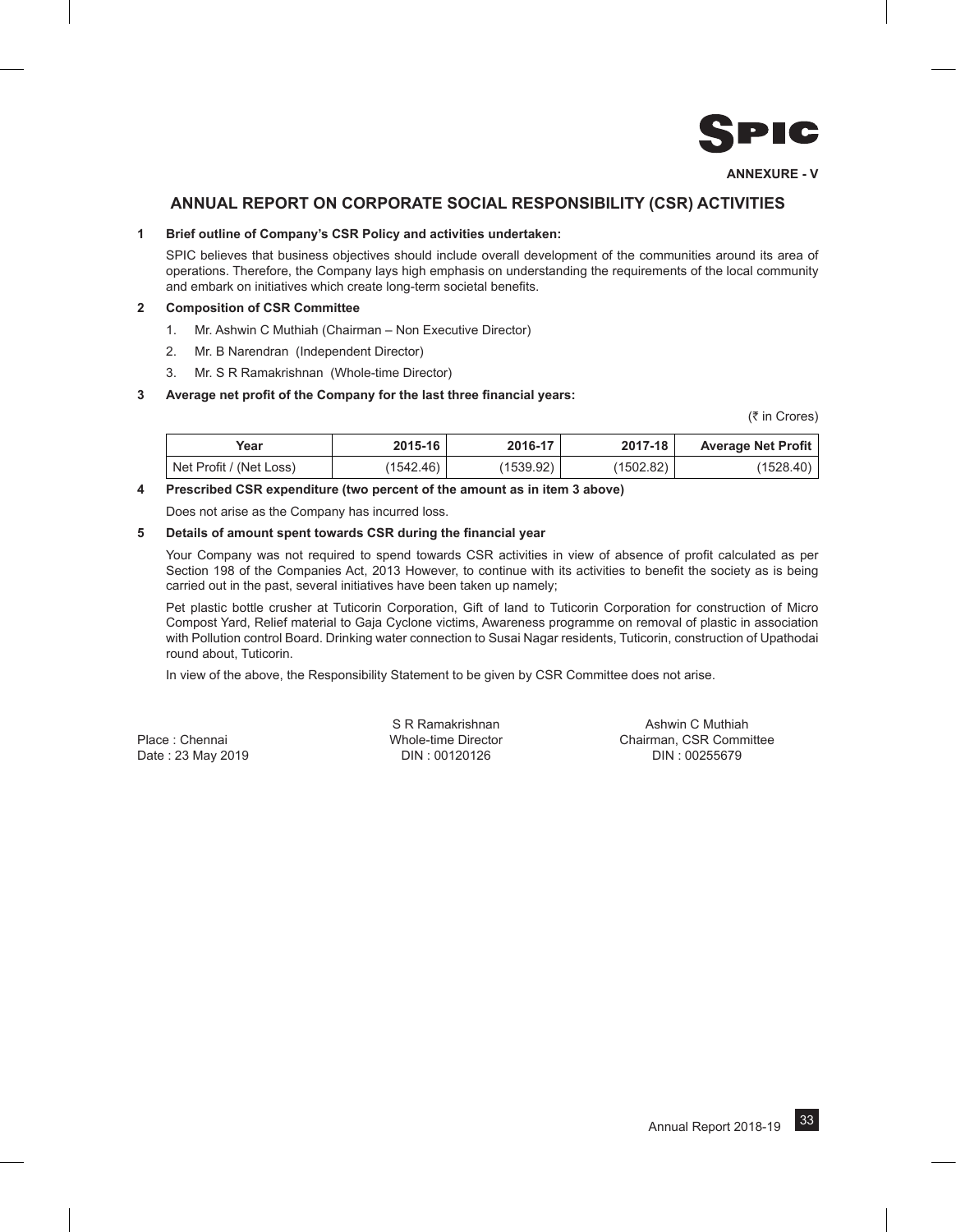

### **Form AOC 2**

#### **(Pursuant to clause (h) of sub-section (3) of section 134 of the Companies Act, 2013 and Rule 8(2) of the Companies (Accounts) Rules, 2014)**

Disclosure of particulars of contracts/arrangements entered into by the Company during the year 2018-19 with related parties referred to in sub-section (1) of Section 188 of the Companies Act, 2013 including certain arm's length transactions under third proviso there to.

- 1. Details of contracts or arrangements or transactions not at arm's length basis :: NIL
- 2. Details of material contracts or arrangement or transactions at arm's length basis:

| a) | Name of the related party and nature of relationship                                             |            | Wilson International Trading Pte<br>Ltd, Singapore, Enterprise over<br>which KMP (as per Ind AS 24)<br>is able to exercise significant<br>influence |
|----|--------------------------------------------------------------------------------------------------|------------|-----------------------------------------------------------------------------------------------------------------------------------------------------|
| b) | Nature of contracts/arrangements/ transactions                                                   |            | Purchase of Raw Materials and<br>interest payment                                                                                                   |
| C) | Duration of the contracts / arrangements/ transactions                                           |            | 1st April 2018 - 31st March 2019                                                                                                                    |
| d) | Salient terms of the contracts or arrangements or transactions including ::<br>the value, if any |            | ₹741.59 Crores                                                                                                                                      |
| e) | Date of approval by the Board, if any                                                            | . .<br>. . |                                                                                                                                                     |
|    | Amount paid as advances, if any                                                                  | <br>. .    |                                                                                                                                                     |

*Note: Materiality is determined based on applicable threshold limits as per Rule 15(3) of Companies (Meetings of Board and its Powers) Rules, 2014.*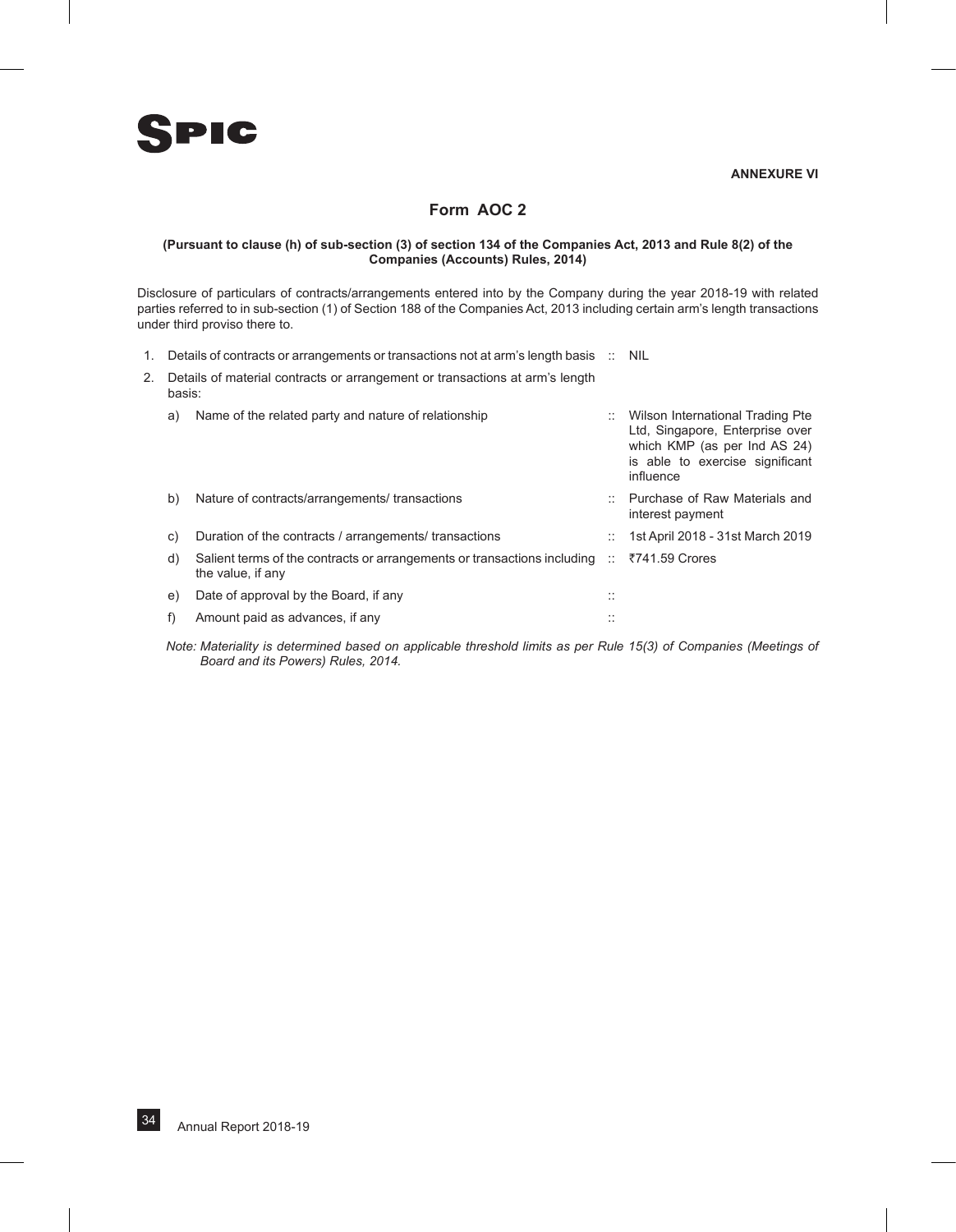

# **CORPORATE GOVERNANCE REPORT (2018-19)**

# **1 COMPANY'S PHILOSOPHY ON CODE OF CORPORATE GOVERNANCE**

As a responsible corporate citizen, your Company is conscious that a business runs on principles of fairness, transparency and accountability goes a long way in fostering a healthy relationship amongst all stakeholders. In its abiding commitment to adopt and follow the best practices of governance, your Company has been proactive to the changes introduced by SEBI for promoting a responsive and responsible business culture through the Corporate Governance Code. Your Company endeavours to constantly upgrade the management practices for ideal corporate governance.

# **2 BOARD OF DIRECTORS**

On 31st March 2019, the Board of Directors of the Company had 12 (Twelve) Directors. During the year 2018-19, 5 (Five) Board Meetings were held on 17th May 2018, 7th August 2018, 23rd October 2018, 12th February 2019 and 27th March 2019.

| Name of the Director, DIN, Designation and Category                                                       | Attendance at<br><b>Board Meetings</b> | <b>Attendance at previous AGM</b><br>held on 7th August 2018 |
|-----------------------------------------------------------------------------------------------------------|----------------------------------------|--------------------------------------------------------------|
| Mr. Ashwin C Muthiah, (00255679) Chairman, Non-Executive<br><b>Promoter Nominee</b>                       | 5                                      | Yes                                                          |
| Mr. T K Arun (02163427), Non-Executive Non Independent                                                    | 5                                      | Yes                                                          |
| Mr. B Elangovan (00133452), Non-Executive, TIDCO Nominee                                                  | 4                                      | Yes                                                          |
| Mr. S Visakan I A S (06578414), TIDCO Nominee, Non Executive<br>(from 7th August 2018 to 29th March 2019) | 3                                      | Yes                                                          |
| Mr. Arun Roy I A S (01726117), TIDCO Nominee, Non-Executive<br>(from 23 10 2018)                          |                                        | N A                                                          |
| Mr. S Shankar (06591908), Non-Executive<br>Independent,<br>(upto 31st March 2019)                         | 3                                      | Yes                                                          |
| Mr. B Narendran (01159394), Non-Executive Independent                                                     | 5                                      | Yes                                                          |
| Ms. Sashikala Srikanth (01678374), Non-Executive Independent                                              | 5                                      | Yes                                                          |
| Brig. (Retd) Harish Chandra Chawla (00085415), Non-Executive<br>Independent                               | 5                                      | Yes                                                          |
| Mr. Sumanjit Chaudhry (06752672), Non-Executive Independent                                               | 5                                      | Yes                                                          |
| Mr. S Radhakrishnan (00061723), Non-Executive Independent                                                 | 5                                      | Yes                                                          |
| Mr. S R Ramakrishnan (00120126), Whole-Time Director<br>Professional                                      | 5                                      | Yes                                                          |

# **COMPOSITION, DIRECTORS' ATTENDANCE AND OTHER DIRECTORSHIPS HELD**

| Name of the Director, DIN, Designation and<br>Category                        | No. of other<br>Director ships<br>$(*)$ | No. of Membership in<br><b>Board Committees of</b><br>other companies (**) |                     | Names of other Listed Entities in<br>which he/she holds Directorship and<br>category of Directorship                                      |
|-------------------------------------------------------------------------------|-----------------------------------------|----------------------------------------------------------------------------|---------------------|-------------------------------------------------------------------------------------------------------------------------------------------|
|                                                                               |                                         | As<br>Chairman                                                             | As<br><b>Member</b> |                                                                                                                                           |
| Mr. Ashwin C Muthiah, (00255679)<br>Chairman. Non- Executive Promoter Nominee | 3(2)                                    |                                                                            |                     | 1 Manali Petrochemicals Limited,<br>Chairman<br>2 Tamilnadu Petroproducts Limited,<br>Vice Chairman<br>3 Sicagen India Limited - Chairman |
| Mr. T K Arun (02163427)<br>Non-Executive Non Independent                      |                                         |                                                                            |                     | Manali Petrochemicals Limited. Director                                                                                                   |
| Mr. B Elangovan (00133452)<br>TIDCO Nominee Non-Executive                     |                                         |                                                                            | 2                   | Tamilnadu Telecommunication Limited.<br>Director                                                                                          |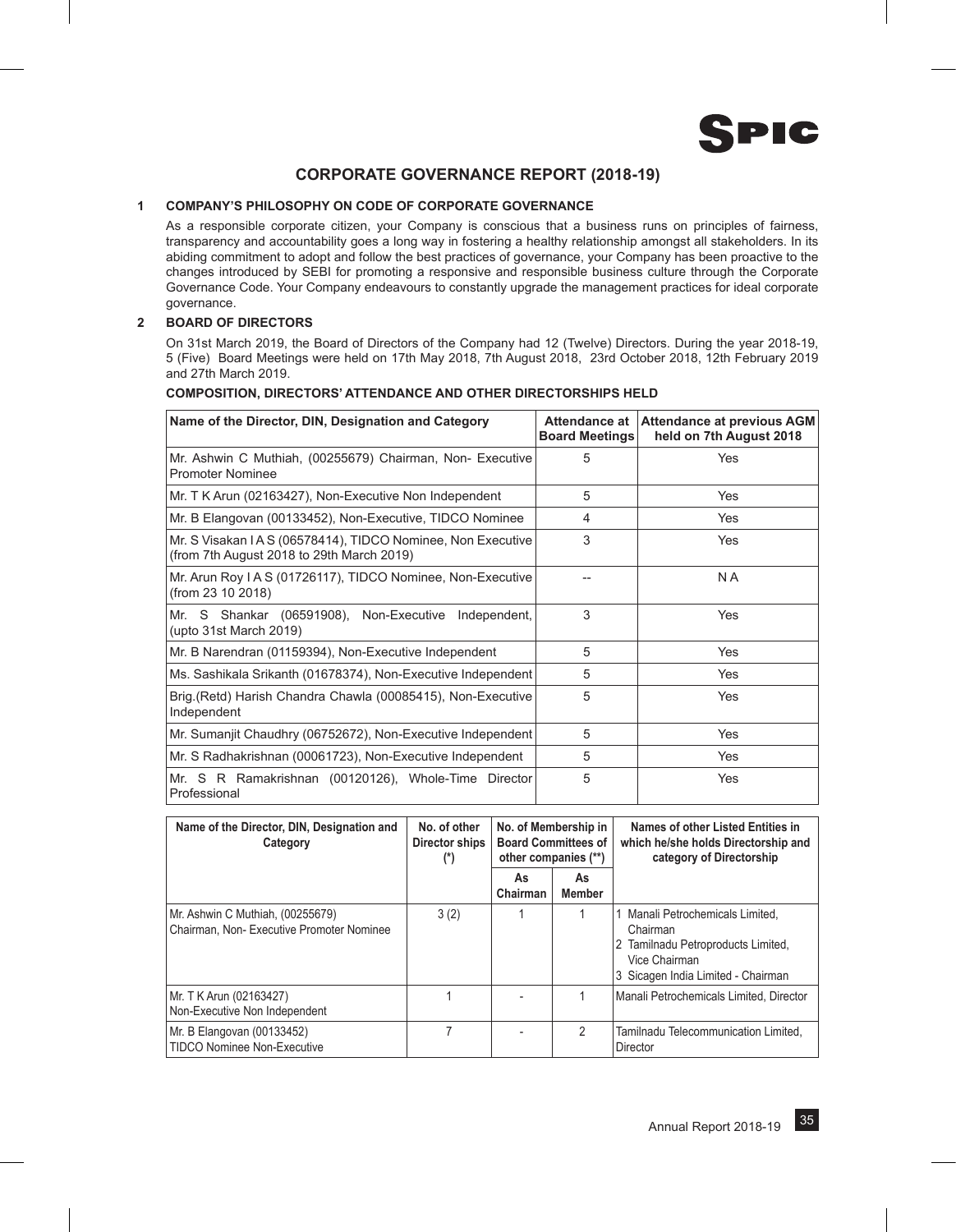

| Name of the Director, DIN, Designation and<br>Category                                                         | No. of other<br><b>Director ships</b><br>$(*)$ | No. of Membership in<br><b>Board Committees of</b><br>other companies (**) |                     | Names of other Listed Entities in<br>which he/she holds Directorship and<br>category of Directorship                                                                                                                                                         |
|----------------------------------------------------------------------------------------------------------------|------------------------------------------------|----------------------------------------------------------------------------|---------------------|--------------------------------------------------------------------------------------------------------------------------------------------------------------------------------------------------------------------------------------------------------------|
|                                                                                                                |                                                | As<br>Chairman                                                             | As<br><b>Member</b> |                                                                                                                                                                                                                                                              |
| Mr S Visakan IAS (06578414)<br><b>TIDCO Nominee. Non-Executive</b><br>(from 13th June 2018 to 29th March 2019) | 5                                              |                                                                            |                     | <b>NIL</b>                                                                                                                                                                                                                                                   |
| Mr Arun Roy I A S (01726117)<br><b>TIDCO Nominee. Non-Executive</b><br>(from 23rd October 2018)                | 5                                              |                                                                            |                     | 1. Tamil Nadu Telecommunication<br>Limited, Nominee Director<br>2. Titan Company Limited,<br>Nominee Director                                                                                                                                                |
| Mr. S Shankar (06591908)<br>Non-Executive Independent<br>(upto 31st March 2019)                                | 1                                              |                                                                            | 1                   | <b>Tuticorin Alkali Chemicals and</b><br>Fertilisers Limited,<br><b>Independent Director</b>                                                                                                                                                                 |
| Mr. B Narendran (01159394)<br>Non-Executive Independent                                                        | 6                                              | $\overline{2}$                                                             | 5                   | 1 Tuticorin Alkali Chemicals and<br>Fertilisers Limited.<br>Independent Director<br>2 Sicagen India Limited,<br><b>Independent Director</b><br>3 Mercantile Ventures Limited.<br>Independent Director<br>4. India Radiators Limited.<br>Independent Director |
| Ms. Sashikala Srikanth (01678374)<br>Non-Executive Independent                                                 | 6                                              | $\overline{2}$                                                             | 4                   | 1 Sicagen India Limited,<br>Independent Director<br>2 Tamilnadu Petroproducts Limited,<br><b>Independent Director</b><br>3 Manali Petrochemicals Limited,<br>Independent Director<br>4 Mercantile Ventures Limited,<br>Independent Director                  |
| Brig.(Retd) Harish Chandra Chawla (00085415)<br>Non-Executive Independent                                      | $\mathbf{1}$                                   |                                                                            | $\mathbf{1}$        | 1. Manali Petrochemicals Limited.<br>Independent Director                                                                                                                                                                                                    |
| Mr. Sumanjit Chaudhry (06752672)<br>Non-Executive Independent                                                  | 1                                              | $\frac{1}{2}$                                                              | $\overline{a}$      |                                                                                                                                                                                                                                                              |
| Mr. S Radhakrishnan (00061723)<br>Non-Executive Independent                                                    | $\overline{2}$                                 |                                                                            | 1                   | Sicagen India Limited,<br>Independent Director                                                                                                                                                                                                               |
| Mr. S R Ramakrishnan (00120126)<br>Whole-Time Director Professional                                            | 1                                              |                                                                            | 1                   | Sicagen India Limited, Director                                                                                                                                                                                                                              |

\* includes Directorships held in Public Limited Companies only. Directorships held in Private Companies, Foreign Companies and companies registered under Section 8 of the Companies Act, 2013 are excluded.

\*\* Indicates positions held in Audit Committee and Stakeholders' Relationship Committee.

Figures mentioned in brackets indicate the number of companies in which the Director is Chairman across all listed entities.

None of the Directors of the Company is the Chairman of more than five Committees of Board or Member of more than ten Committees of Board.

TIDCO is a Public Financial Institution under Section 2 (72) of the Companies Act, 2013 (the Act) and their nominees are not considered Independent as provided under Section 149 (6) of the Act.

As on 31st March 2019, Mr. Ashwin C Muthiah – Non-Executive Director/ Chairman is holding 45,450 Equity Shares and Mr. S. Radhakrishnan, Non-Executive Independent Director is holding 450 Equity Shares of the Company. There is no inter-se relationship between the Directors.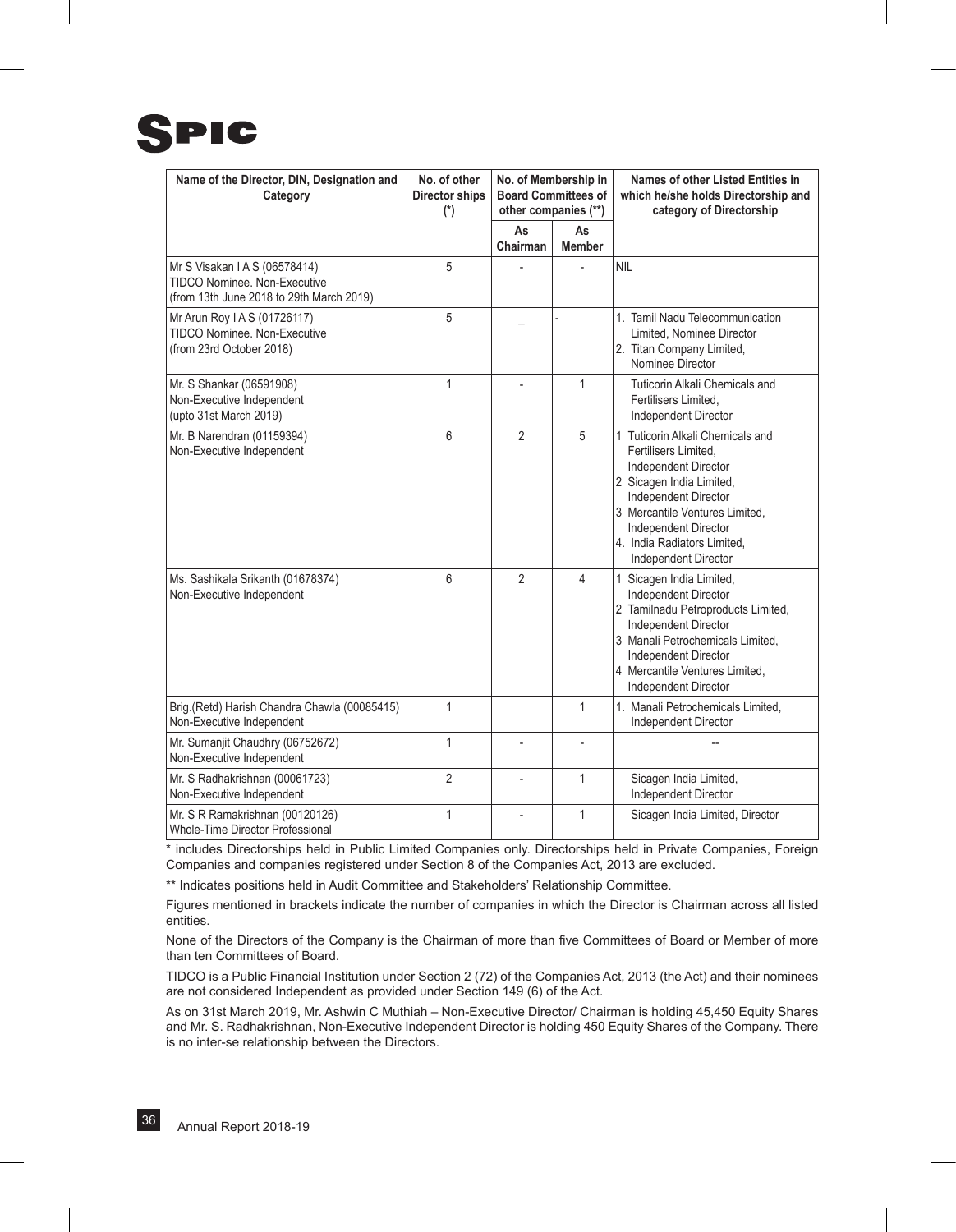

The Board of Directors in their opinion confirm that the Independent Directors fulfill the conditions specified in Schedule V (2) (i) SEBI (LODR) Regulations, 2015 and are Independent of the Management.

The details of familiarization programmes imparted to Independent Directors are disclosed in the website of the Company. http:// spic.in/wp-content / uploads / policies / Familiarisation-Program-for-Independent-Directors.pdf

# **3 COMMITTEES OF THE BOARD**

# **AUDIT COMMITTEE**

The Audit Committee constituted by the Board of Directors primarily oversees the Company's financial reporting process and disclosure of its financial information to ensure the correctness and adequacy besides the role as per the Companies Act, 2013 and the Listing Regulations. The Committee provides reassurance to the Board on the existence of effective internal control systems.

# **TERMS OF REFERENCE**

- o Oversee the Company's financial reporting process and the disclosure of its financial information to ensure that the financial statement is correct, sufficient and credible;
- o Recommend the appointment, remuneration and terms of appointment of auditors of the Company;
- o Review the adequacy of the internal control systems;
- o Review with the Management, the quarterly, half-yearly and annual financial statements before submission to the Board of Directors;
- o Review and monitor the auditor's independence and performance and effectiveness of audit process;
- o Review the adequacy of the internal audit function, reporting structure coverage and frequency of internal audit;
- o Discussion with internal auditors of any significant findings and follow up there on;
- o Approval or any subsequent modification of transactions of the Company with related parties;
- o Scrutiny of inter-corporate loans and investments;
- o Valuation of undertakings or assets of the Company, wherever it is necessary;
- o Evaluation of internal financial controls and risk management systems;
- o Review the functioning of the Whistle Blower Mechanism;
- o Approval of appointment of CFO (i.e., the Whole-time Finance Director or any other person heading the finance function or discharging that function) after assessing the qualifications, experience and background, etc. of the candidate;
- o Review the findings of any internal investigations by the internal auditors and report the matter to the Board of Directors;
- o Review the Company's financial and risk management policies; and
- o Discuss with the Statutory Auditors periodically about the nature and scope of audit.

# **COMPOSITION AND MEMBERS' ATTENDANCE:**

The Audit Committee has 4 (Four) members with 3 (Three) Independent Directors and 1 (One) Non-Executive Director, having sound financial management expertise. Ms. Sashikala Srikanth, Independent Director is the Chairman of the Audit Committee. During the year the Committee met 5 (Five ) times on 17th May 2018, 7th August 2018, 23rd October 2018, 12th February 2019 and 27th March 2019. The Statutory Auditor, Internal Auditor, Cost Auditor, Chief Financial Officer were invited to participate in the meetings of the Audit Committee. The Company Secretary is the Secretary of the Committee.

| Name of the Director   | <b>Designation</b> | No. of Meetings attended | Category      |
|------------------------|--------------------|--------------------------|---------------|
| Ms. Sashikala Srikanth | Chairman           |                          | Independent   |
| Mr. S Shankar          | Member             |                          | Independent   |
| Mr. T K Arun           | Member             |                          | Non-Executive |
| Mr. B Narendran        | Member             |                          | Independent   |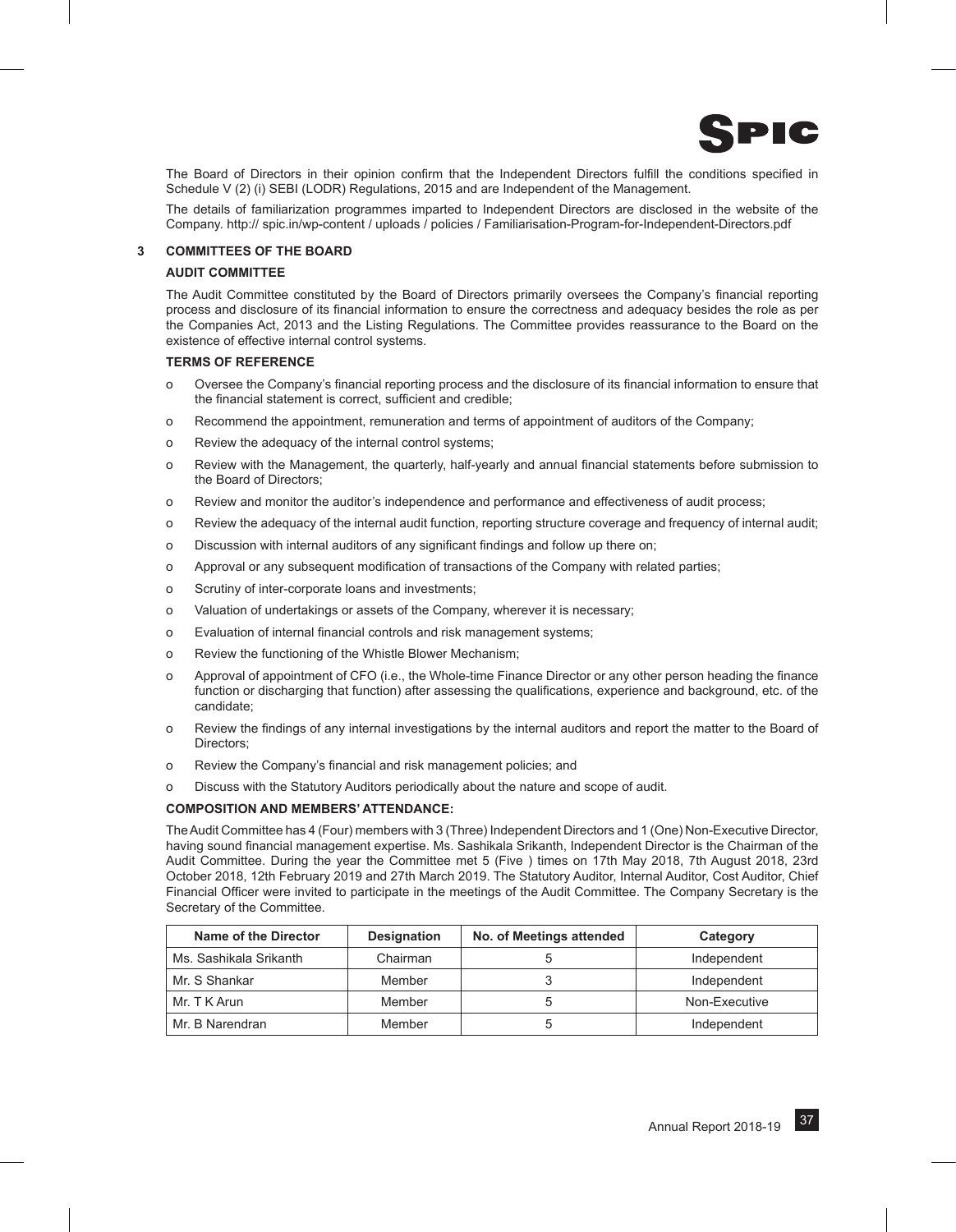

# **4 NOMINATION AND REMUNERATION COMMITTEE**

The Nomination and Remuneration Committee constituted by the Board of Directors identifies the persons who are qualified to become Directors and who may be appointed in senior management in accordance with the criteria laid down, recommend to the Board their appointment and removal if any and shall carry out evaluation of every Director's performance. The criteria for determining qualifications, positive attributes and independence of a Director relating to the remuneration for the Directors, Key Managerial Personnel and other employees as applicable, and criteria for evaluation of Independent Directors and the Board are set out in the Nomination and Remuneration Policy. **ITO REVIEWI** 

# **TERMS OF REFERENCE**

- Formulation of criteria for determining qualifications, positive attributes and independence of a Director and recommend to the Board a policy, relating to the remuneration of the Directors, Key Managerial Personnel and other employees;
- Formulation of criteria for evaluation of Independent Directors and the Board;
- Devising a policy on Board diversity and
- Identifying persons who are qualified to become Directors and who may be appointed in senior management in accordance with the criteria laid down, and recommend to the Board their appointment and removal.

# **COMPOSITION AND MEMBERS' ATTENDANCE:**

The Nomination and Remuneration Committee comprises of 3 (Three) Members with 2 (Two) Independent Directors and 2 (Two) Non-Executive Directors. Mr B Narendran, Independent Director is the Chairman of the Committee. During the year the Committee met thrice on 23rd October 2018, 12th February 2019 and 27th March 2019.

| <b>Name</b>          | <b>Designation</b> | No. of Meetings attended | Category      |
|----------------------|--------------------|--------------------------|---------------|
| Mr. B Narendran      | Chairman           |                          | Independent   |
| Mr. Ashwin C Muthiah | Member             |                          | Non-Executive |
| Mr. S Shankar        | Member             |                          | Independent   |

# **5. STAKEHOLDERS' RELATIONSHIP COMMITTEE**

# **TERMS OF REFERENCE**

- To monitor the work relating to transfer, transmission, dematerialisation, rematerialisation, sub-division / consolidation of shares;
- To issue duplicate share certificates; and
- To ensure that all the investors' grievances and complaints are redressed expeditiously to strengthen the investors' relations.

# **COMPOSITION AND MEMBERS' ATTENDANCE:**

The Stakeholders' Relationship Committee comprises of 3 (Three) Members with 2 (Two) Independent Directors and 1 (One) Whole-time Director. Mr. B Narendran, Independent Director is the Chairman of the Committee. The Committee met 6 (SIX ) times during the year i.e.17th May 2018,7th August 2018, 23rd October 2018, 17th December 2018, 12th February 2019 and 27th March 2019.

| <b>Name</b>           |          | Designation   No of Meetings attended | Category            |
|-----------------------|----------|---------------------------------------|---------------------|
| IMr. B Narendran      | Chairman |                                       | Independent         |
| IMr. S Shankar        | Member   |                                       | Independent         |
| IMr. S R Ramakrishnan | Member   |                                       | Whole-time Director |

# **INVESTOR COMPLAINTS**

| No. of complaints pending at the beginning of the year - |                          | NIL. |
|----------------------------------------------------------|--------------------------|------|
| No. of complaints received during the year               | $\overline{\phantom{0}}$ |      |
| No. of complaints redressed during the year              | $\overline{\phantom{0}}$ |      |
| No. of complaints pending at the end of the year         | $\overline{\phantom{0}}$ | NIL. |

There were no share transfers pending registration as on 31st March 2019.

Mr. M B Ganesh, Secretary, is the Compliance Officer of the Company.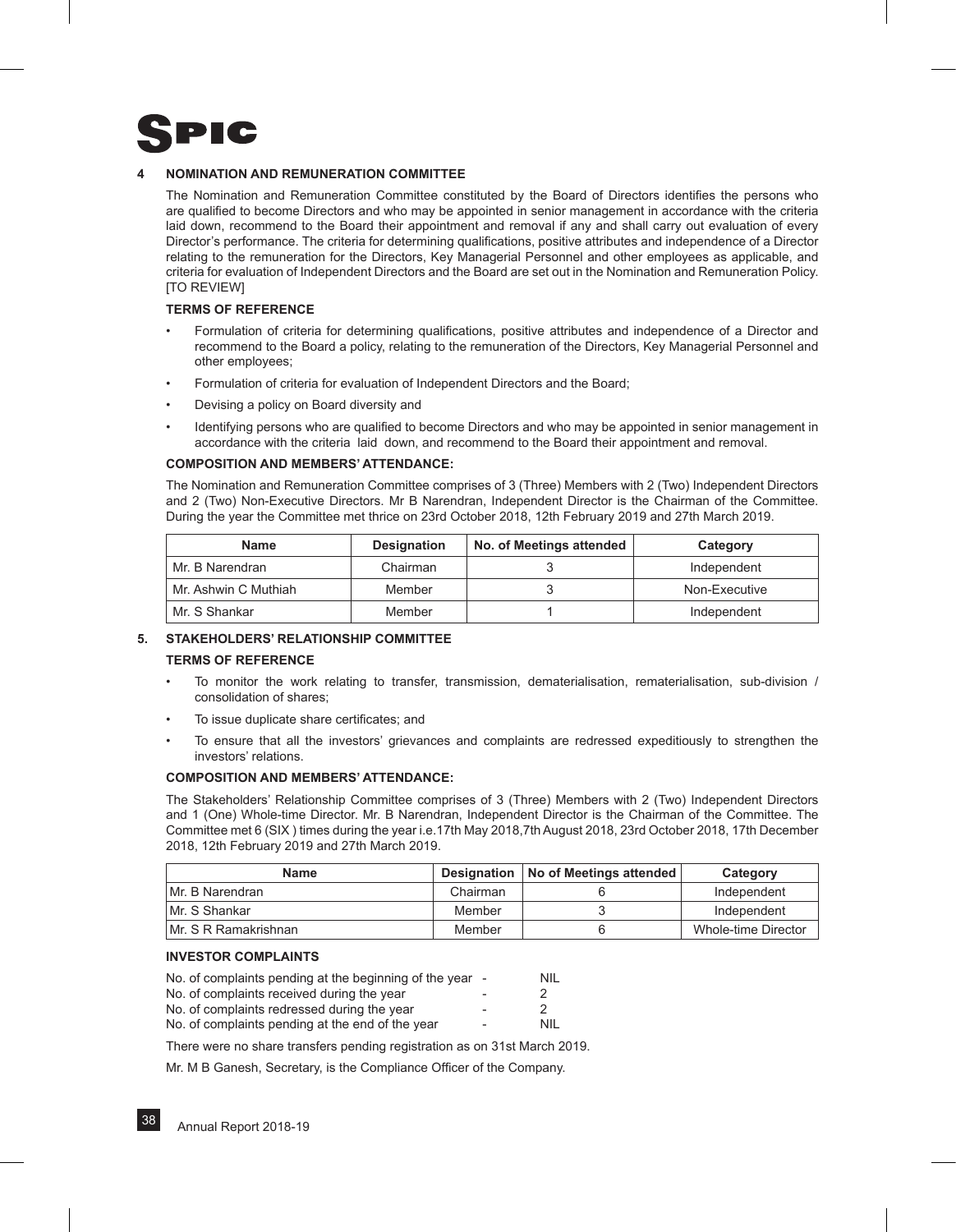

# **6 RISK MANAGEMENT COMMITTEE:**

The Company has a Risk Management Committee consisting of three Members viz., Mr. T K Arun, Director, Mr. S R Ramakrishnan, Whole-time Director and Mr S Radhakrishnan as Chairman. Enterprise Risk Management Framework has been formulated and Executive Risk Management Committee headed by Chief Risk Officer monitors the Risks identified and implementation of the mitigation plans.

# **7 DIRECTORS' REMUNERATION DURING 2018-19**

| <b>Name</b>                         | Salary &<br>Perquisites (*) | <b>Special Allowance</b><br>Paid/ Payable | Performance<br>Pay | <b>Sitting Fees</b> |
|-------------------------------------|-----------------------------|-------------------------------------------|--------------------|---------------------|
|                                     | (Rs.)                       | (Rs.)                                     | (Rs.)              | (Rs.)               |
| Mr. Ashwin C Muthiah                | $\overline{\phantom{a}}$    |                                           |                    | 2,50,000            |
| Mr S Viskan IAS **                  |                             |                                           |                    | 1,50,000            |
| Mr. Arun Roy I A S **               | -                           | -                                         |                    |                     |
| Mr. T K Arun                        |                             |                                           |                    | 2,50,000            |
| Mr. B Elangovan **                  | -                           | $\overline{\phantom{0}}$                  |                    | 2,00,000            |
| Mr. S Shankar                       |                             |                                           |                    | 1,50,000            |
| Mr. B Narendran                     |                             |                                           |                    | 2,50,000            |
| Brig. (Retd.) Harish Chandra Chawla |                             |                                           |                    | 2,50,000            |
| Ms. Sashikala Srikanth              |                             |                                           |                    | 2,50,000            |
| Mr. Sumanjit Chaudhry               |                             |                                           |                    | 2,50,000            |
| Mr S Radhakrishnan                  |                             |                                           |                    | 2,50,000            |
| Mr. S R Ramakrishnan                | 50,51,700                   | 5,94,300                                  | 15,00,000          |                     |

\* does not include Company's contribution to provident/superannuation fund, gratuity and leave encashment.

\*\* sitting fees is paid to the financial institution which the Director represents as its Nominee.

The Non-Executive Directors are paid sitting fees and out-of-pocket expenses for attending meetings of the Board.

Whole-time Director is under contract employment with the Company which stipulates a Notice period of three months from either side for early separation and no severance fee is payable.

There was no pecuniary relationship or transactions of the Non-Executive Directors vis-à-vis the Company.

The criteria for making payments to the Non-executive Directors is disclosed in the Website of the Company under the weblink: http://spic.in/wp-content / uploads / policies / Criteria-for-making-payments-to-Non-Executive-Directors.pdf.

The Company does not have a scheme for grant of stock options either to the Directors or to its employees.

**Note:** As per Regulation 17 (1A) of LODR effective 1st April 2019 no listed entity shall continue the directorship of Non-Executive Director beyond the age of 75 years unless a special resolution is passed. Mr S. Shankar, Independent Director attained the age of 75 on 8th May 2018 during his tenure which is upto 7th September 2019. He has therefore, expressed his desire not to continue beyond 31st March 2019.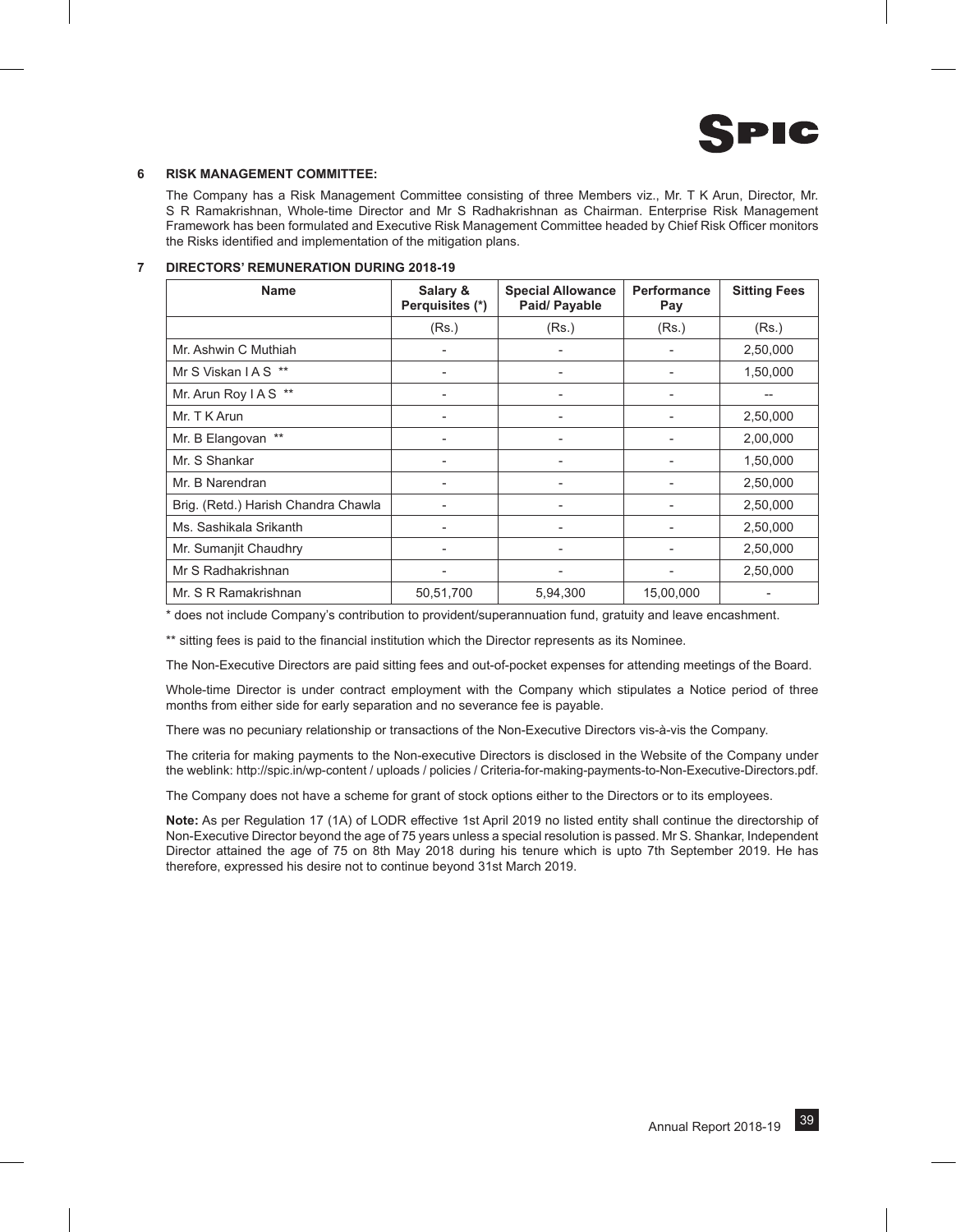# PIC 91

**8. List of core skills/expertise/competencies identified by the Board of Directors as required in the context of its Business and Sector for it to function effectively and actually available with the Board:**

| <b>Major Classification</b>   | <b>Sub Classification</b>       | <b>Remarks</b>                                                                                                                                                                                                                                                                           |
|-------------------------------|---------------------------------|------------------------------------------------------------------------------------------------------------------------------------------------------------------------------------------------------------------------------------------------------------------------------------------|
| Industry                      | Specific Skills                 | Knowledge about the Fertiliser business and industry and the<br>issues specific to the Company.                                                                                                                                                                                          |
|                               | Professional                    | Technical/ Marketing/Financial skills and specialist knowledge<br>about the Company, its market, process, operations, etc. ability<br>to analyze the financial statements presented, assess the viability<br>of various financial proposals, oversea funding arrangements and<br>budgets |
| Strategy & Policy             | Strategy                        | Ability to identify and critically assess strategic opportunities and<br>threats to the business. Guiding development of strategies to<br>achieve the overall goals                                                                                                                      |
|                               | Policies                        | Guidance for development of policies and other parameters<br>within which the Company should operate for better control and<br>management                                                                                                                                                |
|                               | <b>Crisis Management</b>        | Ability to guide crisis management and provide leadership in hours<br>of need.                                                                                                                                                                                                           |
| Risk & Compliance             | Operational                     | Identification of risks related to each area of operation                                                                                                                                                                                                                                |
|                               | Regulatory                      | Monitor the risks and compliances and knowledge of regulatory<br>requirements                                                                                                                                                                                                            |
| &<br>Management<br>Leadership | Behavioral                      | Attributes and competencies to use the skills for the effective growth<br>of the company. Experience in organizational change management<br>programmes.                                                                                                                                  |
|                               | Leadership                      | Make decisions and take necessary actions for implementation<br>thereof in the best interest of the organization. Analyze issues and<br>contribute at board level to solutions                                                                                                           |
| <b>Board Conduct</b>          | Contribution                    | Participate actively in the matters discussed and contribute<br>effectively at the meetings. Help in arriving at unanimous decisions<br>in the event of difference of opinions.                                                                                                          |
| Personal                      | Qualification and<br>experience | Having formal education, well qualified to possess the skills and<br>competencies outlined above and previous experience as Member<br>of Board or senior management positions in corporates.                                                                                             |

# **9. ANNUAL GENERAL MEETINGS**

| Year | Date              | Time       | <b>Venue</b>                             |
|------|-------------------|------------|------------------------------------------|
| 2016 | 20 September 2016 | 10.30 A.M. | Rajah Annamalai Mandram, Chennai 600 108 |
| 2017 | 26 July 2017      | 10.00 A.M. | Rajah Annamalai Mandram, Chennai 600 108 |
| 2018 | 7 August 2018     | 2 30 PM    | Rajah Annamalai Mandram, Chennai 600 108 |

The following special resolutions were passed in the previous three Annual General Meetings:

| 20 September 2016 | To make investments by way of subscription, purchase or otherwise, the securities of any<br>body corporate upto an aggregate amount not exceeding Rs. 75 lakhs.                                        |
|-------------------|--------------------------------------------------------------------------------------------------------------------------------------------------------------------------------------------------------|
| 26 July 2017      | To make investment in M/s. Greenam Energy Private Limited upto an aggregate amount<br>not exceeding Rs. 12 crores.                                                                                     |
|                   | Re-appointment and payment of remuneration to Mr. S R Ramakrishnan, as Whole-time<br>Director of the Company for a period of three years from 30th July 2017.                                          |
|                   | To invest in the securities of M/s. Tuticorin Alkali Chemicals and Fertilizers Limited,<br>arising out of conversion of outstanding unsecured loan and other receivable aggregating<br>Rs.29.81 crore. |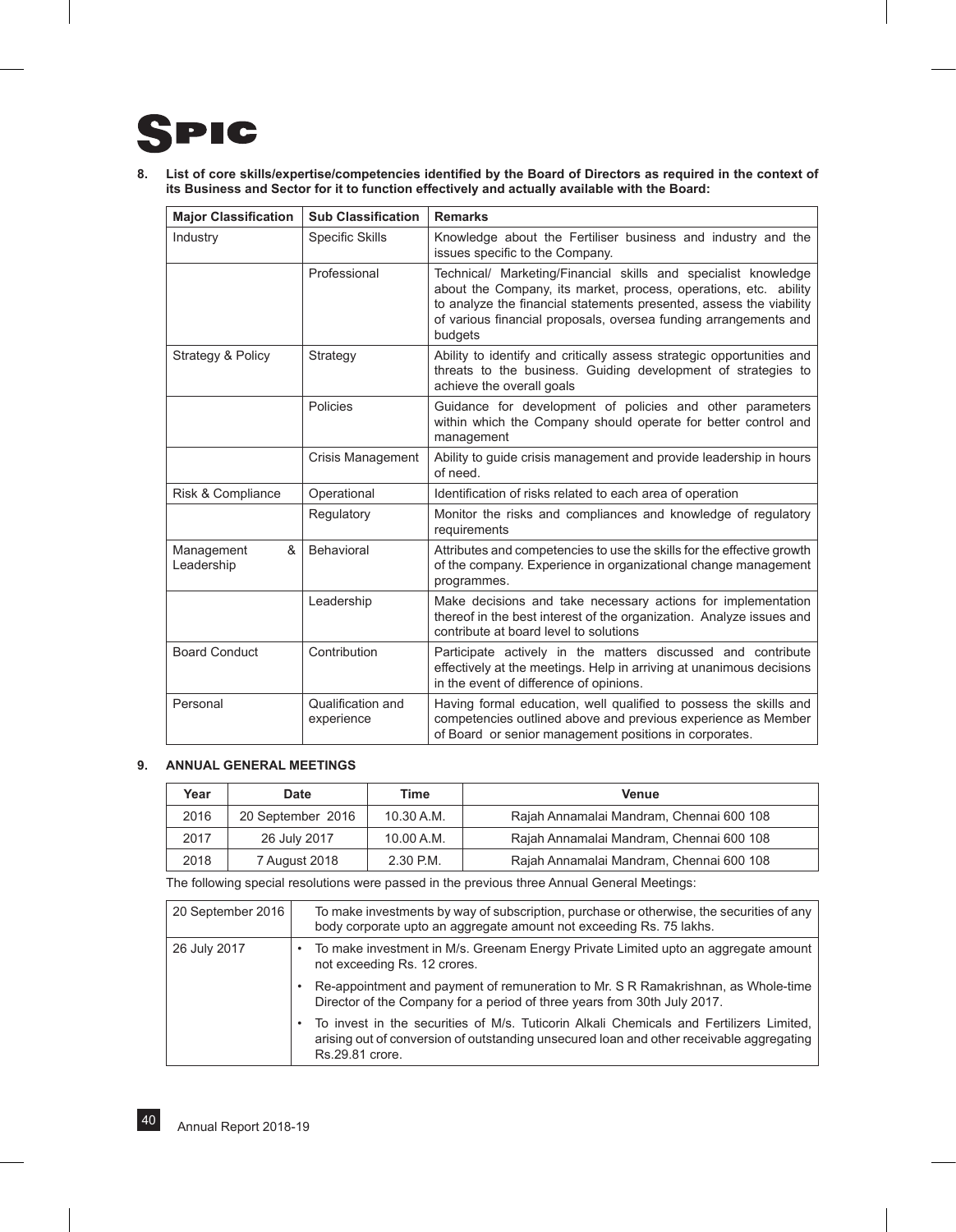

| 7 August 2018 | To make investment in M/s Tuticorin Alkali Chemicals Fertilizers Limited to tune of<br>Rs.46.85 Crores arising out of conversion of outstanding loans aggregating to Rs 29.81<br>Crores, and 20,00,000 5% Redeemable Cumulative Preference Shares of Rs 100/-<br>each |
|---------------|-----------------------------------------------------------------------------------------------------------------------------------------------------------------------------------------------------------------------------------------------------------------------|
|               | To provide security by way of pledge of equity shares held / to be held in Greenam Energy<br>Private Limited in favour of Indian Renewable Energy Development Agency Limited for a<br>value not exceeding Rs 12 crores.                                               |

No Resolution was passed through Postal Ballot during 2018-19.

# **10. MEANS OF COMMUNICATION**

The Financial Results (Unaudited quarterly results and Audited annual results) of the Company are submitted to National Stock Exchange of India Limited in accordance with the requirements of SEBI (Listing Obligations & Disclosure Requirements) Regulations, 2015 and were published in a leading newspaper in English language (Business Standard) and Tamil Newspaper (Makkal Kural). The Financial Results are also posted on the website of the Company.

During the year, there were no official news releases and presentations made to the institutional investors or to the analysts that to be displayed in the website of the Company.

# **11. GENERAL SHAREHOLDERS' INFORMATION**

| (a) | DATE, TIME AND VENUE OF ANNUAL<br><b>GENERAL MEETING</b> |                                                                        | 8th August 2019 at 11.15 A.M.<br>at Rajah Annamalai Mandram, Chennai 600 108 |  |  |  |
|-----|----------------------------------------------------------|------------------------------------------------------------------------|------------------------------------------------------------------------------|--|--|--|
| (b) | <b>FINANCIAL YEAR</b>                                    |                                                                        | : 1st April 2018 to 31st March 2019                                          |  |  |  |
| (c) | DATES OF BOOK CLOSURE                                    |                                                                        | $:$ 2nd August 2019 to 8th August 2019                                       |  |  |  |
| (d) | <b>DIVIDEND DECLARED</b>                                 |                                                                        | $\therefore$ NIL                                                             |  |  |  |
| (e) | <b>LISTING ON STOCK EXCHANGES</b>                        | National Stock Exchange of India Limited,<br>[Stock Symbol /Code SPIC] |                                                                              |  |  |  |

 The Global Depository Receipts (GDRs) of the Company which are listed in the Luxembourg Exchange (Code: US8436131002) of Luxembourg Stock Exchange. The Company paid the listing fees for the financial year 2018- 19 to both NSE and Luxembourg Stock Exchange.

Demat International Securities Identification Number (ISIN) for equity shares is INE147A01011.

# (**f) MARKET/SHARE PRICE DATA (in Rs.)**

| <b>Month</b>     | Apr-18   | Mav-18      | Jun-18   | Jul-18   | Aug-18   | Sep-18   | Oct-18   | <b>Nov-19</b> | Dec-18   | Jan-19   | Feb-19   | Mar-19   |
|------------------|----------|-------------|----------|----------|----------|----------|----------|---------------|----------|----------|----------|----------|
| High             | 39.70    | 36.85       | 34.75    | 32.70    | 35.40    | 31.95    | 29.20    | 27.85         | 29.20    | 29.65    | 25.95    | 27.50    |
| Low              | 33.60    | 31.10<br>21 | 24.45    | 26.65    | 28.70    | 25.35    | 22.90    | 25.05         | 23.40    | 24.285   | 22.00    | 23.70    |
| <b>NSE Index</b> | 10739.35 | 10736.15    | 10714.30 | 11356.50 | 11676.80 | 10930.45 | 10386.60 | 10876.75      | 10862.55 | 10830.95 | 10792.50 | 11623.90 |

# **(g) PERFORMANCE OF SPIC'S EQUITY SHARES VIS-A-VIS THE NSE NIFTY INDEX**

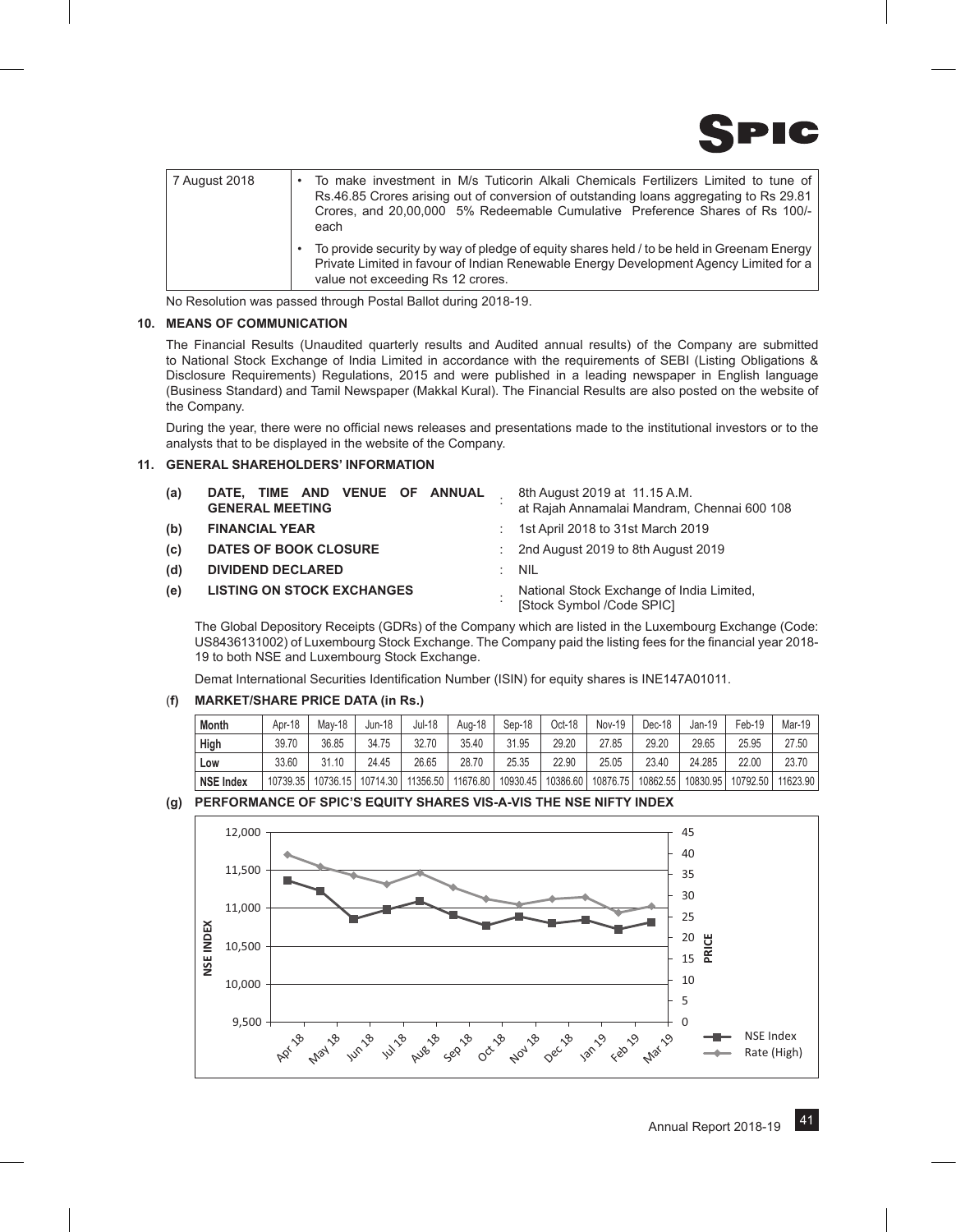

# **(h) SHARE TRANSFER SYSTEM**

 The Stakeholders' Relationship Committee approve, inter alia, transfer of shares, transmission of shares etc., in physical form and also ratify the confirmations made to the demat requests and redress complaints from investors received by the Company. The entire process including dispatch of share certificates to the shareholders, were completed within the time stipulated under the SEBI (Listing Obligations & Disclosure Requirements) Regulations, 2015.

| SI.<br><b>No</b> | <b>Shares Range</b> | No. of Shares<br>held | % to paid up<br>Capital | No. of Members | % to total<br><b>Members</b> |
|------------------|---------------------|-----------------------|-------------------------|----------------|------------------------------|
|                  | Up to $500$         | 8038244               | 3.95                    | 54,959         | 83.22                        |
| 2                | 501-1000            | 4676639               | 2.30                    | 5,517          | 8.35                         |
| 3                | 1001-2000           | 4158071               | 2.04                    | 2,631          | 3.98                         |
| $\overline{4}$   | 2001-3000           | 2551870               | 1.25                    | 965            | 1.46                         |
| 5                | 3001-4000           | 1543472               | 0.76                    | 424            | 0.64                         |
| 6                | 4001-5000           | 2178211               | 1.07                    | 451            | 0.68                         |
| 7                | 5001-10000          | 4249221               | 2.09                    | 563            | 0.85                         |
| 8                | 10001 and above     | 176244608             | 86.54                   | 532            | 0.81                         |
|                  | Total               | 203640336             | 100.00                  | 66,042         | 100.00                       |

# **(i) DISTRIBUTION OF SHAREHOLDING AS OF 31st MARCH 2018**

# **(j) SHAREHOLDING PATTERN AS OF 31st MARCH 2019**

| <b>Particulars</b>                                                            | Equity<br>shares held | % to paid-up<br>capital |
|-------------------------------------------------------------------------------|-----------------------|-------------------------|
| <b>PROMOTERS:</b>                                                             |                       |                         |
| <b>TIDCO</b>                                                                  | 88,40,000             | 4.34                    |
| Dr M A Chidambaram Group                                                      | 8,98,05,488           | 44.10                   |
| Financial Institutions & Nationalised Banks                                   | 47,41,869             | 2.33                    |
| The Bank of New York Mellon<br>(as depository for Global Depository Receipts) | 1,67,91,800           | 8.25                    |
| Foreign Institutional Investors                                               | 8,150                 | 0.00                    |
| Non-Resident Individuals                                                      | 10,95,389             | 0.54                    |
| <b>Foreign Companies</b>                                                      | 39,800                | 0.02                    |
| <b>Mutual Funds</b>                                                           | 10,800                | 0.00                    |
| Public & Others                                                               | 8,23,07,040           | 40.42                   |
| <b>Total</b>                                                                  | 20,36,40,336          | 100.00                  |

# **(k) DEMATERIALISATION OF SHARES AND LIQUIDITY**

The Company's equity shares are in the compulsory demat segment and are available for trading in the depository systems of National Securities Depository Limited and Central Depository Services (India) Limited. 19,94,73,928 equity shares constituting 97.95 per cent of the paid-up equity capital of the Company stood dematerialised as on 31 March 2019. The Company's equity shares are regularly traded on the National Stock Exchange of India Limited in the compulsory demat form.

# **(l) OUTSTANDING GDRs/ADRs**

The equity shares of the underlying GDRs are held by The Bank of New York, Mellon, as depository for the GDRs, as shown in the shareholding pattern. The Company has not issued ADRs.

# **(m) NOMINATION OF PHYSICAL SHARES:**

Members holding shares in physical form are requested to nominate a person to whom the shares in the Company shall vest in the event of death. Nomination forms can be downloaded from the Company's websitewww.spic.in under the Section 'Investors' or on request, will be sent to the Members.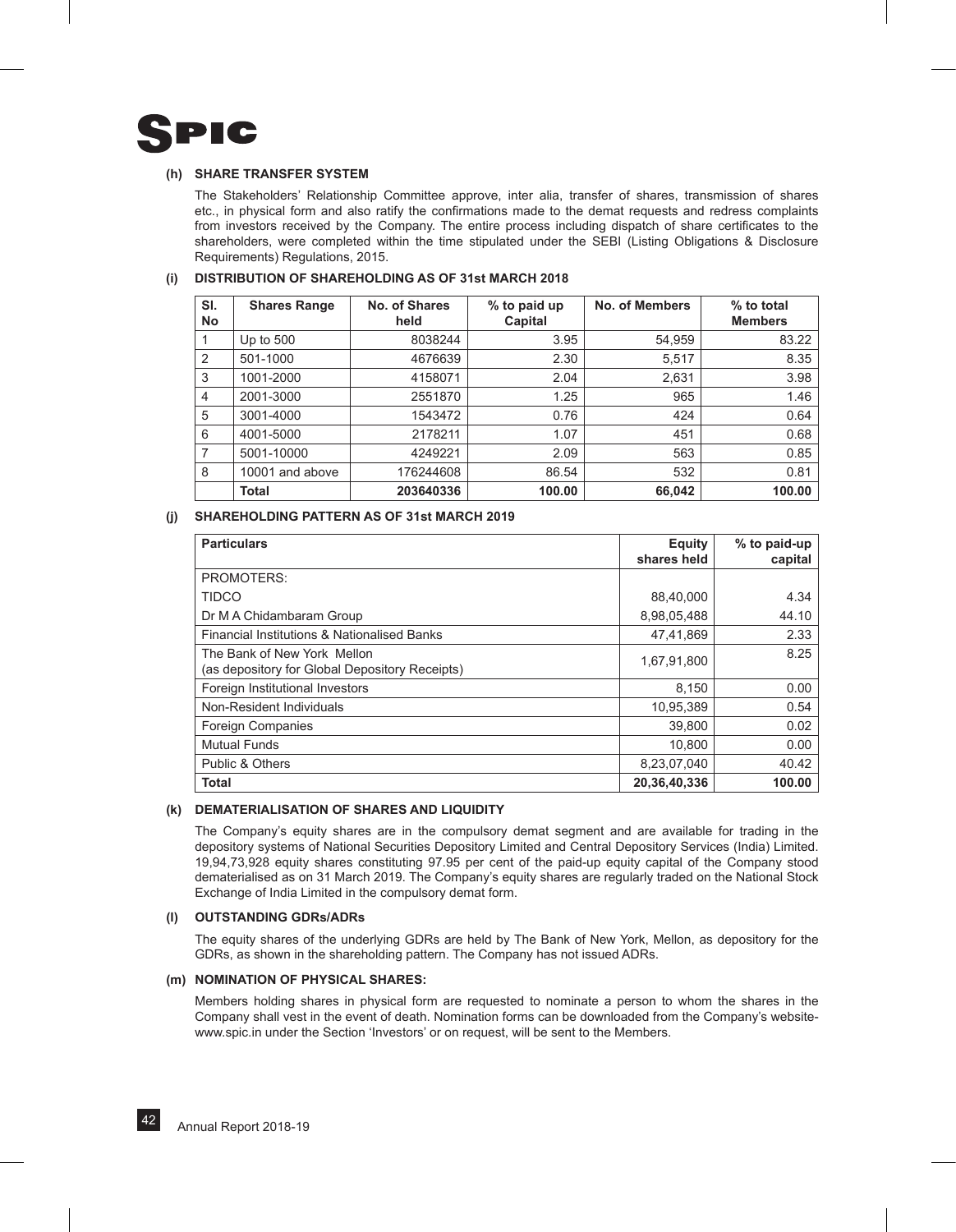

# **(n) UNCLAIMED SUSPENSE ACCOUNT:**

| a            | Aggregate number of shareholders and the outstanding shares in the<br>suspense account lying at the beginning of the year; | 1,735 shareholders holding<br>1,82,995 eq. shares |
|--------------|----------------------------------------------------------------------------------------------------------------------------|---------------------------------------------------|
| b            | Number of shareholders who approached listed entity for transfer of<br>shares from suspense account during the year;       | 51                                                |
| $\mathbf{C}$ | Number of shares transferred from suspense account during the year;                                                        | 1575                                              |
|              | Aggregate number of shareholders and the outstanding shares in the<br>suspense account lying at the end of the year;       | 1730 shareholders holding<br>1,81,420 eq. shares  |

The voting rights on these shares shall remain frozen till the rightful owner of such shares claims the shares.

# **(o) RECONCILIATION OF SHARE CAPITAL AUDIT**

The Company has obtained a certificate from a qualified Company Secretary in Practise reconciling the total issued and listed capital as required under Regulation 55A of the SEBI (Depositories and Participants) Regulations, 1996.

# **(p) Commodity price risk or foreign exchange risk and hedging activities:**

 The Commodity Price Risk is not applicable to the Company as our raw materials are not covered in the commodity production Inputs. The Company has a policy of covering about 50% of the total foreign exposure through various hedging activities.

- **(q)** There were no complaints filed during the Financial Year 2018-19 under Sexual Harassment of Women at Workplace (Prevention, Prohibition And Redressal) Act, 2013
- **(r)** No Funds were raised through preferential allotment or QIP as specified under Regulation 32 (7A)
- **(s)** The Credit rating for proposed fund based working capital limits was revised to IND BBB from IND BBB minus during the year 2018-19.
- **(t)** There are no recommendations of committees of the Board which is mandatorily required and which has not been accepted by the Board.
- **(u)** Total fees paid to the Statutory Auditors for all the services in connection with the audit of the Company is Rs. 25.87 lacs. There are no subsidiary companies

# **(v) PLANT LOCATION**

Fertilizer Division : SPIC Nagar, Tuticorin 628 005

# **(w) FINANCIAL CALENDAR (TENTATIVE)**

| Financial year               |   | 1 April 2019 to 31 March 2020 |
|------------------------------|---|-------------------------------|
| First quarter results        |   | July/August 2019              |
| Half-yearly results          |   | October/November 2019         |
| Third quarter results        |   | January/February 2020         |
| Annual results               | ÷ | May 2020                      |
| 49th Annual General Meeting: |   | August / September 2020       |

# **(x) ADDRESS FOR CORRESPONDENCE**

| <b>SECRETARIAL DEPARTMENT</b>                     | <b>REGISTRAR AND SHARE TRANSFER AGENTS</b>       |
|---------------------------------------------------|--------------------------------------------------|
| Southern Petrochemical Industries Corporation Ltd | Cameo Corporate Services Ltd.                    |
| SPIC HOUSE, 88 Mount Road, Guindy, Chennai -      | "Subramanian Building" No. 1 Club House Road,    |
| 600 032                                           | Chennai - 600 002.                               |
| Phone No.044-22350245; Fax No.044-22352163        | Tel: 044-28460390 / 28460718; Fax: 044-28460129; |
| E-mail:                                           | E-mail: investor@cameoindia.com                  |
| (a) General : $spiccorp@spic.co.in$               |                                                  |
| (b) Investor complaints/grievance redressal:      |                                                  |
| shares.dep@spic.co.in                             |                                                  |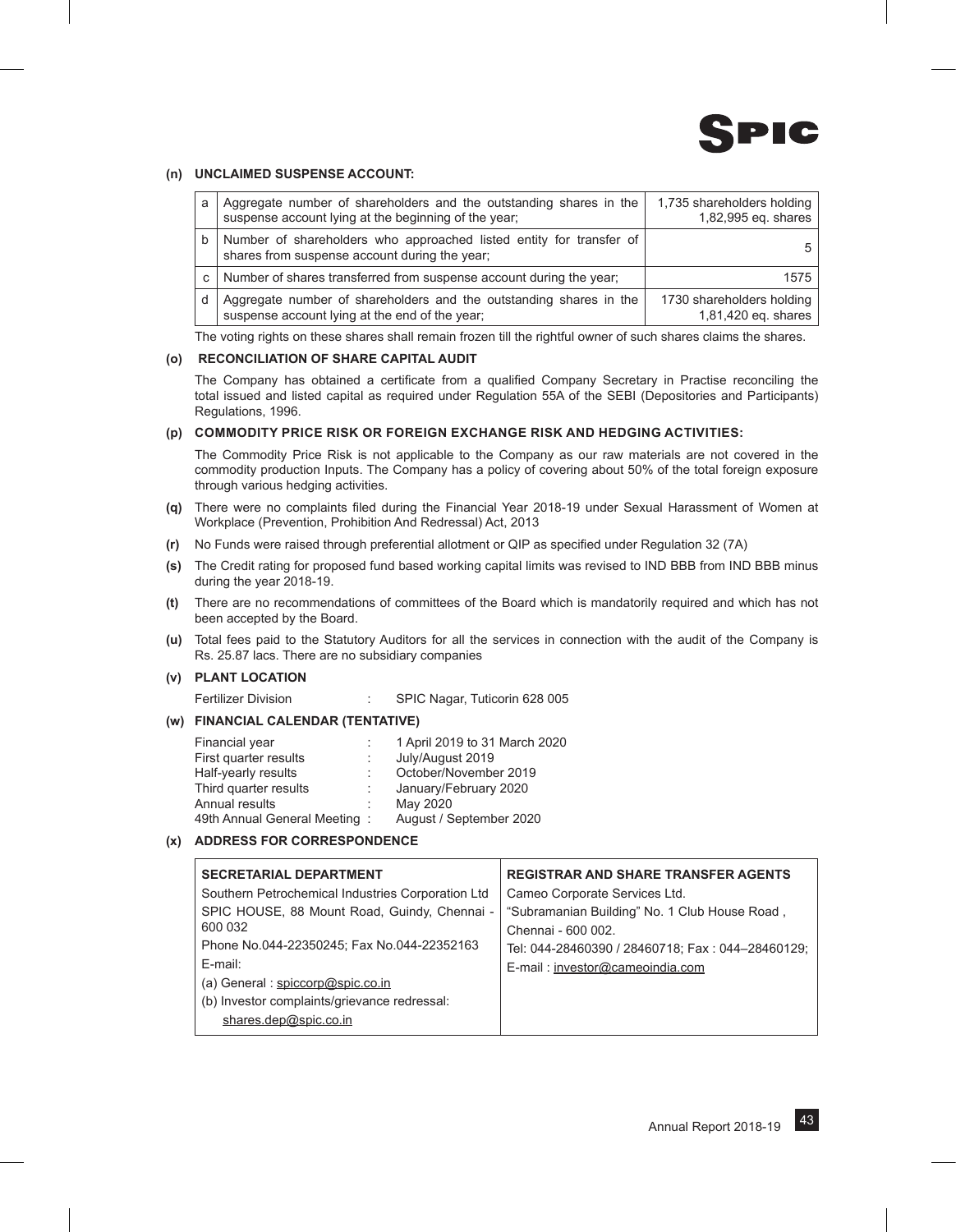

# **12 DISCLOSURES**

- a. There was no materially significant related party transaction i.e., transactions of the Company of material nature, with its promoters, the Directors, or the Management, their subsidiaries or relatives etc., having potential conflict with the interests of the Company at large.
- b. There is no instance of non-compliance by the Company or penalties/strictures imposed on the Company by the Stock Exchange or SEBI or any Statutory Authority on any matter related to capital markets during the last three years.
- c. The Company has complied with all the mandatory requirements under various Regulations in SEBI (Listing Obligations& Disclosure Requirements) Regulations, 2015.
- d. The Policy for determining 'material' subsidiaries is disclosed in the website of the Company under the weblink: http://spic. in/wp-content/ uploads/ policies/ Determining - Material-Subsidiary-Policy.pdf
- e. The Policy on Related Party Transactions is disclosed in the website of the Company under the weblink: http:// spic.in/ wp-content/uploads/policies/Policy-on-Related-Parties.pdf
- f. The Policy for Determining Materiality for Disclosure of Material Events / Information is disclosed in the website of the Company under the link: http://spic.in/wp-content/ uploads / policies/Policy-for-Determining-Material-Events.pdf
- g. The Company has formulated a Policy for Preservation of Documents pursuant to Regulation 9 of SEBI (Listing Obligations and Disclosure Requirements) Regulations, 2015

# **13 WHISTLE BLOWER POLICY**

The Company has established a vigil mechanism for Directors and employees to report concerns about unethical behaviour actual or suspected fraud or violation of the Company's code of conduct or ethics policy. The mechanism provides for adequate safeguards against victimization of Director(s) / employee(s) who avail the mechanism and no personnel has been denied direct access to the Chairman of the Audit Committee. The whistleblower policy is disclosed in the website of the Company.

# **14 CODE OF CONDUCT**

The Code of Conduct applicable to all Board Members, Senior Management Personnel and all the Employees of the Company is a comprehensive code laying down its standards of business conduct, ethics and governance. The compliance to the Code of Conduct is being affirmed annually by Board Members and Senior Management Personnel. The Code of Conduct is disclosed in the website of the Company.

# **15 DISCLOSURE UNDER REGULATION 17 to 27 of the SEBI (Listing Obligations and Disclosure Requirements) Regulations, 2015**

The disclosures on the compliance with corporate governance requirements specified in Regulation 17 to 27 and 46 (2)(b) to (i) of the SEBI (Listing Obligations and Disclosure Requirements) Regulations, 2015 have been made in this report to the extent applicable to the Company and have been duly complied with.

# **16 DISCRETIONARY REQUIREMENTS**

The following non-mandatory requirements have been adopted with by the Company:-

- a. The Company has appointed separate persons to the post of Chairman and Whole-time Director.
- b) The Company has appointed a third party firm as the Internal Auditors which carry out the audit and the report is presented to the Audit Committee for review and further directions.

# **DECLARATION ON CODE OF CONDUCT**

To the Members of Southern Petrochemical Industries Corporation Limited

Pursuant to Regulation 26(3) of SEBI (Listing Obligations and Disclosure Requirements) Regulations, 2015 and the Listing Agreement with the Stock Exchange, this is to certify that all Members of the Board and designated Senior Management Personnel have affirmed compliance with the Code of Conduct for Directors and Senior Management, for the year ended 31st March 2019.

> For Southern Petrochemical Industries Corporation Limited

Place : Chennai S R RAMAKRISHNAN S R RAMAKRISHNAN S R RAMAKRISHNAN Date : May 23, 2019 Whole-time Director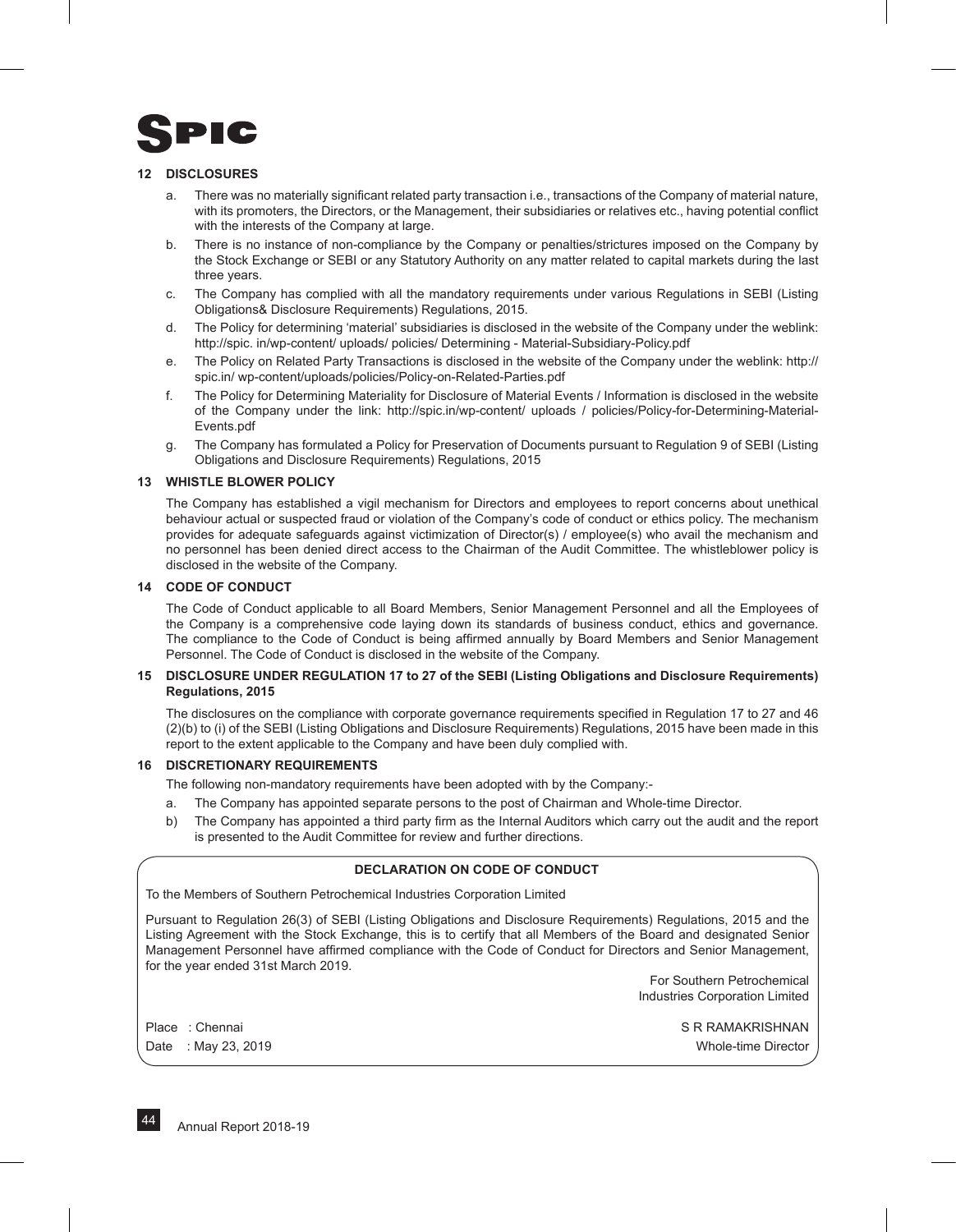

# **CERTIFICATE OF NON-DISQUALIFICATION OF DIRECTORS**

(pursuant to Regulation 34(3) and Schedule V Para C clause (10)(i) of the SEBI (Listing Obligations and Disclosure Requirements) Regulations, 2015)

To The Members, Southern Petrochemical Industries Corporation Limited, "Spic House", 88 Mount Road, Guindy, Chennai – 600 032

I have examined the relevant registers, records, forms, returns and disclosures received from the Directors of Southern Petrochemical Industries Corporation Limited having CIN L11101TN1969PLC00577 8 and having registered office at "Spic House", 88 Mount Road, Guindy, Chennai - 600 032 (hereinafter referred to as 'the Company'), produced before me/us by the Company for the purpose of issuing this Certificate, in accordance with Regulation 34(3) read with Schedule V Para C clause (10)(i) of the Securities Exchange Board of India (Listing Obligations and Disclosure Requirements) Regulations, 2015.

In my opinion and to the best of my information and according to the verifications (including Directors Identification Number (DIN) status at the portal www.mca.gov.in) as considered necessary and explanations furnished to me by the Company & its officers, I hereby certify that none of the Directors on the Board of the Company as stated below for the Financial Year ending on 31st March, 2019 have been debarred or disqualified from being appointed or continuing as Directors of companies by the Securities and Exchange Board of India, Ministry of Corporate Affairs, or any such other Statutory Authority

| <b>Name of Director</b>                       | <b>DIN</b> | Date of appointment in Company |
|-----------------------------------------------|------------|--------------------------------|
| Sivathanu Pillai Radhakrishnan                | 00061723   | 07/02/2018                     |
| Harish Chandra Chawla                         | 00085415   | 08/09/2014                     |
| Sllaipillayarputhur Ramachandran Ramakrishnan | 00120126   | 30/07/2014                     |
| Elangovan Balakrishnan                        | 00133452   | 28/07/2009                     |
| Ashwin Muthiah Chidambaram                    | 00255679   | 18/12/1994                     |
| <b>Bhimsingh Narendran</b>                    | 01159394   | 27/01/2009                     |
| Sashikala Srikanth                            | 01678374   | 08/09/2014                     |
| Arun Roy Vijayakrishnan                       | 01726117   | 23/10/2018                     |
| Thanjavur Kanakaraj Arun                      | 02163427   | 07/02/2018                     |
| Sumanjit Chaudhry                             | 06752672   | 10/02/2015                     |
| Subraman lam Shankar                          | 06591908   | 29/05/2013                     |
| Visakan                                       | 06578414   | 13/06/2018                     |

Ensuring the eligibility of for the appointment I continuity of every Director on the Board is the responsibility of the management of the Company. Our responsibility is to express an opinion on these based on our verification. This certificate is neither an assurance as to the future viability of the Company nor of the efficiency or effectiveness with which the management has conducted the affairs of the Company.

Place : Chennai ACS No. : 20879 Date : 23 05 2019 C P No. : 7859

Signature: Name of Company Secretary in Practice : B.CHANDRA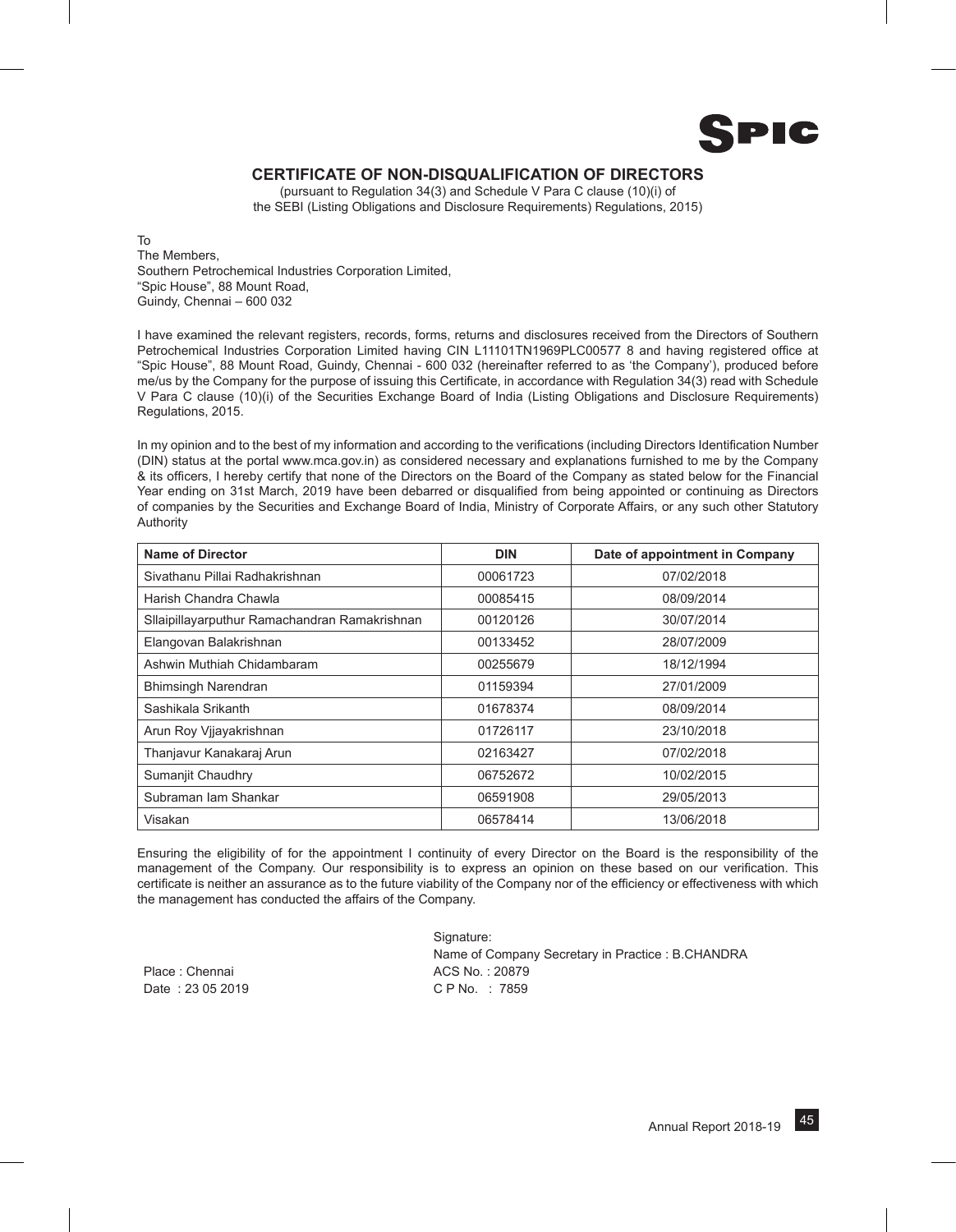

# **INDEPENDENT AUDITORS' CERTIFICATE ON CORPORATE GOVERNANCE**

# **To the Members of**

# **Southern Petrochemical Industries Corporation Limited**

We the Statutory Auditors of Southern Petrochemical Industries Corporation Limited (the 'Company') have examined the compliance of conditions of Corporate Governance by the Company for the year ended March 31, 2019 as stipulated in regulations 17 to 27 and clauses (b) to (i) of regulation 46(2) and para C, D, E of schedule V of the Securities and Exchange Board of India (Listing Obligations & Disclosure Requirements) Regulations 2015 ('the Regulations') and as amended from time to time.

# **Management's Responsibility**

The compliance of conditions of Corporate Governance is the responsibility of the Management. This responsibility includes the design, implementation and maintenance of internal control and procedures to ensure the compliance with the conditions of the Corporate Governance stipulated in Listing Regulations.

# **Auditors' Responsibility**

Our responsibility is limited to examining the procedures and implementation thereof, adopted by the Company for ensuring compliance with the conditions of the Corporate Governance. It is neither an audit nor an expression of opinion on the financial statements of the Company.

We have examined the books of account and other relevant records and documents maintained by the Company for the purposes of providing reasonable assurance on the compliance with Corporate Governance requirements by the Company.

We have carried out an examination of the relevant records of the Company in accordance with the Guidance Note on Certification of Corporate Governance issued by the Institute of the Chartered Accountants of India (the ICAI), the Standards on Auditing specified under Section 143(10) of the Companies Act 2013, in so far as applicable for the purpose of this certificate and as per the Guidance Note on Reports or Certificates for Special Purposes (Revised 2016) issued by the ICAI which requires that we comply with the ethical requirements of the Code of Ethics issued by the ICAI.

We have complied with the relevant applicable requirements of the Standard on Quality Control (SQC) 1, Quality Control for Firms that Perform Audits and Reviews of Historical Financial Information, and Other Assurance and Related Services Engagements.

# **Opinion**

Based on our examination of relevant records and information and according to the explanations given to us and the representation provided by the Management, we certify that the Company has complied with the conditions of Corporate Governance as stipulated in regulations 17 to 27 and clauses (b) to (i) of regulation 46(2) and para C, D, E of schedule V of the Securities and Exchange Board of India (Listing Obligations & Disclosure Requirements) Regulations 2015, during the year ended March 31, 2019, as applicable.

We further state that such compliance is neither an assurance as to the future viability of the Company nor the efficiency or effectiveness with which the Management has conducted the affairs of the Company.

> **MSKA & Associates Chartered Accountants** Firm Registration No. 105047W

**Geetha Jeyakumar** Place: Chennai **Partner** Partner Partner Partner Partner Partner Partner Partner Partner Partner Partner Partner Date: May 23, 2019 Membership No. 029409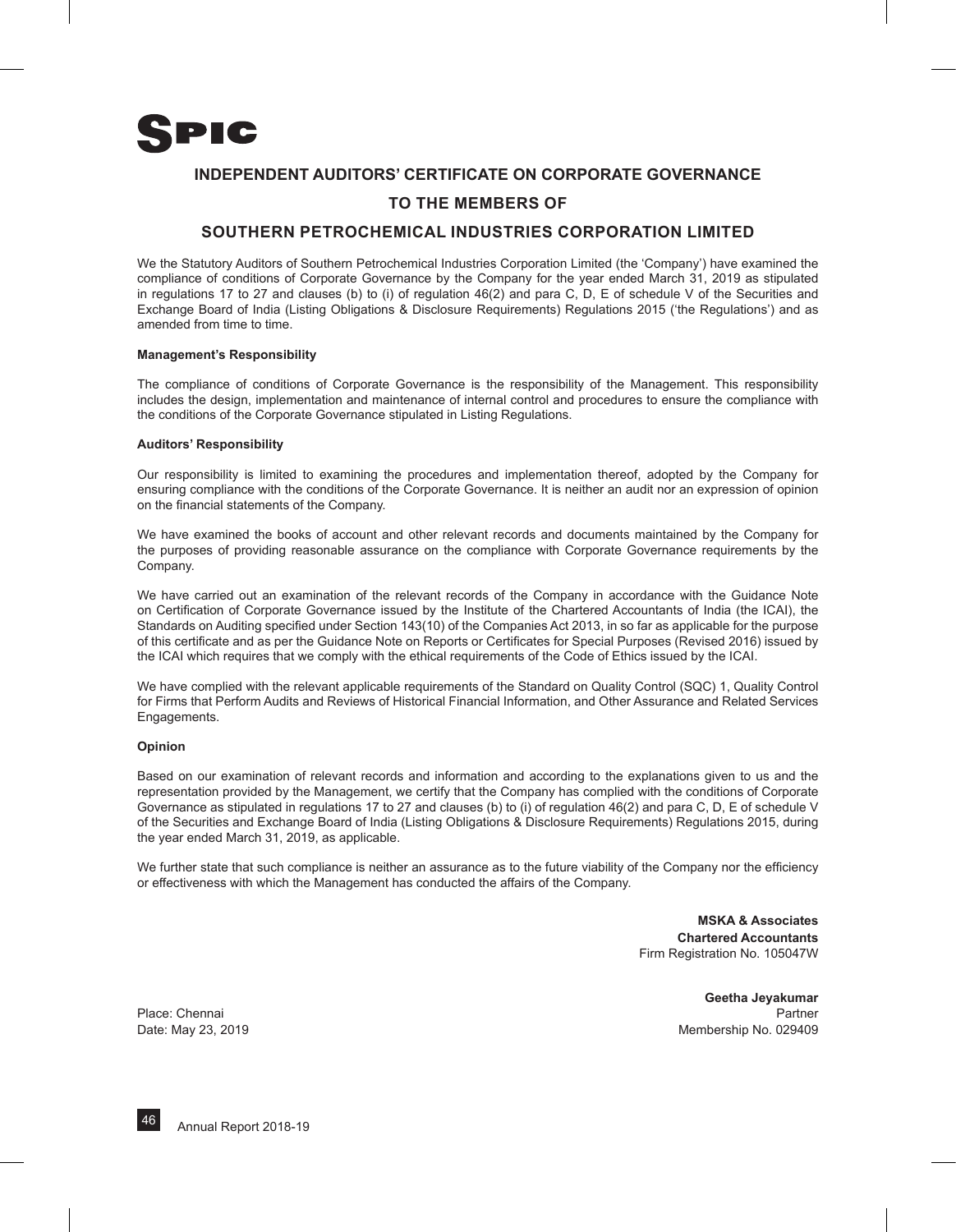

# STANDALONE Financial Statements 2018-19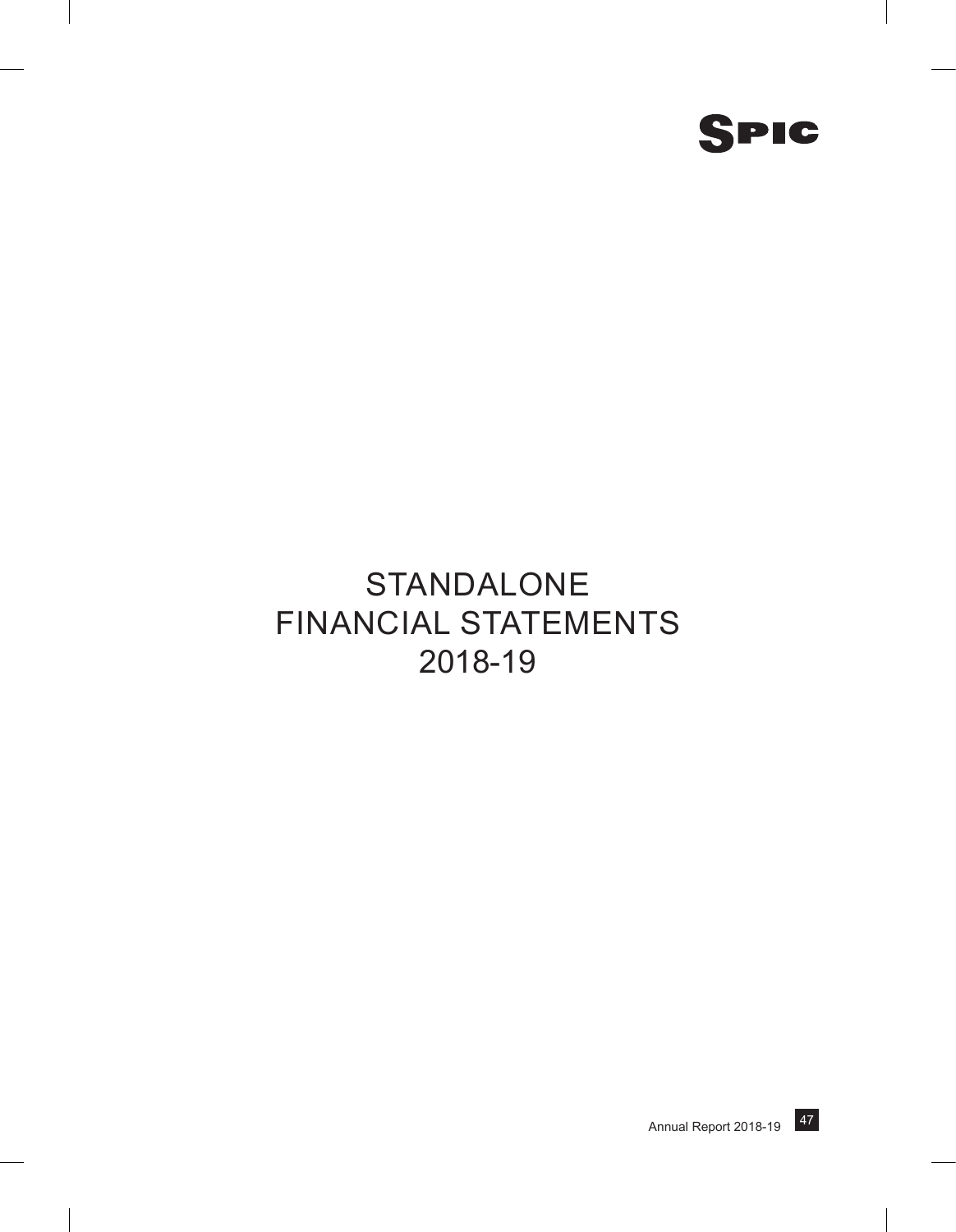

# **INDEPENDENT AUDITORS' REPORT To The Members of Southern Petrochemical Industries Corporation Limited**

# **Report on the Audit of the Standalone Financial Statements**

# **Opinion**

We have audited the accompanying standalone financial statements of SOUTHERN PETROCHEMICAL INDUSTRIES CORPORATION LIMITED ("the Company"), which comprise the Balance Sheet as at March 31, 2019, the Statement of Profit and Loss (including Other Comprehensive Income), Statement of Changes in Equity and Statement of Cash Flows for the year then ended, and notes to the standalone financial statements, including a summary of significant accounting policies and other explanatory information.

In our opinion and to the best of our information and according to the explanations given to us, the aforesaid standalone financial statements give the information required by the Companies Act, 2013("the Act") in the manner so required and give a true and fair view in conformity with the accounting principles generally accepted in India, of the state of affairs of the Company as at March 31, 2019, its profit and other comprehensive income, changes in equity and its cash flows for the year ended on that date.

# **Basis for Opinion**

We conducted our audit in accordance with the Standards on Auditing (SAs) specified under section 143(10) of the Act. Our responsibilities under those Standards are further described in the Auditor's Responsibilities for the Audit of the Standalone Financial Statements section of our report. We are independent of the Company in accordance with the Code of Ethics issued by the Institute of Chartered Accountants of India (ICAI) together with the ethical requirements that are relevant to our audit of the standalone financial statements under the provisions of the Act and the Rules thereunder, and we have fulfilled our other ethical responsibilities in accordance with these requirements and the Code of Ethics. We believe that the audit evidence we have obtained is sufficient and appropriate to provide a basis for our opinion.

# **Emphasis of Matter**

We draw attention to the Note no: 30 (iii) of the standalone financial statements regarding computation of subsidy revenue based on the provisional retention price (RP) in line with the Government's policy dated June 17, 2015, as the final retention price has not been announced by the department of Fertilizers. The necessary adjustments, if any, and it's consequential impact on subsidy revenue and receivables will be assessed when the final retention price is notified by the Department of Fertilizers.

Our opinion is not modified in respect of this matter.

# **Information Other than the Standalone Financial Statements and Auditors' Report Thereon**

The Company's Board of Directors is responsible for the other information. The other information comprises the information included in the Management report, Chairman's statement, Director's report etc., but does not include the standalone financial statements and our auditor's report thereon.

Our opinion on the standalone financial statements does not cover the other information and we do not express any form of assurance conclusion thereon.

In connection with our audit of the standalone financial statements, our responsibility is to read the other information and, in doing so, consider whether the other information is materially inconsistent with the standalone financial statements or our knowledge obtained in the audit or otherwise appears to be materially misstated. If, based on the work we have performed, we conclude that there is a material misstatement of this other information, we are required to report that fact. We have nothing to report in this regard.

# **Key Audit Matters**

Key audit matters are those matters that, in our professional judgment, were of most significance in our audit of the standalone financial statements of the current period. These matters were addressed in the context of our audit of the standalone financial statements as a whole, and in forming our opinion thereon, and we do not provide a separate opinion on these matters.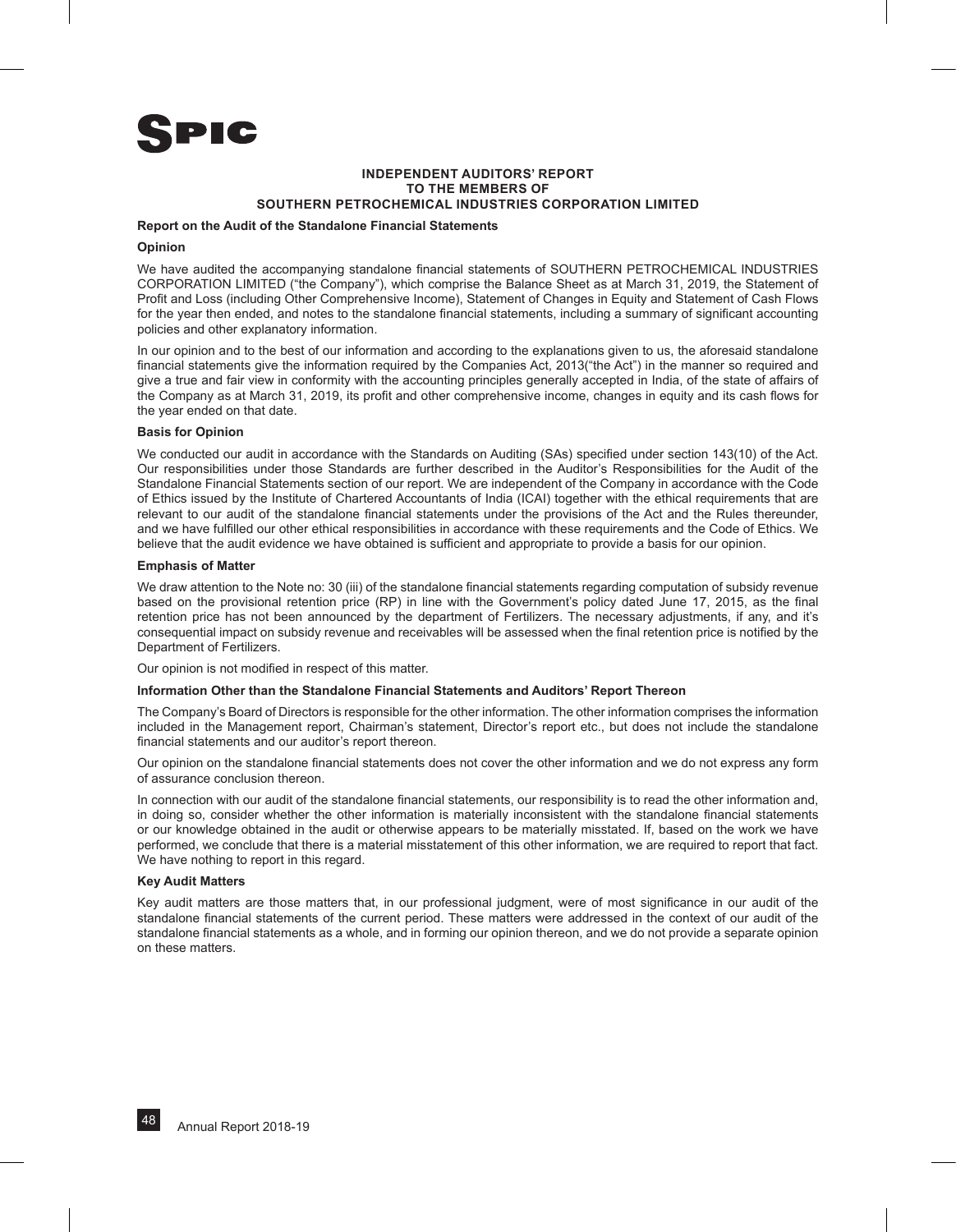

In addition to the matter described in the Emphasis of matter paragraph on subsidy revenue, we have determined the matter described below to be the key audit matter to be communicated in our report.

|                                                                                                                                                                                           | Revenue recognition                                                                                                                                                                                                                                                                                                                                                                          |  |  |  |  |
|-------------------------------------------------------------------------------------------------------------------------------------------------------------------------------------------|----------------------------------------------------------------------------------------------------------------------------------------------------------------------------------------------------------------------------------------------------------------------------------------------------------------------------------------------------------------------------------------------|--|--|--|--|
| <b>Key Audit Matter</b>                                                                                                                                                                   | How the Key Audit Matter was addressed in our audit                                                                                                                                                                                                                                                                                                                                          |  |  |  |  |
| Refer to note 2 (vii) 'Revenue recognition'<br>to the standalone financial statements.                                                                                                    | We have performed the following principal audit procedures in relation to<br>each material revenue stream recognized:                                                                                                                                                                                                                                                                        |  |  |  |  |
| Revenue from sale of goods is<br>recognised when the control of goods<br>is transferred to the customers. In<br>terms of the application of the new<br>revenue accounting standard Ind AS | Understood the revenue recognition process, evaluated the design and<br>$\bullet$<br>implementation, and operating effectiveness of internal controls including<br>relevant information technology controls relating to revenue recognised.<br>We performed substantive procedures on a sample of transactions for<br>each revenue stream from source data through to general ledger to test |  |  |  |  |
| 115 (Revenue from Contracts with<br>Customers), control is transferred either<br>when the product is delivered to the                                                                     | that appropriate revenue recognition had been applied.<br>We performed other substantive, transactional testing and analytical                                                                                                                                                                                                                                                               |  |  |  |  |
| customer's site or when the product is<br>shipped, depending on the applicable<br>terms. The Management has exercised                                                                     | procedures to validate the recognition of revenue throughout the year.<br>We have evaluated the delivery and shipping terms of the contracts for<br>revenue recognised during the period.                                                                                                                                                                                                    |  |  |  |  |
| judgement in applying the revenue<br>accounting policy while recognising                                                                                                                  | Tested that the revenue recorded is after considering the applicable<br>rebates and discounts.                                                                                                                                                                                                                                                                                               |  |  |  |  |
| revenue.                                                                                                                                                                                  | Tested sample transactions around the period end to ensure they were<br>$\bullet$<br>recorded in the correct period; and                                                                                                                                                                                                                                                                     |  |  |  |  |
|                                                                                                                                                                                           | Tested journal entries posted to revenue accounts focusing on unusual or<br>٠<br>irregular items, if any.                                                                                                                                                                                                                                                                                    |  |  |  |  |
|                                                                                                                                                                                           |                                                                                                                                                                                                                                                                                                                                                                                              |  |  |  |  |

# **Responsibilities of Management and Those Charged with Governance for the Standalone Financial Statements**

The Company's Board of Directors is responsible for the matters stated in section 134(5) of the Act with respect to the preparation of these standalone financial statements that give a true and fair view of the financial position, financial performance, changes in equity and cash flows of the Company in accordance with the accounting principles generally accepted in India, including the Accounting Standards specified under section 133 of the Act. This responsibility also includes maintenance of adequate accounting records in accordance with the provisions of the Act for safeguarding of the assets of the Company and for preventing and detecting frauds and other irregularities; selection and application of appropriate implementation and maintenance of accounting policies; making judgments and estimates that are reasonable and prudent; and design, implementation and maintenance of adequate internal financial controls, that were operating effectively for ensuring the accuracy and completeness of the accounting records, relevant to the preparation and presentation of the standalone financial statement that give a true and fair view and are free from material misstatement, whether due to fraud or error.

In preparing the standalone financial statements, management is responsible for assessing the Company's ability to continue as a going concern, disclosing, as applicable, matters related to going concern and using the going concern basis of accounting unless management either intends to liquidate the Company or to cease operations, or has no realistic alternative but to do so.

Those Board of Directors are also responsible for overseeing the Company's financial reporting process.

# **Auditors' Responsibilities for the Audit of the Standalone Financial Statements**

Our objectives are to obtain reasonable assurance about whether the standalone financial statements as a whole are free from material misstatement, whether due to fraud or error, and to issue an auditors' report that includes our opinion. Reasonable assurance is a high level of assurance, but is not a guarantee that an audit conducted in accordance with SAs will always detect a material misstatement when it exists. Misstatements can arise from fraud or error and are considered material if, individually or in the aggregate, they could reasonably be expected to influence the economic decisions of users taken on the basis of these standalone financial statements.

We give in "Annexure A" a detailed description of Auditors' responsibilities for Audit of the Standalone Financial Statements.

# **Report on Other Legal and Regulatory Requirements**

1. As required by the Companies (Auditor's Report) Order, 2016 ("the Order"), issued by the Central Government of India in terms of sub-section (11) of section 143 of the Act, we give in "Annexure B" a statement on the matters specified in paragraphs 3 and 4 of the Order, to the extent applicable.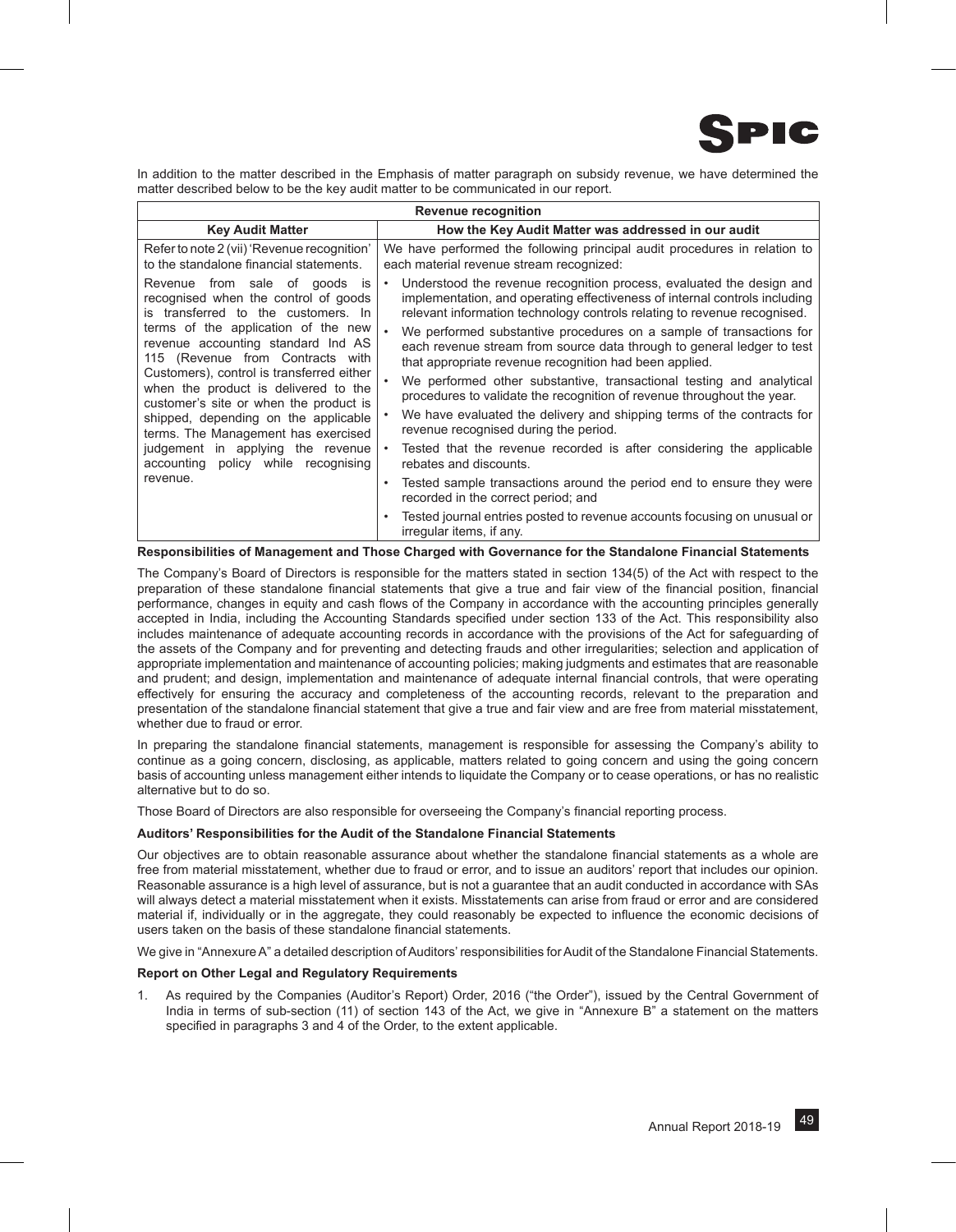

- 2. As required by Section 143(3) of the Act, we report that:
	- (a) We have sought and obtained all the information and explanations which to the best of our knowledge and belief were necessary for the purposes of our audit.
	- (b) In our opinion, proper books of account as required by law have been kept by the Company so far as it appears from our examination of those books.
	- (c) The Balance Sheet, the Statement of Profit and Loss, and the Cash Flow Statement dealt with by this Report are in agreement with the books of account.
	- (d) In our opinion, the aforesaid standalone financial statements comply with the Accounting Standards specified under Section 133 of the Act, read with Rule 7 of the Companies (Accounts) Rules, 2014.
	- (e) On the basis of the written representations received from the directors as on March 31, 2019 taken on record by the Board of Directors, none of the directors is disqualified as on March 31 2019 from being appointed as a director in terms of Section 164 (2) of the Act.
	- (f) With respect to the adequacy of the internal financial controls with reference to standalone financial statements of the Company and the operating effectiveness of such controls, refer to our separate Report in "Annexure C".
	- (g) With respect to the other matters to be included in the Auditors' Report in accordance with Rule 11 of the Companies (Audit and Auditors) Rules, 2014, in our opinion and to the best of our information and according to the explanations given to us:
		- i. The Company has disclosed the impact of pending litigations on its financial position in its standalone financial statements – Refer Note 32 to the standalone financial statements;
		- ii. The Company has made provision, as required under the applicable law or accounting standards, for material foreseeable losses, if any, on long-term contracts including derivative contracts;
		- iii. There has been no delay in transferring amounts, required to be transferred, to the Investor Education and Protection Fund by the Company.
- 3. As required by The Companies (Amendment) Act, 2017, in our opinion, according to information, explanations given to us, the remuneration paid by the Company to its directors is within the limits laid prescribed under Section 197 of the Act and the rules thereunder.

**For MSKA & Associates Chartered Accountants** ICAI Firm Registration No. 105047W

**Geetha Jeyakumar** Place: Chennai **Partner** Partner Partner Partner Partner Partner Partner Partner Partner Partner Partner Partner Date: May 23, 2019 Membership No. 029409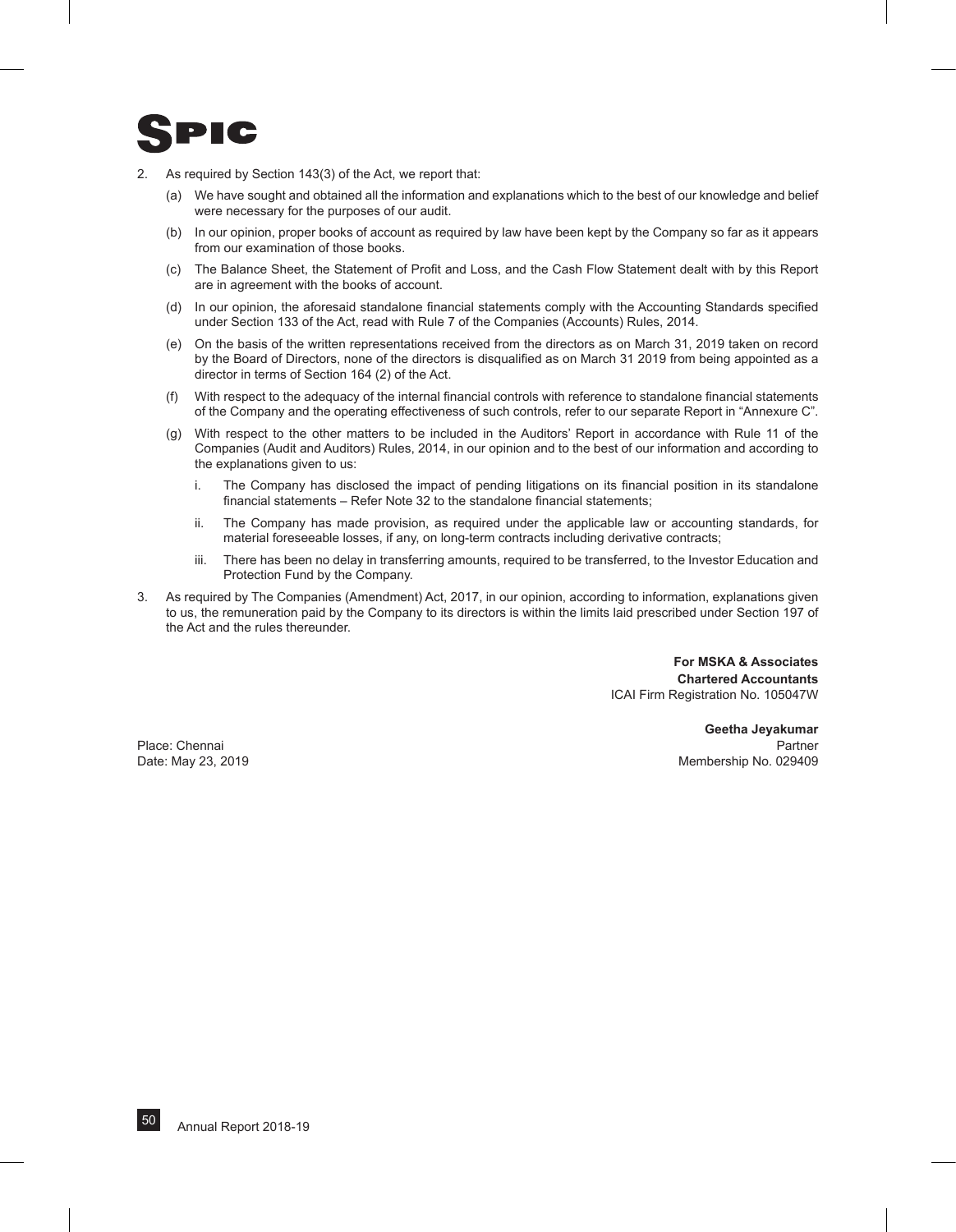

# **ANNEXURE A TO THE INDEPENDENT AUDITORS' REPORT ON EVEN DATE ON THE STANDALONE FINANCIAL STATEMENTS OF SOUTHERN PETROCHEMICAL INDUSTRIES CORPORATION LIMITED**

# **Auditors' Responsibilities for the Audit of the Financial Statements**

As part of an audit in accordance with SAs, we exercise professional judgment and maintain professional skepticism throughout the audit. We also:

- Identify and assess the risks of material misstatement of the standalone financial statements, whether due to fraud or error, design and perform audit procedures responsive to those risks, and obtain audit evidence that is sufficient and appropriate to provide a basis for our opinion. The risk of not detecting a material misstatement resulting from fraud is higher than for one resulting from error, as fraud may involve collusion, forgery, intentional omissions, misrepresentations, or the override of internal control.
- Obtain an understanding of internal control relevant to the audit in order to design audit procedures that are appropriate in the circumstances. Under section 143(3)(i) of the Act, we are also responsible for expressing our opinion on whether the company has internal financial controls with reference to standalone financial statements in place and the operating effectiveness of such controls.
- Evaluate the appropriateness of accounting policies used and the reasonableness of accounting estimates and related disclosures made by management.
- Conclude on the appropriateness of management's use of the going concern basis of accounting and, based on the audit evidence obtained, whether a material uncertainty exists related to events or conditions that may cast significant doubt on the Company's ability to continue as a going concern. If we conclude that a material uncertainty exists, we are required to draw attention in our auditors' report to the related disclosures in the standalone financial statements or, if such disclosures are inadequate, to modify our opinion. Our conclusions are based on the audit evidence obtained up to the date of our auditors' report. However, future events or conditions may cause the Company to cease to continue as a going concern.
- Evaluate the overall presentation, structure and content of the standalone financial statements, including the disclosures, and whether the standalone financial statements represent the underlying transactions and events in a manner that achieves fair presentation.

We communicate with those charged with governance regarding, among other matters, the planned scope and timing of the audit and significant audit findings, including any significant deficiencies in internal control that we identify during our audit.

We also provide those charged with governance with a statement that we have complied with relevant ethical requirements regarding independence, and to communicate with them all relationships and other matters that may reasonably be thought to bear on our independence, and where applicable, related safeguards.

From the matters communicated with those charged with governance, we determine those matters that were of most significance in the audit of the standalone financial statements of the current period and are therefore the key audit matters. We describe these matters in our auditors' report unless law or regulation precludes public disclosure about the matter or when, in extremely rare circumstances, we determine that a matter should not be communicated in our report because the adverse consequences of doing so would reasonably be expected to outweigh the public interest benefits of such communication.

> **For MSKA & Associates Chartered Accountants** ICAI Firm Registration No. 105047W

Place: Chennai

**Geetha Jeyakumar** Date: May 23, 2019 Membership No. 029409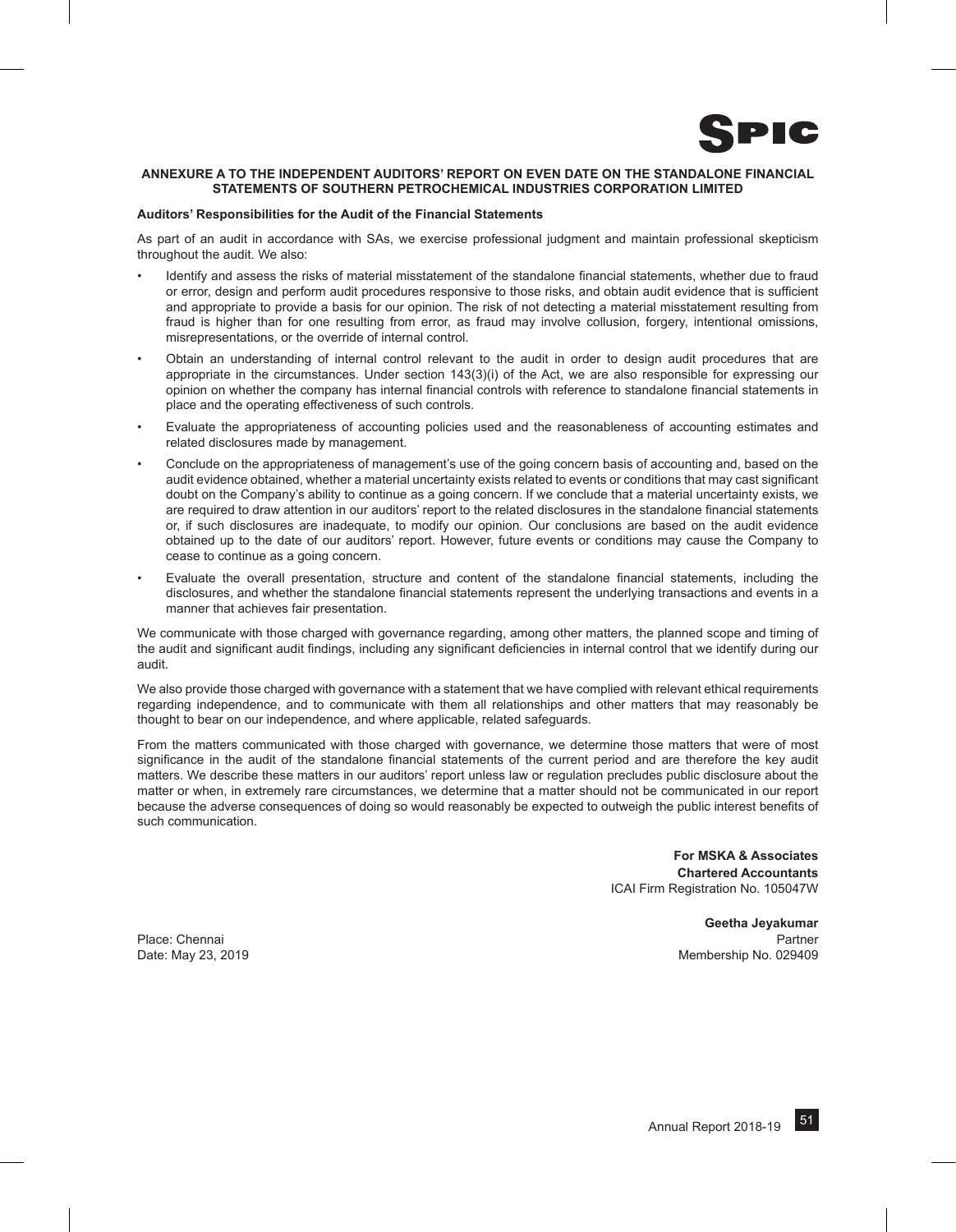

# **ANNEXURE B TO INDEPENDENT AUDITORS' REPORT OF EVEN DATE ON THE STANDALONE FINANCIAL STATEMENTS OF SOUTHERN PETROCHEMICAL INDUSTRIES CORPORATION LIMITED FOR THE YEAR ENDED MARCH 31, 2019**

# **[Referred to in paragraph 1 under 'Report on Other Legal and Regulatory Requirements' in the Independent Auditors' Report]**

- i. (a) The company has maintained proper records showing full particulars including quantitative details and situation of fixed assets (Property, Plant and Equipment).
	- (b) Some of the fixed assets (Property, Plant and Equipment) were physically verified during the year by the Management in accordance with a programme of verification, which in our opinion provides for physical verification of all the fixed assets at reasonable intervals. According to the information and explanations given to us no material discrepancies were noticed on such verification.
	- (c) According to the information and explanation given to us and the records examined by us and based on the examination of the registered sale deed / transfer deed provided to us, we report that, the title deeds, comprising all the immovable properties of land and buildings which are freehold, are held in the name of the Company as at the balance sheet date.
- ii. The inventory has been physically verified during the year by the management. In our opinion, the frequency of verification is reasonable. No material discrepancies were noticed on verification between the physical stock and the book records.
- iii. The Company has not granted any loans, secured or unsecured to Companies, Firms, Limited Liability Partnerships (LLP) or other parties covered in the register maintained under section 189 of the Companies Act, 2013 ('the Act'). Accordingly, the provisions stated in paragraph 3 (iii) (a) to (c) of the Order are not applicable to the Company.
- iv. In our opinion and according to the information and explanations given to us, the Company has complied with the provisions of section 185 and 186 of the Act, in respect of Investments. The Company has not given any loans, guarantees or securities.
- v. In our opinion and According to the information and explanations given to us, the Company has not accepted any deposits falling under the provisions of Section 73 to 76 or any other relevant provisions of the Companies Act, 2013 and the rules made thereunder and hence reporting under clause (v) of the Order is not applicable.
- vi. We have broadly reviewed the books of account relating to materials, labour and other items of cost maintained by the Company pursuant as specified by the Central Government for the maintenance of cost records under subsection (1) of section 148 of the Act and we are of the opinion that prima facie the prescribed accounts and records have been made and maintained. We have not, however, made a detailed examination of the records with a view to determine whether they are accurate or complete.
- vii. (a) According to the information and explanations given to us and the records of the Company examined by us, in our opinion, the Company is regular in depositing with appropriate authorities undisputed statutory dues including provident fund, employees' state insurance, income-tax, goods and service tax, duty of customs, cess and any other statutory dues applicable to it.
	- (b) According to the information and explanation given to us and examination of records of the Company, the outstanding dues of income-tax, goods and service tax, customs duty, cess and any other statutory dues on account of any dispute, are as follows:

| Name of the<br>statute                                      | Nature of<br>dues  | Amount<br>Rs. In Lakhs | Period to which the<br>amount relates | Forum where dispute is pending                                                                                                                                                           |
|-------------------------------------------------------------|--------------------|------------------------|---------------------------------------|------------------------------------------------------------------------------------------------------------------------------------------------------------------------------------------|
| The Central<br>Excise Act.<br>1944                          | Excise<br>Duty     | 54.03                  | 1999-2000 to 2012-13                  | Commissioner of Central Excise (Appeals)/<br>Customs, Excise and Service Tax appellate<br>Tribunal                                                                                       |
| The Finance<br>Act, 1994                                    | Service<br>tax     | 374.42                 | 2010-11 to 2014-15                    | Customs, Excise and Service Tax appellate<br>Tribunal                                                                                                                                    |
| The Sales<br>Tax Act under I<br>various state<br>enactments | Local<br>Sales Tax | 828.02                 | 1996-97 to 2012-13                    | commissioner<br>(Appeals)/ Additional<br>Deputy<br>Commissioner (Appeals)/ Sales Tax Appellate<br>Tribunal / Hon'ble Madras high court and high<br>court of Telengana and Andhra Pradesh |

viii. In our opinion and according to the information and explanations given to us, the Company has not defaulted in repayment of dues to banks. The company does not have any loans or borrowings from financial Institutions and has not issued any debentures.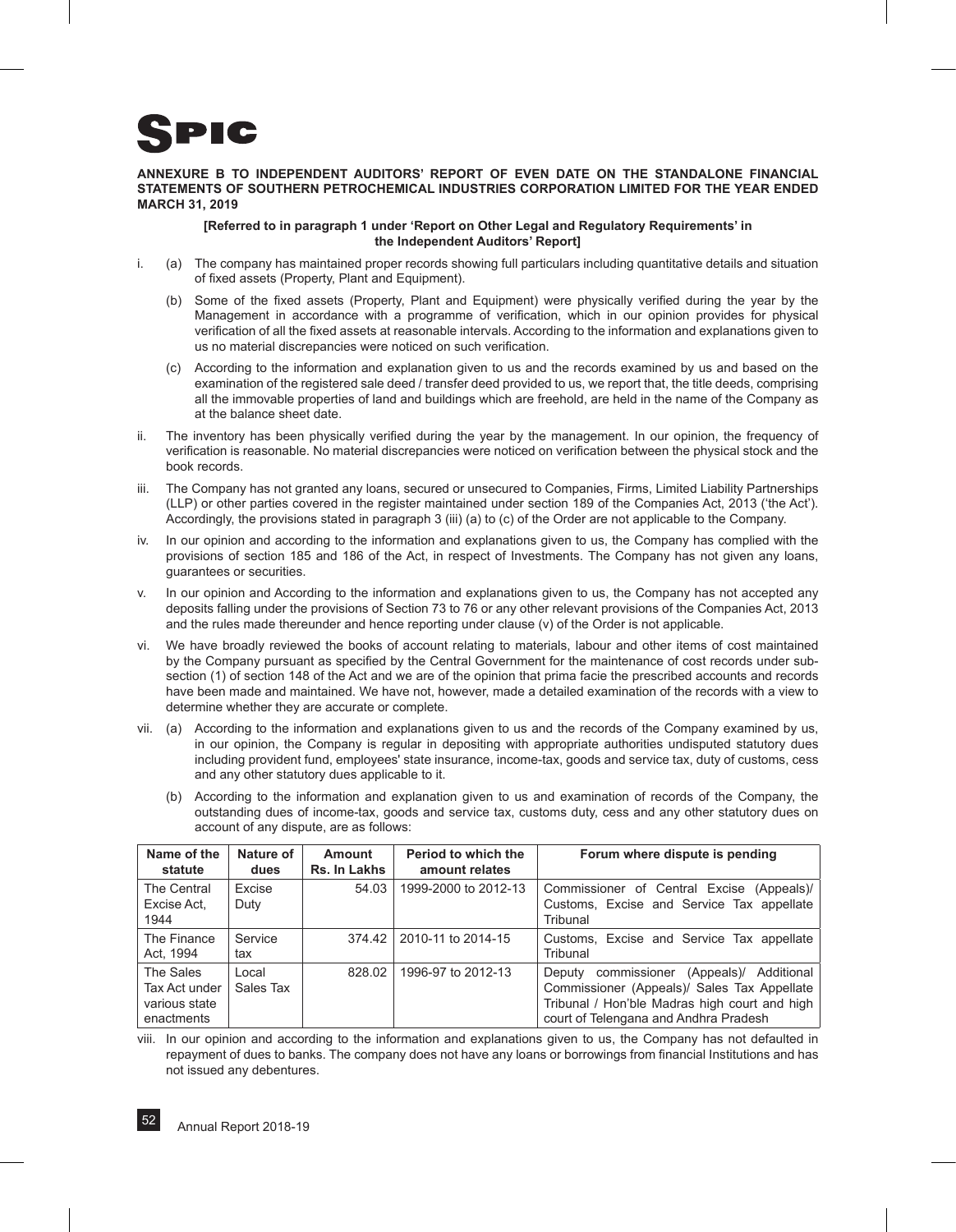

- ix. In our opinion, according to the information explanation provided to us, money raised by way of term loans during the year have been applied for the purpose for which they were raised. The Company has not raised any money by way of initial public offer or further public offer (including debt instruments) during the year.
- x. During the course of our audit, examination of the books and records of the Company, carried out in accordance with the generally accepted auditing practices in India, and according to the information and explanations given to us, we have neither come across any instance of material fraud by the Company or on the Company by its officers or employees.
- xi. According to the information and explanations given to us and based on our examination of the records of the Company, the Company has paid/ provided for managerial remuneration in accordance with the requisite approvals mandated by the provisions of section 197 read with Schedule V to the Act.
- xii. In our opinion and according to the information and explanations given to us, the Company is not a Nidhi Company. Accordingly, the provisions stated in paragraph 3(xii) of the Order are not applicable to the Company.
- xiii. According to the information and explanations given to us and based on our examination of the records of the Company, transactions with the related parties are in compliance with sections 177 and 188 of the Act where applicable and details of such transactions have been disclosed in the financial statements as required by the applicable accounting standards.
- xiv. According to the information and explanations given to us and based on our examination of the records of the Company, the Company has not made any preferential allotment or private placement of shares or fully or partly convertible debentures during the year. Accordingly, the provisions stated in paragraph 3 (xiv) of the Order are not applicable to the Company.
- xv. According to the information and explanations given to us and based on our examination of the records of the Company, the Company has not entered into non-cash transactions with directors or persons connected with him. Accordingly, provisions stated in paragraph 3(xv) of the Order are not applicable to the Company.
- xvi. In our opinion, the Company is not required to be registered under section 45 IA of the Reserve Bank of India Act, 1934 and accordingly, the provisions stated in paragraph clause 3 (xvi) of the Order are not applicable to the Company.

**For MSKA & Associates Chartered Accountants** ICAI Firm Registration No. 105047W

**Geetha Jeyakumar** Place: Chennai **Partner** Partner Partner Partner Partner Partner Partner Partner Partner Partner Partner Partner Date: May 23, 2019 Membership No. 029409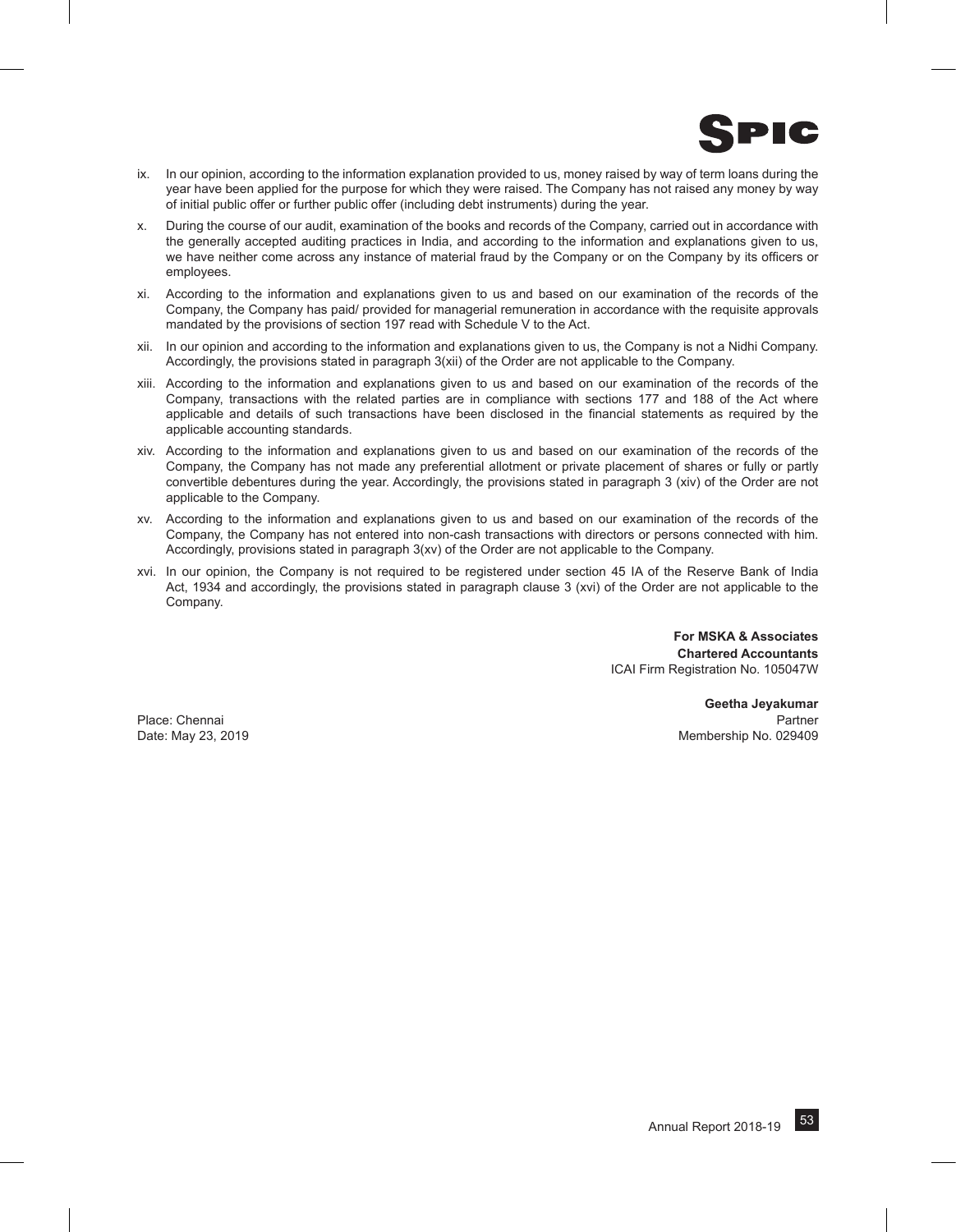

# **ANNEXURE C TO THE INDEPENDENT AUDITORS' REPORT OF EVEN DATE ON THE STANDALONE FINANCIAL STATEMENTS OF SOUTHERN PETROCHEMICAL INDUSTRIES CORPORATION LIMITED**

# **[Referred to in paragraph 2 (f) under 'Report on Other Legal and Regulatory Requirements' in the Independent Auditors' Report]**

# **Report on the Internal Financial Controls under Clause (i) of Sub-section 3 of Section 143 of the Companies Act, 2013 ("the Act")**

We have audited the internal financial controls with reference to standalone financial statements of Southern Petrochemical Industries Corporation Limited ("the Company") as of March 31, 2019 in conjunction with our audit of the standalone financial statements of the Company for the year ended on that date.

# **Management's Responsibility for Internal Financial Controls**

The Company's Management is responsible for establishing and maintaining internal financial controls based on the internal control with reference to standalone financial statements criteria established by the Company considering the essential components of internal control stated in the Guidance Note on Audit of Internal Financial Controls Over Financial Reporting issued by the Institute of Chartered Accountants of India (ICAI) (the "Guidance Note"). These responsibilities include the design, implementation and maintenance of adequate internal financial controls that were operating effectively for ensuring the orderly and efficient conduct of its business, including adherence to Company's policies, the safeguarding of its assets, the prevention and detection of frauds and errors, the accuracy and completeness of the accounting records, and the timely preparation of reliable financial information, as required under the Act.

# **Auditors' Responsibility**

Our responsibility is to express an opinion on the Company's internal financial controls with reference to standalone financial statements based on our audit. We conducted our audit in accordance with the Guidance Note and the Standards on Auditing, issued by ICAI and deemed to be prescribed under section 143(10) of the Act, to the extent applicable to an audit of internal financial controls. Those Standards and the Guidance Note require that we comply with ethical requirements and plan and perform the audit to obtain reasonable assurance about whether internal financial controls with reference to standalone financial statements was established and maintained and if such controls operated effectively in all material respects.

Our audit involves performing procedures to obtain audit evidence about the internal financial controls with reference to standalone financial statements and their operating effectiveness. Our audit of internal financial controls with reference to standalone financial statements included obtaining an understanding of internal financial controls with reference to standalone financial statements, assessing the risk that a material weakness exists, and testing and evaluating the design and operating effectiveness of internal control based on the assessed risk. The procedures selected depend on the auditors' judgement, including the assessment of the risks of material misstatement of the standalone financial statements, whether due to fraud or error.

We believe that the audit evidence we have obtained is sufficient and appropriate to provide a basis for our audit opinion on the Company's internal financial controls with reference to standalone financial statements.

# **Meaning of Internal Financial Controls With Reference to Standalone Financial Statements**

A Company's internal financial control with reference to standalone financial statements is a process designed to provide reasonable assurance regarding the reliability of financial reporting and the preparation of standalone financial statements for external purposes in accordance with generally accepted accounting principles. A Company's internal financial control with reference to standalone financial statements includes those policies and procedures that (1) pertain to the maintenance of records that, in reasonable detail, accurately and fairly reflect the transactions and dispositions of the assets of the company; (2) provide reasonable assurance that transactions are recorded as necessary to permit preparation of standalone financial statements in accordance with generally accepted accounting principles, and that receipts and expenditures of the company are being made only in accordance with authorizations of management and directors of the company; and (3) provide reasonable assurance regarding prevention or timely detection of unauthorized acquisition, use, or disposition of the company's assets that could have a material effect on the standalone financial statements.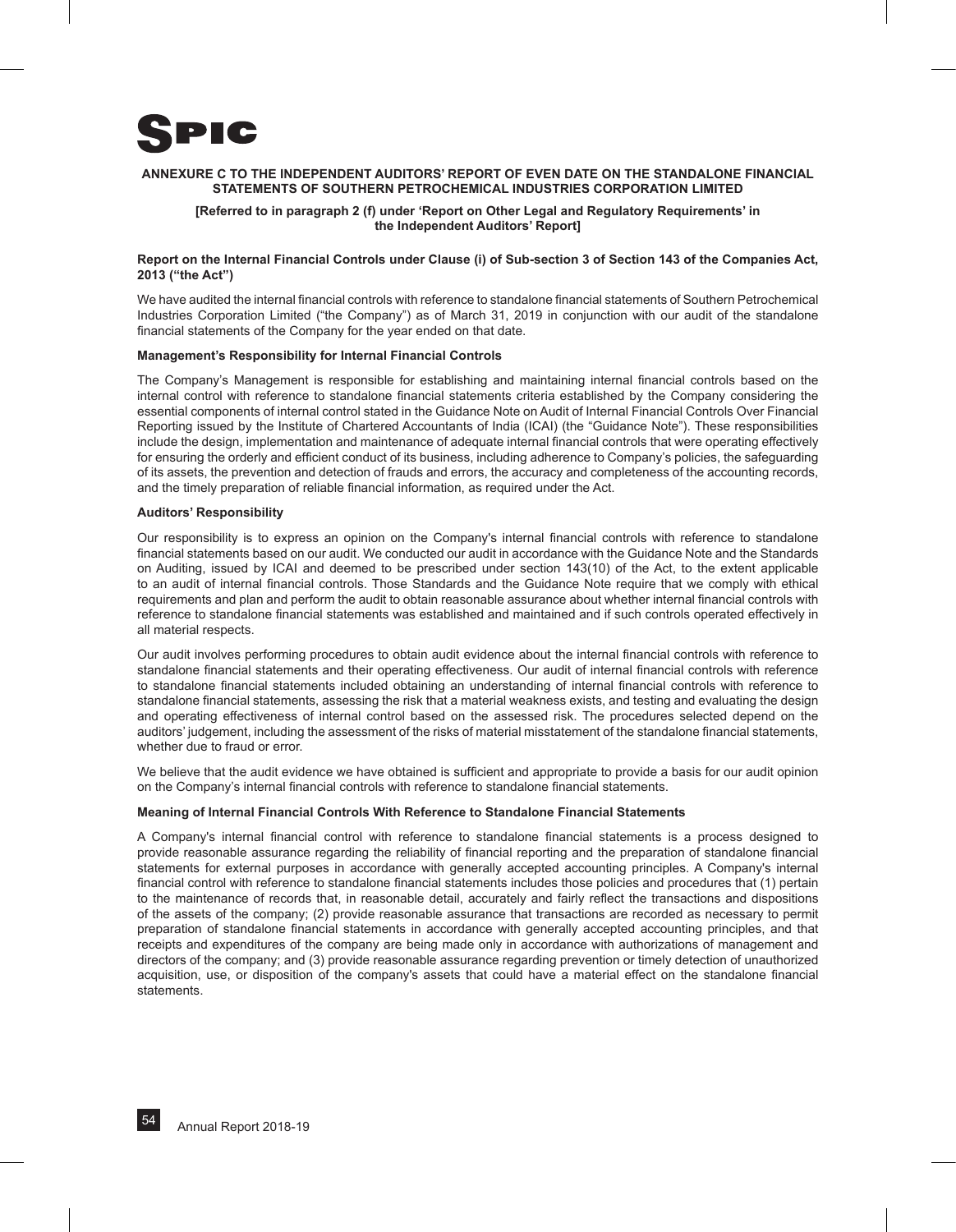

# **Inherent Limitations of Internal Financial Controls With Reference to Standalone Financial Statements**

Because of the inherent limitations of internal financial controls with reference to standalone financial statements, including the possibility of collusion or improper management override of controls, material misstatements due to error or fraud may occur and not be detected. Also, projections of any evaluation of the internal financial controls with reference to standalone financial statements to future periods are subject to the risk that the internal financial control with reference to standalone financial statements may become inadequate because of changes in conditions, or that the degree of compliance with the policies or procedures may deteriorate.

# **Opinion**

In our opinion, the Company has, in all material respects, an internal financial controls with reference to standalone financial statements and such internal financial controls with reference to standalone financial statements were operating effectively as at March 31, 2019, based on the internal control with reference to standalone financial statements criteria established by the Company considering the essential components of internal control stated in the Guidance Note.

> **For MSKA & Associates Chartered Accountants** ICAI Firm Registration No. 105047W

**Geetha Jeyakumar** Place: Chennai **Partner** Partner Partner Partner Partner Partner Partner Partner Partner Partner Partner Partner Date: May 23, 2019 Membership No. 029409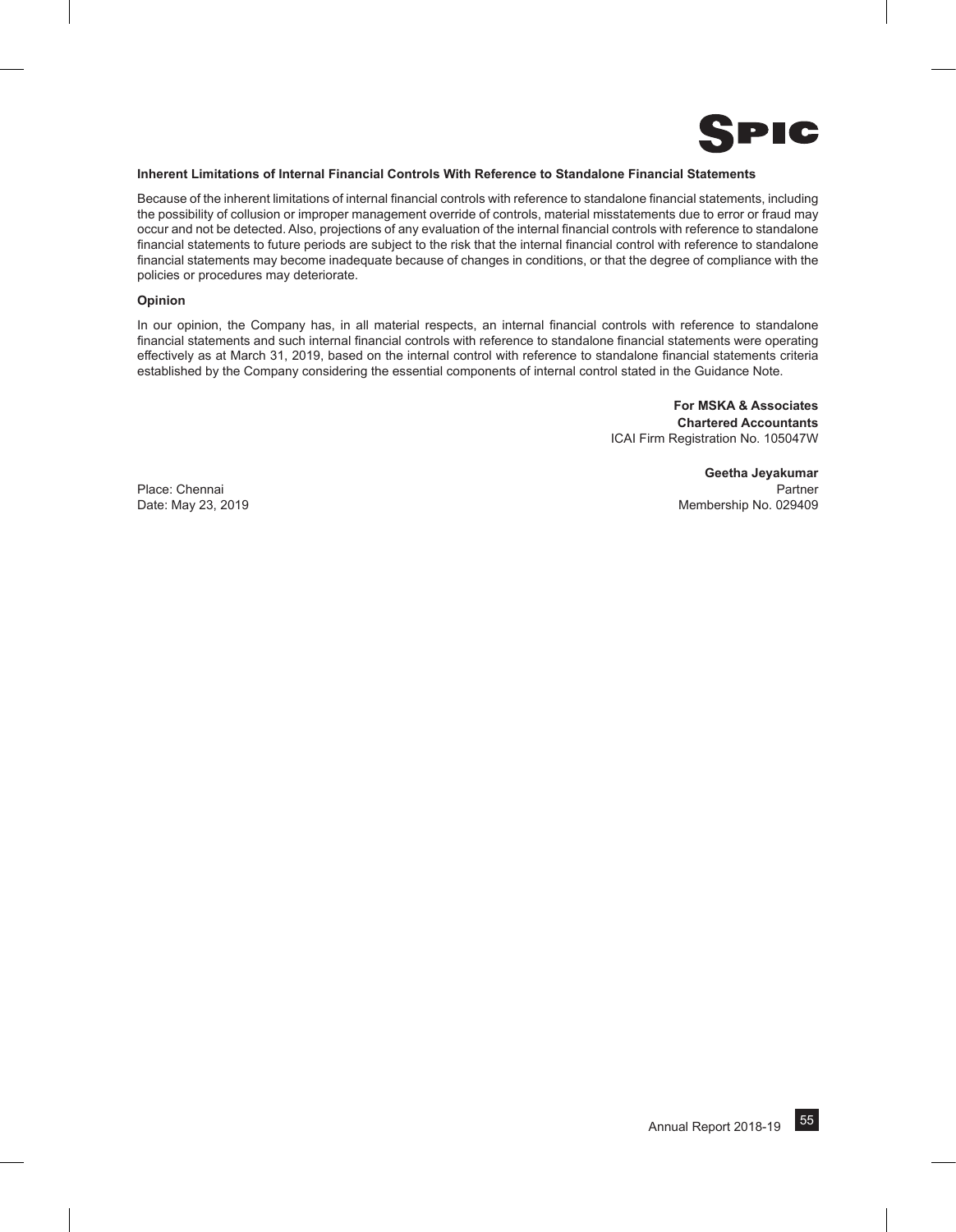# **Balance Sheet as at 31 March 2019**

|                   |                                                                             |                  |                     | $($ ₹ in lac)        |
|-------------------|-----------------------------------------------------------------------------|------------------|---------------------|----------------------|
| S.                | <b>Particulars</b>                                                          | <b>Note</b>      | As at               | As at                |
| No.               |                                                                             | No.              | 31 March 2019       | 31 March 2018        |
| A<br>$\mathbf{1}$ | <b>ASSETS</b><br>Non - current assets                                       |                  |                     |                      |
|                   | Property, Plant & Equipment<br>(a)                                          | 4 (i)            | 22995.67            | 24437.33             |
|                   | Capital work-in-progress<br>(b)                                             |                  | 6900.91             | 3546.41              |
|                   | <b>Investment Property</b><br>(c)                                           | 5                | 129.18              | 132.65               |
|                   | (d)<br>Other Intangible assets                                              | $4$ (ii)         | 137.88              | 106.71               |
|                   | <b>Financial assets</b><br>(e)                                              |                  |                     |                      |
|                   | Non - current Investments<br>i)                                             |                  |                     |                      |
|                   | Investments in Associate                                                    | 6(A)             | 3520.86             | 267.21               |
|                   | Investments in Joint Venture                                                | 6(B)             | 1980.47             | 1980.47              |
|                   | <b>Other Equity Investments</b>                                             | 6 <sub>(C)</sub> | 1028.94             | 1257.61              |
|                   | Other investments                                                           | 6(D)             | 1.00                | 1.00                 |
|                   | Other financial assets<br>ii)                                               | 7(A)             | 287.10              | 199.49               |
|                   | (f)<br>Deferred tax asset (Net)                                             | 34               | 10408.60            | 10204.78             |
|                   | Income tax assets (Net)<br>(q)                                              |                  | 16.40               | 555.25               |
|                   | Other non - current assets<br>(h)                                           | 8                | 4608.70             | 4624.78              |
|                   | <b>Total Non - Current Assets</b>                                           |                  | 52015.71            | 47313.69             |
| $\overline{2}$    | <b>Current assets</b>                                                       |                  |                     |                      |
|                   | Inventories<br>(a)                                                          | 9                | 18785.36            | 18874.62             |
|                   | <b>Financial assets</b><br>(b)                                              |                  |                     |                      |
|                   | Trade receivables<br>i)                                                     | 10               | 1764.96             | 4745.27              |
|                   | $\mathsf{ii}$ )<br>Cash and cash equivalents                                | 11 $(A)$         | 7240.52             | 334.01               |
|                   | Bank balances other than ii) above<br>iii)<br>iv)<br>Other financial assets | 11 $(B)$         | 468.68<br>107000.31 | 424.65               |
|                   | Other current assets<br>(c)                                                 | 7(B)<br>12       | 13919.24            | 52729.46<br>19173.34 |
|                   | <b>Total Current Assets</b>                                                 |                  | 149179.07           | 96281.35             |
|                   | <b>TOTAL ASSETS</b>                                                         |                  | 201194.78           | 143595.04            |
| в                 | <b>EQUITY AND LIABILITIES</b>                                               |                  |                     |                      |
| 1                 | <b>EQUITY</b>                                                               |                  |                     |                      |
|                   | Equity Share capital<br>(a)                                                 | 13               | 20364.03            | 20364.03             |
|                   | <b>Other Equity</b><br>(b)                                                  | 14               | 14419.67            | 10203.43             |
|                   | <b>Total Equity</b>                                                         |                  | 34783.70            | 30567.46             |
| $\overline{2}$    | <b>LIABILITIES</b>                                                          |                  |                     |                      |
|                   | Non - current liabilities                                                   |                  |                     |                      |
|                   | (a)<br><b>Financial Liabilities</b>                                         |                  |                     |                      |
|                   | (i)<br>Non - current Borrowings                                             | 15               | 12865.50            | 16275.00             |
|                   | <b>Other financial Liabilities</b><br>(ii)                                  | 16(A)            | 2888.69             | 2931.08              |
| 3                 | <b>Total Non - Current Liabilities</b><br><b>Current liabilities</b>        |                  | 15754.19            | 19206.08             |
|                   | <b>Financial Liabilities</b><br>(a)                                         |                  |                     |                      |
|                   | <b>Current Borrowings</b><br>i)                                             | 17               | 23760.56            | 10003.69             |
|                   | Trade payables<br>ii)                                                       | 18               |                     |                      |
|                   | - Total outstanding dues to Micro Enterprises and Small Enterprises         |                  |                     |                      |
|                   | - Total outstanding dues to other than Micro Enterprises and Small          |                  | 120872.95           | 73906.37             |
|                   | Enterprises                                                                 |                  |                     |                      |
|                   | Other financial liabilities<br>iii)                                         | 16(B)            | 3813.64             | 3953.67              |
|                   | Provisions<br>(b)                                                           | 19               | 389.34              | 322.45               |
|                   | Other current liabilities<br>(c)                                            | 20               | 1820.40             | 5635.32              |
|                   | <b>Total Current Liabilities</b>                                            |                  | 150656.89           | 93821.50             |
|                   | <b>Total liabilities</b>                                                    |                  | 166411.08           | 113027.58            |
|                   | <b>TOTAL EQUITY AND LIABILITIES</b>                                         |                  | 201194.78           | 143595.04            |
|                   | The accompanying notes are an integral part of these financial statements   |                  |                     |                      |

**For MSKA & Associates**<br>
Chartered Accountants<br>
Firm Registration No: 105047W<br>
Firm Registration No: 105047W<br>
ASHWIN C MUTHIAH<br>
DIN: 00255679

Chartered Accountants<br>Firm Registration No: 105047W DIN: 00255679

In terms of our report attached. For and on behalf of the Board of Directors

Place : Chennai **M B GANESH**<br>
Place : 23 May 2019 **M B GANESH**<br>
Chief Financial Officer **M B GANESH**<br>
Secretary Chief Financial Officer

**GEETHA JEYAKUMAR SASHIKALA SRIKANTH SRIKANTH** SR RAMAKRISHNAN<br>
Partner Membership No: 029409 **SASHIKALA SRIKANTH** Director Membership No: 029409 **SASHIKALA SRIKANTH** Director Membership No: 029409 Partner Director Whole-Time Director Membership No: 029409 DIN: 01678374 DIN: 00120126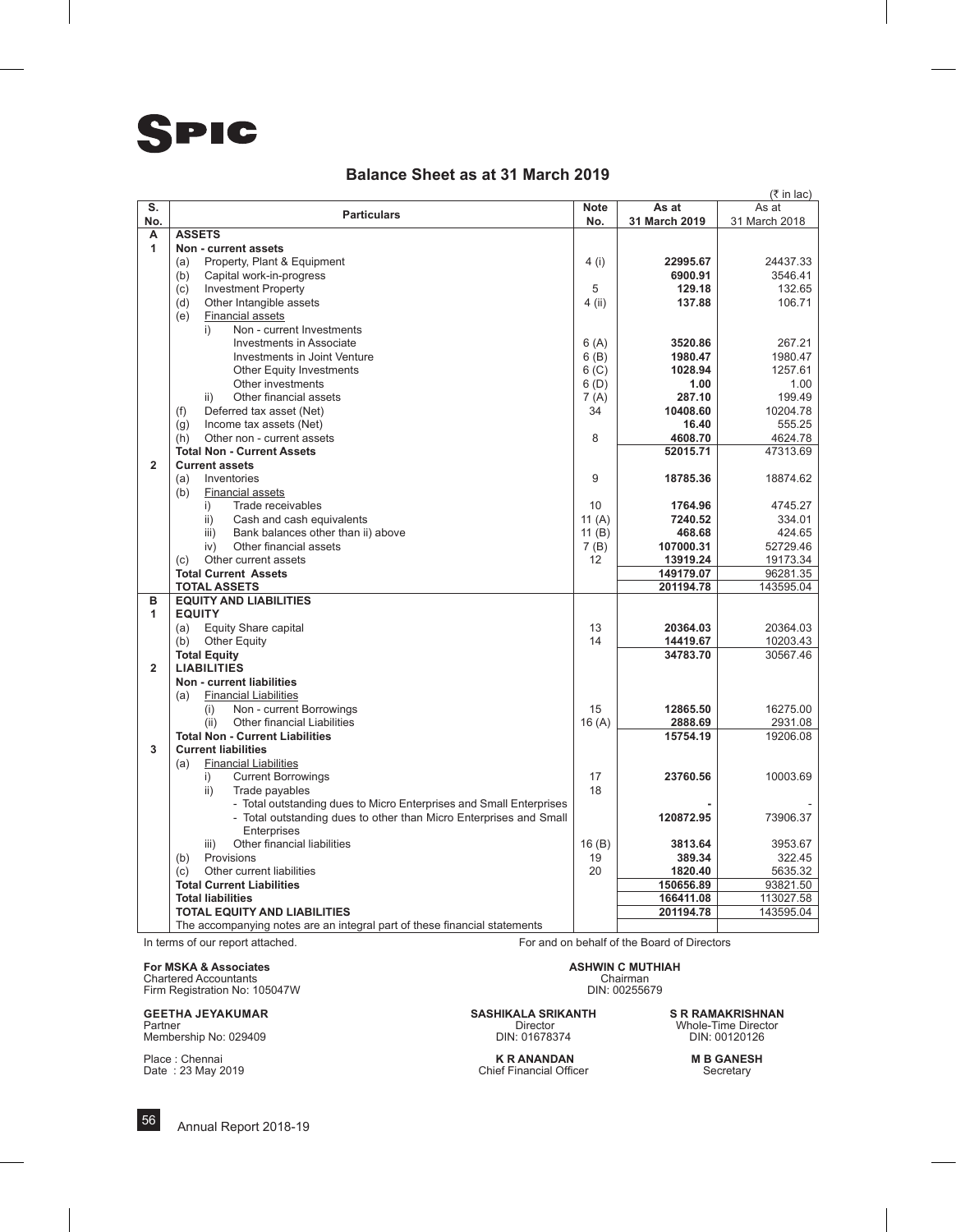

# **Statement of Profit and Loss for the year ended 31 March 2019**

|                |                                                                                         |             |               | (₹ in lac)    |
|----------------|-----------------------------------------------------------------------------------------|-------------|---------------|---------------|
| S.             |                                                                                         | <b>Note</b> | Year ended    | Year ended    |
| No.            | <b>Particulars</b>                                                                      | No.         | 31 March 2019 | 31 March 2018 |
|                | <b>Income</b>                                                                           |             |               |               |
| 1              | Revenue from operations                                                                 | 21          | 259195.80     | 199445.80     |
| $\mathbf{2}$   | Other income                                                                            | 22          | 2146.07       | 492.15        |
| 3              | Total income (1+2)                                                                      |             | 261341.87     | 199937.95     |
| 4              | <b>Expenses</b>                                                                         |             |               |               |
|                | (a) Cost of materials consumed                                                          | 23          | 152210.98     | 103265.21     |
|                | (b) Purchases of stock-in-trade                                                         | 24          | 3581.41       | 1637.45       |
|                | Changes in inventories of finished goods, stock in trade<br>(c)<br>and work-in-progress | 25          | 3987.75       | 1501.72       |
|                | Excise duty on sale of goods<br>(d)                                                     |             |               | 85.01         |
|                | Employee benefits expense<br>(e)                                                        | 26          | 6196.82       | 5280.83       |
|                | Finance costs<br>(f)                                                                    | 27          | 3567.35       | 4087.89       |
|                | Depreciation and amortisation expense<br>(q)                                            | 4           | 3205.72       | 4011.29       |
|                | (h) Other expenses                                                                      | 28          | 83257.69      | 76590.53      |
|                | <b>Total expenses</b>                                                                   |             | 256007.72     | 196459.93     |
| 5              | Profit before exceptional items and tax (3 - 4)                                         |             | 5334.15       | 3478.02       |
| 6              | <b>Exceptional items</b>                                                                | 29          |               |               |
|                | - Profit on sale of land                                                                |             |               | 244.53        |
| $\overline{7}$ | Profit before tax $(5 + 6)$                                                             |             | 5334.15       | 3722.55       |
| 8              | <b>Tax expense</b>                                                                      |             |               |               |
|                | Current tax relating to prior years                                                     |             | 97.97         | 6604.50       |
|                | Less: MAT Credit Entitlement                                                            |             | (97.97)       | (6604.50)     |
|                | Net tax expense                                                                         |             |               |               |
| 9              | Profit after tax (7 - 8)                                                                |             | 5334.15       | 3722.55       |
| 10             | Other comprehensive income / (Loss)                                                     |             |               |               |
|                | Items that will not be reclassified to profit or loss<br>i)                             |             |               |               |
|                | Effect of measuring investments at fair value through<br>a)<br>OCI                      |             | (1058.48)     | (68.82)       |
|                | Remeasurement of defined benefit plans<br>b)                                            | 33          | (165.28)      | 30.93         |
|                | Income tax relating to items that will not be reclassified to<br>ii)<br>profit or loss  |             | 105.85        | 13.76         |
|                | <b>Total Other comprehensive loss</b>                                                   |             | (1117.91)     | (24.13)       |
| 11             | Total comprehensive income (9+10)                                                       |             | 4216.24       | 3698.42       |
| 12             | Earnings Per Equity Share (Nominal value per share ₹10/-)                               | 37          |               |               |
|                | Basic & Diluted                                                                         |             | 2.07          | 1.82          |
|                | The accompanying notes are an integral part of these financial<br>statements            |             |               |               |

**For MSKA & Associates**<br>
Chartered Accountants<br>
Firm Registration No: 105047W **ASHWIN C MUTHIAH**<br>
Firm Registration No: 105047W **ASHWIN** Chartered Accountants Chairman Firm Registration No: 105047W DIN: 00255679

Partner Director Whole-Time Director Membership No: 029409 DIN: 01678374 DIN: 00120126

In terms of our report attached. For and on behalf of the Board of Directors

**GASHIKALA SRIKANTH S R RAMAKRISHNAN**<br>Director Mole-Time Director<br>DIN: 01678374 DIN: 00120126

Place : Chennai **M B GANESH**<br>
Date : 23 May 2019 **M B Chief Financial Officer** Secretary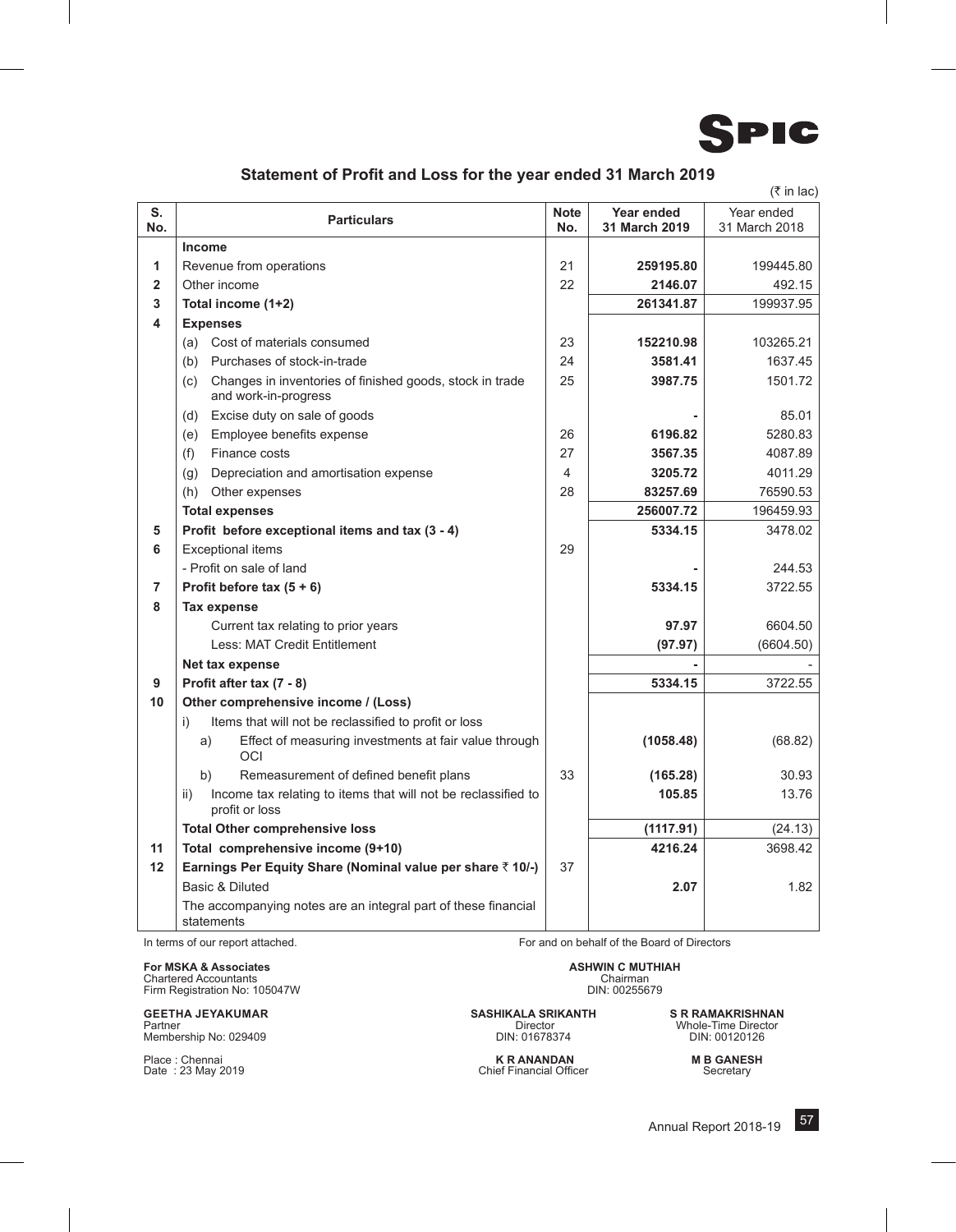# (A) Equity share capital:

| (A) Equity share capital:                                          |           |          |  |
|--------------------------------------------------------------------|-----------|----------|--|
|                                                                    |           |          |  |
| subscribed and fully paid up:<br>Equity shares of ₹ 10 each issued |           |          |  |
| No. of shares                                                      |           | ₹ In lac |  |
| As at 31 March 2018 (Refer Note 13)                                | 203640336 | 20364.03 |  |
| As at 31 March 2019 (Refer Note 13)                                | 203640336 | 20364.03 |  |

 $(3\overline{3})$  in lac)

|                                               |                    |                                  | Reserves and surplus  |                      |                      | Items of other comprehensive income                                |                                              |              |
|-----------------------------------------------|--------------------|----------------------------------|-----------------------|----------------------|----------------------|--------------------------------------------------------------------|----------------------------------------------|--------------|
| <b>Particulars</b>                            | Reserve<br>Capital | Redemption<br>Reserve<br>Capital | Securities<br>Premium | Statutory<br>Reserve | earnings<br>Retained | investments at fair<br>value through OCI<br>measuring<br>Effect of | Remeasurement<br>benefit plans<br>of defined | <b>Total</b> |
| Balance as at 1 April 2017                    | 97.24              | 6500.00                          | 21047.71              | 41.33                | (21381.39)           | 278.18                                                             | (78.06)                                      | 6505.01      |
| Profit for the year                           |                    |                                  |                       |                      | 3722.55              |                                                                    |                                              | 3722.55      |
| Other comprehensive income / (loss)           |                    |                                  |                       |                      |                      | (55.06)                                                            | 30.93                                        | (24.13)      |
| Total other comprehensive income for the year |                    |                                  |                       |                      | 3722.55              | (55.06)                                                            | 30.93                                        | 3698.42      |
| Balance as at 31 March 2018                   | 97.24              | 6500.00                          | 21047.71              | 41.33                | 17658.84)            | 223.12                                                             | (47.13)                                      | 0203.43      |
| Balance as at 1 April 2018                    | 97.24              | 6500.00                          | 21047.71              | 41.33                | (17658.84)           | 223.12                                                             | (47.13)                                      | 10203.43     |
| Profit for the year                           |                    |                                  |                       |                      | 5334.15              |                                                                    |                                              | 5334.15      |
| Other comprehensive loss                      |                    |                                  |                       |                      |                      | (952.63)                                                           | (165.28)                                     | (1117.91)    |
| Total other comprehensive income for the year |                    |                                  |                       |                      | 5334.15              | (952.63)                                                           | (165.28)                                     | 4216.24      |
| Balance as at 31 March 2019                   | 97.24              | 6500.00                          | 21047.71              | 41.33                | (12324.69)           | (729.51)                                                           | (212.41)                                     | 14419.67     |
|                                               |                    |                                  |                       |                      |                      |                                                                    |                                              |              |

The accompanying notes are an integral part of these financial statements. The accompanying notes are an integral part of these financial statements.

In terms of our report attached.

**F**or MSKA & ASSOCIATES ASSOCIATES ASSOCIATES ASSOCIATES AND MUST MESSOLATE ASSOCIATED **M** NO MUNITED MUNITED MUNITED MUNITED MUNITED MUNITED MUNITED MUNITED MUNITED MUNITED MUNITED MUNITED MUNITED MUNITED MUNITED MUNITED Firm Registration No: 105047W DIN: 00255679 Chartered Accountants Chairman For MSKA & Associates<br>Chartered Accountants<br>Firm Registration No: 105047W

**GEETHA JEYAKUMAR**<br>Partner Membership No: 029409 Place : Chennai<br>Date : 23 May 2019

For and on behalf of the Board of Directors In terms of our report attached. For and attached. For an and on behalf of the Board of Directors

ASHWIN C MUTHIAH Chairman<br>DIN: 00255679

**Geetha Jeyakumar SASHIKALA SRIKANTH S R RAMAKRISHNAN** Partner Ninector Director Director SASHIKALA SRIKANTH

Director<br>DIN: 01678374

**S R RAMAKRISHNAN**<br>Whole-Time Director<br>DIN: 00120126 **M B GANESH**<br>Secretary Membership No: 029409 DIN: 01678374 DIN: 01678374 DIN: 01678374 DIN: 01678374 DIN: 00120120126

Place : Chennai **K R ANANDAN M B GANESH** Date : 23 May 2019 Secretary Chief Financial Officer Secretary Secretary K R ANANDAN<br>Chief Financial Officer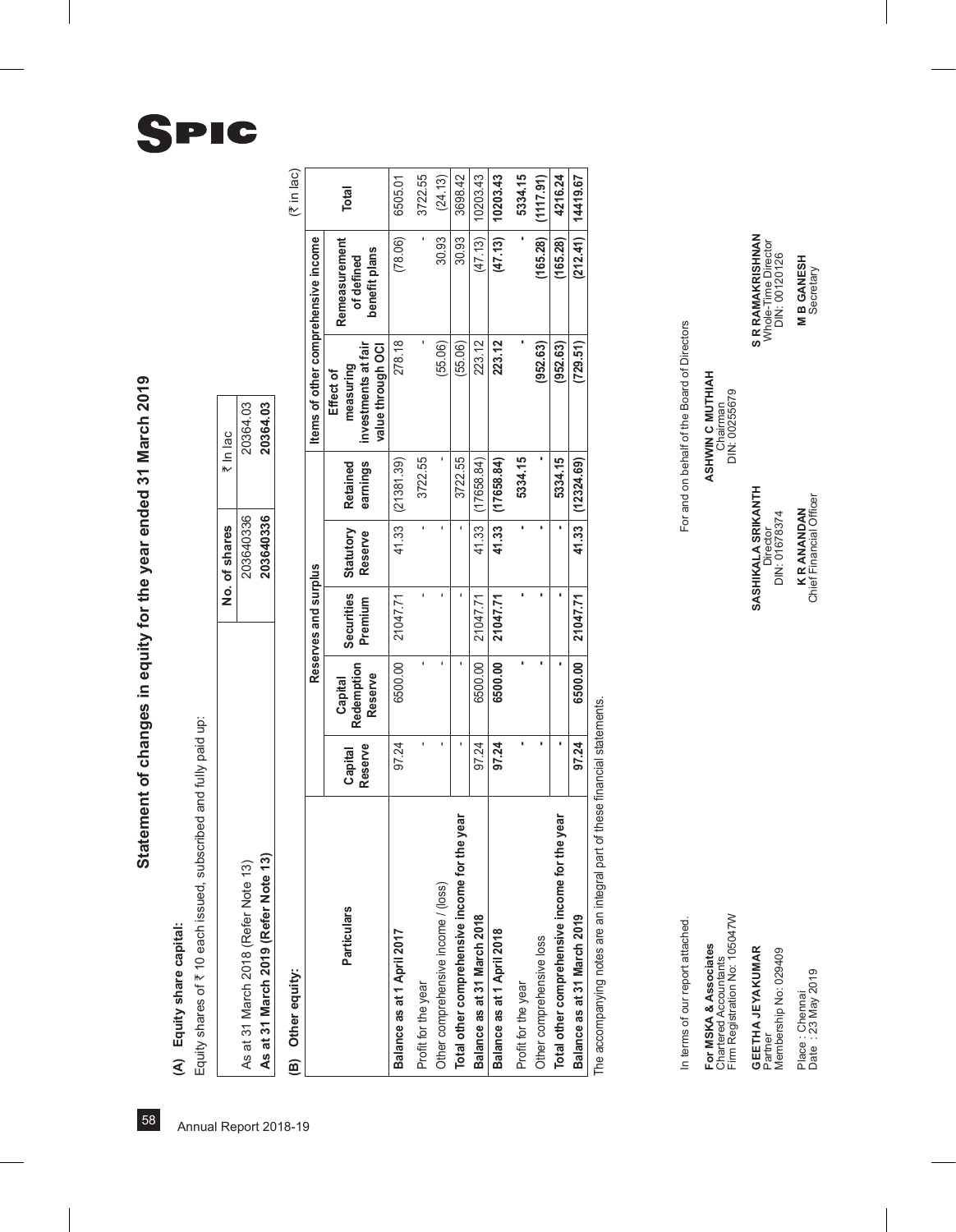

# **Cash Flow Statement for the year ended 31 March 2019**

|           |                                                 |                             |           |            | (₹ in lac)    |
|-----------|-------------------------------------------------|-----------------------------|-----------|------------|---------------|
| S.<br>No. | <b>Particulars</b>                              | Year ended<br>31 March 2019 |           | Year ended | 31 March 2018 |
| А.        | <b>CASH FLOW FROM OPERATING ACTIVITIES:</b>     |                             |           |            |               |
|           | Profit for the year before tax                  |                             | 5334.15   |            | 3722.55       |
|           | Adjustment for:                                 |                             |           |            |               |
|           | Depreciation and amortisation expense           | 3205.72                     |           | 4011.29    |               |
|           | Assets Written off                              | 9.23                        |           |            |               |
|           | Profit on sale of assets                        | (2.84)                      |           | (0.99)     |               |
|           | Provision for non-moving inventories            | 24.41                       |           |            |               |
|           | Allowances for doubtful debts and advances      | 0.80                        |           | 0.41       |               |
|           | Provisions no longer required written back      | (56654.03)                  |           | (152.15)   |               |
|           | Bad debts and advances written off              | 318.91                      |           |            |               |
|           | Investment written off                          | 55989.64                    |           |            |               |
|           | Exchange difference Gain                        | (0.05)                      |           | (685.93)   |               |
|           | <b>Finance Costs</b>                            | 3567.35                     |           | 4087.89    |               |
|           | Income from investments                         | (79.72)                     |           | (3.87)     |               |
|           | Interest income                                 | (774.75)                    |           | (179.97)   |               |
|           |                                                 |                             | 5604.67   |            | 7076.68       |
|           | Operating profit before working capital changes |                             | 10938.82  |            | 10799.23      |
|           | Adjustments for (Increase) / Decrease in:       |                             |           |            |               |
|           | Trade receivables                               | 2980.51                     |           | 4410.68    |               |
|           | Inventories                                     | 64.85                       |           | 4176.22    |               |
|           | Non current financial assets                    | (87.61)                     |           | 12451.29   |               |
|           | Other Non - current assets                      | 1545.16                     |           | (119.16)   |               |
|           | Current financials assets                       | (54119.56)                  |           | (17937.16) |               |
|           | Other current assets                            | 5254.10                     |           | (17776.41) |               |
|           | Adjustments for Increase / (Decrease) in:       |                             |           |            |               |
|           | Other non - current financial liabilities       | 300.03                      |           | 289.98     |               |
|           | Trade payables                                  | 46966.62                    |           | 37560.46   |               |
|           | Other current financial liabilities             | (3590.05)                   |           | 3346.74    |               |
|           | Other current liabilities                       | (3980.20)                   |           | 2498.25    |               |
|           | Short - term provisions                         | 66.89                       |           | (89.91)    |               |
|           | Deferred tax asset                              | (97.97)                     |           | (6604.50)  |               |
|           |                                                 |                             | (4697.23) |            | 22206.48      |
|           | Cash from operations                            |                             | 6241.59   |            | 33005.71      |
|           | Direct taxes refund / (paid)                    |                             | 538.85    |            | (50.86)       |
|           | <b>NET CASH FROM OPERATING ACTIVITIES</b>       |                             | 6780.44   |            | 32954.85      |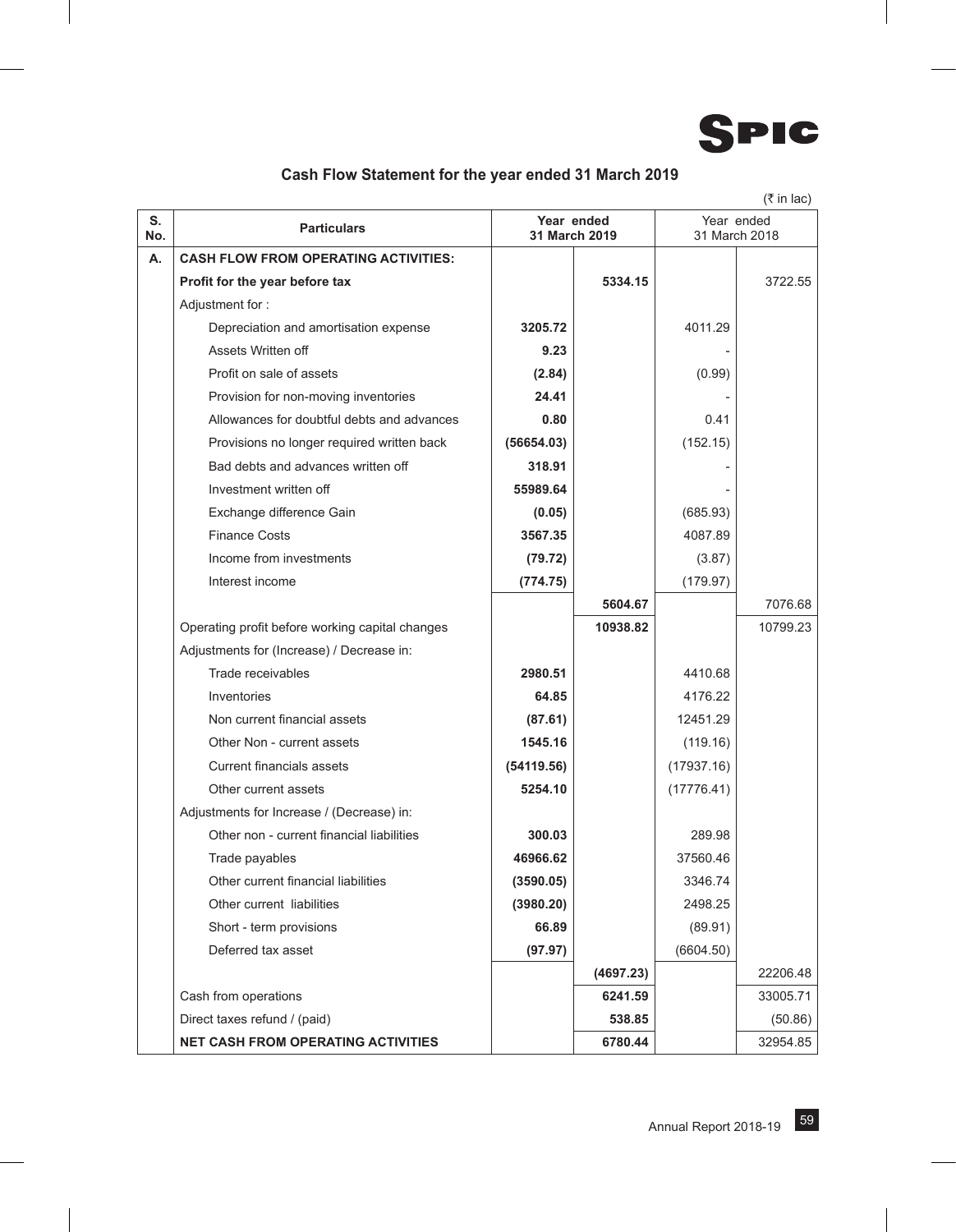

Cash Flow Statement (Continued)

 $(3 \bar{\tau}$  in lac)

| S.        | <b>Particulars</b>                                                           | Year ended |               |            | Year ended    |
|-----------|------------------------------------------------------------------------------|------------|---------------|------------|---------------|
| No.       |                                                                              |            | 31 March 2019 |            | 31 March 2018 |
| <b>B.</b> | <b>CASH FLOW FROM INVESTING ACTIVITIES:</b>                                  |            |               |            |               |
|           | Purchase of Property, Plant and Equipment                                    | (5161.30)  |               | (3731.91)  |               |
|           | Movement in capital advance                                                  | (1526.22)  |               | (481.30)   |               |
|           | Proceeds from sale of Property, Plant and Equipment                          | 8.66       |               | 102.96     |               |
|           | Income from investments                                                      | 79.72      |               | 3.87       |               |
|           | Purchase of Investment                                                       | (4088.73)  |               | (21.40)    |               |
|           | Sale of Investment                                                           | 5.28       |               |            |               |
|           | Interest income                                                              | 622.65     |               | 186.11     |               |
|           | Movement in Bank balances other than cash and cash                           |            |               |            |               |
|           | equivalents                                                                  | (44.03)    |               | (33.78)    |               |
|           |                                                                              |            | (10103.97)    |            | (3975.45)     |
|           | <b>NET CASH USED IN INVESTING ACTIVITIES</b>                                 |            | (10103.97)    |            | (3975.45)     |
| C.        | <b>CASH FLOW FROM FINANCING ACTIVITIES:</b>                                  |            |               |            |               |
|           | Proceeds from long term borrowings                                           |            |               | 12865.50   |               |
|           | Proceeds from short tem borrowings (net)                                     | 13574.83   |               | (40346.69) |               |
|           | <b>Finance Costs</b>                                                         | (3344.79)  |               | (1522.65)  |               |
|           |                                                                              |            | 10230.04      |            | (29003.84)    |
|           | <b>NET CASH FROM / (USED IN) FINANCING ACTIVITIES</b>                        |            | 10230.04      |            | (29003.84)    |
|           | <b>NET CASH FLOWS DURING THE YEAR (A+B+C)</b>                                |            | 6906.51       |            | (24.44)       |
|           | Cash and cash equivalents at the beginning of the year                       |            | 334.01        |            | 358.45        |
|           | Cash and cash equivalents at the end of the year                             |            | 7240.52       |            | 334.01        |
|           |                                                                              |            | (6906.51)     |            | 24.44         |
|           | Cash and cash equivalents comprise (Refer note 11)                           |            |               |            |               |
|           | Balances with banks                                                          |            |               |            |               |
|           | Cash on hand                                                                 |            | 3.72          |            | 4.03          |
|           | With the Banks                                                               |            | 7236.80       |            | 329.98        |
|           | Total cash and bank balances at end of the year                              |            | 7240.52       |            | 334.01        |
|           | The accompanying notes are an integral part of these<br>financial statements |            |               |            |               |

Previous year's figures have been restated, wherever necessary, to conform to this year's classification.

| Disclosure of non cash transaction<br>(₹ in lac)                                                                                                          |                      |                      |  |  |
|-----------------------------------------------------------------------------------------------------------------------------------------------------------|----------------------|----------------------|--|--|
| <b>Particulars</b>                                                                                                                                        | For the year 2018-19 | For the year 2017-18 |  |  |
| Increase of investment in Tuticorin Alkali Chemicals and Fertlizers<br>Limited through conversion of preference shares and other dues to<br>equity shares | 2000.00              |                      |  |  |
| Increase in investment in :                                                                                                                               |                      |                      |  |  |
| Mercantile Ventures Limietd                                                                                                                               | 784.08               |                      |  |  |
| South India Travels Private Limited                                                                                                                       | 50.96                |                      |  |  |
| <b>Total</b>                                                                                                                                              | 2835.04              |                      |  |  |

# **For MSKA & Associates Associates** Chartered Accountants<br>
Chartered Accountants Chartered Accountants<br>
Firm Registration No: 105047W **ASHWIN C MUTHIAH**<br>
DIN: 00255679 Chartered Accountants<br>Firm Registration No: 105047W DIN: 00255679

Membership No: 029409

In terms of our report attached. For and on behalf of the Board of Directors

Place : Chennai **M B GANESH**<br>
Pate : 23 May 2019 **M B GANESH**<br>
Chief Financial Officer **M B GANESH**<br>
Secretary Chief Financial Officer

**Geetha Jeyakumar SASHIKALA SRIKANTH S R RAMAKRISHNAN** Whole - Time Director<br>DIN: 00120126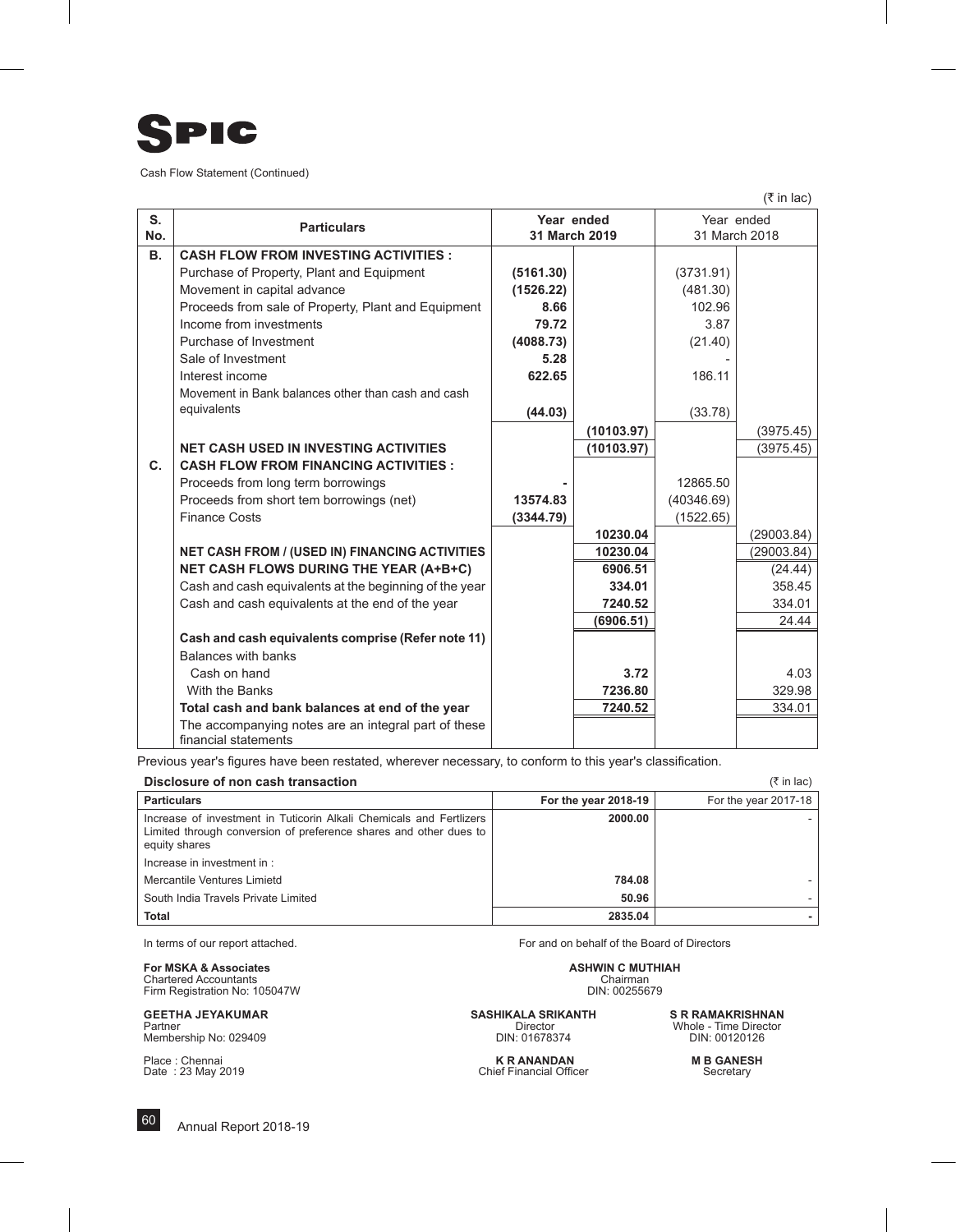

# **NOTES FORMING PART OF THE FINANCIAL STATEMENTS FOR THE YEAR ENDED 31 MARCH 2019**

# **Note 1 General Information:**

Southern Petrochemical Industries Corporation Limited ('the Company'/'SPIC'), having its registered office at Chennai is a Public Limited Company, incorporated under the provisions of the Companies Act, 1956. Its shares are listed on National Stock Exchange of India. The Company is manufacturing and selling Urea, a Nitrogenous chemical fertilizer and has its manufacturing facility at Tuticorin.

The Company has been appointed as the Handling Agent by Government of India for handling, packaging, transporting and sale of imported Urea at Karaikal and Tuticorin Ports.

# **Note 2 Significant Accounting Policies:**

# **i) Basis of preparation of financial statements:**

# **a. Statement of Compliance with Ind AS:**

These financial statements have been prepared in accordance with Indian Accounting Standards (Ind AS) notified under Section 133 of the Companies Act, 2013 (the "Act") read with the Companies (Indian Accounting Standards) Rules, 2015 and Companies (Indian Accounting Standards) Amendment Rules, 2016.

Accounting policies have been consistently applied to all the years presented except where a newly issued accounting standard is initially adopted or a revision to an existing accounting standard requires a change in the accounting policy hitherto in use.

# **b. Basis of Preparation and Presentation:**

The financial statements have been prepared on a historical cost convention on accrual basis, except for the below material item that have been measured at fair value as required by relevant Ind AS:-

Certain financial assets and liabilities measured at fair value (refer accounting policy on financial instruments)

All assets and liabilities have been classified as current or non - current as per the Company's operating cycle and other criteria set out in the Schedule III to the Companies Act, 2013. Based on the nature of sales and the time between the sale and their realization in cash and cash equivalents, the Company has ascertained its operating cycle as twelve months for the purpose of current and non - current classification of assets and liabilities.

# **c. Use of Estimates:**

The preparation of financial statements in conformity with Ind AS requires the Management to make estimate and assumptions that affect the reported amount of assets and liabilities as at the Balance Sheet date, reported amount of revenue and expenses for the year and disclosures of contingent liabilities as at the Balance Sheet date. The estimates and assumptions used in the accompanying financial statements are based upon the Management's evaluation of the relevant facts and circumstances as at the date of the financial statements. Actual results could differ from these estimates. Estimates and underlying assumptions are reviewed on a periodic basis. Revisions to accounting estimates, if any, are recognized in the year in which the estimates are revised and in any future years affected. Refer Note 3 for detailed discussion on estimates and judgments.

# **ii) Property, Plant and Equipment:**

Property, plant and equipment (PPE) are stated at cost less depreciation and impairment losses, if any. Cost includes expenditure that is directly attributable to the acquisition of the items.

Subsequent costs are included in the asset's carrying amount or recognized as a separate asset, as appropriate, only when it is probable that future economic benefits associated with the item will flow to the Company and the cost of the item can be measured reliably. The carrying amount of any component accounted for as a separate asset is derecognized when replaced. All other repairs and maintenance are charged to Statement of Profit and Loss during the year in which they are incurred.

Advances paid towards the acquisition of PPE outstanding at each Balance Sheet date is classified as capital advances under other non - current assets and the cost of assets not put to use before such date are disclosed under 'Capital work-in-progress'. Items of stores and spares that meet the definition of PPE are capitalized at cost. Otherwise, such items are classified as inventories.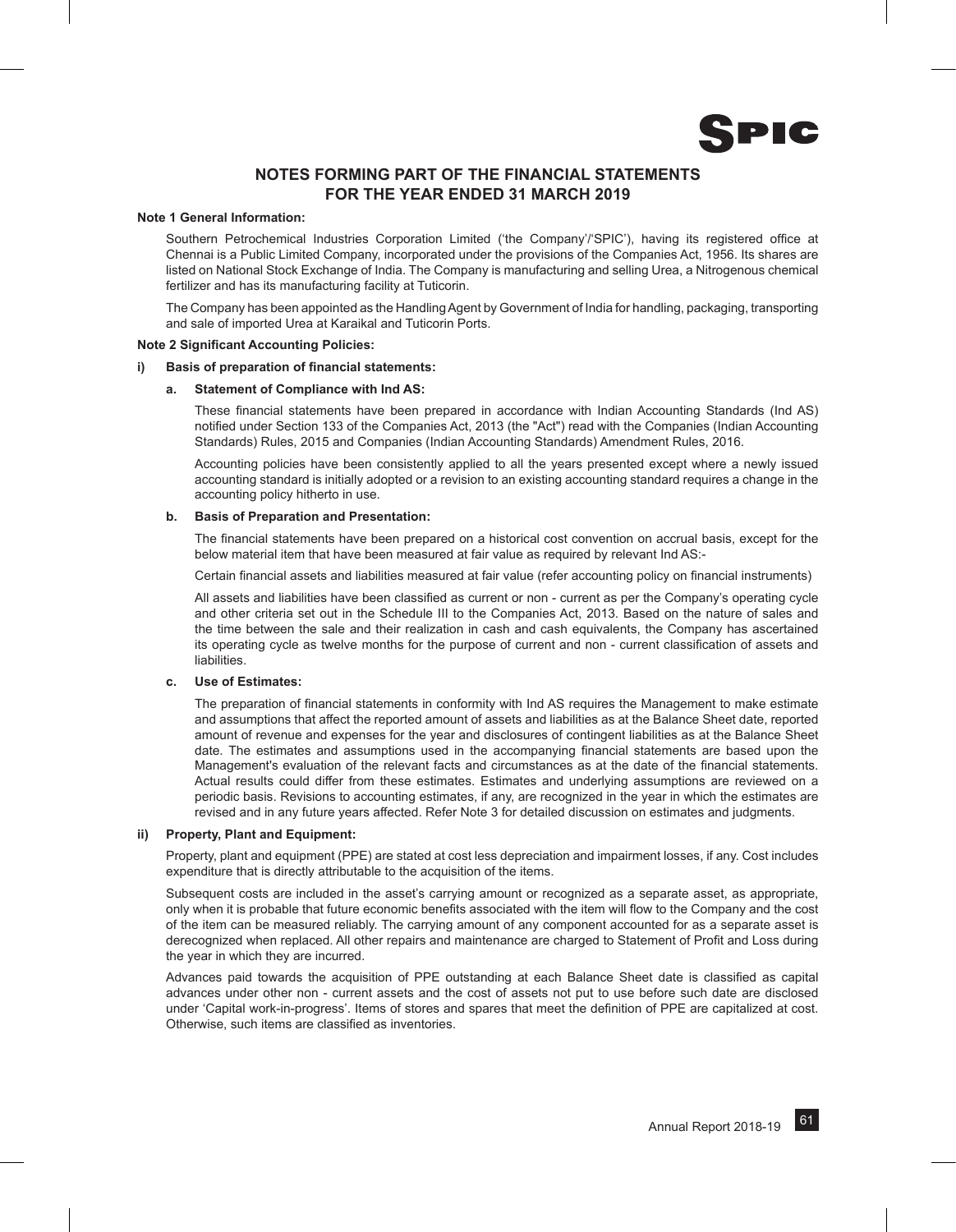

# **Depreciation methods, estimated useful lives:**

Depreciable amount for assets is the cost of an asset, or other amount substituted for cost, less its estimated residual value.

Depreciation on tangible assets is recognized so as to write off the cost of assets (other than freehold land and capital work in progress) less their residual values over the useful lives, using the straight line method. The company has followed the useful life as prescribed in Schedule II of the Companies Act 2013, except in respect of the assets pertaining to Tuticorin manufacturing plant in whose case the life of the assets has been assessed as under based on technical advice, taking into account the nature of the asset, the estimated usage of the asset, the operating conditions of the asset, past history of replacement, anticipated technological changes, manufacturers warranties and maintenance support.

| Asset                         | <b>Useful Life</b> |  |  |
|-------------------------------|--------------------|--|--|
| Building - Factory            | $25-65$ years      |  |  |
| Building - Others             | 45-75 years        |  |  |
| <b>Plant and Machinery</b>    | 15-49 years        |  |  |
| <b>Furniture and Fixtures</b> | $12-33$ years      |  |  |
| Vehicles                      | 8-26 years         |  |  |
| <b>Office Equipments</b>      | 7-38 years         |  |  |
| Roads                         | 34-44 years        |  |  |
| Railway sidings               | 40 years           |  |  |

Depreciation on addition to property, plant and equipment is provided on pro - rata basis from the date of acquisition. Depreciation on sale / deduction from property plant and equipment is provided up to the date preceding the date of sale, deduction as the case may be. Gains and losses on disposals are determined by comparing proceeds with carrying amount. These are included in Statement of Profit and Loss under 'Other Income'.

Depreciation methods, useful lives and residual values are reviewed periodically at each financial year end and adjusted prospectively, as appropriate.

# **iii) Investment Properties:**

Investment properties are properties held to earn rentals and / or for capital appreciation (including property under construction for such purposes). Investment properties are measured initially at cost, including transaction costs. Subsequent to initial recognition, investment properties are measured in accordance with Ind AS 16's requirement for cost model.

The cost includes the cost of replacing parts and borrowing costs for long - term construction projects if the recognition criteria are met. When significant parts of the investment property are required to be replaced at intervals, the Company depreciates them separately based on their specific useful lives. All other repair and maintenance costs are recognized in profit or loss as incurred.

Investment properties are derecognized either when they have been disposed off or when they are permanently withdrawn from use and no future economic benefit is expected from their disposal. The difference between the net disposal proceeds and the carrying amount of the asset is recognized in profit or loss in the period of de - recognition.

Though the company measures investment property using cost based measurement, the fair value of investment property is disclosed in the notes. Fair values are determined based on an biennial evaluation performed by an accredited external independent valuer applying a valuation model recommended by the International Valuation Standards Committee.

# **iv) Intangible Assets:**

Intangible assets are stated at acquisition cost, net off accumulated amortization. Amortization is recognized on a straight - line basis over their estimated useful lives. The estimated useful life and amortization method are reviewed at the end of each reporting period, with the effect of any changes in estimate being accounted for on a prospective basis.

The estimated useful lives of intangible assets – Software is 5 Years.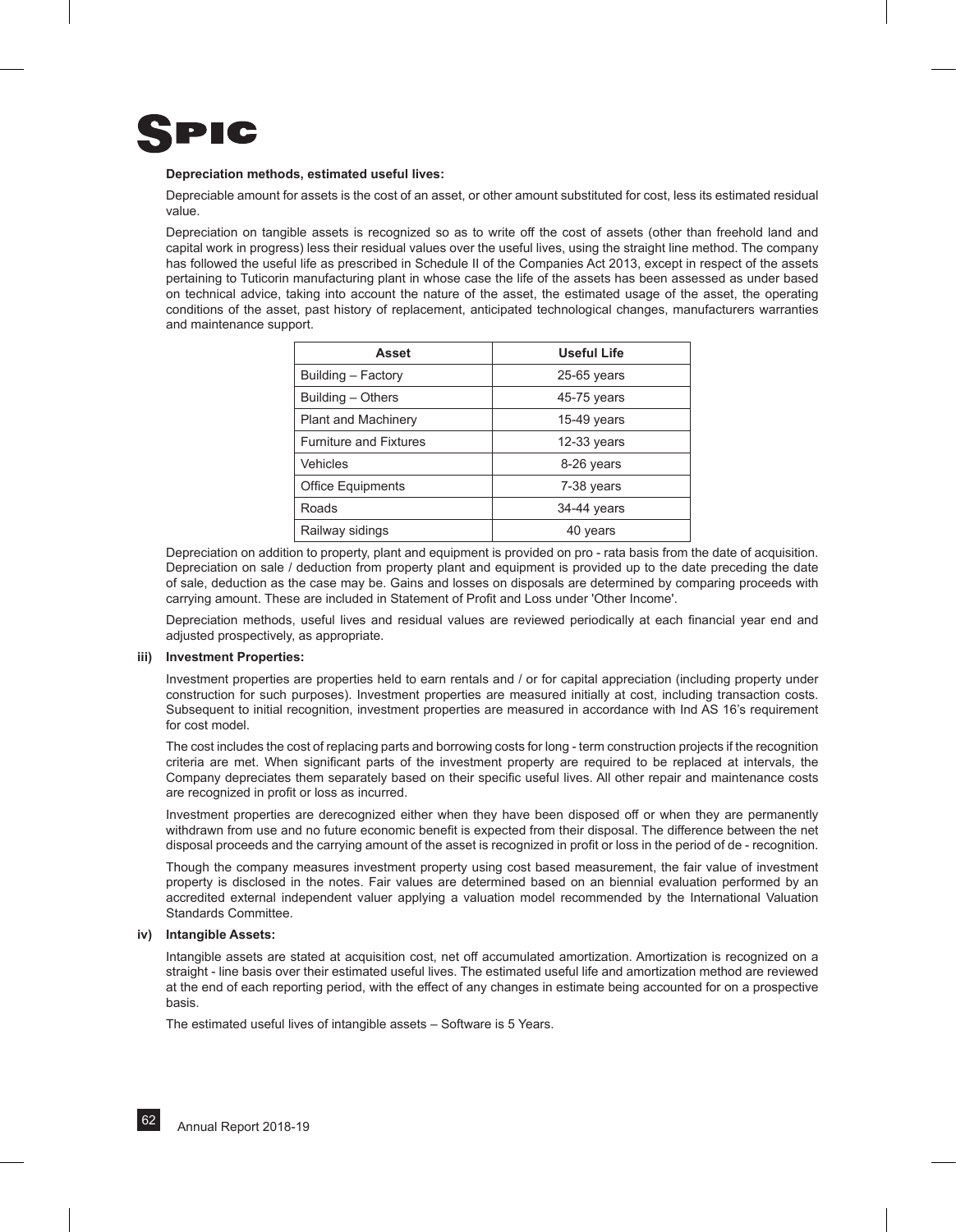

# **v) Foreign Currency Transactions:**

# **a. Functional and presentation currency:**

Items included in the financial statements are measured using the currency of the primary economic environment in which the entity operates ('the functional currency'). The financial statements are presented in Indian rupee (INR), which is the Company's functional and presentation currency.

# **b. Transactions and balances:**

On initial recognition, all foreign currency transactions are recorded by applying to the foreign currency amount the exchange rate between the functional currency and the foreign currency at the date of the transaction. Gains / Losses arising out of fluctuation in foreign exchange rate between the transaction date and settlement date are recognised in the Statement of Profit and Loss.

All monetary assets and liabilities in foreign currencies are restated at the year end at the exchange rate prevailing at the year end and the exchange differences are recognised in the Statement of Profit and Loss.

Non - monetary items that are measured in terms of historical cost in a foreign currency are translated using the exchange rates at the dates of the initial transactions.

# **vi) Fair value measurements:**

The Company measures financial instruments, such as, derivatives at fair value at each Balance Sheet date.

Fair value is the price that would be received to sell an asset or paid to transfer a liability in an orderly transaction between market participants at the measurement date. The fair value measurement is based on the presumption that the transaction to sell the asset or transfer the liability takes place either:

- In the principal market for the asset or liability, or
- In the absence of a principal market, in the most advantageous market for the asset or liability accessible to the Company.

The Company uses valuation techniques that are appropriate in the circumstances and for which sufficient data are available to measure fair value, maximizing the use of relevant observable inputs and minimizing the use of unobservable inputs. The Company's management determines the policies and procedures for fair value measurement such as derivative instrument.

All assets and liabilities for which fair value is measured or disclosed in the financial statements are categorized within the fair value hierarchy, described as follows, based on the lowest level input that is significant to the fair value measurement as a whole:

- Level 1 Quoted (unadjusted) market prices in active markets for identical assets or liabilities
- Level 2 Valuation techniques for which the lowest level input that is significant to the fair value measurement is directly or indirectly observable
- Level 3 Valuation techniques for which the lowest level input that is significant to the fair value measurement is unobservable.

For the purpose of fair value disclosures, the Company has determined classes of assets and liabilities on the basis of the nature, characteristics and risks of the asset or liability and the level of the fair value hierarchy as explained above.

# **vii) Revenue Recognition:**

The Company earns revenue primarily from sale of Urea. Effective April 1, 2018, the Company has applied Ind AS 115, Revenue from Contracts with Customers, which establishes a comprehensive framework for determining whether, how much and when revenue is to be recognized. Ind AS 115 replaces Ind AS 18 "Revenue" and Ind AS 11 "Construction Contracts". The company has adopted Ind AS 115 using the cumulative effect method. The effect of initially applying this standard is recognized at the date of initial application (i.e. April 01, 2018). The impact of adoption of the standard on the financial statements of the company is insignificant.

Revenue is recognized upon transfer of control of promised products to customers in an amount that reflects the consideration which the company expects to receive in exchange for those products.

Revenue is measured based on the transaction price, which is the consideration, adjusted for volume discounts, price concessions and incentives, if any, as per the contract with the customer. Revenue also excludes taxes collected from customers.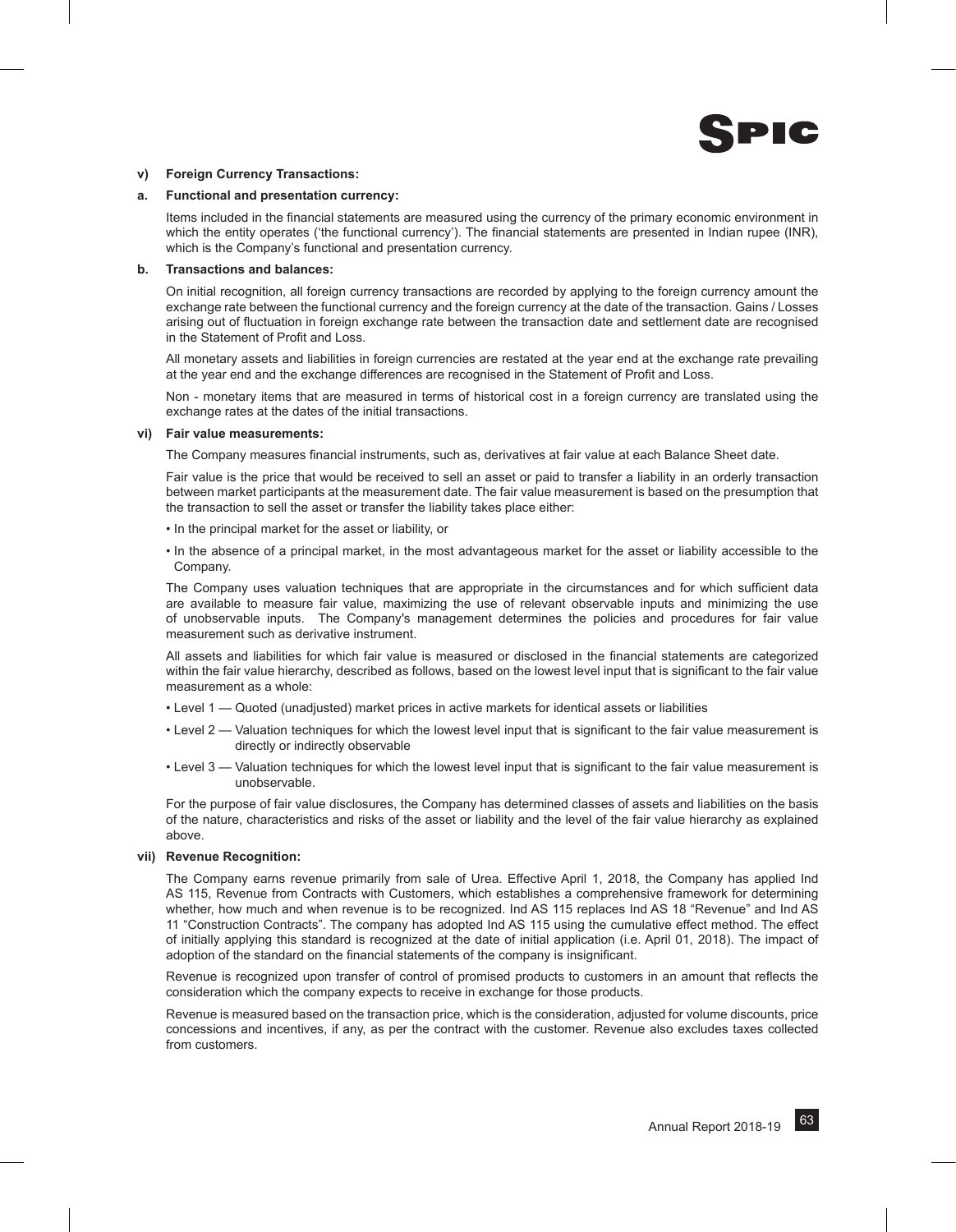

Under the New Pricing Scheme for Urea, the Government of India reimburses, in the form of subsidy, to the Fertilizer Industry based on the Retention Price computed on the lower of Naptha or Regasified Liquefied Natural Gas (RLNG) price. This has been accounted on the basis of the rates notified from time to time by the Government of India on the quantity of Urea sold by the company for the period for which notification has been issued.

The revenue has been further adjusted for input price escalation / de - escalation as estimated by the Management in accordance with the known policy parameters in this regard.

Interest Income is recognised on a basis of effective interest method as set out in Ind AS 109, Financial Instruments and where no significant uncertainty as to measurability or collectability exists.

# **viii) Taxes:**

Tax expense for the year, comprising current tax and deferred tax, are included in the determination of the net profit or loss for the year.

# **a. Current Income tax:**

 Current tax assets and liabilities are measured at the amount expected to be recovered or paid to the taxation authorities. The tax rates and tax laws used to compute the amount are those that are enacted or substantively enacted, at the year end date. Current tax assets and tax liabilities are offset where the entity has a legally enforceable right to offset and intends either to settle on a net basis, or to realize the asset and settle the liability simultaneously.

# **b. Deferred tax:**

Deferred income tax is provided in full, using the Balance Sheet approach, on temporary differences arising between the tax bases of assets and liabilities and their carrying amounts in financial statements. Deferred income tax is also not accounted for if it arises from initial recognition of an asset or liability in a transaction other than a business combination that at the time of the transaction affects neither accounting profit nor taxable profit (tax loss). Deferred income tax is determined using tax rates (and laws) that have been enacted or substantially enacted by the end of the year and are expected to apply when the related deferred income tax asset is realised or the deferred income tax liability is settled.

Deferred tax assets are recognised for all deductible temporary differences and unused tax losses only if it is probable that future taxable amounts will be available to utilize those temporary differences and losses.

Deferred tax assets and liabilities are offset when there is a legally enforceable right to offset current tax assets and liabilities and when the deferred tax balances relate to the same taxation authority.

Current and deferred tax is recognized in Statement of Profit and Loss, except to the extent that it relates to items recognised in other comprehensive income or directly in equity. In this case, the tax is also recognised in other comprehensive income or directly in equity, respectively.

The carrying amount of the deferred tax assets is reviewed at each reporting date and reduced to the extent that it is no longer probable that sufficient taxable profit will be available to allow all or part of the deferred tax asset to be utilized. Unrecognized deferred tax assets are re-assessed at each reporting date and are recognized to the extent that it has become probable that future taxable profits will allow the deferred tax asset to be recovered.

Minimum Alternate Tax (MAT) paid in a year is charged to the statement of profit and loss as current tax. The Company recognize MAT credit available as an asset only to the extent that there is convincing evidence that the Company will pay normal income tax during the specified period, i.e., the period for which MAT credit is allowed to be carried forward. In the year in which the company recognizes MAT credit as an asset in accordance with the Guidance Note on Accounting for Credit Available in respect of Minimum Alternative Tax under the Income-tax Act, 1961, the said asset is created by way of credit to the statement of profit and loss and shown as an MAT Credit Entitlement" and grouped under Deferred Tax. The Company reviews the "MAT credit entitlement" asset at each reporting date and writes down the asset to the extent the Company does not have convincing evidence that it will pay normal tax during the specified period.

# **ix) Assets classified as held for sale:**

The Company classifies non - current assets (or disposal group) as held for sale if their carrying amounts will be recovered principally through a sale rather than through continuing use.

The criteria for held for sale classification is regarded met only when the assets (or disposal group) is available for immediate sale in its present condition, subject only to terms that are usual and customary for sales of such assets (or disposal group), its sale is highly probable; and it will genuinely be sold, not abandoned. The Company treats sale of the asset (or disposal group) to be highly probable when: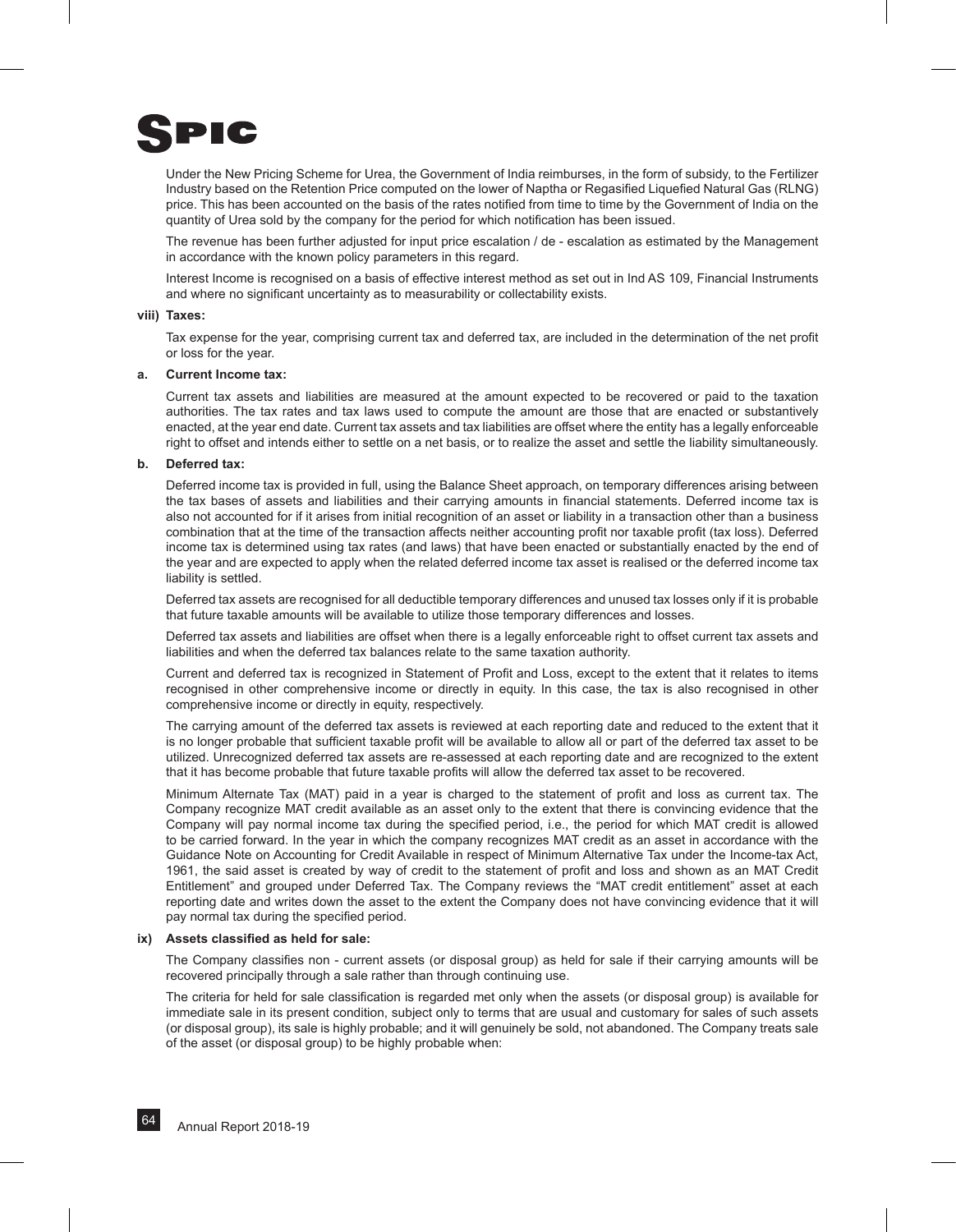

- The appropriate level of management is committed to a plan to sell the asset (or disposal group),
- An active program to locate a buyer and complete the plan has been initiated (if applicable),
- The asset (or disposal group) is being actively marketed for sale at a price that is reasonable in relation to its current fair value,
- The sale is expected to qualify for recognition as a completed sale within one year from the date of classification, and
- Actions required to complete the plan indicate that it is unlikely that significant changes to the plan will be made or that the plan will be withdrawn.

Non-current assets (or disposal group) held for sale are measured at the lower of their carrying amount and the fair value less costs to sell. Assets and liabilities (or disposal group) classified as held for sale are presented separately in the Balance Sheet.

Property, plant and equipment and intangible assets once classified as held for sale are not depreciated or amortized.

# **x) Leases:**

The determination of whether an arrangement is (or contains) a lease is based on the substance of the arrangement at the inception of the lease. The arrangement is, or contains, a lease if fulfilment of the arrangement is dependent on the use of a specific asset or assets and the arrangement conveys a right to use the asset or assets, even if that right is not explicitly specified in an arrangement.

For arrangements entered into prior to 1 April 2016, the Company has determined whether the arrangement contain lease on the basis of facts and circumstances existing on the date of transition.

# **As a lessee:**

Leases in which a significant portion of the risks and rewards of ownership are not transferred to the Company as a lessee are classified as operating leases. Payments made under operating leases (net off any incentives received from the lesser) are charged to Statement of Profit and Loss on a straight - line basis over the period of the lease unless the payments are structured to increase in line with expected general inflation to compensate for the lessor's expected inflationary cost increases.

Also initial direct cost incurred in operating lease such as commissions, legal fees and internal costs is recognised immediately in the Statement of Profit and Loss.

# **As a lessor:**

Rental income from operating leases is generally recognised on a straight - line basis over the term of the relevant lease. Where the rentals are structured solely to increase in line with expected general inflation to compensate for the Company's expected inflationary cost increases, such increases are recognised in the year in which such benefits accrue. Initial direct costs incurred in negotiating and arranging an operating lease are added to the carrying amount of the leased asset and recognised on a straight - line basis over the lease term.

# **xi) Inventories:**

Inventories are valued at the lower of cost and net realisable value.

Costs incurred in bringing each product to its present location and condition are accounted for as follows:

Raw materials, packaging materials and stores and spare parts are valued at lower of cost and net realizable value. Cost includes purchase price, (excluding those subsequently recoverable by the enterprise from the concerned revenue authorities), freight inwards and other expenditure incurred in bringing such inventories to their present location and condition. In determining the cost, weighted average cost method is used.

Provision of obsolescence on inventories is considered on the basis of management's estimate based on demand and market of the inventories.

Net realizable value is the estimated selling price in the ordinary course of business, less the estimated cost of completion and the estimated costs necessary to make the sale.

# **xii) Impairment of non - financial assets:**

The Company assesses at each year end whether there is any objective evidence that a non financial asset or a group of non financial assets is impaired. If any such indication exists, the Company estimates the asset's recoverable amount and the amount of impairment loss.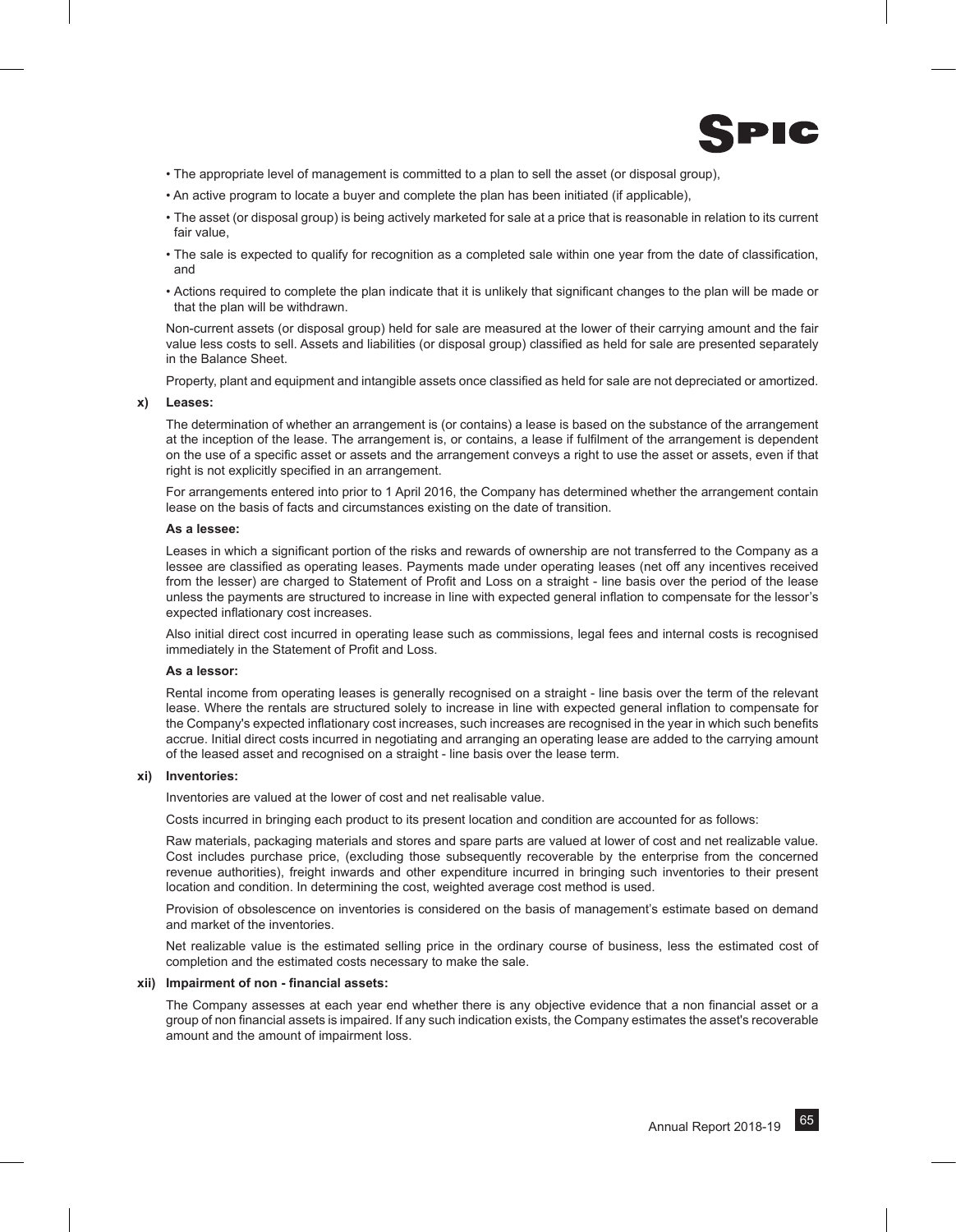

An impairment loss is calculated as the difference between an asset's carrying amount and recoverable amount. Losses are recognized in Statement of Profit and Loss and reflected in an allowance account. When the Company considers that there are no realistic prospects of recovery of the asset, the relevant amounts are written off. If the amount of impairment loss subsequently decreases and the decrease can be related objectively to an event occurring after the impairment was recognised, then the previously recognised impairment loss is reversed through Statement of Profit and Loss.

The recoverable amount of an asset or cash - generating unit (as defined below) is the greater of its value in use and its fair value less costs to sell. In assessing value in use, the estimated future cash flows are discounted to their present value using a pre - tax discount rate that reflects current market assessments of the time value of money and the risks specific to the asset. For the purpose of impairment testing, assets are grouped together into the smallest group of assets that generates cash inflows from continuing use that are largely independent of the cash inflows of other assets or groups of assets (the "cash-generating unit").

# **xiii) Provisions and Contingent liabilities:**

Provisions are recognized when there is a present obligation as a result of a past event, it is probable that an outflow of resources embodying economic benefits will be required to settle the obligation and there is a reliable estimate of the amount of the obligation. Provisions are measured at the best estimate of the expenditure required to settle the present obligation at the Balance Sheet date.

If the effect of the time value of money is material, provisions are discounted using a current pre - tax rate that reflects, when appropriate, the risks specific to the liability. When discounting is used, the increase in the provision due to the passage of time is recognized as a finance cost.

Contingent liabilities are disclosed when there is a possible obligation arising from past events, the existence of which will be confirmed only by the occurrence or non - occurrence of one or more uncertain future events not wholly within the control of the Company or a present obligation that arises from past events where it is either not probable that an outflow of resources will be required to settle or a reliable estimate of the amount cannot be made.

# **xiv) Cash and Cash Equivalents:**

Cash and cash equivalent in the Balance Sheet comprise cash at banks, cash on hand and short - term deposits net of bank overdraft with an original maturity of three months or less, which are subject to an insignificant risk of changes in value.

For the purposes of the cash flow statement, cash and cash equivalents include cash on hand, cash in banks and short - term deposits net of bank overdraft.

# **xv) Financial Instruments:**

A financial instrument is any contract that gives rise to a financial asset of one entity and a financial liability or equity instrument of another entity.

# **a. Financial Assets:**

# Initial recognition and measurement:

At initial recognition, financial asset is measured at its fair value plus, in the case of a financial asset not at fair value through profit or loss, transaction costs that are directly attributable to the acquisition of the financial asset. Transaction costs of financial assets carried at fair value through profit or loss are expensed in profit or loss.

# Subsequent measurement:

For purposes of subsequent measurement, financial assets are classified in following categories:

- a) at amortized cost; or
- b) at fair value through other comprehensive income; or
- c) at fair value through profit or loss.

The classification depends on the entity's business model for managing the financial assets and the contractual terms of the cash flows.

Amortized cost: Assets that are held for collection of contractual cash flows where those cash flows represent solely payments of principal and interest are measured at amortized cost. Interest income from these financial assets is included in finance income using the Effective Interest Rate (EIR) method.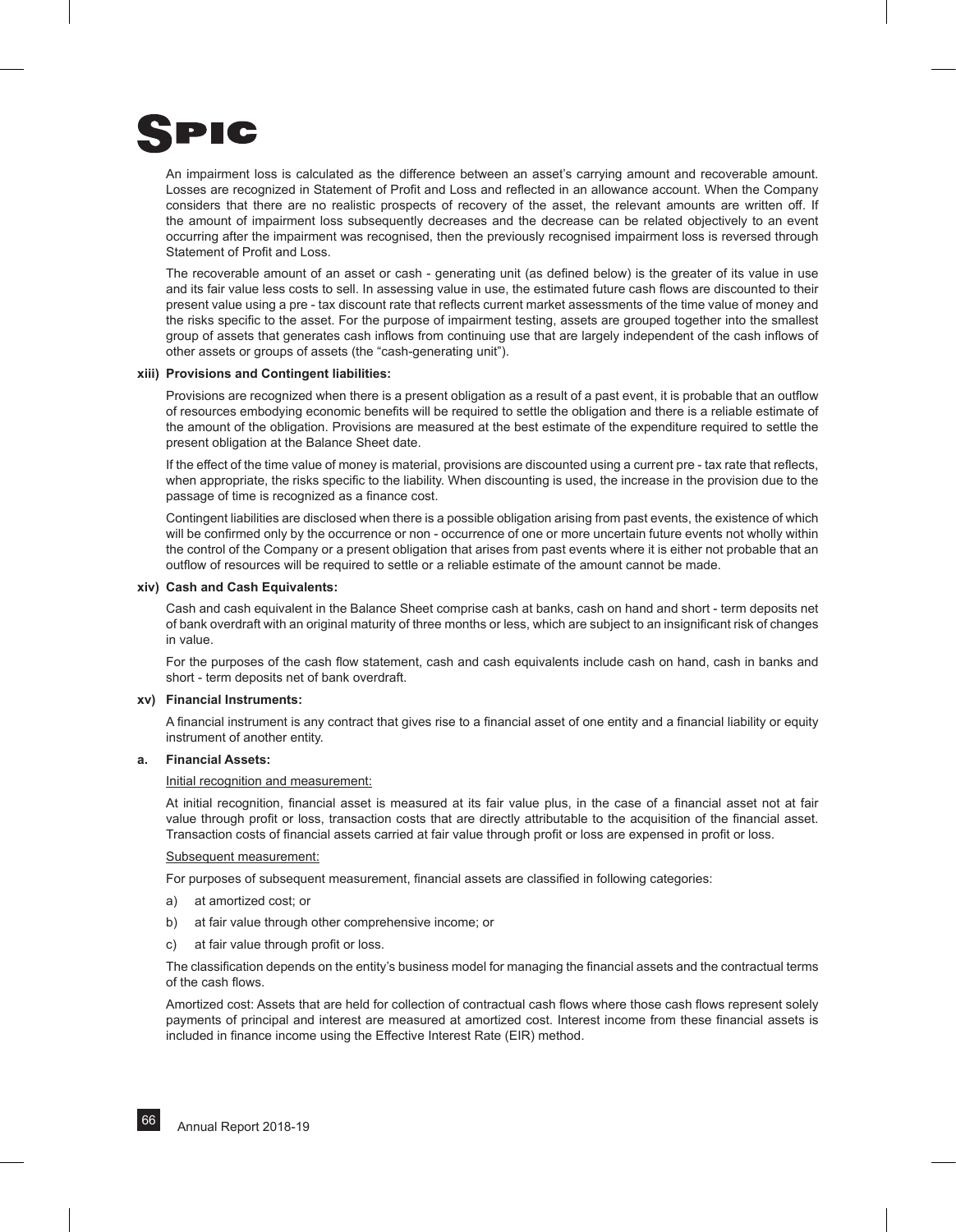

Fair Value through Other Comprehensive Income (FVTOCI): Assets that are held for collection of contractual cash flows and for selling the financial assets, where the assets' cash flows represent solely payments of principal and interest, are measured at FVTOCI. Movements in the carrying amount are taken through Other Comprehensive Income (OCI), except for the recognition of impairment gains or losses, interest revenue and foreign exchange gains and losses which are recognized in Statement of Profit and Loss. When the financial asset is derecognized, the cumulative gain or loss previously recognized in OCI is reclassified from equity to Statement of Profit and Loss and recognized in other gains/ (losses). Interest income from these financial assets is included in other income using the EIR method.

Fair Value Through Profit or Loss (FVTPL): Assets that do not meet the criteria for amortized cost or FVTOCI are measured at fair value through profit or loss. Interest income from these financial assets is included in other income.

Equity instruments: All equity instruments in scope of Ind AS 109 are measured at fair value. Equity instruments which are held for trading and contingent consideration recognised by an acquirer in a business combination to which Ind AS103 applies are classified as at FVTPL. For all other equity instruments, the Company may make an irrevocable election to present in OCI subsequent changes in the fair value. The Company makes such election on an instrument - by - instrument basis. The classification is made on initial recognition and is irrevocable.

If the Company decides to classify an equity instrument as at FVTOCI, then all fair value changes on the instrument, excluding dividends, are recognized in the OCI. There is no recycling of the amounts from OCI to Profit & Loss, even on sale of investment. However, the Company may transfer the cumulative gain or loss within equity.

Equity instruments included within the FVTPL category are measured at fair value with all changes recognized in the profit and loss.

The company has equity instruments in 10 (Ten) entities which are not held for trading. The company has elected the FVTOCI irrevocable option for these investments. Fair value is determined in the manner described in Note 6.

# **Impairment of financial assets:**

In accordance with Ind AS 109, Financial Instruments, the Company applies Expected Credit Loss (ECL) model for measurement and recognition of impairment loss on financial assets that are measured at amortized cost and FVTOCI.

For recognition of impairment loss on financial assets and risk exposure, the Company determines that whether there has been a significant increase in the credit risk since initial recognition. If credit risk has not increased significantly, 12 month ECL is used to provide for impairment loss. However, if credit risk has increased significantly, lifetime ECL is used. If in subsequent years, credit quality of the instrument improves such that there is no longer a significant increase in credit risk since initial recognition, then the entity reverts to recognizing impairment loss allowance based on 12 months ECL.

Life time ECLs are the expected credit losses resulting from all possible default events over the expected life of a financial instrument. The 12 month ECL is a portion of the lifetime ECL which results from default events that are possible within 12 months after the year end.

ECL is the difference between all contractual cash flows that are due to the Company in accordance with the contract and all the cash flows that the entity expects to receive (i.e. all shortfalls), discounted at the original EIR. When estimating the cash flows, an entity is required to consider all contractual terms of the financial instrument (including prepayment, extension etc.) over the expected life of the financial instrument. However, in rare cases when the expected life of the financial instrument cannot be estimated reliably, then the entity is required to use the remaining contractual term of the financial instrument.

In general, it is presumed that credit risk has significantly increased since initial recognition if the payment is more than 30 days past due.

ECL impairment loss allowance (or reversal) recognized during the year is recognized as income / expense in the statement of profit and loss. In Balance Sheet ECL for financial assets measured at amortized cost is presented as an allowance, i.e. as an integral part of the measurement of those assets in the Balance Sheet. The allowance reduces the net carrying amount. Until the asset meets write off criteria, the Company does not reduce impairment allowance from the gross carrying amount.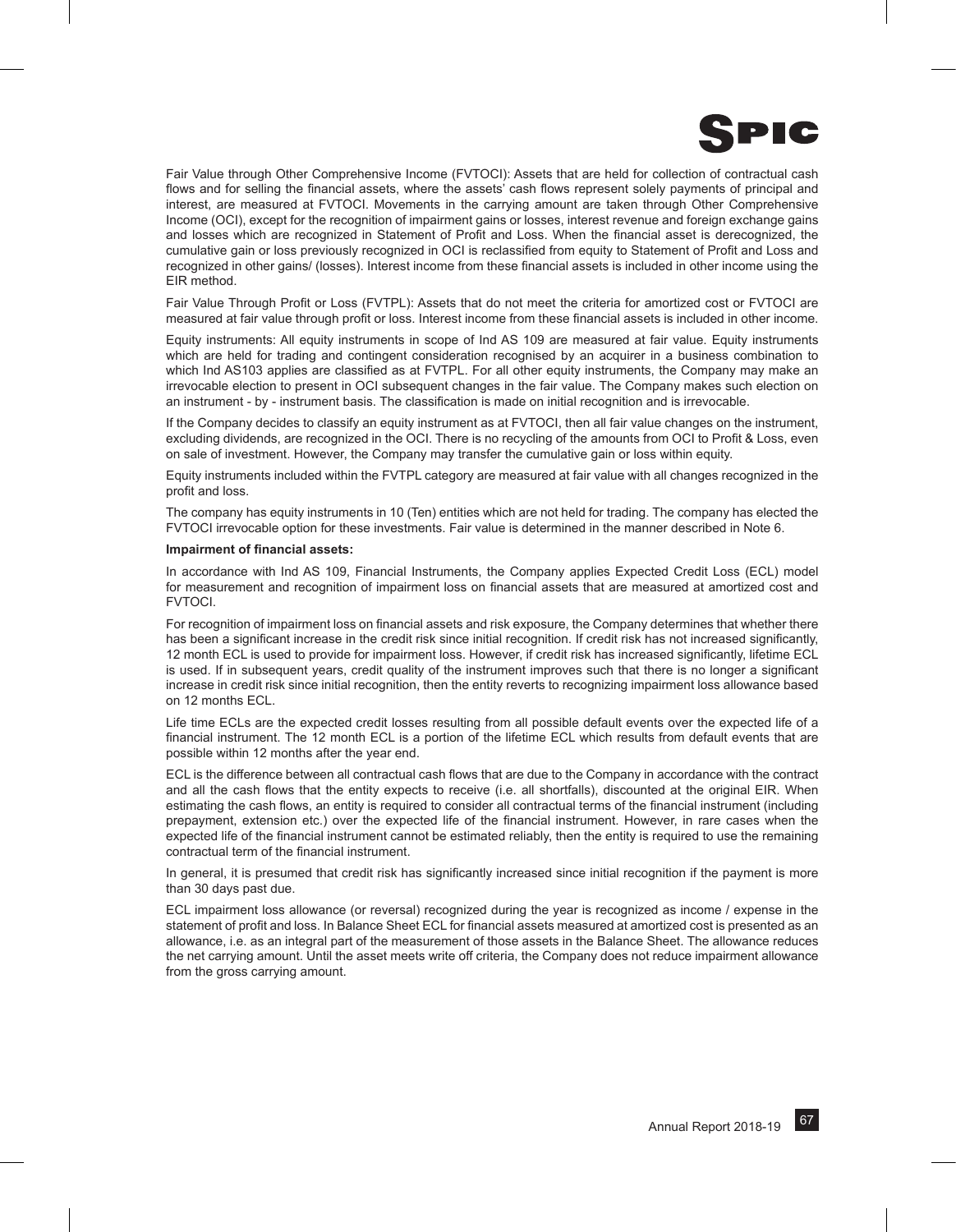

# De - recognition:

A financial asset is de - recognized only when

- a) the rights to receive cash flows from the financial asset is transferred or
- b) retains the contractual rights to receive the cash flows of the financial asset, but assumes a contractual obligation to pay the cash flows to one or more recipients.

Where the financial asset is transferred then in that case financial asset is derecognized only if substantially all risks and rewards of ownership of the financial asset is transferred. Where the entity has not transferred substantially all risks and rewards of ownership of the financial asset, the financial asset is not derecognized.

# **b. Financial liabilities:**

# Initial recognition and measurement:

Financial liabilities are classified, at initial recognition, as financial liabilities at fair value through profit or loss and at amortized cost, as appropriate.

All financial liabilities are recognized initially at fair value and, in the case of borrowings and payables, net off directly attributable transaction costs.

# Subsequent measurement:

The measurement of financial liabilities depends on their classification, as described below:

# Financial liabilities at fair value through profit or loss:

Financial liabilities at fair value through profit or loss include financial liabilities held for trading and financial liabilities designated upon initial recognition as at fair value through profit or loss. Separated embedded derivatives are also classified as held for trading unless they are designated as effective hedging instruments. Gains or losses on liabilities held for trading are recognized in the Statement of Profit and Loss.

# Loans and borrowings:

After initial recognition, interest - bearing loans and borrowings are subsequently measured at amortized cost using the EIR method. Gains and losses are recognized in Statement of Profit and Loss when the liabilities are derecognized as well as through the EIR amortization process. Amortized cost is calculated by taking into account any discount or premium on acquisition and fees or costs that are an integral part of the EIR. The EIR amortization is included as finance costs in the Statement of Profit and Loss.

# De - recognition:

A financial liability is de - recognized when the obligation under the liability is discharged or cancelled or expires. When an existing financial liability is replaced by another from the same lender on substantially different terms, or the terms of an existing liability are substantially modified, such an exchange or modification is treated as the de - recognition of the original liability and the recognition of a new liability. The difference in the respective carrying amounts is recognized in the Statement of Profit and Loss as finance costs.

# **c. Offsetting financial instruments:**

Financial assets and liabilities are offset and the net amount is reported in the Balance Sheet where there is a legally enforceable right to offset the recognized amounts and there is an intention to settle on a net basis or realize the asset and settle the liability simultaneously. The legally enforceable right must not be contingent on future events and must be enforceable in the normal course of business and in the event of default, insolvency or bankruptcy of the Company or the counterparty.

# **xvi) Employee Benefits:**

# **a. Short-term obligations:**

Liabilities for salaries and wages, including non - monetary benefits that are expected to be settled wholly within 12 months after the end of the year in which the employees render the related service are recognized in respect of employees' services up to the end of the year and are measured at the amounts expected to be paid when the liabilities are settled. The liabilities are presented as current employee benefit obligations in the Balance Sheet.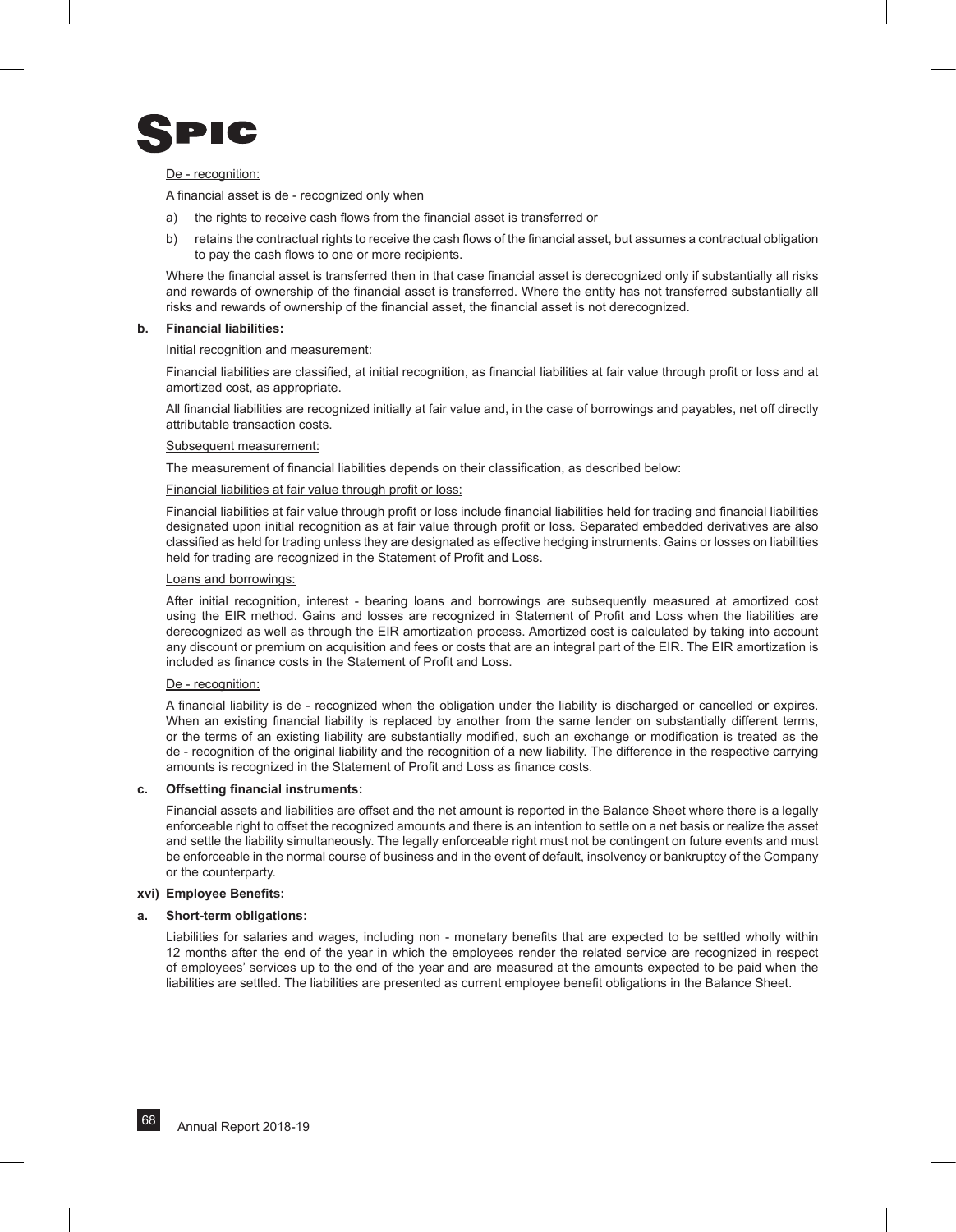

# **b. Other long - term employee benefit obligations:**

# **Defined Contribution plan:**

Contributions paid / payable to defined contribution plans comprising of Superannuation (under a scheme of Life Insurance Corporation of India) and Provident Funds for certain employees covered under the respective schemes are recognised in the Statement of Profit and Loss each year.

The company's contribution to provident fund and employee state insurance scheme are considered as defined contribution plans and are charged as an expense based on the amount of contribution required to be made and when services are rendered by the employees.

A liability for a termination benefit is recognised at the earlier of when the entity can no longer withdraw the offer of the termination benefit and when the entity recognizes any related restructuring costs.

# **Defined benefit plans:**

**Gratuity:** The Company's Gratuity scheme for its employees is a defined benefit retirement benefit plan. Obligation under the gratuity scheme is covered under a Scheme of Life Insurance Corporation of India (LIC) and contributions in respect of such scheme are recognized in the profit or loss. The liability as at the Balance Sheet date is provided for using the projected unit credit method, with actuarial valuations being carried out as at the end of the year. Defined benefit costs are categorized as follows:

- service cost (including current service cost, past service cost, as well as gains and losses on curtailments and settlements);
- net interest expense or income; and
- Re-measurement.

The Company presents the first two components of defined benefit costs in profit or loss in the line item 'Employee benefits expense'. Curtailment gains and losses are accounted for as past service costs. Net interest is calculated by applying the discount rate at the beginning of the period to the net defined benefit liability or asset.

Re - measurement, comprising actuarial gains and losses, the effect of the changes to the asset ceiling (if applicable) and the return on plan assets (excluding net interest), is reflected immediately in the Balance Sheet with a charge or credit recognised in other comprehensive income in the period in which they occur. Re - measurement recognised in other comprehensive income is reflected immediately in retained earnings and is not re - classified to profit or loss.

**Compensated Absences:** Accumulated compensated absences, which are expected to be availed or en - cashed within 12 months from the end of the year are treated as short term employee benefits. The obligation towards the same is measured at the expected cost of accumulating compensated absences as the additional amount expected to be paid as a result of the unused entitlement as at the year end.

Accumulated compensated absences, which are expected to be availed or en - cashed beyond 12 months from the end of the year are treated as other long term employee benefits. The Company's liability is actuarially determined (using the Projected Unit Credit method) at the end of each year. Actuarial losses / gains are recognized in the statement of profit and loss in the year in which they arise.

Leaves under defined benefit plans can be en - cashed partly while in service and on discontinuation of service by employee.

# **xvii) Contributed Equity:**

Equity shares are classified as equity share capital. Incremental costs directly attributable to the issue of new shares or options are shown in equity as a deduction, net off tax, from the proceeds.

# **xviii) Earnings Per Share:**

Basic earnings per share is calculated by dividing the net profit or loss for the year attributable to equity shareholders by the weighted average number of equity shares outstanding during the year. Earnings considered in ascertaining the Company's earnings per share is the net profit or loss and any attributable tax thereto for the year. The weighted average number of equity shares outstanding during the year and for all the years presented is adjusted for events, such as bonus shares, other than the conversion of potential equity shares that have changed the number of equity shares outstanding, without a corresponding change in resources.

For the purpose of calculating diluted earnings per share, the net profit or loss for the year attributable to equity shareholders and the weighted average number of shares outstanding during the year is adjusted for the effects of all dilutive potential equity shares.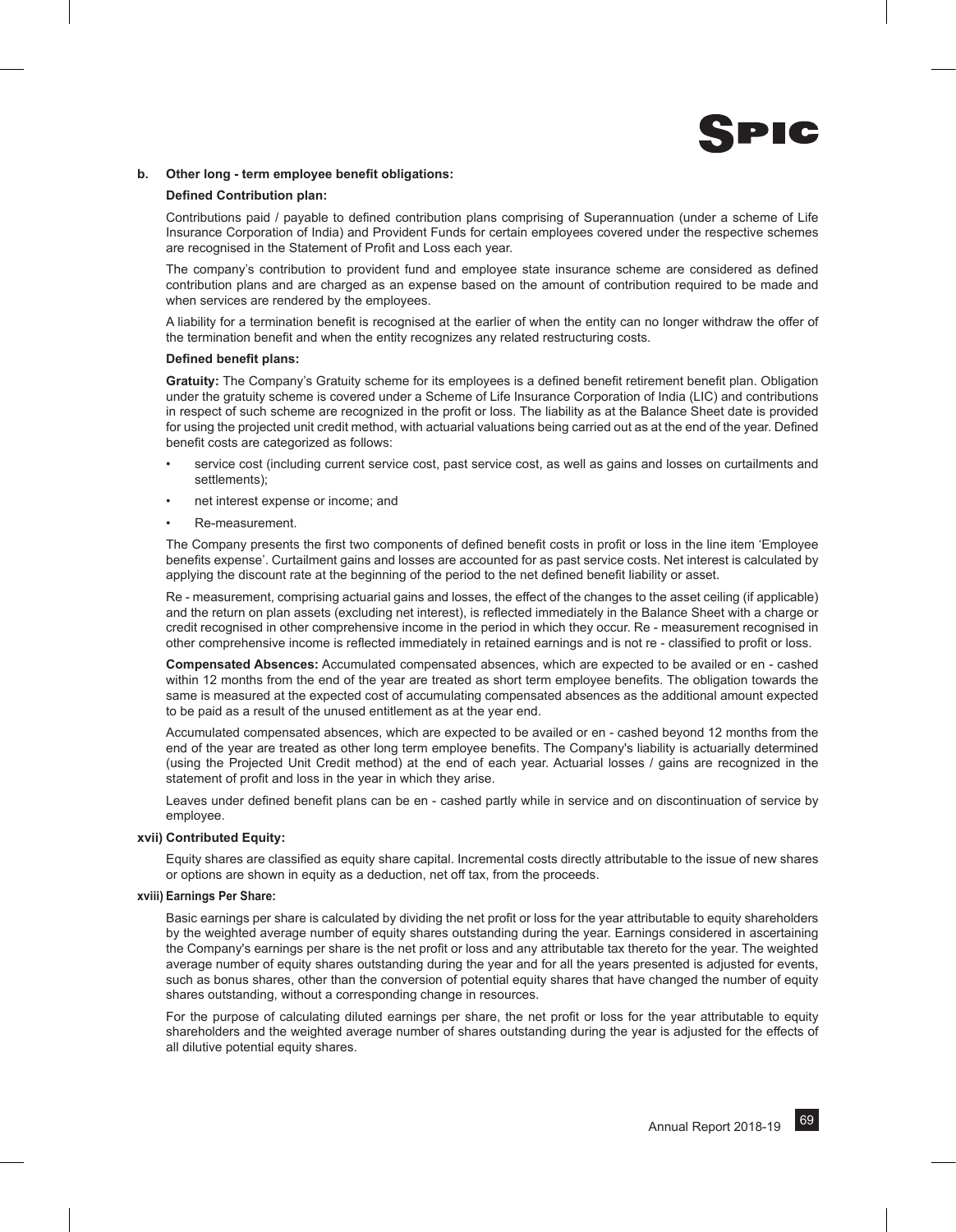

# **xix) Borrowing costs:**

Borrowing costs directly attributable to the acquisition, construction or production of qualifying assets, which are assets that necessarily take a substantial period of time to get ready for their intended use or sale are added to the cost of those assets, until such time as the assets are substantially ready for their intended use or sale.

Interest income earned on the temporary investment of specific borrowings pending their expenditure on qualifying assets is deducted from the borrowing costs eligible for capitalisation.

All other borrowing costs are recognised in profit or loss in the period in which they are incurred.

# **xx) Rounding off amounts:**

All amounts disclosed in financial statements and notes have been rounded off to the nearest thousands as per requirement of Schedule III of the Act, unless otherwise stated.

# **xxi) Subsidy from Government:**

Subsidies from the government are recognized when there is reasonable assurance that the subsidy will be received and all attaching conditions will be complied with. When the subsidy relates to an expenses item, it is recognized as income over the periods necessary to match them on a systematic basis to the costs, which it is intended to compensate. Where the subsidy relates to an asset, it is recognized as income in equal amounts over the expected useful life of the related asset.

# **xxii) Derivative financial instruments:**

Initial recognition and subsequent measurement:

The Company uses derivative financial instruments, such as forward currency contract, to hedge its foreign currency risks. Such derivative financial instruments are initially recognized at fair value on the date of which a derivative contract is entered into and are subsequently re - measured at fair value at the end of each reporting period. Derivatives are carried as financial assets when the fair value is positive and as financial liabilities when the fair value is negative. Any gains or losses arising from changes in the fair value of derivatives are taken directly to profit or loss.

# **xxiii) Functional and presentation currency:**

Items included in the financial statements of the Company are measured using the currency of the primary economic environment in which the entity operates (i.e. the "functional currency"). The financial statements are presented in Indian Rupee  $(\bar{\tau})$ , the national currency of India, which is the functional currency of the Company.

# Standards (including amendments) issued but not yet effective:

Ministry of Corporate Affairs ("MCA"), through Companies (Indian Accounting Standards) Amendment Rules, 2019 and Companies (Indian Accounting Standards) Second Amendment Rules, has notified the following new and amendments to Ind AS's which the Company has not applied as they are effective from April 1, 2019:

# **a. Ind AS 116 – Leases:**

On March 30, 2019, the Ministry of Corporate Affairs has notified Ind AS 116, Leases. Ind AS 116 will replace the existing leases standard, Ind AS 17, Leases, and related interpretations. The standard sets out the principles for the recognition, measurement, presentation and disclosure of leases for both parties to a contract i.e., the lessee and the lessor. Ind AS 116 introduces a single lessee accounting model and requires the lessee to recognize assets and liabilities for all leases with a term of more than twelve months, unless the underlying asset is of low value. Currently, operating lease expenses are charged to the Statement of Profit and Loss. The standard also contains enhanced disclosure requirements for lessees. Ind AS 116 substantially carries forward the lessor accounting requirements in Ind AS 17. The effective date for the adoption of Ind AS 116 is annual periods beginning on or after April 1, 2019.

The company will adopt Ind AS 116 effective annual reporting period beginning April 1, 2019. The company will apply the standard to its leases, retrospectively, with the cumulative effect of initially applying the standard, recognised on the date of initial application (April 1, 2019). Accordingly, the company will not restate comparative information, instead, the cumulative effect of initially applying this Standard will be recognised as an adjustment to the opening balance of retained earnings as on April 1, 2019. On that date, the company will recognise a lease liability measured at the present value of the remaining lease payments. The right - of - use asset is recognised at its carrying amount as if the Standard had been applied since the commencement date but discounted using the lessee's incremental borrowing rate as at April 1, 2019. In accordance with the standard, the company will elect not to apply the requirements of Ind AS 116 to short - term leases and leases for which the underlying asset is of low value. On transition, the company will be using the practical expedient provided by the standard. The company is currently evaluating the effect in the adoption of this standard.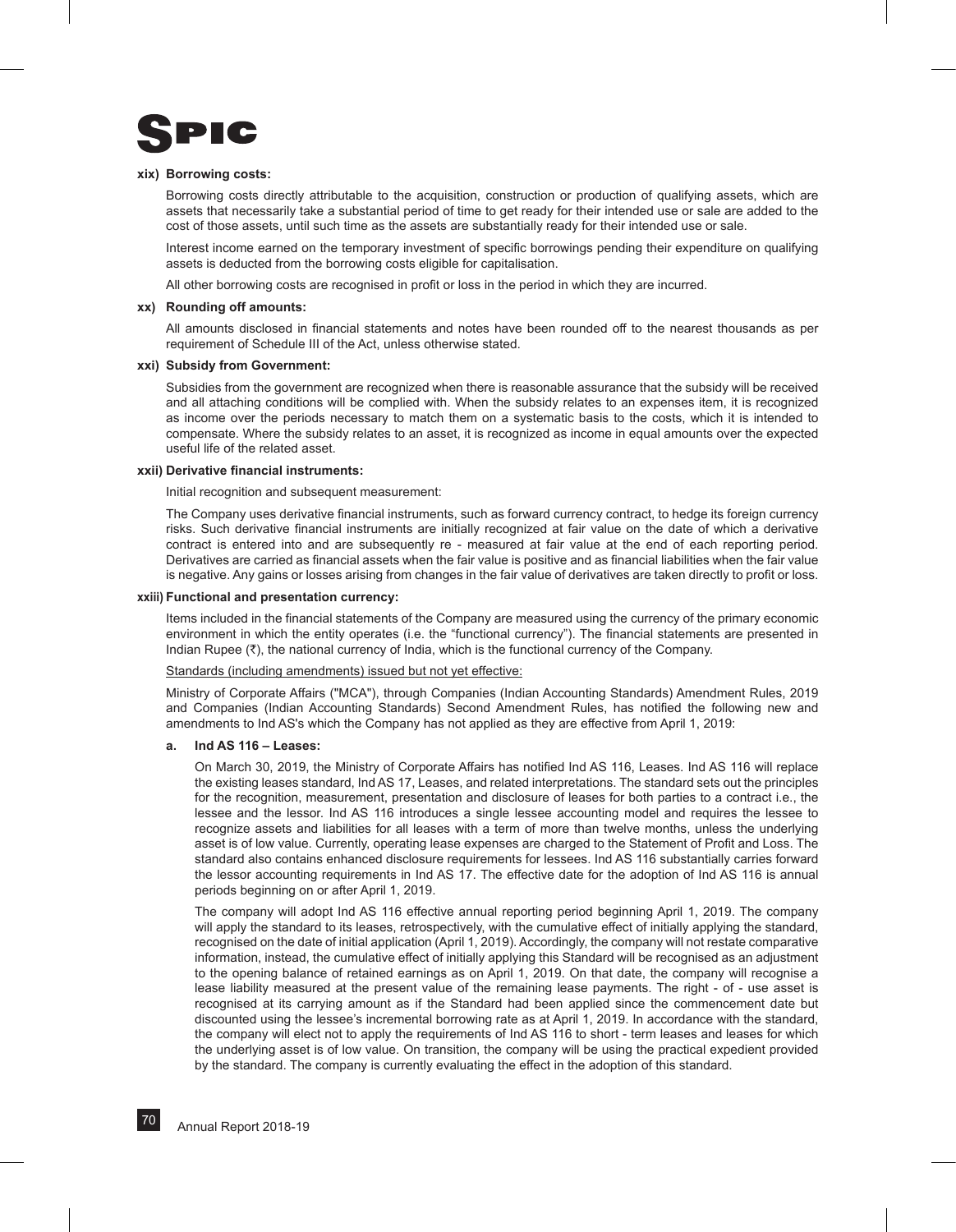

#### **b. Ind AS 12 - Income taxes (amendments relating to uncertainty over income tax treatments and income tax consequences on dividend distribution):**

On March 30, 2019, the Ministry of Corporate Affairs has notified Ind AS 12, Appendix C, Uncertainty over Income Tax Treatments which is to be applied while performing the determination of taxable profit or loss, tax bases, unused tax losses, unused tax credits and tax rates, when there is uncertainty over income tax treatments under Ind AS 12. According to the appendix, companies need to determine the probability of the relevant tax authority accepting each tax treatment, or group of tax treatments, that the companies have used or plan to use in their income tax filing which has to be considered to compute the most likely amount or the expected value of the tax treatment when determining taxable profit tax loss, tax bases, unused tax losses, unused tax credits and tax rates.

The amendment relating to income tax consequences of dividend clarify that an entity shall recognise the income tax consequences of dividends in profit or loss, other comprehensive income or equity according to where the entity originally recognised those past transactions or events.

The effective date for adoption of Ind AS 12 amendments are annual periods beginning on or after April 1, 2019. The Company will adopt the standard on April 1, 2019 and has decided to adjust the cumulative effect in equity on the date of initial application i.e. April 1, 2019 without adjusting comparatives. The Company is currently evaluating the effect of this amendment on the financial statements.

#### **c. Ind AS 19 - Plan amendment, curtailment or settlement (Amendment):**

On March 30, 2019, the Ministry of Corporate Affairs issued amendments to Ind AS 19, Employee Benefits, in connection with accounting for plan amendments, curtailments and settlements. The amendments clarify that if a plan amendment, curtailment or settlement occurs, it is mandatory that the current service cost and the net interest for the period after the re - measurement are determined using the assumptions used for the re-measurement. In addition, amendments have been included to clarify the effect of a plan amendment, curtailment or settlement on the requirements regarding the asset ceiling. The company does not expect this amendment to have any significant impact on its financial statements.

#### **d. Ind AS 23 – Borrowing Costs (Amendment):**

On March 30, 2019, the Ministry of Corporate Affairs issued amendments to Ind AS 23, Borrowing Costs. The amendments clarify that if any specific borrowing remains outstanding after the related asset is ready for its intended use or sale, that borrowing becomes part of the funds that an entity borrows generally when calculating the capitalisation rate on general borrowings. The company does not have any impact from this amendment.

#### **Note 3: Significant accounting judgments, estimates and assumptions:**

The preparation of financial statements requires management to make judgments, estimates and assumptions that affect the reported amounts of revenues, expenses, assets and liabilities, and the accompanying disclosures, and the disclosure of contingent liabilities. Uncertainty about these assumptions and estimates could result in outcomes that require a material adjustment to the carrying amount of assets or liabilities affected in future years.

#### **Estimates and assumptions:**

The key assumptions concerning the future and other key sources of estimation uncertainty at the year end date, that have a significant risk of causing a material adjustment to the carrying amounts of assets and liabilities within the next financial year, are described below. The Company based its assumptions and estimates on parameters available when the financial statements were prepared. Existing circumstances and assumptions about future developments, however, may change due to market changes or circumstances arising that are beyond the control of the Company. Such changes are reflected in the assumptions when they occur.

#### **a. Taxes:**

Deferred tax assets are recognized for unused tax losses to the extent that it is probable that taxable profit will be available against which the losses can be utilized. Significant management judgment is required to determine the amount of deferred tax assets that can be recognized, based upon the likely timing and the level of future taxable profits together with future tax planning strategies.

The Company neither has any taxable temporary difference nor any tax planning opportunities available that could partly support the recognition of these losses as deferred tax assets. On this basis, the Company has determined that it cannot recognize deferred tax assets on the tax losses carried forward except for the unabsorbed depreciation.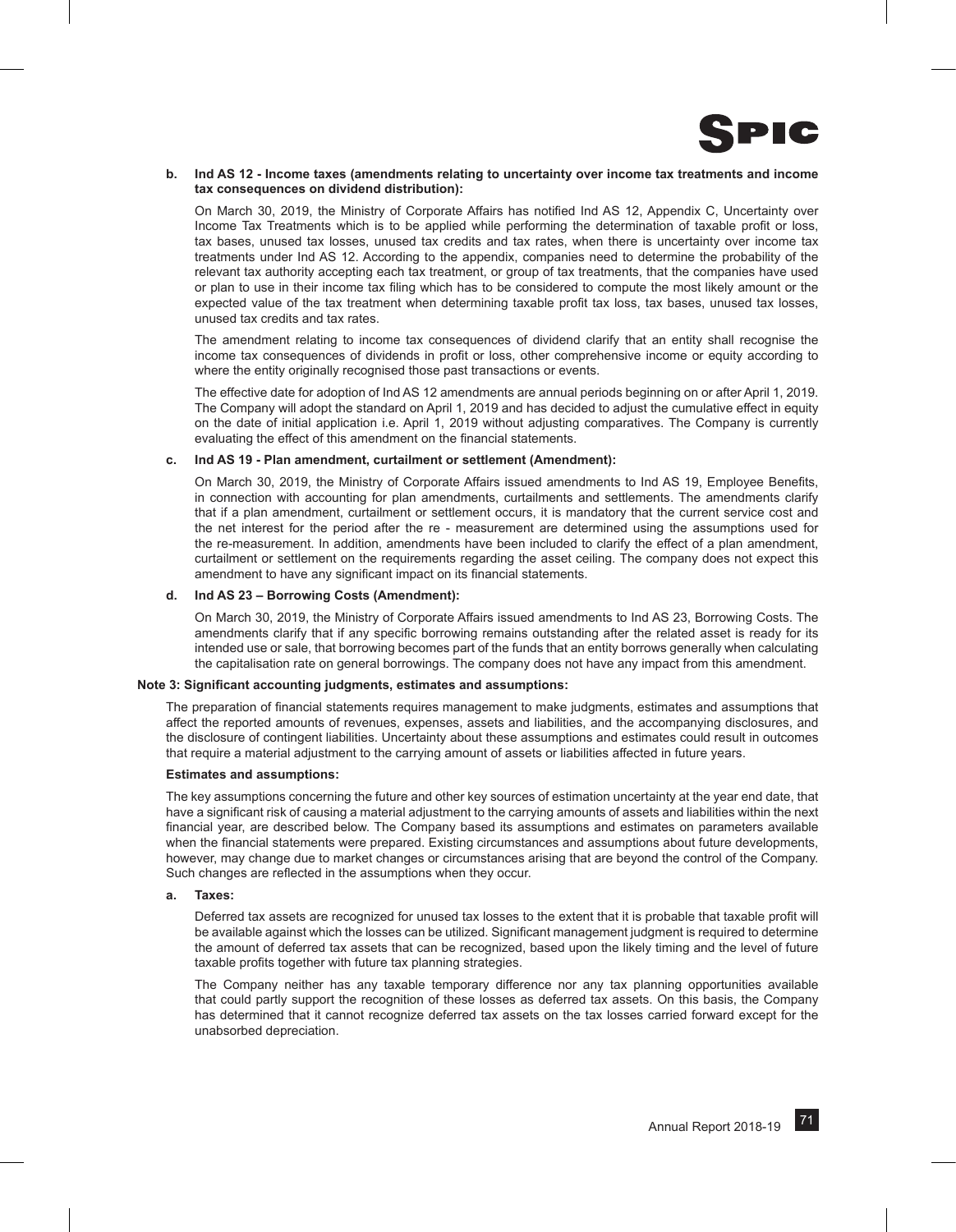

#### **b. Defined benefit plans (gratuity benefits and compensated absences):**

The cost of the defined benefit plans such as gratuity and compensated absences are determined using actuarial valuations. An actuarial valuation involves making various assumptions that may differ from actual developments in the future. These include the determination of the discount rate, future salary increases and mortality rates. Due to the complexities involved in the valuation and its long - term nature, a defined benefit obligation is highly sensitive to changes in these assumptions. All assumptions are reviewed at each year end.

The principal assumptions are the discount and salary growth rate. The discount rate is based upon the market yields available on government bonds at the accounting date with a term that matches that of liabilities. Salary increase rate takes into account of inflation, seniority, promotion and other relevant factors on long term basis. For details refer Note 33.

#### **c. Useful lives of Property, Plant and Equipment:**

The Company reviews the estimated useful lives of property, plant and equipment at the end of each reporting period. During the current year, there has been no change in life considered for the assets.

#### **d. Revenue Recognition:**

The Company provides customer incentives, such as rebates, based on quantity purchased, timing of collections etc. Various estimates are made to recognise the impact of rebates and other incentives on revenue. These estimates are made based on historical and forecasted data, contractual terms and current conditions.

#### **e. Subsidy Income:**

Subsidy income is recognised on the basis of the rates notified from time to time by the Government of India in accordance with the New Pricing Scheme for Urea on the quantity of Urea sold by the Company for the period for which notification has been issued and for the remaining period, based on estimates.

#### **f. Provision for doubtful receivables:**

The Company makes provision for doubtful receivables based on a provision matrix which takes into account historical credit loss experience and adjusted for current estimates.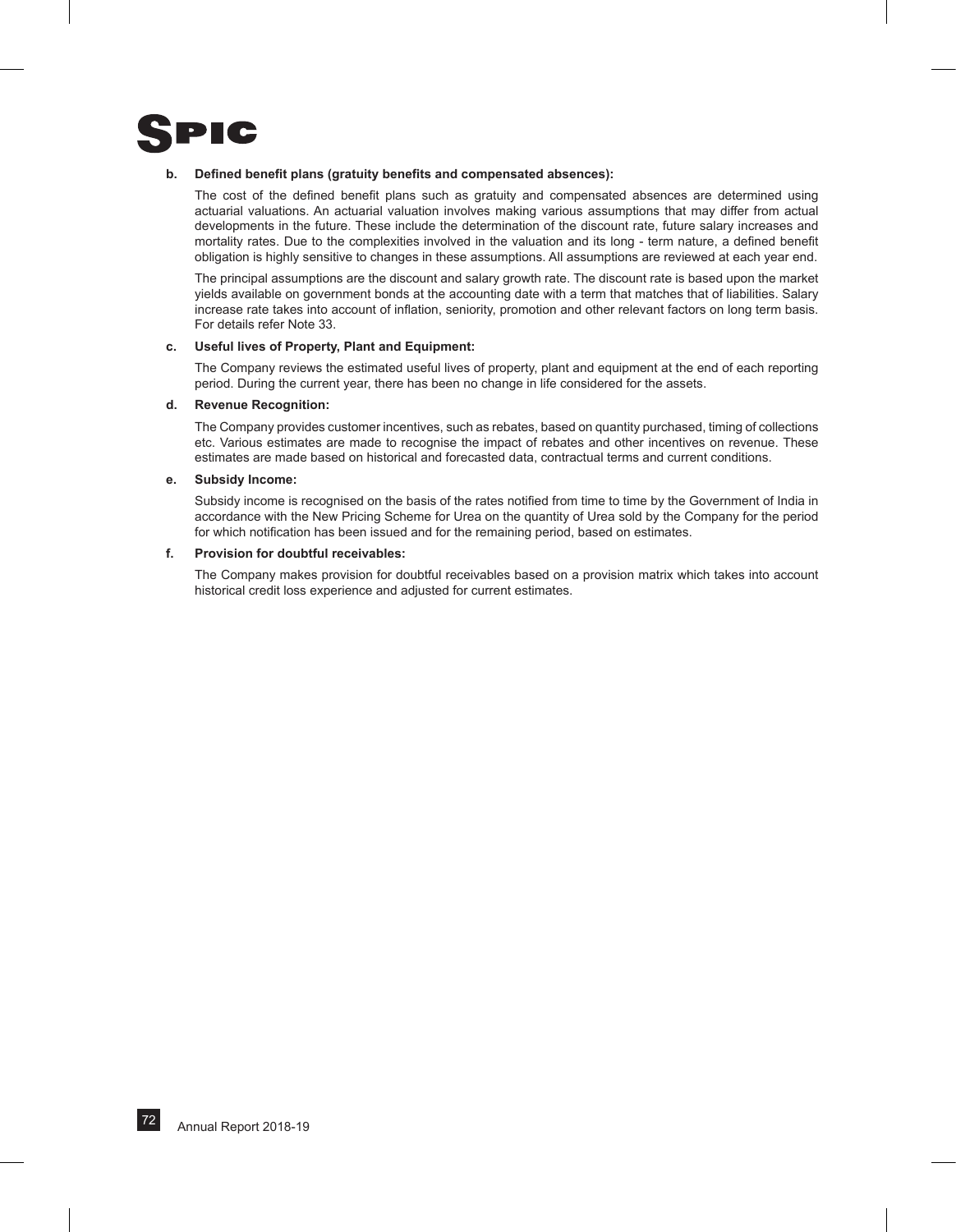|                    | Note 4: Property, Plant & Equipment and Other Intangible Assets: |                                             |                                  |                           |                                                  |                                          |                                           |                                  |                                           |                        | (₹ in lac)             |
|--------------------|------------------------------------------------------------------|---------------------------------------------|----------------------------------|---------------------------|--------------------------------------------------|------------------------------------------|-------------------------------------------|----------------------------------|-------------------------------------------|------------------------|------------------------|
|                    | Particulars                                                      |                                             |                                  | Gross block               |                                                  |                                          | Accumulated depreciation and amortization |                                  |                                           | Net block              |                        |
|                    |                                                                  | Balance as at<br>2018<br>Opening<br>1 April | Adjustments<br><b>Additions/</b> | Adjustments<br>Deletions/ | <b>Closing Balance</b><br>31 March 2019<br>as at | Balance as at<br>1 April 2018<br>Opening | Depreciation<br>Expense                   | Adjustments<br><b>Deletions/</b> | 31 March 2019<br>Balance as at<br>Closing | 31 March 2019<br>As at | 31 March 2018<br>As at |
|                    | (i) Tangible Assets (Owned)                                      |                                             |                                  |                           |                                                  |                                          |                                           |                                  |                                           |                        |                        |
|                    | (a) Land                                                         |                                             |                                  |                           |                                                  |                                          |                                           |                                  |                                           |                        |                        |
|                    | - Freehold                                                       | 4714.48                                     | 1115.25                          | ı                         | 5829.73                                          | ı                                        |                                           |                                  |                                           | 5829.73                | 4714.48                |
|                    | (b) Buildings                                                    | 3288.79                                     | 52.37                            |                           | 3341.16                                          | 322.22                                   | 164.24                                    |                                  | 486.46                                    | 2854.70                | 2966.57                |
| $\odot$            | Plant and Equipment                                              | 423.09<br>စ္                                | 384.93                           | 65.35                     | 19742.67                                         | 4020.55                                  | 2690.36                                   | 56.45                            | 6654.46                                   | 3088.21                | 15402.54               |
|                    | (d) Furniture and Fixtures                                       | 60.64                                       | 2.23                             |                           | 62.87                                            | 9.94                                     | 5.24                                      |                                  | 15.18                                     | 47.69                  | 50.70                  |
|                    | (e) Vehicles                                                     | 141.99                                      | 44.44                            | 38.33                     | 148.10                                           | 13.01                                    | 24.74                                     | 32.51                            | 5.24                                      | 142.86                 | 128.98                 |
|                    | (f) Office equipments                                            | 2062.50                                     | 147.67                           | 6.61                      | 2203.56                                          | 1191.84                                  | 254.16                                    | 6.29                             | 1439.71                                   | 763.85                 | 870.66                 |
| $\widehat{\Theta}$ | Roads                                                            | 74.55                                       |                                  |                           | 74.55                                            | 41.65                                    | 20.95                                     |                                  | 62.60                                     | 11.95                  | 32.90                  |
|                    | (h) Railway Sidings                                              | 298.14                                      |                                  |                           | 298.14                                           | 27.64                                    | 13.82                                     |                                  | 41.46                                     | 256.68                 | 270.50                 |
| Total              |                                                                  | 30064.18                                    | 1746.89                          | 110.29                    | 31700.78                                         | 5626.85                                  | 3173.51                                   | 95.25                            | 8705.11                                   | 22995.67               | 24437.33               |
|                    | (ii) Other Intangible Assets                                     | 129.98                                      | 59.91                            |                           | 189.89                                           | 23.27                                    | 28.74                                     |                                  | 52.01                                     | 137.88                 | 106.71                 |
|                    |                                                                  |                                             |                                  |                           |                                                  |                                          |                                           |                                  |                                           |                        |                        |

|                        | Previous year:               |                                              |                                  |                                  |                                                  |                                          |                                           |                           |                                           |                        | (₹ in lac)             |  |
|------------------------|------------------------------|----------------------------------------------|----------------------------------|----------------------------------|--------------------------------------------------|------------------------------------------|-------------------------------------------|---------------------------|-------------------------------------------|------------------------|------------------------|--|
|                        | Particulars                  |                                              |                                  | Gross block                      |                                                  |                                          | Accumulated depreciation and amortization |                           |                                           | Net block              |                        |  |
|                        |                              | Balance as at<br>2017<br>Opening<br>I April, | Adjustments<br><b>Additions/</b> | Adjustments<br><b>Deletions/</b> | <b>Closing Balance</b><br>31 March 2018<br>as at | Balance as at<br>1 April 2017<br>Opening | Depreciation<br>Expense                   | Adjustments<br>Deletions/ | 31 March 2018<br>Balance as at<br>Closing | 31 March 2018<br>As at | 31 March 2017<br>As at |  |
|                        | (i) Tangible Assets (Owned)  |                                              |                                  |                                  |                                                  |                                          |                                           |                           |                                           |                        |                        |  |
|                        | (a) Land                     |                                              |                                  |                                  |                                                  |                                          |                                           |                           |                                           |                        |                        |  |
|                        | - Freehold                   | 720.23                                       | ı                                | 5.75                             | 4714.48                                          | ×                                        | ı                                         | ı                         | ٠                                         | 4714.48                | 4720.23                |  |
| $\widehat{e}$          | <b>Buildings</b>             | 2995.91                                      | 306.42                           | 13.54                            | 3288.79                                          | 164.49                                   | 167.38                                    | 9.65                      | 322.22                                    | 2966.57                | 2831.42                |  |
| $\odot$                | Plant and Equipment          | 128.02<br>$\frac{5}{2}$                      | 913.04                           | 617.97                           | 9423.09                                          | 873.97                                   | 2704.00                                   | 557.42                    | 4020.55                                   | 5402.54                | 17254.05               |  |
|                        | (d) Furniture and Fixtures   | 57.04                                        | 3.97                             | 0.37                             | 60.64                                            | 5.17                                     | 5.27                                      | 0.50                      | 9.94                                      | 50.70                  | 51.87                  |  |
| e)                     | Vehicles                     | 69.47                                        | 80.86                            | 8.34                             | 141.99                                           | 7.62                                     | 12.53                                     | 7.14                      | 13.01                                     | 128.98                 | 61.85                  |  |
| $\oplus$               | Office equipments            | 010.56                                       | 1061.45                          | 9.51                             | 2062.50                                          | 140.13                                   | 060.51                                    | 8.80                      | 1191.84                                   | 870.66                 | 870.43                 |  |
| $\widehat{\mathbf{e}}$ | Roads                        | 74.55                                        |                                  | ı                                | 74.55                                            | 20.61                                    | 21.04                                     |                           | 41.65                                     | 32.90                  | 53.94                  |  |
|                        | (h) Railway Sidings          | 298.14                                       | 1                                | ı                                | 298.14                                           | 13.82                                    | 13.82                                     |                           | 27.64                                     | 270.51                 | 284.32                 |  |
| <b>Total</b>           |                              | 28353.92                                     | 2365.74                          | 655.48                           | 30064.18                                         | 2225.81                                  | 3984.55                                   | 583.51                    | 5626.85                                   | 24437.33               | 26128.11               |  |
|                        | (ii) Other Intangible Assets |                                              | 129.98                           |                                  | 129.98                                           |                                          | 23.27                                     |                           | 23.27                                     | 106.71                 |                        |  |

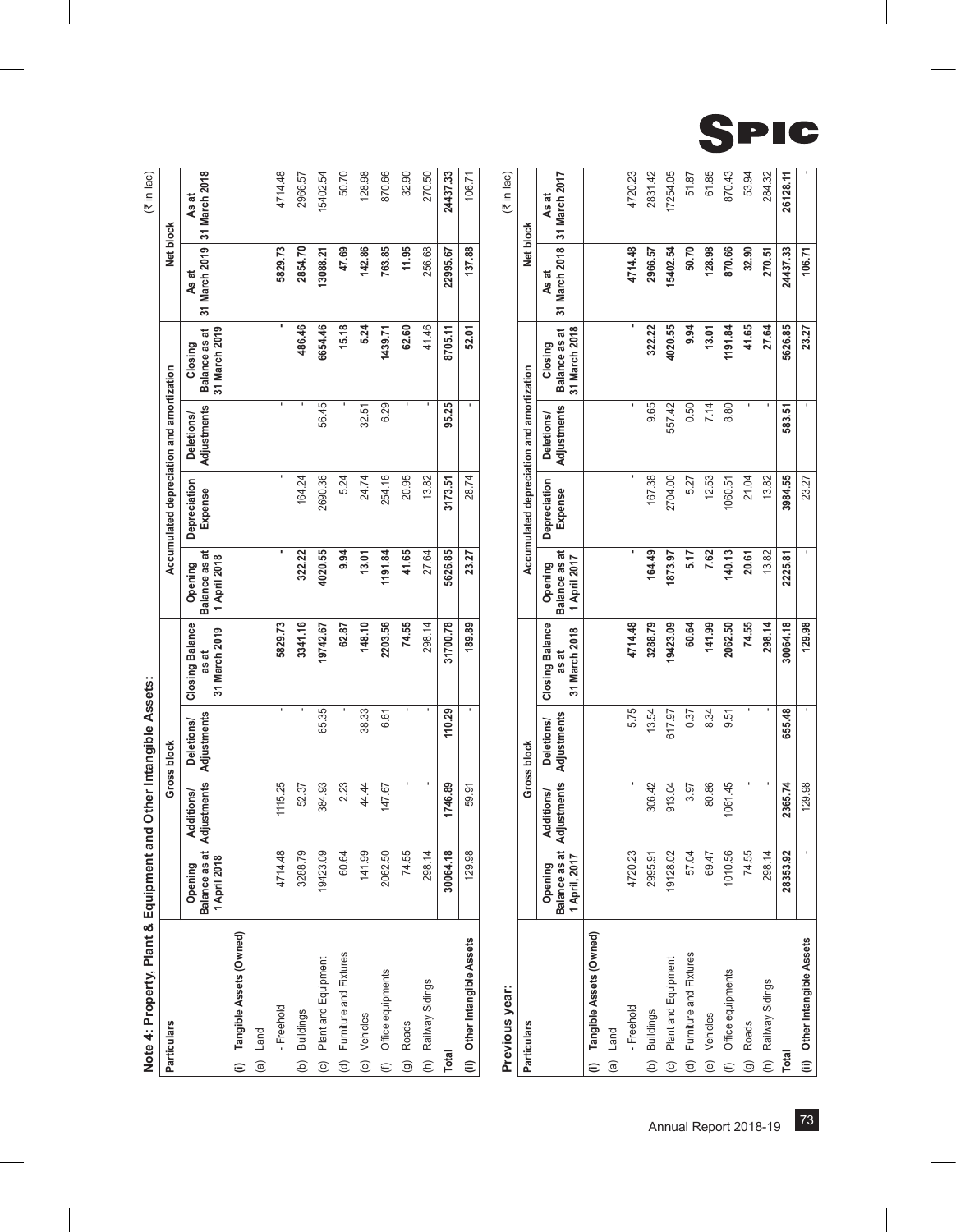

#### **Depreciation Expense:** (3) in lac)

|              | <b>Depreciation Experise.</b> |               |               |
|--------------|-------------------------------|---------------|---------------|
|              | <b>Particulars</b>            | Year ended    | Year ended    |
|              |                               | 31 March 2019 | 31 March 2018 |
| (i)          | Property, Plant & Equipment   | 3173.51       | 3984.55       |
| (ii)         | <b>Investment Property</b>    | 3.47          | 3.47          |
| (iii)        | Other Intangible Assets       | 28.74         | 23.27         |
| <b>Total</b> |                               | 3205.72       | 4011.29       |

#### **Note 5: Investment Property:**

 $($ ₹ in lac) **Particulars As at As at As at As at As at As at As at As at As at As at As at As at As at As at As at As at As at As at As at As at As at As at As at 31 March 2019** As at 31 March 2018 Carrying amount of **Completed investment property 129.18** 132.65 **Total 129.18** 132.65

|                                         |                        | (₹ in lac)             |
|-----------------------------------------|------------------------|------------------------|
| <b>Particulars</b>                      | As at<br>31 March 2019 | As at<br>31 March 2018 |
| <b>Cost or Deemed cost</b>              |                        |                        |
| Balance at the beginning of the year    | 139.59                 | 139.59                 |
| Additions                               |                        |                        |
| Balance at the end of the year          | 139.59                 | 139.59                 |
| Accumulated depreciation and impairment |                        |                        |
| Balance at the beginning of the year    | 6.94                   | 3.47                   |
| Depreciation expense                    | 3.47                   | 3.47                   |
| Balance at the end of the year          | 10.41                  | 6.94                   |

#### **Note 5.1: Fair value of the Company's investment property:**

The fair value of the property is Rs.316.96 lac (Rs.316.96 lac), as per valuation performed by M/s. Anbusivam Valuers., an accredited independent valuer in the previous year. M/s. Anbusivam Valuers is a specialist in valuing these types of investment properties. The Management feels there wont by any significant change in valuation for current year. The valuation will be biennial.

Fair value was derived using the market comparable approach based on recent market / Government guideline prices without any significant adjustments being made to the market observable data. In estimating the fair value of the property, the current use is considered as the highest and best use.

#### **Note 5.2 : Information regarding income and expenditure of Investment property:**

|                                                                                           |                             | $(3\overline{5})$ in lac)   |
|-------------------------------------------------------------------------------------------|-----------------------------|-----------------------------|
| <b>Particulars</b>                                                                        | Year ended<br>31 March 2019 | Year ended<br>31 March 2018 |
| Rental income derived from investment properties                                          | 15.78                       | 10.48                       |
| Direct operating expenses (including repairs and maintenance) generating<br>rental income |                             |                             |
|                                                                                           | 15.78                       | 10.48                       |
| Less - Depreciation                                                                       | (3.47)                      | (3.47)                      |
| Profit arising from investment properties before indirect expenses                        | 12.31                       | 7.01                        |

The Company's investment properties consist of commercial property in chennai given on non - cancellable lease for a period of 5 Years.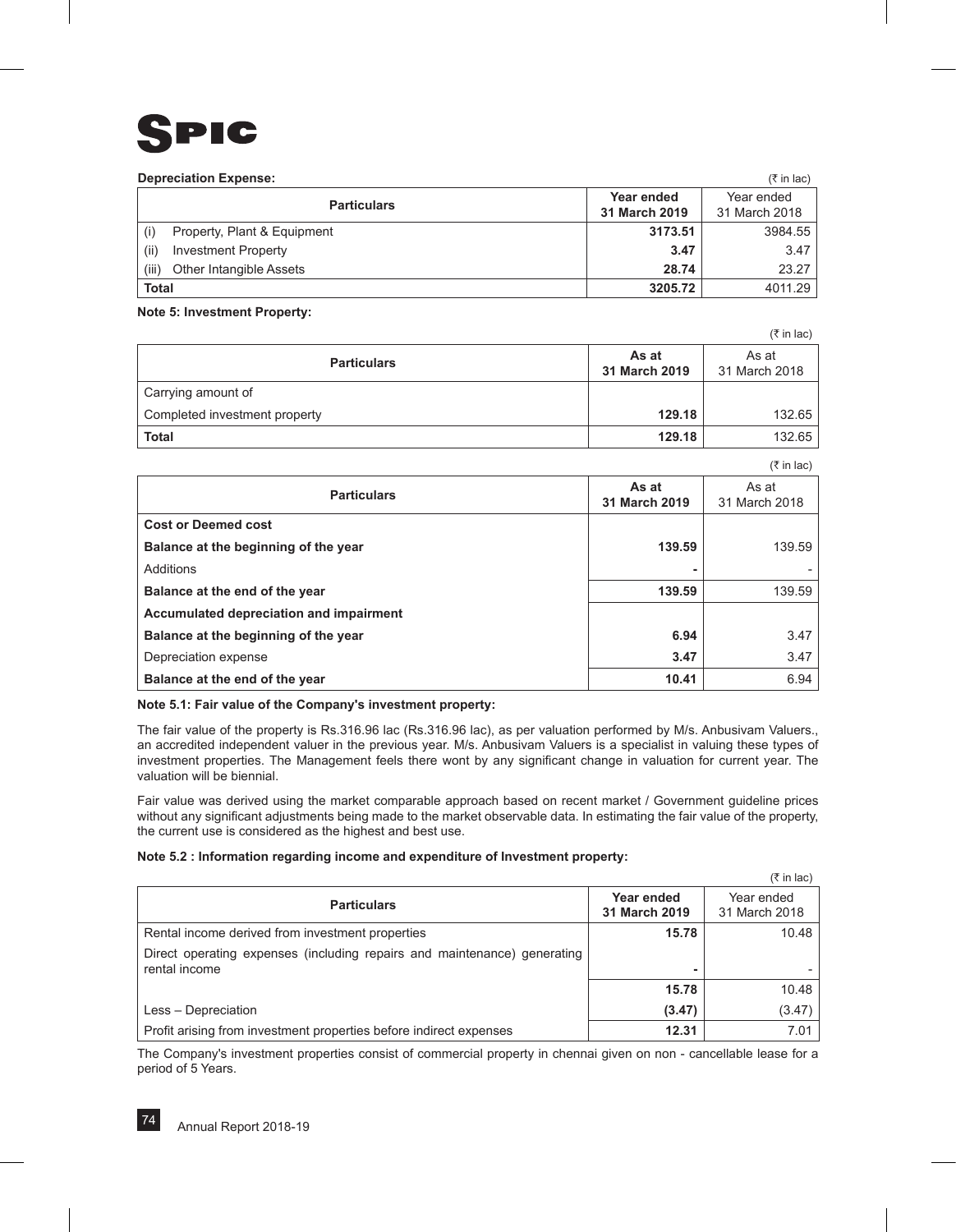

## **Note 6: Non - Current Investments:**

|    |                                                                                              |               | (₹ in lac)           |
|----|----------------------------------------------------------------------------------------------|---------------|----------------------|
|    | <b>Particulars</b>                                                                           | As at         | As at                |
|    |                                                                                              | 31 March 2019 | 31 March 2018        |
| A  | <b>Invesments in Associates at cost</b>                                                      |               |                      |
| 1. | Quoted Investments in equity instruments                                                     |               |                      |
|    | - Tuticorin Alkali Chemicals and Fertilizers Limited (Refer Note 6(ii) (d)                   |               |                      |
|    | below) 5,35,30,113 (66,80,113) Equity Shares of ₹10 each, fully paid up                      | 6620.67       | 1935.67              |
|    | Provision for Diminution in Investment value                                                 | (3668.46)     | (1668.46)            |
|    | <b>Total Aggregate Quoted Investments (1)</b>                                                | 2952.21       | 267.21               |
| 2. | <b>Unquoted investments</b>                                                                  |               |                      |
| a) | Investments in equity instruments                                                            |               |                      |
|    | - Gold Nest Trading Company Limited                                                          |               |                      |
|    | 2,49,000 (2,49,000) Equity Shares of Rs. 100 each, fully paid up                             | 250.25        | 250.25               |
|    | Provision for Diminution in Investment value                                                 | (250.25)      | (250.25)             |
|    | -Greenam Energy Private Limited (Refer Note 6 (ii) (b) below)                                |               |                      |
|    | 56,86,502 (2) Equity Shares of Rs. 10 each, fully paid up                                    | 568.65        | 0.00                 |
| b) | Investment in preference shares                                                              |               |                      |
|    | - Tuticorin Alkali Chemicals and Fertilizers Limited                                         |               |                      |
|    | Nil (20,00,000) 5% Redeemable Cumulative Preference Shares of Rs.<br>100 each, fully paid up |               |                      |
|    | Provision for Diminution in Investment value                                                 |               | 2000.00<br>(2000.00) |
|    | <b>Total Aggregate Unquoted Investments (2)</b>                                              | 568.65        |                      |
|    | Total Investments in associates $(1) + (2)$                                                  | 3520.86       | 267.21               |
| в  | Investments in Joint Ventures at cost                                                        |               |                      |
| 1. | Quoted Investments in equity instruments                                                     |               |                      |
|    | - Tamilnadu Petroproducts Limited                                                            |               |                      |
|    | 1,52,34,375 (1,52,34,375) Equity Shares of Rs. 10 each                                       | 1980.47       | 1980.47              |
|    | Total Aggregate Quoted Investments (1)                                                       | 1980.47       | 1980.47              |
| 2. | Unquoted Investments in equity instruments                                                   |               |                      |
|    | - National Aromatics and Petrochemicals Corporation Limited                                  |               |                      |
|    | 25,000 (25,000) Equity Shares of Rs. 10 each                                                 | 2.50          | 2.50                 |
|    | Provision for Diminution in Investment value                                                 | (2.50)        | (2.50)               |
|    | <b>Total Aggregate Unquoted Investments (2)</b>                                              |               |                      |
|    | Total Investments in joint ventures $(1) + (2)$                                              | 1980.47       | 1980.47              |
| С  | Other Equity Investments carried at FVTOCI                                                   |               |                      |
| 1. | Quoted Investments in equity instruments                                                     |               |                      |
|    | <b>Investments in equity</b>                                                                 |               |                      |
|    | - Manali Petrochemicals Limited                                                              |               |                      |
|    | 10,000 (10,000) Equity shares of Rs. 5 each, fully paid up                                   | 2.52          | 3.36                 |
|    | - State Bank of India                                                                        |               |                      |
|    | 9,660 (9,660) Equity Shares of Rs.1 each, fully paid up                                      | 30.98         | 24.14                |
|    | - ICICI Bank Limited                                                                         |               |                      |
|    | 2,106 (2,106) Equity Shares of Rs. 2 each, fully paid up                                     | 8.43          | 5.86                 |
|    | - Mercantile Ventures Limited (Refer Note 6 (ii) ( e) below)                                 |               |                      |
|    | 1,50,28,000 (92,20,000) Equity Shares of Rs. 10 each, fully paid up                          | 748.40        | 963.49               |
|    | - SICAGEN India Limited                                                                      |               |                      |
|    | 5,77,681 (5,77,681) Equity Shares of Rs. 10 each, fully paid up                              | 138.93        | 206.81               |
|    | <b>Total Aggregate Quoted Investments (1)</b>                                                | 929.26        | 1203.66              |
| 2. | <b>Unquoted investments</b>                                                                  |               |                      |
|    | <b>Investments in equity</b>                                                                 |               |                      |
|    | - SPIC Petrochemicals Limited (Refer 6 (i) below)                                            |               |                      |
|    | Nil (25,37,50,009) Equity Shares of Rs. 10 each, fully paid up                               |               | 25375.00             |
|    | Provision for Diminution in Investment value                                                 |               | (25375.00)           |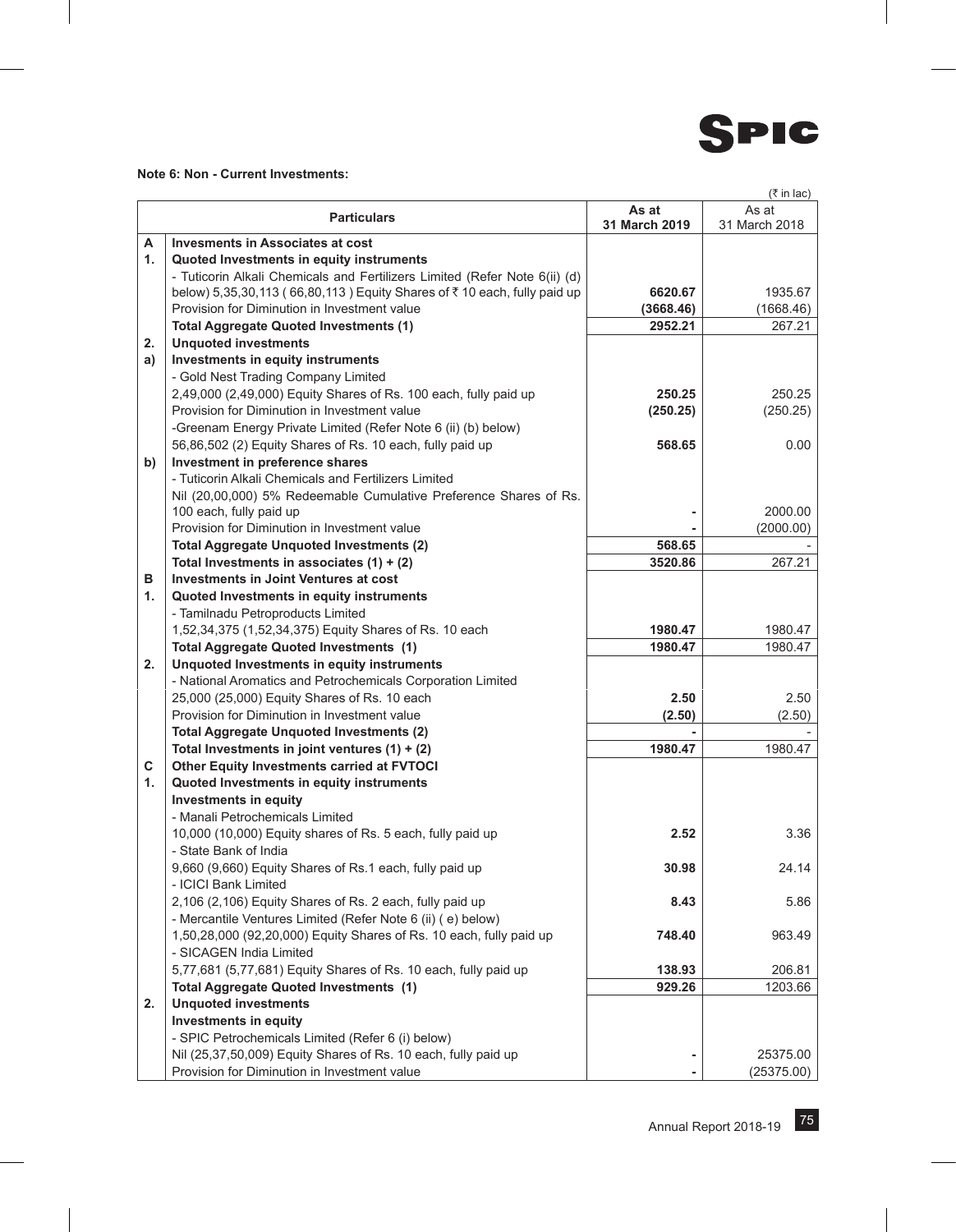

**Note 6: Non - Current Investments (continued):**

 $(\bar{\tau}$  in lac)

|    | <b>Particulars</b>                                                                                                                              | As at<br>31 March 2019 | As at<br>31 March 2018 |
|----|-------------------------------------------------------------------------------------------------------------------------------------------------|------------------------|------------------------|
|    | - Biotech Consortium India Limited                                                                                                              |                        |                        |
|    | 2,50,000 (2,50,000) Equity Shares of Rs. 10 each, fully paid up                                                                                 | 25.00                  | 25.00                  |
|    | - Chennai Willington Corporate Foundation                                                                                                       |                        |                        |
|    | 50 (50) Equity Shares of Rs. 10 each costing Rs. 450, fully paid up                                                                             | 0.00                   | 0.00                   |
|    | - OPG Power Generation Private Limited (Refer Note 6 (ii) (a) below)                                                                            |                        |                        |
|    | 2,08,800 (2,54,700) Equity Shares of Rs.10, fully paid up                                                                                       | 23.67                  | 28.95                  |
|    | - R K Wind Farms (Karur) Private Limited (Refer Note 6 (ii) (c) below)                                                                          |                        |                        |
|    | 456 (Nil) Equity shares of Rs.10, fully paid up                                                                                                 | 0.05                   |                        |
|    | - South India Travels Private Limited (Refer Note 6 (ii) (e) below)                                                                             |                        |                        |
|    | 5,09,575 (Nil) Equity Shares of Rs. 10 each, fully paid up                                                                                      | 50.96                  |                        |
|    | <b>Total Aggregate Unquoted Investments (2)</b>                                                                                                 | 99.68                  | 53.95                  |
|    | Total Other equity Investments $(1) + (2)$                                                                                                      | 1028.94                | 1257.61                |
| D  | <b>Other Investments carried at FVTOCI</b>                                                                                                      |                        |                        |
| 1. | <b>Investments in Preference Shares</b>                                                                                                         |                        |                        |
|    | - SPIC Petrochemicals Limited (Refer Note 6 (i) below)                                                                                          |                        |                        |
|    | Nil(5,000) 8% Redeemable Cumulative Non-Convertible Preference                                                                                  |                        |                        |
|    | Shares of Rs. 100 each, fully paid up                                                                                                           |                        | 5.00                   |
|    | Provision for Diminution in Investment value                                                                                                    |                        | (5.00)                 |
|    | Total Aggregate Unquoted Investments in preference shares (1)                                                                                   |                        |                        |
| 2. | Investment in bonds - fully paid up                                                                                                             |                        |                        |
|    | - SPIC Petrochemicals Limited* (Refer Note 6 (i) below)                                                                                         |                        |                        |
|    | [Zero interest non-transferable bonds]                                                                                                          |                        |                        |
|    | * Repayable in ten equal half - yearly instalments after 12 years from the                                                                      |                        |                        |
|    | commencement of commercial production or total re - payment of the<br>term loan to the lenders whichever is earlier. The carrying value of this |                        |                        |
|    | investment has been fully provided for.                                                                                                         |                        | 30609.63               |
|    | Provision for Diminution in Investment value                                                                                                    |                        | (30609.63)             |
|    | <b>Total Aggregate Investments in Bond(2)</b>                                                                                                   |                        |                        |
| 3. | Investment in Mutual Funds (all fully paid)                                                                                                     |                        |                        |
|    | - Canara Robecco Equity Diversified - Growth Plan (formerly known as                                                                            |                        |                        |
|    | Canara Robecco Fortune) - 94 units                                                                                                              |                        |                        |
|    | 12,760 (12,760) Units of Rs. 10 each                                                                                                            | 1.00                   | 1.00                   |
|    | <b>Total Aggregate Investments In Mutul Funds (3)</b>                                                                                           | 1.00                   | 1.00                   |
|    | Total Other Investments $(1) + (2) + (3)$                                                                                                       | 1.00                   | 1.00                   |
|    | Aggregate book value of                                                                                                                         |                        |                        |
|    | - a) Quoted investments                                                                                                                         | 5861.94                | 3451.34                |
|    | - b) Unquoted investments                                                                                                                       | 669.33                 | 54.95                  |
|    | Aggregate market value of                                                                                                                       |                        |                        |
|    | Quoted investments                                                                                                                              | 8683.12                | 9252.89                |

**6 (i):**The Company promoted SPIC Petrochemicals Limited (SPIC Petro) in 1994 - 95 for the manufacture of Polyester Filament Yarn and Purified Terepthalic Acid. The Company had invested Rs.25375.00 lac in the equity share capital, Rs.5.00 lac in preference share capital and Rs.30609.63 lac in Unsecured Zero Interest Bonds. Consequent to the litigation between Chennai Petroleum Corporation Limited (CPCL) and the Company, the implementation of the project was injuncted. On the winding up petitions that were filed by certain unsecured creditors, the Honorable Madras High Court ordered the winding up of the Company on 17th April 2009. The Board of Directors of the Company at their meeting dated 12th February 2019 approved the write off of the Investments of Rs.25375.00 lac in the equity share capital, Rs.5.00 lac in preference share capital, Rs.30609.63 lac of Unsecured Zero Interest Bonds and Advances due of Rs.318.91 lac from SPIC Petro, against the provisions made towards the balances in the earlier years and there is no financial impact due to this write off in current year.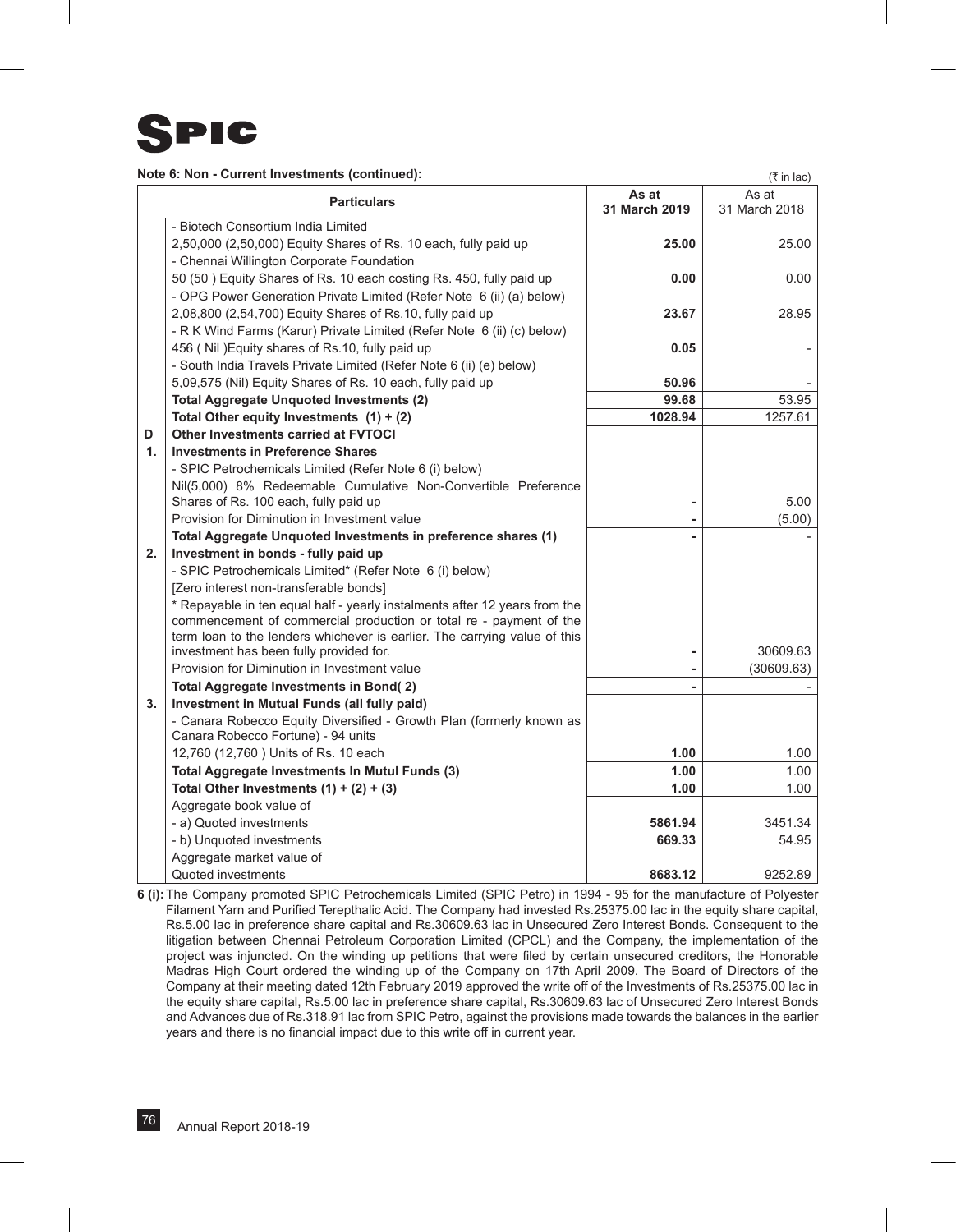

#### **6 (ii): During the year:**

- (a) 45,900 Equity shares of Rs.10 each @ Rs.11.50 per share valuing Rs.5.27 lac, was bought back by OPG Power Generation Private Limited due to reduction in consumption of power, as per Group Captive Scheme of the Government of India under Electricity Rules, 2005 and the balance equity shares held is 2,08,800.
- (b) 56,86,500 Equity shares of Rs.10 each at par was allotted to the Company by M/s. Greenam Energy Private Limited (Greenam), a company incorporated for setting up a 25 - 29 MW DC solar power project. The Company has given an undertaken to lenders of Greenam for non - disposal/pledge of equity shares of Greenam so long as any moneys remain due by the Company under the Loan Agreement.
- (c) 456 Equity shares of Rs.10/- each at par, aggregating Rs.0.05 lac was allotted to the Company by RK Winds Farms (Karur) Private Limited vide the Share Purchase and Shareholders Agreements entered on 18th February 2019, for purchase and consumption of 600 MW of power at a concessional tariff as applicable under Group Captive Scheme of the Government of India under Electricity Rules, 2005, to achieve savings in cost of power.
- (d) 4,68,50,000 Equity shares of Rs 10 each, at par, was allotted by Tuticorin Alkali Chemicals and Fertilizers Limited (TFL), an associate of the Company, by way of conversion of 5% Redeemable Cumulative Preference Shares of Rs 100 each amounting to Rs 2000 lac held by the Company and other receivables aggregating Rs 2685 lac. The allotment has been made pursuant to SEBI Order dated 6th September 2018 permitting these conversions. The equity shares are locked - in for such period as per Regulation 167 of SEBI (Issue of Capital and Disclosure Requirements) Regulations, 2018. The regulatory approvals for the allotment is in process.
- (e) 58,08,000 Equity Shares of Rs. 10 each, at a premium of Rs. 3.50 per share of Mercantile Venture Limited for the value of Rs. 784.08 Lakhs and 509,575 Equity Shares of Rs. 10 each of South India Travels Private Limited had received by the Company based on the scheme of arrangement filed by Gold Nest Trading Company Limited. The balance due from Gold Nest Trading Company Limited was written off in the earlier year and hence these amounts were credited to other income during the year.

|   |                                            |               | (₹ in lac)    |
|---|--------------------------------------------|---------------|---------------|
|   |                                            | As at         | As at         |
|   | <b>Particulars</b>                         | 31 March 2019 | 31 March 2018 |
| A | Other financial assets - Non current       |               |               |
|   | Financial assets carried at amortized cost |               |               |
|   | Deposits                                   |               |               |
|   | Considered good                            | 287.10        | 199.49        |
|   | Doubtful                                   | 42.47         | 42.34         |
|   |                                            | 329.57        | 241.83        |
|   | Less: Provision for doubtful deposits      | 42.47         | 42.34         |
|   |                                            | 287.10        | 199.49        |
|   | Loans to employees                         |               |               |
|   | Considered good                            |               |               |
|   | Doubtful                                   | 5.84          | 5.84          |
|   |                                            | 5.84          | 5.84          |
|   | Less: Provision for doubtful loans         | 5.84          | 5.84          |
|   |                                            |               |               |
|   | <b>Total</b>                               | 287.10        | 199.49        |
| B | Other financial assets - current           |               |               |
|   | Financial assets carried at amortized cost |               |               |
|   | Advances to related parties                |               |               |
|   | Considered good                            | 3557.75       | 58.86         |
|   | Doubtful                                   | 1488.96       | 1488.16       |
|   |                                            | 5046.71       | 1547.02       |
|   | Less: Provision for doubtful advance       | 1488.96       | 1488.16       |
|   |                                            | 3557.75       | 58.86         |
|   | Interest accrued on deposits               | 241.11        | 89.01         |
|   | Insurance claims receivable                | 0.08          | 0.07          |
|   | Subsidy Receivable (Refer Note 17 (i))     | 103201.37     | 52581.52      |
|   | Total                                      | 107000.31     | 52729.46      |

#### **Note 7: Other financial assets:**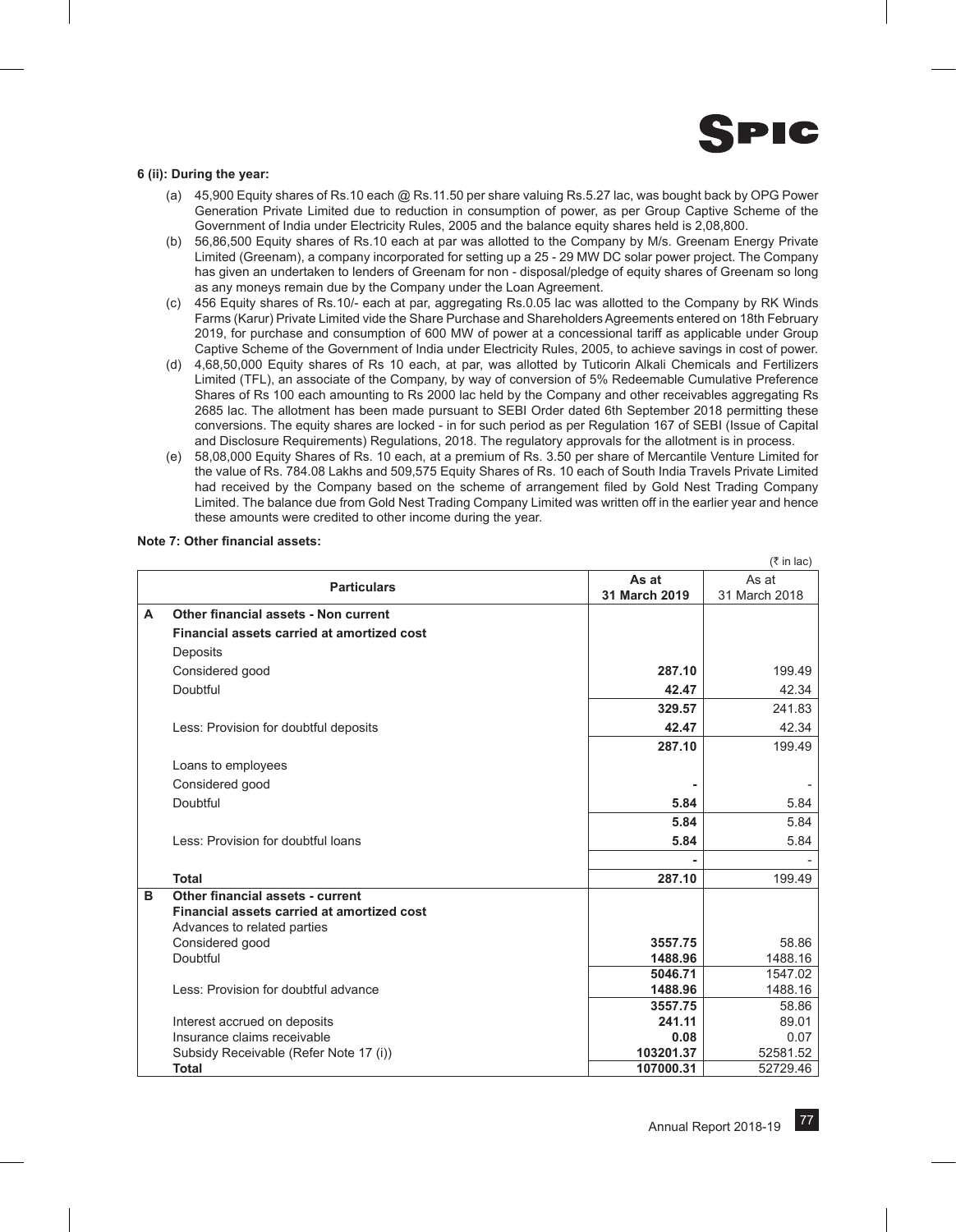

## **Note 8: Other Non - Current Assets:**

|                                                 |               | $(3\overline{5})$ in lac) |
|-------------------------------------------------|---------------|---------------------------|
| <b>Particulars</b>                              | As at         | As at                     |
|                                                 | 31 March 2019 | 31 March 2018             |
| Deposits                                        |               |                           |
| Considered good                                 | 1509.75       | 3052.05                   |
| Doubtful                                        | 88.73         | 88.73                     |
|                                                 | 1598.48       | 3140.78                   |
| Less: Provision for doubtful deposits           | 88.73         | 88.73                     |
|                                                 | 1509.75       | 3052.05                   |
| Advances to employees                           |               |                           |
| Doubtful                                        | 10.23         | 13.21                     |
| Less: Provision for doubtful loans and advances | 10.23         | 13.21                     |
|                                                 |               |                           |
| Capital advances                                | 2135.01       | 608.79                    |
| Balances with government authorities            |               |                           |
| Considered good                                 | 963.94        | 963.94                    |
| Doubtful                                        | 210.22        | 210.22                    |
|                                                 | 1174.16       | 1174.16                   |
| Less: Provision for doubtful balances           | 210.22        | 210.22                    |
|                                                 | 963.94        | 963.94                    |
| <b>Total</b>                                    | 4608.70       | 4624.78                   |

## **Note 9: Inventories:**

|                                                                     |               | $(3\overline{5})$ in lac) |
|---------------------------------------------------------------------|---------------|---------------------------|
| <b>Particulars</b>                                                  | As at         | As at                     |
|                                                                     | 31 March 2019 | 31 March 2018             |
| Raw materials in stock (at cost)                                    | 12404.24      | 10254.39                  |
| Raw material in - transit (at cost)                                 | 437.92        |                           |
|                                                                     | 12842.16      | 10254.39                  |
| Work in progress in stock (At cost) (Refer Note 9 (i) below)        | 299.48        | 2005.15                   |
| Finished goods in stock (At lower of cost and net realizable value) | 1529.32       | 3801.02                   |
| Stock in trade                                                      |               | 10.38                     |
| Stores and spares including packing material (At cost)              | 2099.74       | 1705.14                   |
| Fuel Oil (at cost)                                                  | 2014.66       | 1098.54                   |
| <b>Total</b>                                                        | 18785.36      | 18874.62                  |

### **9 (i): Details of work-in-progress:**

|                    |                        | $(3\overline{5})$ in lac) |
|--------------------|------------------------|---------------------------|
| <b>Particulars</b> | As at<br>31 March 2019 | As at<br>31 March 2018    |
| Tissue Culture     | 195.16                 | 128.59                    |
| Others             | 104.32                 | 1876.56                   |
| <b>Total</b>       | 299.48                 | 2005.15                   |

## **Note 10: Trade receivables:**

|                                    |                        | $(3\overline{5})$ in lac) |
|------------------------------------|------------------------|---------------------------|
| <b>Particulars</b>                 | As at<br>31 March 2019 | As at<br>31 March 2018    |
| Unsecured, considered good         | 1764.96                | 4745.27                   |
| Unsecured, considered doubtful     | 648.83                 | 649.03                    |
|                                    | 2413.79                | 5394.30                   |
| Less: Allowance for doubtful debts | 648.83                 | 649.03                    |
| <b>Total</b>                       | 1764.96                | 4745.27                   |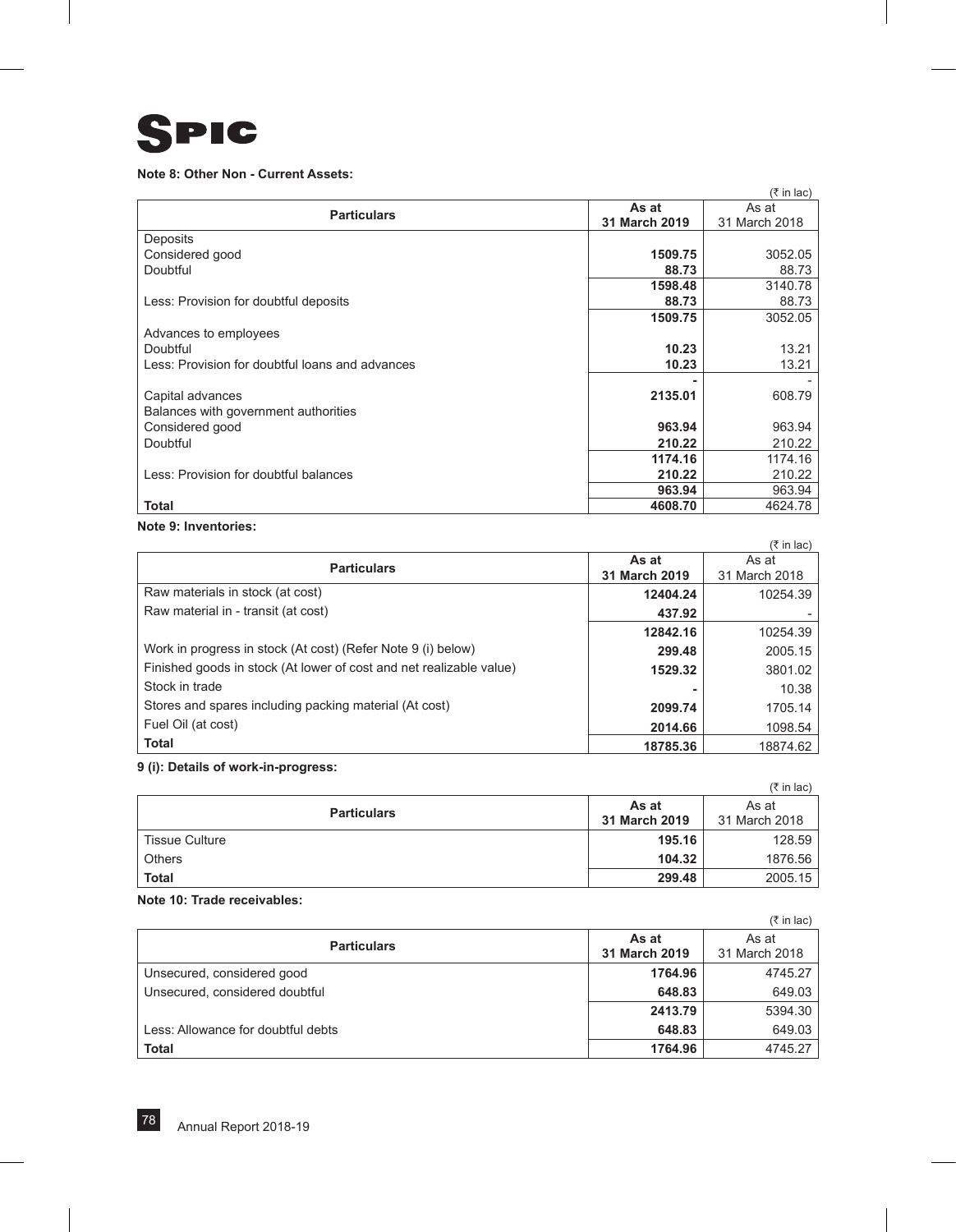

#### **Note 11 (A): Cash and cash equivalents:**

|                       |                        | $(3\overline{5})$ in lac) |
|-----------------------|------------------------|---------------------------|
| <b>Particulars</b>    | As at<br>31 March 2019 | As at<br>31 March 2018    |
| Balances with banks:  |                        |                           |
| - In current accounts | 7235.88                | 329.11                    |
| - In EEFC accounts    | 0.92                   | 0.87                      |
| Cash on hand          | 3.72                   | 4.03                      |
| <b>Total</b>          | 7240.52                | 334.01                    |

**For the purpose of the statement of cash flows, cash and cash equivalents comprise the following:**

|                           |                        | $(3\overline{5})$ in lac) |
|---------------------------|------------------------|---------------------------|
| <b>Particulars</b>        | As at<br>31 March 2019 | As at<br>31 March 2018    |
| Cash and cash equivalents |                        |                           |
| Balances with banks:      |                        |                           |
| - In current accounts     | 7235.88                | 329.11                    |
| - In EEFC accounts        | 0.92                   | 0.87                      |
| Cash on hand              | 3.72                   | 4.03                      |
| <b>Total</b>              | 7240.52                | 334.01                    |

#### **Note 11 (B) : Bank balances other than Cash and cash equivalents:**

|                                                                            |                        | $(3\overline{5})$ in lac) |
|----------------------------------------------------------------------------|------------------------|---------------------------|
| <b>Particulars</b>                                                         | As at<br>31 March 2019 | As at<br>31 March 2018    |
| Balances with banks                                                        |                        |                           |
| - Balances held as margin money or security against borrowings, guarantees |                        |                           |
| and other commitments                                                      | 464.50                 | 420.45                    |
| - Balance in Escrow Account                                                | 4.18                   | 4.20                      |
| Total                                                                      | 468.68                 | 424.65                    |

## **Note 12: Other current assets:**

|                                         |               | $(3\overline{5})$ in lac) |
|-----------------------------------------|---------------|---------------------------|
| As at<br><b>Particulars</b>             |               | As at                     |
|                                         | 31 March 2019 | 31 March 2018             |
| Advances to employees - Considered good | 0.36          | 1.60                      |
| Other Advances                          |               |                           |
| Considered good                         | 54.39         | 127.22                    |
| Doubtful                                | 174.21        | 493.12                    |
|                                         | 228.60        | 620.34                    |
| Less: Provision for doubtful advances   | 174.21        | 493.12                    |
|                                         | 54.39         | 127.22                    |
| Prepaid expenses                        | 170.82        | 216.23                    |
| Balances with government authorities    |               |                           |
| Considered good                         | 12171.30      | 18387.81                  |
| Doubtful                                | 37.40         | 37.40                     |
|                                         | 12208.70      | 18425.21                  |
| Less: Provision for doubtful balances   | 37.40         | 37.40                     |
|                                         | 12171.30      | 18387.81                  |
| <b>Advances to Suppliers</b>            | 1522.37       | 440.48                    |
| <b>Total</b>                            | 13919.24      | 19173.34                  |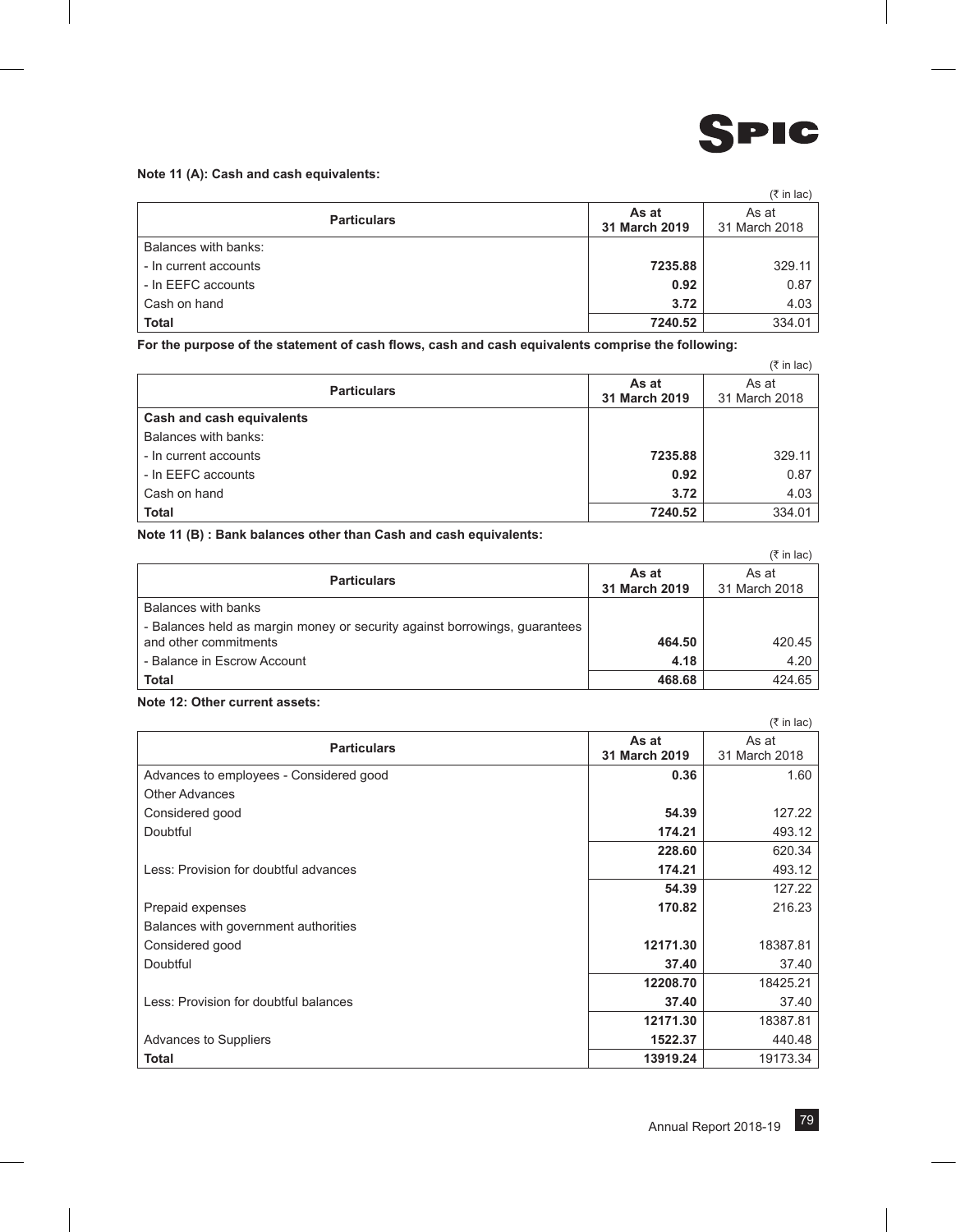## C  $\blacksquare$

#### **Note 13: Equity Share Capital:**

 $(F \in \text{In } \text{In})$ 

|                                                                            |               | $\sqrt{2}$    |
|----------------------------------------------------------------------------|---------------|---------------|
| <b>Particulars</b>                                                         | As at         | As at         |
|                                                                            | 31 March 2019 | 31 March 2018 |
| <b>Authorised Share Capital</b>                                            |               |               |
| 31,60,00,000 (31,60,00,000) Equity shares of Rs.10 each                    | 31600.00      | 31600.00      |
| 55,00,000 (55,00,000) Redeemable cumulative preference shares of Rs.100    |               |               |
| each                                                                       | 5500.00       | 5500.00       |
| 3,00,00,000 (3,00,00,000) Fully Compulsorily Convertible Preference (FCCP) |               |               |
| shares of Rs.18 each                                                       | 5400.00       | 5400.00       |
|                                                                            | 42500.00      | 42500.00      |
| Issued, subscribed and fully paid up:                                      |               |               |
| 20,36,40,336 (20,36,40,336) Equity shares of Rs.10 each (Refer note 13 (i) |               |               |
| to $13(iv)$ below)                                                         | 20364.03      | 20364.03      |

**13 (i):** There is no movement in the number of equity shares and preference shares during the year and in the previous year.

#### **13 (ii): Details of Shareholders holding more than 5% of the shares in the Company:**

|                                                                    |                          | As at 31 March 2019                  |                          | As at 31 March 2018                  |
|--------------------------------------------------------------------|--------------------------|--------------------------------------|--------------------------|--------------------------------------|
| Class of shares / Name of shareholders                             | Number of<br>shares held | % holding in that<br>class of shares | Number of<br>shares held | % holding in that<br>class of shares |
| Equity shares with voting rights                                   |                          |                                      |                          |                                      |
| <b>AMI Holdings Private Limited</b>                                | 37276700                 | 18.31                                | 37276700                 | 18.31                                |
| Lotus Fertilizers Private Limited                                  | 27995454                 | 13.75                                | 27995454                 | 13.75                                |
| The Bank of Newyork Mellon                                         | 16791800                 | 8.25                                 | 16941800                 | 8.32                                 |
| <b>FICON Holdings Limited</b>                                      | 15682775                 | 7.70                                 | 15682775                 | 7.70                                 |
| Preference Shares (Refer Note 17)                                  |                          |                                      |                          |                                      |
| 14.50% Redeemable cumulative non-<br>convertible preference shares |                          |                                      |                          |                                      |
| Bajaj Auto Ltd                                                     | 300000                   | 100.00                               | 300000                   | 100.00                               |
| 11.50% Redeemable cumulative non-<br>convertible preference shares |                          |                                      |                          |                                      |
| United India Insurance Company Limited                             |                          |                                      | 100000                   | 11.76                                |
| <b>AMI Holdings Private Limited</b>                                | 650000                   | 76.47                                | 650000                   | 76.47                                |
| Dynamic Global Trading Corporation Limited                         | 200000                   | 23.53                                | 100000                   | 11.76                                |
| 10.00% Redeemable cumulative non-<br>convertible preference shares |                          |                                      |                          |                                      |
| AMI Holdings Private Limited                                       | 100000                   | 100.00                               | 100000                   | 100.00                               |

#### **13 (iii): Equity shares include:**

1,67,91,800 equity shares were issued against the Global Depository Receipts (GDRs) and is held by The Bank of New York, Mellon, as depository for the GDRs.

#### **Terms / rights attached to Equity Shares:**

The company has only one class of equity shares having a par value of Rs. 10 per share. Each shareholder is entitled to one vote per share held. Dividend if any declared is payable in Indian rupees. The dividend proposed by the board of directors is subject to the approval of the shareholders in the ensuing Annual General Meeting. All these shares have the same rights and preferences with respect to payment of dividend, repayment of capital and voting.

In the event of liquidation of the company, the holders of equity shares will be entitled to receive remaining assets of the company, after distribution of all preferential amounts. The distribution will be in proportion to the number of equity shares held by the shareholders.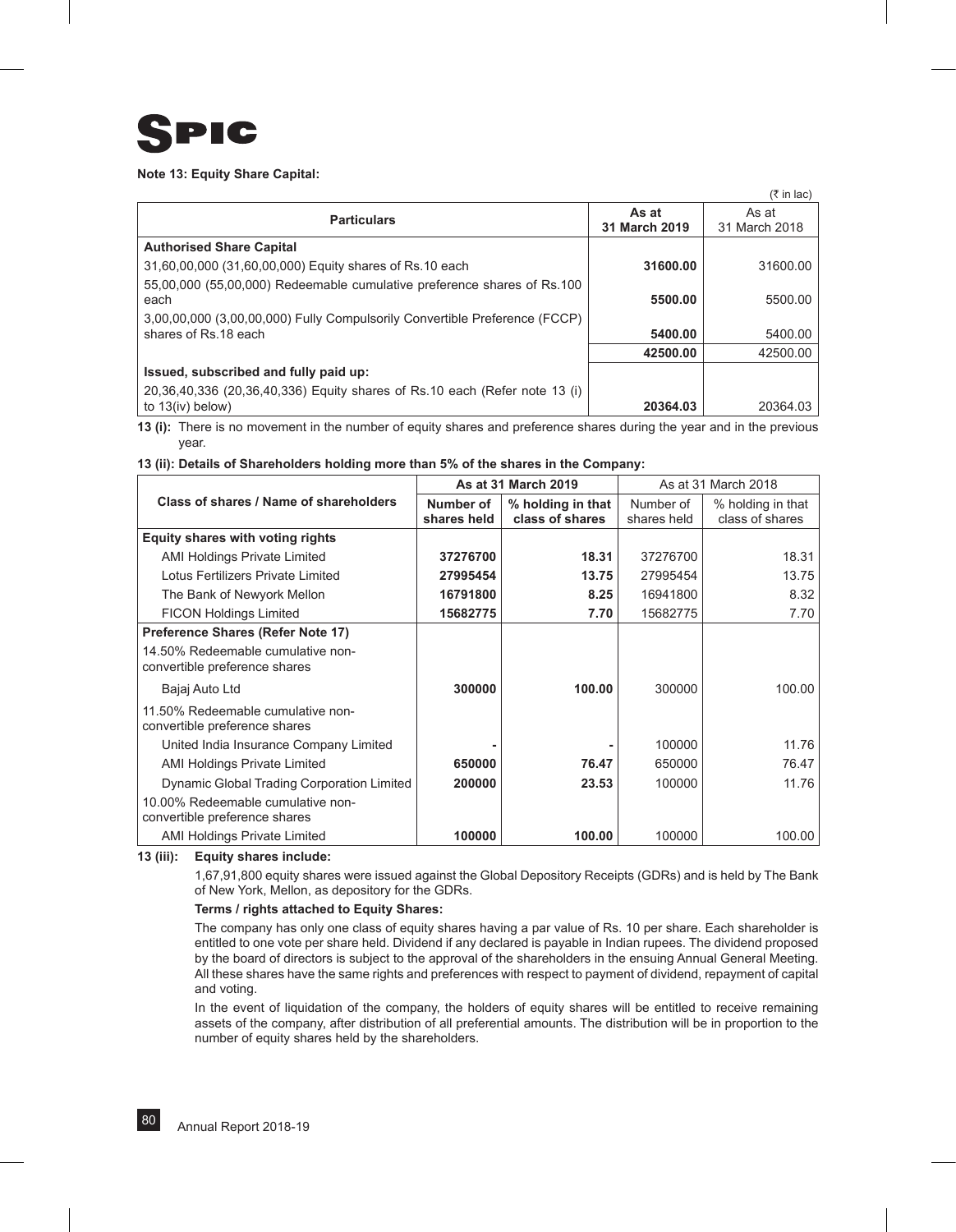

#### **13 (iv): Terms / rights attached to Preference Shares:**

In the event of non-declaration of dividend in respect of any financial year, arrears of dividend will be declared in the subsequent financial years subject to the provisions of the Companies Act, and / or any statutory modifications thereto, or re - enactments thereof as may be in force from time to time, prior to payment of dividend on equity shares.

#### **Note 14: Other Equity:**

|                                                                     |               | (₹ in lac)    |
|---------------------------------------------------------------------|---------------|---------------|
| <b>Particulars</b>                                                  | As at         |               |
|                                                                     | 31 March 2019 | 31 March 2018 |
| Capital Reserve                                                     | 97.24         | 97.24         |
| Capital Redemption Reserve                                          | 6500.00       | 6500.00       |
| Securities Premium                                                  | 21047.71      | 21047.71      |
| <b>Statutory Reserve</b>                                            | 41.33         | 41.33         |
| (Deficit) in Statement of Profit and Loss                           |               |               |
| Opening balance                                                     | (17658.84)    | (21381.39)    |
| Add: Profit for the year                                            | 5334.15       | 3722.55       |
| Closing balance                                                     | (12324.69)    | (17658.84)    |
| - Reserve for equity instruments through other comprehensive income |               |               |
| Opening balance                                                     | 223.12        | 278.18        |
| Add: Effect of measuring investments at fair value                  | (952.63)      | (55.06)       |
| Closing balance                                                     | (729.51)      | 223.12        |
| - Remeasurement of defined plans                                    |               |               |
| Opening balance                                                     | (47.13)       | (78.06)       |
| - Actuarial movement through other comprehensive income             | (165.28)      | 30.93         |
| Closing balance                                                     | (212.41)      | (47.13)       |
| <b>Total</b>                                                        | 14419.67      | 10203.43      |

#### **Capital Reserve and Statutory Reserve:**

Capital Reserve of Rs.97.24 lac and Statutory Reserve of Rs.41.33 lac represents reserves transferred to the Company on merger of SPIC Holdings and Investments Ltd (SHIL) with the Company during 2006-07.

#### **Capital Redemption Reserve:**

Capital redemption reserve has been created pursuant to the requirements of the Act under which the Company is required to transfer certain amounts on redemption of the preference shares. The Company has redeemed the underlying preference shares in the earlier years. The capital redemption reserve can be utilised for issue of bonus shares.

#### **Securities Premium:**

Securities premium reserve represents the amount received in excess of the face value of the equity shares. The utilisation of the securities premium reserve is governed by the Section 52 of the Act.

#### **Note15: Non - current borrowings:**

|                                                |                        | (₹ in lac)             |
|------------------------------------------------|------------------------|------------------------|
| <b>Particulars</b>                             | As at<br>31 March 2019 | As at<br>31 March 2018 |
| Unsecured at amortised cost                    |                        |                        |
| Term loans                                     |                        |                        |
| From Related Parties (Refer Note 15 (i) below) | 12865.50               | 16275.00               |
|                                                | 12865.50               | 16275.00               |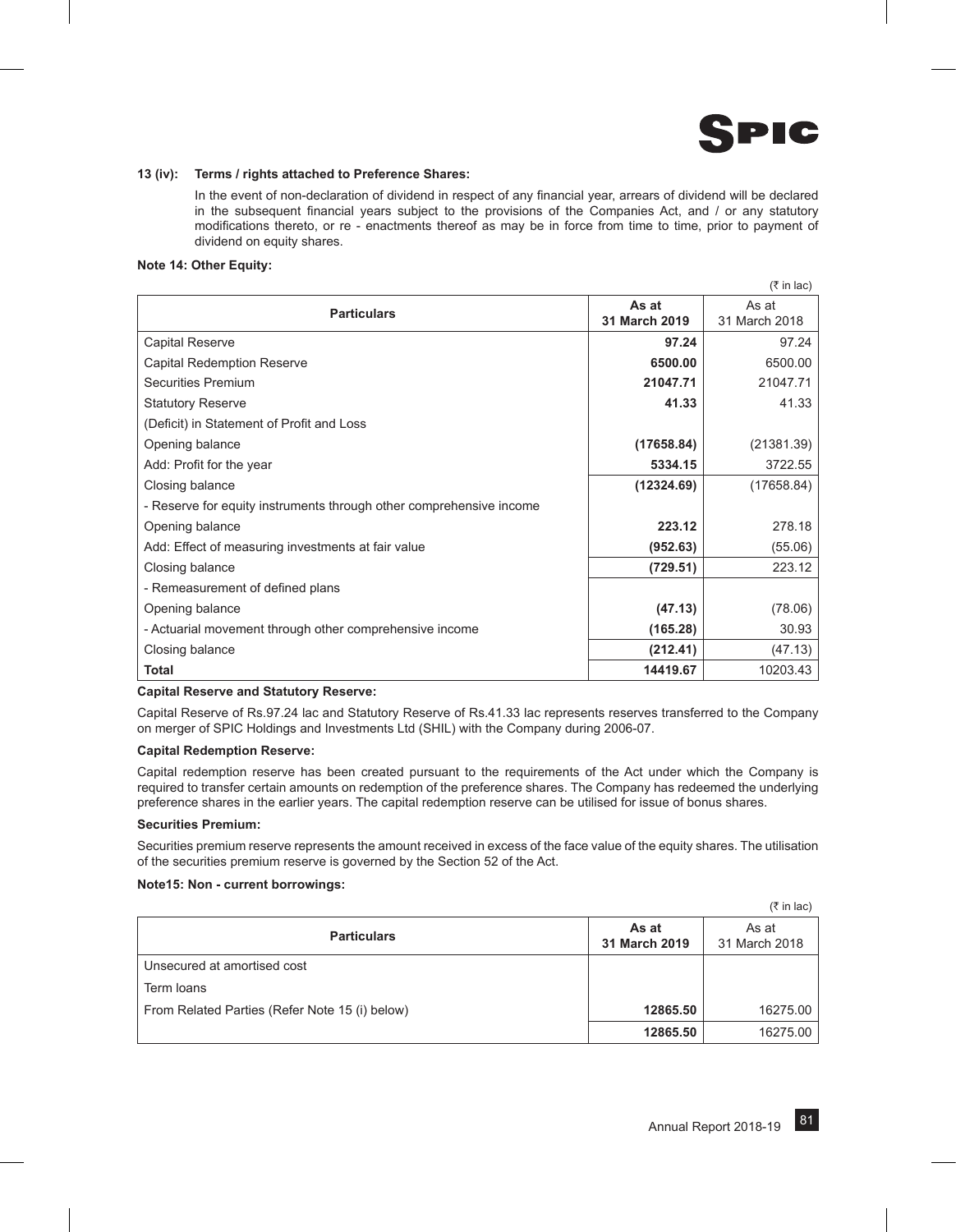

**15 (i):** The Company during the FY 2016-17 & FY 2017-18, had issued unsecured Indian Rupee denominated bonds (Masala Bonds) of Rs.20670 lac to AM International Holdings Pte Ltd, Singapore, which was approved by the Board of Directors vide their meeting held on 20th September 2016. These bonds are repayable after three years and carry an interest of 9% which is payable at quarterly intervals falling due on 22 February, 22 May, 22 August and 22 November of each year. Out of the total amount, the Company has utilised Rs 16275 lac (previous year Rs.16275 lac) as at the balance sheet date. An amount of Rs.3409.50 lac will be maturing during December 2019 and the same is classified as current maturies of long term borrowings in Note 16 B.

 $(3 \nvert \text{in} \text{lac})$ 

#### **Note 16: Other Financial Liabilities:**

|   | <b>Particulars</b>                                            | As at<br>31 March 2019 | As at<br>31 March 2018 |
|---|---------------------------------------------------------------|------------------------|------------------------|
| A | Other financial liabilities non - current at amortised cost   |                        |                        |
|   | Trade / security deposits received                            | 2805.36                | 2582.87                |
|   | Liabilities for expenses                                      | 83.33                  | 348.21                 |
|   |                                                               | 2888.69                | 2931.08                |
| в | Other financial liabilities current at amortised cost         |                        |                        |
|   | Current maturities of long term borrowings (Refer Note 15(i)) | 3409.50                |                        |
|   | Interest accrued but not due on borrowings                    | 128.20                 | 101.70                 |
|   | Interest accrued and due on borrowings                        | 48.50                  | 34.48                  |
|   | <b>Retention Money</b>                                        | 73.64                  | 51.94                  |
|   | Other payables                                                |                        |                        |
|   | - Advances from customers and other parties                   | 153.80                 | 3765.55                |
|   | <b>Total</b>                                                  | 3813.64                | 3953.67                |

#### **Note 17: Current borrowings:**

|                                                                    |               | $(3\overline{5})$ in lac) |
|--------------------------------------------------------------------|---------------|---------------------------|
| As at<br><b>Particulars</b>                                        |               | As at                     |
|                                                                    | 31 March 2019 | 31 March 2018             |
| Term loans (at amortised cost)                                     |               |                           |
| From banks - Secured (Refer Note 17 (i) below)                     | 14635.82      | 1061.00                   |
| From banks - Unsecured                                             | 2387.70       | 2387.70                   |
| Loans repayable on demand (at amortised cost)                      |               |                           |
| From other parties - Unsecured                                     | 1934.33       | 1934.33                   |
| Unsecured at amortised cost                                        |               |                           |
| 3,00,000 (3,00,000) 14.50% Redeemable cumulative non - convertible |               |                           |
| preference shares of Rs.100 each (Refer Note 17 (ii) below)        | 300.00        | 300.00                    |
| 8,50,000 (8,50,000) 11.50% Redeemable cumulative non - convertible |               |                           |
| preference shares of Rs.100 each (Refer Note 17 (iii) below)       | 850.00        | 850.00                    |
| 1,00,000 (1,00,000) 10,00% Redeemable cumulative non - convertible |               |                           |
| preference shares of Rs.100 each (Refer Note 17 (iv) below)        | 100.00        | 100.00                    |
| Interest accrued on cummulative preference shares                  | 3552.71       | 3370.66                   |
| Total                                                              | 23760.56      | 10003.69                  |

**17 (i):** During the current year Rs.14635.82 lac received from Punjab National Bank under Special Banking Arrangement as approved by Ministry of Finance, Department of Economic Affairs vide O.M. No. 7/22/2017 - BA dt. 7th February 2019 secured against subsidy receivables from the Government of India for the period Jan 2019 to March 2019. The bank has charged an interest of 8.20% p.a. on the said arrangement out of which interest @ 7.72% p.a. is to be borne by the Government of India and balance 0.48% is to be borne by the Company. Accordingly Rs.11.82 lac being the interest paid by the Company has been included under finance charges. The above loan was adjusted against subsidy amount during April 2019.

**17 (ii):** 14.50% Redeemable cumulative non - convertible preference shares of Rs.300 lac issued on private placement basis, redeemable at par after the expiry of 60 months from the date (s) of allotment, have fallen due for redemption during the year 2001-02.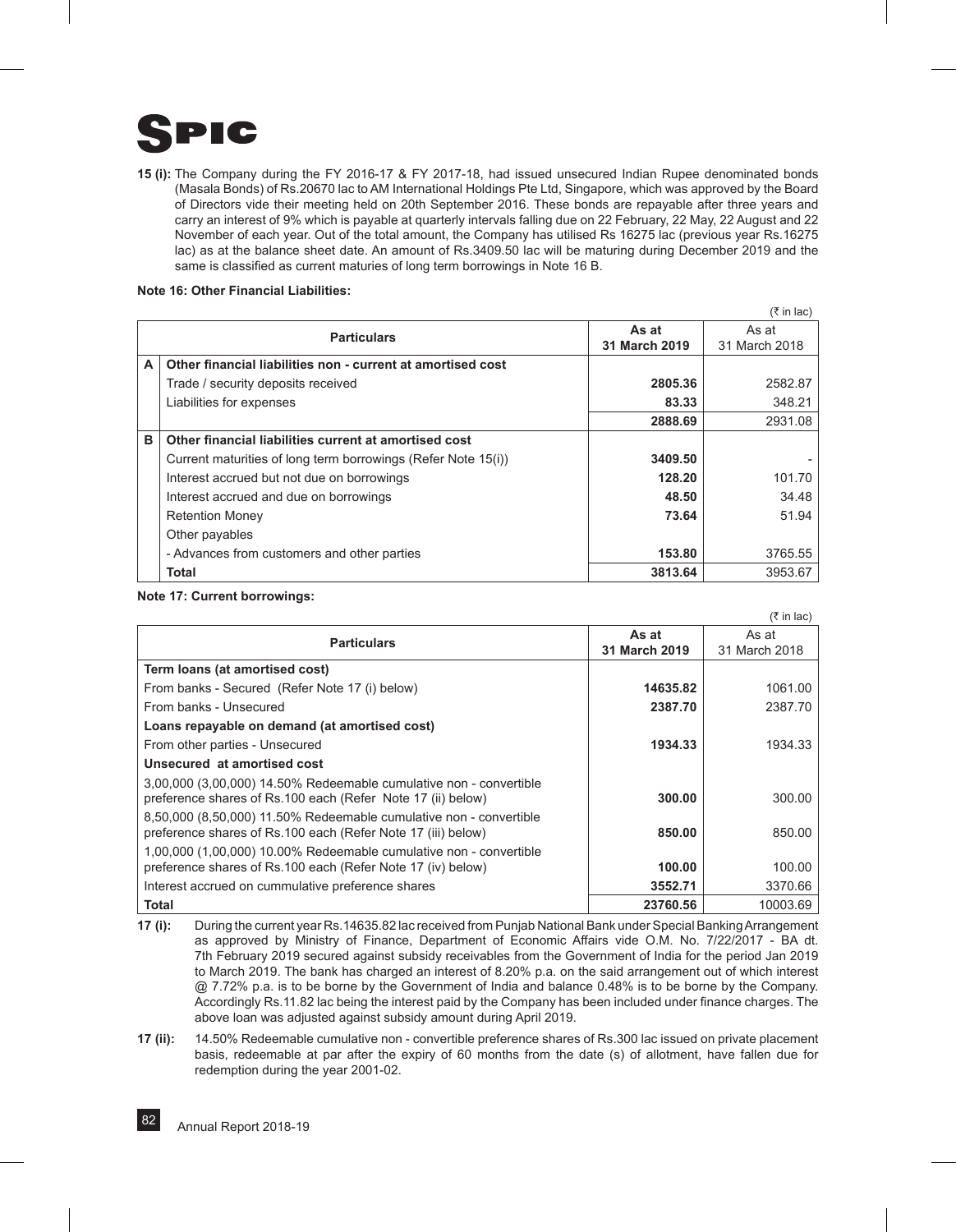

 $\equiv$  in lack  $\equiv$ 

- **17 (iii):** 11.50% Redeemable cumulative non convertible preference shares of Rs.850 lac issued on private placement basis, redeemable at par after the expiry of 36 months from the date (s) of allotment, have fallen due for redemption during the year 2002-03.
- **17 (iv):** 10.00% Redeemable cumulative non convertible preference shares of Rs.100 lac issued on private placement basis, redeemable at par after the expiry of 36 months from the date (s) of allotment, have fallen due for redemption during the year 2003-04.

#### **Note 18: Trade payables:**

|                                                                                             |                        | $(3\overline{5})$ in lac) |
|---------------------------------------------------------------------------------------------|------------------------|---------------------------|
| <b>Particulars</b>                                                                          | As at<br>31 March 2019 | As at<br>31 March 2018    |
| Trade payables:                                                                             |                        |                           |
| - Total outstanding dues to Micro, Small and Medium Enterprises<br>(Refer Note 18(i) below) |                        |                           |
| - Total outstanding dues other than Micro, Small and Medium Enterprises                     | 120872.95              | 73906.37                  |
| <b>Total</b>                                                                                | 120872.95              | 73906.37                  |

#### **18 (i): Dues to Micro, Small and Medium Enterprises:**

Dues to Micro and Small Enterprises have been determined to the extent such parties have been identified on the basis of information collected by the Management. This has been relied upon by the auditors.

|       |                                                                                                                                                  |                        | (र in lac)             |
|-------|--------------------------------------------------------------------------------------------------------------------------------------------------|------------------------|------------------------|
|       | <b>Particulars</b>                                                                                                                               | As at<br>31 March 2019 | As at<br>31 March 2018 |
| (i)   | Principal amount remaining unpaid to any supplier as at the end of the<br>accounting year                                                        |                        |                        |
| (ii)  | Interest due thereon remaining unpaid to any supplier as at the end of the<br>accounting year                                                    |                        |                        |
| (iii) | The amount of interest paid along with the amounts of the payment made<br>to the supplier beyond the appointed day                               |                        |                        |
| (iv)  | The amount of interest due and payable for the year                                                                                              |                        |                        |
| (v)   | The amount of interest accrued and remaining unpaid at the end of the<br>accounting year                                                         |                        |                        |
| (vi)  | The amount of further interest due and payable even in the succeeding<br>year, until such date when the interest dues as above are actually paid |                        |                        |

#### **Note 19: Short - term provisions:**

|                                  |               | (₹ in lac)    |
|----------------------------------|---------------|---------------|
| <b>Particulars</b>               | As at         | As at         |
|                                  | 31 March 2019 | 31 March 2018 |
| Provision for employee benefits: |               |               |
| - Compensated absences           | 389.34        | 322.45        |
| <b>Total</b>                     | 389.34        | 322.45        |

#### **Note 20: Other current liabilities:**

|                               |               | $(3\overline{5})$ in lac) |
|-------------------------------|---------------|---------------------------|
| <b>Particulars</b>            | As at         | As at                     |
|                               | 31 March 2019 | 31 March 2018             |
| Minimum Alternate Tax Payable |               | 4476.06                   |
| Other payables                |               |                           |
| - Statutory remittances       | 390.40        | 156.19                    |
| - Gratuity payable            | 439.47        | 220.69                    |
| - Superannuation fund payable | 930.53        | 782.38                    |
| - Other Deposits              | 60.00         |                           |
| <b>Total</b>                  | 1820.40       | 5635.32                   |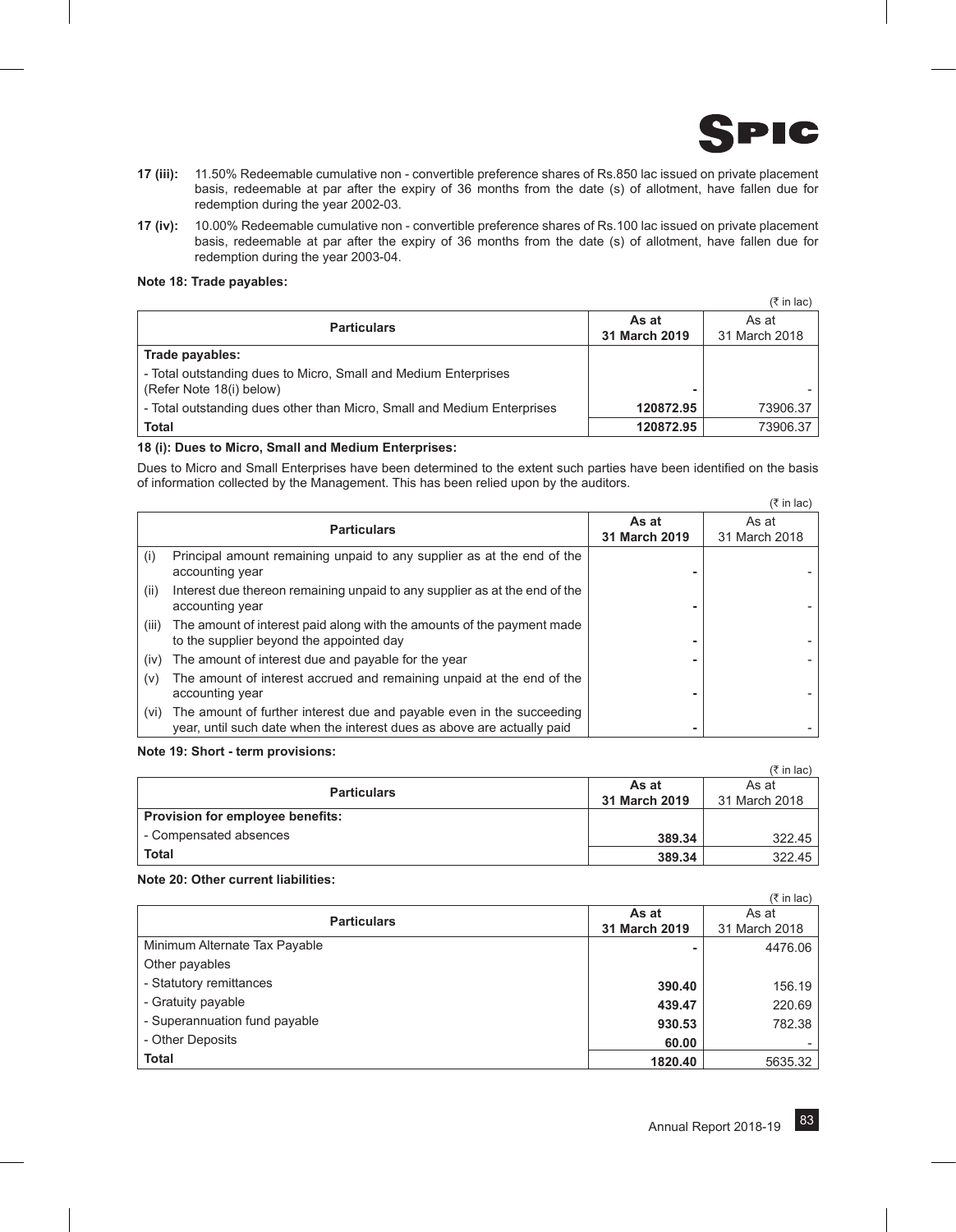

#### **Note 21: Revenue from operations:**

|                                                     |               | $(5 \in \mathsf{In} \mathsf{Iac})$ |
|-----------------------------------------------------|---------------|------------------------------------|
| <b>Particulars</b>                                  | Year ended    | Year ended                         |
|                                                     | 31 March 2019 | 31 March 2018                      |
| Sale of products                                    | 45259.02      | 42947.93                           |
| Less: Rebates and discounts                         | (4546.24)     | (2464.30)                          |
|                                                     | 40712.78      | 40483.63                           |
| Subsidy Income                                      | 217598.75     | 157918.12                          |
| Sales (Refer Note 21 (i) below)                     | 258311.53     | 198401.75                          |
| Other operating revenues (Refer Note 21 (ii) below) | 884.27        | 1044.05                            |
| <b>Total</b>                                        | 259195.80     | 199445.80                          |

### **21 (i): Sales:**

|                                         |               | (₹ in lac)    |
|-----------------------------------------|---------------|---------------|
|                                         | Year ended    | Year ended    |
| <b>Particulars</b>                      | 31 March 2019 | 31 March 2018 |
| Manufactured goods                      |               |               |
| Urea                                    | 33806.84      | 35335.83      |
| Fertiliser and Transport Subsidy (Urea) | 217598.75     | 157918.12     |
| <b>Others</b>                           | 1044.03       | 1071.33       |
| Traded goods                            |               |               |
| Imported Urea                           | 5861.91       | 4076.47       |
| <b>Total</b>                            | 258311.53     | 198401.75     |

### **21 (ii): Other Operating Revenues:**

|                                |                             | $(3\overline{5})$ in lac)   |
|--------------------------------|-----------------------------|-----------------------------|
| <b>Particulars</b>             | Year ended<br>31 March 2019 | Year ended<br>31 March 2018 |
| <b>Facility Sharing Income</b> | 777.03                      | 855.66                      |
| Sale of scrap                  | 107.24                      | 80.36                       |
| <b>Others</b>                  |                             | 108.03                      |
| <b>Total</b>                   | 884.27                      | 1044.05                     |

#### **Note 22: Other income:**

|                                                         |               | (₹ in lac)    |
|---------------------------------------------------------|---------------|---------------|
| <b>Particulars</b>                                      | Year ended    | Year ended    |
|                                                         | 31 March 2019 | 31 March 2018 |
| Interest income (Refer Note 22 (i) below)               | 774.75        | 179.97        |
| Dividend income from long - term investments            | 79.72         | 3.87          |
| Liabilities / Provision no longer required written back | 345.48        | 152.15        |
| Rental Income                                           | 34.72         | 29.18         |
| Profit on sale of assets                                | 2.84          | 0.99          |
| Insurance Claims received                               | 6.16          | 5.78          |
| Others <sup>*</sup>                                     | 902.40        | 120.21        |
| <b>Total</b>                                            | 2146.07       | 492.15        |

\* Includes amount of Rs. 835.04 lac (previous year Nil) received against advances written off in earlier years (Refer Note 6 (ii) (e)).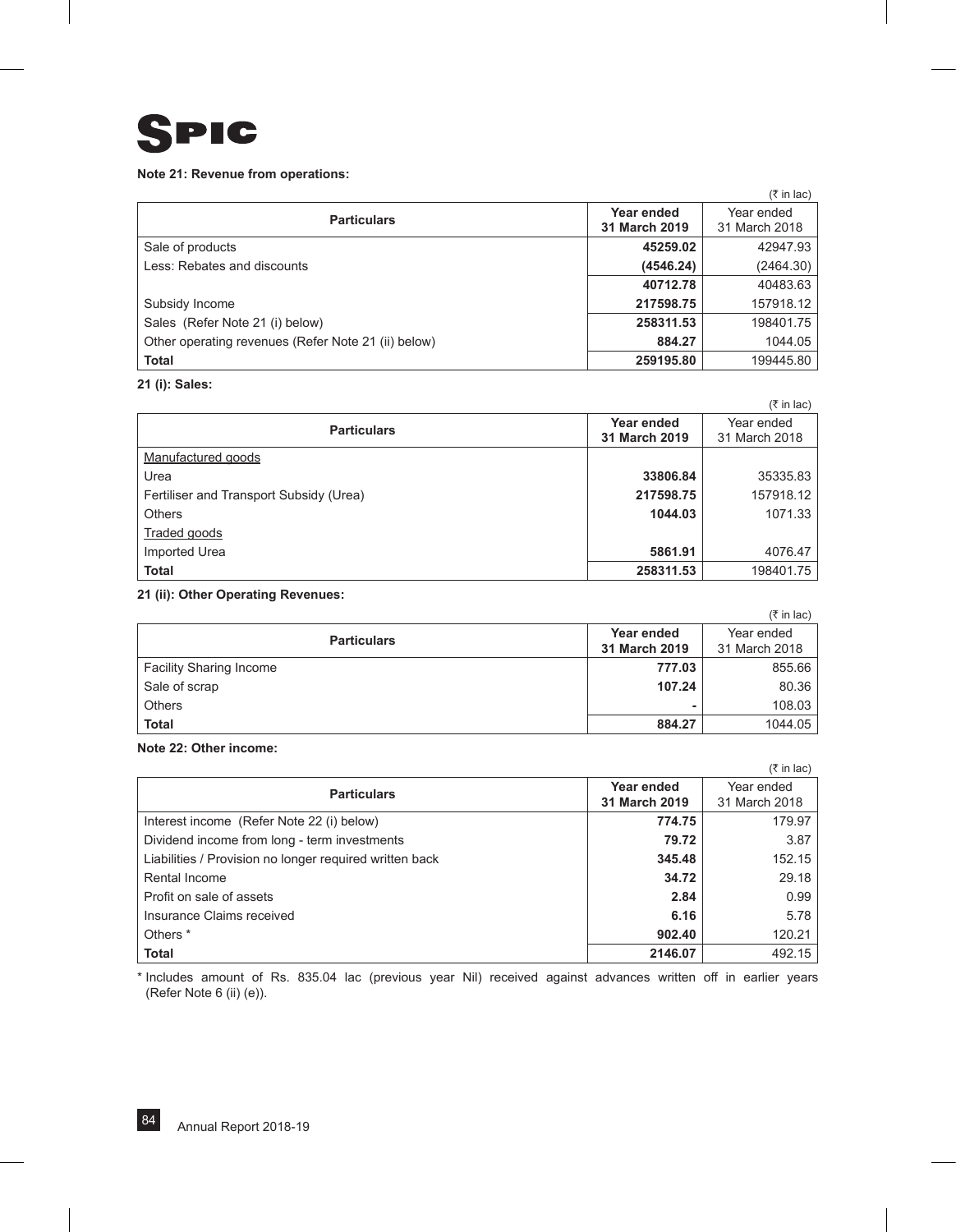

## **22 (i): Interest income:**

|                               |                             | $(3\overline{5})$ in lac)   |
|-------------------------------|-----------------------------|-----------------------------|
| <b>Particulars</b>            | Year ended<br>31 March 2019 | Year ended<br>31 March 2018 |
| Interest on Income Tax refund | 123.91                      |                             |
| Interest from banks deposits  | 22.06                       | 72.33                       |
| Other interest                | 628.78                      | 107.64                      |
| <b>Total</b>                  | 774.75                      | 179.97                      |

#### **Note23: Cost of materials consumed:**

|                     |                             | $(3\overline{5})$ in lac)   |
|---------------------|-----------------------------|-----------------------------|
| <b>Particulars</b>  | Year ended<br>31 March 2019 | Year ended<br>31 March 2018 |
| Opening stock       | 10254.39                    | 12609.44                    |
| Add: Purchases #    | 154798.75                   | 100910.16                   |
|                     | 165053.14                   | 113519.60                   |
| Less: Closing stock | 12842.16                    | 10254.39                    |
| <b>Total</b>        | 152210.98                   | 103265.21                   |

# Includes Rs.3697.39 (previous year Rs. 1259.61) lac of foreign exchange gain / loss.

## **Note 24: Purchase of Stock - in - trade:**

|                    |               | $(3\overline{5})$ in lac) |
|--------------------|---------------|---------------------------|
| <b>Particulars</b> | Year ended    | Year ended                |
|                    | 31 March 2019 | 31 March 2018             |
| Imported urea      | 3581.41       | 1637.45                   |
| <b>Total</b>       | 3581.41       | 1637.45                   |

**Note25: Changes in inventories of finished goods, stock in trade and work - in - progress:**

|                                           |               | $(3\overline{5})$ in lac) |
|-------------------------------------------|---------------|---------------------------|
|                                           | Year ended    | Year ended                |
| <b>Particulars</b>                        | 31 March 2019 | 31 March 2018             |
| Inventories at the beginning of the year: |               |                           |
| Finished goods                            | 3801.02       | 5540.69                   |
| Work - in - progress                      | 2005.15       | 219.39                    |
| Stock in trade                            | 10.38         | 1558.19                   |
|                                           | 5816.55       | 7318.27                   |
| Inventories at the end of the year:       |               |                           |
| Finished goods                            | 1529.32       | 3801.02                   |
| Work - in - progress                      | 299.48        | 2005.15                   |
| Stock in trade                            |               | 10.38                     |
|                                           | 1828.80       | 5816.55                   |
| Net Decrease                              | 3987.75       | 1501.72                   |

#### **Note26: Employee benefit expenses:**

|                                            |               | $(3\overline{5})$ in lac) |
|--------------------------------------------|---------------|---------------------------|
| <b>Particulars</b>                         | Year ended    | Year ended                |
|                                            | 31 March 2019 | 31 March 2018             |
| Salaries and wages                         | 5033.03       | 4324.85                   |
| Contributions to provident and other funds | 490.36        | 384.97                    |
| Contributions to gratuity fund             | 103.26        | 107.36                    |
| Staff welfare expenses                     | 570.17        | 463.65                    |
| <b>Total</b>                               | 6196.82       | 5280.83                   |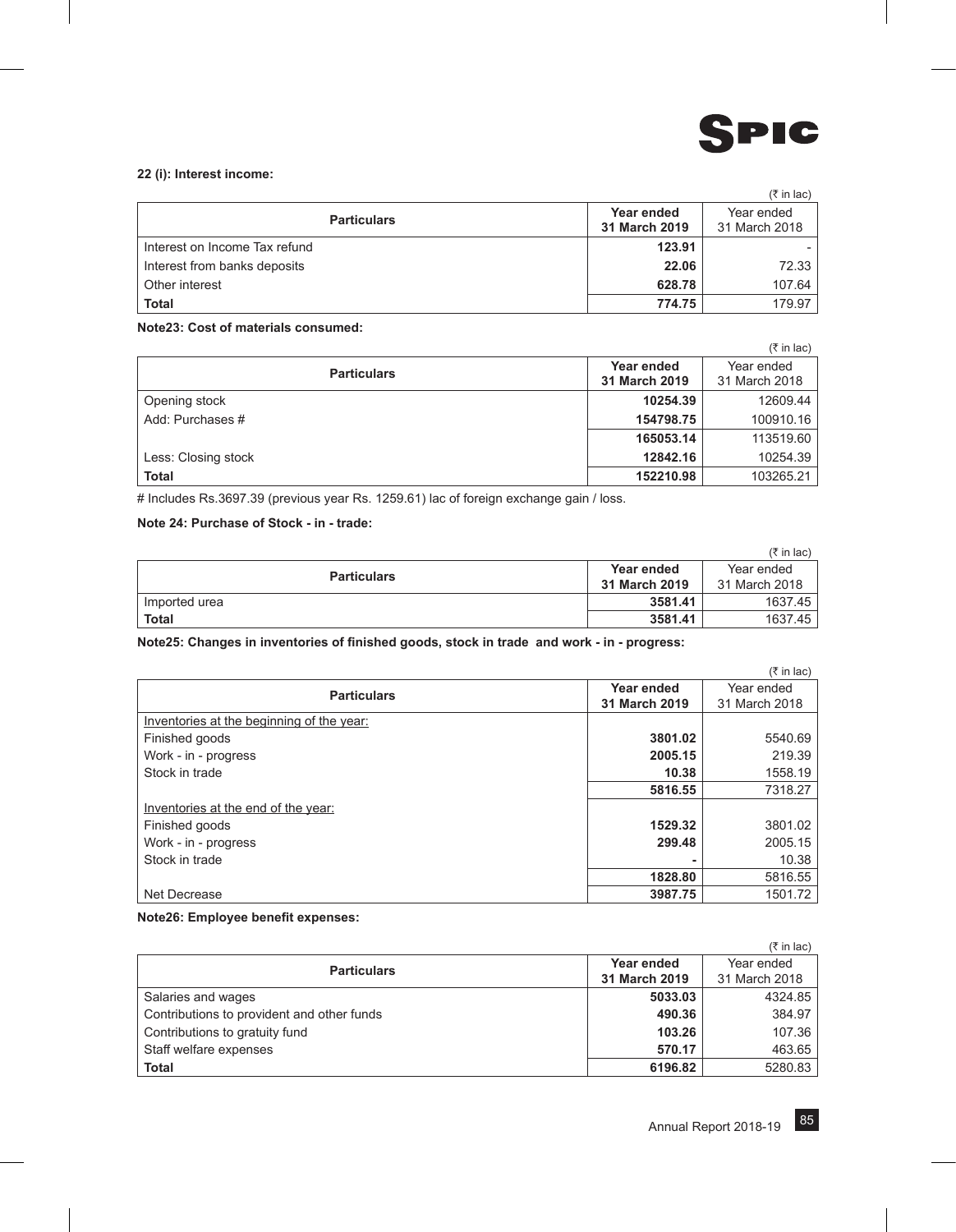

## **Note 27: Finance costs:**

|                         |               | $(3\overline{5})$ in lac) |
|-------------------------|---------------|---------------------------|
| <b>Particulars</b>      | Year ended    | Year ended                |
|                         | 31 March 2019 | 31 March 2018             |
| Interest expense on:    |               |                           |
| - Minimum Alternate Tax |               | 2371.88                   |
| - Borrowings            | 1895.24       | 1361.00                   |
| - Deposits              | 182.69        | 170.81                    |
| - Others *              | 1307.38       | 2.16                      |
| Other borrowing costs   | 182.04        | 182.04                    |
| <b>Total</b>            | 3567.35       | 4087.89                   |

\* Includes Rs. 1304.07 lac ( previous year Nil) finance charges relating to raw material payments.

### **Note 28: Other expenses:**

|                                                                                 |          |               |            | $(3\overline{5})$ in lac) |
|---------------------------------------------------------------------------------|----------|---------------|------------|---------------------------|
|                                                                                 |          | Year ended    | Year ended |                           |
| <b>Particulars</b><br>31 March 2019                                             |          | 31 March 2018 |            |                           |
| Consumption of stores and spare parts                                           |          | 1755.92       |            | 1463.82                   |
| Packing, transportation and handling                                            |          | 15646.55      |            | 14400.50                  |
| Increase of excise duty on inventory                                            |          |               |            | 10.78                     |
| Power and fuel #                                                                |          | 56306.18      |            | 44744.81                  |
| Water                                                                           |          | 3441.44       |            | 9438.96                   |
| Rent                                                                            |          | 544.40        |            | 593.34                    |
| Repairs to                                                                      |          |               |            |                           |
| - Buildings                                                                     | 620.84   |               | 704.60     |                           |
| - Machinery                                                                     | 1096.18  |               | 1248.25    |                           |
| - Others                                                                        | 848.46   |               | 754.51     |                           |
|                                                                                 |          | 2565.48       |            | 2707.36                   |
| Insurance                                                                       |          | 248.50        |            | 274.94                    |
| Rates and taxes                                                                 |          | 163.65        |            | 114.27                    |
| Port handling charges                                                           |          | 674.68        |            | 325.90                    |
| Travelling and conveyance                                                       |          | 603.36        |            | 600.37                    |
| Sales promotion expenses                                                        |          | 14.28         |            | 5.22                      |
| Professional fees                                                               |          | 205.73        |            | 201.42                    |
| Payment to auditors (Refer Note 28 (i) below)                                   |          | 25.87         |            | 19.39                     |
| Bad trade and other receivables, loans and advances written off                 |          |               |            |                           |
| (Refer Note 6 (i))                                                              | 318.91   |               |            |                           |
| Less: Transfer from Provision                                                   | 318.91   |               |            |                           |
|                                                                                 |          |               |            |                           |
| Assets written off                                                              |          | 9.23          |            | 65.01                     |
| Provision for Impairment of Investments                                         |          |               |            |                           |
| Investments Written off (Refer Note 6 (i))                                      | 55989.64 |               |            |                           |
| Less: Transfer from Provision                                                   | 55989.64 |               |            |                           |
|                                                                                 |          |               |            |                           |
| Net loss on foreign currency transactions and translation                       |          |               |            | 665.08                    |
| Provision for doubtful trade and other receivables, loans and<br>advances (net) |          | 0.80          |            | 0.41                      |
| Director's sitting fees                                                         |          | 22.50         |            | 14.45                     |
| Miscellaneous expenses                                                          |          | 1029.12       |            | 944.50                    |
| <b>Total</b>                                                                    |          | 83257.69      |            | 76590.53                  |
|                                                                                 |          |               |            |                           |

# Includes Rs.345.01 lac (previous year Nil) of foreign exchange gain / loss.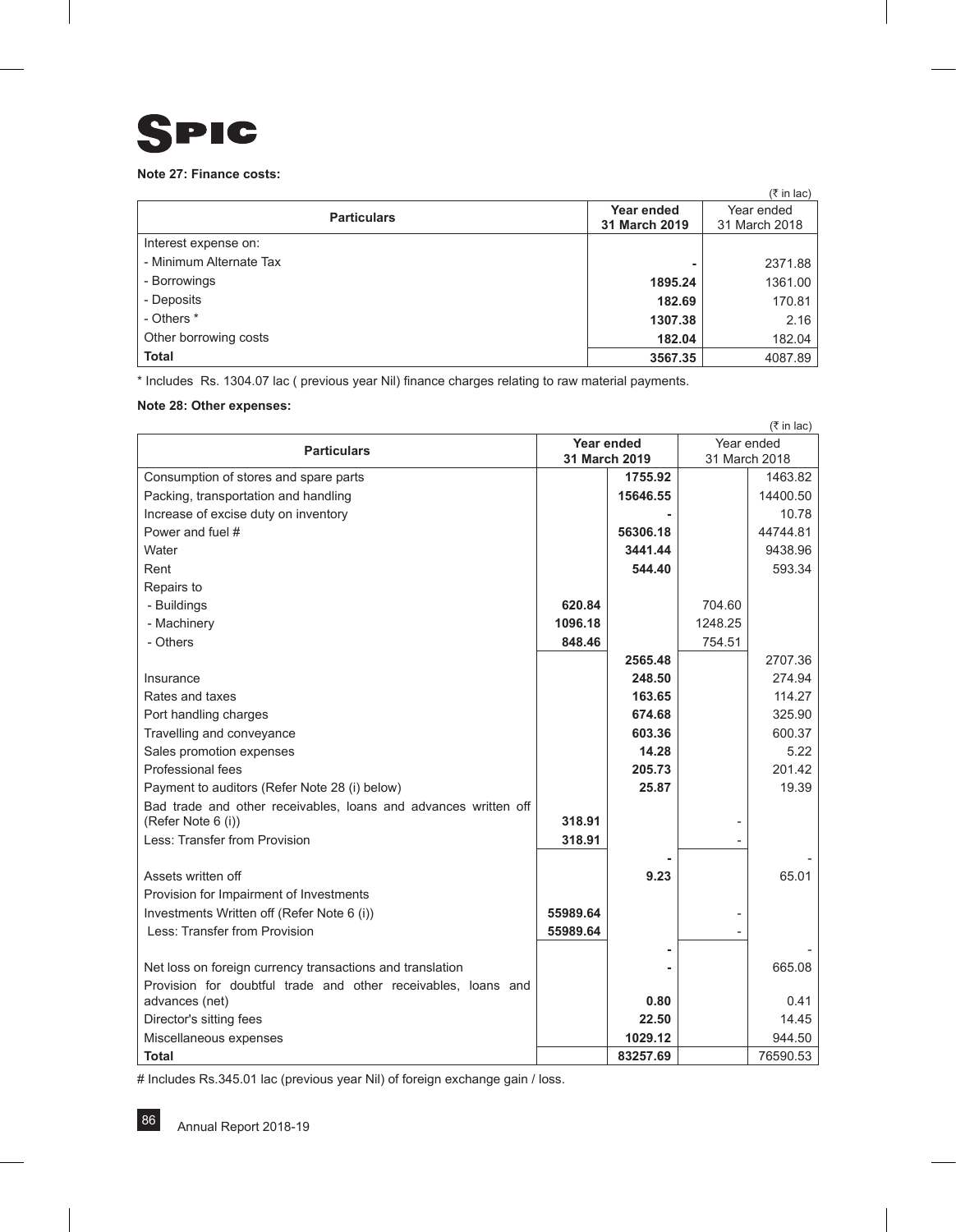

 $(3 \nvert \text{in} \text{lac})$ 

#### **28 (i): Payment to Auditors:**

|                                                                                 |               | (₹ in lac)    |
|---------------------------------------------------------------------------------|---------------|---------------|
| <b>Particulars</b>                                                              | Year ended    | Year ended    |
|                                                                                 | 31 March 2019 | 31 March 2018 |
| Payments to the auditors comprises (net of GST input credit, where applicable): |               |               |
| - As auditors - statutory audit                                                 | 15.00         | 15.00         |
| - For limited reviews                                                           | 3.00          | 3.00          |
| - For certifications                                                            | 6.15          | 1.15          |
| - Reimbursement of expenses                                                     | 1.72          | 0.24          |
| <b>Total</b>                                                                    | 25.87         | 19.39         |

#### **Note 29: Exceptional items:**

| <b>Particulars</b>     | Year ended<br>31 March 2019 | Year ended<br>31 March 2018 |
|------------------------|-----------------------------|-----------------------------|
| Profit on sale of land | -                           | 244.53                      |
| Total                  |                             | 244.53                      |

#### **Note 30: Plant Operation:**

- (i) During the year the Company achieved a production of 6.520 lac MT against the maximum permissible production of 6.20 lac MT after getting Special permission from Department of Fertilizer. The Company, as handling agent of Government of India for marketing Urea within the country, had handled and sold 1.145 lac MT of Urea.
- (ii) Government of India on 17 June 2015, had permitted the Company to produce Urea using Naphtha as feedstock on existing provisions till assured supply of gas is made available. The subsidy would be paid based on the Retention Price computed on the lower of Naphtha / Fuel oil or Regasified Liquefied Natural Gas (RLNG) price.
- (iii) Subsidy for the period 1 April 2018 to 31 March 2019 of Rs 202789.02 lac has been accounted based on the provisional Retention Price (RP) computed in line with the Government's policy indicated in the notification dated 17 June 2015, as the final retention price has not been announced by the Department of Fertilizers. The necessary adjustments, if any, will be made when the final retention price is notified by the Department of Fertilizers.

#### **Note 31: Commitments:**

#### **Capital Commitments:**

Estimated amount of contracts remaining to be executed on capital account and not provided for (net of advances) Rs. 10,951.17 lac (Previous year Rs. 2754.84 lac).

#### **Note 32: Contingent Liabilities:**

#### **(a) Claims not acknowledged as debts:**

- (i) The District Collector, Tuticorin vide his letter dated, 21 August 2009 had demanded Rs. 16873.97 lac (Previous year Rs.16873.97 lac) towards lease rent for the utilization of 415.19 acres of sand quarry poramboke lands by the Company for its effluent treatment and storage of Gypsum for the period from 1975 to 2008. While raising this demand, the District Collector had ignored the proposal submitted by the Company during 1975 to the State Government seeking assignment of the said land which is still pending. The Company had filed a writ petition challenging the demand before the Hon'ble Madras High Court and the court granted interim stay vide its order dated 21 April 2010 on further proceedings. During November 2010 the District Collector, Tuticorin has filed a counter before Hon'ble Madras High Court praying for the vacation of interim stay and the case is still pending.
- (ii) Tamilnadu Water Supply And Drainage Board (TWAD) has claimed payments for the period during which the Nitrogenous plants were not in operation, on the basis of 50% allotted quantity of water. The Company alongwith other beneficiaries has been enjoying this facility since inception of the 20 MGD Scheme for the last 43 years. Water Charges were paid to TWAD on the basis of actual receipt by individual industries. The claims including interest made by TWAD for 3389.41 lac (Previous year Rs. 2867.67 lac) is not acknowledged as debt, as this differential value from April 2009 to March 2019 is not supported by any Government Order and also the other beneficiaries are objecting to such claims of TWAD.
- (iii) The Company has received a demand from VOC Port Trust (VOCPT) towards increase in rental charges from 1 July 2007 onwards. The amount payable as on 31.03.2019 is Rs.973.28 lac (from 01.07.2007 to 31.03.2019) (Previous year Rs. 870.80 lac). The Company obtained an injunction from the Madurai Bench of the Hon'ble Madras High Court against the claim made by the VOCPT and the stay has been granted till 10 June 2015. On 23.07.2015, Madurai Bench of the Hon'ble Madras High Court extended the stay until further orders.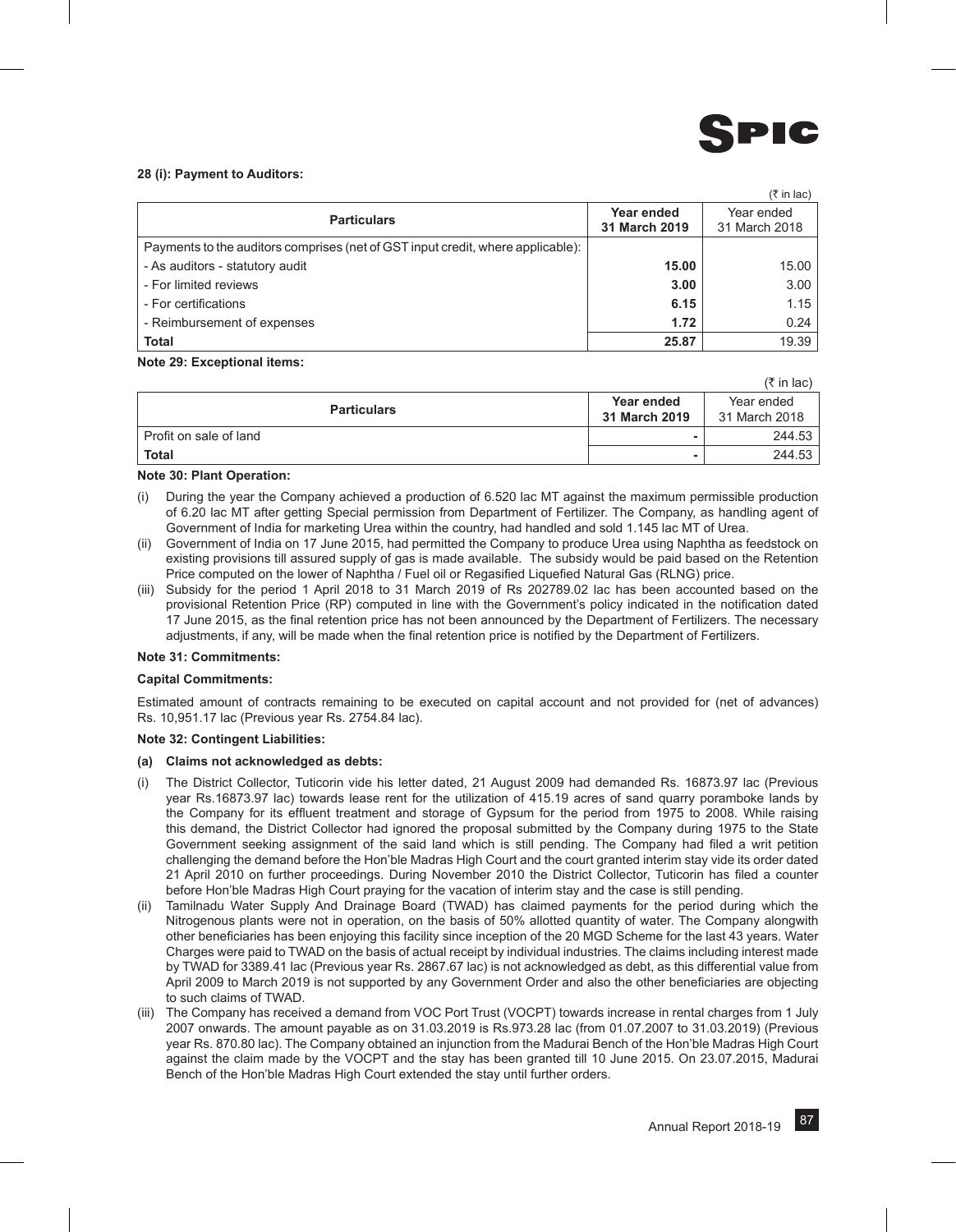

(b) No provision has been considered necessary by the Management for the following disputed Excise duty, Service tax, Sales Tax and Electricity tax demands which are under various stages of appeal proceedings. The Company has been advised that there are reasonable chances of successful outcome of the appeals and hence no provision is considered necessary for these demands.

|                                                               |               | (र in lac)    |
|---------------------------------------------------------------|---------------|---------------|
| Name of the Statute                                           | As at         | As at         |
|                                                               | 31 March 2019 | 31 March 2018 |
| The Central Excise Act, 1944                                  | 65.61         | 365.33        |
| The Finance Act, 1994 (Service Tax)                           | 404.78        | 214.97        |
| Sales Tax Act under various State enactments                  | 933.34        | 1022.76       |
| The Tamilnadu Electricity (Taxation on Consumption) Act, 1962 | 1050.54       | 1050.54       |
| Employees State Insurance Act, 1948                           | --            | 13083.67      |
| Total                                                         | 2454.27       | 15737.27      |

 $\sim$   $\sim$   $\sim$ 

 $(F \in \text{In } \text{In})$ 

Out of the above demand of Rs.2454.27 lac (Previous year Rs. 15737.27 lac), an amount of Rs. 640.30 lac (Previous year Rs. 1166.45 lac) has been deposited under protest / adjusted by relevant authorities.

#### **Note 33: Employee benefits:**

#### **A. Defined contribution plan:**

|                 |                                                                                                                                                 |                             | $\cup$ $\cup$ $\cup$        |
|-----------------|-------------------------------------------------------------------------------------------------------------------------------------------------|-----------------------------|-----------------------------|
| <b>SI</b><br>No | <b>Particulars</b>                                                                                                                              | Year ended<br>31 March 2019 | Year ended<br>31 March 2018 |
|                 | During the year, the Company has recognized the following amounts in<br>the Statement of Profit and Loss - Employers' Contribution to Provident |                             |                             |
|                 | Fund, ESI and Superannuation.                                                                                                                   | 490.36                      | 384.97                      |

#### **B. Defined benefit plans:**

#### **Gratuity:**

In respect of Gratuity plan, the most recent actuarial valuation of the plan assets and the present value of the defined benefit obligation were carried out on 31 March 2019 by the Actuary. The present value of the Defined benefit obligation and the related current service cost and past service cost, were measured using the projected unit cost method. The following table sets forth the status of the gratuity plan of the company and the amount recognized in the Balance Sheet and statement of profit and loss. The company provides the gratuity benefit through annual contributions to a fund managed by the Life Insurance Corporation of India (LIC).

|                 |                                                            |                          | (₹ in lac)    |
|-----------------|------------------------------------------------------------|--------------------------|---------------|
| <b>SI</b><br>No | <b>Particulars</b>                                         | 31 March 2019            | 31 March 2018 |
|                 | Defined benefit plans                                      |                          |               |
|                 | Gratuity payable to employees<br>a)                        | 103.26                   | 107.36        |
|                 | b)<br>Compensated absences for Employees                   | 182.10                   | 62.51         |
|                 |                                                            | Employees' gratuity fund |               |
| i)              | <b>Actuarial assumptions</b>                               | 31 March 2019            | 31 March 2018 |
|                 | Discount rate (per annum)                                  | 7.60%                    | 7.70%         |
|                 | Rate of increase in Salary                                 | 7.00%                    | 7.00%         |
|                 | Expected rate of return on Plan Assets                     | 7.60%                    | 7.70%         |
|                 | Attrition rate                                             | $3.00\%$                 | 3.00%         |
| ii)             | Changes in the present value of defined benefit obligation | 31 March 2019            | 31 March 2018 |
|                 | Present value of obligation at the beginning of the year   | 1494.50                  | 1542.78       |
|                 | Interest cost                                              | 103.28                   | 106.38        |
|                 | Current service cost                                       | 88.18                    | 87.37         |
|                 | Benefits paid and charges deducted                         | (306.33)                 | (210.55)      |
|                 | Actuarial (gain) / loss on obligations                     | 179.29                   | (31.48)       |
|                 | Present value of obligation at the end of the year         | 1558.93                  | 1494.50       |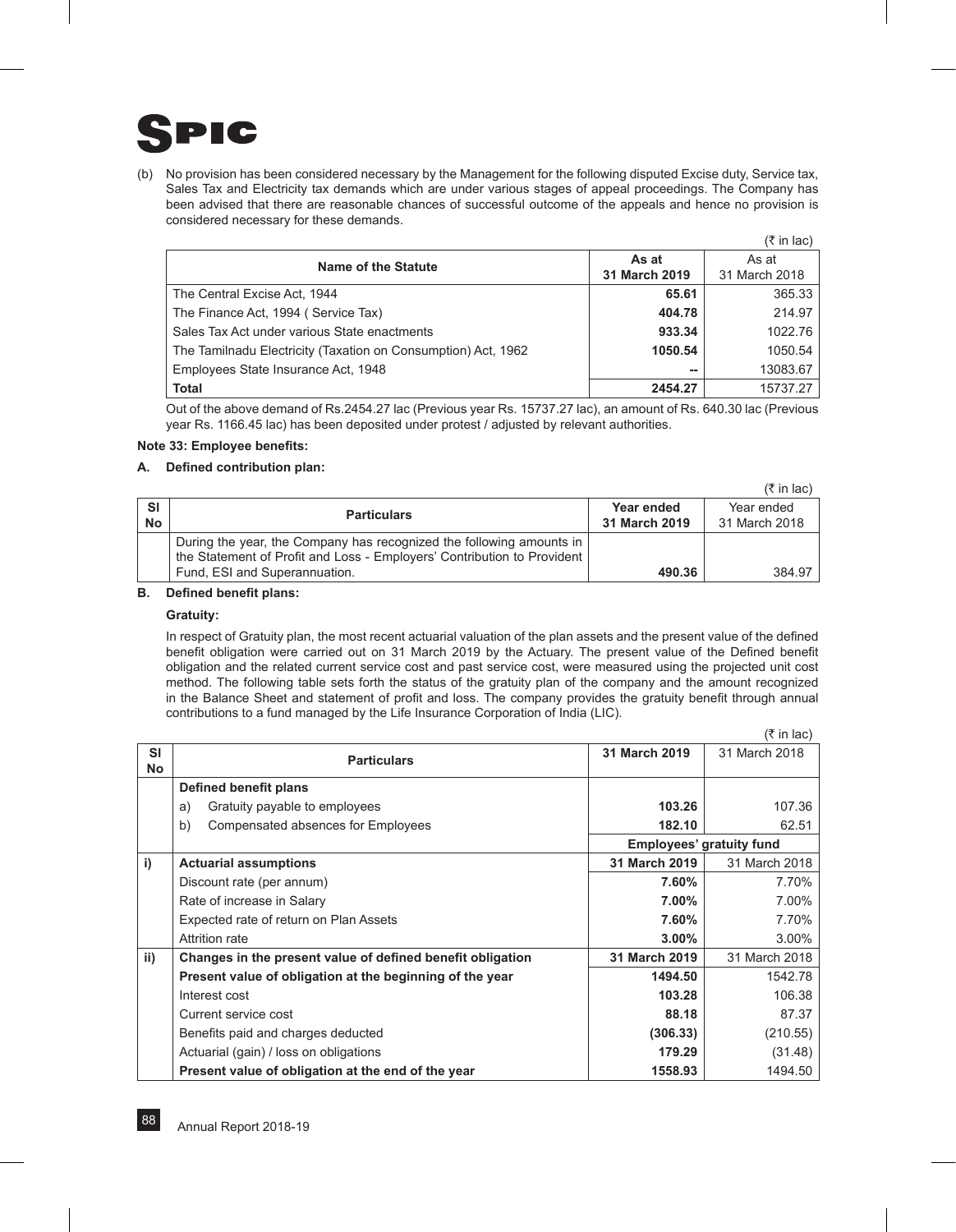

|          |                                                                                                                                                                                  |               | $(3\overline{5})$ in lac)                        |
|----------|----------------------------------------------------------------------------------------------------------------------------------------------------------------------------------|---------------|--------------------------------------------------|
| SI<br>No | <b>Particulars</b>                                                                                                                                                               | 31 March 2019 | 31 March 2018                                    |
| iii)     | Changes in fair value of plan assets                                                                                                                                             |               |                                                  |
|          | Fair value of plan assets as at the beginning of the period                                                                                                                      | 1273.81       | 1380.04                                          |
|          | Expected return on plan assets                                                                                                                                                   | 88.21         | 94.71                                            |
|          | Contributions                                                                                                                                                                    | 49.76         | 10.17                                            |
|          | Benefits paid and Charges deducted                                                                                                                                               | (306.33)      | (210.55)                                         |
|          | Actuarial gain / (loss) on plan assets [balancing figure]                                                                                                                        | 14.01         | (0.55)                                           |
|          | Fair value of plan assets as at the end of the period                                                                                                                            | 1119.46       | 1273.81                                          |
| iv)      | Expense recognized in the Statement of Profit and Loss                                                                                                                           |               | Employees' gratuity fund                         |
|          |                                                                                                                                                                                  | 31 March 2019 | 31 March 2018                                    |
|          | Current service cost                                                                                                                                                             | 88.18         | 87.37                                            |
|          | Interest cost                                                                                                                                                                    | 15.08         | 11.67                                            |
|          | Total expenses recognized in the Statement Profit and Loss*                                                                                                                      | 103.26        | 99.04                                            |
|          | *Included in Employee benefits expense (Refer Note 26). Actuarial (gain) / loss of INR 165.28 Lac (31 March<br>2018: INR (30.93) Lac) is included in other comprehensive income. |               |                                                  |
| V)       | Assets and liabilities recognized in the Balance Sheet:                                                                                                                          |               | Employees' gratuity fund                         |
|          |                                                                                                                                                                                  | 31 March 2019 | 31 March 2018                                    |
|          | Present value of funded obligation as at the end of the year                                                                                                                     | 1558.93       | 1494.49                                          |
|          | Fair value of plan assets                                                                                                                                                        | 1119.46       | 1273.81                                          |
|          | Funded net liability recognized in Balance Sheet*                                                                                                                                | 439.47        | 220.69                                           |
|          | *Included in other current liabilities                                                                                                                                           |               |                                                  |
| vi)      | Amount recognized for the current period in the statement of Other<br><b>Comprehensive Income (OCI)</b>                                                                          | 31 March 2019 | 31 March 2018                                    |
|          | Actuarial (gain) / loss on Plan Obligations                                                                                                                                      | 179.29        | (31.48)                                          |
|          | Difference between Actual Return and Interest Income on Plan Assets                                                                                                              |               |                                                  |
|          | - (gain) / loss                                                                                                                                                                  | (14.01)       | 0.55                                             |
|          | (Gain) / loss recognized in OCI for the current period                                                                                                                           | 165.28        | (30.93)                                          |
| vi)      | A quantitative sensitivity analysis for significant assumption as at<br>31 March 2019 and 31 March 2018 are as shown below:                                                      | 31 March 2019 | <b>Employee's gratuity fund</b><br>31 March 2018 |
|          | Impact on defined benefit obligation                                                                                                                                             |               |                                                  |
|          | Discount rate                                                                                                                                                                    |               |                                                  |
|          | 0.5% increase                                                                                                                                                                    | 1506.08       | 1447.57                                          |
|          | 0.5% decrease                                                                                                                                                                    | 1615.55       | 1544.61                                          |
|          | Rate of increase in salary                                                                                                                                                       |               |                                                  |
|          | 0.5% increase                                                                                                                                                                    | 1616.67       | 1545.67                                          |
|          | 0.5% decrease                                                                                                                                                                    | 1504.55       | 1446.14                                          |
| viii)    | <b>Expected Benefit Payments in following years</b>                                                                                                                              |               | <b>Employee's gratuity fund</b>                  |
|          |                                                                                                                                                                                  | 31 March 2019 | 31 March 2018                                    |
|          | Year 1                                                                                                                                                                           | 88.24         | 121.04                                           |
|          | Year 2                                                                                                                                                                           | 368.17        | 371.20                                           |
|          | Year 3                                                                                                                                                                           | 200.41        | 197.72                                           |
|          | Year 4                                                                                                                                                                           | 172.99        | 165.95                                           |
|          | Year 5                                                                                                                                                                           | 163.87        | 165.12                                           |
|          | Next 5 Years                                                                                                                                                                     | 611.52        | 544.22                                           |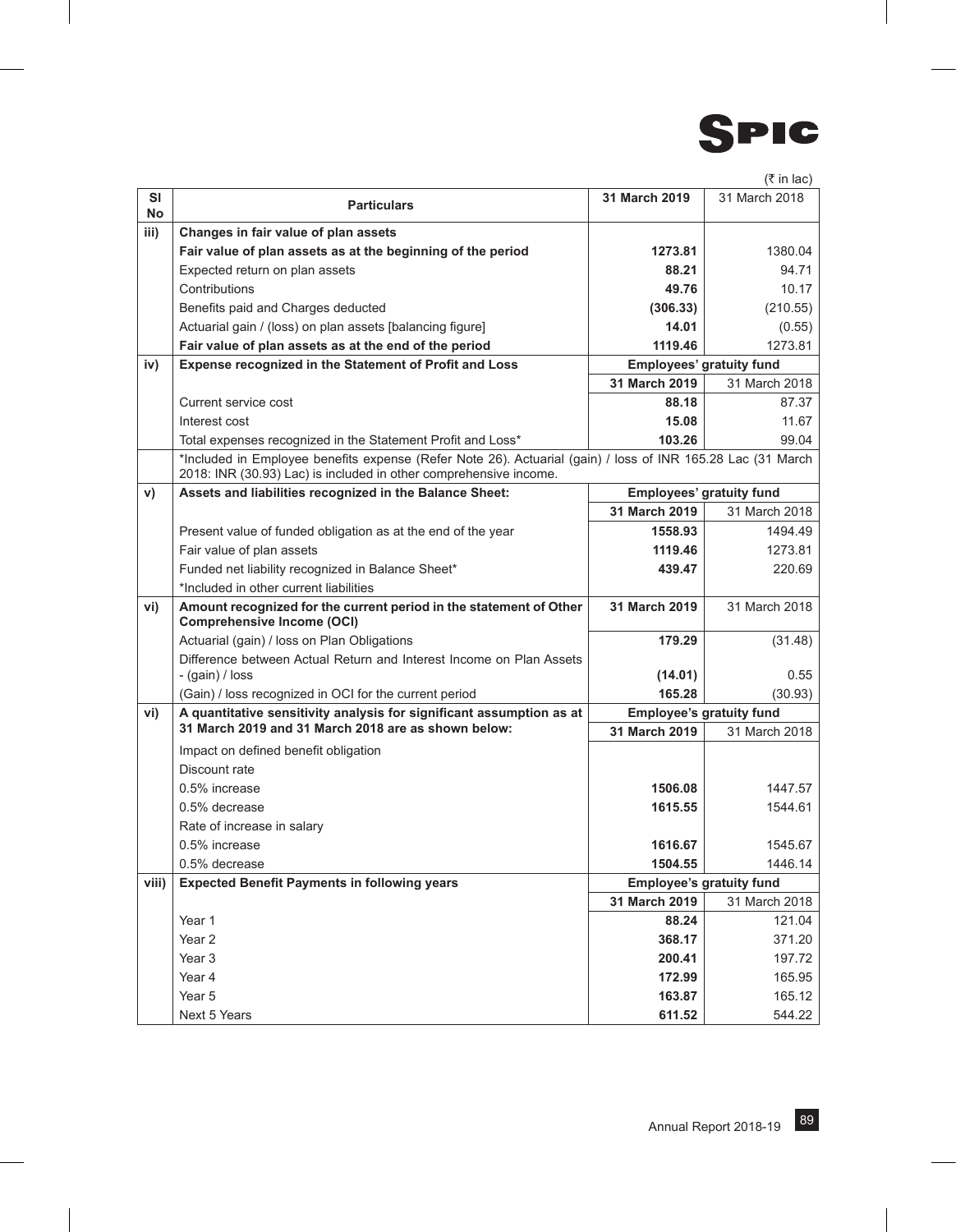

**Note 34: Income Tax:**

**(A) The following is the analysis of deferred tax assets / (liabilities) presented in the Balance Sheet:**

|                          |               | $(3\overline{5})$ in lac) |
|--------------------------|---------------|---------------------------|
| <b>Particulars</b>       | As at         | As at                     |
|                          | 31 March 2019 | 31 March 2018             |
| Deferred tax assets      | 5015.60       | 4893.17                   |
| Deferred tax liabilities | (1309.47)     | (1292.89)                 |
| Total                    | 3706.13       | 3600.28                   |

| 2018-19: |  |
|----------|--|
|          |  |

**2018-19:** (` in lac)

| <b>Particulars</b>                                                               | Opening<br><b>Balance</b> | Recognised<br>in Profit &<br>Loss | <b>Recognised in Other</b><br>Comprehensive<br><b>Income</b> | <b>Closing</b><br><b>Balance</b> |
|----------------------------------------------------------------------------------|---------------------------|-----------------------------------|--------------------------------------------------------------|----------------------------------|
| Deferred tax (liabilities) / asset<br>in relation to:                            |                           |                                   |                                                              |                                  |
| Property, Plant and Equipment                                                    | (1237.11)                 | (72.36)                           |                                                              | (1309.47)                        |
| Provision for Doubtful Debts,<br>Provision for Compensated<br>absence and others | 325.15                    | 140.79                            |                                                              | 465.94                           |
| Unabsorbed Depreciation                                                          | 4568.02                   | (166.28)                          |                                                              | 4401.74                          |
| Unabsorbed Business Loss                                                         |                           |                                   |                                                              |                                  |
| Unabsorbed Interest Allowance                                                    |                           | 97.85                             |                                                              | 97.85                            |
| Financial Assets at FVTOCI                                                       | (55.78)                   |                                   | 105.85                                                       | 50.07                            |
|                                                                                  | 3600.28                   |                                   | 105.85                                                       | 3706.13                          |
| Deferred Tax Asset (Net)                                                         | 3600.28                   |                                   | 105.85                                                       | 3706.13                          |
| <b>MAT Credit Entitlement</b>                                                    | 6604.50                   | 97.97                             |                                                              | 6702.47                          |
| <b>Net Deferred Tax Assets</b>                                                   | 10204.78                  | 97.97                             | 105.85                                                       | 10408.60                         |

#### **2017-18:** (` in lac)

| <b>Particulars</b>                                         | Opening<br><b>Balance</b> | Recognised<br>in Profit &<br>Loss | <b>Recognised in Other</b><br>Comprehensive<br>Income | Closing<br><b>Balance</b> |
|------------------------------------------------------------|---------------------------|-----------------------------------|-------------------------------------------------------|---------------------------|
| Deferred tax (liabilities) / asset<br>in relation to:      |                           |                                   |                                                       |                           |
| Property, Plant and Equipment                              | (1578.47)                 | 341.36                            |                                                       | (1237.11)                 |
| Provision for Doubtful Debts,<br>Provision for Compensated |                           |                                   |                                                       |                           |
| absence and others                                         | 235.89                    | 89.26                             |                                                       | 325.15                    |
| Unabsorbed Depreciation                                    | 4568.02                   |                                   |                                                       | 4568.02                   |
| Unabsorbed Business Loss                                   | 430.62                    | (430.62)                          |                                                       |                           |
| <b>Financial Assets at EVTOCI</b>                          | (69.54)                   |                                   | 13.76                                                 | (55.78)                   |
|                                                            | 3586.52                   |                                   | 13.76                                                 | 3600.28                   |
| Deferred Tax Asset (Net)                                   | 3586.52                   |                                   | 13.76                                                 | 3600.28                   |
| <b>MAT Credit Entitlement</b>                              |                           | 6604.50                           |                                                       | 6604.50                   |
| <b>Net Deferred Tax Assets</b>                             | 3586.52                   | 6604.50                           | 13.76                                                 | 10204.78                  |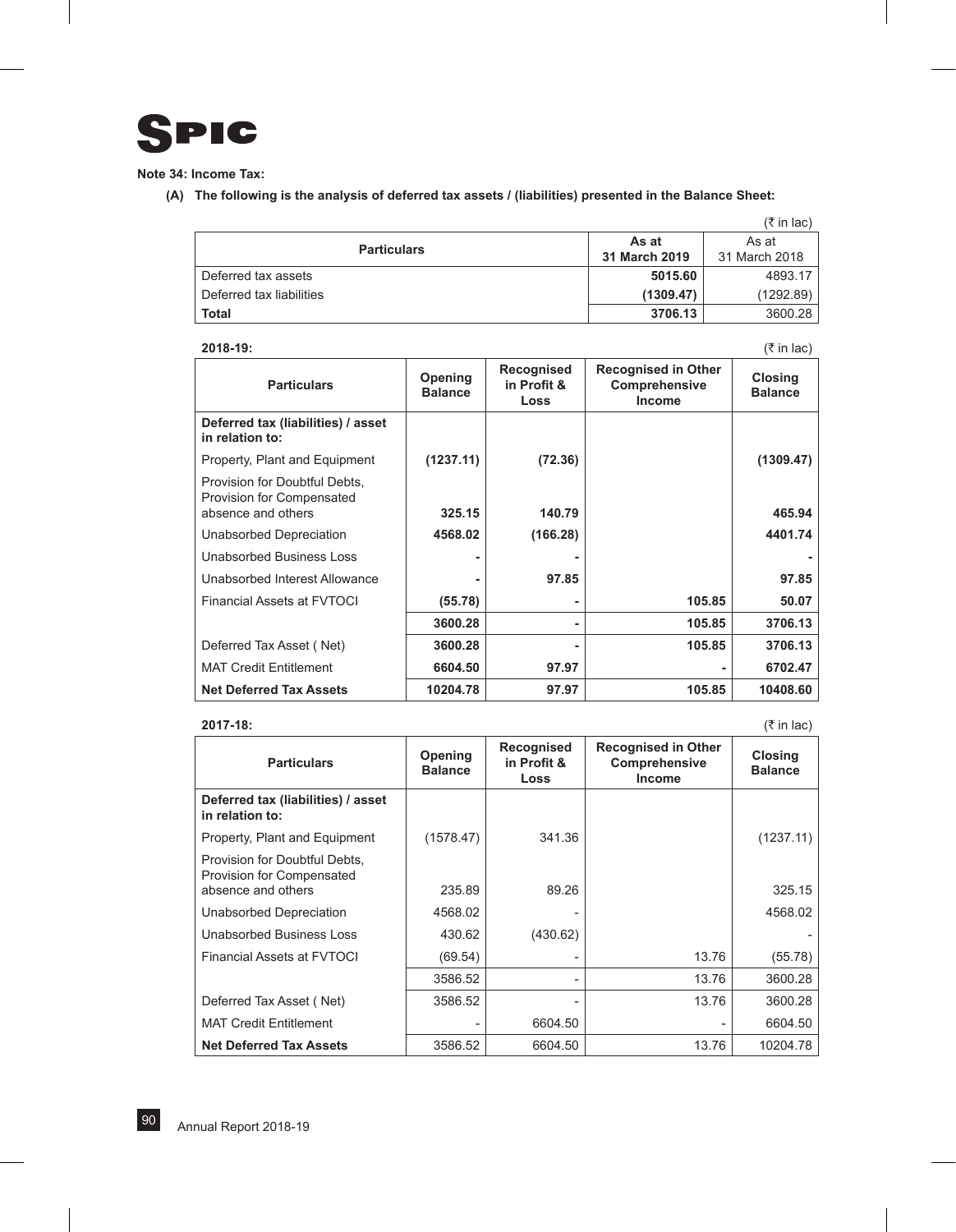

 $(\pm \infty)$ 

#### **Note 34: Income Tax (continued):**

#### **(B) Unrecognized deductible temporary differences, unused tax losses and unused tax credits:**

Deductible temporary differences, unused tax losses and unused tax credits for which no deferred tax assets have been recognized are attributable to the following:  $(*)$  in lac)  $(*$  in lac)

| <b>Particulars</b>                     | As at<br>31 March 2019 | As at<br>31 March 2018 |
|----------------------------------------|------------------------|------------------------|
| <b>Business losses</b>                 | ۰                      | 295.45                 |
| Capital losses (Also Refer Note 6 (i)) | 65448.25               | 9458.61                |

#### **Note 35: Segment Reporting:**

The information reported to the Chief Operating Decision Maker (CODM) for the purpose of resource allocation and assessment of segment performance is based on types of goods and services. Accordingly, the Company's reportable segments under Ind AS 108 are as follows:

- (i) Agro inputs Urea Operations
- (ii) Others Agri Business

#### **The following is an analysis of the Company's revenue and results from operations by reportable segments:**

|                                |                             |                             |                             | (k in iac)                  |
|--------------------------------|-----------------------------|-----------------------------|-----------------------------|-----------------------------|
|                                |                             | <b>Segment Revenue</b>      | <b>Segment Profit</b>       |                             |
| <b>Particulars</b>             | Year ended<br>31 March 2019 | Year ended<br>31 March 2018 | Year ended<br>31 March 2019 | Year ended<br>31 March 2018 |
| Agro Inputs (Urea Operations)  | 258591.11                   | 199117.88                   | 9129.71                     | 9718.02                     |
| Others (Agri Business)         | 767.73                      | 739.77                      | (103.13)                    | (249.54)                    |
| Unallocated income             | 1983.03                     | 80.30                       |                             |                             |
| <b>Total</b>                   | 261341.87                   | 199937.95                   | 9026.58                     | 9468.48                     |
| Finance Cost                   |                             |                             | (3567.35)                   | (4087.89)                   |
| Other Net Unallocable Expenses |                             |                             | (125.08)                    | (1902.57)                   |
| <b>Exceptional Income</b>      |                             |                             |                             | 244.53                      |
| Tax Expense                    |                             |                             | ۰                           |                             |
| Profit for the year            |                             |                             | 5334.15                     | 3722.55                     |

**Segment Assets and Liabilities:** (` in lac)

| <b>Particulars</b>            | As at<br>31 March 2019 | As at<br>31 March 2018 |
|-------------------------------|------------------------|------------------------|
| <b>Segment Assets</b>         |                        |                        |
| Agro inputs (Urea Operations) | 162305.88              | 106020.16              |
| Others (Agri business)        | 1855.42                | 1906.32                |
| Unallocable Assets            | 37033.48               | 35668.56               |
| <b>Total Assets</b>           | 201194.78              | 143595.04              |
| <b>Segment Liabilities</b>    |                        |                        |
| Agro inputs (Urea Operations) | 138614.32              | 77426.39               |
| Others (Agri business)        | 245.79                 | 228.18                 |
| Unallocable Liabilities       | 27550.97               | 35373.01               |
| <b>Total Liabilities</b>      | 166411.08              | 113027.58              |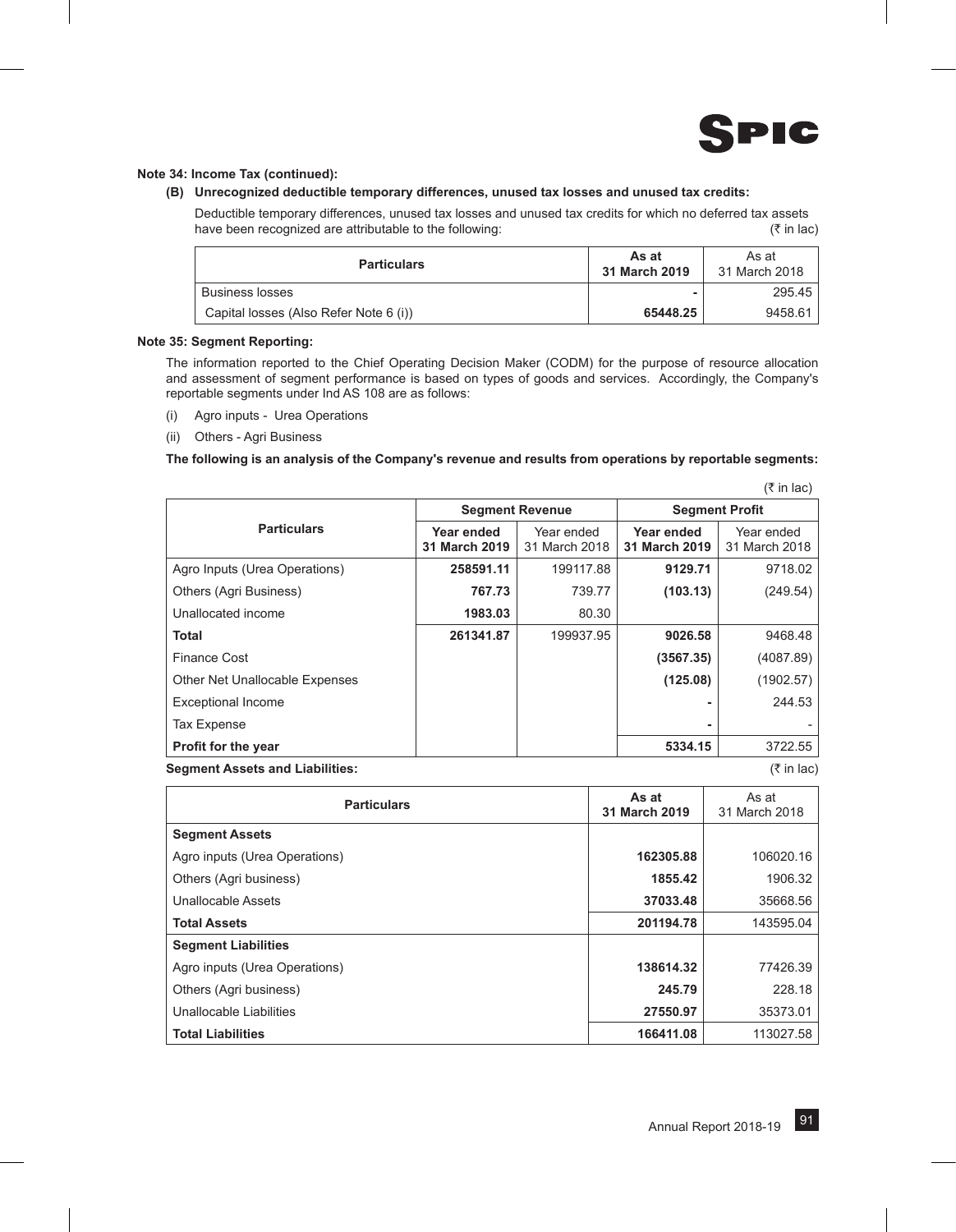

#### **Other Segment Information:**  $( ₹ in lac)$

|                               | <b>Depreciation and Amortisation</b> |                             | <b>Capital Expenditure</b> |                        |
|-------------------------------|--------------------------------------|-----------------------------|----------------------------|------------------------|
| <b>Particulars</b>            | Year ended<br>31 March 2019          | Year ended<br>31 March 2018 | As at<br>31 March 2019     | As at<br>31 March 2018 |
| Agro Inputs (Urea Operations) | 3111.13                              | 3929.36                     | 5121.92                    | 3639.95                |
| Others (Agri business)        | 46.67                                | 46.38                       | 2.31                       | 9.28                   |
| Unallocable                   | 47.92                                | 35.55                       | 37.07                      | 82.67                  |
| <b>Total</b>                  | 3205.72                              | 4011.29                     | 5161.30                    | 3731.90                |

For the purpose of monitoring segment performance and allocating resources between segments:

- 1. All Assets are allocated to reportable segments other than Investments, cash and cash equivalents and derivative contracts.
- 2. All liabilities are allocated to reportable segments other than borrowings, current and deferred tax liabilities.

#### **Note 36: (i) Related party disclosures for the year ended 31 March 2019:**

In accordance with the requirements of Ind AS 24 'Related Party Disclosures', names of the related parties, related party relationship, transactions and outstanding balances including commitments where control exists and with whom transactions have taken place during reported periods are:

| <b>Nature</b>                                                         |                | <b>Parties</b>                                            |
|-----------------------------------------------------------------------|----------------|-----------------------------------------------------------|
| Associates                                                            | 1              | Tuticorin Alkali Chemicals and Fertilizers Limited        |
|                                                                       | 2              | Gold Nest Trading Company Limited                         |
|                                                                       | 3              | Greenam Energy Private Limited                            |
| Jointly Controlled entities                                           | 1              | Tamilnadu Petroproducts Limited                           |
|                                                                       | $\overline{2}$ | National Aromatics and Petrochemicals Corporation Limited |
| Key management personnel of the                                       | 1              | Thiru. Ashwin C Muthiah                                   |
| Company                                                               | 2              | Thiru, S.R. Ramakrishnan                                  |
| Enterprises owned by / over which                                     | 1              | Wilson International Trading Pte Ltd, Singapore           |
| Key Management Personnel is able<br>to exercise significant influence | 2              | Wilson International Trading (India) Private Limited      |
|                                                                       | 3              | Manali Petrochemicals Limited                             |
|                                                                       | 4              | <b>Greenstar Fertilizers Limited</b>                      |
|                                                                       | 5              | AM International Holdings Pte. Ltd, Sinagpore             |
|                                                                       | 6              | <b>AMI Holdings Private Limited</b>                       |
|                                                                       | 7              | Sicagen India Limited                                     |
|                                                                       | 8              | SPIC Officers and Staff Welfare Foundation                |
|                                                                       | 9              | South India Travels Private Limited                       |
|                                                                       | 10             | Lotus Fertilizers Private Limited                         |
|                                                                       | 11             | <b>EDAC Engineering Limited</b>                           |
|                                                                       | 12             | EDAC Staffing Solution Private Limited                    |
|                                                                       | 13             | <b>EDAC Automation Limited</b>                            |
|                                                                       | 14             | Totalcomm Infra Services Private Limited                  |
|                                                                       | 15             | <b>Twinshield Consultants Private Limited</b>             |
|                                                                       | 16             | <b>AM Foundation</b>                                      |
|                                                                       | 17             | SPIC Group Companies Employees Welfare Foundation         |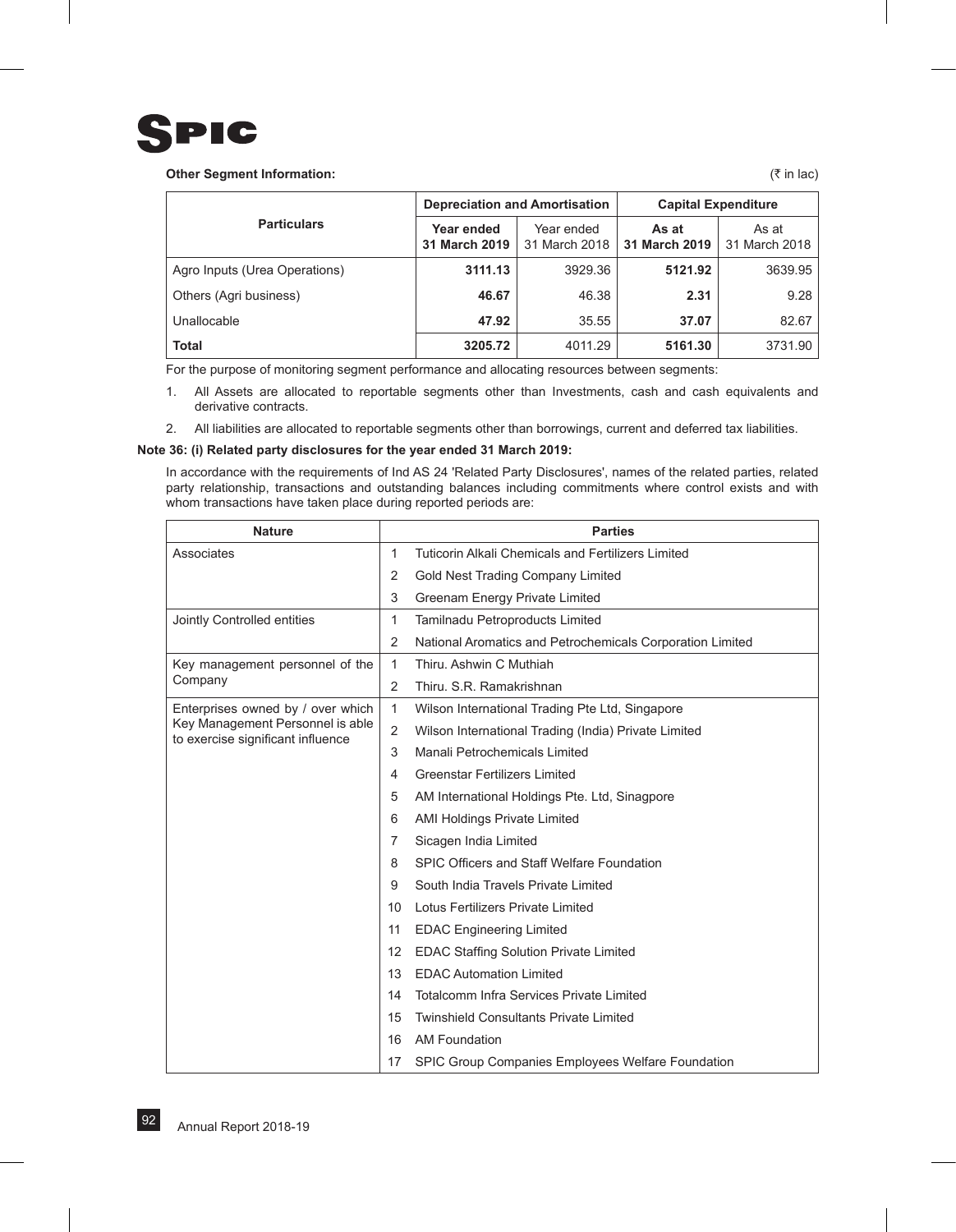

## **Note 36: (ii) (A) Balance Outstanding as at 31.03.2019: C** in lac)

| S.<br>No. |     | <b>Particulars</b>                                                                  | As at<br>31 March 2019 | As at<br>31 March 2018 |
|-----------|-----|-------------------------------------------------------------------------------------|------------------------|------------------------|
|           | (a) | <b>Receivables</b>                                                                  |                        |                        |
|           |     | Tamilnadu Petroproducts Limited                                                     | 3.12                   | 2.22                   |
|           |     | <b>Tuticorin Alkali Chemicals and Fertilizers Limited</b>                           | 5.06                   | 2479.88                |
|           |     | <b>Greenstar Fertilizers Limited</b>                                                | 1698.88                | 2535.39                |
|           |     | Wilson International Trading (India) Private Limited                                | 0.05                   | 0.05                   |
|           |     | <b>EDAC Engineering Limited</b>                                                     | 60.70                  | 21.31                  |
|           |     | <b>EDAC Automation Limited</b>                                                      |                        | 0.29                   |
|           |     |                                                                                     |                        |                        |
|           |     | Totalcomm Infra Services Private Limited                                            | 0.80                   | 1.44                   |
|           |     | <b>Twinshield Consultants Private Limited</b>                                       | 36.45                  | 36.45                  |
|           |     | Lotus Fertilizers Private Limited                                                   | 4.41                   | 8.93                   |
|           |     | Sicagen India Limited                                                               | 0.23                   |                        |
|           |     | Wilson International Trading Pte. Ltd, Singapore                                    |                        | 1.12                   |
|           |     | <b>AM Foundation</b>                                                                | 0.01                   | 0.00                   |
|           |     | (b) Advances to                                                                     |                        |                        |
|           |     | Sicagen India Limited                                                               | 1.87                   | 0.53                   |
|           |     | <b>Greenstar Fertilizers Limited</b>                                                | 3552.67                | 1.30                   |
|           |     | Tamilnadu Petroproducts Limited                                                     | 2.77                   |                        |
|           |     | National Aromatics and Petrochemicals Corporation Limited *                         | 1488.95                | 1488.16                |
|           |     | Manali Petrochemicals Limited                                                       | 0.45                   | 0.37                   |
|           |     | Tuticorin Alkali Chemicals and Fertilizers Limited                                  |                        | 56.66                  |
|           |     | (c) Payables                                                                        |                        |                        |
|           |     | <b>Greenstar Fertilizers Limited</b>                                                | 2297.21                | 5795.64                |
|           |     | Tamilnadu Petroproducts Limited                                                     |                        | 1.12                   |
|           |     | Sicagen India Limited                                                               | 226.77                 | 112.72                 |
|           |     | Wilson International Trading Pte. Ltd, Singapore<br><b>EDAC Engineering Limited</b> | 50037.58               | 35064.11<br>35.90      |
|           |     | <b>EDAC Automation Limited</b>                                                      | 68.42                  | 12.53                  |
|           |     | <b>EDAC Staffing Solution Private Limited</b>                                       | 0.51                   | 0.51                   |
|           |     | <b>Tuticorin Alkali Chemicals and Fertilizers Limited</b>                           | 539.36                 | 264.10                 |
|           |     | Lotus Fertilizers Private Limited                                                   | 1805.55                | 1805.55                |
|           |     | South India Travels Private Limited                                                 | 3.17                   | 2.82                   |
|           |     | <b>Twinshield Consultants Private Limited</b>                                       | 15.30                  |                        |
|           | (d) | <b>Equity Share Capital including Securities premium</b>                            |                        |                        |
|           |     | <b>AMI Holdings Private Limited</b>                                                 | 6523.42                | 6523.42                |
|           |     | (e) Preference Share Capital                                                        |                        |                        |
|           |     | <b>AMI Holdings Private Limited</b>                                                 | 750.00                 | 750.00                 |
|           | (f) | Cash collateral provided against bank borrowings                                    |                        |                        |
|           |     | AM International Holdings Pte Ltd, Singapore (in USD)                               | 37.50                  | 37.50                  |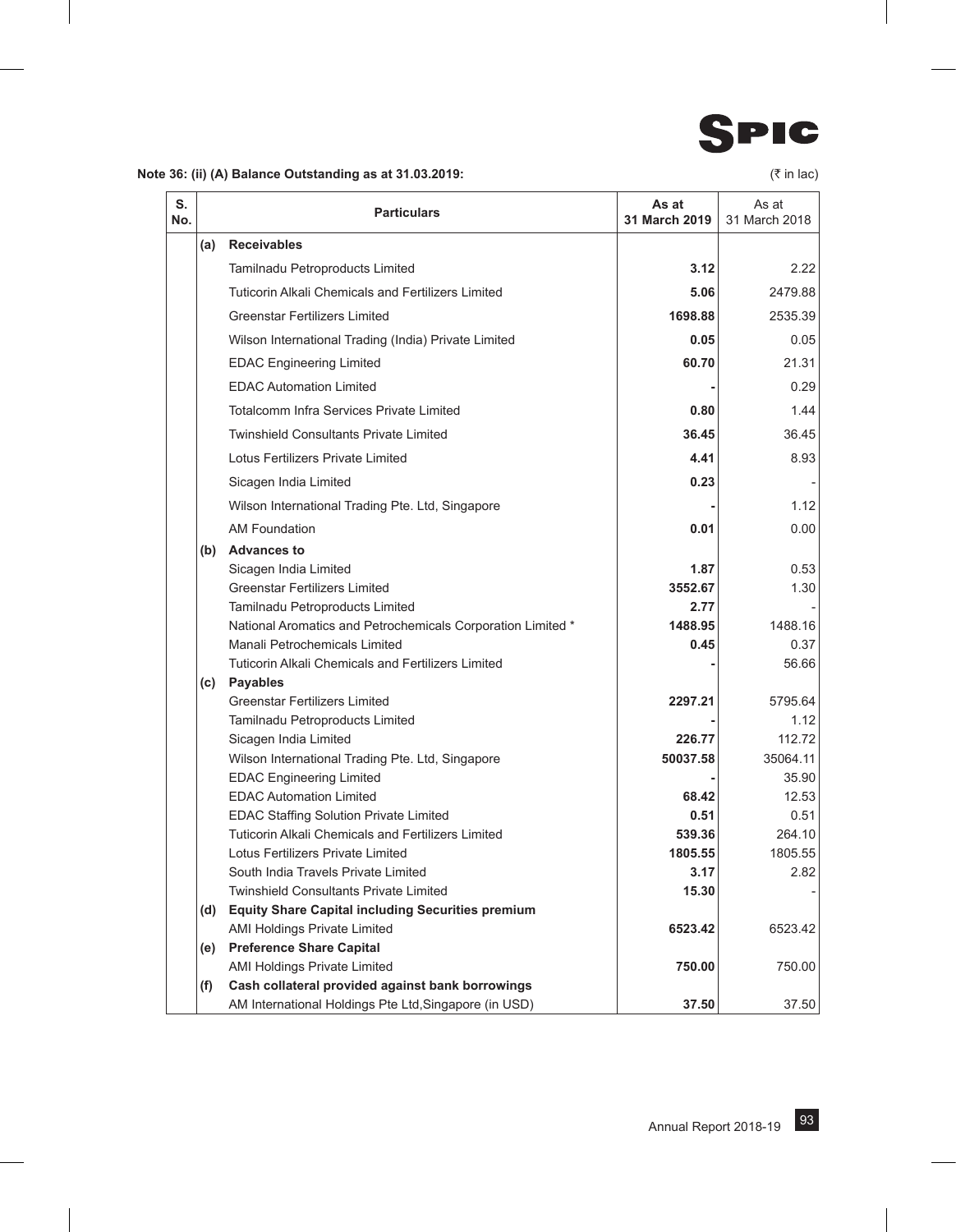

## **Note 36: (ii) (A) Balance Outstanding as at 31.03.2019 (continued):** ( $\bar{x}$  in lac) ( $\bar{x}$  in lac)

| S.<br>No. |     | <b>Particulars</b>                                                                                          | As at<br>31 March 2019 | As at<br>31 March 2018 |
|-----------|-----|-------------------------------------------------------------------------------------------------------------|------------------------|------------------------|
|           | (g) | <b>Borrowings</b>                                                                                           |                        |                        |
|           |     | AM International Holdings Pte Ltd, Singapore                                                                | 16370.17               | 16382.23               |
|           | (h) | <b>Investment in Equity</b>                                                                                 |                        |                        |
|           |     | Tamilnadu Petroproducts Limited                                                                             | 1980.47                | 1980.47                |
|           |     | Tuticorin Alkali Chemicals and Fertilizers Limited (Net of provision of<br>Rs. 3668.46 lac (Rs 1668.46 lac) | 2952.21                | 267.21                 |
|           |     | Greenam Energy Private Limited                                                                              | 568.65                 | 0.00                   |
|           |     | Manali Petrochemicals Limited                                                                               | 2.52                   | 3.36                   |
|           |     | South India Travels Private Limited                                                                         | 50.96                  |                        |
|           |     | Sicagen India Limited                                                                                       | 138.93                 | 206.81                 |
|           |     | National Aromatics and Petrochemicals Corporation Limited *                                                 | 2.50                   | 2.50                   |
|           |     | SPIC Petrochemicals Limited #                                                                               |                        | 25375.00               |
|           |     | Gold Nest Trading Company Limited *                                                                         | 250.25                 | 250.25                 |
|           | (i) | <b>Investment in Preference Shares</b>                                                                      |                        |                        |
|           |     | SPIC Petrochemicals Limited #                                                                               |                        | 5.00                   |
|           | (i) | <b>Investment in Bond</b>                                                                                   |                        |                        |
|           |     | SPIC Petrochemicals Limited #                                                                               |                        | 30609.63               |

\* Dues have been fully provided for.

# Written off in current year utilizing the provision.

## **Note 36: (ii) (B) The following transactions were carried out with the related parties:** ( $\bar{\tau}$  in lac)

| S.<br>No.      | <b>Particulars</b>                                        | For the year<br>2018-19 | For the year<br>2017-18 |
|----------------|-----------------------------------------------------------|-------------------------|-------------------------|
| 1              | Sale of goods                                             |                         |                         |
|                | Tuticorin Alkali Chemicals and Fertilizers Limited        | 61.34                   | 127.27                  |
|                | <b>Greenstar Fertilizers Limited</b>                      | 371.28                  | 70.15                   |
|                | Lotus Fertilizers Private Limited                         | 236.37                  | 226.70                  |
| $\overline{2}$ | <b>Purchase of materials</b>                              |                         |                         |
|                | Tuticorin Alkali Chemicals and Fertilizers Limited        | 390.93                  | 288.11                  |
|                | <b>Greenstar Fertilizers Limited</b>                      | 3639.21                 | 5262.57                 |
|                | Tamilnadu Petroproducts Limited                           | 62.74                   | 85.75                   |
|                | Wilson International Trading Pte Ltd, Singapore           | 72956.55                | 34986.48                |
|                | Sicagen India Limited                                     | 560.13                  | 437.85                  |
|                | Lotus Fertilizers Private Limited                         |                         | 1593.68                 |
| 3              | <b>Reimbursement of Expenses (Receipts)</b>               |                         |                         |
|                | <b>Greenstar Fertilizers Limited</b>                      | 2570.22                 | 117.43                  |
|                | National Aromatics and Petrochemicals Corporation Limited | 0.80                    | 0.41                    |
|                | <b>EDAC Staffing Solution Private Limited</b>             |                         | 0.02                    |
|                | Totalcomm Infra Services Private Limited                  | 0.13                    | 0.18                    |
|                | AM Foundation                                             | 4.88                    | 2.43                    |
|                | SPIC Officers and Staff Welfare Foundation                | 0.06                    | 0.54                    |
|                | SPIC Group Companies Employees Welfare Foundation         | 1.85                    | 0.52                    |
|                | Wilson International Trading Pte. Ltd, Singapore          |                         | 1.12                    |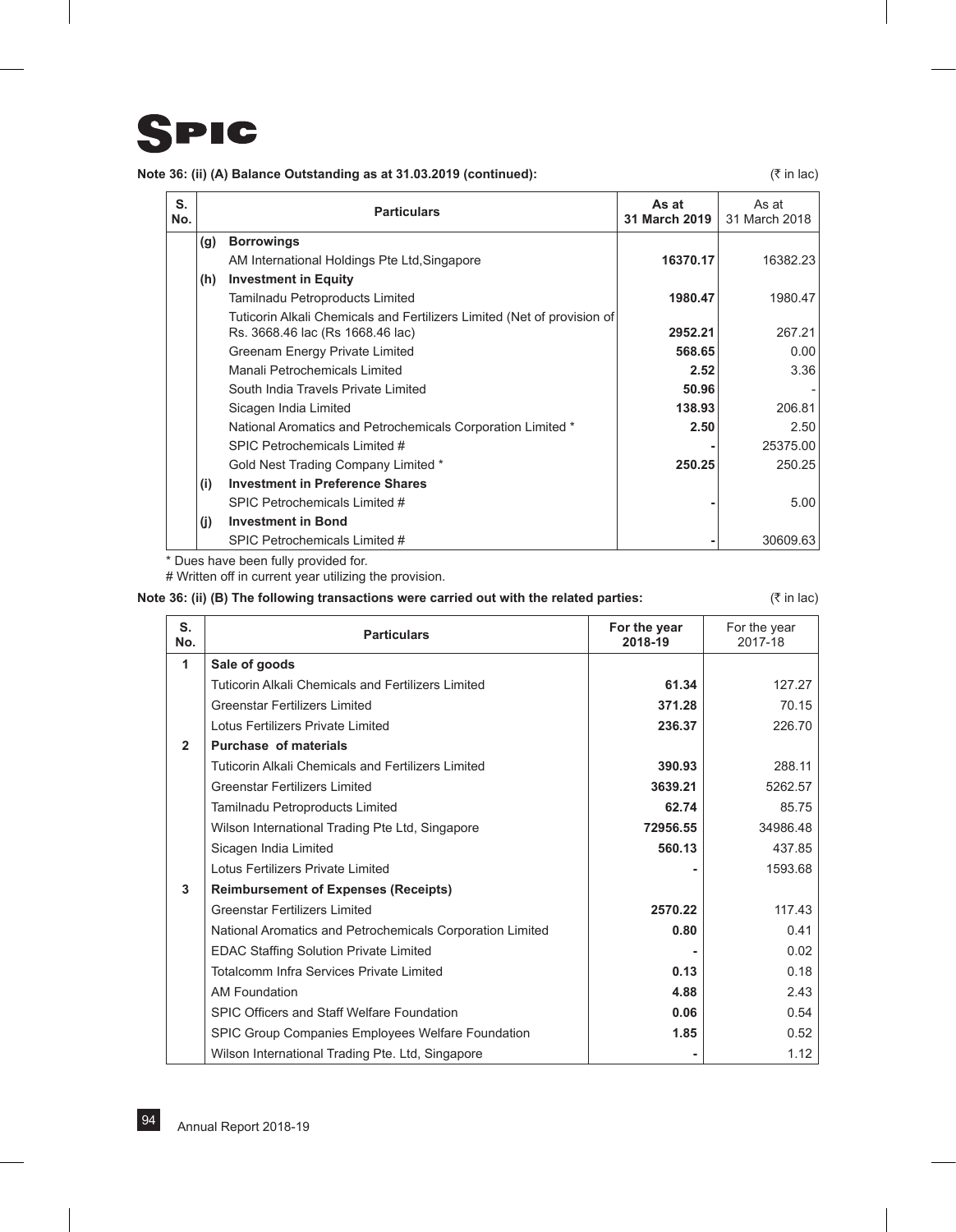

| Note 36: (ii) (B) The following transactions were carried out with the related parties (continued): |  | (₹ in lac) |
|-----------------------------------------------------------------------------------------------------|--|------------|
|-----------------------------------------------------------------------------------------------------|--|------------|

| S.<br>No. | <b>Particulars</b>                                        | For the year<br>2018-19 | For the year<br>2017-18 |
|-----------|-----------------------------------------------------------|-------------------------|-------------------------|
| 4         | <b>Reimbursement of Expenses (Payments)</b>               |                         |                         |
|           | Sicagen India Limited                                     | 6.66                    | 4.82                    |
|           | <b>Greenstar Fertilizers Limited</b>                      |                         | 1.15                    |
| 5         | Income from services rendered                             |                         |                         |
|           | <b>AM Foundation</b>                                      |                         | 0.02                    |
|           | Manali Petrochemicals Limited                             | 5.46                    | 4.17                    |
|           | Tamilnadu Petroproducts Limited                           | 0.80                    | 0.65                    |
|           | <b>Tuticorin Alkali Chemicals and Fertilizers Limited</b> | 9.74                    | 9.00                    |
|           | <b>Greenstar Fertilizers Limited</b>                      | 919.31                  | 1080.31                 |
|           | Wilson International Trading (India) Private Limited      | 0.62                    | 0.49                    |
|           | Sicagen India Limited                                     | 1.54                    | 2.12                    |
|           | <b>EDAC Engineering Limited</b>                           | 7.11                    | 12.32                   |
|           | <b>EDAC Automation Limited</b>                            | 0.16                    | 0.80                    |
|           | <b>EDAC Staffing Solution Private Limited</b>             |                         | 0.11                    |
|           | Totalcomm Infra Services Private Limited                  | 0.25                    | 0.61                    |
| 6         | <b>Services / Consultancy Charges</b>                     |                         |                         |
|           | <b>Greenstar Fertilizers Limited</b>                      | 478.16                  | 202.49                  |
|           | <b>EDAC Automation Limited</b>                            | 193.68                  | 212.73                  |
|           | Sicagen India Limited                                     | 14.93                   | 59.31                   |
|           | <b>EDAC Engineering Limited</b>                           | 37.57                   | 49.31                   |
| 7         | <b>Income from Rentals</b>                                |                         |                         |
|           | <b>Greenstar Fertilizers Limited</b>                      | 104.31                  | 24.48                   |
| 8         | <b>Dividend Income</b>                                    |                         |                         |
|           | Manali Petrochemicals Limited                             | 0.05                    | 0.05                    |
|           | Tamilnadu Petroproducts Limited                           | 76.17                   |                         |
|           | Sicagen India Limited                                     | 3.47                    | 3.47                    |
| 9         | <b>Managerial Remuneration</b>                            |                         |                         |
|           | Thiru. S R Ramakrishnan                                   | 75.24                   | 75.11                   |
| 10        | Water charges prepaid                                     |                         |                         |
|           | <b>Greenstar Fertilizers Limited</b>                      |                         | 1129.07                 |
| 11        | <b>Rent Paid</b>                                          |                         |                         |
|           | <b>Greenstar Fertilizers Limited</b>                      | 813.69                  | 1924.09                 |
|           | <b>Twinshield Consultants Private Limited</b>             | 18.36                   |                         |
| 12        | <b>Director Sitting Fees</b>                              |                         |                         |
|           | Thiru. Ashwin C Muthiah                                   | 2.50                    | 2.00                    |
| 13        | <b>Trade Advance Received / Returned</b>                  |                         |                         |
|           | <b>Greenstar Fertilizers Limited</b>                      | 6090.05                 | 1350.00                 |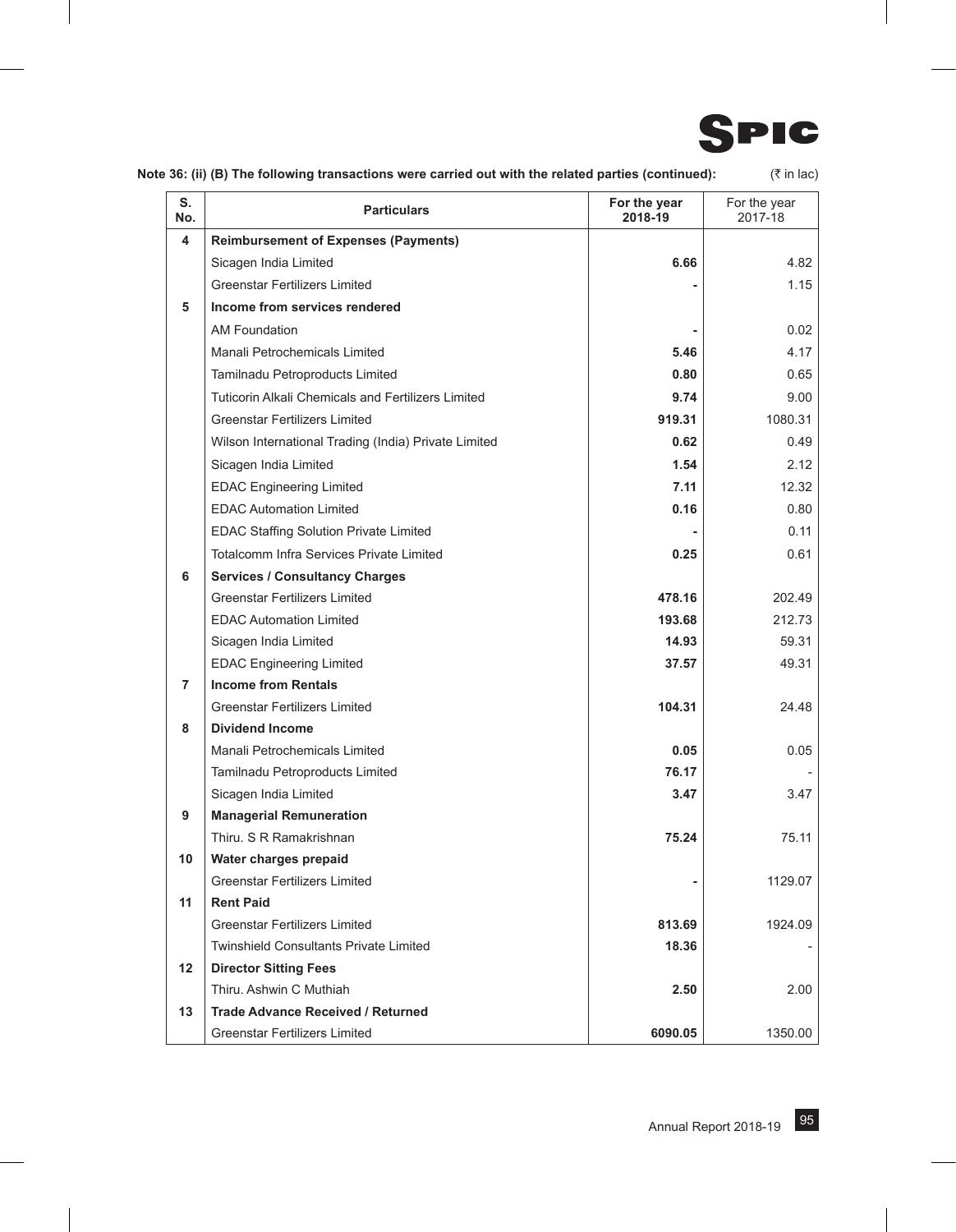## SPIC

| Note 36: (ii) (B) The following transactions were carried out with the related parties (continued): |  | (₹ in lac) |
|-----------------------------------------------------------------------------------------------------|--|------------|
|-----------------------------------------------------------------------------------------------------|--|------------|

| S.<br>No. | <b>Particulars</b>                                 | For the year<br>2018-19 | For the year<br>2017-18 |
|-----------|----------------------------------------------------|-------------------------|-------------------------|
| 14        | <b>Trade Advance Paid / Returned</b>               |                         |                         |
|           | <b>Greenstar Fertilizers Limited</b>               | 8991.67                 | 1365.13                 |
| 15        | <b>Material Purhcase Adv</b>                       |                         |                         |
|           | <b>Greenstar Fertilizers Limited</b>               | 2493.82                 | 979.26                  |
| 16        | <b>Interest on Borrowings / Materials Paid</b>     |                         |                         |
|           | AM International Holdings Pte Ltd, Singapore       | 1464.75                 | 886.18                  |
|           | Wilson International Trading Pte. Ltd, Singapore   | 772.81                  |                         |
| 17        | <b>Borrowings</b>                                  |                         |                         |
|           | AM International Holdings Pte Ltd, Singapore       |                         | 16275.00                |
| 18        | <b>Demurrage Charges</b>                           |                         |                         |
|           | Wilson International Trading Pte. Ltd, Singapore   | 429.99                  | 186.19                  |
| 19        | <b>FSA-Adv</b>                                     |                         |                         |
|           | <b>Greenstar Fertilizers Limited</b>               |                         | 907.41                  |
| 20        | <b>Car Rental Charges</b>                          |                         |                         |
|           | South India Travels Private Limited                | 43.05                   | 42.77                   |
| 21        | Deposit given / received for directors appointment |                         |                         |
|           | Manali Petrochemicals Limited                      |                         | 1.00                    |
| 22        | <b>Purchase of Intangible Asset - Software</b>     |                         |                         |
|           | Sicagen India Limited                              |                         | 14.16                   |
| 23        | <b>Investment in Equity</b>                        |                         |                         |
|           | Greenam Energy Private Limited                     | 568.65                  | 0.00                    |
|           | Tuticorin Alkali Chemicals and Fertilizers Limited | 2685.00                 |                         |
| 24        | <b>Transfer of Investment</b>                      |                         |                         |
|           | Gold Nest Trading Company Limited                  | 835.04                  |                         |

## **Note 37: Earnings Per Equity Share:**

| <b>Particulars</b>                            | Year ended<br>31 March 2019 | Year ended<br>31 March 2018 |
|-----------------------------------------------|-----------------------------|-----------------------------|
| Face Value per share (In Rupees)              | 10                          | 10                          |
| Profit for the year (Rupees in lac)           | 4216.24                     | 3698.42                     |
| <b>Basic</b>                                  |                             |                             |
| Weighted Average Number of shares outstanding | 203640336                   | 203640336                   |
| Earnings per share (In Rupees)                | 2.07                        | 1.82                        |
| <b>Diluted</b>                                |                             |                             |
| Weighted Average Number of shares outstanding | 203640336                   | 203640336                   |
| Earnings per share (In Rupees)                | 2.07                        | 1.82                        |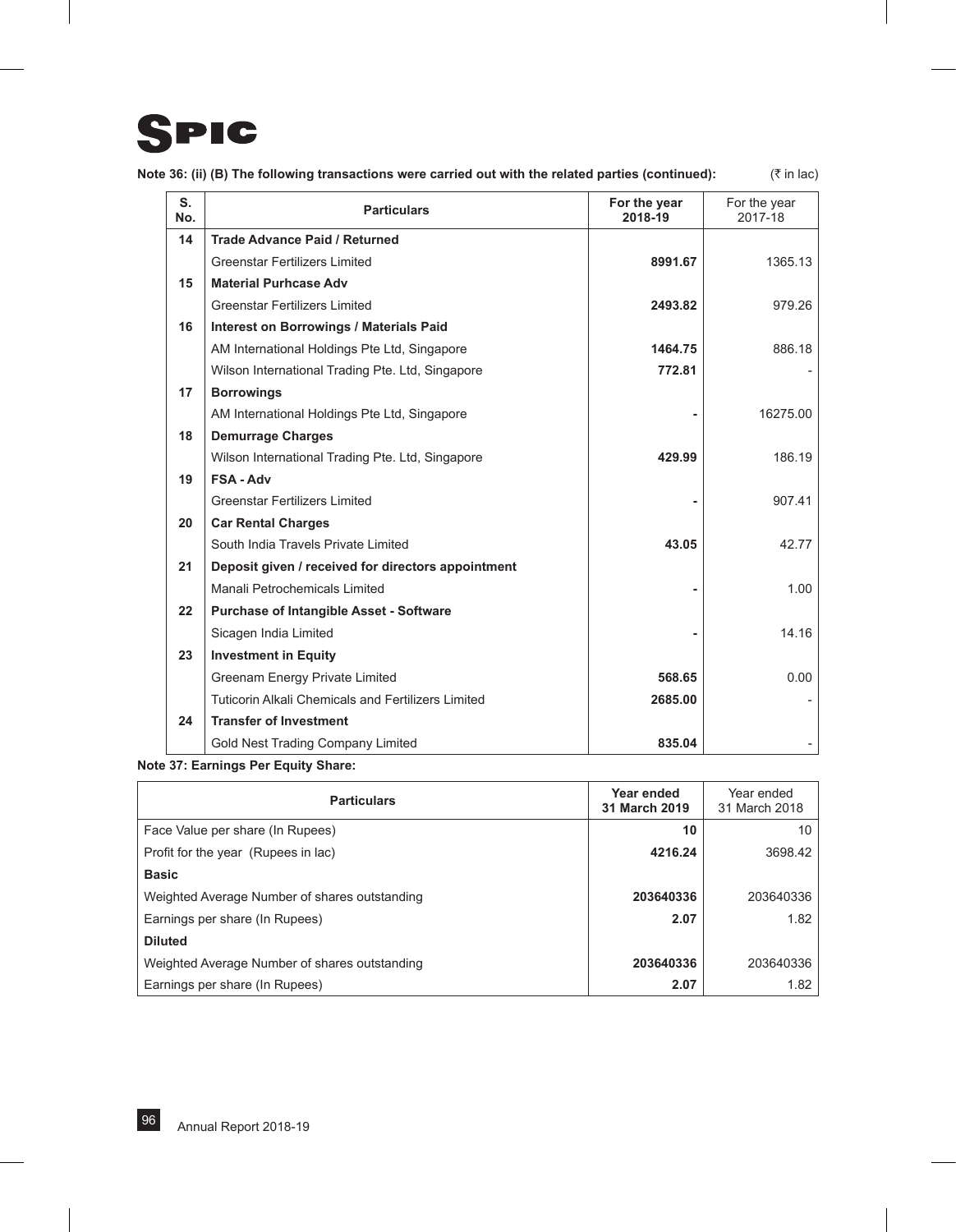

#### **Note 38: Financial Instruments:**

#### **38.1: Capital Management:**

For the purpose of the Company's capital management, capital includes issued equity capital and all other equity reserves attributable to the equity shareholders. The primary objective of the Company's capital management is to ensure that it maintains a strong credit rating and capital ratios in order to support its business and maximise shareholder value.

The Company monitors capital using a gearing ratio, which is net debt divided by total capital. The Company includes within net debt, all non - current and current borrowings reduced by cash and cash equivalents.

The following table summarises the capital of the Company:

|              |                                                           |               | $(3\overline{5})$ in lac) |
|--------------|-----------------------------------------------------------|---------------|---------------------------|
|              | <b>Particulars</b>                                        | As at         | As at                     |
|              |                                                           | 31 March 2019 | 31 March 2018             |
| a)           | Equity                                                    | 34783.70      | 30567.46                  |
| b)           | Non - Convertible preference share                        | 1250.00       | 1250.00                   |
| $\mathsf{C}$ | Borrowings other than non - convertible preference shares | 38785.56      | 25028.69                  |
| d)           | Less: Cash and Cash equivalants                           | (7709.20)     | (758.65)                  |
| e)           | Total debt(b+c+d)                                         | 32326.36      | 25520.04                  |
| f)           | Overall financing(a+e)                                    | 67110.06      | 56087.50                  |
| h)           | Net debt to capital ratio (e $/$ f)                       | 0.48          | 0.46                      |
| i)           | Interest coverage ratio                                   | 2.50          | 1.86                      |

In order to achieve this overall objective, the Company's capital management, amongst other things, aims to ensure that it meets financial covenants attached to the interest - bearing loans and borrowings that define capital structure requirements. Breaches in meeting the financial covenants would permit the bank to immediately call loans and borrowings. There have been no breaches in the financial covenants of any interest - bearing loans and borrowing in the current period. No changes were made in the objectives, policies or processes for managing capital during the year ended 31 March 2019 and 31 March 2018

#### **38.2: Categories of Financial instruments:**  $($ ₹ in lac)

|    | <b>Particulars</b>                                   | As at<br>31 March 2019 | As at<br>31 March 2018 |
|----|------------------------------------------------------|------------------------|------------------------|
|    | <b>Financial Assets</b>                              |                        |                        |
|    | <b>Measured at FVTOCI</b>                            |                        |                        |
| a) | Investments                                          | 1028.94                | 1203.66                |
|    | Measured at amortised cost                           |                        |                        |
| b) | Trade receivables                                    | 1764.96                | 4745.27                |
| C) | Cash and cash equivalents                            | 7240.52                | 334.01                 |
| d) | Bank balances other than (c) above                   | 468.41                 | 424.65                 |
| e) | Other financial assets - Current Asset               | 107000.31              | 52729.46               |
| f) | Other Financial Assets - Non Current Asset<br>287.10 |                        | 199.49                 |
|    | <b>Financial Liabilities</b>                         |                        |                        |
|    | <b>Measured at amortised cost</b>                    |                        |                        |
| a) | Borrowings - Current Liabilities                     | 27170.06               | 10003.69               |
| b) | Borrowings - Non Current Liabilities                 | 12865.50               | 16275.00               |
| C) | Trade payables                                       | 120872.40              | 73906.37               |
| d) | Other financial liabilities - Current Liabilites     | 404.14                 | 3953.77                |
| e) | Other Financial Liabilties - Non Current Liabilities | 2888.69                | 2930.98                |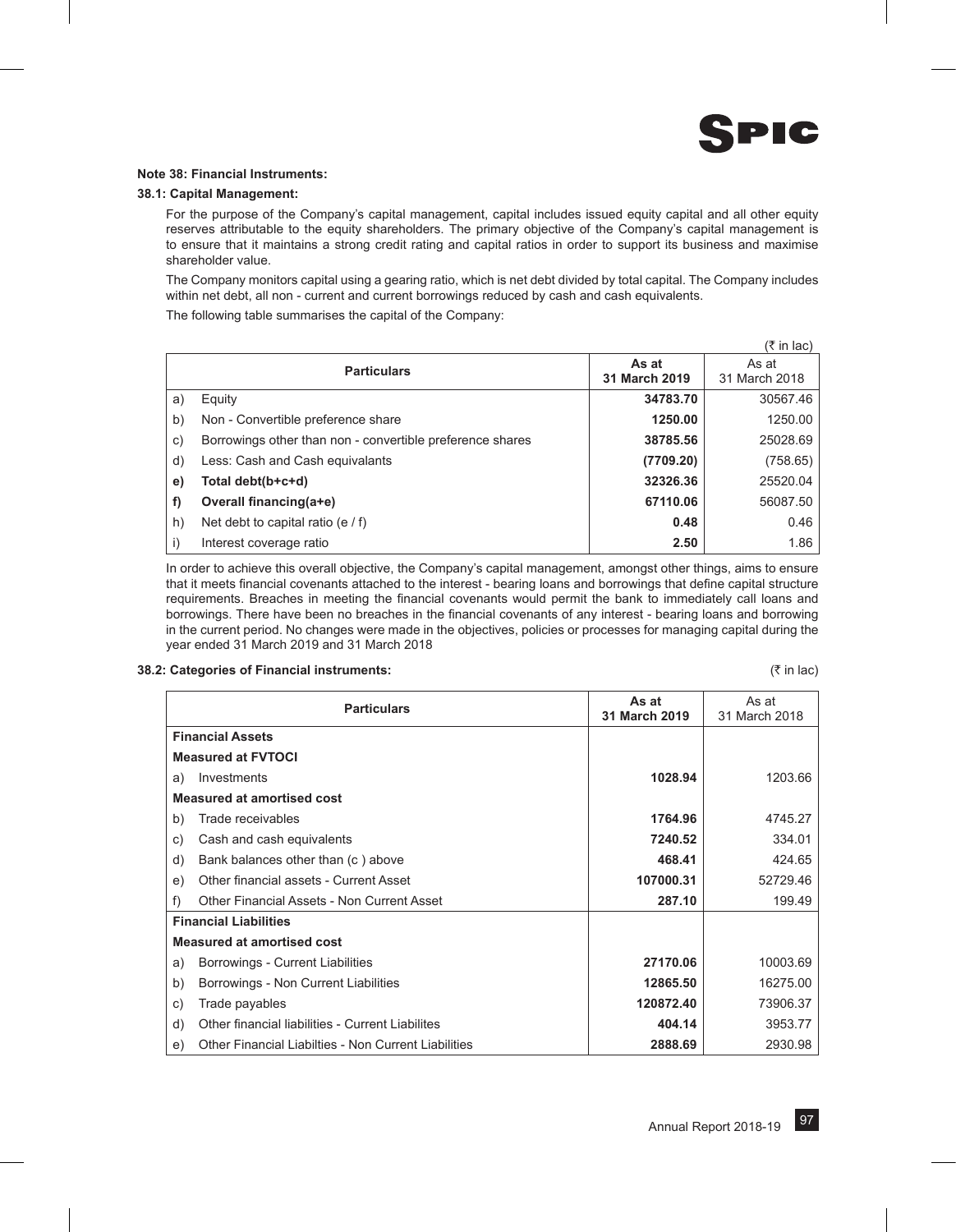

#### **38.3: Financial Risk and Management Objectives:**

The Company's activities expose it to a variety of financial risks, credit risks, liquidity risks and market risks.

The Company's board of directors has overall responsibility for the establishment and oversight of the risk management framework.

The risk management policies are established to identify and analyse the risks faced by the company, to set appropriate risk limits and controls and to monitor risks and adhere to limits. Risk management policies and systems are reviewed regularly to reflect changes in market conditions and company's activities. The company, through its training and management standards and procedures, aims to maintain a disciplined and constructive control environment in which all employees understand their roles and obligations.

#### **1. Credit Risk:**

Credit risk is the risk that counterparty will not meet its obligations under a financial instrument or customer contract, leading to a financial loss. The Company is exposed to credit risk from its operating activities (primarily trade receivables) and from its financing activities, including deposits with banks and financial institutions, foreign exchange transactions and other financial instruments.

#### **Trade receivables and subsidy receivable:**

The Company receivables can be classified into two categories, one is from the customers into the market and second one is from the Government in the form of subsidy. As far as Government portion of receivables are concerned, credit risk is nil. For market receivables from the customers, the Company extends credit to customers in normal course of business. The Company considers factors such as credit track record in the market and past dealings for extension of credit to customers. The Company monitors the payment track record of the customers. Outstanding customer receivables are regularly monitored. The Company evaluates the concentration of risk with respect to trade receivables as low, as its customers are located in several jurisdictions and operate in largely independent markets. The Company has also taken security deposits from its customers, which mitigate the credit risk to some extent.

#### **2. Liquidity Risks:**

Liquidity risk is the risk that the company will encounter difficulty in meeting the obligations associated with its financial liabilities that are settled by delivering cash or another financial asset. The company's approach to managing liquidity is to ensure, as far as possible, that it will always have sufficient liquidity to meet its liabilities when due, under both normal and stressed conditions, without incurring unacceptable losses or risking damage to the company's reputation.

The table below provides the details regarding the contractual maturities of significant financial liabilities as follows;

| <b>Particulars</b>        | Less than<br>3 months | 3 to 12<br>months        | 1 to $5$<br>years | More than<br>5 years     | <b>Total</b> |
|---------------------------|-----------------------|--------------------------|-------------------|--------------------------|--------------|
| 31 March 2019             |                       |                          |                   |                          |              |
| Short term borrowings     | 22367.35              | ٠                        |                   | ٠                        | 22367.35     |
| Long - term borrowings    |                       | 3409.50                  | 9456.00           | ٠                        | 12865.50     |
| Trade payables            | 120872.95             | ٠                        |                   | ٠                        | 120872.95    |
| Other financial liability | ۰.                    | 3292.83                  |                   | ۰.                       | 3292.83      |
| Total                     | 143240.30             | 6702.33                  | 9456.00           | ٠                        | 159398.63    |
| 31 March 2018             |                       |                          |                   |                          |              |
| Short term borrowings     | 5383.03               | $\overline{\phantom{0}}$ |                   |                          | 5383.03      |
| Long - term borrowings    |                       | $\overline{\phantom{a}}$ | 16275.00          | -                        | 16275.00     |
| Trade payables            | 73906.37              | $\overline{a}$           |                   | $\overline{\phantom{0}}$ | 73906.37     |
| Other financial liability |                       | 6884.75                  |                   |                          | 6884.75      |
| <b>Total</b>              | 79289.40              | 6884.75                  | 16275.00          |                          | 102449.15    |

 $($ ₹ in lac)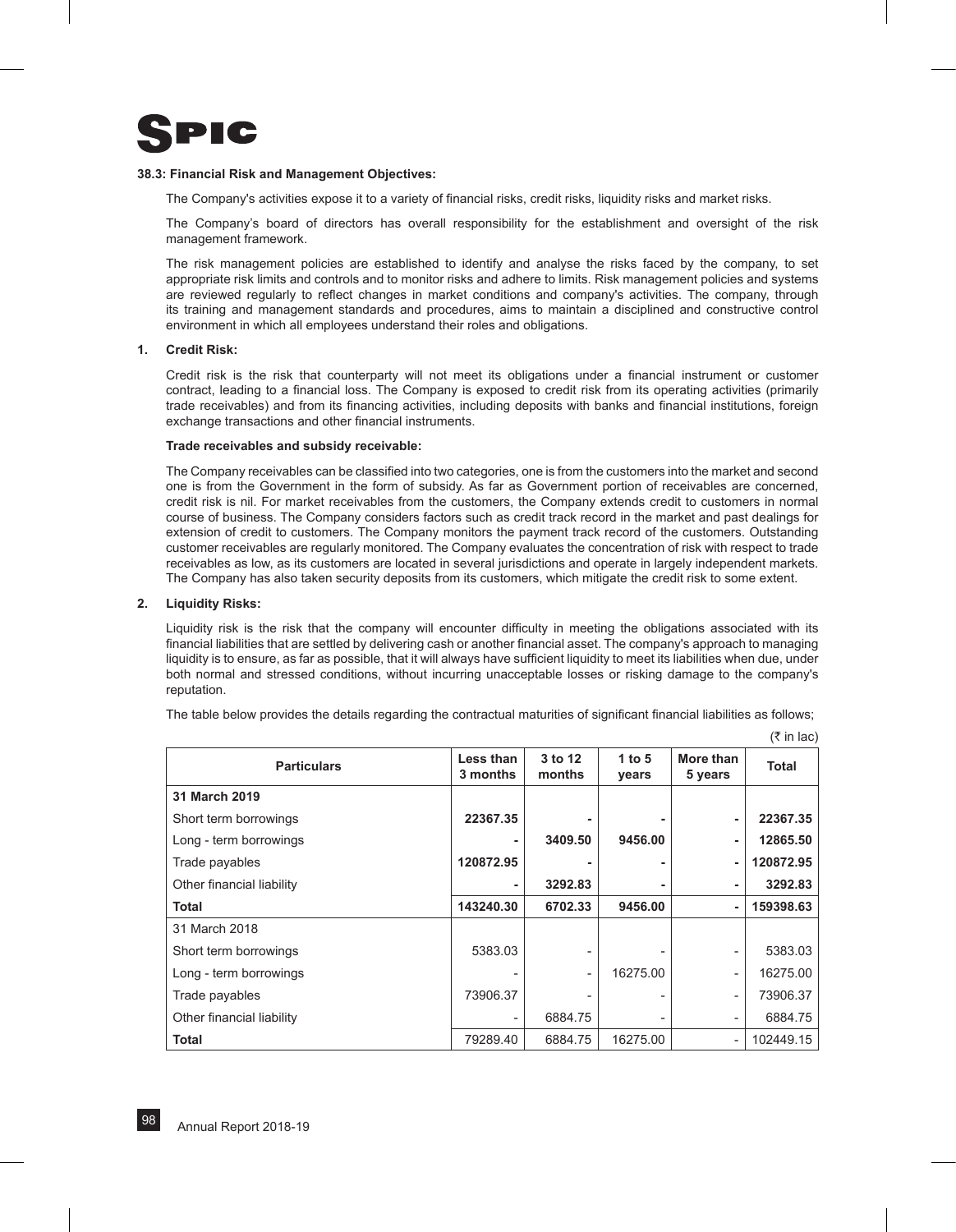

 $(\bar{\tau}$  in lac)

#### **3. Market Risk:**

Market risk is ths risk that changes in market prices, such as foreign exchange rates and Interest rates will affect the company's income or the value of its holdings of financial instruments. The objective of market risk management is to manage and control market risk exposures within acceptable parameters while optimising the returns.

#### **4. Foreign Currency Risks:**

The company is exposed to currency risk to the extend that there is a mismatch between the currencies in which transactions are denominated and the functional currency of the company. The functional currency of the company is Indian Rupees (INR). The currency in which these transactions are primarily denominated is US Dollars (USD).

#### **a. The carrying amounts of the Company's foreign currency denominated monetary assets and monetary liabilities based on gross exposure at the end of the reporting period is as under:**

|                                         |                        | (In Million USD)       |
|-----------------------------------------|------------------------|------------------------|
| <b>Particulars of Liabilities</b>       | As at<br>31 March 2019 | As at<br>31 March 2018 |
| <b>Trade Payables</b>                   |                        |                        |
| Amount due on account of goods supplied | 115.35                 | 74.06                  |

#### **b. Foreign currency sensitivity analysis:**

The following table demonstrates the sensitivity to a reasonably possible change in the US dollar exchange rate (or any other material currency), with all other variables held constant, of the Company's profit before tax (due to changes in the fair value of monetary assets and liabilities). The Company's exposure to foreign currency changes for all other currencies is not material.

| Currency impact relating to the foreign | As at 31 March 2019   |                | As at 31 March 2018 |           |
|-----------------------------------------|-----------------------|----------------|---------------------|-----------|
| currencies of                           | <b>Proift or loss</b> | <b>E</b> quity | Proift or loss      | Equity    |
| Rs / USD - increase by INR 2            | 2307.06               | 2307.06        | 1091.31             | 1091.31   |
| Rs / USD - decrease by INR 2            | (2307.06)             | (2307.06)      | (1091.31)           | (1091.31) |

#### **5. Interest Rate Risks:**

Interest rate risk is the risk that the fair value or future cash flows of a financial instrument will fluctuate because of changes in market interest rates. The Company's outstanding debt in local currency is on fixed rate basis and hence not subject to interest rate risk.

#### **6. Commodity Price Risk:**

The company's operating activities require the ongoing purchase of imported raw materials and imported fertilizers. (i) The company's operating activities require the ongoing purchase of naptha and fuel oil. Naptha and fuel oil being an international commodity is subject to price fluctuation on account of the change in the crude oil prices, demand supply pattern of naptha and exchange rate fluctuations. The company is affected by the price volatility of the Naptha / Fuel Oil as under the Urea pricing formula the subsidy would be paid based on the retention price computed on the lower of Naptha / Fuel Oil or Regasified Liquified Natural Gas (RLNG) (ii) The company deals in purchase of imported urea, which are imported by the company and sold in the domestic market. The import prices of these goods are governed by international prices. There is a price and material availability risk, which may not be in line to meet the domestic market requirement. The risk is also with domestic manufacturers whose costing is based on majorly imported raw materials and small value - add. However, a dynamic alignment of procurement to sales and constant review of market conditions and competitors costing help in mitigating the impact.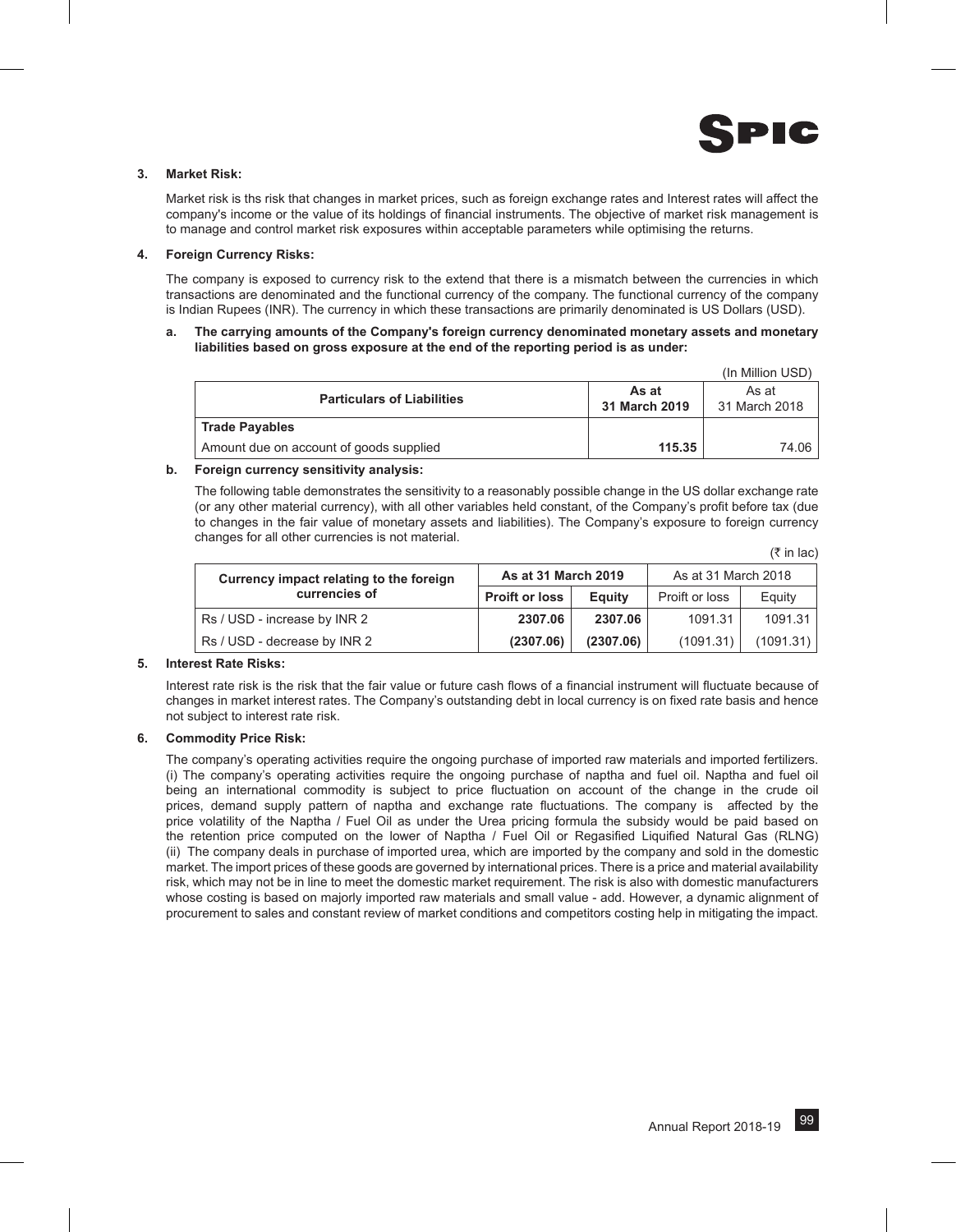Fair Value Measurements:

| As at 31 March 2019                                          |                         |                                             |                                                   | Carrying Amount                                        |                                   |                                       |                    | Fair Value                            |              |
|--------------------------------------------------------------|-------------------------|---------------------------------------------|---------------------------------------------------|--------------------------------------------------------|-----------------------------------|---------------------------------------|--------------------|---------------------------------------|--------------|
| <b>Particulars</b>                                           | <b>Note</b>             | amortised<br>Assets at<br>Financial<br>cost | Financial<br>Assets<br><b>FVTOCI</b><br>$\vec{a}$ | amortised cost<br>liabilities at<br>Financial<br>Other | carrying<br>value<br><b>Total</b> | Level <sub>1</sub>                    | Level <sub>2</sub> | Level 3                               | <b>Total</b> |
| Assets                                                       |                         |                                             |                                                   |                                                        |                                   |                                       |                    |                                       |              |
| ir value<br>Financial Assets measured at fai                 |                         |                                             |                                                   |                                                        |                                   |                                       |                    |                                       |              |
| Investments in quoted equity instruments at<br><b>FVTOCI</b> | 6C(1)                   | $\mathbf{I}$                                | 929.26                                            | ı                                                      | 929.26                            | 929.26                                | ı                  | ı                                     | 929.26       |
| at fair<br>Financial Assets not measured<br>value            |                         |                                             |                                                   |                                                        |                                   |                                       |                    |                                       |              |
| <b>Trade Receivables</b>                                     | $\tilde{c}$             | 1764.96                                     | f,                                                | $\mathbf{r}$                                           | 1764.96                           | ı.                                    | 1764.96            | I.                                    | 1764.96      |
| Cash and Cash Equivalents                                    | 11(A)                   | 7240.52                                     | ï                                                 | f,                                                     | 7240.52                           |                                       | 7240.52            |                                       | 7240.52      |
| Other Bank balances                                          | 11(B)                   | 468.68                                      | ı                                                 | f,                                                     | 468.68                            |                                       | 468.68             |                                       | 468.68       |
| Other financial assets                                       | (AB)                    | 107287.41                                   |                                                   | $\blacksquare$                                         | 07287.41                          |                                       | 107287.41          |                                       | 107287.41    |
| <b>Total</b>                                                 |                         | 116761.57                                   | 929.26                                            | f,                                                     | 117690.83                         | 929.26                                | 116761.57          | f,                                    | 117690.83    |
| Liabilities                                                  |                         |                                             |                                                   |                                                        |                                   |                                       |                    |                                       |              |
| Financial Liabilities not measured at fair<br>value          |                         |                                             |                                                   |                                                        |                                   |                                       |                    |                                       |              |
| Non Current Borrowings                                       | $\frac{5}{1}$           | ï                                           | ï                                                 | 12865.50                                               | 12865.50                          | $\mathsf{I}\hspace{-1.5pt}\mathsf{I}$ | 12865.50           | $\mathsf{I}\hspace{-1.5pt}\mathsf{I}$ | 12865.50     |
| Current Borrowings                                           | $\overline{1}$          | f.                                          |                                                   | 23760.56                                               | 23760.56                          | $\blacksquare$                        | 23760.56           | $\blacksquare$                        | 23760.56     |
| Trade payables                                               | $\frac{\infty}{\infty}$ | f,                                          | ï                                                 | 120872.95                                              | 120872.95                         | $\blacksquare$                        | 120872.95          | $\blacksquare$                        | 120872.95    |
| Other financial liabilities                                  | (AB)<br>$\frac{6}{2}$   | í.                                          | ï                                                 | 6702.33                                                | 6702.33                           |                                       | 6702.33            |                                       | 6702.33      |
| <b>Total</b>                                                 |                         |                                             |                                                   | 164201.34                                              | 164201.34                         | r.                                    | 164201.34          | í.                                    | 164201.34    |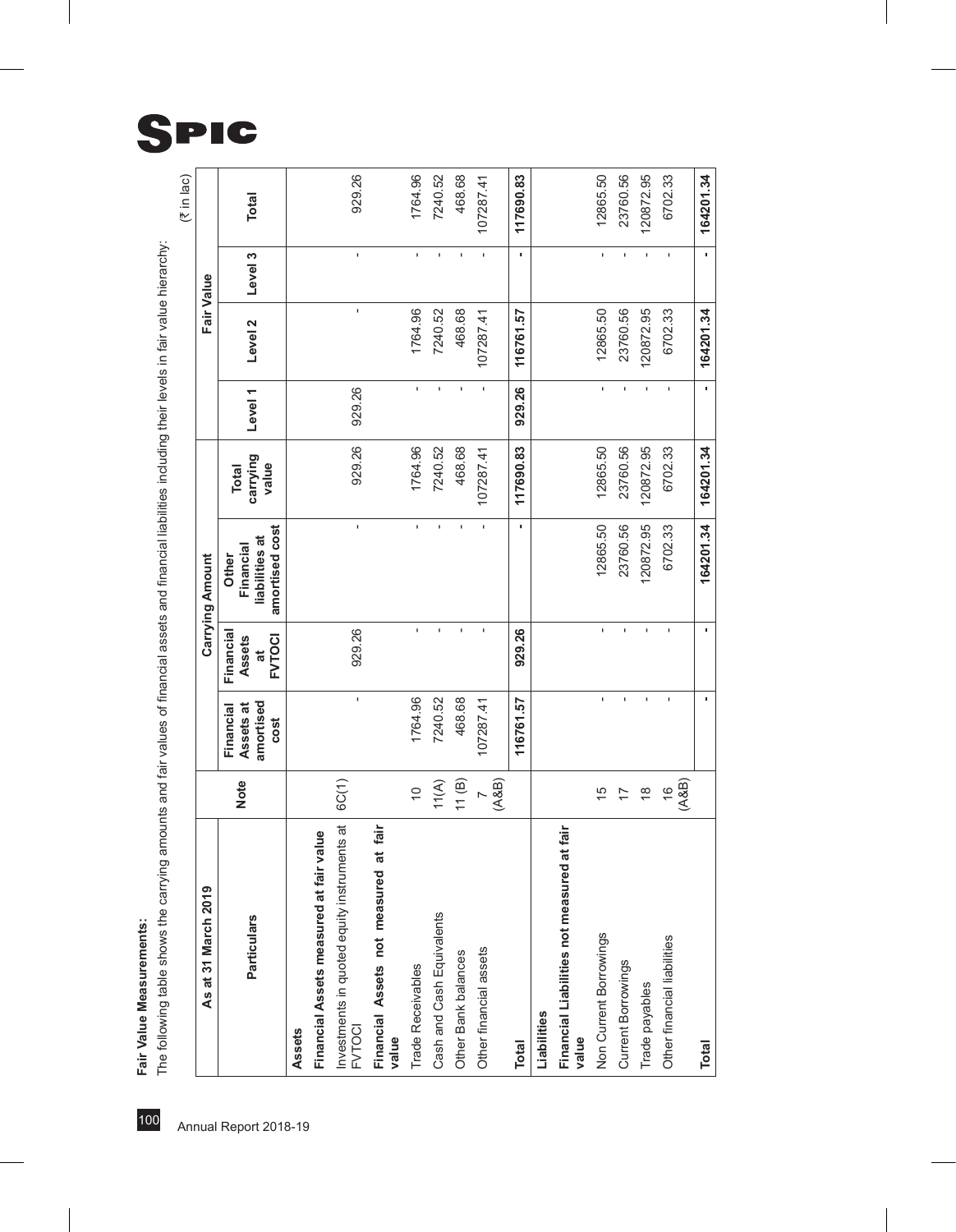| Fair Value Measurements (continued):                         |                                |                                             |                                         |                                                        |                            |              |              |                | $(3 \in \mathbb{N} \mid \mathsf{Jac})$ |
|--------------------------------------------------------------|--------------------------------|---------------------------------------------|-----------------------------------------|--------------------------------------------------------|----------------------------|--------------|--------------|----------------|----------------------------------------|
| As at 31 March 2018                                          |                                |                                             |                                         | Carrying Amount                                        |                            |              | Fair Value   |                |                                        |
| Particulars                                                  | Note                           | amortised<br>Assets at<br>Financial<br>cost | Assets at<br>Financial<br><b>FVTOCI</b> | amortised cost<br>liabilities at<br>Financial<br>Other | carrying<br>value<br>Total | Level 1      | Level 2      | Level 3        | Total                                  |
| Assets                                                       |                                |                                             |                                         |                                                        |                            |              |              |                |                                        |
| Financial Assets measured at fair value                      |                                |                                             |                                         |                                                        |                            |              |              |                |                                        |
| Investments in quoted equity instruments at<br><b>FVTOCI</b> | 6C(1)                          | ı                                           | 1203.66                                 | ı                                                      | 1203.66                    | 1203.66      | $\mathbf{I}$ | $\blacksquare$ | 1203.66                                |
| at fair value<br>Financial Assets not measured               |                                |                                             |                                         |                                                        |                            |              |              |                |                                        |
| Trade Receivables                                            | $\frac{1}{2}$                  | 4745.27                                     | ı                                       | ï                                                      | 4745.27                    | $\mathbf{I}$ | 4745.27      | ı              | 4745.27                                |
| Cash and Cash Equivalents                                    | 11(A)                          | 334.01                                      | f,                                      | ı                                                      | 334.01                     | f,           | 334.01       | f,             | 334.01                                 |
| Other Bank balances                                          | 11(B)                          | 424.65                                      | ï                                       |                                                        | 424.65                     |              | 424.65       |                | 424.65                                 |
| Other financial assets                                       | (AB)<br>$\overline{a}$         | 52928.95                                    |                                         |                                                        | 52928.95                   |              | 52928.95     | I.             | 52928.95                               |
| <b>Total</b>                                                 |                                | 58432.88                                    | 1203.66                                 |                                                        | 59636.54                   | 1203.66      | 58432.88     |                | 59636.54                               |
| Liabilities                                                  |                                |                                             |                                         |                                                        |                            |              |              |                |                                        |
| Financial Liabilities not measured at fair<br>value          |                                |                                             |                                         |                                                        |                            |              |              |                |                                        |
| Non Current Borrowings                                       | 15                             | I.                                          | f,                                      | 16275.00                                               | 16275.00                   | $\mathbf{r}$ | 16275.00     | f,             | 16275.00                               |
| Current Borrowings                                           | $\overline{1}$                 | ï                                           | ı                                       | 10003.69                                               | 10003.69                   |              | 10003.69     | ı              | 10003.69                               |
| Trade payables                                               | $\overset{\infty}{\leftarrow}$ | ï                                           | ï                                       | 73906.37                                               | 73906.37                   | ï            | 73906.37     | $\blacksquare$ | 73906.37                               |
| Other financial liabilities                                  | (AB)<br>$\frac{6}{5}$          | ı                                           |                                         | 6884.75                                                | 6884.75                    |              | 6884.75      |                | 6884.75                                |
| <b>Total</b>                                                 |                                |                                             |                                         | 107069.81                                              | 107069.81                  |              | 107069.81    |                | 107069.81                              |
|                                                              |                                |                                             |                                         |                                                        |                            |              |              |                |                                        |

nntinund): J. Μ, de Vali

# **Note 39:**

Previous year's figures have been regrouped / reclassified wherever necessary to conform presentation as required by Schedule III of the Act. (a) Previous year's figures have been regrouped / reclassified wherever necessary to conform presentation as required by Schedule III of the Act. Previous year figures are given in brackets. (b) Previous year figures are given in brackets.  $\widehat{a}$  $\widehat{e}$ 

The Board of Directors has reviewed the realizable value of all current assets of the Company and has confirmed that all the value of such assets in the<br>ordinary course of business will not be less than the value at which (c) The Board of Directors has reviewed the realizable value of all current assets of the Company and has confirmed that all the value of such assets in the ordinary course of business will not be less than the value at which these are recognized in the financial statements. Further, the board, duly taking into account all relevant disclosures made, has approved these financial statement for the year ended 31 March 2019 in its meeting held on 23 May 2019. $\odot$ 

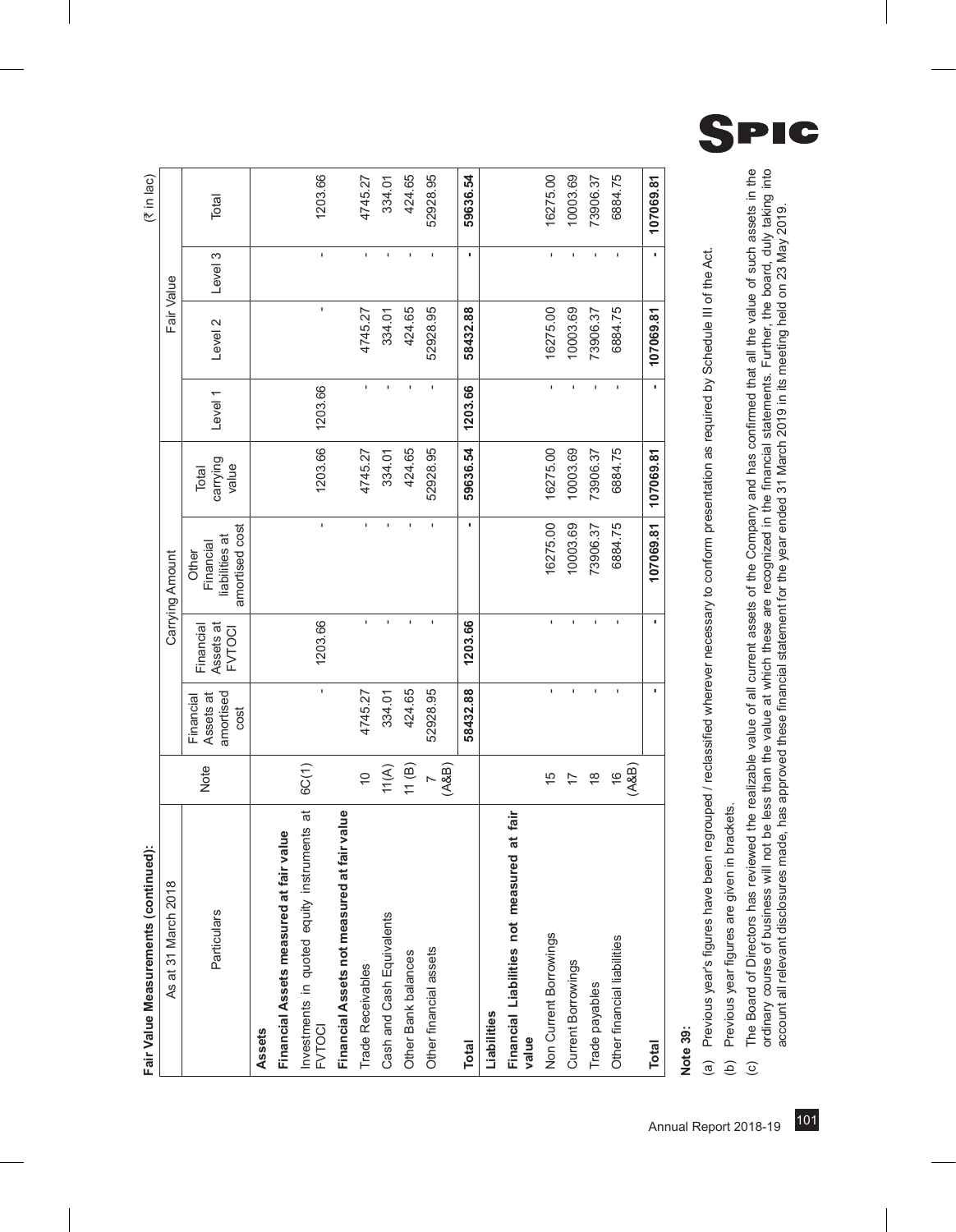

## **CONSOLIDATED** Financial Statements 2018-19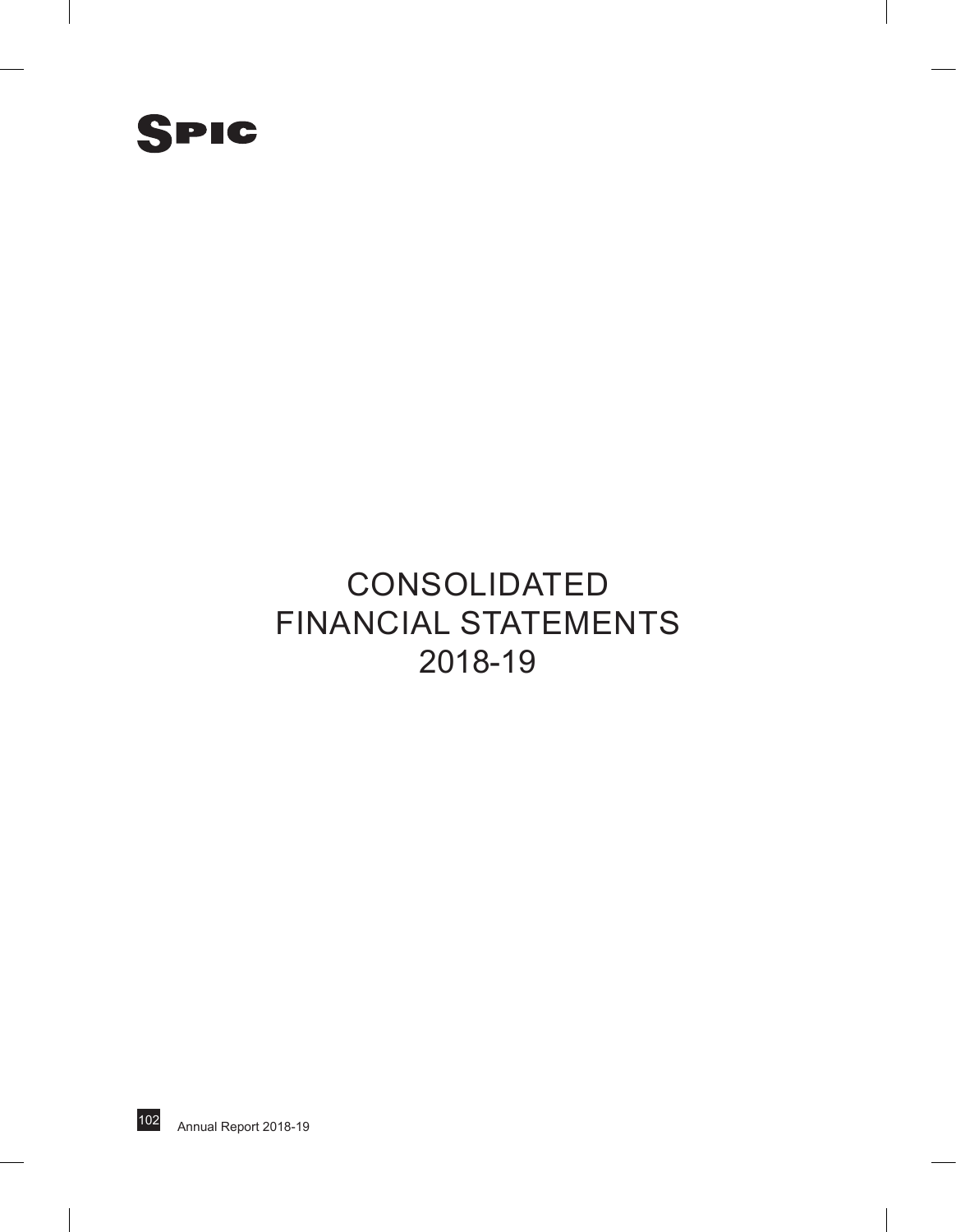

#### **INDEPENDENT AUDITORS' REPORT To The Members of Southern Petrochemical Industries Corporation Limited**

### **Report on the Audit of the Consolidated Financial Statements**

#### **Opinion**

We have audited the accompanying consolidated financial statements of Southern Petrochemical Industries Corporation Limited (hereinafter referred to as the "Company") which includes Company's share of profit in its associates and its joint ventures, which comprise the consolidated Balance Sheet as at March 31, 2019, and the Consolidated Statement of Profit and Loss, the Consolidated Statement of Changes in Equity and the Consolidated cash flows Statement for the year then ended, and notes to the consolidated financial statements, including a summary of significant accounting policies and other explanatory information (hereinafter referred to as "the consolidated financial statements").

In our opinion and to the best of our information and according to the explanations given to us, and based on consideration of reports of other auditors on separate financial statements of associates and joint ventures, the aforesaid consolidated financial statements give the information required by the Companies Act, 2013 ("the Act") in the manner so required and give a true and fair view in conformity with the accounting principles generally accepted in India, of their consolidated state of affairs of the Company, its associates and joint ventures as at March 31, 2019, of consolidated profit, consolidated changes in equity and its consolidated cash flows for the year then ended.

#### **Basis for Opinion**

We conducted our audit in accordance with the Standards on Auditing (SAs) specified under section 143(10) of the Act. Our responsibilities under those Standards are further described in the Auditor's Responsibilities for the Audit of the Consolidated Financial Statements section of our report. We are independent of the Company, its associates and joint ventures in accordance with the ethical requirements that are relevant to our audit of the consolidated financial statements in India in terms of the Code of Ethics issued by Institute of Chartered Accountant of India ("ICAI"), and the relevant provisions of the Act and we have fulfilled our other ethical responsibilities in accordance with these requirements. We believe that the audit evidence we have obtained is sufficient and appropriate to provide a basis for our opinion.

#### **Emphasis of Matter**

We draw attention to the Note no: 30 (iii) of the Consolidated financial statements regarding computation of subsidy revenue based on the provisional Retention Price (RP) in line with the Government's policy dated June 17, 2015, as the final retention price has not been announced by the Department of Fertilizers. The necessary adjustments, if any, and it's consequential impact on subsidy revenue and receivables will be assessed when the final retention price is notified by the Department of Fertilizers.

Our opinion is not modified in respect of this matter.

#### **Key Audit Matters**

Key audit matters are those matters that, in our professional judgment, were of most significance in our audit of the consolidated financial statements of the current period. These matters were addressed in the context of our audit of the consolidated financial statements as a whole, and in forming our opinion thereon, and we do not provide a separate opinion on these matters.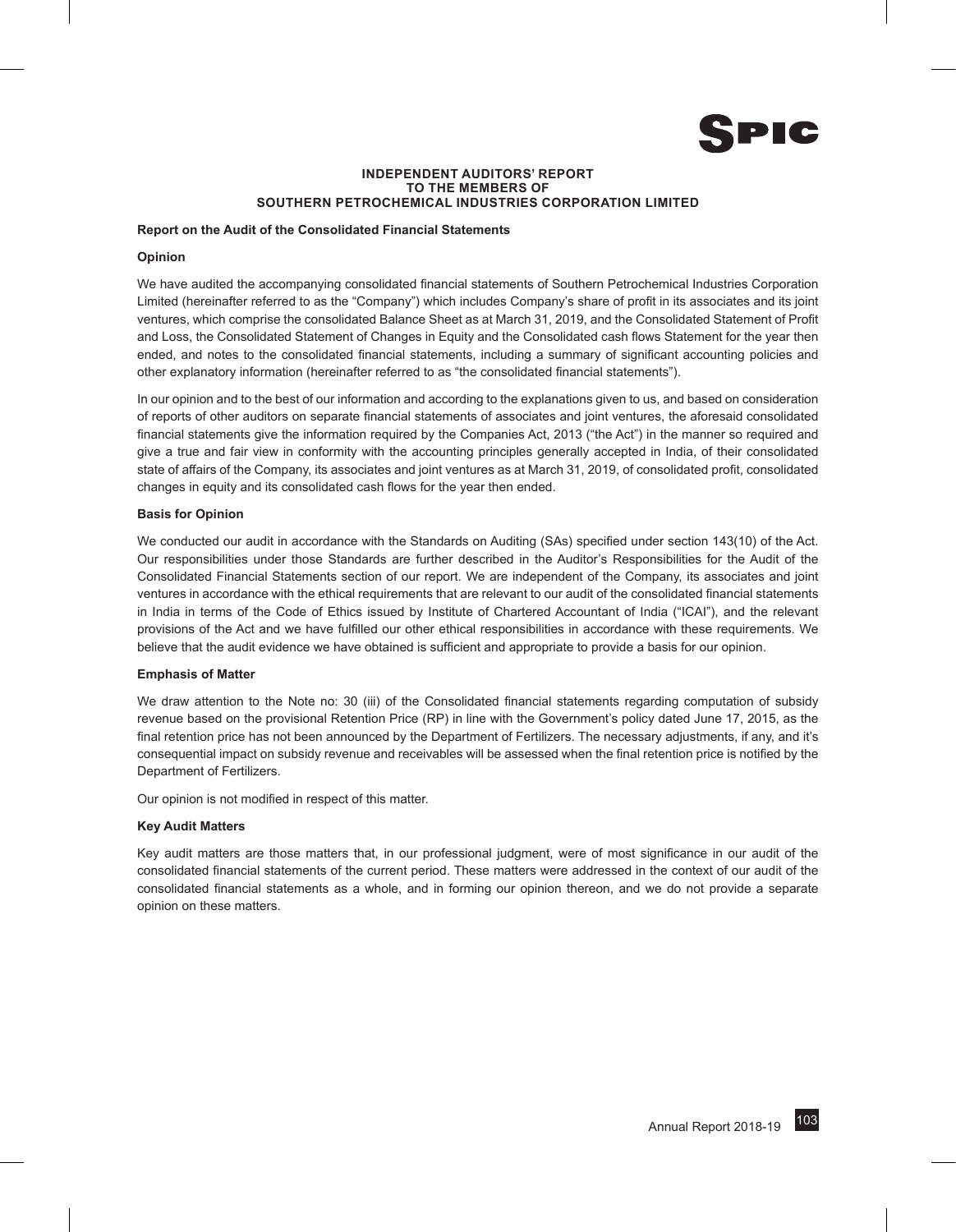## PIC

In addition to the matter described in the Emphasis of matter paragraph on subsidy revenue, we have determined the matter described below to be the key audit matter to be communicated in our report.

|                                                                                                                         | <b>Revenue recognition</b>                                                                                                                                                                                                     |
|-------------------------------------------------------------------------------------------------------------------------|--------------------------------------------------------------------------------------------------------------------------------------------------------------------------------------------------------------------------------|
| <b>Key Audit Matter</b>                                                                                                 | How the Key Audit Matter was addressed in our audit                                                                                                                                                                            |
| Refer to note 2 (vii) 'Revenue<br>recognition' to the consolidated                                                      | We have performed the following principal audit procedures in relation to each<br>material revenue stream recognized:                                                                                                          |
| financial statements.<br>Revenue from sale of goods is<br>recognised when the control<br>of goods is transferred to the | Understood the revenue recognition process, evaluated the design and<br>implementation, and operating effectiveness of internal controls including<br>relevant information technology controls relating to revenue recognised. |
| customers. In terms of the<br>application of the new revenue<br>accounting standard Ind AS 115                          | We performed substantive procedures on a sample of transactions for each<br>revenue stream from source data through to general ledger to test that<br>appropriate revenue recognition had been applied.                        |
| (Revenue from Contracts with<br>Customers), control is transferred<br>either when the product is                        | We performed other substantive, transactional testing and analytical procedures<br>to validate the recognition of revenue throughout the year.                                                                                 |
| delivered to the customer's site<br>or when the product is shipped,<br>depending on the applicable                      | We have evaluated the delivery and shipping terms of the contracts for revenue<br>recognised during the period.                                                                                                                |
| terms. The Management has<br>exercised judgement in applying                                                            | Tested that the revenue recorded is after considering the applicable rebates and<br>discounts.                                                                                                                                 |
| the revenue accounting policy<br>while recognising revenue.                                                             | Tested sample transactions around the period end to ensure they were recorded<br>in the correct period; and                                                                                                                    |
|                                                                                                                         | Tested journal entries posted to revenue accounts focusing on unusual or<br>irregular items, if any.                                                                                                                           |

#### **Information Other than the Consolidated Financial Statements and Auditor's Report Thereon**

The Company's Board of Directors is responsible for the other information. The other information comprises the information included in the Management report, Chairman's statement, Director's report etc., but does not include the consolidated financial statements and our auditor's report thereon.

Our opinion on the consolidated financial statements does not cover the other information and we do not express any form of assurance conclusion thereon.

In connection with our audit of the consolidated financial statements, our responsibility is to read the other information and, in doing so, consider whether the other information is materially inconsistent with the consolidated financial statements or our knowledge obtained in the audit or otherwise appears to be materially misstated. If, based on the work we have performed, we conclude that there is a material misstatement of this other information, we are required to report that fact. We have nothing to report in this regard.

#### **Responsibilities of Management and Those Charged with Governance for the Consolidated Financial Statements**

The Company's Board of Directors is responsible for the preparation and presentation of these consolidated financial statements in terms of the requirements of the Act that give a true and fair view of the consolidated financial position, consolidated financial performance and consolidated cash flows of the Company including its associates and joint ventures in accordance with the accounting principles generally accepted in India, including the Accounting Standards specified under section 133 of the Act. The respective Board of Directors of the associates and joint ventures are responsible for maintenance of adequate accounting records in accordance with the provisions of the Act for safeguarding the assets of the Company, its associates and joint ventures and for preventing and detecting frauds and other irregularities; the selection and application of appropriate accounting policies; making judgments and estimates that are reasonable and prudent; and the design, implementation and maintenance of adequate internal financial controls, that were operating effectively for ensuring accuracy and completeness of the accounting records, relevant to the preparation and presentation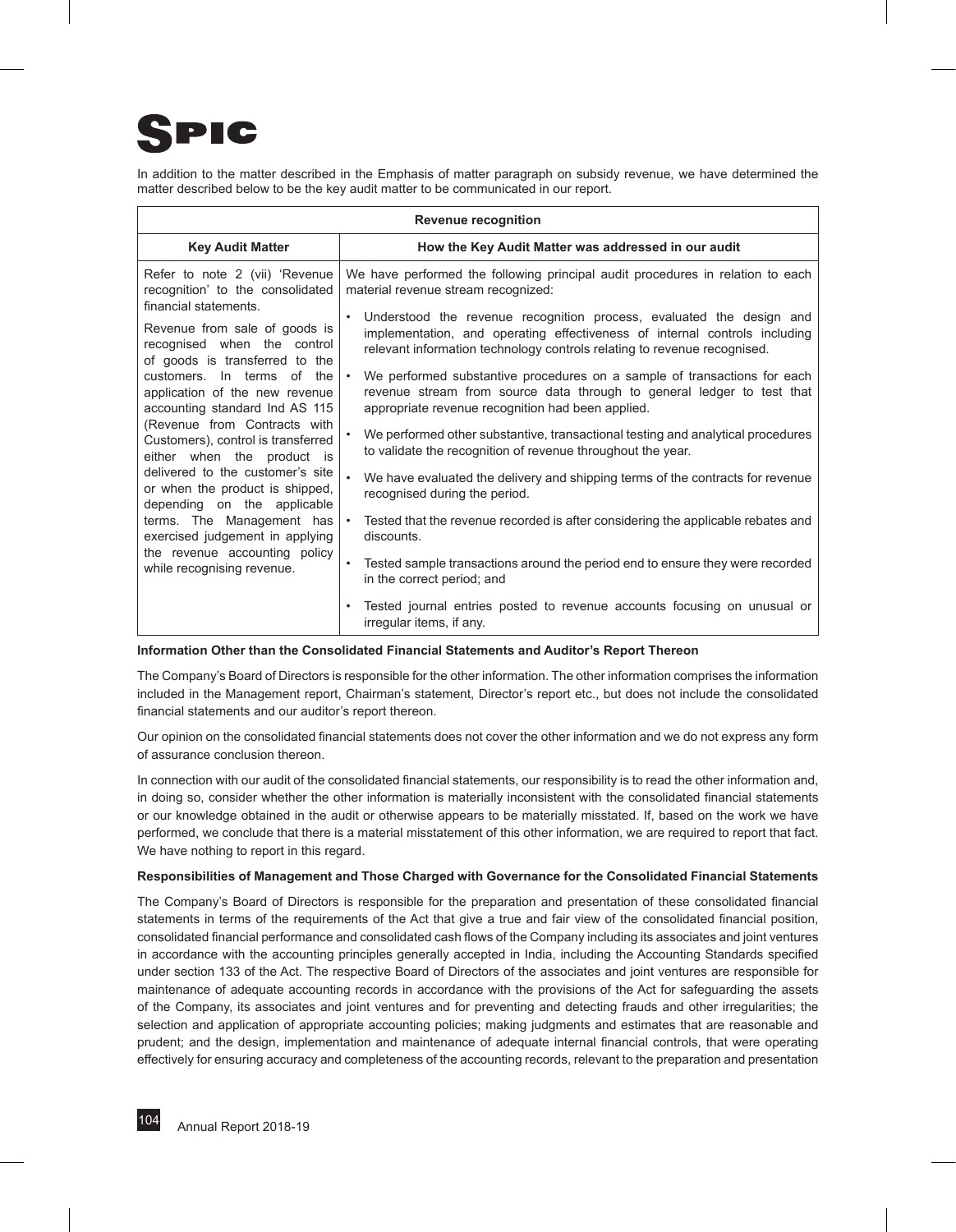

of the consolidated financial statements that give a true and fair view and are free from material misstatement, whether due to fraud or error, which have been used for the purpose of preparation of the consolidated financial statements by the Directors of the Company, as aforesaid.

In preparing the consolidated financial statements, the respective Board of Directors of the associates and joint ventures are responsible for assessing the ability of the Company and of its associates and joint ventures to continue as a going concern, disclosing, as applicable, matters related to going concern and using the going concern basis of accounting unless the Board of Directors either intends to liquidate the Company or to cease operations, or has no realistic alternative but to do so.

The respective Board of Directors of the associates and joint ventures are responsible for overseeing the financial reporting process of the Company and of its associates and joint ventures.

#### **Auditor's Responsibilities for the Audit of the Consolidated Financial Statements**

Our objectives are to obtain reasonable assurance about whether the consolidated financial statements as a whole are free from material misstatement, whether due to fraud or error, and to issue an auditor's report that includes our opinion. Reasonable assurance is a high level of assurance but is not a guarantee that an audit conducted in accordance with Standards on Auditing ("SAs") will always detect a material misstatement when it exists. Misstatements can arise from fraud or error and are considered material if, individually or in the aggregate, they could reasonably be expected to influence the economic decisions of users taken on the basis of these consolidated financial statements.

We give in "Annexure A" a detailed description of Auditor's responsibilities for Audit of the Consolidated Financial Statements.

#### **Other Matters**

The consolidated financial statements include the Company's share of net profit after taxes of Rs. 965.20 lakhs and total other comprehensive income of Rs. 113.65 lakhs for the year ended March 31, 2019, in respect of 2 associates, 2 joint ventures and 3 wholly owned subsidiaries of a joint venture, whose financial statements have not been audited by us. These financial statements have been audited by other auditors whose reports have been furnished to us by the Management and our opinion on the consolidated financial statements, in so far as it relates to the amounts and disclosures included in respect of these joint ventures and associates, is based solely on the reports of the other auditors.

Our report is not qualified in respect of this matter.

#### **Report on Other Legal and Regulatory Requirements**

- 1. As required by Section 143(3) of the Act, we report, to the extent applicable, that:
- a. We have sought and obtained all the information and explanations which to the best of our knowledge and belief were necessary for the purposes of our audit of the aforesaid consolidated financial statements.
- b. In our opinion, proper books of account as required by law relating to preparation of the aforesaid consolidated financial statements have been kept so far as it appears from our examination of those books and the reports of the other auditors.
- c. The Consolidated Balance Sheet, the Consolidated Statement of Profit and Loss, the Consolidated Statement of Changes in Equity and the Consolidated Cash Flow Statement dealt with by this Report are in agreement with the relevant books of account maintained for the purpose of preparation of the consolidated financial statements.
- d. In our opinion, the aforesaid consolidated financial statements comply with the Accounting Standards specified under Section 133 of the Act read with Rule 7 of the Companies (Accounts) Rules, 2014.
- e. On the basis of the written representations received from the directors of the Company as on March 31, 2019 taken on record by the Board of Directors of the Company and the reports of the statutory auditors of its associate companies and joint ventures incorporated in India, none of the directors of the Company, its associate companies and joint ventures incorporated in India is disqualified as on March 31, 2019 from being appointed as a director in terms of Section 164 (2) of the Act.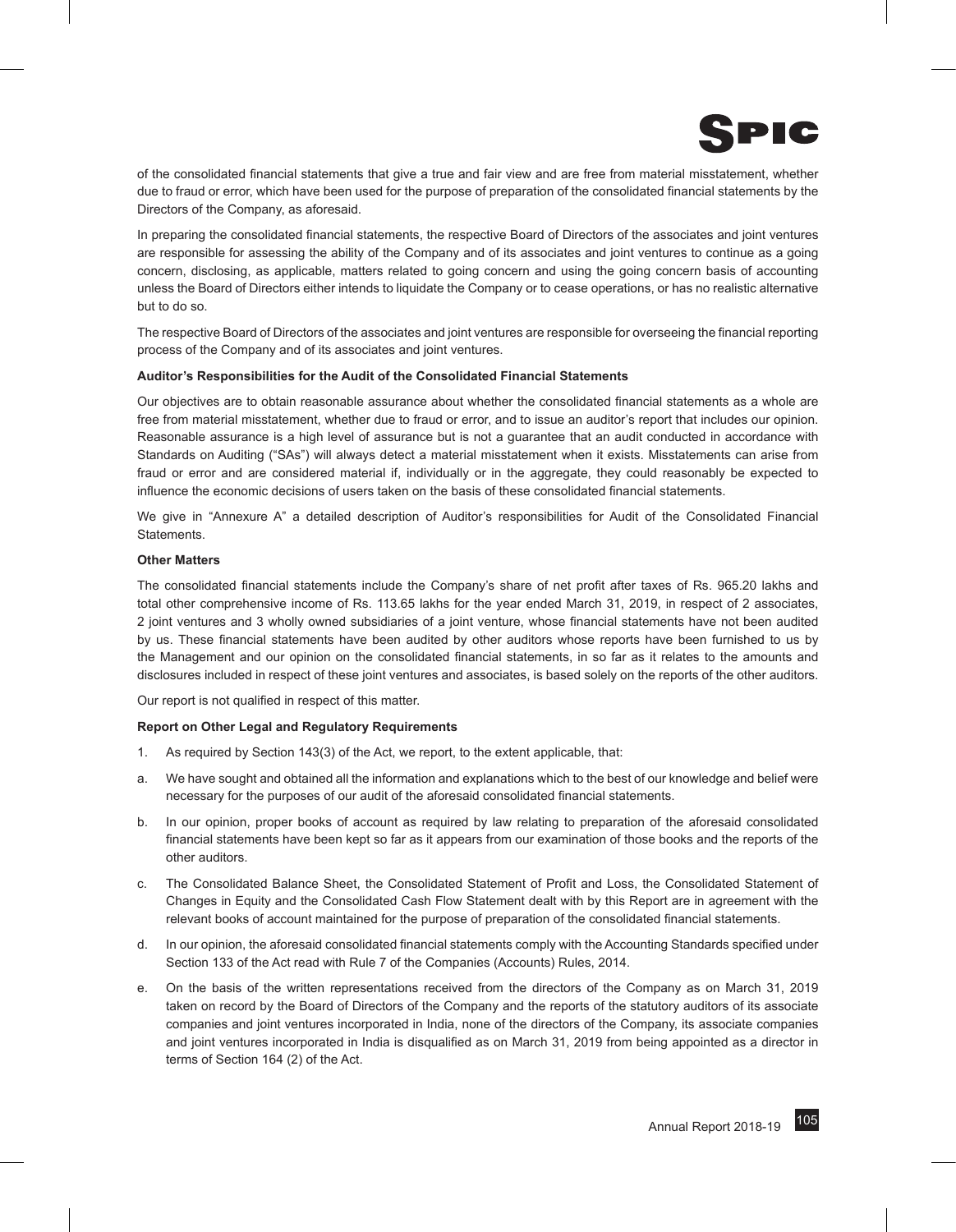## PIC

- f. With respect to the adequacy of internal financial controls over financial reporting of the Company and the operating effectiveness of such controls, refer to our separate report in "Annexure B".
- g. With respect to the other matters to be included in the Auditor's Report in accordance with Rule 11 of the Companies (Audit and Auditor's) Rules, 2014, in our opinion and to the best of our information and according to the explanations given to us:
	- i. The consolidated financial statements disclose the impact of pending litigations on the consolidated financial position of the Company, its associates and joint ventures – Refer Note 32 to the consolidated financial statements;
	- ii. Provision has been made in the consolidated financial statements, as required under the applicable law or accounting standards, for material foreseeable losses, if any, on long - term contracts including derivative contracts;
	- iii. There has been no delay in transferring amounts, required to be transferred, to the Investor Education and Protection Fund by the Company, and its associate companies and joint Ventures incorporated in India.
- 2. As required by The Companies (Amendment) Act, 2017, in our opinion, according to information, explanations given to us, the remuneration paid by the Company, its associates and joint ventures to its directors is within the limits laid prescribed under Section 197 of the Act and the rules thereunder.

**For MSKA & Associates Chartered Accountants** ICAI Firm Registration No. 105047W

**Geetha Jeyakumar** Place: Chennai **Partner** Partner Partner Partner Partner Partner Partner Partner Partner Partner Partner Partner Date: May 23, 2019 Membership No. 029409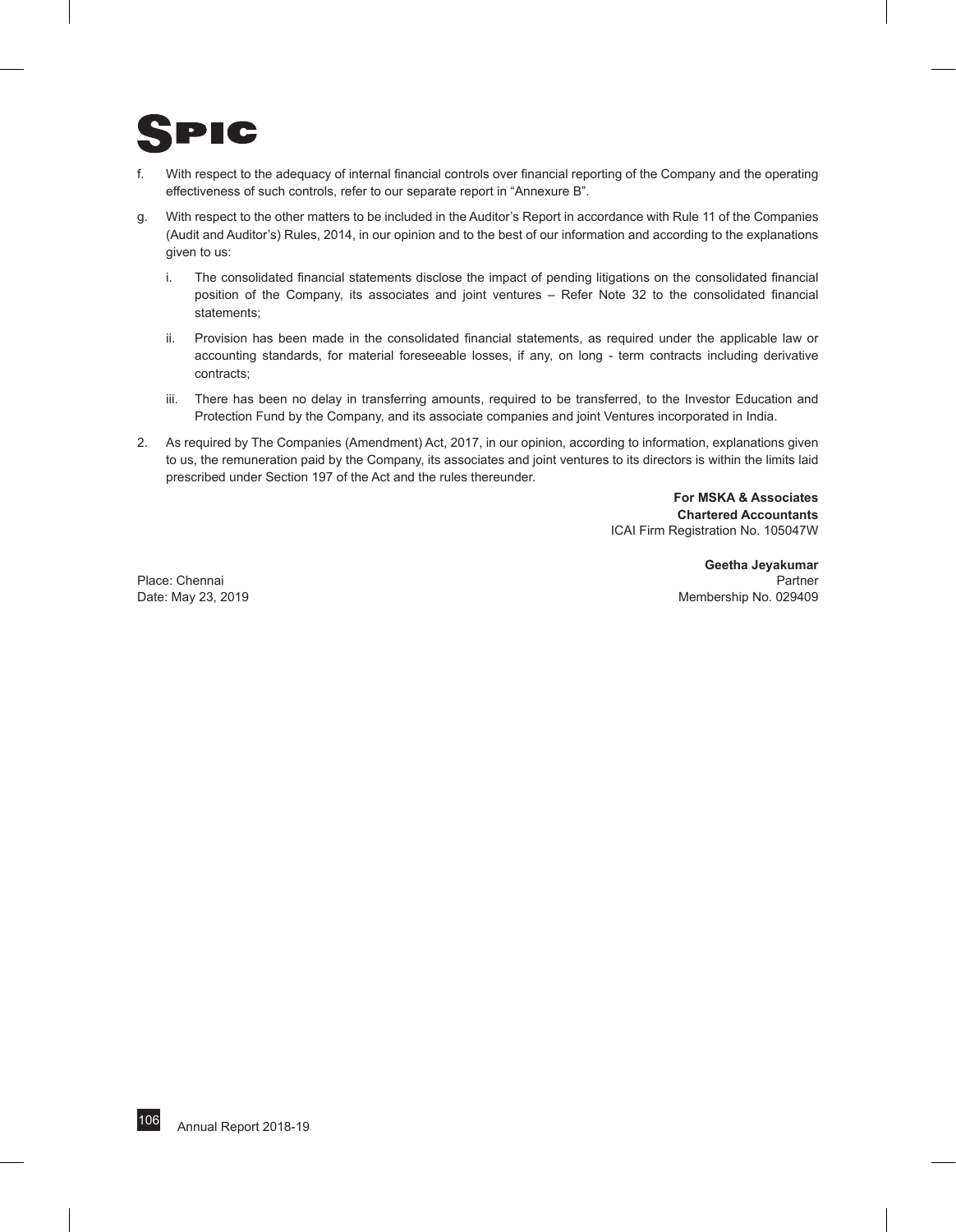

#### **"ANNEXURE A" TO THE INDEPENDENT AUDITORS' REPORT ON EVEN DATE ON THE CONSOLIDATED FINANCIAL STATEMENTS OF SOUTHERN PETROCHEMICAL INDUSTRIES CORPORATION LIMITED**

#### **Auditors' Responsibilities for the Audit of the Consolidated Financial Statements**

As part of an audit in accordance with SAs, we exercise professional judgment and maintain professional skepticism throughout the audit. We also:

- Identify and assess the risks of material misstatement of the consolidated financial statements, whether due to fraud or error, design and perform audit procedures responsive to those risks, and obtain audit evidence that is sufficient and appropriate to provide a basis for our opinion. The risk of not detecting a material misstatement resulting from fraud is higher than for one resulting from error, as fraud may involve collusion, forgery, intentional omissions, misrepresentations, or the override of internal control.
- Obtain an understanding of internal control relevant to the audit in order to design audit procedures that are appropriate in the circumstances. Under section 143(3)(i) of the Act, we are also responsible for expressing our opinion on whether the company has internal financial controls with reference to financial statements in place and the operating effectiveness of such controls.
- Evaluate the appropriateness of accounting policies used and the reasonableness of accounting estimates and related disclosures made by management.
- Conclude on the appropriateness of management's use of the going concern basis of accounting and, based on the audit evidence obtained, whether a material uncertainty exists related to events or conditions that may cast significant doubt on the ability of the Company and its associates and joint ventures to continue as a going concern. If we conclude that a material uncertainty exists, we are required to draw attention in our auditor's report to the related disclosures in the consolidated financial statements or, if such disclosures are inadequate, to modify our opinion. Our conclusions are based on the audit evidence obtained up to the date of our auditor's report. However, future events or conditions may cause the Company and its associates and joint ventures to cease to continue as a going concern.
- Evaluate the overall presentation, structure and content of the consolidated financial statements, including the disclosures, and whether the consolidated financial statements represent the underlying transactions and events in a manner that achieves fair presentation.
- Obtain sufficient appropriate audit evidence regarding the financial information of the entities or business activities within the Company and its associates and joint ventures to express an opinion on the consolidated financial statements. We are responsible for the direction, supervision and performance of the audit of the financial statements of such entities included in the consolidated financial statements of which we are the independent auditors. For the other entities included in the consolidated financial statements, which have been audited by other auditors, such other auditors remain responsible for the direction, supervision and performance of the audits carried out by them. We remain solely responsible for our audit opinion.

We communicate with those charged with governance of the Company and such other entities included in the consolidated financial statements of which we are the independent auditors regarding, among other matters, the planned scope and timing of the audit and significant audit findings, including any significant deficiencies in internal control that we identify during our audit.

We also provide those charged with governance with a statement that we have complied with relevant ethical requirements regarding independence, and to communicate with them all relationships and other matters that may reasonably be thought to bear on our independence, and where applicable, related safeguards.

From the matters communicated with those charged with governance, we determine those matters that were of most significance in the audit of the consolidated financial statements of the current period and are therefore the key audit matters. We describe these matters in our auditor's report unless law or regulation precludes public disclosure about the matter or when, in extremely rare circumstances, we determine that a matter should not be communicated in our report because the adverse consequences of doing so would reasonably be expected to outweigh the public interest benefits of such communication

> **For MSKA & Associates Chartered Accountants** ICAI Firm Registration No. 105047W

**Geetha Jeyakumar** Place: Chennai Partner New York 1999, Place: Chennai Partner New York 1999, Partner New York 1999, Partner New York 1999, Partner New York 1999, Partner New York 1999, Partner New York 1999, Partner New York 1999, Partner Date: May 23, 2019 Membership No. 029409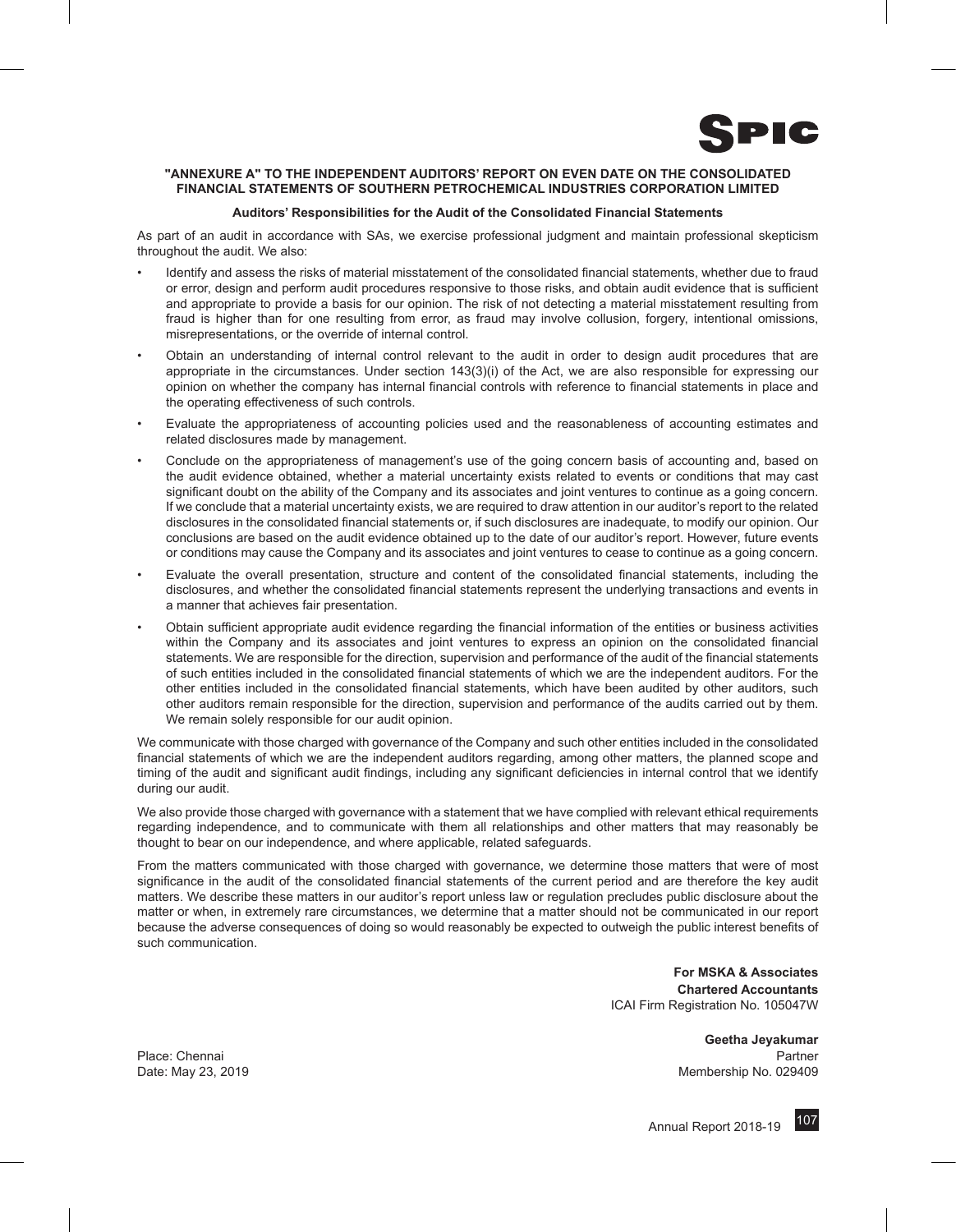

#### **"ANNEXURE B" TO THE INDEPENDENT AUDITORS' REPORT OF EVEN DATE ON THE CONSOLIDATED FINANCIAL STATEMENTS OF SOUTHERN PETROCHEMICAL INDUSTRIES CORPORATION LIMITED**

Referred to in paragraph 1(f) under 'Report on Other Legal and Regulatory Requirements' in the Independent Auditors' Report of even date to the Members of Southern Petrochemical Industries Corporation Limited on the consolidated Financial Statements for the year ended March 31, 2019.

#### **Report on the Internal Financial Controls under Clause (i) of Sub-section 3 of Section 143 of the Companies Act, 2013 ("the Act")**

In conjunction with our audit of the consolidated financial statements of the Company as of and for the year ended March 31, 2019, we have audited the internal financial controls with reference to consolidated financial statements of March 31, 2019 (hereinafter referred to as "the Company") and its associate companies and joint ventures, which are companies incorporated in India, as of that date.

#### **Management's Responsibility for Internal Financial Controls**

The respective Board of Directors of the company, its associate companies and joint ventures, which are companies incorporated in India, are responsible for establishing and maintaining internal financial controls based on the internal control with reference to consolidated financial statements criteria established by the respective companies considering the essential components of internal control stated in the Guidance Note on Audit of Internal Financial Controls Over Financial Reporting issued by the Institute of Chartered Accountants of India ("the ICAI"). These responsibilities include the design, implementation and maintenance of adequate internal financial controls that were operating effectively for ensuring the orderly and efficient conduct of its business, including adherence to the respective company's policies, the safeguarding of its assets, the prevention and detection of frauds and errors, the accuracy and completeness of the accounting records, and the timely preparation of reliable financial information, as required under the Act.

#### **Auditors' Responsibility**

Our responsibility is to express an opinion on the internal financial controls with reference to consolidated financial statements of the company, its associate companies and joint ventures, which are companies incorporated in India, based on our audit. We conducted our audit in accordance with the Guidance Note on Audit of Internal Financial Controls Over Financial Reporting (the "Guidance Note") issued by the ICAI and the Standards on Auditing prescribed under section 143(10) of the Act, to the extent applicable to an audit of internal financial controls. Those Standards and the Guidance Note require that we comply with ethical requirements and plan and perform the audit to obtain reasonable assurance about whether internal financial controls with reference to consolidated financial statements was established and maintained and if such controls operated effectively in all material respects.

Our audit involves performing procedures to obtain audit evidence about the internal financial controls with reference to consolidated financial statements and their operating effectiveness. Our audit of internal financial controls with reference to consolidated financial statements included obtaining an understanding of internal financial controls with reference to consolidated financial statements, assessing the risk that a material weakness exists, and testing and evaluating the design and operating effectiveness of internal control based on the assessed risk. The procedures selected depend on the auditor's judgement, including the assessment of the risks of material misstatement of the consolidated financial statements, whether due to fraud or error.

We believe that the audit evidence we have obtained and the audit evidence obtained by the other auditors in terms of their reports referred to in the Other Matters paragraph below, is sufficient and appropriate to provide a basis for our audit opinion on the internal financial controls with reference to consolidated financial statements of the company, its associate companies and joint ventures, which are companies incorporated in India.

#### **Meaning of Internal Financial Controls With Reference to Consolidated Financial Statements**

A company's internal financial control with reference to consolidated financial statements is a process designed to provide reasonable assurance regarding the reliability of financial reporting and the preparation of consolidated financial statements for external purposes in accordance with generally accepted accounting principles. A company's internal financial control with reference to consolidated financial statements includes those policies and procedures that (1) pertain to the maintenance of records that, in reasonable detail, accurately and fairly reflect the transactions and dispositions of the assets of the company; (2) provide reasonable assurance that transactions are recorded as necessary to permit preparation of consolidated financial statements in accordance with generally accepted accounting principles, and that receipts and expenditures of the company are being made only in accordance with authorizations of management and directors of the company; and (3) provide reasonable assurance regarding prevention or timely detection of unauthorized acquisition, use, or disposition of the company's assets that could have a material effect on the consolidated financial statements.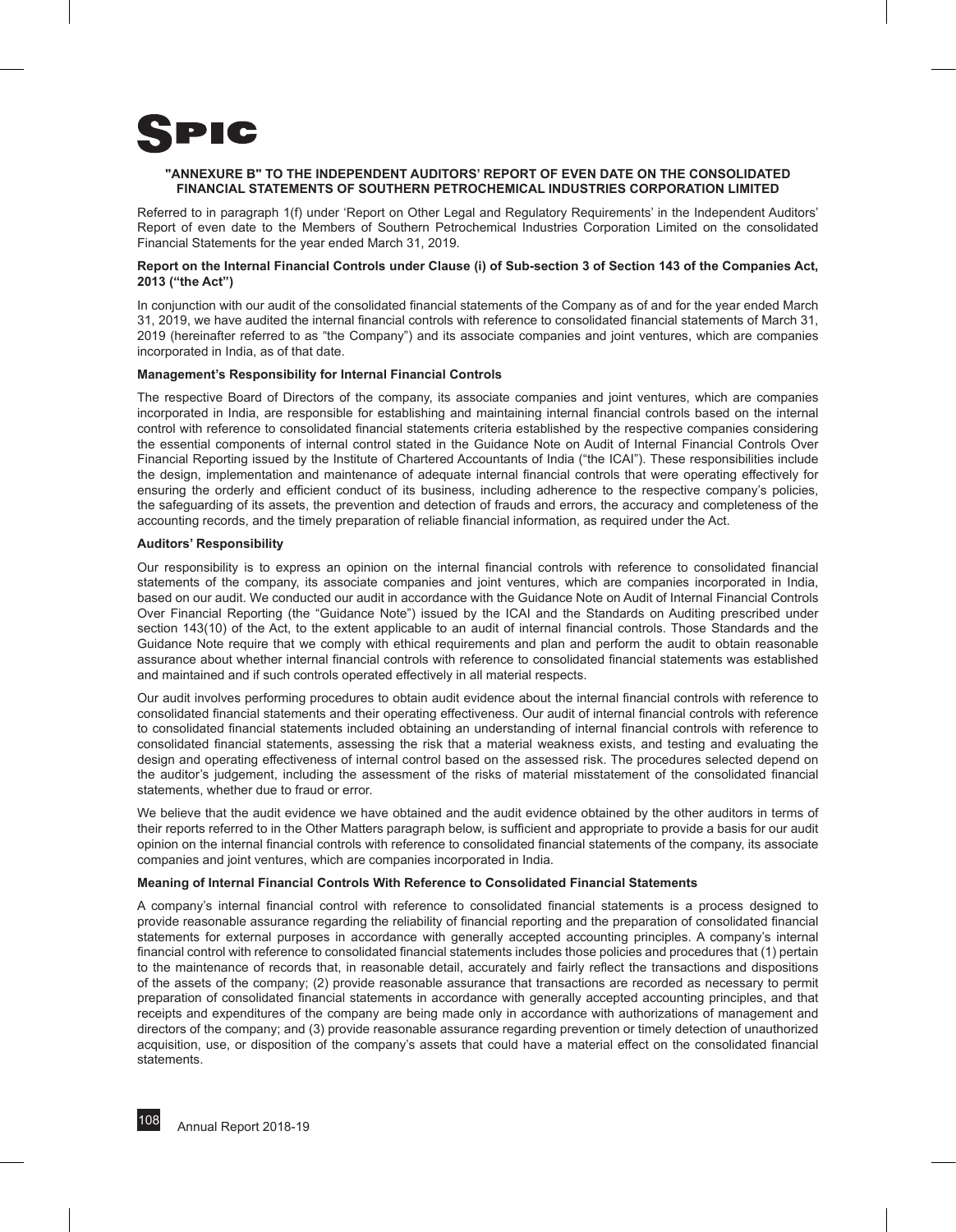

#### **Inherent Limitations of Internal Financial Controls with reference to Consolidated Financial Statements**

Because of the inherent limitations of internal financial controls with reference to consolidated financial statements, including the possibility of collusion or improper management override of controls, material misstatements due to error or fraud may occur and not be detected. Also, projections of any evaluation of the internal financial controls with reference to consolidated financial statements to future periods are subject to the risk that the internal financial control with reference to consolidated financial statements may become inadequate because of changes in conditions, or that the degree of compliance with the policies or procedures may deteriorate.

#### **Opinion**

In our opinion, and to the best of our information and according to the explanations given to us, the Company, its associate companies and joint ventures, which are companies incorporated in India, have, in all material respects, an internal financial controls with reference to consolidated financial statements and such internal financial controls with reference to consolidated financial statements were operating effectively as at March 31, 2019, based on the internal control with reference to consolidated financial statements criteria established by the respective companies considering the essential components of internal control stated in the Guidance Note issued by the ICAI.

> **For MSKA & Associates Chartered Accountants** ICAI Firm Registration No. 105047W

**Geetha Jeyakumar** Place: Chennai Partner Partner Partner Partner Partner Partner Partner Partner Partner Date: May 23, 2019 Membership No. 029409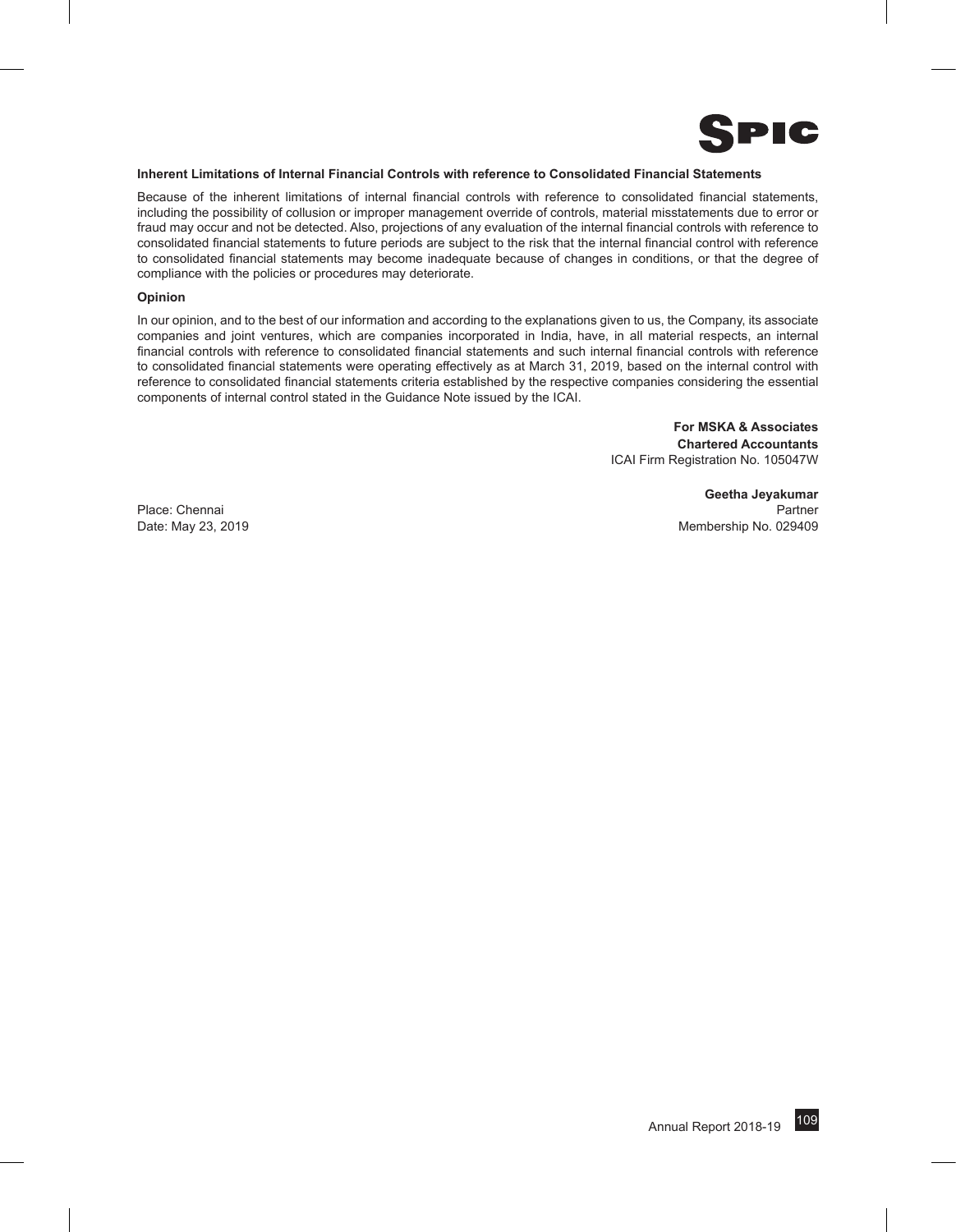#### **Consolidated Balance Sheet as at 31 March 2019**

| S.<br><b>Note</b><br>As at<br>As at<br><b>Particulars</b><br>31 March 2019<br>No.<br>No.<br>31 March 2018<br>A<br><b>ASSETS</b><br>1<br>Non - current assets<br>Property, Plant & Equipment<br>4 (i)<br>22995.67<br>24437.33<br>(a)<br>3546.41<br>Capital work - in - progress<br>6900.91<br>(b)<br>(c)<br><b>Investment Property</b><br>5<br>129.18<br>132.65<br>106.71<br>(d)<br>Other Intangible assets<br>$4$ (ii)<br>137.88<br><b>Financial assets</b><br>(e)<br>i)<br>Investments<br>593.53<br>Investments in Associate<br>6(A)<br>7204.93<br>Investments in Joint Venture<br>6(B)<br>6125.72<br>1028.94<br>6 <sub>(C)</sub><br>1257.61<br><b>Other Equity Investments</b><br>6(D)<br>Other investments<br>1.00<br>1.00<br>Other financial assets<br>287.10<br>199.49<br>ii)<br>7 (A)<br>10204.78<br>Deferred tax asset (Net)<br>34<br>10408.60<br>(f)<br>Income tax assets (Net)<br>555.25<br>(q)<br>16.40<br>4608.70<br>4624.78<br>(h)<br>Other non current assets<br>8<br><b>Total Non - Current Assets</b><br>54312.84<br>51191.73<br>$\overline{2}$<br><b>Current assets</b><br>9<br>Inventories<br>18785.36<br>18874.62<br>(a)<br><b>Financial assets</b><br>(b)<br>10<br>4745.27<br>i)<br>Trade receivables<br>1764.96<br>11 $(A)$<br>7240.52<br>ii)<br>Cash and cash equivalents<br>334.01<br>iii)<br>Bank balances other than ii) above<br>11 $(B)$<br>424.65<br>468.68<br>Other financial assets<br>7(B)<br>107000.31<br>52729.46<br>iv)<br>19173.34<br>Other current assets<br>12<br>13919.24<br>(c)<br>96281.35<br><b>Total Current Assets</b><br>149179.07<br><b>TOTAL ASSETS</b><br>203491.91<br>147473.08<br>в<br><b>EQUITY AND LIABILITIES</b><br>1<br><b>EQUITY</b><br>13<br>20364.03<br>20364.03<br>(a)<br>Equity Share capital<br>14<br>16716.80<br>(b)<br><b>Other Equity</b><br>14081.43<br>34445.46<br><b>Total Equity</b><br>37080.83<br>$\overline{2}$<br>Non - current liabilities<br><b>Financial Liabilities</b><br>(a)<br>(i)<br>Non - current borrowings<br>15<br>12865.50<br>16275.00<br>(ii)<br>Other financial liabilities<br>16(A)<br>2888.69<br>2931.08<br><b>Total Non - Current Liabilities</b><br>15754.19<br>19206.08<br>3<br><b>Current liabilities</b><br><b>Financial Liabilities</b><br>(a)<br><b>Current borrowings</b><br>i)<br>17<br>23760.56<br>10003.70<br>ii)<br>18<br>Trade payables<br>Total outstanding dues to Micro Enterprises and Small Enterprises<br>Total outstanding dues to other than Micro Enterprises and Small<br>Enterprises<br>120872.95<br>73906.37<br>Other financial liabilities<br>16(B)<br>iii)<br>3813.64<br>3953.67<br>19<br>Provisions<br>389.34<br>322.46<br>(b)<br>Other current liabilities<br>20<br>1820.40<br>5635.34<br>(c)<br><b>Total Current Liabilities</b><br>150656.89<br>93821.54<br>113027.62<br><b>Total liabilities</b><br>166411.08<br><b>TOTAL EQUITY AND LIABILITIES</b><br>203491.91<br>147473.08<br>The accompanying notes are an integral part of these financial statements |  |  | $($ ₹ in lac) |
|------------------------------------------------------------------------------------------------------------------------------------------------------------------------------------------------------------------------------------------------------------------------------------------------------------------------------------------------------------------------------------------------------------------------------------------------------------------------------------------------------------------------------------------------------------------------------------------------------------------------------------------------------------------------------------------------------------------------------------------------------------------------------------------------------------------------------------------------------------------------------------------------------------------------------------------------------------------------------------------------------------------------------------------------------------------------------------------------------------------------------------------------------------------------------------------------------------------------------------------------------------------------------------------------------------------------------------------------------------------------------------------------------------------------------------------------------------------------------------------------------------------------------------------------------------------------------------------------------------------------------------------------------------------------------------------------------------------------------------------------------------------------------------------------------------------------------------------------------------------------------------------------------------------------------------------------------------------------------------------------------------------------------------------------------------------------------------------------------------------------------------------------------------------------------------------------------------------------------------------------------------------------------------------------------------------------------------------------------------------------------------------------------------------------------------------------------------------------------------------------------------------------------------------------------------------------------------------------------------------------------------------------------------------------------------------------------------------------------------------------------------------------------------------------------------------------------------------------------------------------------------------------------------------------------------------------------------------------------------|--|--|---------------|
|                                                                                                                                                                                                                                                                                                                                                                                                                                                                                                                                                                                                                                                                                                                                                                                                                                                                                                                                                                                                                                                                                                                                                                                                                                                                                                                                                                                                                                                                                                                                                                                                                                                                                                                                                                                                                                                                                                                                                                                                                                                                                                                                                                                                                                                                                                                                                                                                                                                                                                                                                                                                                                                                                                                                                                                                                                                                                                                                                                                    |  |  |               |
|                                                                                                                                                                                                                                                                                                                                                                                                                                                                                                                                                                                                                                                                                                                                                                                                                                                                                                                                                                                                                                                                                                                                                                                                                                                                                                                                                                                                                                                                                                                                                                                                                                                                                                                                                                                                                                                                                                                                                                                                                                                                                                                                                                                                                                                                                                                                                                                                                                                                                                                                                                                                                                                                                                                                                                                                                                                                                                                                                                                    |  |  |               |
|                                                                                                                                                                                                                                                                                                                                                                                                                                                                                                                                                                                                                                                                                                                                                                                                                                                                                                                                                                                                                                                                                                                                                                                                                                                                                                                                                                                                                                                                                                                                                                                                                                                                                                                                                                                                                                                                                                                                                                                                                                                                                                                                                                                                                                                                                                                                                                                                                                                                                                                                                                                                                                                                                                                                                                                                                                                                                                                                                                                    |  |  |               |
|                                                                                                                                                                                                                                                                                                                                                                                                                                                                                                                                                                                                                                                                                                                                                                                                                                                                                                                                                                                                                                                                                                                                                                                                                                                                                                                                                                                                                                                                                                                                                                                                                                                                                                                                                                                                                                                                                                                                                                                                                                                                                                                                                                                                                                                                                                                                                                                                                                                                                                                                                                                                                                                                                                                                                                                                                                                                                                                                                                                    |  |  |               |
|                                                                                                                                                                                                                                                                                                                                                                                                                                                                                                                                                                                                                                                                                                                                                                                                                                                                                                                                                                                                                                                                                                                                                                                                                                                                                                                                                                                                                                                                                                                                                                                                                                                                                                                                                                                                                                                                                                                                                                                                                                                                                                                                                                                                                                                                                                                                                                                                                                                                                                                                                                                                                                                                                                                                                                                                                                                                                                                                                                                    |  |  |               |
|                                                                                                                                                                                                                                                                                                                                                                                                                                                                                                                                                                                                                                                                                                                                                                                                                                                                                                                                                                                                                                                                                                                                                                                                                                                                                                                                                                                                                                                                                                                                                                                                                                                                                                                                                                                                                                                                                                                                                                                                                                                                                                                                                                                                                                                                                                                                                                                                                                                                                                                                                                                                                                                                                                                                                                                                                                                                                                                                                                                    |  |  |               |
|                                                                                                                                                                                                                                                                                                                                                                                                                                                                                                                                                                                                                                                                                                                                                                                                                                                                                                                                                                                                                                                                                                                                                                                                                                                                                                                                                                                                                                                                                                                                                                                                                                                                                                                                                                                                                                                                                                                                                                                                                                                                                                                                                                                                                                                                                                                                                                                                                                                                                                                                                                                                                                                                                                                                                                                                                                                                                                                                                                                    |  |  |               |
|                                                                                                                                                                                                                                                                                                                                                                                                                                                                                                                                                                                                                                                                                                                                                                                                                                                                                                                                                                                                                                                                                                                                                                                                                                                                                                                                                                                                                                                                                                                                                                                                                                                                                                                                                                                                                                                                                                                                                                                                                                                                                                                                                                                                                                                                                                                                                                                                                                                                                                                                                                                                                                                                                                                                                                                                                                                                                                                                                                                    |  |  |               |
|                                                                                                                                                                                                                                                                                                                                                                                                                                                                                                                                                                                                                                                                                                                                                                                                                                                                                                                                                                                                                                                                                                                                                                                                                                                                                                                                                                                                                                                                                                                                                                                                                                                                                                                                                                                                                                                                                                                                                                                                                                                                                                                                                                                                                                                                                                                                                                                                                                                                                                                                                                                                                                                                                                                                                                                                                                                                                                                                                                                    |  |  |               |
|                                                                                                                                                                                                                                                                                                                                                                                                                                                                                                                                                                                                                                                                                                                                                                                                                                                                                                                                                                                                                                                                                                                                                                                                                                                                                                                                                                                                                                                                                                                                                                                                                                                                                                                                                                                                                                                                                                                                                                                                                                                                                                                                                                                                                                                                                                                                                                                                                                                                                                                                                                                                                                                                                                                                                                                                                                                                                                                                                                                    |  |  |               |
|                                                                                                                                                                                                                                                                                                                                                                                                                                                                                                                                                                                                                                                                                                                                                                                                                                                                                                                                                                                                                                                                                                                                                                                                                                                                                                                                                                                                                                                                                                                                                                                                                                                                                                                                                                                                                                                                                                                                                                                                                                                                                                                                                                                                                                                                                                                                                                                                                                                                                                                                                                                                                                                                                                                                                                                                                                                                                                                                                                                    |  |  |               |
|                                                                                                                                                                                                                                                                                                                                                                                                                                                                                                                                                                                                                                                                                                                                                                                                                                                                                                                                                                                                                                                                                                                                                                                                                                                                                                                                                                                                                                                                                                                                                                                                                                                                                                                                                                                                                                                                                                                                                                                                                                                                                                                                                                                                                                                                                                                                                                                                                                                                                                                                                                                                                                                                                                                                                                                                                                                                                                                                                                                    |  |  |               |
|                                                                                                                                                                                                                                                                                                                                                                                                                                                                                                                                                                                                                                                                                                                                                                                                                                                                                                                                                                                                                                                                                                                                                                                                                                                                                                                                                                                                                                                                                                                                                                                                                                                                                                                                                                                                                                                                                                                                                                                                                                                                                                                                                                                                                                                                                                                                                                                                                                                                                                                                                                                                                                                                                                                                                                                                                                                                                                                                                                                    |  |  |               |
|                                                                                                                                                                                                                                                                                                                                                                                                                                                                                                                                                                                                                                                                                                                                                                                                                                                                                                                                                                                                                                                                                                                                                                                                                                                                                                                                                                                                                                                                                                                                                                                                                                                                                                                                                                                                                                                                                                                                                                                                                                                                                                                                                                                                                                                                                                                                                                                                                                                                                                                                                                                                                                                                                                                                                                                                                                                                                                                                                                                    |  |  |               |
|                                                                                                                                                                                                                                                                                                                                                                                                                                                                                                                                                                                                                                                                                                                                                                                                                                                                                                                                                                                                                                                                                                                                                                                                                                                                                                                                                                                                                                                                                                                                                                                                                                                                                                                                                                                                                                                                                                                                                                                                                                                                                                                                                                                                                                                                                                                                                                                                                                                                                                                                                                                                                                                                                                                                                                                                                                                                                                                                                                                    |  |  |               |
|                                                                                                                                                                                                                                                                                                                                                                                                                                                                                                                                                                                                                                                                                                                                                                                                                                                                                                                                                                                                                                                                                                                                                                                                                                                                                                                                                                                                                                                                                                                                                                                                                                                                                                                                                                                                                                                                                                                                                                                                                                                                                                                                                                                                                                                                                                                                                                                                                                                                                                                                                                                                                                                                                                                                                                                                                                                                                                                                                                                    |  |  |               |
|                                                                                                                                                                                                                                                                                                                                                                                                                                                                                                                                                                                                                                                                                                                                                                                                                                                                                                                                                                                                                                                                                                                                                                                                                                                                                                                                                                                                                                                                                                                                                                                                                                                                                                                                                                                                                                                                                                                                                                                                                                                                                                                                                                                                                                                                                                                                                                                                                                                                                                                                                                                                                                                                                                                                                                                                                                                                                                                                                                                    |  |  |               |
|                                                                                                                                                                                                                                                                                                                                                                                                                                                                                                                                                                                                                                                                                                                                                                                                                                                                                                                                                                                                                                                                                                                                                                                                                                                                                                                                                                                                                                                                                                                                                                                                                                                                                                                                                                                                                                                                                                                                                                                                                                                                                                                                                                                                                                                                                                                                                                                                                                                                                                                                                                                                                                                                                                                                                                                                                                                                                                                                                                                    |  |  |               |
|                                                                                                                                                                                                                                                                                                                                                                                                                                                                                                                                                                                                                                                                                                                                                                                                                                                                                                                                                                                                                                                                                                                                                                                                                                                                                                                                                                                                                                                                                                                                                                                                                                                                                                                                                                                                                                                                                                                                                                                                                                                                                                                                                                                                                                                                                                                                                                                                                                                                                                                                                                                                                                                                                                                                                                                                                                                                                                                                                                                    |  |  |               |
|                                                                                                                                                                                                                                                                                                                                                                                                                                                                                                                                                                                                                                                                                                                                                                                                                                                                                                                                                                                                                                                                                                                                                                                                                                                                                                                                                                                                                                                                                                                                                                                                                                                                                                                                                                                                                                                                                                                                                                                                                                                                                                                                                                                                                                                                                                                                                                                                                                                                                                                                                                                                                                                                                                                                                                                                                                                                                                                                                                                    |  |  |               |
|                                                                                                                                                                                                                                                                                                                                                                                                                                                                                                                                                                                                                                                                                                                                                                                                                                                                                                                                                                                                                                                                                                                                                                                                                                                                                                                                                                                                                                                                                                                                                                                                                                                                                                                                                                                                                                                                                                                                                                                                                                                                                                                                                                                                                                                                                                                                                                                                                                                                                                                                                                                                                                                                                                                                                                                                                                                                                                                                                                                    |  |  |               |
|                                                                                                                                                                                                                                                                                                                                                                                                                                                                                                                                                                                                                                                                                                                                                                                                                                                                                                                                                                                                                                                                                                                                                                                                                                                                                                                                                                                                                                                                                                                                                                                                                                                                                                                                                                                                                                                                                                                                                                                                                                                                                                                                                                                                                                                                                                                                                                                                                                                                                                                                                                                                                                                                                                                                                                                                                                                                                                                                                                                    |  |  |               |
|                                                                                                                                                                                                                                                                                                                                                                                                                                                                                                                                                                                                                                                                                                                                                                                                                                                                                                                                                                                                                                                                                                                                                                                                                                                                                                                                                                                                                                                                                                                                                                                                                                                                                                                                                                                                                                                                                                                                                                                                                                                                                                                                                                                                                                                                                                                                                                                                                                                                                                                                                                                                                                                                                                                                                                                                                                                                                                                                                                                    |  |  |               |
|                                                                                                                                                                                                                                                                                                                                                                                                                                                                                                                                                                                                                                                                                                                                                                                                                                                                                                                                                                                                                                                                                                                                                                                                                                                                                                                                                                                                                                                                                                                                                                                                                                                                                                                                                                                                                                                                                                                                                                                                                                                                                                                                                                                                                                                                                                                                                                                                                                                                                                                                                                                                                                                                                                                                                                                                                                                                                                                                                                                    |  |  |               |
|                                                                                                                                                                                                                                                                                                                                                                                                                                                                                                                                                                                                                                                                                                                                                                                                                                                                                                                                                                                                                                                                                                                                                                                                                                                                                                                                                                                                                                                                                                                                                                                                                                                                                                                                                                                                                                                                                                                                                                                                                                                                                                                                                                                                                                                                                                                                                                                                                                                                                                                                                                                                                                                                                                                                                                                                                                                                                                                                                                                    |  |  |               |
|                                                                                                                                                                                                                                                                                                                                                                                                                                                                                                                                                                                                                                                                                                                                                                                                                                                                                                                                                                                                                                                                                                                                                                                                                                                                                                                                                                                                                                                                                                                                                                                                                                                                                                                                                                                                                                                                                                                                                                                                                                                                                                                                                                                                                                                                                                                                                                                                                                                                                                                                                                                                                                                                                                                                                                                                                                                                                                                                                                                    |  |  |               |
|                                                                                                                                                                                                                                                                                                                                                                                                                                                                                                                                                                                                                                                                                                                                                                                                                                                                                                                                                                                                                                                                                                                                                                                                                                                                                                                                                                                                                                                                                                                                                                                                                                                                                                                                                                                                                                                                                                                                                                                                                                                                                                                                                                                                                                                                                                                                                                                                                                                                                                                                                                                                                                                                                                                                                                                                                                                                                                                                                                                    |  |  |               |
|                                                                                                                                                                                                                                                                                                                                                                                                                                                                                                                                                                                                                                                                                                                                                                                                                                                                                                                                                                                                                                                                                                                                                                                                                                                                                                                                                                                                                                                                                                                                                                                                                                                                                                                                                                                                                                                                                                                                                                                                                                                                                                                                                                                                                                                                                                                                                                                                                                                                                                                                                                                                                                                                                                                                                                                                                                                                                                                                                                                    |  |  |               |
|                                                                                                                                                                                                                                                                                                                                                                                                                                                                                                                                                                                                                                                                                                                                                                                                                                                                                                                                                                                                                                                                                                                                                                                                                                                                                                                                                                                                                                                                                                                                                                                                                                                                                                                                                                                                                                                                                                                                                                                                                                                                                                                                                                                                                                                                                                                                                                                                                                                                                                                                                                                                                                                                                                                                                                                                                                                                                                                                                                                    |  |  |               |
|                                                                                                                                                                                                                                                                                                                                                                                                                                                                                                                                                                                                                                                                                                                                                                                                                                                                                                                                                                                                                                                                                                                                                                                                                                                                                                                                                                                                                                                                                                                                                                                                                                                                                                                                                                                                                                                                                                                                                                                                                                                                                                                                                                                                                                                                                                                                                                                                                                                                                                                                                                                                                                                                                                                                                                                                                                                                                                                                                                                    |  |  |               |
|                                                                                                                                                                                                                                                                                                                                                                                                                                                                                                                                                                                                                                                                                                                                                                                                                                                                                                                                                                                                                                                                                                                                                                                                                                                                                                                                                                                                                                                                                                                                                                                                                                                                                                                                                                                                                                                                                                                                                                                                                                                                                                                                                                                                                                                                                                                                                                                                                                                                                                                                                                                                                                                                                                                                                                                                                                                                                                                                                                                    |  |  |               |
|                                                                                                                                                                                                                                                                                                                                                                                                                                                                                                                                                                                                                                                                                                                                                                                                                                                                                                                                                                                                                                                                                                                                                                                                                                                                                                                                                                                                                                                                                                                                                                                                                                                                                                                                                                                                                                                                                                                                                                                                                                                                                                                                                                                                                                                                                                                                                                                                                                                                                                                                                                                                                                                                                                                                                                                                                                                                                                                                                                                    |  |  |               |
|                                                                                                                                                                                                                                                                                                                                                                                                                                                                                                                                                                                                                                                                                                                                                                                                                                                                                                                                                                                                                                                                                                                                                                                                                                                                                                                                                                                                                                                                                                                                                                                                                                                                                                                                                                                                                                                                                                                                                                                                                                                                                                                                                                                                                                                                                                                                                                                                                                                                                                                                                                                                                                                                                                                                                                                                                                                                                                                                                                                    |  |  |               |
|                                                                                                                                                                                                                                                                                                                                                                                                                                                                                                                                                                                                                                                                                                                                                                                                                                                                                                                                                                                                                                                                                                                                                                                                                                                                                                                                                                                                                                                                                                                                                                                                                                                                                                                                                                                                                                                                                                                                                                                                                                                                                                                                                                                                                                                                                                                                                                                                                                                                                                                                                                                                                                                                                                                                                                                                                                                                                                                                                                                    |  |  |               |
|                                                                                                                                                                                                                                                                                                                                                                                                                                                                                                                                                                                                                                                                                                                                                                                                                                                                                                                                                                                                                                                                                                                                                                                                                                                                                                                                                                                                                                                                                                                                                                                                                                                                                                                                                                                                                                                                                                                                                                                                                                                                                                                                                                                                                                                                                                                                                                                                                                                                                                                                                                                                                                                                                                                                                                                                                                                                                                                                                                                    |  |  |               |
|                                                                                                                                                                                                                                                                                                                                                                                                                                                                                                                                                                                                                                                                                                                                                                                                                                                                                                                                                                                                                                                                                                                                                                                                                                                                                                                                                                                                                                                                                                                                                                                                                                                                                                                                                                                                                                                                                                                                                                                                                                                                                                                                                                                                                                                                                                                                                                                                                                                                                                                                                                                                                                                                                                                                                                                                                                                                                                                                                                                    |  |  |               |
|                                                                                                                                                                                                                                                                                                                                                                                                                                                                                                                                                                                                                                                                                                                                                                                                                                                                                                                                                                                                                                                                                                                                                                                                                                                                                                                                                                                                                                                                                                                                                                                                                                                                                                                                                                                                                                                                                                                                                                                                                                                                                                                                                                                                                                                                                                                                                                                                                                                                                                                                                                                                                                                                                                                                                                                                                                                                                                                                                                                    |  |  |               |
|                                                                                                                                                                                                                                                                                                                                                                                                                                                                                                                                                                                                                                                                                                                                                                                                                                                                                                                                                                                                                                                                                                                                                                                                                                                                                                                                                                                                                                                                                                                                                                                                                                                                                                                                                                                                                                                                                                                                                                                                                                                                                                                                                                                                                                                                                                                                                                                                                                                                                                                                                                                                                                                                                                                                                                                                                                                                                                                                                                                    |  |  |               |
|                                                                                                                                                                                                                                                                                                                                                                                                                                                                                                                                                                                                                                                                                                                                                                                                                                                                                                                                                                                                                                                                                                                                                                                                                                                                                                                                                                                                                                                                                                                                                                                                                                                                                                                                                                                                                                                                                                                                                                                                                                                                                                                                                                                                                                                                                                                                                                                                                                                                                                                                                                                                                                                                                                                                                                                                                                                                                                                                                                                    |  |  |               |
|                                                                                                                                                                                                                                                                                                                                                                                                                                                                                                                                                                                                                                                                                                                                                                                                                                                                                                                                                                                                                                                                                                                                                                                                                                                                                                                                                                                                                                                                                                                                                                                                                                                                                                                                                                                                                                                                                                                                                                                                                                                                                                                                                                                                                                                                                                                                                                                                                                                                                                                                                                                                                                                                                                                                                                                                                                                                                                                                                                                    |  |  |               |
|                                                                                                                                                                                                                                                                                                                                                                                                                                                                                                                                                                                                                                                                                                                                                                                                                                                                                                                                                                                                                                                                                                                                                                                                                                                                                                                                                                                                                                                                                                                                                                                                                                                                                                                                                                                                                                                                                                                                                                                                                                                                                                                                                                                                                                                                                                                                                                                                                                                                                                                                                                                                                                                                                                                                                                                                                                                                                                                                                                                    |  |  |               |
|                                                                                                                                                                                                                                                                                                                                                                                                                                                                                                                                                                                                                                                                                                                                                                                                                                                                                                                                                                                                                                                                                                                                                                                                                                                                                                                                                                                                                                                                                                                                                                                                                                                                                                                                                                                                                                                                                                                                                                                                                                                                                                                                                                                                                                                                                                                                                                                                                                                                                                                                                                                                                                                                                                                                                                                                                                                                                                                                                                                    |  |  |               |
|                                                                                                                                                                                                                                                                                                                                                                                                                                                                                                                                                                                                                                                                                                                                                                                                                                                                                                                                                                                                                                                                                                                                                                                                                                                                                                                                                                                                                                                                                                                                                                                                                                                                                                                                                                                                                                                                                                                                                                                                                                                                                                                                                                                                                                                                                                                                                                                                                                                                                                                                                                                                                                                                                                                                                                                                                                                                                                                                                                                    |  |  |               |
|                                                                                                                                                                                                                                                                                                                                                                                                                                                                                                                                                                                                                                                                                                                                                                                                                                                                                                                                                                                                                                                                                                                                                                                                                                                                                                                                                                                                                                                                                                                                                                                                                                                                                                                                                                                                                                                                                                                                                                                                                                                                                                                                                                                                                                                                                                                                                                                                                                                                                                                                                                                                                                                                                                                                                                                                                                                                                                                                                                                    |  |  |               |
|                                                                                                                                                                                                                                                                                                                                                                                                                                                                                                                                                                                                                                                                                                                                                                                                                                                                                                                                                                                                                                                                                                                                                                                                                                                                                                                                                                                                                                                                                                                                                                                                                                                                                                                                                                                                                                                                                                                                                                                                                                                                                                                                                                                                                                                                                                                                                                                                                                                                                                                                                                                                                                                                                                                                                                                                                                                                                                                                                                                    |  |  |               |
|                                                                                                                                                                                                                                                                                                                                                                                                                                                                                                                                                                                                                                                                                                                                                                                                                                                                                                                                                                                                                                                                                                                                                                                                                                                                                                                                                                                                                                                                                                                                                                                                                                                                                                                                                                                                                                                                                                                                                                                                                                                                                                                                                                                                                                                                                                                                                                                                                                                                                                                                                                                                                                                                                                                                                                                                                                                                                                                                                                                    |  |  |               |
|                                                                                                                                                                                                                                                                                                                                                                                                                                                                                                                                                                                                                                                                                                                                                                                                                                                                                                                                                                                                                                                                                                                                                                                                                                                                                                                                                                                                                                                                                                                                                                                                                                                                                                                                                                                                                                                                                                                                                                                                                                                                                                                                                                                                                                                                                                                                                                                                                                                                                                                                                                                                                                                                                                                                                                                                                                                                                                                                                                                    |  |  |               |
|                                                                                                                                                                                                                                                                                                                                                                                                                                                                                                                                                                                                                                                                                                                                                                                                                                                                                                                                                                                                                                                                                                                                                                                                                                                                                                                                                                                                                                                                                                                                                                                                                                                                                                                                                                                                                                                                                                                                                                                                                                                                                                                                                                                                                                                                                                                                                                                                                                                                                                                                                                                                                                                                                                                                                                                                                                                                                                                                                                                    |  |  |               |
|                                                                                                                                                                                                                                                                                                                                                                                                                                                                                                                                                                                                                                                                                                                                                                                                                                                                                                                                                                                                                                                                                                                                                                                                                                                                                                                                                                                                                                                                                                                                                                                                                                                                                                                                                                                                                                                                                                                                                                                                                                                                                                                                                                                                                                                                                                                                                                                                                                                                                                                                                                                                                                                                                                                                                                                                                                                                                                                                                                                    |  |  |               |
|                                                                                                                                                                                                                                                                                                                                                                                                                                                                                                                                                                                                                                                                                                                                                                                                                                                                                                                                                                                                                                                                                                                                                                                                                                                                                                                                                                                                                                                                                                                                                                                                                                                                                                                                                                                                                                                                                                                                                                                                                                                                                                                                                                                                                                                                                                                                                                                                                                                                                                                                                                                                                                                                                                                                                                                                                                                                                                                                                                                    |  |  |               |
|                                                                                                                                                                                                                                                                                                                                                                                                                                                                                                                                                                                                                                                                                                                                                                                                                                                                                                                                                                                                                                                                                                                                                                                                                                                                                                                                                                                                                                                                                                                                                                                                                                                                                                                                                                                                                                                                                                                                                                                                                                                                                                                                                                                                                                                                                                                                                                                                                                                                                                                                                                                                                                                                                                                                                                                                                                                                                                                                                                                    |  |  |               |

**For MSKA & Associates**<br>
Chartered Accountants<br>
Firm Registration No: 105047W<br>
Firm Registration No: 105047W<br>
ASHWIN C MUTHIAH<br>
DIN: 00255679 Chartered Accountants<br>Firm Registration No: 105047W DIN: 00255679

GEETHA JEYAKUMAR SASHIKALA SRIKANTH SARIKALA SRIKANTH SARIKANTH Partner Mobie-Time Director DIN: 0129409 DIN: 0120126

Membership No: 029409

In terms of our report attached. The state of the Board of Directors of Directors of Directors of Directors of Directors

**GASHIKALA SRIKANTH SASHIKALA SRIKANTH** SR RAMAKRISHNAN<br>
Director Whole-Time Director

Place : Chennai **M B GANESH**<br>
Date : 23 May 2019 **M B Chief Financial Officer** Secretary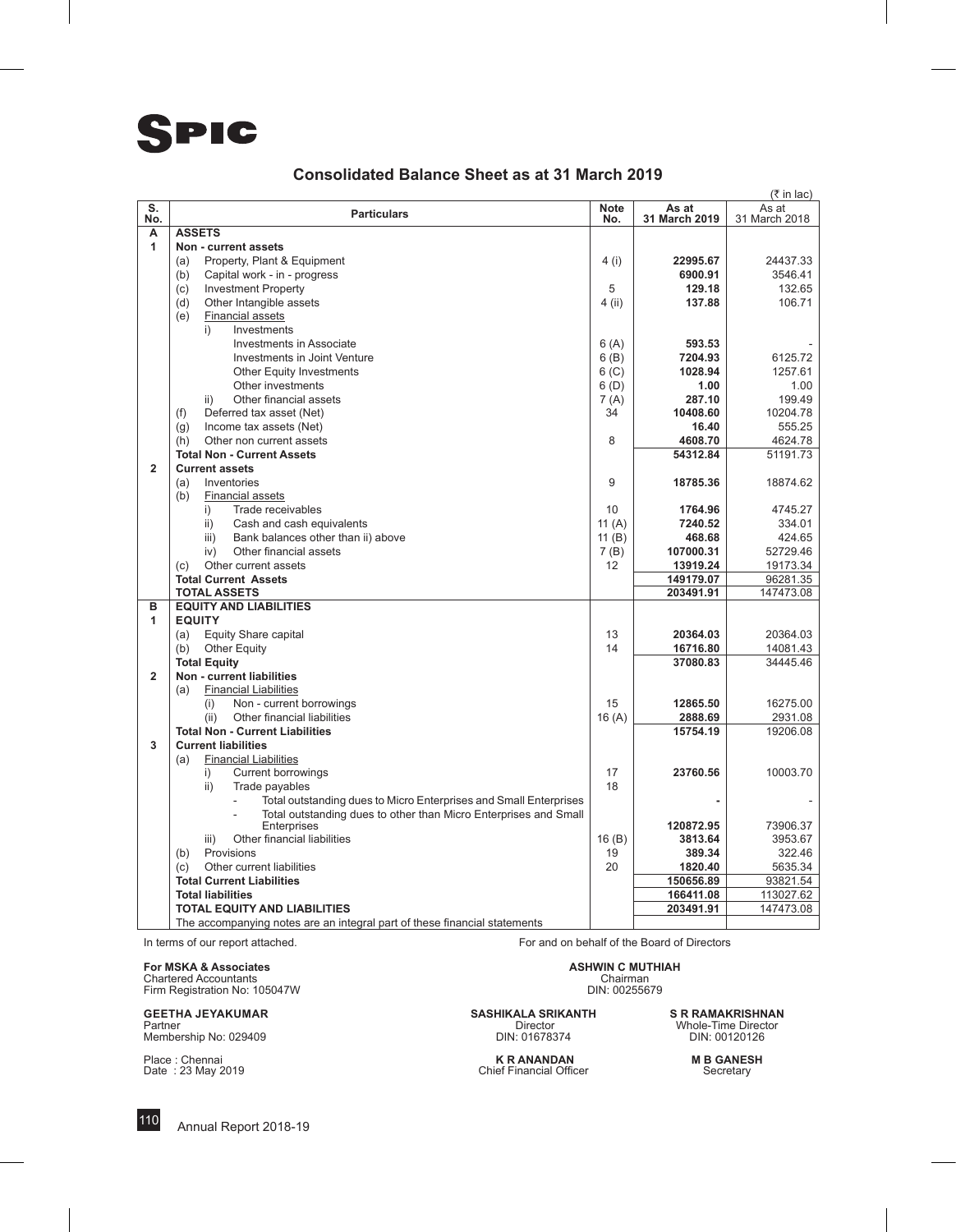

#### **Consolidated Statement of Profit and Loss for the year ended 31 March 2019**

|                |                                                                      |             |               | $($ ₹ in lac) |
|----------------|----------------------------------------------------------------------|-------------|---------------|---------------|
| S.             |                                                                      | <b>Note</b> | Year ended    | Year ended    |
| No.            | <b>Particulars</b>                                                   | No.         | 31 March 2019 | 31 March 2018 |
|                | Income                                                               |             |               |               |
| 1              | Revenue from operations (gross)                                      | 21          | 259195.80     | 199445.80     |
| $\overline{2}$ | Other income                                                         | 22          | 2146.07       | 492.15        |
| 3              | Total income (1+2)                                                   |             | 261341.87     | 199937.95     |
| 4              | <b>Expenses</b>                                                      |             |               |               |
|                | (a) Cost of materials consumed                                       | 23          | 152210.98     | 103265.21     |
|                | Purchases of stock - in - trade<br>(b)                               | 24          | 3581.41       | 1637.45       |
|                | Changes in inventories of finished goods, stock in trade<br>(c)      |             |               |               |
|                | and work - in - progress                                             | 25          | 3987.75       | 1501.72       |
|                | Excise duty on sale of goods<br>(d)                                  |             |               | 85.01         |
|                | (e) Employee benefits expense                                        | 26          | 6196.82       | 5280.83       |
|                | Finance costs<br>(f)                                                 | 27          | 3567.35       | 4087.89       |
|                | Depreciation and amortisation expense<br>(g)                         | 4           | 3205.72       | 4011.29       |
|                | (h) Other expenses                                                   | 28          | 83257.69      | 76590.53      |
|                | <b>Total expenses</b>                                                |             | 256007.72     | 196459.93     |
| 5              | Profit before exceptional items, share of profit of equity           |             |               |               |
|                | accounted investees and tax (3 - 4)                                  |             | 5334.15       | 3478.02       |
| 6              | Exceptional items - Profit on sale of land                           | 29          |               | 244.53        |
| 7              | Profit before share of profit of equity accounted investees          |             |               |               |
|                | and tax $(5 + 6)$                                                    |             | 5334.15       | 3722.55       |
| 8              | Share of profit of Joint Ventures                                    |             | 1261.02       | 1246.16       |
| 9              | Profit before tax $(7 + 8)$                                          |             | 6595.17       | 4968.71       |
| 10             | <b>Tax expense</b>                                                   |             |               |               |
|                | Current tax                                                          |             | 454.16        | 428.12        |
|                | Less: MAT Credit Entitlement                                         |             | (189.85)      |               |
|                | Current tax relating to earlier years                                |             | 131.42        | 6604.50       |
|                | Less: MAT Credit Entitlement                                         |             | (99.91)       | (6604.50)     |
|                | Net tax expense                                                      |             | 295.82        | 428.12        |
| 11             | Profit after Tax (9 - 10)                                            |             | 6299.35       | 4540.59       |
| 12             | Other comprehensive income / (Loss)                                  |             |               |               |
|                | Items that will not be reclassified to profit or loss<br>i)          |             |               |               |
|                | Effect of measuring investments at fair value through<br>a)          |             |               |               |
|                | OCI                                                                  |             | (1058.48)     | (68.82)       |
|                | Re - measurement of defined benefit plans<br>b)                      |             | (165.28)      | 30.93         |
|                | Income tax relating to items that will not be reclassified to<br>ii) |             |               |               |
|                | profit or loss                                                       |             | 105.85        | 13.76         |
|                | Share of Other Comprehensive Income from Joint<br>iii)               |             |               |               |
|                | Ventures                                                             |             | 113.65        | 3.48          |
|                | <b>Total Other comprehensive loss</b>                                |             | (1004.26)     | (20.65)       |
| 13             | Total comprehensive income (11+12)                                   |             | 5295.09       | 4519.94       |
| 14             | Earnings Per Equity Share of Rs. 10 each                             | 38          |               |               |
|                | Basic & Diluted                                                      |             | 2.60          | 2.22          |
|                | The accompanying notes are an integral part of these financial       |             |               |               |
|                | statements                                                           |             |               |               |

**For MSKA & Associates**<br>
Chartered Accountants<br>
Firm Registration No: 105047W **ASHWIN C MUTHIAH**<br>
Firm Registration No: 105047W **ASHWIN** Chartered Accountants<br>Firm Registration No: 105047W DIN: 00255679

**GEETHA JEYAKUMAR**<br>
Partner **SR RAMAKRISHNAN**<br>
Membership No: 029409 **SASHIKALA SRIKANTH** SR RAMAKRISHNAN<br>
DIN: 010120126 **SASHIKALA SRIKANTH** SR RAMAKRISHNAN<br>
DIN: 010120126

Place : Chennai **M B GANESH**<br>
Place : 23 May 2019 **M B GANESH**<br>
Chief Financial Officer **M B GANESH**<br>
Chief Financial Officer **M** Secretary

In terms of our report attached. For and on behalf of the Board of Directors

Partner Director Whole-Time Director Membership No: 029409 DIN: 01678374 DIN: 00120126

Chief Financial Officer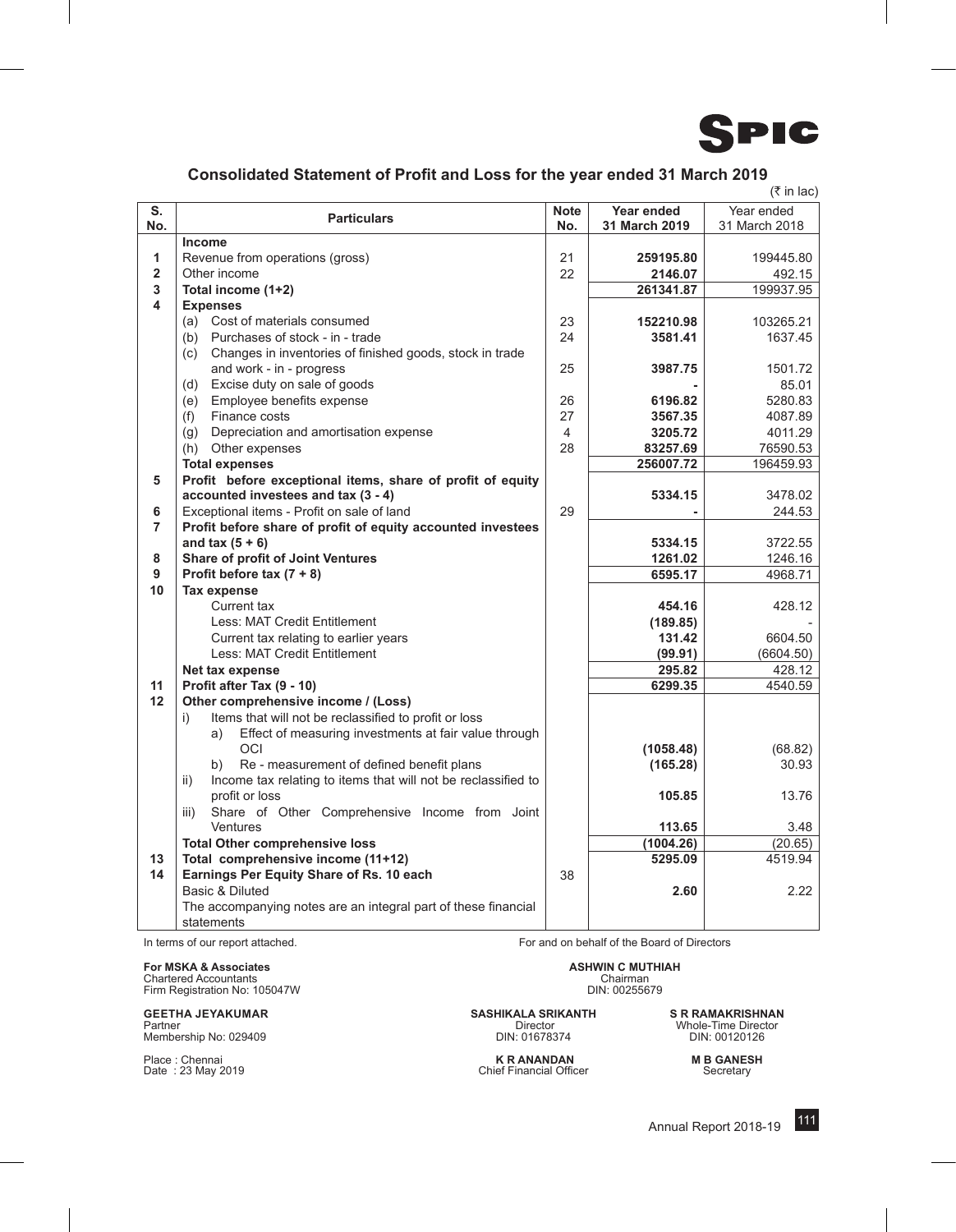# (A) Equity share capital: (Refer Note 13)

| Equity shares of ₹ 10 each issued, subscribed and fully paid up<br>(A) Equity share capital: (Refer Note 13) |               |          |
|--------------------------------------------------------------------------------------------------------------|---------------|----------|
|                                                                                                              | No. of shares | ₹ In lac |
| As at 31 March 2018                                                                                          | 203640336     | 20364.03 |
| As at 31 March 2019                                                                                          | 203640336     | 20364.03 |

# (B) Other equity:

| s.<br>ത |  |
|---------|--|
| г       |  |
| h<br>٠. |  |
|         |  |

|                                                       |                    |                                  | Reserves and surplus  |                      |                             |                                                                       | Items of other comprehensive<br>income       |           |
|-------------------------------------------------------|--------------------|----------------------------------|-----------------------|----------------------|-----------------------------|-----------------------------------------------------------------------|----------------------------------------------|-----------|
| <b>Particulars</b>                                    | Reserve<br>Capital | Redemption<br>Reserve<br>Capital | Securities<br>Premium | Statutory<br>Reserve | <b>Retained</b><br>earnings | investments<br>at fair value<br>through OCI<br>measuring<br>Effect of | Remeasurement<br>benefit plans<br>of defined | Total     |
| Balance as at 1 April 2017                            | 97.24              | 6500.00                          | 21047.71              | 41.33                | (18281.47)                  | 278.18                                                                | (114.54)                                     | 9568.45   |
| Profit for the year                                   |                    |                                  |                       |                      | 4540.59                     |                                                                       |                                              | 4540.59   |
| Other comprehensive income / (loss)                   |                    |                                  |                       |                      |                             | (55.06)                                                               | 27.45                                        | (27.61)   |
| the year<br>Total other comprehensive income for      |                    |                                  |                       |                      | 4540.59                     | (55.06)                                                               | 27.45                                        | 4512.98   |
| Balance as at 31 March 2018                           | 97.24              | 6500.00                          | 21047.71              | 41.33                | (13740.88)                  | 223.12                                                                | (87.09)                                      | 14081.43  |
| Balance as at 1 April 2018                            | 97.24              | 6500.00                          | 21047.71              | 41.33                | (13740.88)                  | 223.12                                                                | (87.09)                                      | 14081.43  |
| Profit for the year                                   |                    |                                  |                       |                      | 6299.35                     |                                                                       |                                              | 6299.35   |
| Other comprehensive loss                              |                    |                                  |                       |                      |                             | (952.63)                                                              | (51.63)                                      | (1004.26) |
| Share of Loss of Associates (Refer Note 14(i) & (ii)) |                    |                                  |                       |                      | (2659.72)                   |                                                                       |                                              | (2659.72) |
| Total other comprehensive income for the year         |                    |                                  |                       |                      | 3639.63                     | (952.63)                                                              | (51.63)                                      | 2635.37   |
| Balance as at 31 March 2019                           | 97.24              | 6500.00                          | 21047.71              | 41.33                | (10101.25)                  | (729.51)                                                              | (138.72)                                     | 16716.80  |

The accompanying notes are an integral part of these financial statements. The accompanying notes are an integral part of these financial statements.

In terms of our report attached

**F**or MSKA & ASSOCIATES ASSOCIATES ASSOCIATES ASSOCIATES AND MUSLATES ASSOCIATED **M** Chartered Accountants Chairman For MSKA & Associates<br>Chartered Accountants<br>Firm Registration No: 105047W

**Geetha Jeyakumar SASHIKALA SRIKANTH S R RAMAKRISHNAN** Partner Ninector Director Director **GEETHA JEYAKUMAR**<br>Partner

Membership No: 029409 DIN: 01678374 DIN: 01678374 DIN: 01678374 DIN: 01678374 DIN: 00120120126 Membership No: 029409

Date : 23 May 2019 Secretary Chief Financial Officer Secretary Secretary Place : Chennai<br>Date : 23 May 2019

For and on behalf of the Board of Directors In terms of our report attached For attached For and only and on behalf of the Board of Directors

ASHWIN C MUTHIAH

Chairman<br>DIN: 00255679 Firm Registration No: 105047W DIN: 00255679

**S R RAMAKRISHNAN**<br>Whole-Time Director<br>DIN: 00120126

**M B GANESH**<br>Secretary

Place : Chennai **K R ANANDAN M B GANESH** K R ANANDAN<br>Chief Financial Officer

SASHIKALA SRIKANTH

Director<br>DIN: 01678374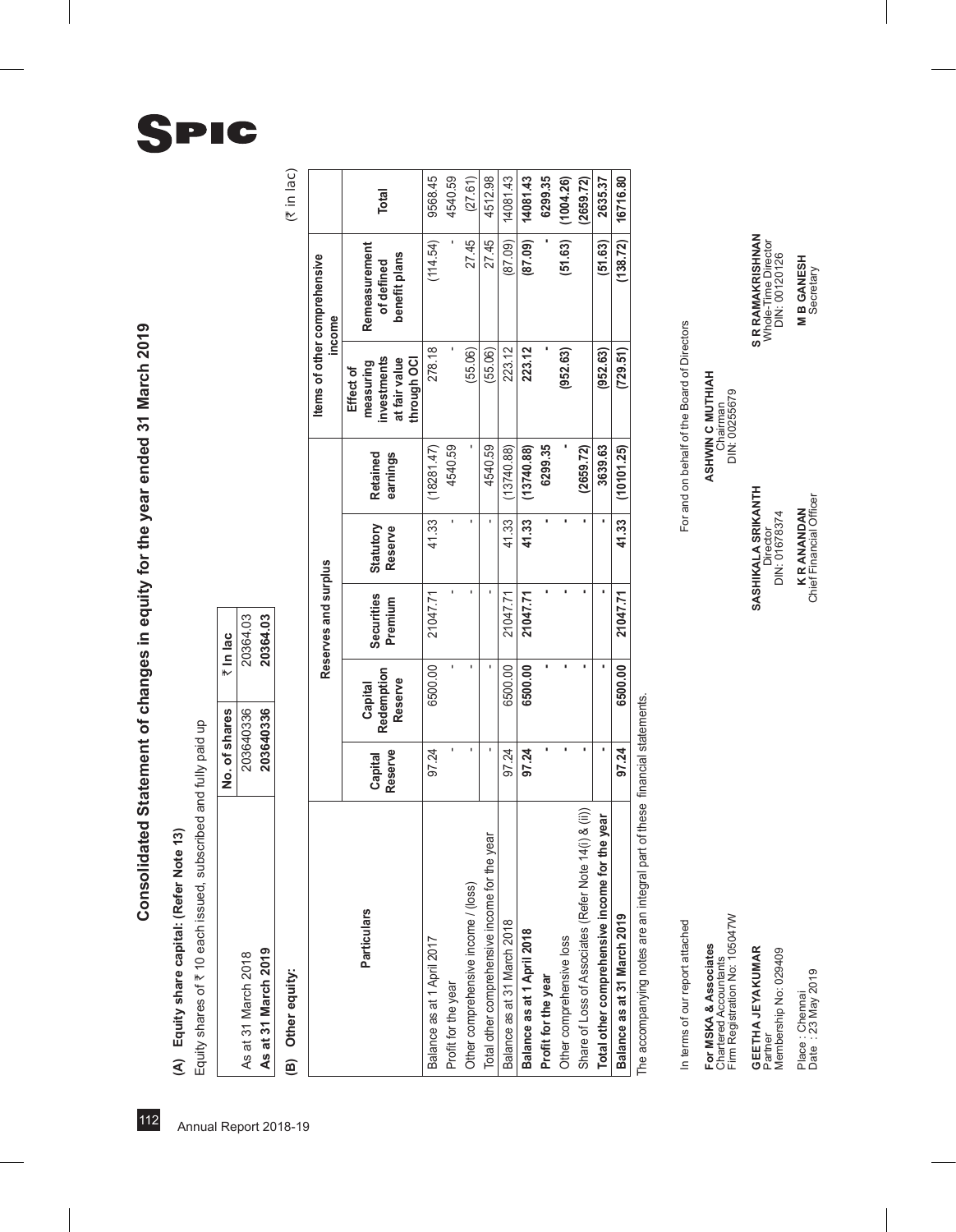

#### **Consolidated Cash Flow Statement for the year ended 31 March 2019**

|           |                                                 |               |            |                             | $($ ₹ in lac) |
|-----------|-------------------------------------------------|---------------|------------|-----------------------------|---------------|
| S.<br>No. | <b>Particulars</b>                              | 31 March 2019 | Year ended | Year ended<br>31 March 2018 |               |
| А.        | <b>CASH FLOW FROM OPERATING ACTIVITIES:</b>     |               |            |                             |               |
|           | Profit for the year before tax                  |               | 5334.15    |                             | 3722.55       |
|           | Adjustment for:                                 |               |            |                             |               |
|           | Depreciation and amortisation expense           | 3205.72       |            | 4011.29                     |               |
|           | Assets Written off                              | 9.23          |            |                             |               |
|           | Profit on sale of assets                        | (2.84)        |            | (0.99)                      |               |
|           | Provision for non - moving inventories          | 24.41         |            |                             |               |
|           | Allowances for doubtful debts and advances      | 0.80          |            | 0.41                        |               |
|           | Provisions no longer required written back      | (56654.03)    |            | (152.15)                    |               |
|           | Bad debts and advances written off              | 318.91        |            |                             |               |
|           | Investment written off                          | 55989.64      |            |                             |               |
|           | Exchange difference                             | (0.05)        |            | (685.93)                    |               |
|           | <b>Finance Costs</b>                            | 3567.35       |            | 4087.89                     |               |
|           | Income from investments                         | (79.72)       |            | (3.87)                      |               |
|           | Interest income                                 | (774.75)      |            | (179.97)                    |               |
|           |                                                 |               | 5604.67    |                             | 7076.68       |
|           | Operating profit before working capital changes |               | 10938.82   |                             | 10799.23      |
|           | Adjustments for (Increase) / Decrease in:       |               |            |                             |               |
|           | Trade receivables                               | 2980.51       |            | 4410.68                     |               |
|           | Inventories                                     | 64.85         |            | 4176.22                     |               |
|           | Non current financial assets                    | (87.61)       |            | 12451.29                    |               |
|           | Other Non - current assets                      | 1545.16       |            | (119.16)                    |               |
|           | <b>Current financials assets</b>                | (54119.56)    |            | (17937.16)                  |               |
|           | Other current assets                            | 5254.10       |            | (17776.41)                  |               |
|           | Adjustments for Increase / (Decrease) in:       |               |            |                             |               |
|           | Other non current financial liabilities         | 300.03        |            | 289.98                      |               |
|           | Trade payables                                  | 46966.62      |            | 37560.46                    |               |
|           | Other current financial liabilities             | (3590.05)     |            | 3346.74                     |               |
|           | Other current liabilities                       | (3980.20)     |            | 2498.25                     |               |
|           | Short - term provisions                         | 66.89         |            | (89.91)                     |               |
|           | Deferred tax asset                              | (97.97)       |            | (6604.50)                   |               |
|           |                                                 |               | (4697.23)  |                             | 22206.48      |
|           | Cash from operations                            |               | 6241.59    |                             | 33005.71      |
|           | Direct taxes refund / (paid)                    |               | 538.85     |                             | (50.86)       |
|           | <b>NET CASH FROM OPERATING ACTIVITIES</b>       |               | 6780.44    |                             | 32954.85      |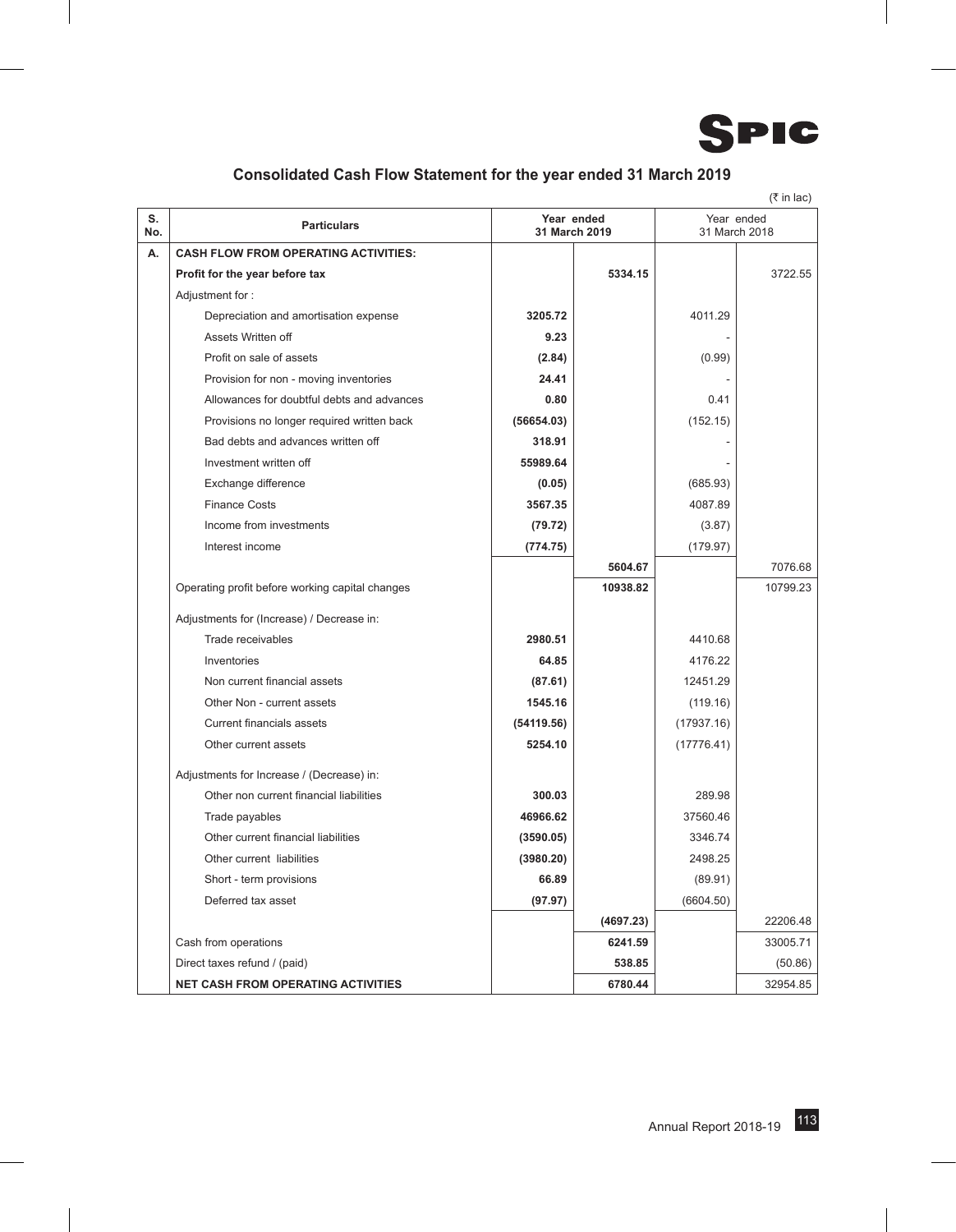

Consolidated Cash Flow Statement (Continued)

 $($ ₹ in lac)

| S.<br>No. | <b>Particulars</b>                                                           | Year ended<br>31 March 2019 |            | Year ended<br>31 March 2018 |            |
|-----------|------------------------------------------------------------------------------|-----------------------------|------------|-----------------------------|------------|
| <b>B.</b> | <b>CASH FLOW FROM INVESTING ACTIVITIES:</b>                                  |                             |            |                             |            |
|           | Purchase of Property, Plant and Equipment                                    | (5161.30)                   |            | (3731.91)                   |            |
|           | Movement in capital advance                                                  | (1526.22)                   |            | (481.30)                    |            |
|           | Proceeds from sale of Property, Plant and Equipment                          | 8.66                        |            | 102.96                      |            |
|           | Income from investments                                                      | 79.72                       |            | 3.87                        |            |
|           | Purchase of Investment                                                       | (4088.73)                   |            | (21.40)                     |            |
|           | Sale of Investment                                                           | 5.28                        |            |                             |            |
|           | Interest income                                                              | 622.65                      |            | 186.11                      |            |
|           | Movement in Bank balances other than cash and cash                           |                             |            |                             |            |
|           | equivalents                                                                  | (44.03)                     |            | (33.78)                     |            |
|           |                                                                              |                             | (10103.97) |                             | (3975.45)  |
|           | <b>NET CASH USED IN INVESTING ACTIVITIES</b>                                 |                             | (10103.97) |                             | (3975.45)  |
| C.        | <b>CASH FLOW FROM FINANCING ACTIVITIES:</b>                                  |                             |            |                             |            |
|           | Proceeds from long term borrowings                                           |                             |            | 12865.50                    |            |
|           | Proceeds from short term borrowings (net)                                    | 13574.83                    |            | (40346.69)                  |            |
|           | <b>Finance Costs</b>                                                         | (3344.79)                   |            | (1522.65)                   |            |
|           |                                                                              |                             | 10230.04   |                             | (29003.84) |
|           | NET CASH FROM / (USED IN) FINANCING ACTIVITIES                               |                             | 10230.04   |                             | (29003.84) |
|           | NET CASH FLOWS DURING THE YEAR (A + B + C)                                   |                             | 6906.51    |                             | (24.44)    |
|           | Cash and cash equivalents at the beginning of the year                       |                             | 334.01     |                             | 358.45     |
|           | Cash and cash equivalents at the end of the year                             |                             | 7240.52    |                             | 334.01     |
|           |                                                                              |                             | (6906.51)  |                             | 24.44      |
|           | Cash and cash equivalents comprise (Refer note 11)                           |                             |            |                             |            |
|           | Balances with banks                                                          |                             |            |                             |            |
|           | Cash on hand                                                                 |                             | 3.72       |                             | 4.03       |
|           | With the Banks                                                               |                             | 7236.80    |                             | 329.98     |
|           | Total cash and bank balances at end of the year                              |                             | 7240.52    |                             | 334.01     |
|           | The accompanying notes are an integral part of these financial<br>statements |                             |            |                             |            |

Previous year's figures have been restated, wherever necessary, to conform to this year's classification.

#### **Disclosure of non cash transaction:** (` in lac)

| <b>Particulars</b>                                                                                                                                        | For the year 2018-19 | For the year 2017-18 |
|-----------------------------------------------------------------------------------------------------------------------------------------------------------|----------------------|----------------------|
| Increase of investment in Tuticorin Alkali Chemicals and Fertlizers<br>Limited through conversion of preference shares and other dues to<br>equity shares | 2000.00              |                      |
| Increase in investment in :                                                                                                                               |                      |                      |
| Mercantile Ventures Limited                                                                                                                               | 784.08               |                      |
| South India Travels Private Limited                                                                                                                       | 50.96                |                      |
| Total                                                                                                                                                     | 2835.04              |                      |

**For MSKA & Associates And Community Community Community Community Community Community Community Community Chai<br>Chairman Chairman<br>Firm Registration No: 105047W DIN: 00255679** 

**GEETHA JEYAKUMAR**<br>
Partner **SR RAMAKRISHNAN**<br>
Membership No: 029409 **SASHIKALA SRIKANTH** SR RAMAKRISHNAN<br>
DIN: 010120126 **SASHIKALA SRIKANTH** SR RAMAKRISHNAN<br>
DIN: 010120126

In terms of our report attached. For and on behalf of the Board of Directors

Partner Director Whole-Time Director Membership No: 029409 DIN: 01678374 DIN: 00120126

Place : Chennai **M B GANESH**<br>
Place : 23 May 2019 **M B GANESH**<br>
Chief Financial Officer **M B GANESH**<br>
Chief Financial Officer **M** Secretary Chief Financial Officer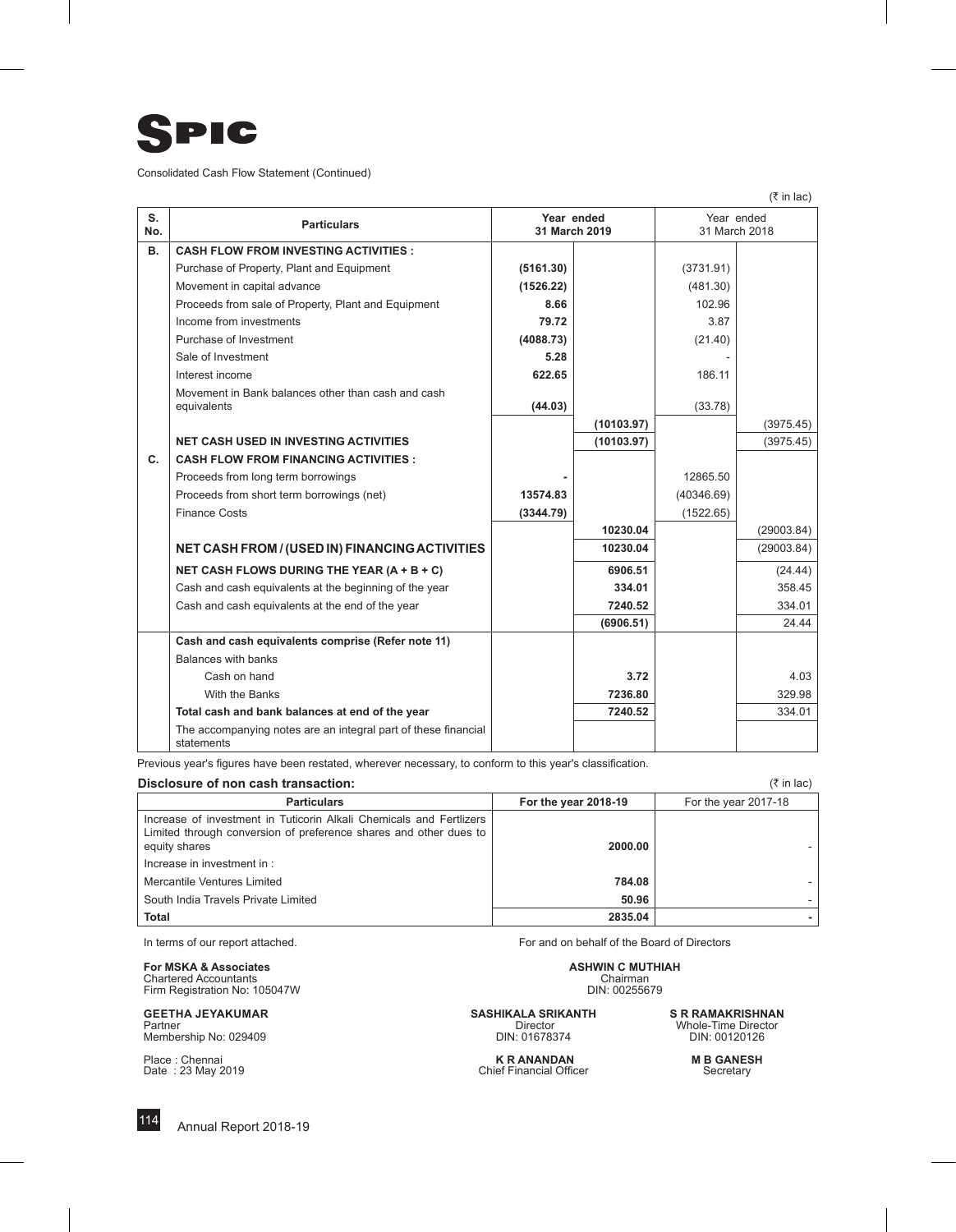

#### **NOTES FORMING PART OF THE Consolidated FINANCIAL STATEMENTS FOR THE YEAR ENDED 31 MARCH 2019**

#### **Note 1: General Information:**

Southern Petrochemical Industries Corporation Limited ('the Company' / 'SPIC'), having its registered office at Chennai is a Public Limited Company, incorporated under the provisions of the Companies Act, 1956. Its shares are listed on National Stock Exchange of India. The Company is manufacturing and selling Urea, a Nitrogenous chemical fertilizer and has its manufacturing facility at Tuticorin.

The Company has been appointed as the Handling Agent by Government of India for handling, packaging, transporting and sale of imported Urea at Karaikal and Tuticorin Ports.

Joint Venture Company Tamilnadu Petroproducts Limited (TPL) is in the manufacturing and selling of petrochemical products namely Linear Alkyl Benzene (LAB) and Caustic Soda from the manufacturing facilities situated at Manali, near Chennai.

#### **Note 2: Significant Accounting Policies:**

#### **i) Basis of preparation of financial statements:**

#### **a. Statement of Compliance with Ind AS:**

These consolidated financial statements have been prepared in accordance with Indian Accounting Standards (Ind AS) notified under Section 133 of the Companies Act, 2013 (the "Act") read with the Companies (Indian Accounting Standards) Rules, 2015 and Companies (Indian Accounting Standards) Amendment Rules, 2016.

These consolidated financial statements for the year ended 31 March 2018 were the first set of financial statements prepared in accordance with Ind AS. The date of transition to Ind AS was 1 April 2016.

Accounting policies have been consistently applied to all the years presented except where a newly issued accounting standard is initially adopted or a revision to an existing accounting standard requires a change in the accounting policy hitherto in use.

#### **b. Basis of preparation and presentation:**

The financial statements have been prepared on a historical cost convention on accrual basis, except for the below material item that have been measured at fair value as required by relevant Ind AS:-

Certain financial assets and liabilities measured at fair value (refer accounting policy on financial instruments).

All assets and liabilities have been classified as current or non - current as per the Company's operating cycle and other criteria set out in the Schedule III to the Companies Act, 2013. Based on the nature of sales and the time between the sale and their realization in cash and cash equivalents, the Company has ascertained its operating cycle as twelve months for the purpose of current and non - current classification of assets and liabilities.

#### **c. Use of Estimates:**

The preparation of financial statements in conformity with Ind AS requires the Management to make estimate and assumptions that affect the reported amount of assets and liabilities as at the Balance Sheet date, reported amount of revenue and expenses for the year and disclosures of contingent liabilities as at the Balance Sheet date. The estimates and assumptions used in the accompanying financial statements are based upon the Management's evaluation of the relevant facts and circumstances as at the date of the financial statements. Actual results could differ from these estimates. Estimates and underlying assumptions are reviewed on a periodic basis. Revisions to accounting estimates, if any, are recognized in the year in which the estimates are revised and in any future years affected. Refer Note 3 for detailed discussion on estimates and judgments.

#### **d. Basis of consolidation:**

The consolidated financial statements incorporate the financial statements of the Company and entities controlled by the Company and its subsidiaries. Control is achieved when the Company:

- has power over the investee;
- is exposed, or has rights, to variable returns from its involvement with the investee; and
- has the ability to use its power to affect its returns.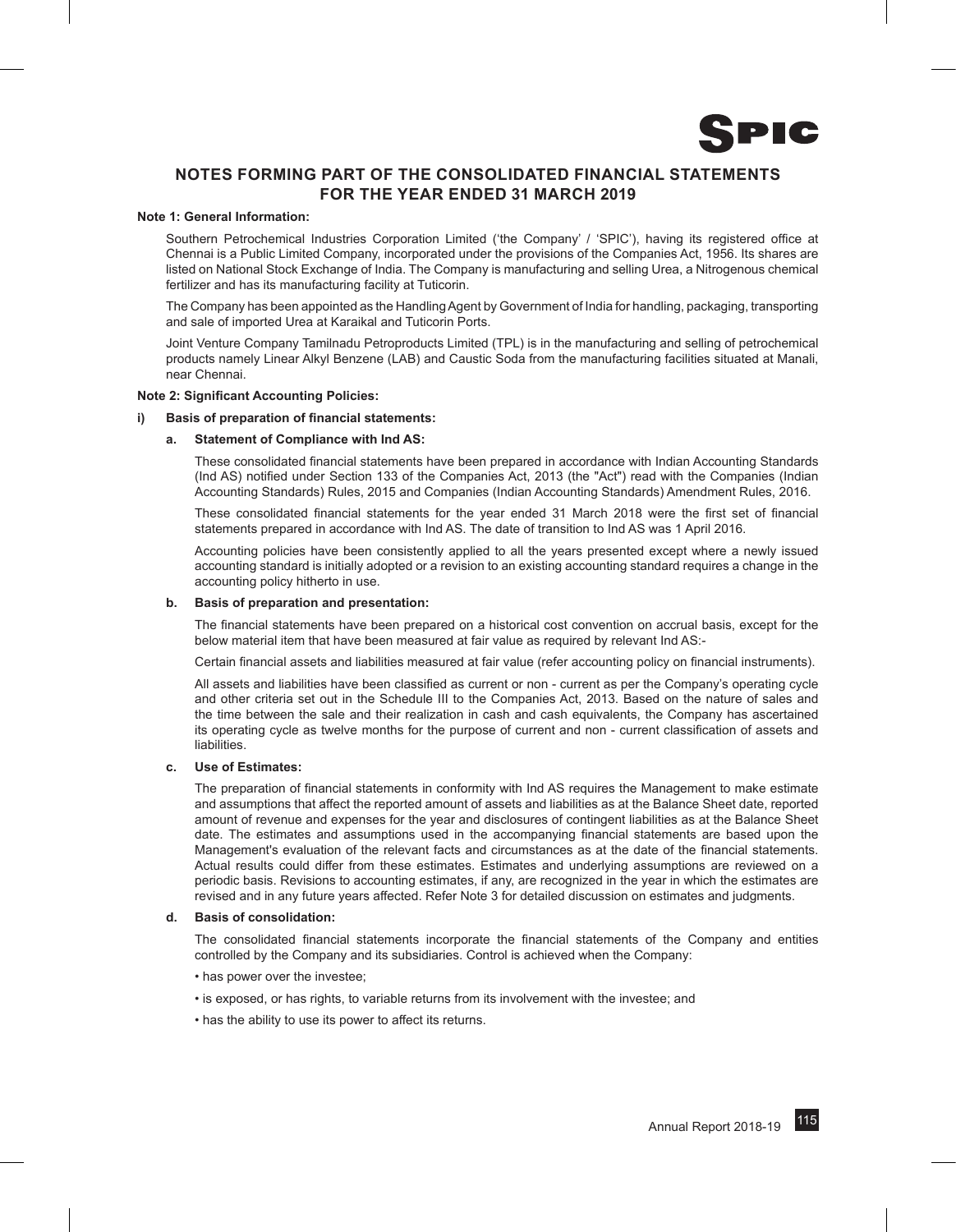

The Company reassesses whether or not it controls an investee if facts and circumstances indicate that there are changes to one or more of the three elements of control listed above. When the Company has less than a majority of the voting rights of an investee, it has power over the investee when the voting rights are sufficient to give it the practical ability to direct the relevant activities of the investee unilaterally. The Company considers all relevant facts and circumstances in assessing whether or not the Company's voting rights in an investee are sufficient to give it power, including:

- the size of the Company's holding of voting rights relative to the size and dispersion of holdings of the other vote holders;
- potential voting rights held by the Company, other vote holders or other parties;
- rights arising from other contractual arrangements; and
- any additional facts and circumstances that indicate that the company has, or does not have, the current ability to direct the relevant activities at the time that decisions need to be made, including voting patterns at previous shareholders' meetings.

Consolidation of a subsidiary begins when the Company obtains control over the subsidiary and ceases when the Company loses control of the subsidiary. Specifically, income and expenses of a subsidiary acquired or disposed of during the year are included in the consolidated statement of profit and loss from the date the Company gains control until the date when the Company ceases to control the subsidiary.

Profit or loss and each component of other comprehensive income are attributed to the owners of the Company and to the non - controlling interests. Total comprehensive income of subsidiaries is attributed to the owners of the Company and to the non - controlling interests even if this results in the non - controlling interests having a deficit balance. When necessary, adjustments are made to the financial statements of subsidiaries to bring their accounting policies into line with the company's accounting policies.

#### **Investments in Joint Ventures and Associates:**

A **joint venture** is a type of joint arrangement whereby the parties that have joint control of the arrangement have rights to the net assets of the joint venture. Joint control is the contractually agreed sharing of control of an arrangement, which exists only when decisions about the relevant activities require unanimous consent of the parties sharing control.

An **associate** is an entity over which the Company has significant influence. Significant influence is the power to participate in the financial and operating policy decisions of the investee, but is not control or joint control over those policies.

The considerations made in determining whether significant influence or joint control are similar to those necessary to determine control over the subsidiaries.

The Company's investments in its associate and joint venture are accounted for using the equity method. Under the equity method, the investment in an associate or a joint venture is initially recognised at cost. The carrying amount of the investment is adjusted to recognise changes in the Company's share of net assets of the associate or joint venture since the acquisition date.

The statement of profit and loss reflects the Company's share of the results of operations of the associate or joint venture. Any change in Other comprehensive Income (OCI) of those investees is presented as part of the Company's OCI. In addition, when there has been a change recognised directly in the equity of the associate or joint venture, the Company recognises its share of any changes, when applicable, in the statement of changes in equity.

The aggregate of the Company's share of profit or loss of an associate and a joint venture is shown on the face of the statement of profit and loss.

#### **(1) Interests in Joint Ventures:**

The Company's interests in joint ventures are:

|                                                           |                             |                        | Percentage of ownership interest |
|-----------------------------------------------------------|-----------------------------|------------------------|----------------------------------|
| Name of the Company                                       | Country of<br>Incorporation | As at<br>31 March 2019 | As at<br>31 March 2018           |
| Tamilnadu Petroproducts Limited                           | India                       | 16.93                  | 16.93                            |
| National Aromatics and Petrochemicals Corporation Limited | India                       | 50.00                  | 50.00                            |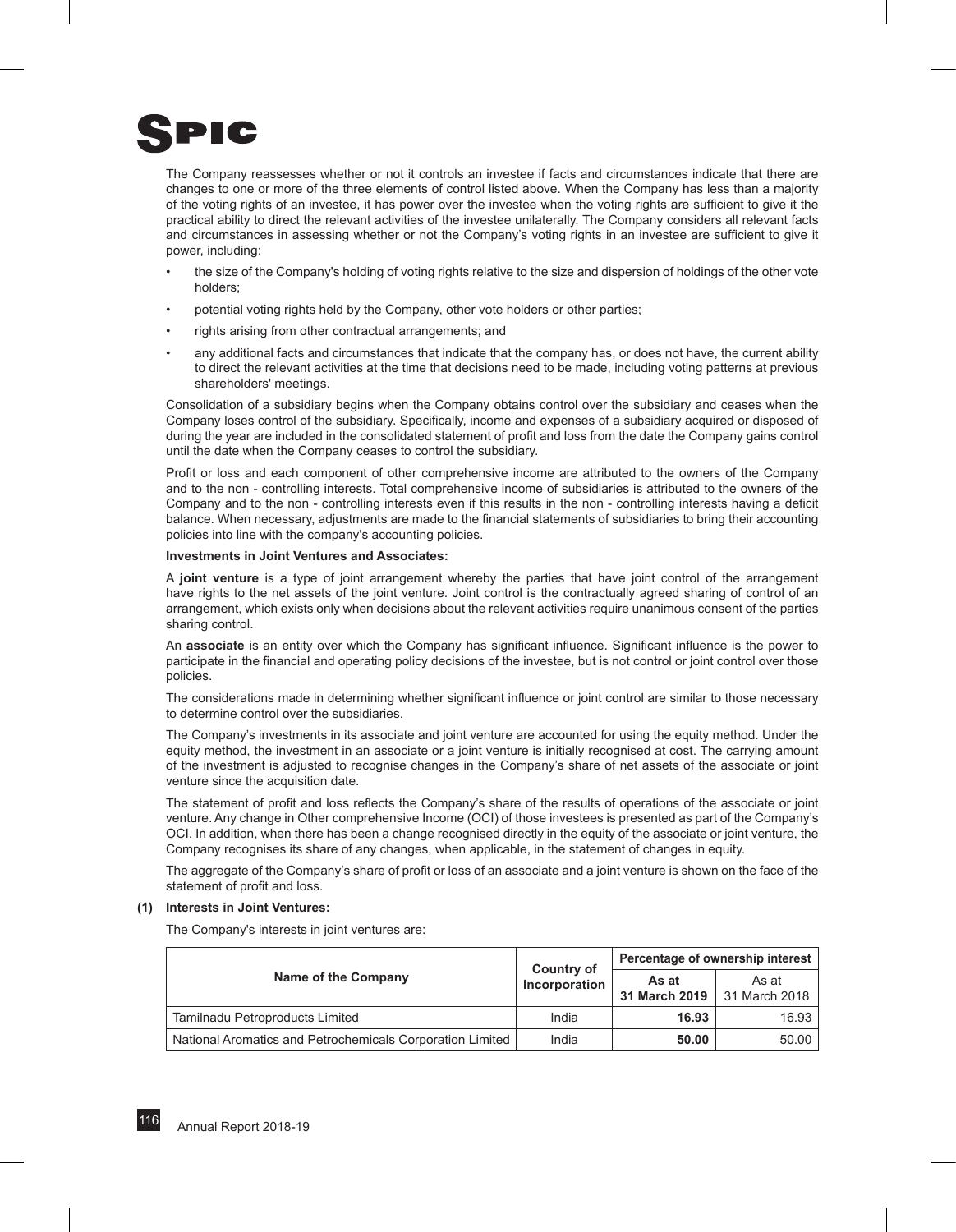

#### **(2) Interests in Associates:**

The Company's associates are:

|                                                    |                                    |                        | Percentage of ownership interest |
|----------------------------------------------------|------------------------------------|------------------------|----------------------------------|
| Name of the Company                                | <b>Country of</b><br>Incorporation | As at<br>31 March 2019 | As at<br>31 March 2018           |
| Tuticorin Alkali Chemicals and Fertilizers Limited | India                              | 43.94                  | 45.15                            |
| Gold Nest Trading Company Limited                  | India                              | 32.76                  | 32.76                            |
| Greenam Energy Private Limited                     | India                              | 20.00                  | 20.00                            |

**(3)** Investment in Tuticorin Alkali Chemicals and Fertilizers Limited, an associate company in which the Company holds 43.94 % of its share capital, has not been accounted under "equity method" as required under Ind AS 28, since the carrying amount of investment as on 31 March 2019 is Nil. Accordingly, the Company's share in the net assets of the associate company have not been recognised in the consolidated financial statements. (Also Refer Note 14(i)).

#### **ii) Property, Plant and Equipment:**

Property, Plant and Equipment are stated at cost less depreciation and impairment losses, if any. Cost includes expenditure that is directly attributable to the acquisition of the items.

Subsequent costs are included in the asset's carrying amount or recognized as a separate asset, as appropriate, only when it is probable that future economic benefits associated with the item will flow to the Company and the cost of the item can be measured reliably. The carrying amount of any component accounted for as a separate asset is de - recognized when replaced. All other repairs and maintenance are charged to Statement of Profit and Loss during the year in which they are incurred.

Advances paid towards the acquisition of property, plant and equipment outstanding at each Balance Sheet date is classified as capital advances under other non - current assets and the cost of assets not put to use before such date are disclosed under 'Capital work - in - progress'. Items of stores and spares that meet the definition of property, plant and equipment are capitalized at cost. Otherwise, such items are classified as inventories.

#### **Depreciation methods, estimated useful lives:**

Depreciable amount for assets is the cost of an asset, or other amount substituted for cost, less its estimated residual value.

Depreciation on tangible assets is recognized so as to write off the cost of assets (other than freehold land and capital work in progress) less their residual values over the useful lives, using the straight line method. The company has followed the useful life as prescribed in Schedule II of the Companies Act 2013, except in respect of the assets pertaining to Tuticorin manufacturing plant in whose case the life of the assets has been assessed as under based on technical advice, taking into account the nature of the asset, the estimated usage of the asset, the operating conditions of the asset, past history of replacement, anticipated technological changes, manufacturers warranties and maintenance support.

| <b>Asset</b>                  | <b>Useful Life</b> |
|-------------------------------|--------------------|
| Building - Factory            | $25-65$ years      |
| Building - Others             | 45-75 years        |
| <b>Plant and Machinery</b>    | $15-49$ years      |
| <b>Furniture and Fixtures</b> | $12-33$ years      |
| <b>Vehicles</b>               | 8-26 years         |
| <b>Office Equipments</b>      | 7-38 years         |
| Roads                         | 34-44 years        |
| Railway sidings               | 40 years           |

Depreciation on addition to property, plant and equipment is provided on pro - rata basis from the date of acquisition. Depreciation on sale / deduction from property, plant and equipment is provided up to the date preceding the date of sale, deduction as the case may be. Gains and losses on disposals are determined by comparing proceeds with carrying amount. These are included in Statement of Profit and Loss under 'Other Income'.

Depreciation methods, useful lives and residual values are reviewed periodically at each financial year end and adjusted prospectively, as appropriate.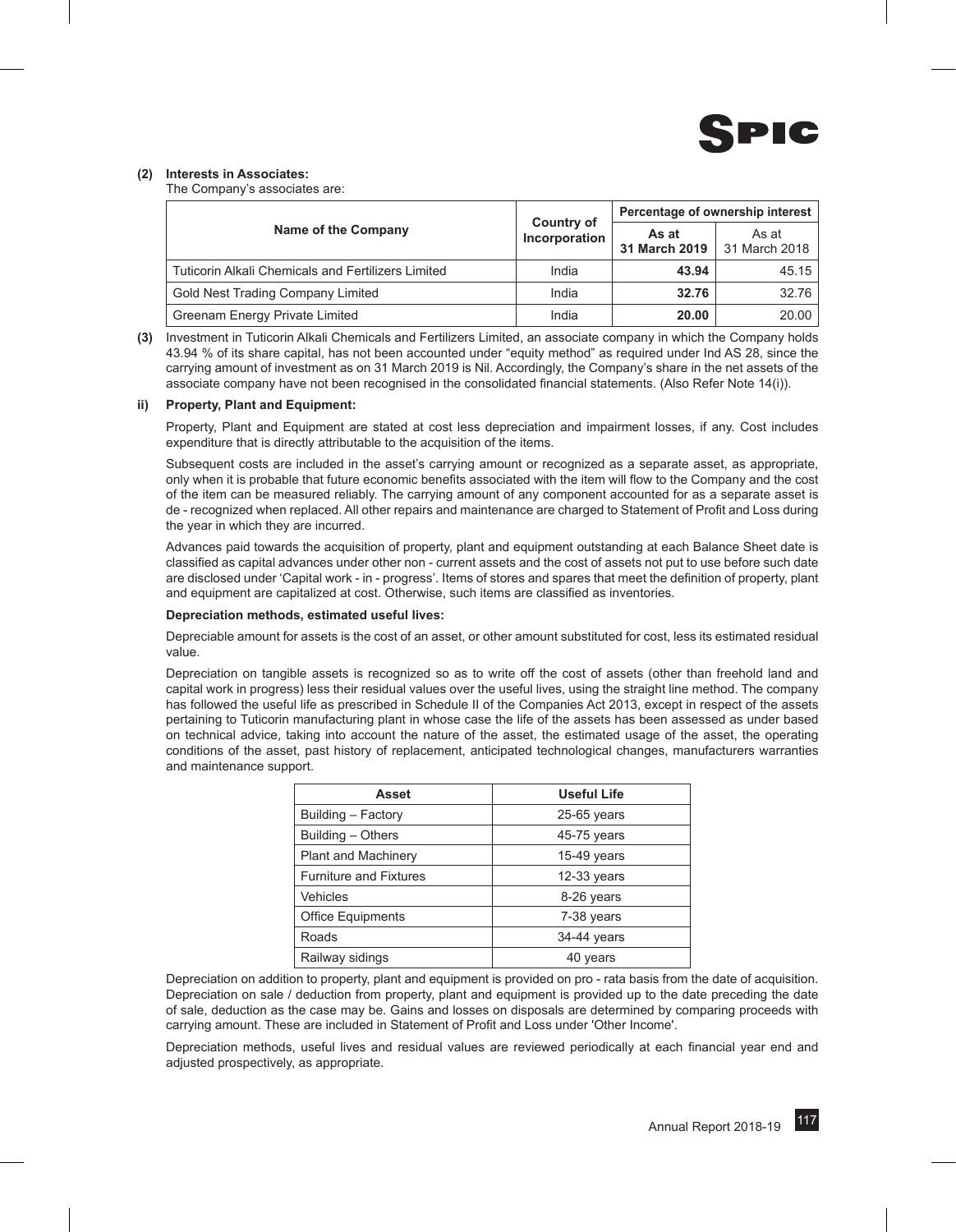

#### **iii) Investment Properties:**

Investment properties are properties held to earn rentals and / or for capital appreciation (including property under construction for such purposes). Investment properties are measured initially at cost, including transaction costs. Subsequent to initial recognition, investment properties are measured in accordance with Ind AS 16's requirement for cost model.

The cost includes the cost of replacing parts and borrowing costs for long - term construction projects if the recognition criteria are met. When significant parts of the investment property are required to be replaced at intervals, the Company depreciates them separately based on their specific useful lives. All other repair and maintenance costs are recognized in profit or loss as incurred.

Investment properties are de - recognized either when they have been disposed of or when they are permanently withdrawn from use and no future economic benefit is expected from their disposal. The difference between the net disposal proceeds and the carrying amount of the asset is recognized in profit or loss in the period of derecognition.

Though the company measures investment property using cost based measurement, the fair value of investment property is disclosed in the notes. Fair values are determined based on an biennial evaluation performed by an accredited external independent valuer applying a valuation model recommended by the International Valuation Standards Committee.

#### **iv) Intangible Assets:**

Intangible assets are stated at acquisition cost, net of accumulated amortization. Amortization is recognized on a straight - line basis over their estimated useful lives. The estimated useful life and amortization method are reviewed at the end of each reporting period, with the effect of any changes in estimate being accounted for on a prospective basis.

The estimated useful lives of intangible assets – Software is 5 Years.

#### **v) Foreign Currency Transactions:**

#### **a. Functional and presentation currency:**

Items included in the financial statements are measured using the currency of the primary economic environment in which the entity operates ('the functional currency'). The financial statements are presented in Indian rupee (INR), which is the Company's functional and presentation currency.

#### **b. Transactions and balances:**

On initial recognition, all foreign currency transactions are recorded by applying to the foreign currency amount the exchange rate between the functional currency and the foreign currency at the date of the transaction. Gains / Losses arising out of fluctuation in foreign exchange rate between the transaction date and settlement date are recognised in the Statement of Profit and Loss.

All monetary assets and liabilities in foreign currencies are re - stated at the year end at the exchange rate prevailing at the year end and the exchange differences are recognised in the Statement of Profit and Loss.

Non - monetary items that are measured in terms of historical cost in a foreign currency are translated using the exchange rates at the dates of the initial transactions.

#### **vi) Fair value measurements:**

The Company measures financial instruments, such as, derivatives at fair value at each Balance Sheet date.

Fair value is the price that would be received to sell an asset or paid to transfer a liability in an orderly transaction between market participants at the measurement date. The fair value measurement is based on the presumption that the transaction to sell the asset or transfer the liability takes place either:

- In the principal market for the asset or liability, or
- In the absence of a principal market, in the most advantageous market for the asset or liability accessible to the Company.

The Company uses valuation techniques that are appropriate in the circumstances and for which sufficient data are available to measure fair value, maximizing the use of relevant observable inputs and minimizing the use of unobservable inputs. The Company's management determines the policies and procedures for fair value measurement such as derivative instrument.

All assets and liabilities for which fair value is measured or disclosed in the financial statements are categorized within the fair value hierarchy, described as follows, based on the lowest level input that is significant to the fair value measurement as a whole: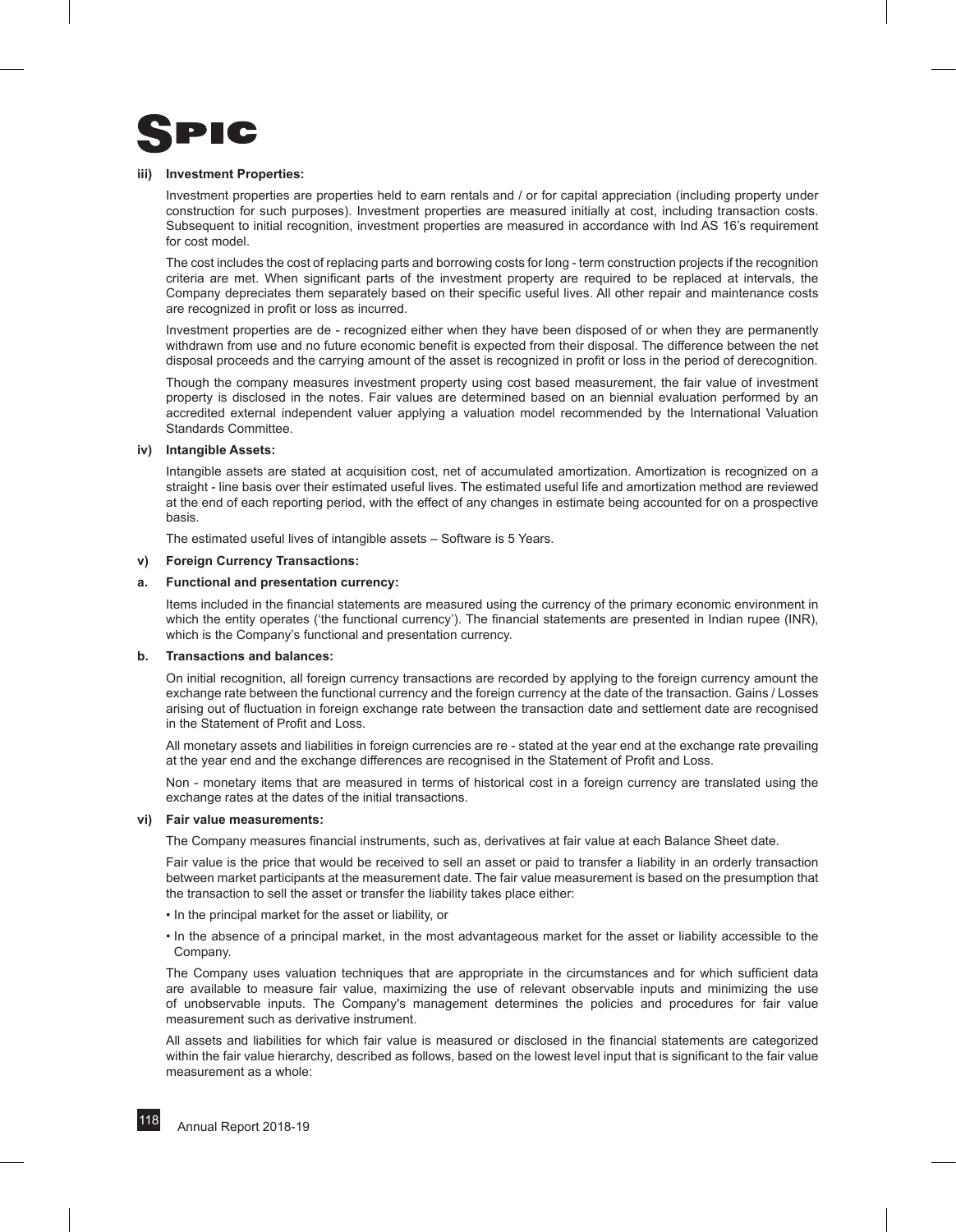

- Level 1 Quoted (unadjusted) market prices in active markets for identical assets or liabilities.
- Level 2 Valuation techniques for which the lowest level input that is significant to the fair value measurement is directly or indirectly observable.
- Level 3 Valuation techniques for which the lowest level input that is significant to the fair value measurement is unobservable.

For the purpose of fair value disclosures, the Company has determined classes of assets and liabilities on the basis of the nature, characteristics and risks of the asset or liability and the level of the fair value hierarchy as explained above.

#### **vii) Revenue Recognition:**

The Company earns revenue primarily from sale of Urea. Effective April 1, 2018, the Company has applied Ind AS 115, Revenue from Contracts with Customers, which establishes a comprehensive framework for determining whether, how much and when revenue is to be recognized. Ind AS 115 replaces Ind AS 18 "Revenue" and Ind AS 11 "Construction Contracts". The company has adopted Ind AS 115 using the cumulative effect method. The effect of initially applying this standard is recognized at the date of initial application (i.e. April 01, 2018). The impact of adoption of the standard on the financial statements of the company is insignificant.

Revenue is recognized upon transfer of control of promised products to customers in an amount that reflects the consideration which the company expects to receive in exchange for those products.

Revenue is measured based on the transaction price, which is the consideration, adjusted for volume discounts, price concessions and incentives, if any, as per the contract with the customer. Revenue also excludes taxes collected from customers.

Under the New Pricing Scheme for Urea, the Government of India reimburses, in the form of subsidy, to the Fertilizer Industry based on the retention price computed on the lower of Naptha or Regasified Liquefied Natural Gas (RLNG) price. This has been accounted on the basis of the rates notified from time to time by the Government of India on the quantity of Urea sold by the company for the period for which notification has been issued.

The revenue has been further adjusted for input price escalation / de - escalation as estimated by the Management in accordance with the known policy parameters in this regard.

Interest Income is recognised on a basis of effective interest method as set out in Ind AS 109, Financial Instruments and where no significant uncertainty as to measurability or collectability exists.

#### **viii) Taxes:**

Tax expense for the year, comprising current tax and deferred tax, are included in the determination of the net profit or loss for the year.

#### **a. Current Income tax:**

Current tax assets and liabilities are measured at the amount expected to be recovered or paid to the taxation authorities. The tax rates and tax laws used to compute the amount are those that are enacted or substantively enacted, at the year end date. Current tax assets and tax liabilities are offset where the entity has a legally enforceable right to offset and intends either to settle on a net basis, or to realize the asset and settle the liability simultaneously.

#### **b. Deferred tax:**

Deferred income tax is provided in full, using the balance sheet approach, on temporary differences arising between the tax bases of assets and liabilities and their carrying amounts in financial statements. Deferred income tax is also not accounted for if it arises from initial recognition of an asset or liability in a transaction other than a business combination that at the time of the transaction affects neither accounting profit nor taxable profit (tax loss). Deferred income tax is determined using tax rates (and laws) that have been enacted or substantially enacted by the end of the year and are expected to apply when the related deferred income tax asset is realised or the deferred income tax liability is settled.

Deferred tax assets are recognised for all deductible temporary differences and unused tax losses only if it is probable that future taxable amounts will be available to utilize those temporary differences and losses.

Deferred tax assets and liabilities are offset when there is a legally enforceable right to offset current tax assets and liabilities and when the deferred tax balances relate to the same taxation authority.

Current and deferred tax is recognized in Statement of Profit and Loss, except to the extent that it relates to items recognised in other comprehensive income or directly in equity. In this case, the tax is also recognised in other comprehensive income or directly in equity, respectively.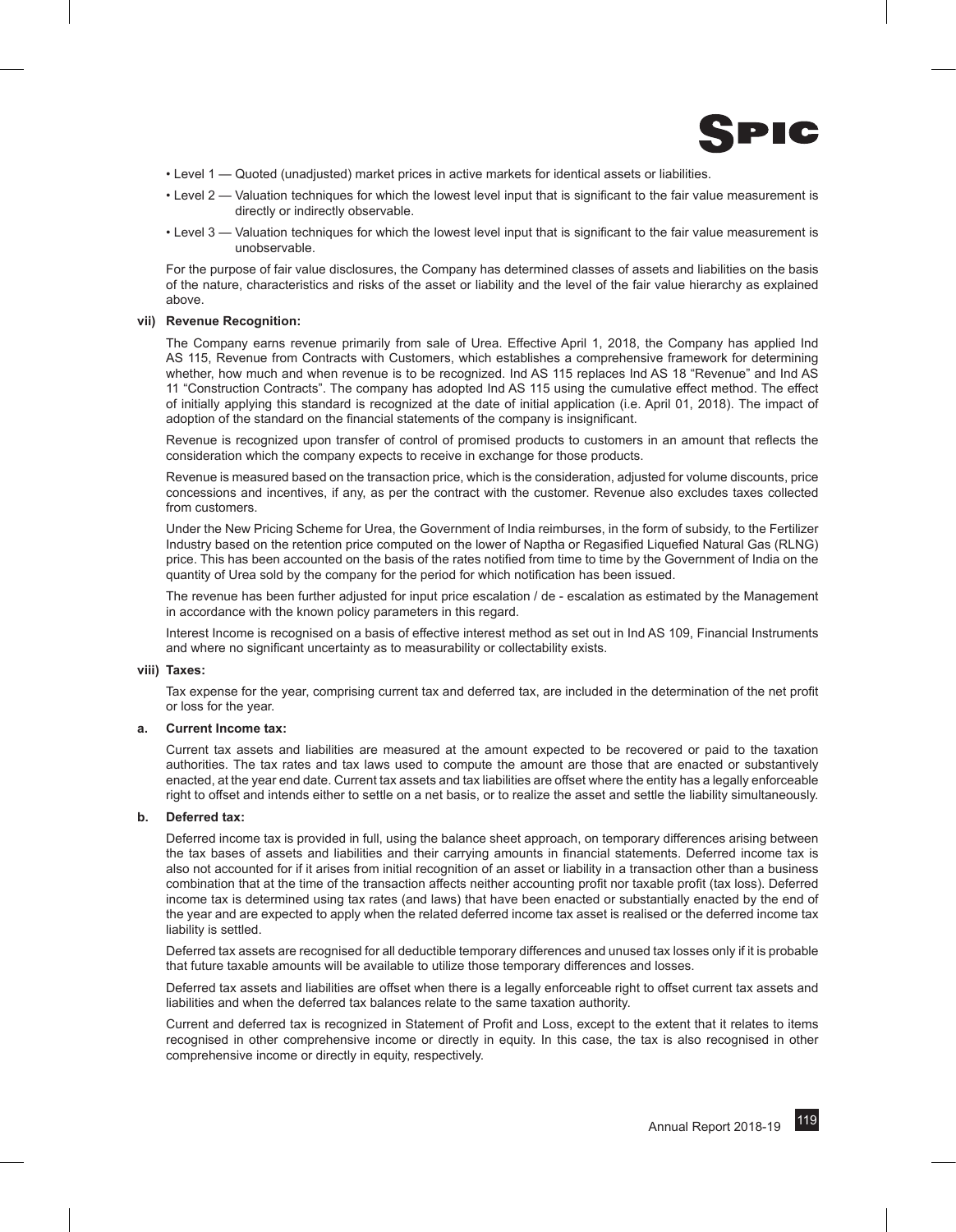

The carrying amount of the deferred tax assets is reviewed at each reporting date and reduced to the extent that it is no longer probable that sufficient taxable profit will be available to allow all or part of the deferred tax asset to be utilized. Un - recognized deferred tax assets are re - assessed at each reporting date and are recognized to the extent that it has become probable that future taxable profits will allow the deferred tax asset to be recovered.

Minimum Alternate Tax (MAT) paid in a year is charged to the statement of profit and loss as current tax. The Company recognize MAT credit available as an asset only to the extent that there is convincing evidence that the Company will pay normal income tax during the specified period, i.e., the period for which MAT credit is allowed to be carried forward. In the year in which the company recognizes MAT credit as an asset in accordance with the Guidance Note on Accounting for Credit Available in respect of Minimum Alternative Tax under the Income-tax Act, 1961, the said asset is created by way of credit to the statement of profit and loss and shown as MAT Credit Entitlement" and grouped under Deferred Tax. The Company reviews the "MAT credit entitlement" asset at each reporting date and writes down the asset to the extent the Company does not have convincing evidence that it will pay normal tax during the specified period.

#### **ix) Assets classified as held for sale:**

The Company classifies non - current assets (or disposal group) as held for sale if their carrying amounts will be recovered principally through a sale rather than through continuing use.

The criteria for held for sale classification is regarded met only when the assets (or disposal group) is available for immediate sale in its present condition, subject only to terms that are usual and customary for sales of such assets (or disposal group), its sale is highly probable; and it will genuinely be sold, not abandoned. The Company treats sale of the asset (or disposal group) to be highly probable when:

- The appropriate level of management is committed to a plan to sell the asset (or disposal group),
- An active program to locate a buyer and complete the plan has been initiated (if applicable),
- The asset (or disposal group) is being actively marketed for sale at a price that is reasonable in relation to its current fair value,
- The sale is expected to qualify for recognition as a completed sale within one year from the date of classification, and
- Actions required to complete the plan indicate that it is unlikely that significant changes to the plan will be made or that the plan will be withdrawn.

Non - current assets (or disposal group) held for sale are measured at the lower of their carrying amount and the fair value less costs to sell. Assets and liabilities (or disposal group) classified as held for sale are presented separately in the Balance Sheet.

Property, plant and equipment and intangible assets once classified as held for sale are not depreciated or amortized.

#### **x) Leases:**

The determination of whether an arrangement is (or contains) a lease is based on the substance of the arrangement at the inception of the lease. The arrangement is, or contains, a lease if fulfilment of the arrangement is dependent on the use of a specific asset or assets and the arrangement conveys a right to use the asset or assets, even if that right is not explicitly specified in an arrangement.

For arrangements entered into prior to 1 April 2016, the Company has determined whether the arrangement contain lease on the basis of facts and circumstances existing on the date of transition.

#### **As a lessee:**

Leases in which a significant portion of the risks and rewards of ownership are not transferred to the Company as a lessee are classified as operating leases. Payments made under operating leases (net of any incentives received from the lesser) are charged to Statement of Profit and Loss on a straight - line basis over the period of the lease unless the payments are structured to increase in line with expected general inflation to compensate for the lessor's expected inflationary cost increases.

Also initial direct cost incurred in operating lease such as commissions, legal fees and internal costs is recognised immediately in the Statement of Profit and Loss.

#### **As a lessor:**

Rental income from operating leases is generally recognised on a straight - line basis over the term of the relevant lease. Where the rentals are structured solely to increase in line with expected general inflation to compensate for the Company's expected inflationary cost increases, such increases are recognised in the year in which such benefits accrue. Initial direct costs incurred in negotiating and arranging an operating lease are added to the carrying amount of the leased asset and recognised on a straight - line basis over the lease term.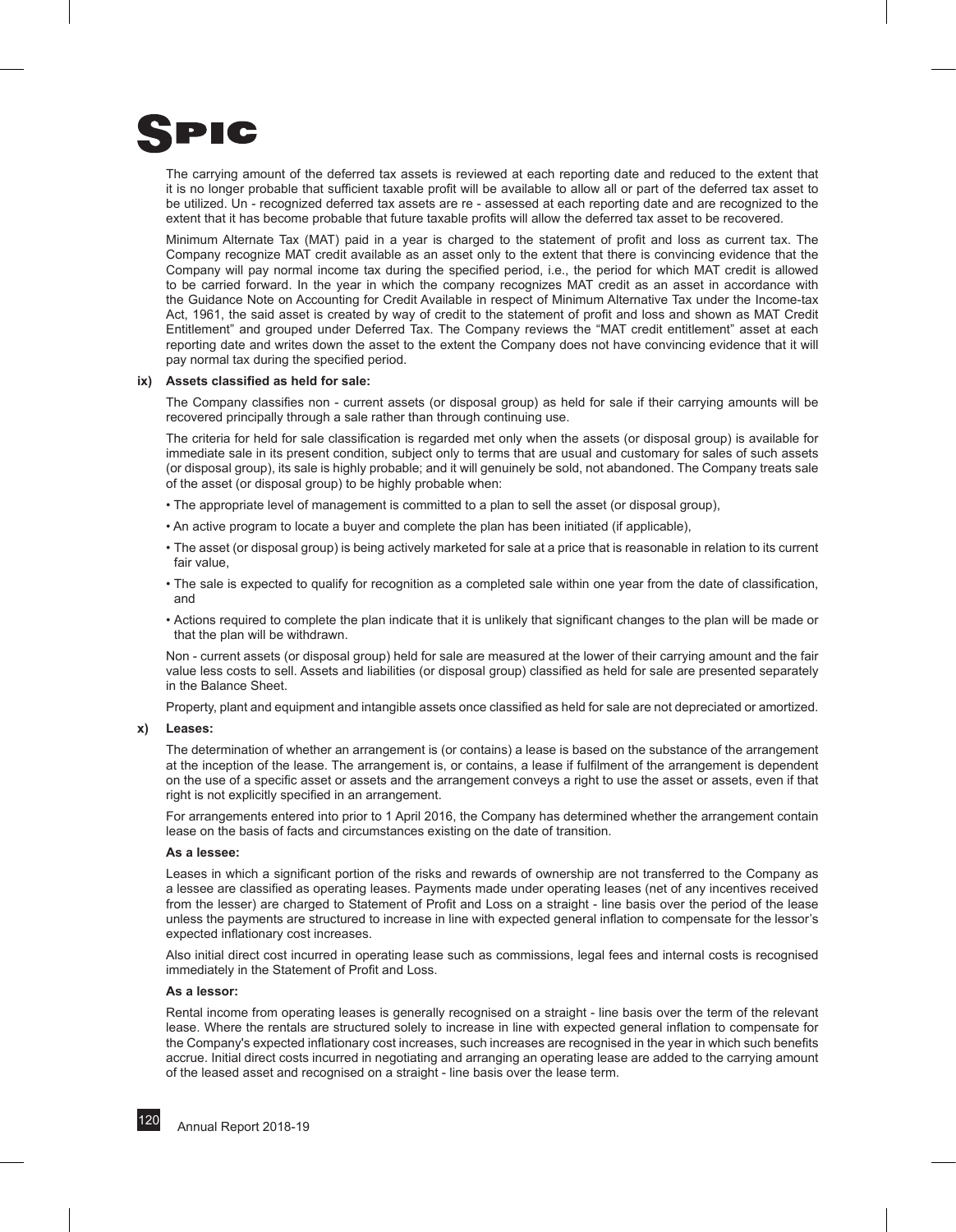

#### **xi) Inventories:**

Inventories are valued at the lower of cost and net realisable value.

Costs incurred in bringing each product to its present location and condition are accounted for as follows:

Raw materials, packaging materials and stores and spare parts are valued at lower of cost and net realizable value. Cost includes purchase price, (excluding those subsequently recoverable by the enterprise from the concerned revenue authorities), freight inwards and other expenditure incurred in bringing such inventories to their present location and condition. In determining the cost, weighted average cost method is used.

Provision of obsolescence on inventories is considered on the basis of management's estimate based on demand and market of the inventories.

Net realizable value is the estimated selling price in the ordinary course of business, less the estimated cost of completion and the estimated costs necessary to make the sale.

#### **xii) Impairment of non - financial assets:**

The Company assesses at each year end whether there is any objective evidence that a non financial asset or a group of non financial assets is impaired. If any such indication exists, the Company estimates the asset's recoverable amount and the amount of impairment loss.

An impairment loss is calculated as the difference between an asset's carrying amount and recoverable amount. Losses are recognized in Statement of Profit and Loss and reflected in an allowance account. When the Company considers that there are no realistic prospects of recovery of the asset, the relevant amounts are written off. If the amount of impairment loss subsequently decreases and the decrease can be related objectively to an event occurring after the impairment was recognised, then the previously recognised impairment loss is reversed through Statement of Profit and Loss.

The recoverable amount of an asset or cash - generating unit (as defined below) is the greater of its value in use and its fair value less costs to sell. In assessing value in use, the estimated future cash flows are discounted to their present value using a pre - tax discount rate that reflects current market assessments of the time value of money and the risks specific to the asset. For the purpose of impairment testing, assets are grouped together into the smallest group of assets that generates cash inflows from continuing use that are largely independent of the cash inflows of other assets or groups of assets (the "cash - generating unit").

#### **xiii) Provisions and Contingent liabilities:**

Provisions are recognized when there is a present obligation as a result of a past event, it is probable that an outflow of resources embodying economic benefits will be required to settle the obligation and there is a reliable estimate of the amount of the obligation. Provisions are measured at the best estimate of the expenditure required to settle the present obligation at the Balance Sheet date.

If the effect of the time value of money is material, provisions are discounted using a current pre - tax rate that reflects, when appropriate, the risks specific to the liability. When discounting is used, the increase in the provision due to the passage of time is recognized as a finance cost.

Contingent liabilities are disclosed when there is a possible obligation arising from past events, the existence of which will be confirmed only by the occurrence or non - occurrence of one or more uncertain future events not wholly within the control of the Company or a present obligation that arises from past events where it is either not probable that an outflow of resources will be required to settle or a reliable estimate of the amount cannot be made.

#### **xiv) Cash and Cash Equivalents:**

Cash and cash equivalent in the Balance Sheet comprise cash at banks, cash on hand and short - term deposits net of bank overdraft with an original maturity of three months or less, which are subject to an insignificant risk of changes in value.

For the purposes of the cash flow statement, cash and cash equivalents include cash on hand, cash in banks and short - term deposits net of bank overdraft.

#### **xv) Financial Instruments:**

A financial instrument is any contract that gives rise to a financial asset of one entity and a financial liability or equity instrument of another entity.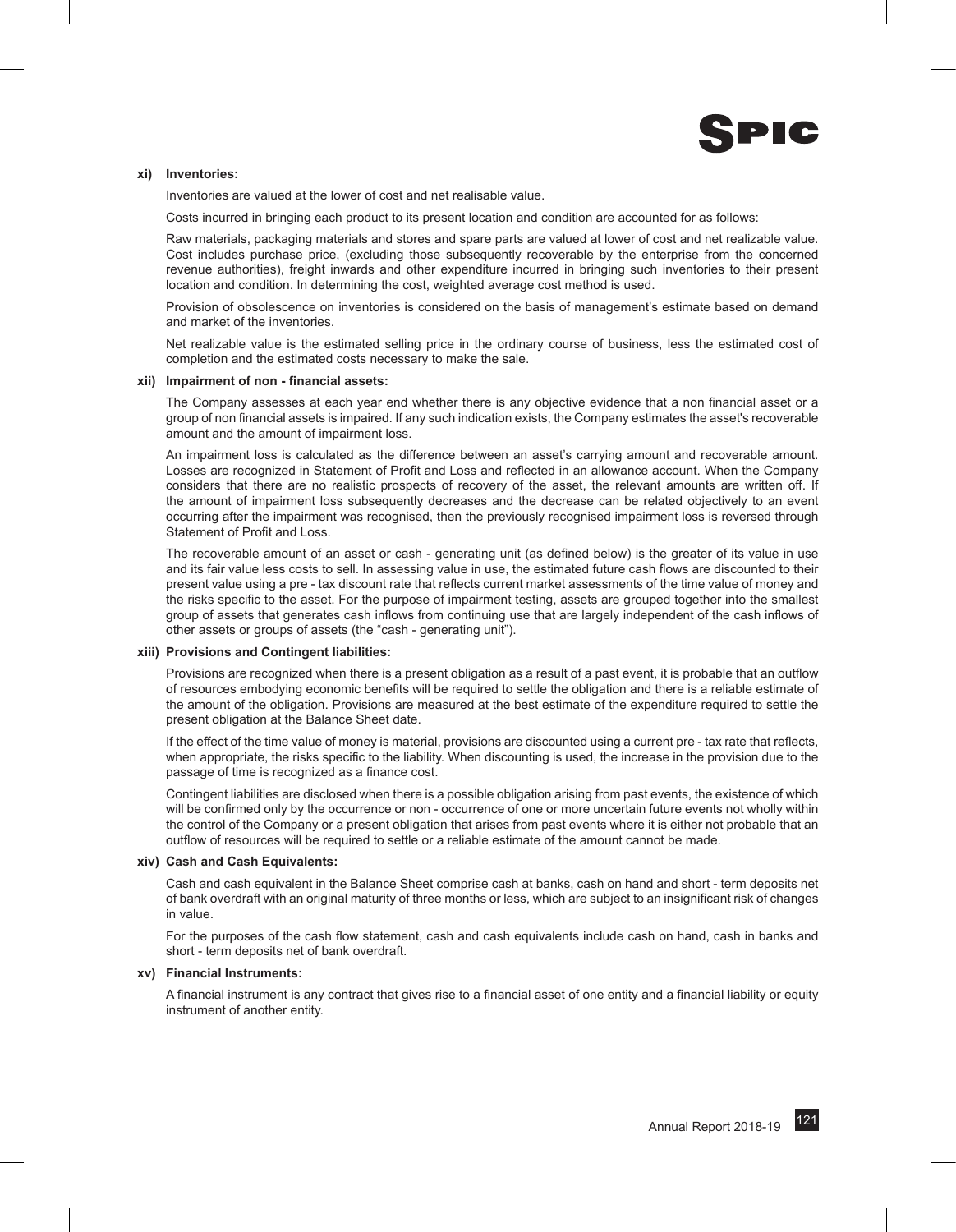

#### **a. Financial Assets:**

#### Initial recognition and measurement:

At initial recognition, financial asset is measured at its fair value plus, in the case of a financial asset not at fair value through profit or loss, transaction costs that are directly attributable to the acquisition of the financial asset. Transaction costs of financial assets carried at fair value through profit or loss are expensed in profit or loss.

#### Subsequent measurement:

For purposes of subsequent measurement, financial assets are classified in following categories:

- a) at amortized cost; or
- b) at fair value through other comprehensive income; or
- c) at fair value through profit or loss.

The classification depends on the entity's business model for managing the financial assets and the contractual terms of the cash flows.

Amortized cost: Assets that are held for collection of contractual cash flows where those cash flows represent solely payments of principal and interest are measured at amortized cost. Interest income from these financial assets is included in finance income using the Effective Interest Rate method (EIR).

Fair Value Through Other Comprehensive Income (FVTOCI): Assets that are held for collection of contractual cash flows and for selling the financial assets, where the assets' cash flows represent solely payments of principal and interest, are measured at FVTOCI. Movements in the carrying amount are taken through Other Comprehensive Income (OCI), except for the recognition of impairment gains or losses, interest revenue and foreign exchange gains and losses which are recognized in Statement of Profit and Loss. When the financial asset is derecognized, the cumulative gain or loss previously recognized in OCI is reclassified from equity to Statement of Profit and Loss and recognized in other gains / (losses). Interest income from these financial assets is included in other income using the effective interest rate method.

Fair Value Through Profit or Loss (FVTPL): Assets that do not meet the criteria for amortized cost or FVTOCI are measured at FVTPL. Interest income from these financial assets is included in other income.

Equity instruments: All equity investments in scope of Ind AS 109 are measured at fair value. Equity instruments which are held for trading and contingent consideration recognised by an acquirer in a business combination to which Ind AS103 applies are classified as at FVTPL. For all other equity instruments, the Company may make an irrevocable election to present in OCI subsequent changes in the fair value. The Company makes such election on an instrument- by-instrument basis. The classification is made on initial recognition and is irrevocable.

If the Company decides to classify an equity instrument as at FVTOCI, then all fair value changes on the instrument, excluding dividends, are recognized in the OCI. There is no recycling of the amounts from OCI to Profit & Loss, even on sale of investment. However, the Company may transfer the cumulative gain or loss within equity.

Equity instruments included within the FVTPL category are measured at fair value with all changes recognized in the profit and loss.

The company has equity instruments in 10 (Ten) entities which are not held for trading. The company has elected the FVTOCI irrevocable option for these investments. Fair value is determined in the manner described in Note 6.

#### **Impairment of financial assets:**

In accordance with Ind AS 109, Financial Instruments, the Company applies Expected Credit Loss (ECL) model for measurement and recognition of impairment loss on financial assets that are measured at amortized cost and FVTOCI.

For recognition of impairment loss on financial assets and risk exposure, the Company determines that whether there has been a significant increase in the credit risk since initial recognition. If credit risk has not increased significantly, 12 month ECL is used to provide for impairment loss. However, if credit risk has increased significantly, lifetime ECL is used. If in subsequent years, credit quality of the instrument improves such that there is no longer a significant increase in credit risk since initial recognition, then the entity reverts to recognizing impairment loss allowance based on 12 month ECL.

Life time ECLs are the expected credit losses resulting from all possible default events over the expected life of a financial instrument. The 12 month ECL is a portion of the lifetime ECL which results from default events that are possible within 12 months after the year end.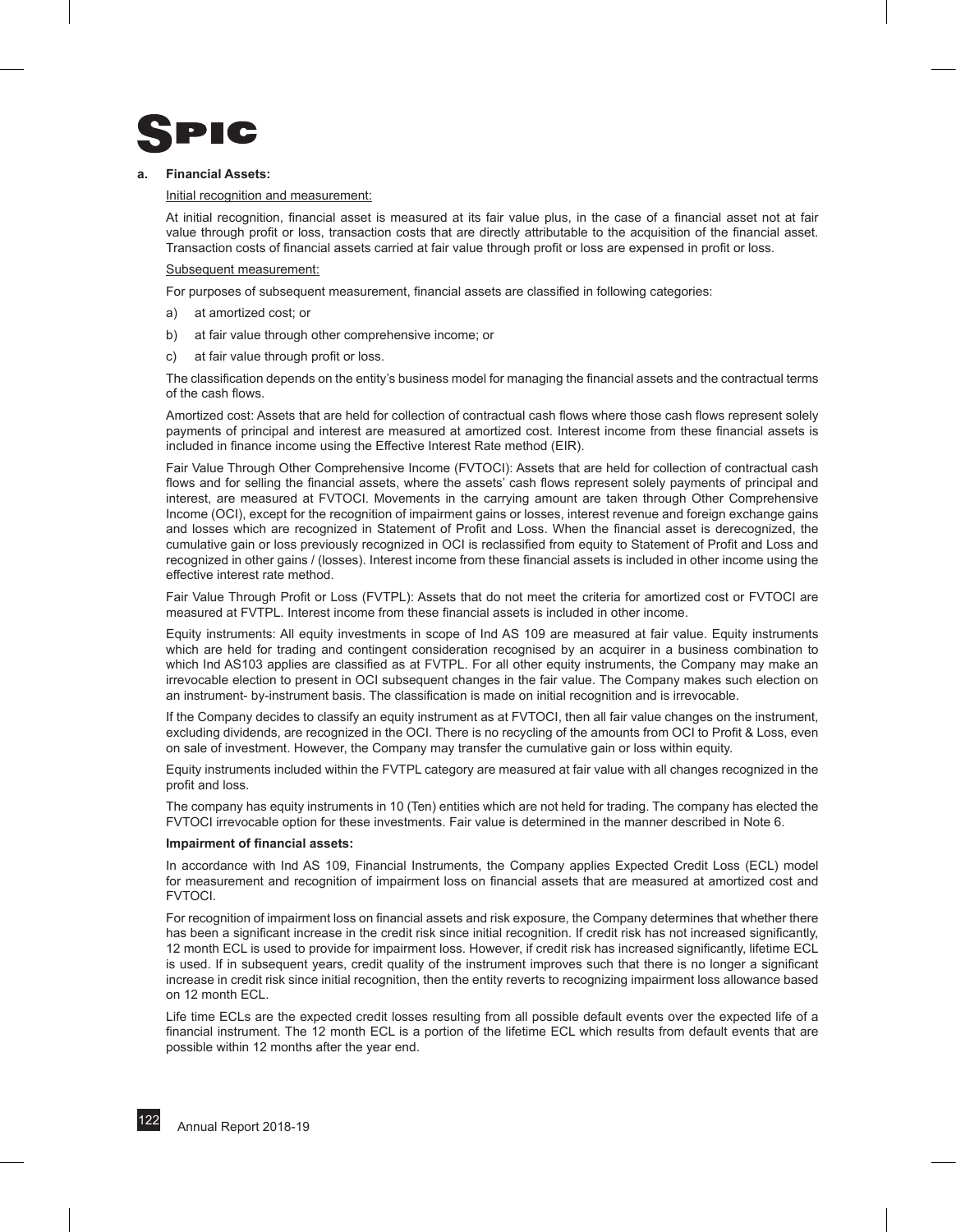

ECL is the difference between all contractual cash flows that are due to the Company in accordance with the contract and all the cash flows that the entity expects to receive (i.e. all shortfalls), discounted at the original EIR. When estimating the cash flows, an entity is required to consider all contractual terms of the financial instrument (including pre - payment, extension etc.) over the expected life of the financial instrument. However, in rare cases when the expected life of the financial instrument cannot be estimated reliably, then the entity is required to use the remaining contractual term of the financial instrument.

In general, it is presumed that credit risk has significantly increased since initial recognition if the payment is more than 30 days past due.

ECL impairment loss allowance (or reversal) recognized during the year is recognized as income / expense in the statement of profit and loss. In balance sheet ECL for financial assets measured at amortized cost is presented as an allowance, i.e. as an integral part of the measurement of those assets in the Balance Sheet. The allowance reduces the net carrying amount. Until the asset meets write off criteria, the Company does not reduce impairment allowance from the gross carrying amount.

#### De - recognition:

A financial asset is de - recognized only when:

- the rights to receive cash flows from the financial asset is transferred or;
- b) retains the contractual rights to receive the cash flows of the financial asset, but assumes a contractual obligation to pay the cash flows to one or more recipients.

Where the financial asset is transferred then in that case financial asset is de - recognized only if substantially all risks and rewards of ownership of the financial asset is transferred. Where the entity has not transferred substantially all risks and rewards of ownership of the financial asset, the financial asset is not de - recognized.

#### **b. Financial liabilities:**

#### Initial recognition and measurement:

Financial liabilities are classified, at initial recognition, as financial liabilities at fair value through profit or loss and at amortized cost, as appropriate.

All financial liabilities are recognized initially at fair value and, in the case of borrowings and payables, net of directly attributable transaction costs.

#### Subsequent measurement:

The measurement of financial liabilities depends on their classification, as described below:

#### Financial liabilities at fair value through profit or loss:

Financial liabilities at fair value through profit or loss include financial liabilities held for trading and financial liabilities designated upon initial recognition as at fair value through profit or loss. Separated embedded derivatives are also classified as held for trading unless they are designated as effective hedging instruments. Gains or losses on liabilities held for trading are recognized in the Statement of Profit and Loss.

#### Loans and borrowings:

After initial recognition, interest - bearing loans and borrowings are subsequently measured at amortized cost using the EIR method. Gains and losses are recognized in Statement of Profit and Loss when the liabilities are de - recognized as well as through the EIR amortization process. Amortized cost is calculated by taking into account any discount or premium on acquisition and fees or costs that are an integral part of the EIR. The EIR amortization is included as finance costs in the Statement of Profit and Loss.

#### De - recognition:

A financial liability is de - recognized when the obligation under the liability is discharged or cancelled or expires. When an existing financial liability is replaced by another from the same lender on substantially different terms, or the terms of an existing liability are substantially modified, such an exchange or modification is treated as the de - recognition of the original liability and the recognition of a new liability. The difference in the respective carrying amounts is recognized in the Statement of Profit and Loss as finance costs.

#### **c. Offsetting financial instruments:**

Financial assets and liabilities are offset and the net amount is reported in the Balance Sheet where there is a legally enforceable right to offset the recognized amounts and there is an intention to settle on a net basis or realize the asset and settle the liability simultaneously. The legally enforceable right must not be contingent on future events and must be enforceable in the normal course of business and in the event of default, insolvency or bankruptcy of the Company or the counterparty.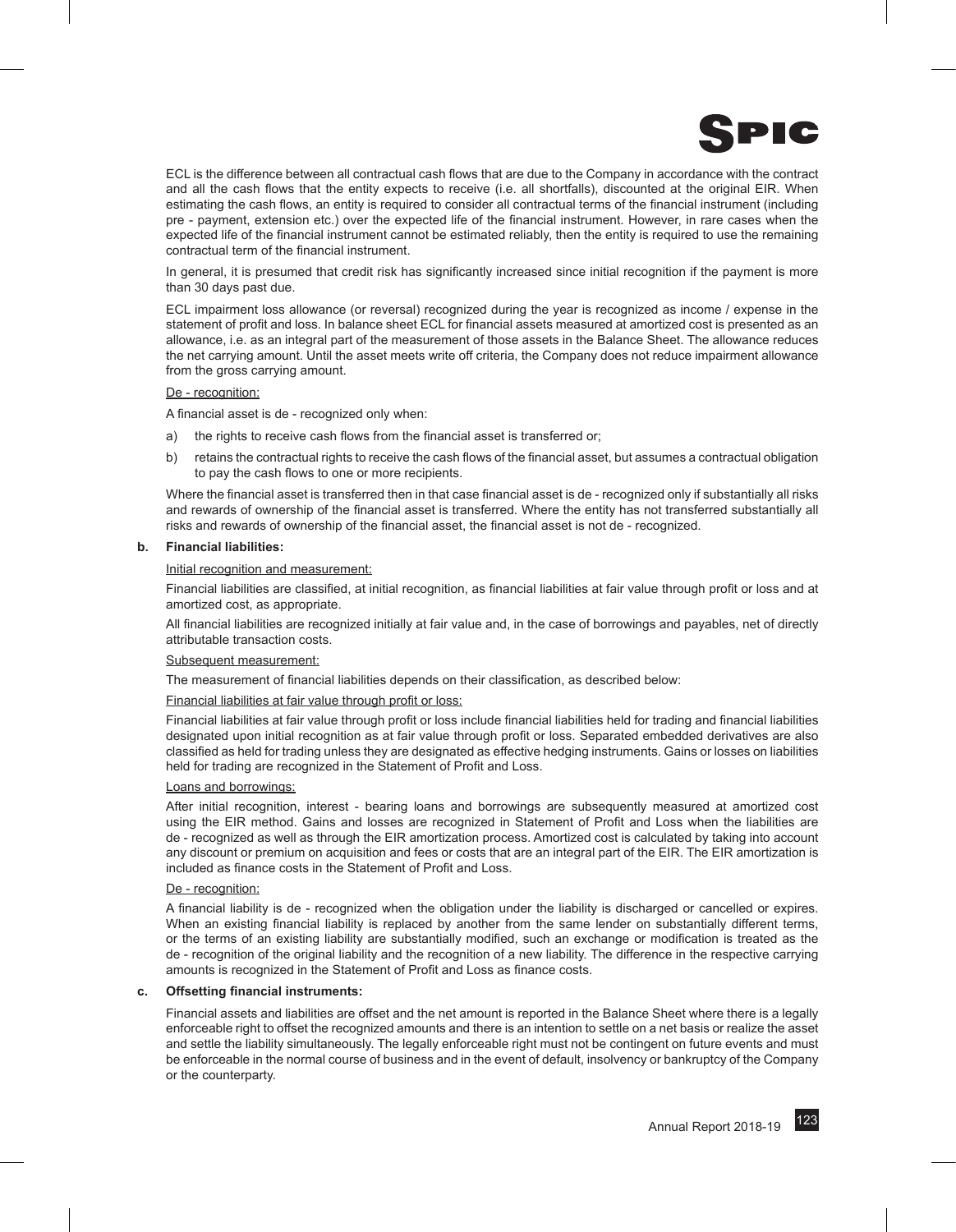

#### **xvi) Employee Benefits:**

#### **a. Short - term obligations:**

Liabilities for salaries and wages, including non - monetary benefits that are expected to be settled wholly within 12 months after the end of the year in which the employees render the related service are recognized in respect of employees' services up to the end of the year and are measured at the amounts expected to be paid when the liabilities are settled. The liabilities are presented as current employee benefit obligations in the Balance Sheet.

#### **b. Other long - term employee benefit obligations:**

#### **Defined Contribution plan:**

Contributions paid / payable to defined contribution plans comprising of Superannuation (under a scheme of Life Insurance Corporation of India) and Provident Funds for certain employees covered under the respective schemes are recognised in the Statement of Profit and Loss each year.

The company's contribution to provident fund and employee state insurance scheme are considered as defined contribution plans and are charged as an expense based on the amount of contribution required to be made and when services are rendered by the employees.

A liability for a termination benefit is recognised at the earlier of when the entity can no longer withdraw the offer of the termination benefit and when the entity recognizes any related restructuring costs.

#### **Defined benefit plans:**

**Gratuity:** The Company's Gratuity scheme for its employees is a defined benefit retirement benefit plan. Obligation under the gratuity scheme is covered under a Scheme of Life Insurance Corporation of India (LIC) and contributions in respect of such scheme are recognized in the profit or loss. The liability as at the Balance Sheet date is provided for using the projected unit credit method, with actuarial valuations being carried out as at the end of the year. Defined benefit costs are categorized as follows:

- service cost (including current service cost, past service cost, as well as gains and losses on curtailments and settlements);
- net interest expense or income; and
- re measurement.

The Company presents the first two components of defined benefit costs in profit or loss in the line item 'Employee benefits expense'. Curtailment gains and losses are accounted for as past service costs. Net interest is calculated by applying the discount rate at the beginning of the period to the net defined benefit liability or asset.

Re - measurement, comprising actuarial gains and losses, the effect of the changes to the asset ceiling (if applicable) and the return on plan assets (excluding net interest), is reflected immediately in the Balance Sheet with a charge or credit recognised in other comprehensive income in the period in which they occur. Re - measurement recognised in other comprehensive income is reflected immediately in retained earnings and is not re - classified to profit or loss.

**Compensated Absences:** Accumulated compensated absences, which are expected to be availed or en-cashed within 12 months from the end of the year are treated as short term employee benefits. The obligation towards the same is measured at the expected cost of accumulating compensated absences as the additional amount expected to be paid as a result of the unused entitlement as at the year end.

Accumulated compensated absences, which are expected to be availed or en - cashed beyond 12 months from the end of the year are treated as other long term employee benefits. The Company's liability is actuarially determined (using the Projected Unit Credit method) at the end of each year. Actuarial losses / gains are recognized in the statement of profit and loss in the year in which they arise.

Leaves under defined benefit plans can be en - cashed partly while in service and on discontinuation of service by employee.

#### **xvii) Contributed Equity:**

Equity shares are classified as equity share capital. Incremental costs directly attributable to the issue of new shares or options are shown in equity as a deduction, net of tax, from the proceeds.

#### **xviii) Earnings Per Equity Share:**

Basic earnings per share is calculated by dividing the net profit or loss for the year attributable to equity shareholders by the weighted average number of equity shares outstanding during the year. Earnings considered in ascertaining the Company's earnings per share is the net profit or loss and any attributable tax thereto for the year. The weighted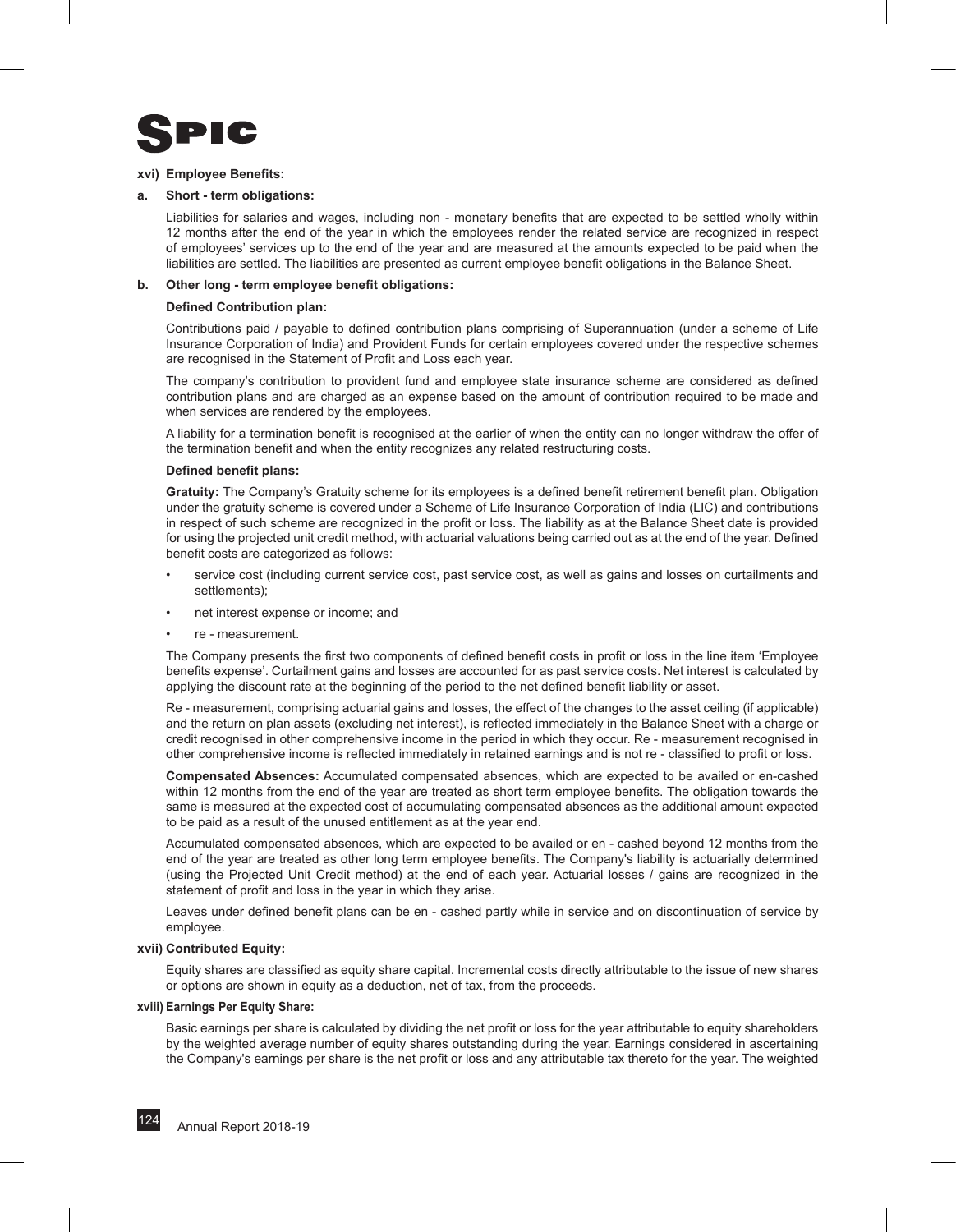

average number of equity shares outstanding during the year and for all the years presented is adjusted for events, such as bonus shares, other than the conversion of potential equity shares that have changed the number of equity shares outstanding, without a corresponding change in resources.

For the purpose of calculating diluted earnings per share, the net profit or loss for the year attributable to equity shareholders and the weighted average number of shares outstanding during the year is adjusted for the effects of all dilutive potential equity shares.

#### **xix) Borrowing costs:**

Borrowing costs directly attributable to the acquisition, construction or production of qualifying assets, which are assets that necessarily take a substantial period of time to get ready for their intended use or sale are added to the cost of those assets, until such time as the assets are substantially ready for their intended use or sale.

Interest income earned on the temporary investment of specific borrowings pending their expenditure on qualifying assets is deducted from the borrowing costs eligible for capitalisation.

All other borrowing costs are recognised in profit or loss in the period in which they are incurred.

#### **xx) Rounding off amounts:**

All amounts disclosed in financial statements and notes have been rounded off to the nearest thousands as per requirement of Schedule III of the Act, unless otherwise stated.

#### **xxi) Subsidy from Government:**

Subsidies from the government are recognized when there is reasonable assurance that the subsidy will be received and all attaching conditions will be complied with. When the subsidy relates to an expenses item, it is recognized as income over the periods necessary to match them on a systematic basis to the costs, which it is intended to compensate. Where the subsidy relates to an asset, it is recognized as income in equal amounts over the expected useful life of the related asset.

#### **xxii) Derivative financial instruments:**

Initial recognition and subsequent measurement:

The Company uses derivative financial instruments, such as forward currency contract, to hedge its foreign currency risks. Such derivative financial instruments are initially recognized at fair value on the date of which a derivative contract is entered into and are subsequently re - measured at fair value at the end of each reporting period. Derivatives are carried as financial assets when the fair value is positive and as financial liabilities when the fair value is negative. Any gains or losses arising from changes in the fair value of derivatives are taken directly to profit or loss.

#### **xxiii) Functional and presentation currency:**

Items included in the financial statements of the Company are measured using the currency of the primary economic environment in which the entity operates (i.e. the "functional currency"). The financial statements are presented in Indian Rupee (₹), the national currency of India, which is the functional currency of the Company.

#### **Standards (including amendments) issued but not yet effective:**

Ministry of Corporate Affairs ("MCA"), through Companies (Indian Accounting Standards) Amendment Rules, 2019 and Companies (Indian Accounting Standards) Second Amendment Rules, has notified the following new and amendments to Ind ASs which the Company has not applied as they are effective from April 1, 2019:

#### **a. Ind AS 116 – Leases:**

On March 30, 2019, the Ministry of Corporate Affairs has notified Ind AS 116, Leases. Ind AS 116 will replace the existing leases standard, Ind AS 17, Leases, and related interpretations. The standard sets out the principles for the recognition, measurement, presentation and disclosure of leases for both parties to a contract i.e., the lessee and the lessor. Ind AS 116 introduces a single lessee accounting model and requires the lessee to recognize assets and liabilities for all leases with a term of more than twelve months, unless the underlying asset is of low value. Currently, operating lease expenses are charged to the Statement of Profit and Loss. The standard also contains enhanced disclosure requirements for lessees. Ind AS 116 substantially carries forward the lessor accounting requirements in Ind AS 17. The effective date for the adoption of Ind AS 116 is annual periods beginning on or after April 1, 2019.

The company will adopt Ind AS 116 effective annual reporting period beginning April 1, 2019. The company will apply the standard to its leases, retrospectively, with the cumulative effect of initially applying the standard, recognised on the date of initial application (April 1, 2019). Accordingly, the company will not restate comparative information, instead, the cumulative effect of initially applying this Standard will be recognised as an adjustment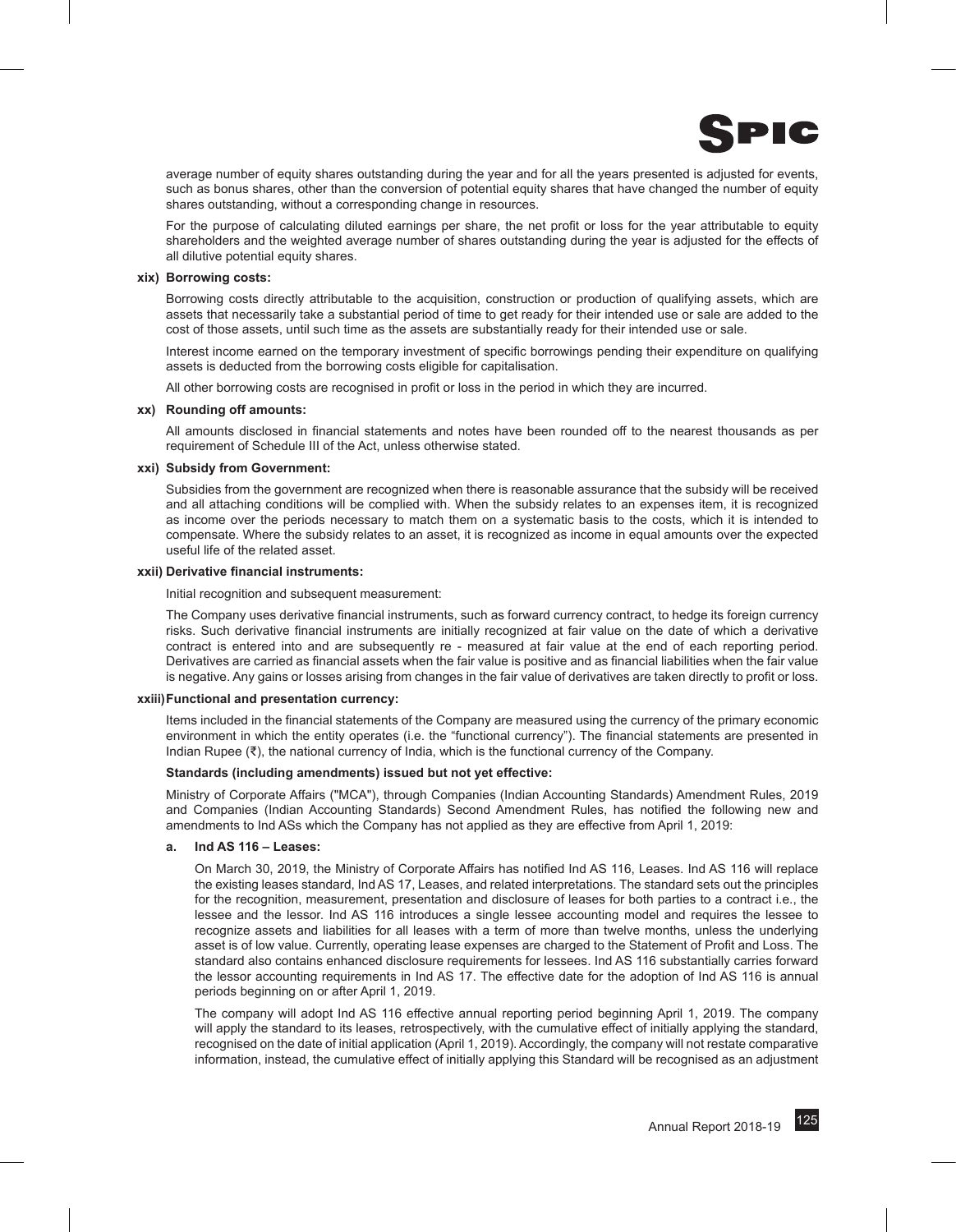

to the opening balance of retained earnings as on April 1, 2019. On that date, the company will recognise a lease liability measured at the present value of the remaining lease payments. The right - of - use asset is recognised at its carrying amount as if the Standard had been applied since the commencement date but discounted using the lessee's incremental borrowing rate as at April 1, 2019. In accordance with the standard, the company will elect not to apply the requirements of Ind AS 116 to short - term leases and leases for which the underlying asset is of low value. On transition, the company will be using the practical expedient provided by the standard. The company is currently evaluating the effect in the adoption of this standard.

#### **b. Ind AS 12 - Income taxes (amendments relating to uncertainty over income tax treatments and income tax consequences on dividend distribution):**

On March 30, 2019, the Ministry of Corporate Affairs has notified Ind AS 12, Appendix C, Uncertainty over Income Tax Treatments which is to be applied while performing the determination of taxable profit (or loss), tax bases, unused tax losses, unused tax credits and tax rates, when there is uncertainty over income tax treatments under Ind AS 12. According to the appendix, companies need to determine the probability of the relevant tax authority accepting each tax treatment, or group of tax treatments, that the companies have used or plan to use in their income tax filing which has to be considered to compute the most likely amount or the expected value of the tax treatment when determining taxable profit (tax loss), tax bases, unused tax losses, unused tax credits and tax rates.

The amendment relating to income tax consequences of dividend clarify that an entity shall recognise the income tax consequences of dividends in profit or loss, other comprehensive income or equity according to where the entity originally recognised those past transactions or events.

The effective date for adoption of Ind AS 12 amendments are annual periods beginning on or after April 1, 2019. The Company will adopt the standard on April 1, 2019 and has decided to adjust the cumulative effect in equity on the date of initial application i.e. April 1, 2019 without adjusting comparatives. The Company is currently evaluating the effect of this amendment on the financial statements.

#### **c. Ind AS 19 - Plan amendment, curtailment or settlement (Amendment):**

On March 30, 2019, the Ministry of Corporate Affairs issued amendments to Ind AS 19, Employee Benefits, in connection with accounting for plan amendments, curtailments and settlements. The amendments clarify that if a plan amendment, curtailment or settlement occurs, it is mandatory that the current service cost and the net interest for the period after the re - measurement are determined using the assumptions used for the re - measurement. In addition, amendments have been included to clarify the effect of a plan amendment, curtailment or settlement on the requirements regarding the asset ceiling. The company does not expect this amendment to have any significant impact on its financial statements.

#### **d. Ind AS 23 – Borrowing Costs (Amendment):**

On March 30, 2019, the Ministry of Corporate Affairs issued amendments to Ind AS 23, Borrowing Costs. The amendments clarify that if any specific borrowing remains outstanding after the related asset is ready for its intended use or sale, that borrowing becomes part of the funds that an entity borrows generally when calculating the capitalisation rate on general borrowings. The company does not have any impact from this amendment.

#### **Note 3: Significant accounting judgments, estimates and assumptions:**

The preparation of financial statements requires management to make judgments, estimates and assumptions that affect the reported amounts of revenues, expenses, assets and liabilities, and the accompanying disclosures, and the disclosure of contingent liabilities. Uncertainty about these assumptions and estimates could result in outcomes that require a material adjustment to the carrying amount of assets or liabilities affected in future years.

#### **Estimates and assumptions:**

The key assumptions concerning the future and other key sources of estimation uncertainty at the year end date, that have a significant risk of causing a material adjustment to the carrying amounts of assets and liabilities within the next financial year, are described below. The Company based its assumptions and estimates on parameters available when the financial statements were prepared. Existing circumstances and assumptions about future developments, however, may change due to market changes or circumstances arising that are beyond the control of the Company. Such changes are reflected in the assumptions when they occur.

#### **a. Taxes:**

Deferred tax assets are recognized for unused tax losses to the extent that it is probable that taxable profit will be available against which the losses can be utilized. Significant management judgment is required to determine the amount of deferred tax assets that can be recognized, based upon the likely timing and the level of future taxable profits together with future tax planning strategies.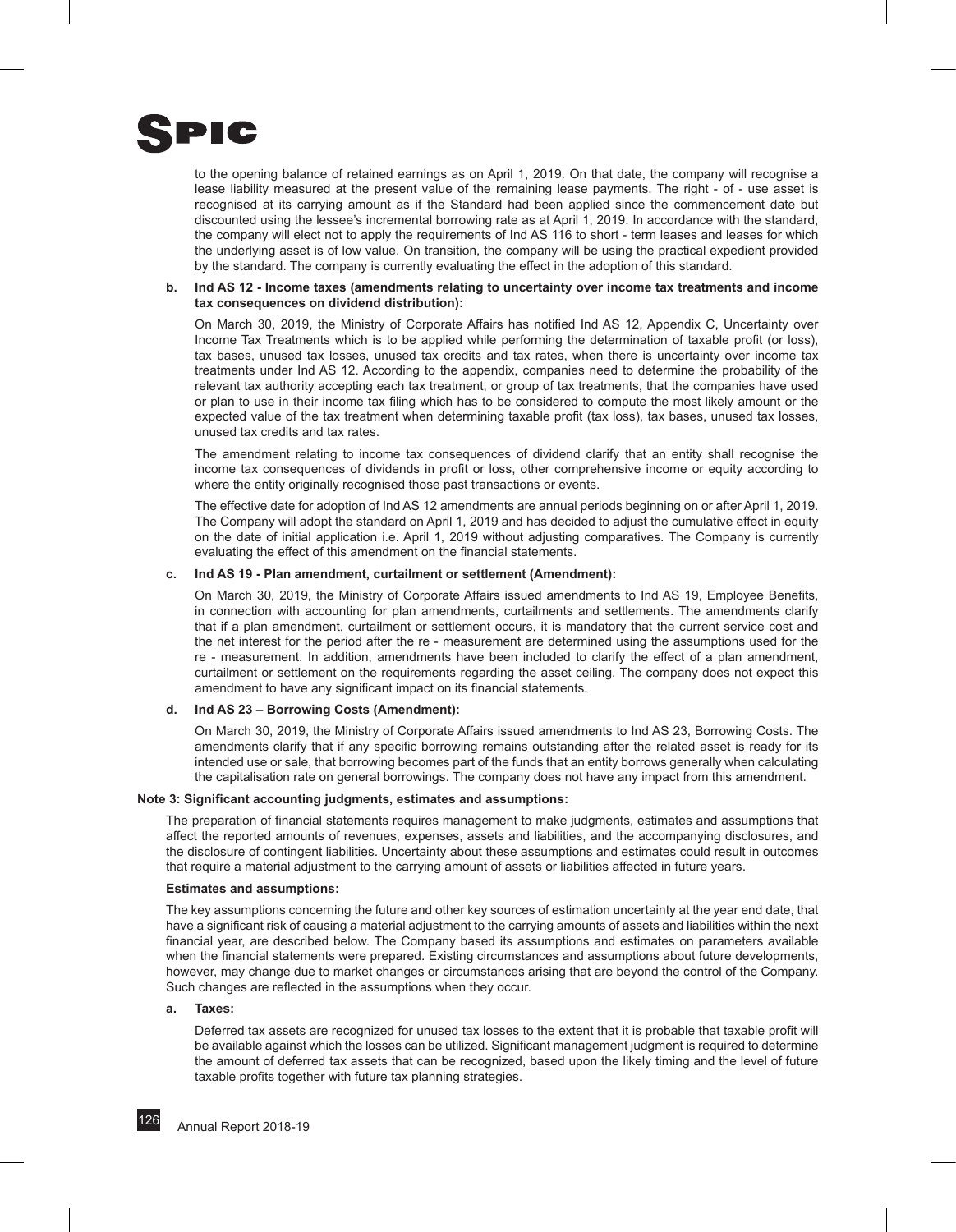

The Company neither has any taxable temporary difference nor any tax planning opportunities available that could partly support the recognition of these losses as deferred tax assets. On this basis, the Company has determined that it cannot recognize deferred tax assets on the tax losses carried forward except for the unabsorbed depreciation.

#### **b. Defined benefit plans (gratuity benefits and compensated absences):**

The cost of the defined benefit plans such as gratuity and compensated absences are determined using actuarial valuations. An actuarial valuation involves making various assumptions that may differ from actual developments in the future. These include the determination of the discount rate, future salary increases and mortality rates. Due to the complexities involved in the valuation and its long - term nature, a defined benefit obligation is highly sensitive to changes in these assumptions. All assumptions are reviewed at each year end.

The principal assumptions are the discount and salary growth rate. The discount rate is based upon the market yields available on government bonds at the accounting date with a term that matches that of liabilities. Salary increase rate takes into account of inflation, seniority, promotion and other relevant factors on long term basis. For details refer Note 33.

#### **c. Useful lives of Property, Plant and Equipment:**

The Company reviews the estimated useful lives of property, plant and equipment at the end of each reporting period. During the current year, there has been no change in life considered for the assets.

#### **d. Revenue Recognition:**

The Company provides customer incentives, such as rebates, based on quantity purchased, timing of collections etc. Various estimates are made to recognise the impact of rebates and other incentives on revenue. These estimates are made based on historical and forecasted data, contractual terms and current conditions.

#### **e. Subsidy Income:**

Subsidy income is recognised on the basis of the rates notified from time to time by the Government of India in accordance with the New Pricing Scheme for Urea on the quantity of Urea sold by the Company for the period for which notification has been issued and for the remaining period, based on estimates.

#### **f. Provision for doubtful receivables:**

The Company makes provision for doubtful receivables based on a provision matrix which takes into account historical credit loss experience and adjusted for current estimates.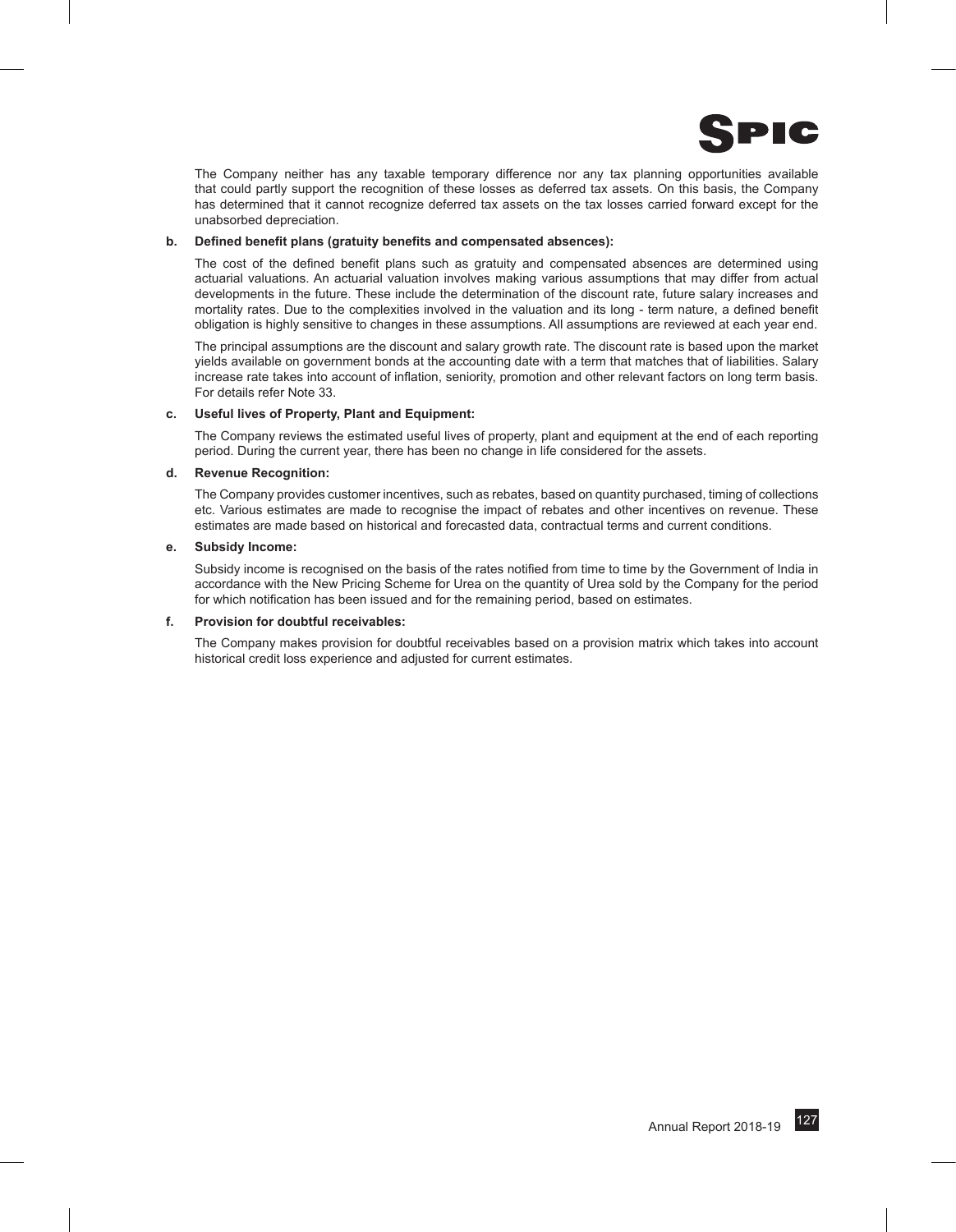$(3 \text{ in } \text{lac})$ 

SPIC

15402.54 4714.48 128.98 32.90 270.50 Note 4: Property, Plant & Equipment and Other Intangible Assets:<br>  $\frac{1}{2}$ <br>  $\frac{1}{2}$ <br>  $\frac{1}{2}$ <br>  $\frac{1}{2}$ <br>  $\frac{1}{2}$ <br>  $\frac{1}{2}$ <br>  $\frac{1}{2}$ <br>  $\frac{1}{2}$ <br>  $\frac{1}{2}$ <br>  $\frac{1}{2}$ <br>  $\frac{1}{2}$ <br>  $\frac{1}{2}$ <br>  $\frac{1}{2}$ <br>  $\frac{1}{2}$ <br> As at<br>31 March, 2018 2966.57 (f) Office equipments 2062.50 147.67 6.61 **2203.56 1191.84** 254.16 6.29 **1439.71 763.85** 870.66 (g) Roads 74.55 - - **74.55 41.65** 20.95 - **62.60 11.95** 32.90 (h) Railway Sidings 298.14 - - **298.14 27.64** 13.82 - **41.46 256.68** 270.50 24437.33 106.71 **(ii) Other Intangible Assets** 129.98 59.91 - **189.89 23.27** 28.74 - **52.01 137.88** 106.71 **Total 30064.18 1746.89 110.29 31700.78 5626.85 3173.51 95.25 8705.11 22995.67 24437.33** Net block As at<br>31 March, 2019 ; 2854.70<br>13088.21 47.69 142.86  $11.95$ 256.68 5829.73 22995.67 137.88 486.46  $15.18$ 41.46 Closing<br>Balance as at 6654.46 5.24  $1439.71$ 62.60 8705.11 52.01 31 March. 2019 Accumulated depreciation and amortisation Deletions /<br>Adjustments 56.45 32.51<br>6.29 95.25 164.24 24.74 5.24 20.95 13.82 3173.51 28.74 Depreciation Expense Opening<br>Balance as at 4020.55 1191.84 41.65 27.64 322.22  $9.94$  $13.01$ 23.27 5626.85 1 April. 2018 Closing<br>Balance as at E 3341.16 62.87 148.10 2203.56 74.55 298.14 31 March. 2019 5829.73 9742.67 31700.78 189.89 Note 4: Property, Plant & Equipment and Other Intangible Assets: Deletions /<br>Adjustments 65.35  $\frac{38.33}{6.61}$ 110.29 Gross block Additions /<br>Adjustments 44.44 1115.25<br>52.37 384.93<br>2.23 1746.89 59.91 Opening<br>Balance as at 3288.79 60.64  $141.99$ 2062.50 74.55  $298.14$  $\overline{129.98}$ 4714.48 9423.09 30064.18 1 April, 2018 Tangible Assets (Owned) Other Intangible Assets Furniture and Fixtures Plant and Equipment Office equipments Particulars Railway Sidings - Freehold **Buildings** Vehicles Roads Land n<br>A S ⊙ S © G G G G  $\widehat{\mathbf{e}}$ έ

Previous year:

| Previous year: |                                                            |                                           |             |                                        |                                            |                                           |                                           |                          |                                            |                                        |          |
|----------------|------------------------------------------------------------|-------------------------------------------|-------------|----------------------------------------|--------------------------------------------|-------------------------------------------|-------------------------------------------|--------------------------|--------------------------------------------|----------------------------------------|----------|
|                |                                                            |                                           |             | Gross block                            |                                            |                                           | Accumulated depreciation and amortisation |                          |                                            | Net block                              |          |
|                | Particulars                                                | Balance as at<br>1 April, 2017<br>Opening | Additions / | Adjustments   Adjustments<br>Deletions | 31 March, 2018<br>Balance as at<br>Closing | Balance as at<br>1 April. 2017<br>Opening | <b>Depreciation</b><br>Expense            | Adjustments<br>Deletions | 31 March. 2018<br>Balance as at<br>Closing | 31 March, 2018 31 March, 2017<br>As at | As at    |
|                | Tangible Assets (Owned)                                    |                                           |             |                                        |                                            |                                           |                                           |                          |                                            |                                        |          |
|                | Land                                                       |                                           |             |                                        |                                            |                                           |                                           |                          |                                            |                                        |          |
|                | Freehold                                                   | 4720.23                                   |             | 5.75                                   | 4714.48                                    |                                           |                                           |                          |                                            | 4714.48                                | 4720.23  |
|                |                                                            | 2995.91                                   | 306.42      | 13.54                                  | 3288.79                                    | 164.49                                    | 167.38                                    | 9.65                     | 322.22                                     | 2966.57                                | 2831.42  |
|                |                                                            | 9128.02                                   | 913.04      | 617.97                                 | 9423.09                                    | 873.97                                    | 2704.00                                   | 557.42                   | 1020.55                                    | 5402.54                                | 7254.05  |
|                | Buildings<br>Plant and Equipment<br>Furniture and Fixtures | 57.04                                     | 3.97        | 0.37                                   | 60.64                                      | 5.17                                      | 5.27                                      | 0.50                     | 9.94                                       | 50.70                                  | 51.87    |
| @              | Vehicles                                                   | 69.47                                     | 80.86       | 8.34                                   | 141.99                                     | 7.62                                      | 12.53                                     | 7.14                     | 13.01                                      | 128.98                                 | 61.85    |
|                | Office equipments                                          | 1010.56                                   | 061.45      | 5<br>9.5                               | 2062.50                                    | 140.13                                    | 060.51                                    | 8.80                     | 1191.84                                    | 870.66                                 | 870.43   |
| $\widehat{a}$  | Roads                                                      | 74.55                                     |             |                                        | 74.55                                      | 20.61                                     | 21.04                                     |                          | 41.65                                      | 32.90                                  | 53.94    |
| ์)<br>Total    | Railway Sidings                                            | 298.14                                    |             |                                        | 298.14                                     | 13.82                                     | 13.82                                     |                          | 27.64                                      | 270.51                                 | 284.32   |
|                |                                                            | 8353.92                                   | 2365.74     | 655.48                                 | 30064.18                                   | 2225.81                                   | 3984.55                                   | 583.51                   | 5626.85                                    | 24437.33                               | 26128.11 |
|                | (ii) Other Intangible Assets                               |                                           | 129.98      |                                        | 129.98                                     |                                           | 23.27                                     |                          | 23.27                                      | 106.71                                 |          |

| ֕ |
|---|
|   |
|   |
|   |
|   |
|   |
|   |
|   |
|   |
|   |
|   |
|   |
|   |
|   |
|   |
|   |
|   |
|   |
|   |
|   |
|   |
|   |
|   |
|   |
|   |
|   |
|   |
|   |
|   |
|   |
|   |
|   |
|   |
|   |
|   |
|   |
|   |
|   |
|   |
|   |
|   |
|   |
|   |
|   |
|   |
|   |
|   |
|   |
|   |
|   |
|   |
|   |
|   |
|   |
|   |
|   |
|   |
|   |
| ı |

|               | <b>Depreciation Expense:</b>  |                             | (₹ in lac)                  |
|---------------|-------------------------------|-----------------------------|-----------------------------|
|               | <b>Particulars</b>            | 31 March 2019<br>Year ended | 31 March 2018<br>Year ended |
| $\widehat{=}$ | Property, Plant & Equipment   | 3173.51                     | 3984.55                     |
| $\widehat{=}$ | Investment Property           | 3.47                        | 3.47                        |
|               | (iii) Other Intangible Assets | 28.74                       | 23.27                       |
| <b>Total</b>  |                               | 3205.72                     | 4011.29                     |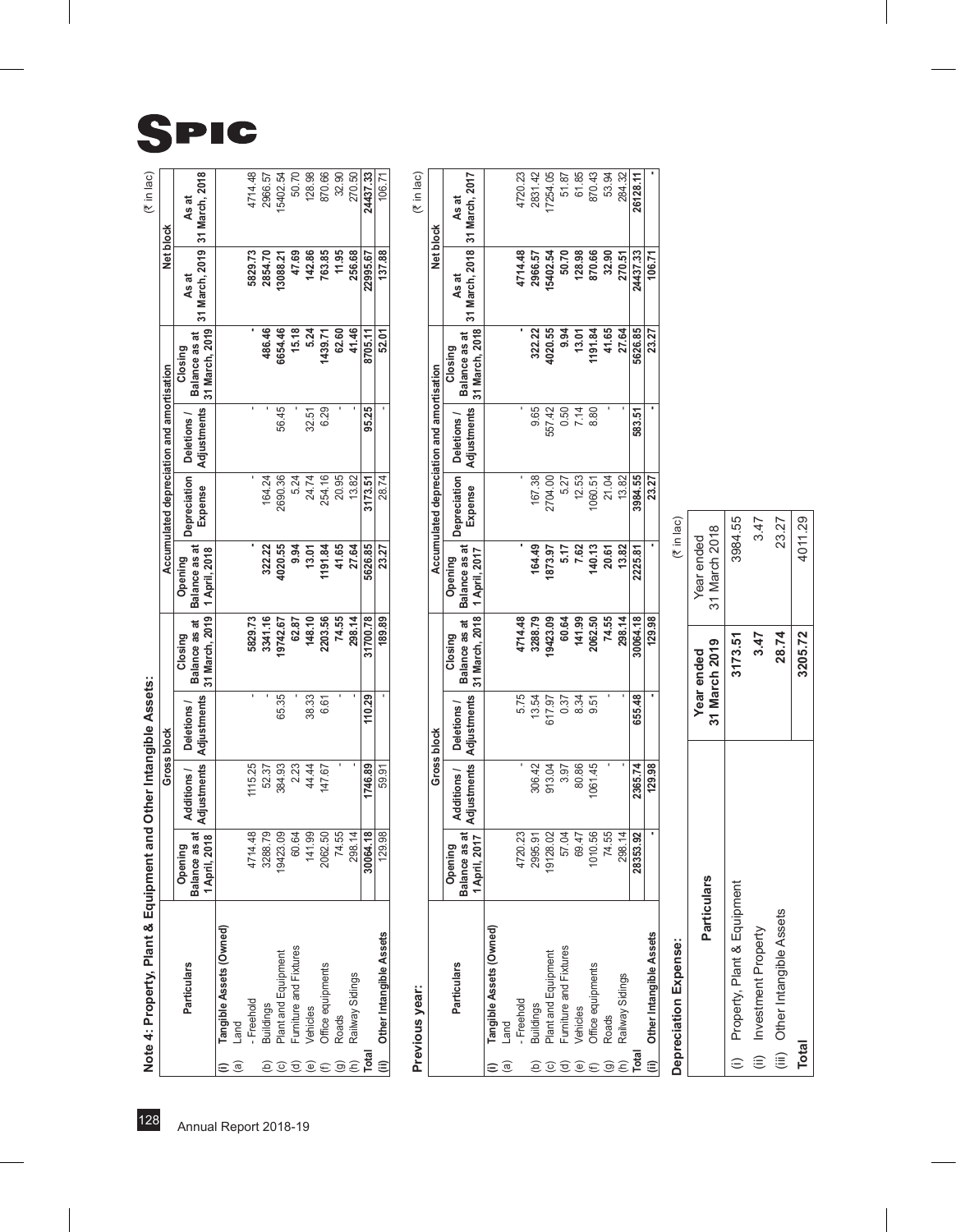

#### **Note 5: Investment Property:** (` in lac)

| <b>Particulars</b>            | As at<br>31 March 2019 | As at<br>31 March 2018 |
|-------------------------------|------------------------|------------------------|
| Carrying amount of            |                        |                        |
| Completed investment property | 129.18                 | 132.65                 |
| <b>Total</b>                  | 129.18                 | 132.65                 |

 $\sigma$  in lack

|                                         |                        | $(5 \text{ in } 120)$  |
|-----------------------------------------|------------------------|------------------------|
| <b>Particulars</b>                      | As at<br>31 March 2019 | As at<br>31 March 2018 |
| <b>Cost or Deemed cost</b>              |                        |                        |
| Balance at the beginning of the year    | 139.59                 | 139.59                 |
| Additions                               | ۰                      |                        |
| Balance at the end of the year          | 139.59                 | 139.59                 |
| Accumulated depreciation and impairment |                        |                        |
| Balance at the beginning of the year    | 6.94                   | 3.47                   |
| Depreciation expense                    | 3.47                   | 3.47                   |
| Balance at the end of the year          | 10.41                  | 6.94                   |

#### **Note 5.1: Fair value of the Company's investment property:**

The fair value of the property is Rs.316.96 lac (Rs.316.96 lac), as per valuation performed by M/s. Anbusivam Valuers., an accredited independent valuer in the previous year. M/s. Anbusivam Valuers is a specialist in valuing these types of investment properties. The Management feels there wont by any significant change in valuation for current year. The valuation will be biennial.

Fair value was derived using the market comparable approach based on recent market / Government guideline prices without any significant adjustments being made to the market observable data. In estimating the fair value of the property, the current use is considered as the highest and best use.

| Note 5.2: Information regarding income and expenditure of Investment property:            |                        | $(3\overline{5})$ in lac) |
|-------------------------------------------------------------------------------------------|------------------------|---------------------------|
| <b>Particulars</b>                                                                        | As at<br>31 March 2019 | As at<br>31 March 2018    |
| Rental income derived from investment properties                                          | 15.78                  | 10.48                     |
| Direct operating expenses (including repairs and maintenance) generating<br>rental income |                        |                           |
|                                                                                           | 15.78                  | 10.48                     |
| Less - Depreciation                                                                       | (3.47)                 | (3.47)                    |
| Profit arising from investment properties before indirect expenses                        | 12.31                  | 7.01                      |

The Company's investment properties consist of commercial property in chennai given on non - cancellable lease for a period of 5 Years.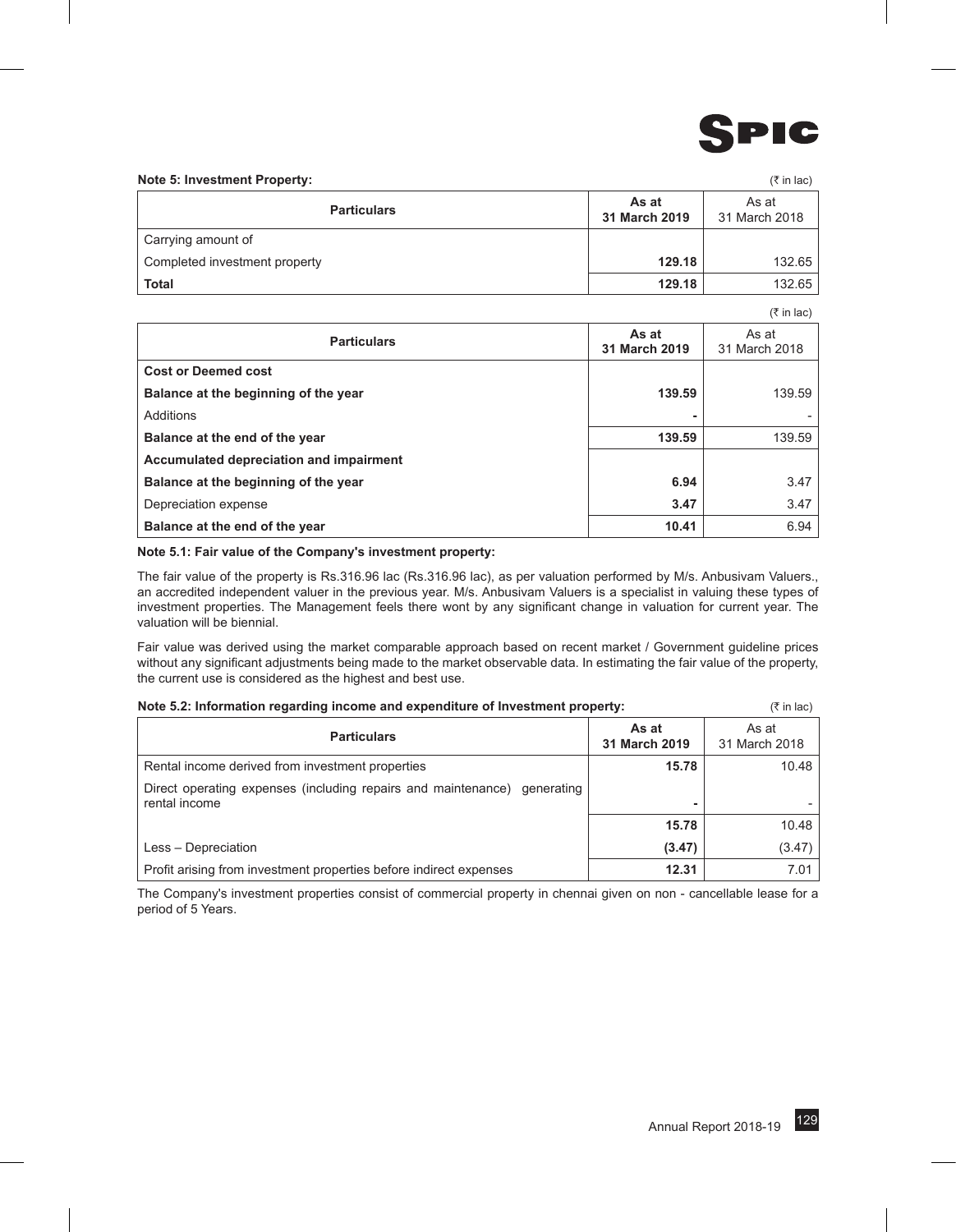### **SPIC**

#### **Note 6: Non - Current Investments:**  $(3 \text{ in } |a c)$

|    |                                                                                              | As at         | $($ $\cdot$ $\cdots$ $\cdots$ $\cdot$ $\cdot$<br>As at |
|----|----------------------------------------------------------------------------------------------|---------------|--------------------------------------------------------|
|    | <b>Particulars</b>                                                                           | 31 March 2019 | 31 March 2018                                          |
| А  | <b>Investments in Associates at cost</b>                                                     |               |                                                        |
| 1. | Quoted Investments in equity instruments                                                     |               |                                                        |
|    | - Tuticorin Alkali Chemicals and Fertilizers Limited (Refer Note 6 (ii) (d)                  |               |                                                        |
|    | below) 5,35,30,113 (66,80,113) Equity Shares of Rs. 10 each, fully paid up                   | 2685.00       |                                                        |
|    | Less: Share of accumulated loss (Refer Note 14(i))                                           | (2685.00)     |                                                        |
|    | <b>Total Aggregate Quoted Investments (1)</b>                                                |               |                                                        |
| 2. | <b>Unquoted investments</b>                                                                  |               |                                                        |
| a) | Investments in equity instruments                                                            |               |                                                        |
|    | - Gold Nest Trading Company Limited                                                          |               |                                                        |
|    | 2,49,000 (2,49,000) Equity Shares of Rs. 100 each, fully paid up                             |               |                                                        |
|    | (Also Refer Note 14 (ii))                                                                    |               |                                                        |
|    | Add: Share of Profit and Other Comprehensive Income                                          | 25.24         |                                                        |
|    |                                                                                              | 25.24         |                                                        |
|    | -Greenam Energy Private Limited (Refer Note 6 (ii) (b) below)                                |               |                                                        |
|    | 56,86,502 (2) Equity Shares of Rs. 10 each, fully paid up                                    | 568.65        | 0.00                                                   |
|    | Add: Share of loss and Other Comprehensive Income                                            | (0.36)        |                                                        |
|    |                                                                                              | 568.29        | 0.00                                                   |
| b) | Investment in preference shares                                                              |               |                                                        |
|    | - Tuticorin Alkali Chemicals and Fertilisers Limited (Refer Note 14 (i))                     |               |                                                        |
|    | Nil (20,00,000) 5% Redeemable Cumulative Preference Shares of Rs.<br>100 each, fully paid up |               | 2000.00                                                |
|    | Provision for Diminution in Investment value                                                 |               | (2000.00)                                              |
|    | <b>Total Aggregate Unquoted Investments (2)</b>                                              | 593.53        | 0.00                                                   |
|    | Total Investments in associates $(1) + (2)$                                                  | 593.53        | 0.00                                                   |
| в  | Investments in Joint Ventures at cost                                                        |               |                                                        |
| 1. | Quoted Investments in equity instruments                                                     |               |                                                        |
|    | - Tamilnadu Petroproducts Limited                                                            |               |                                                        |
|    | 1,52,34,375 (1,52,34,375) Equity Shares of Rs. 10 each                                       | 6125.72       | 5311.15                                                |
|    | Add: Share of Profit and Other Comprehensive Income                                          | 1079.21       | 814.57                                                 |
|    | Total Aggregate Quoted Investments (1)                                                       | 7204.93       | 6125.72                                                |
| 2. | Unquoted Investments in equity instruments                                                   |               |                                                        |
|    | - National Aromatics and Petrochemicals Corporation Limited                                  |               |                                                        |
|    | 25,000 (25,000) Equity Shares of Rs. 10 each                                                 |               |                                                        |
|    | Provision for Diminution in Investment value                                                 |               |                                                        |
|    | <b>Total Aggregate Unquoted Investments (2)</b>                                              |               |                                                        |
|    | Total Investments in joint ventures $(1) + (2)$                                              | 7204.93       | 6125.72                                                |
| С  | Other Equity Investments carried at FVTOCI                                                   |               |                                                        |
| 1. | Quoted Investments in equity instruments                                                     |               |                                                        |
|    | <b>Investments in equity</b>                                                                 |               |                                                        |
|    | - Manali Petrochemicals Limited                                                              |               |                                                        |
|    | 10,000 (10,000) Equity shares of Rs. 5 each, fully paid up                                   | 2.52          | 3.36                                                   |
|    | - State Bank of India<br>9,660 (9,660) Equity Shares of Rs.1 each, fully paid up             | 30.98         | 24.14                                                  |
|    | - ICICI Bank Limited                                                                         |               |                                                        |
|    | 2,106 (2,106) Equity Shares of Rs. 2 each, fully paid up                                     | 8.43          | 5.86                                                   |
|    | - Mercantile Ventures Limited (Refer Note 6 (ii) (e) below)                                  |               |                                                        |
|    | 1,50,28,000 (92,20,000) Equity Shares of Rs. 10 each, fully paid up                          | 748.40        | 963.49                                                 |
|    | - SICAGEN India Limited                                                                      |               |                                                        |
|    | 5,77,681 (5,77,681) Equity Shares of Rs. 10 each, fully paid up                              | 138.93        | 206.81                                                 |
|    | <b>Total Aggregate Quoted Investments (1)</b>                                                | 929.26        | 1203.66                                                |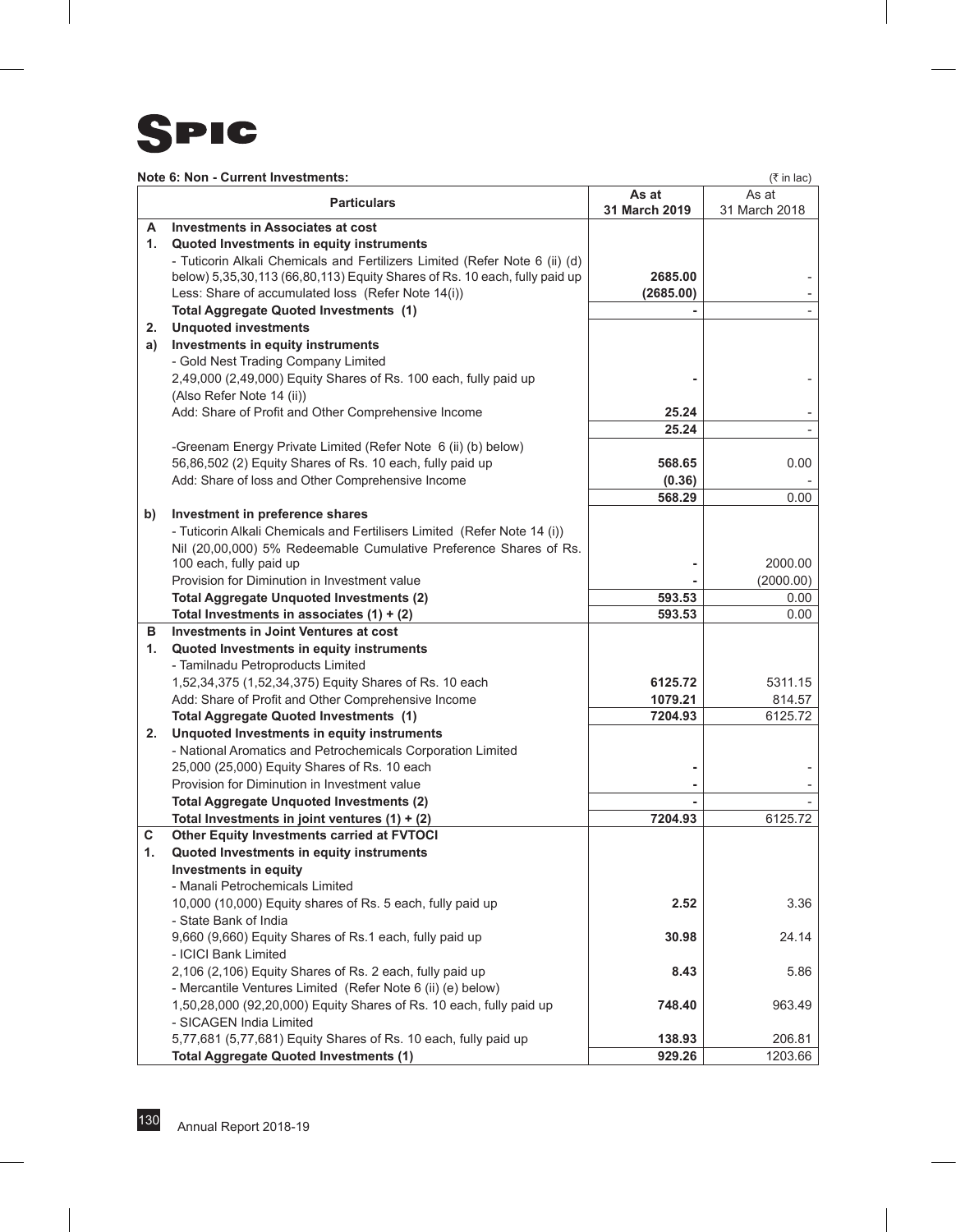

|    | <b>Particulars</b>                                                                                                                               | As at<br>31 March 2019 | As at<br>31 March 2018 |
|----|--------------------------------------------------------------------------------------------------------------------------------------------------|------------------------|------------------------|
| 2. | <b>Unquoted investments</b>                                                                                                                      |                        |                        |
|    | <b>Investments in equity</b>                                                                                                                     |                        |                        |
|    | - SPIC Petrochemicals Limited (Refer Note 6 (i) below)                                                                                           |                        |                        |
|    | Nil (25,37,50,009) Equity Shares of Rs. 10 each, fully paid up                                                                                   |                        | 25375.00               |
|    | Provision for Diminution in Investment value                                                                                                     |                        | (25375.00)             |
|    | - Biotech Consortium India Limited                                                                                                               |                        |                        |
|    | 2,50,000 (2,50,000) Equity Shares of Rs. 10 each, fully paid up                                                                                  | 25.00                  | 25.00                  |
|    | - Chennai Willington Corporate Foundation                                                                                                        |                        |                        |
|    | 50 (50) Equity Shares of Rs. 10 each costing Rs. 450, fully paid up                                                                              | 0.00                   | 0.00                   |
|    | - OPG Power Generation Private Limited (Refer Note 6 (ii) (a) below)                                                                             |                        |                        |
|    | 2,08,800 (2,54,700) Equity Shares of Rs.10, fully paid up                                                                                        | 23.67                  | 28.95                  |
|    | - R K Wind Farms (Karur) Private Limited (Refer Note 6 (ii) (c) below)                                                                           |                        |                        |
|    | 456 ( Nil ) Equity shares of Rs.10, fully paid up                                                                                                | 0.05                   |                        |
|    | - South India Travels Private Limited (Refer Note 6 (ii) (e) below)                                                                              |                        |                        |
|    | 5,09,575 (Nil) Equity Shares of Rs. 10 each, fully paid up                                                                                       | 50.96                  |                        |
|    | <b>Total Aggregate Unguoted Investments (2)</b>                                                                                                  | 99.68                  | 53.95                  |
|    | Total Other Equity Investments $(1) + (2)$                                                                                                       | 1028.94                | 1257.61                |
| D  | Other Investments carried at FVTOCI                                                                                                              |                        |                        |
| 1  | <b>Investments in Preference Shares</b>                                                                                                          |                        |                        |
|    | - SPIC Petrochemicals Limited (Refer Note 6 (i) below)                                                                                           |                        |                        |
|    | Nil (5,000) 8% Redeemable Cumulative Non - Convertible Preference                                                                                |                        |                        |
|    | Shares of Rs. 100 each, fully paid up                                                                                                            |                        | 5.00                   |
|    | Provision for Diminution in Investment value                                                                                                     |                        | (5.00)                 |
|    | Total Aggregate Unquoted Investments in preference shares (1)                                                                                    |                        |                        |
| 2  | Investment in bonds - fully paid up                                                                                                              |                        |                        |
|    | - SPIC Petrochemicals Limited* (Refer Note 6 (i) below)                                                                                          |                        |                        |
|    | [Zero interest non - transferable bonds]                                                                                                         |                        | 30609.63               |
|    | * Repayable in ten equal half - yearly instalments after 12 years from the<br>commencement of commercial production or total re - payment of the |                        |                        |
|    | term loan to the lenders whichever is earlier. The carrying value of this                                                                        |                        |                        |
|    | investment has been fully provided for.                                                                                                          |                        |                        |
|    | Provision for Diminution in Investment value                                                                                                     |                        | (30609.63)             |
|    | Total Aggregate Investments in Bond(2)                                                                                                           |                        |                        |
| 3  | Investment in Mutual Funds (all fully paid)                                                                                                      |                        |                        |
|    | - Canara Robecco Equity Diversified - Growth Plan (formerly known as                                                                             |                        |                        |
|    | Canara Robecco Fortune) - 94 units                                                                                                               |                        |                        |
|    | 12,760 (12,760) Units of Rs. 10 each                                                                                                             | 1.00                   | 1.00                   |
|    | <b>Total Aggregate Investments In Mutul Funds (3)</b>                                                                                            | 1.00                   | 1.00                   |
|    | Total Other Investments $(1) + (2) + (3)$                                                                                                        | 1.00                   | 1.00                   |
|    | Aggregate book value of                                                                                                                          |                        |                        |
|    | - a) Quoted investments                                                                                                                          | 8134.19                | 7329.38                |
|    | - b) Unquoted investments                                                                                                                        | 694.21                 | 54.95                  |

**Note 6: Non - Current Investments (continued):** (` in lac)

**6 (i):**The Company promoted SPIC Petrochemicals Limited (SPIC Petro) in 1994-95 for the manufacture of Polyester Filament Yarn and Purified Terepthalic Acid. The Company had invested Rs.25,375.00 lac in the equity share capital, Rs.5.00 lac in preference share capital and Rs.30,609.63 lac in Unsecured Zero Interest Bonds. Consequent to the litigation between Chennai Petroleum Corporation Limited (CPCL) and the Company, the implementation of the project was injuncted. On the winding up petitions that were filed by certain unsecured creditors, the Honorable Madras High Court ordered the winding up of the Company on 17th April 2009. The Board of Directors of the Company at their meeting dated 12th February 2019 approved the write off of the Investments of Rs.25,375.00 lac in the equity share capital, Rs.5.00 lac in preference share capital, Rs.30,609.63 lac of Unsecured Zero Interest Bonds and Advances due of Rs.318.91 lac from SPIC Petro, against the provisions made towards the balances in the earlier years and there is no financial impact due to this write off in current year.

Quoted investments **8393.88** 9252.89

**Aggregate market value of**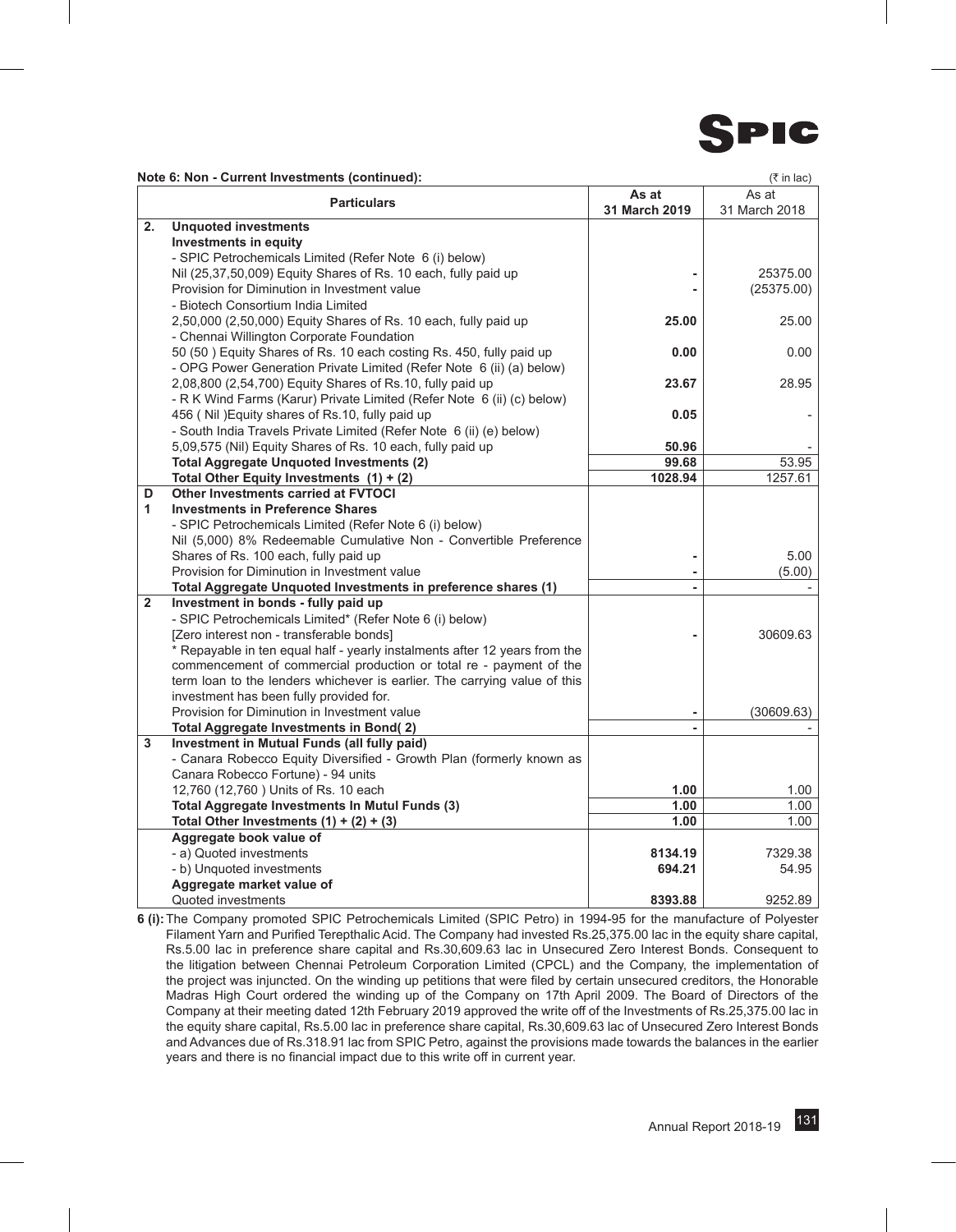

#### **6 (ii):During the year:**

- (a) 45,900 Equity shares of Rs.10 each @ Rs.11.50 per share valuing Rs.5.27 lac, was bought back by OPG Power Generation Private Limited due to reduction in consumption of power, as per Group Captive Scheme of the Government of India under Electricity Rules, 2005 and the balance equity shares held is 2,08,800.
- (b) 56,86,500 Equity shares of Rs.10 each at par was allotted to the Company by M/s. Greenam Energy Private Limited (Greenam), a company incorporated for setting up a 25 - 29 MW DC solar power project. The Company has given an undertaken to lenders of Greenam for non - disposal / pledge of equity shares of Greenam so long as any moneys remain due by the Company under the Loan Agreement.
- (c) 456 Equity shares of Rs.10/- each at par, aggregating Rs.0.05 lac was allotted to the Company by RK Wind Farms (Karur) Private Limited vide the Share Purchase and Shareholders Agreements entered on 18th February 2019, for purchase and consumption of 600 MW of power at a concessional tariff as applicable under Group Captive Scheme of the Government of India under Electricity Rules, 2005, to achieve savings in cost of power.
- (d) 4,68,50,000 Equity shares of Rs 10 each, at par, was allotted by Tuticorin Alkali Chemicals and Fertilizers Limited (TFL), an associate of the Company, by way of conversion of 5% Redeemable Cumulative Preference Shares of Rs 100 each amounting to Rs 2000 lac held by the Company and other receivables aggregating Rs 2,685 lac. The allotment has been made pursuant to SEBI Order dated 6th September 2018 permitting these conversions. The equity shares are locked - in for such period as per Regulation 167 of SEBI (Issue of Capital and Disclosure Requirements) Regulations, 2018. The regulatory approvals for the allotment is in process.
- (e) 58,08,000 Equity Shares of Rs. 10 each, at a premium of Rs. 3.50 per share of Mercantile Venture Limited for the value of Rs. 784.08 Lakhs and 5,09,575 Equity Shares of Rs. 10 each of South India Travels Private Limited had received by the Company based on the scheme of arrangement filed by Gold Nest Trading Company Limited. The balance due from Gold Nest Trading Company Limited was written off in the earlier year and hence these amounts were credited to other income during the year.

#### **Note 7: Other financial assets:** (` in lac)

|                                                   | As at         | 1.111<br>As at |
|---------------------------------------------------|---------------|----------------|
| <b>Particulars</b>                                | 31 March 2019 | 31 March 2018  |
|                                                   |               |                |
| Other financial assets - Non current<br>A         |               |                |
| <b>Financial assets carried at amortized cost</b> |               |                |
| Deposits                                          |               |                |
| Considered good                                   | 287.10        | 199.49         |
| Doubtful                                          | 42.47         | 42.34          |
|                                                   | 329.57        | 241.83         |
| Less: Provision for doubtful deposits             | 42.47         | 42.34          |
|                                                   | 287.10        | 199.49         |
| Loans to employees                                |               |                |
| Considered good                                   |               |                |
| Doubtful                                          | 5.84          | 5.84           |
|                                                   | 5.84          | 5.84           |
| Less: Provision for doubtful loans                | 5.84          | 5.84           |
|                                                   |               |                |
|                                                   |               |                |
| Subsidy Receivable                                |               |                |
| <b>Total</b>                                      | 287.10        | 199.49         |
| Other financial assets - current<br>в             |               |                |
| Financial assets carried at amortized cost        |               |                |
| Advances to related parties                       |               |                |
| Considered good                                   | 3557.75       | 58.86          |
| Doubtful                                          | 1488.96       | 1488.16        |
|                                                   | 5046.71       | 1547.02        |
| Less: Provision for doubtful advances             | 1488.96       | 1488.16        |
|                                                   | 3557.75       | 58.86          |
| Interest accrued on deposits                      | 241.11        | 89.01          |
| Insurance claims receivable                       | 0.08          | 0.07           |
| Subsidy Receivable (Refer Note 17 (i))            | 103201.37     | 52581.52       |
| <b>Total</b>                                      | 107000.31     | 52729.46       |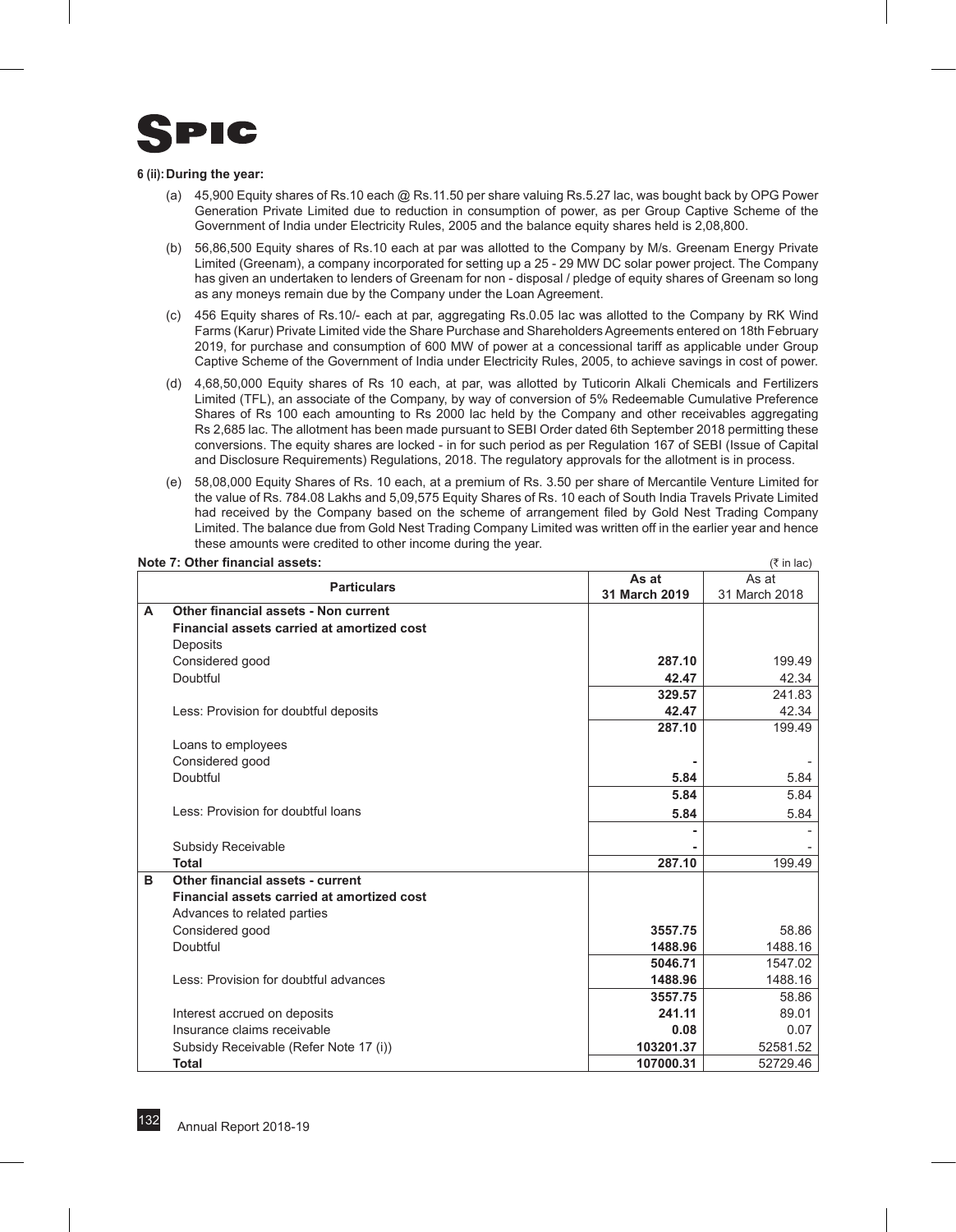

#### **Note 8: Other Non - Current Assets:** (` in lac)

| <b>Particulars</b>                              | As at         | As at         |
|-------------------------------------------------|---------------|---------------|
|                                                 | 31 March 2019 | 31 March 2018 |
| Deposits                                        |               |               |
| Considered good                                 | 1509.75       | 3052.05       |
| Doubtful                                        | 88.73         | 88.73         |
|                                                 | 1598.48       | 3140.78       |
| Less: Provision for doubtful deposits           | 88.73         | 88.73         |
|                                                 | 1509.75       | 3052.05       |
| Advances to employees                           |               |               |
| Doubtful                                        | 10.23         | 13.21         |
| Less: Provision for doubtful loans and advances | 10.23         | 13.21         |
|                                                 |               |               |
| Capital advances                                | 2135.01       | 608.79        |
| Balances with government authorities            |               |               |
| Considered good                                 | 963.94        | 963.94        |
| Doubtful                                        | 210.22        | 210.22        |
|                                                 | 1174.16       | 1174.16       |
| Less: Provision for doubtful balances           | 210.22        | 210.22        |
|                                                 | 963.94        | 963.94        |
| <b>Total</b>                                    | 4608.70       | 4624.78       |

#### **Note 9: Inventories:** (` in lac)

|                                                                     |               | . <i>.</i>    |
|---------------------------------------------------------------------|---------------|---------------|
| <b>Particulars</b>                                                  | As at         | As at         |
|                                                                     | 31 March 2019 | 31 March 2018 |
| Raw materials in stock (at cost)                                    | 12404.24      | 10254.39      |
| Raw material in - transit (at cost)                                 | 437.92        |               |
|                                                                     | 12842.16      | 10254.39      |
| Work in progress in stock (At cost) (Refer Note 9 (i) below)        | 299.48        | 2005.15       |
| Finished goods in stock (At lower of cost and net realizable value) | 1529.32       | 3801.02       |
| Stock in trade                                                      | -             | 10.38         |
| Stores and spares including packing material (At cost)              | 2099.74       | 1705.14       |
| Fuel Oil (at cost)                                                  | 2014.66       | 1098.54       |
| Total                                                               | 18785.36      | 18874.62      |

#### **9 (i): Details of work - in - progress:** (` in lac)

| . .                   |                        |                        |
|-----------------------|------------------------|------------------------|
| <b>Particulars</b>    | As at<br>31 March 2019 | As at<br>31 March 2018 |
| <b>Tissue Culture</b> | 195.16                 | 128.59                 |
| Others                | 104.32                 | 1876.56                |
| <b>Total</b>          | 299.48                 | 2005.15                |

#### **Note 10: Trade receivables:** (` in lac)

|                                    |               | $\cdots$      |
|------------------------------------|---------------|---------------|
| <b>Particulars</b>                 | As at         | As at         |
|                                    | 31 March 2019 | 31 March 2018 |
| Unsecured, considered good         | 1764.96       | 4745.27       |
| Unsecured, considered doubtful     | 648.83        | 649.03        |
|                                    | 2413.79       | 5394.30       |
| Less: Allowance for doubtful debts | 648.83        | 649.03        |
| <b>Total</b>                       | 1764.96       | 4745.27       |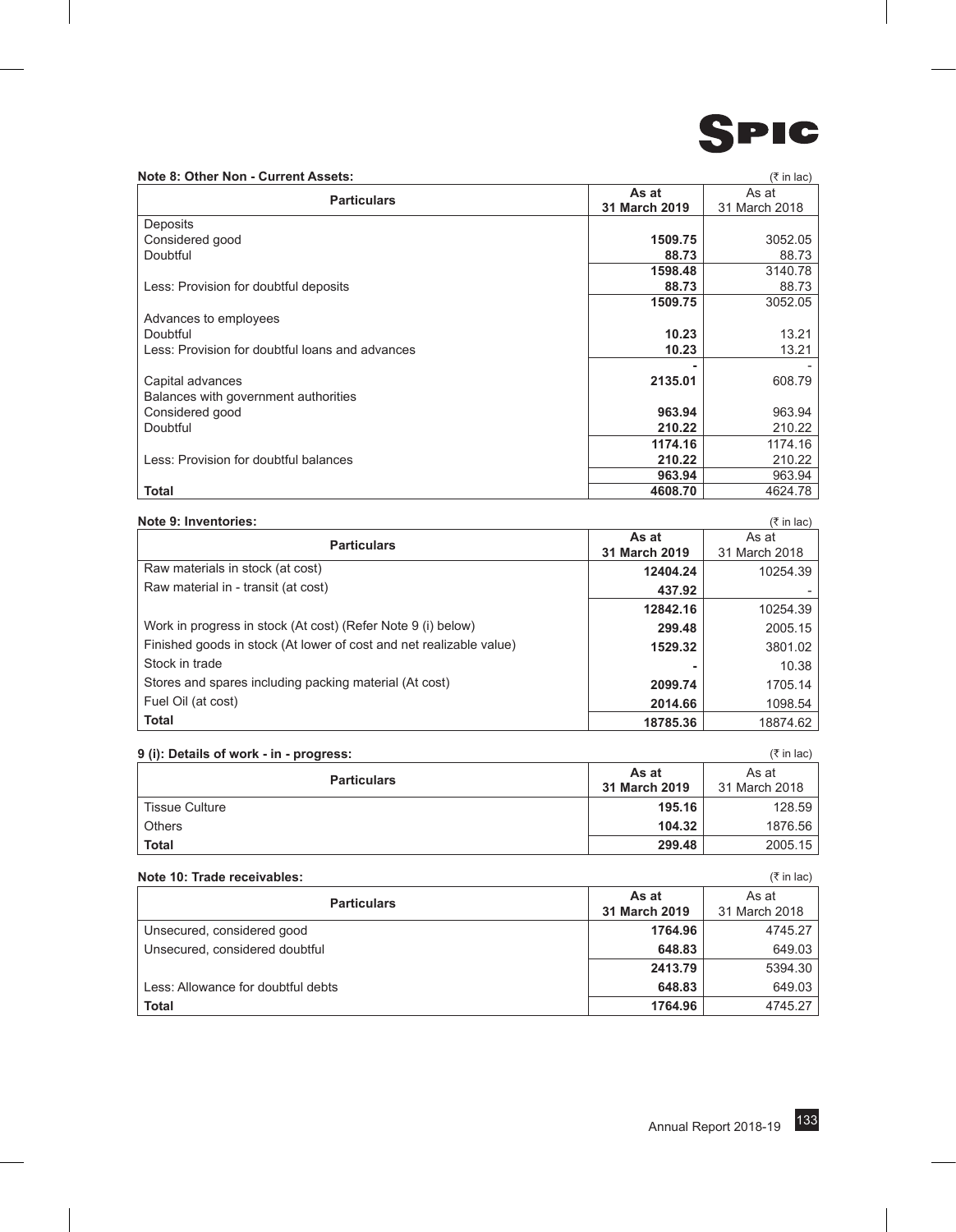

| Note 11 (A): Cash and cash equivalents: |                        | $(3\overline{5})$ in lac) |
|-----------------------------------------|------------------------|---------------------------|
| <b>Particulars</b>                      | As at<br>31 March 2019 | As at<br>31 March 2018    |
| Balances with banks:                    |                        |                           |
| - In current accounts                   | 7235.88                | 329.11                    |
| - In EEFC accounts                      | 0.92                   | 0.87                      |
| Cash on hand                            | 3.72                   | 4.03                      |
| <b>Total</b>                            | 7240.52                | 334.01                    |

#### For the purpose of the statement of cash flows, cash and cash equivalents comprise the following: ( $\bar{\tau}$  in lac)

| <b>Particulars</b>        | As at<br>31 March 2019 | As at<br>31 March 2018 |
|---------------------------|------------------------|------------------------|
| Cash and cash equivalents |                        |                        |
| Balances with banks:      |                        |                        |
| - In current accounts     | 7235.88                | 329.11                 |
| - In EEFC accounts        | 0.92                   | 0.87                   |
| Cash on hand              | 3.72                   | 4.03                   |
| <b>Total</b>              | 7240.52                | 334.01                 |

| Note11 (B): Bank balances other than Cash and cash equivalents:            |                        | (₹ in lac)             |
|----------------------------------------------------------------------------|------------------------|------------------------|
| <b>Particulars</b>                                                         | As at<br>31 March 2019 | As at<br>31 March 2018 |
| Balances with banks                                                        |                        |                        |
| - Balances held as margin money or security against borrowings, quarantees |                        |                        |
| and other commitments                                                      | 464.50                 | 420.45                 |
| -Balance in Escrow Account                                                 | 4.18                   | 4.20                   |
| <b>Total</b>                                                               | 468.68                 | 424.65                 |

#### **Note 12: Other current assets:** (` in lac)

| <b>Particulars</b>                      | As at<br>31 March 2019 | As at<br>31 March 2018 |
|-----------------------------------------|------------------------|------------------------|
| Advances to employees - Considered good | 0.36                   | 1.60                   |
| <b>Other Advances</b>                   |                        |                        |
| Considered good                         | 54.39                  | 127.22                 |
| Doubtful                                | 174.21                 | 493.12                 |
|                                         | 228.60                 | 620.34                 |
| Less: Provision for doubtful advances   | 174.21                 | 493.12                 |
|                                         | 54.39                  | 127.22                 |
| Prepaid expenses                        | 170.82                 | 216.23                 |
| Balances with government authorities    |                        |                        |
| Considered good                         | 12171.30               | 18387.81               |
| Doubtful                                | 37.40                  | 37.40                  |
|                                         | 12208.70               | 18425.21               |
| Less: Provision for doubtful balances   | 37.40                  | 37.40                  |
|                                         | 12171.30               | 18387.81               |
| Advances to Suppliers                   | 1522.37                | 440.48                 |
| <b>Total</b>                            | 13919.24               | 19173.34               |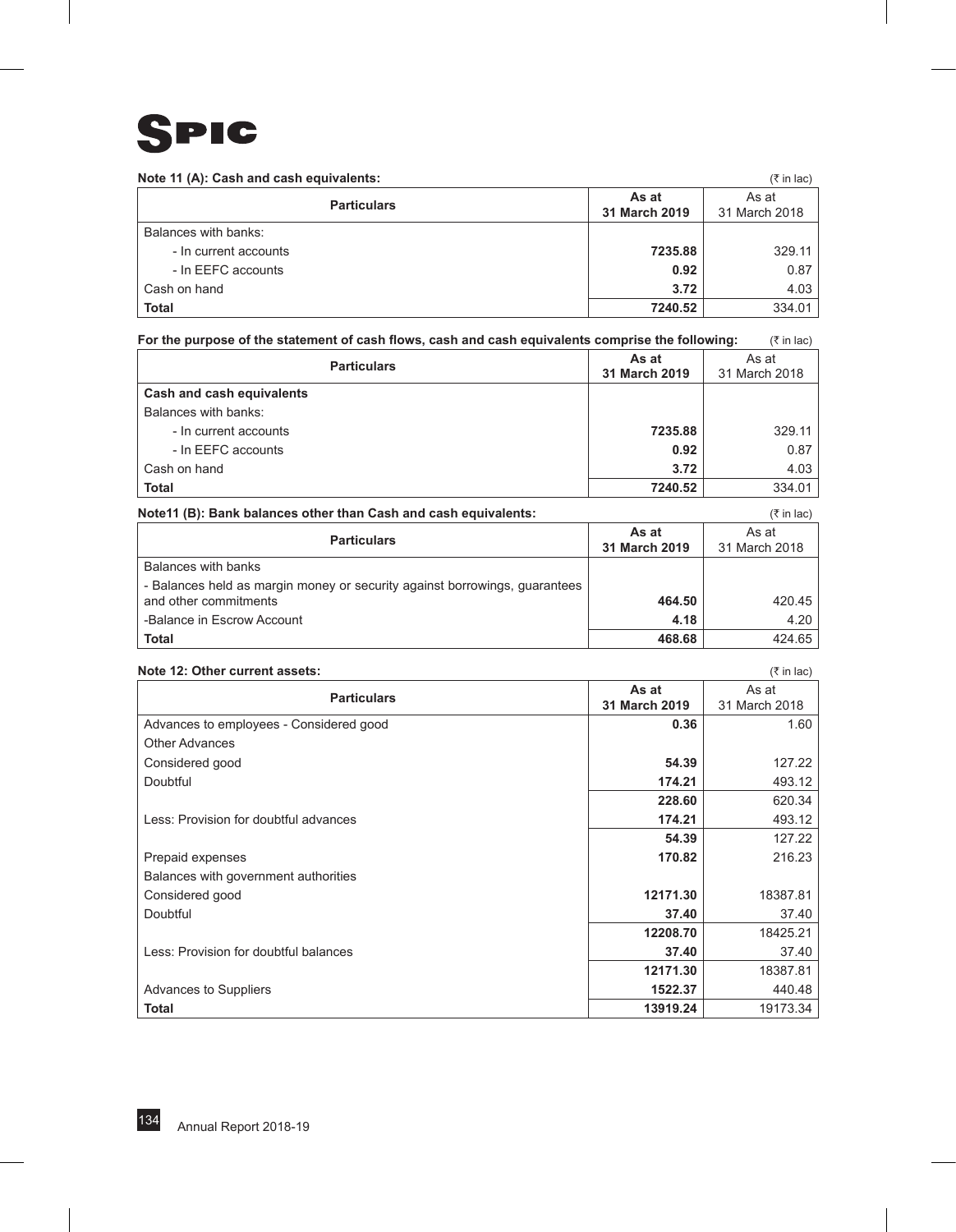

#### **Note 13: Equity Share Capital:** (` in lac)

| <b>Particulars</b>                                                         | As at<br>31 March 2019 | As at<br>31 March 2018 |
|----------------------------------------------------------------------------|------------------------|------------------------|
| <b>Authorised Share Capital</b>                                            |                        |                        |
| 31,60,00,000 (31,60,00,000) Equity shares of Rs.10 each                    | 31600.00               | 31600.00               |
| 55,00,000 (55,00,000) Redeemable cumulative preference                     |                        |                        |
| shares of Rs.100 each                                                      | 5500.00                | 5500.00                |
| 3,00,00,000 (3,00,00,000) Fully Compulsorily Convertible Preference (FCCP) |                        |                        |
| shares of Rs.18 each                                                       | 5400.00                | 5400.00                |
|                                                                            | 42500.00               | 42500.00               |
| Issued, subscribed and fully paid up:                                      |                        |                        |
| 20,36,40,336 (20,36,40,336) Equity shares of Rs.10 each                    | 20364.03               | 20364.03               |
| (Refer note 13 (i) to 13 (iv) below)                                       |                        |                        |

**13 (i):** There is no movement in the number of equity shares and preference shares during the year and in the previous year.

#### **13 (ii): Details of Shareholders holding more than 5% of the aggregate shares in the Company:**

|                                                                     | As at 31 March 2019      |                                         |                          |                                         | As at 31 March 2018 |  |
|---------------------------------------------------------------------|--------------------------|-----------------------------------------|--------------------------|-----------------------------------------|---------------------|--|
| Class of shares / Name of shareholder                               | Number of<br>shares held | % holding in<br>that class of<br>shares | Number of<br>shares held | % holding in<br>that class of<br>shares |                     |  |
| Equity shares with voting rights                                    |                          |                                         |                          |                                         |                     |  |
| <b>AMI Holdings Private Limited</b>                                 | 37276700                 | 18.31                                   | 37276700                 | 18.31                                   |                     |  |
| Lotus Fertilizers Private Limited                                   | 27995454                 | 13.75                                   | 27995454                 | 13.75                                   |                     |  |
| The Bank of Newyork Mellon                                          | 16791800                 | 8.25                                    | 16941800                 | 8.32                                    |                     |  |
| <b>FICON Holdings Limited</b>                                       | 15682775                 | 7.70                                    | 15682775                 | 7.70                                    |                     |  |
| <b>Preference Shares</b>                                            |                          |                                         |                          |                                         |                     |  |
| 14,50% Redeemable cumulative non - convertible<br>preference shares |                          |                                         |                          |                                         |                     |  |
| Bajaj Auto Limited                                                  | 300000                   | 100.00                                  | 300000                   | 100.00                                  |                     |  |
| 11.50% Redeemable cumulative non-convertible<br>preference shares   |                          |                                         |                          |                                         |                     |  |
| United India Insurance Company Limited                              |                          |                                         | 100000                   | 11.76                                   |                     |  |
| AMI Holdings Private Limited                                        | 650000                   | 76.47                                   | 650000                   | 76.47                                   |                     |  |
| Dynamic Global Trading Corporation Limited                          | 200000                   | 23.53                                   | 100000                   | 11.76                                   |                     |  |
| 10.00% Redeemable cumulative non - convertible<br>preference shares |                          |                                         |                          |                                         |                     |  |
| <b>AMI Holdings Private Limited</b>                                 | 100000                   | 100.00                                  | 100000                   | 100.00                                  |                     |  |

#### **13(iii): Equity shares include:**

1,69,41,800 equity shares were issued against the Global Depository Receipts (GDRs) and is held by The Bank of New York, Mellon, as depository for the GDRs.

#### **Terms / rights attached to Equity Shares:**

The company has only one class of equity shares having a par value of Rs. 10 per share. Each shareholder is entitled to one vote per share held. Dividend if any declared is payable in Indian rupees. The dividend proposed by the board of directors is subject to the approval of the shareholders in the ensuing Annual General Meeting. All these shares have the same rights and preferences with respect to payment of dividend, repayment of capital and voting.

In the event of liquidation of the company, the holders of equity shares will be entitled to receive remaining assets of the company, after distribution of all preferential amounts. The distribution will be in proportion to the number of equity shares held by the shareholders.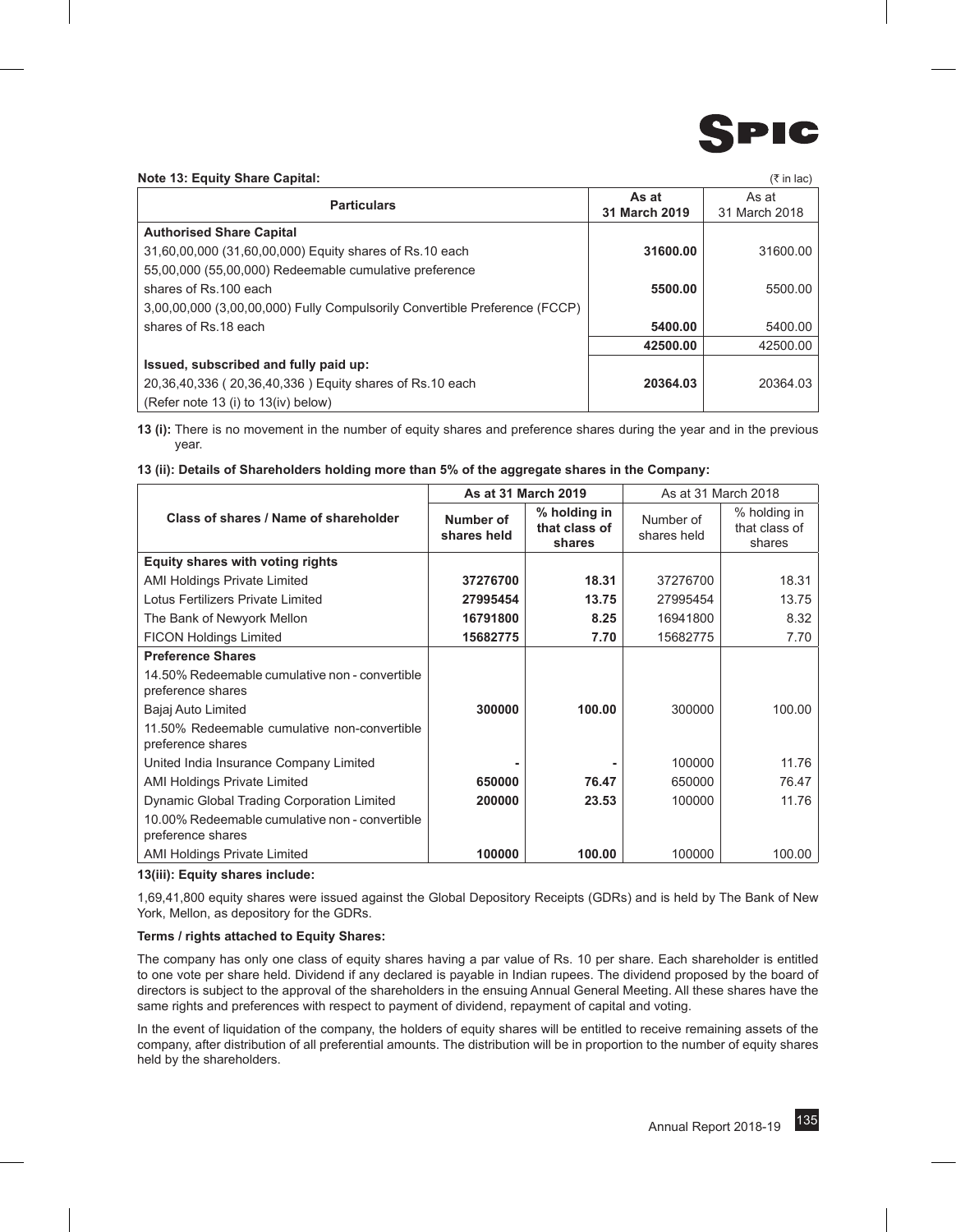## IC

#### **13 (iv): Terms / rights attached to Preference Shares:**

In the event of non - declaration of dividend in respect of any financial year, arrears of dividend will be declared in the subsequent financial years subject to the provisions of the Companies Act, and / or any statutory modifications thereto, or re - enactments thereof as may be in force from time to time, prior to payment of dividend on equity shares.

| Note 14: Other Equity:                                             |               | $(5 \in \mathsf{In} \mathsf{Iac})$ |
|--------------------------------------------------------------------|---------------|------------------------------------|
| <b>Particulars</b>                                                 | As at         | As at                              |
|                                                                    | 31 March 2019 | 31 March 2018                      |
| <b>Capital Reserve</b>                                             | 97.24         | 97.24                              |
| <b>Capital Redemption Reserve</b>                                  | 6500.00       | 6500.00                            |
| <b>Securities Premium</b>                                          | 21047.71      | 21047.71                           |
| <b>Statutory Reserve</b>                                           | 41.33         | 41.33                              |
| Deficit in Statement of Profit and Loss                            |               |                                    |
| Opening balance                                                    | (13740.88)    | (18281.47)                         |
| Add: Profit for the year                                           | 6299.35       | 4540.59                            |
| Closing balance                                                    | (7441.53)     | (13740.88)                         |
| Share of Loss of Associates - (Refer Note 14 (i) & (ii) below)     | (2659.72)     |                                    |
|                                                                    | (10101.25)    | (13740.88)                         |
| -Reserve for equity instruments through other comprehensive income |               |                                    |
| Opening balance                                                    | 223.12        | 278.18                             |
| Add: Effect of measuring investments at fair value                 | (952.63)      | (55.06)                            |
| Closing balance                                                    | (729.51)      | 223.12                             |
| -Re - measurement of defined plans                                 |               |                                    |
| Opening balance                                                    | (47.14)       | (78.07)                            |
| -Acturial movement through other comprehensive income              | (165.28)      | 30.93                              |
| Closing balance                                                    | (212.42)      | (47.14)                            |
| - Share of Joint ventures                                          | 73.70         | (39.95)                            |
| <b>Total</b>                                                       | 16716.80      | 14081.43                           |

#### **Note 14(i):**

During the year 4,68,50,000 Equity shares of Rs 10 each, at par, was allotted by Tuticorin Alkali Chemicals and Fertilizers Limited (TFL), an associate of the Company, by way of conversion of 5% Redeemable Cumulative Preference Shares of Rs 100 each amounting to Rs 2,000 lac held by the Company and other receivables aggregating Rs 2,685 lac. The opening carrying value of the investments as at 01 April 2018 in consolidated financial statements was Nil due to accumulated losses. The share of loss of Rs 2,685 lac on the date of further allotment has been included in the carrying value of statement of profit and loss.

#### **Note 14(ii):**

The National Company Law Tribunal vide its order dated 28-02-2019 approved the scheme of arrangement submitted by Gold Nest Trading Company Limited, an associate of the company for reduction of capital and settlement of dues to Debenture holders, Preference shareholders and other creditors. The company's share of net surplus arising from the scheme of arrangement amounting to Rs. 25.24 lac included in Other Equity.

#### **Capital Reserve and Statutory Reserve:**

Capital Reserve of Rs.97.24 lac and Statutory Reserve of Rs.41.33 lac represents reserves transferred to the Company on merger of SPIC Holdings and Investments Ltd (SHIL) with the Company during 2006-07.

#### **Capital Redemption Reserve:**

Capital redemption reserve has been created pursuant to the requirements of the Act under which the Company is required to transfer certain amounts on redemption of the preference shares. The Company has redeemed the underlying preference shares in the earlier years. The capital redemption reserve can be utilised for issue of bonus shares.

#### **Securities Premium:**

Securities premium reserve represents the amount received in excess of the face value of the equity shares. The utilisation of the securities premium reserve is governed by the Section 52 of the Act.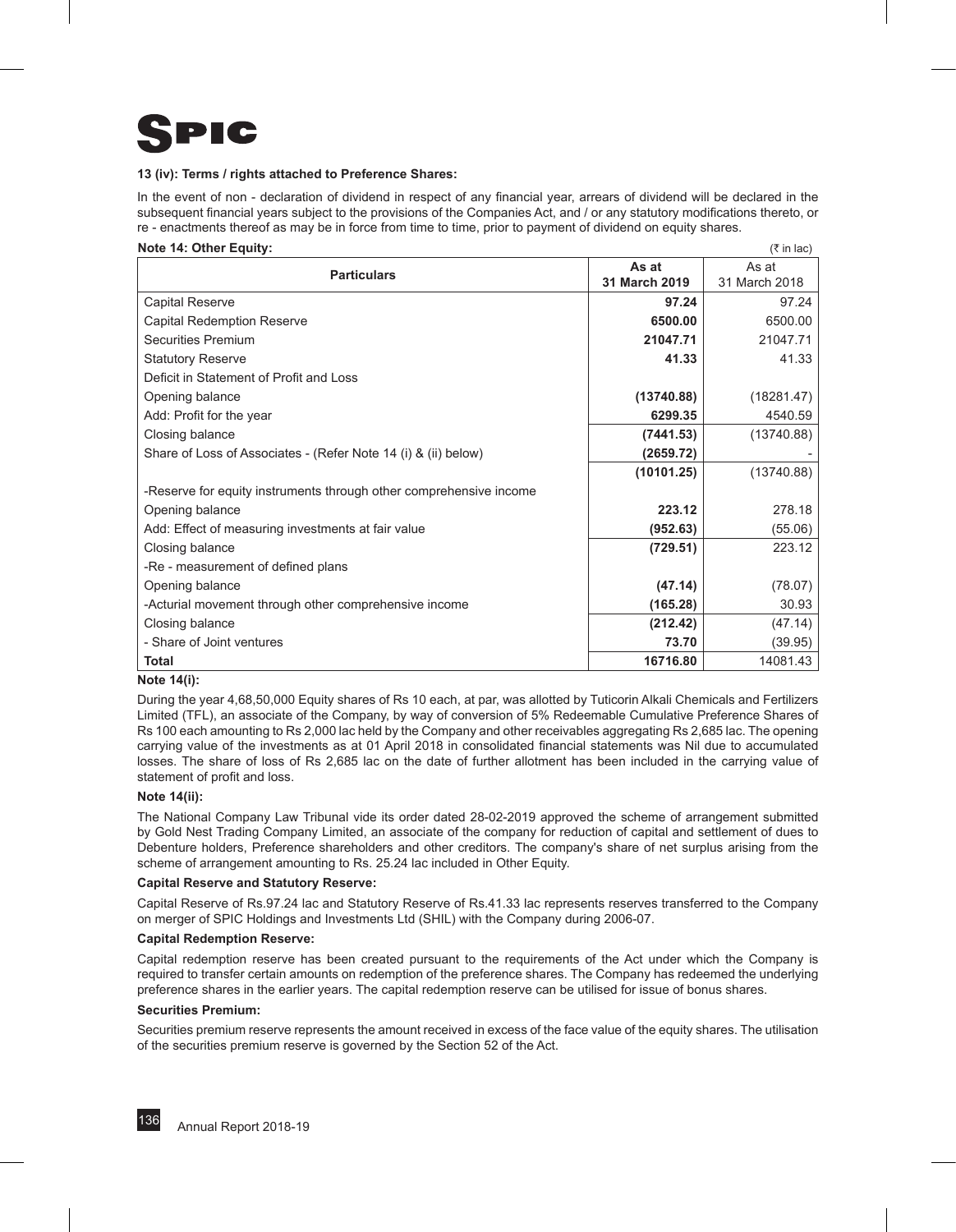

**Note 15: Non - current borrowings:** (` in lac)

|                                                |               | $\sim$ 111 1 20 21 |
|------------------------------------------------|---------------|--------------------|
| <b>Particulars</b>                             | As at         | As at              |
|                                                | 31 March 2019 | 31 March 2018      |
| Unsecured at amortised cost                    |               |                    |
| Term Ioans                                     |               |                    |
| From Related Parties (Refer Note 15 (i) below) | 12865.50      | 16275.00           |
| <b>Total</b>                                   | 12865.50      | 16275.00           |

**15 (i):** The Company during the FY 2016-17 & FY 2017-18, had issued unsecured Indian Rupee denominated bonds (Masala Bonds) of Rs.20,670 lac to AM International Holdings Pte Ltd, Singapore, which was approved by the Board of Directors vide their meeting held on 20th September 2016. These bonds are repayable after three years and carry an interest of 9% which is payable at quarterly intervals falling due on 22 February, 22 May, 22 August and 22 November of each year. Out of the total amount, the Company has utilised Rs 16,275 lac (previous year Rs.16,275 lac) as at the Balance Sheet date. An amount of Rs.3,409.50 lacs will be maturing during December 2019 and the same is classified as current maturies of long term borrowings in Note 16 B.

|   | <b>Note 16: Other Financial Liabilities:</b>                  |                        | $(3\overline{5})$ in lac) |
|---|---------------------------------------------------------------|------------------------|---------------------------|
|   | <b>Particulars</b>                                            | As at<br>31 March 2019 | As at<br>31 March 2018    |
| A | Other financial liabilities non - current                     |                        |                           |
|   | Trade / security deposits received                            | 2805.36                | 2582.87                   |
|   | Liabilities for expenses                                      | 83.33                  | 348.21                    |
|   | Total                                                         | 2888.69                | 2931.08                   |
| в | Other financial liabilities current                           |                        |                           |
|   | Current maturities of long term borrowings (Refer Note 15(i)) | 3409.50                |                           |
|   | Interest accrued but not due on borrowings                    | 128.20                 | 101.70                    |
|   | Interest accrued and due on borrowings                        | 48.50                  | 34.48                     |
|   | <b>Retention Money</b>                                        | 73.64                  | 51.94                     |
|   | Other payables                                                |                        |                           |
|   | - Advances from customers and other parties                   | 153.80                 | 3765.55                   |
|   | Total                                                         | 3813.64                | 3953.67                   |

#### **Note 17: Current borrowings:** (` in lac)

**Particulars As at As at As at As at As at As at As at As at As at As at As at As at As at As at As at As at As at As at As at As at As at As at As at 31 March 2019** As at 31 March 2018 Term loans (at amortised cost) From banks - Secured (Refer Note 17 (i) below) **14635.82** 1061.00 From banks - Unsecured **2387.70** 2387.70 Loans repayable on demand (at amortised cost) From other parties - Unsecured **1934.33 1934.33 1934.33 Unsecured - at amortised cost** 3,00,000 (3,00,000) 14.50% Redeemable cumulative non - convertible preference shares of Rs.100 each (Refer Note 17 (ii) below) **300.00** 300.00 300.00 8,50,000 (8,50,000) 11.50% Redeemable cumulative non - convertible preference shares of Rs.100 each (Refer Note 17 (iii) below) **850.00** 850.00 1,00,000 (1,00,000) 10.00% Redeemable cumulative non - convertible preference shares of Rs.100 each (Refer Note 17 (iv) below) **100.00** 100.00 100.00 Interest accrued on cumulative preference shares **3552.71** 3370.66 **Total 23760.56** 10003.69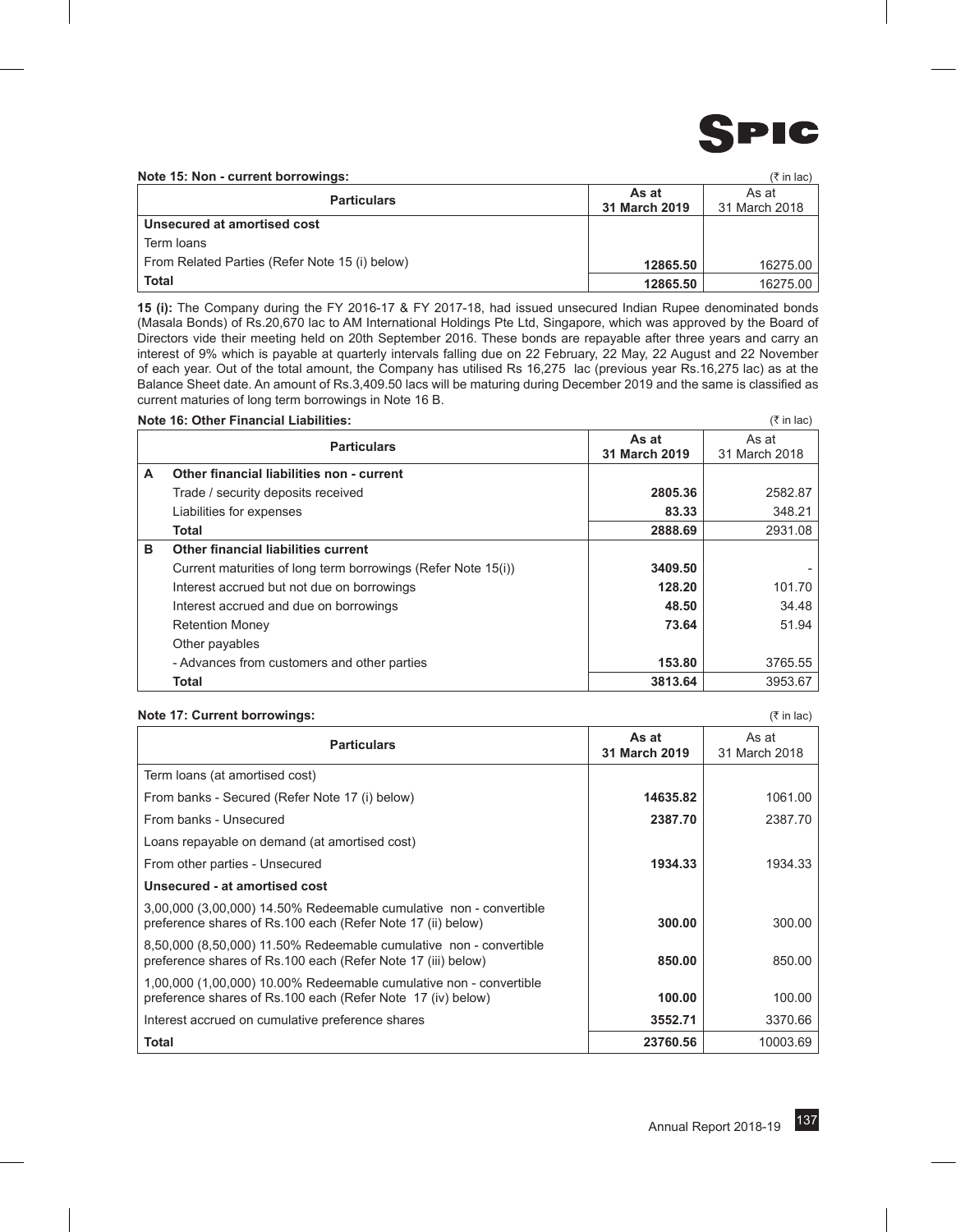

- **17 (i):** During the current year Rs.14,635.82 lac received from Punjab National Bank under Special Banking Arrangement as approved by Ministry of Finance, Department of Economic Affairs vide O.M. No. 7/22/2017-BA dt. 7th February 2019 secured against subsidy receivables from the Government of India for the period Jan 2019 to March 2019. The bank has charged an interest of 8.20% p.a. on the said arrangement out of which interest @ 7.72% p.a. is to be borne by the Government of India and balance 0.48% is to be borne by the Company. Accordingly Rs.11.82 lac being the interest paid by the Company has been included under finance charges. The above loan was adjusted against subsidy amount during April 2019.
- **17 (ii):** 14.50% Redeemable cumulative non convertible preference shares of Rs.300 lac issued on private placement basis, redeemable at par after the expiry of 60 months from the date(s) of allotment, have fallen due for redemption during the year 2001 - 02.
- **17 (iii):** 11.50% Redeemable cumulative non convertible preference shares of Rs.850 lac issued on private placement basis, redeemable at par after the expiry of 36 months from the date(s) of allotment, have fallen due for redemption during the year 2002 - 03.
- **17 (iv):** 10.00% Redeemable cumulative non convertible preference shares of Rs.100 lac issued on private placement basis, redeemable at par after the expiry of 36 months from the date(s) of allotment, have fallen due for redemption during the year 2003 - 04.

#### **Note 18: Trade payables:** (` in lac)

| NOW TO: HUGO DUYUDIOO:                                                                        |                        | .                      |
|-----------------------------------------------------------------------------------------------|------------------------|------------------------|
| <b>Particulars</b>                                                                            | As at<br>31 March 2019 | As at<br>31 March 2018 |
| Trade payables:                                                                               |                        |                        |
| - Total outstanding dues to Micro, Small and Medium Enterprises (Refer Note<br>$18(i)$ below) |                        |                        |
| - Total outstanding dues other than Micro, Small and Medium Enterprises                       | 120872.95              | 73906.37               |
| Total                                                                                         | 120872.95              | 73906.37               |

#### **18 (i): Dues to Micro, Small and Medium Enterprises:**

Dues to Micro and Small Enterprises have been determined to the extent such parties have been identified on the basis of information collected by the Management. This has been relied upon by the auditors.

|       |                                                                                                                                                  |                        | $(3\overline{5})$ in lac) |
|-------|--------------------------------------------------------------------------------------------------------------------------------------------------|------------------------|---------------------------|
|       | <b>Particulars</b>                                                                                                                               | As at<br>31 March 2019 | As at<br>31 March 2018    |
| (i)   | Principal amount remaining unpaid to any supplier as at the end of the<br>accounting year                                                        |                        |                           |
| (ii)  | Interest due thereon remaining unpaid to any supplier as at the end of the<br>accounting year                                                    |                        |                           |
| (iii) | The amount of interest paid along with the amounts of the payment made<br>to the supplier beyond the appointed day                               |                        |                           |
| (iv)  | The amount of interest due and payable for the year                                                                                              |                        |                           |
| (v)   | The amount of interest accrued and remaining unpaid at the end of the<br>accounting year                                                         |                        |                           |
| (vi)  | The amount of further interest due and payable even in the succeeding<br>year, until such date when the interest dues as above are actually paid |                        |                           |

| Note 19: Short - term provisions:    |               | $(3\overline{5})$ in lac) |
|--------------------------------------|---------------|---------------------------|
| <b>Particulars</b>                   | As at         | As at                     |
|                                      | 31 March 2019 | 31 March 2018             |
| Provision for employee benefits:     |               |                           |
| - Provision for compensated absences | 389.34        | 322.46                    |
| <b>Total</b>                         | 389.34        | 322.46                    |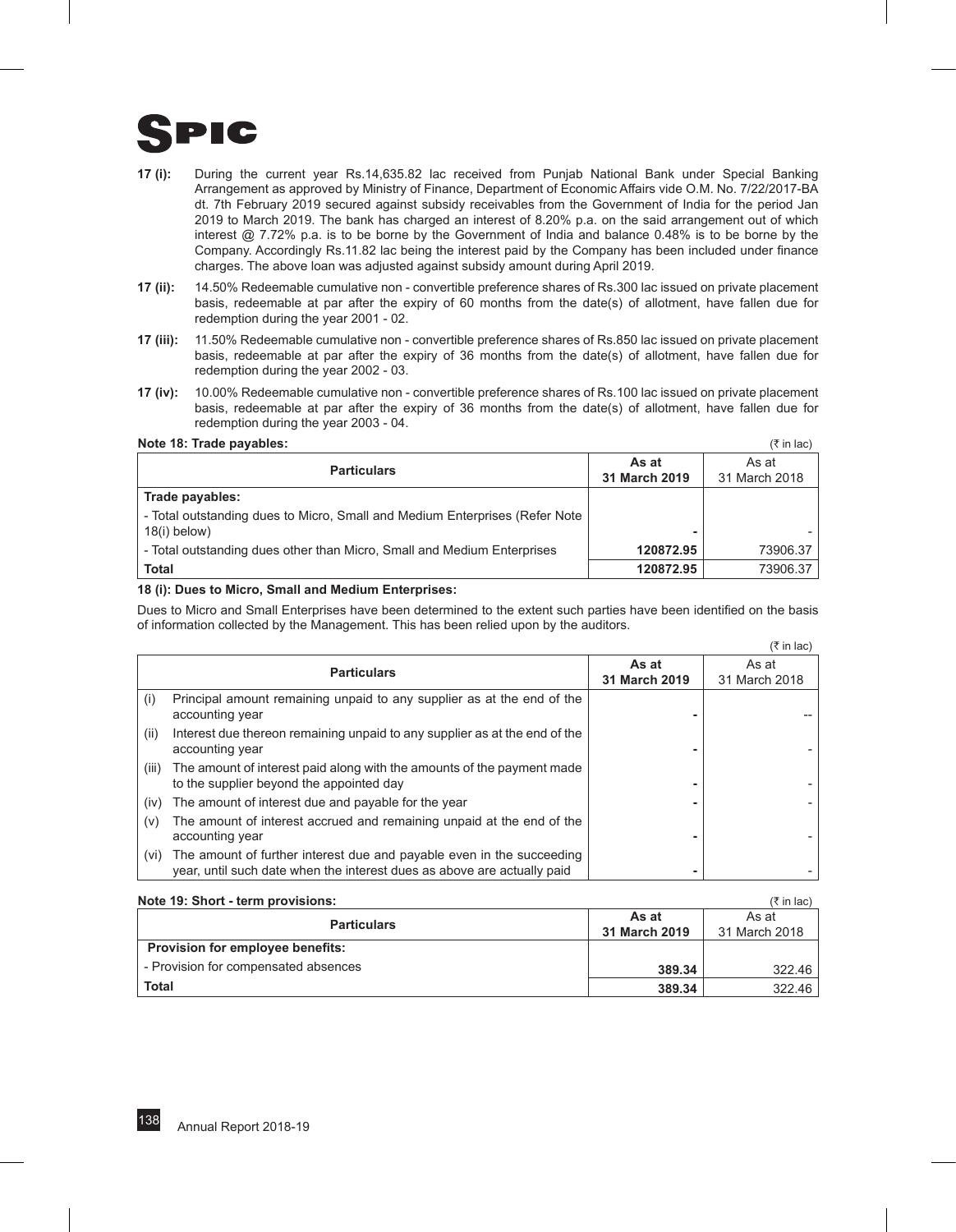

#### **Note 20: Other current liabilities:** (` in lac)

| $11016$ ZV. Other Current Habilities. |               | $\sim$ 111 1 $\alpha$ |
|---------------------------------------|---------------|-----------------------|
| <b>Particulars</b>                    | As at         | As at                 |
|                                       | 31 March 2019 | 31 March 2018         |
| Minimum Alternate Tax Payable         |               | 4476.06               |
| Other payables                        |               |                       |
| - Statutory remittances               | 390.40        | 156.21                |
| - Gratuity payable                    | 439.47        | 220.69                |
| - Superannuation fund payable         | 930.53        | 782.38                |
| -Other Deposits                       | 60.00         |                       |
| <b>Total</b>                          | 1820.40       | 5635.34               |

#### **Note 21: Revenue from operations:** (` in lac)

| <b>Particulars</b>                                  | Year ended    | Year ended    |  |
|-----------------------------------------------------|---------------|---------------|--|
|                                                     | 31 March 2019 | 31 March 2018 |  |
| Sale of products                                    | 45259.02      | 42947.93      |  |
| Less: Rebates and discounts                         | (4546.24)     | (2464.30)     |  |
|                                                     | 40712.78      | 40483.63      |  |
| Subsidy Income                                      | 217598.75     | 157918.12     |  |
| Sales (Refer Note 21 (i) below)                     | 258311.53     | 198401.75     |  |
| Other operating revenues (Refer Note 21 (ii) below) | 884.27        | 1044.05       |  |
| <b>Total</b>                                        | 259195.80     | 199445.80     |  |

| 21 (i): Sales:                          |               | (₹ in lac)    |
|-----------------------------------------|---------------|---------------|
| <b>Particulars</b>                      | Year ended    | Year ended    |
|                                         | 31 March 2019 | 31 March 2018 |
| Manufactured goods                      |               |               |
| Urea                                    | 33806.84      | 35335.83      |
| Fertiliser and Transport Subsidy (Urea) | 217598.75     | 157918.12     |
| <b>Others</b>                           | 1044.03       | 1071.33       |
| Traded goods                            |               |               |
| Imported Urea                           | 5861.91       | 4076.47       |
| <b>Total</b>                            | 258311.53     | 198401.75     |

#### **21 (ii): Other Operating Revenues:** (` in lac)

| $= 1 \, \text{m/s}$ well below the set of the set of $\sim$ |               | $\cdots$      |
|-------------------------------------------------------------|---------------|---------------|
| <b>Particulars</b>                                          | Year ended    | Year ended    |
|                                                             | 31 March 2019 | 31 March 2018 |
| <b>Facility Sharing Income</b>                              | 777.03        | 855.66        |
| Sale of scrap                                               | 107.24        | 80.36         |
| <b>Others</b>                                               |               | 108.03        |
| <b>Total</b>                                                | 884.27        | 1044.05       |

| Note 22: Other income:                                  |               | $(3\overline{5})$ in lac) |
|---------------------------------------------------------|---------------|---------------------------|
|                                                         | Year ended    | Year ended                |
| <b>Particulars</b>                                      | 31 March 2019 | 31 March 2018             |
| Interest income (Refer Note 22 (i) below)               | 774.75        | 179.97                    |
| Dividend income from long - term investments            | 79.72         | 3.87                      |
| Liabilities / Provision no longer required written back | 345.48        | 152.15                    |
| Rental Income                                           | 34.72         | 29.18                     |
| Profit on sale of assets                                | 2.84          | 0.99                      |
| Insurance Claims received                               | 6.16          | 5.78                      |
| Others*                                                 | 902.40        | 120.21                    |
| <b>Total</b>                                            | 2146.07       | 492.15                    |

\* Includes amount of Rs. 835.04 lac (previous year Nil) received against advances written off in earlier years (Refer Note 6 (ii) (e)).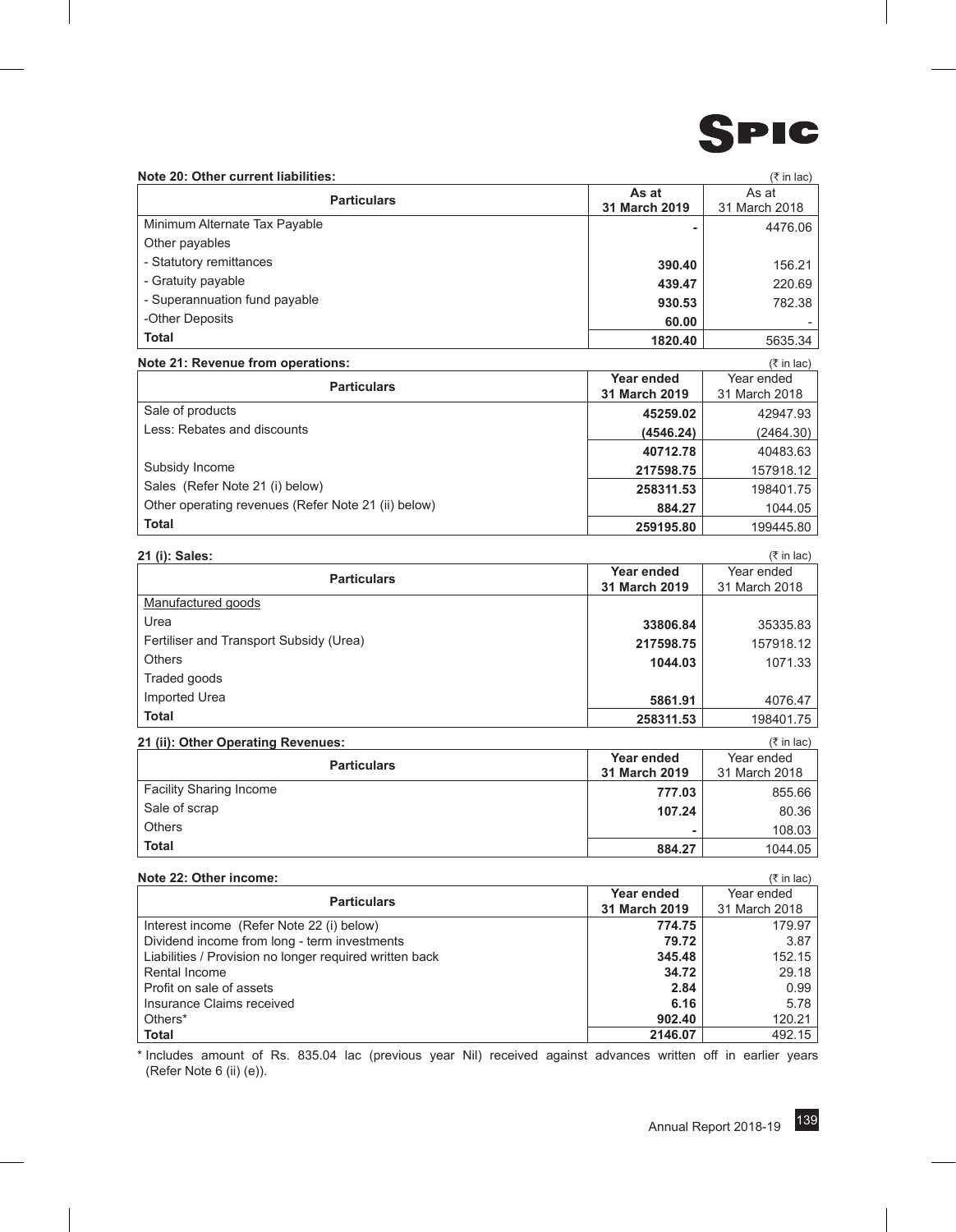

| 22 (i): Interest income:      |               | $($ ₹ in lac) |
|-------------------------------|---------------|---------------|
|                               | Year ended    | Year ended    |
| <b>Particulars</b>            | 31 March 2019 | 31 March 2018 |
| Interest on Income Tax Refund | 123.91        |               |
| Interest from banks deposits  | 22.06         | 72.33         |
| Other interest                | 628.78        | 107.64        |
| <b>Total</b>                  | 774.75        | 179.97        |

| Note 23: Cost of materials consumed: |               | $(3\overline{5})$ in lac) |
|--------------------------------------|---------------|---------------------------|
| <b>Particulars</b>                   | Year ended    | Year ended                |
|                                      | 31 March 2019 | 31 March 2018             |
| Opening stock                        | 10254.39      | 12609.44                  |
| Add: Purchases #                     | 154798.75     | 100910.16                 |
|                                      | 165053.14     | 113519.60                 |
| Less: Closing stock                  | 12842.16      | 10254.39                  |
| <b>Total</b>                         | 152210.98     | 103265.21                 |

# Includes Rs.3,697.39 (previous year Rs. 1,259.61) lac of foreign exchange gain / loss.

#### **Note 24: Purchase of Stock - in - trade:** (` in lac)

|                    |               | 1111 IUV      |
|--------------------|---------------|---------------|
| <b>Particulars</b> | Year ended    | Year ended    |
|                    | 31 March 2019 | 31 March 2018 |
| Imported urea      | 3581.41       | 1637.45       |
| <b>Total</b>       | 3581.41       | 1637.45       |

| Note 25: Changes in inventories of finished goods, stock in trade and work-in-progress: | $(3\overline{5})$ in lac) |               |
|-----------------------------------------------------------------------------------------|---------------------------|---------------|
|                                                                                         | Year ended                | Year ended    |
| <b>Particulars</b>                                                                      | 31 March 2019             | 31 March 2018 |
| Inventories at the beginning of the year:                                               |                           |               |
| Finished goods                                                                          | 3801.02                   | 5540.69       |
| Work - in - progress                                                                    | 2005.15                   | 219.39        |
| Stock in trade                                                                          | 10.38                     | 1558.19       |
|                                                                                         | 5816.55                   | 7318.27       |
| Inventories at the end of the year:                                                     |                           |               |
| Finished goods                                                                          | 1529.32                   | 3801.02       |
| Work-in-progress                                                                        | 299.48                    | 2005.15       |
| Stock in trade                                                                          |                           | 10.38         |
|                                                                                         | 1828.80                   | 5816.55       |
| <b>Net Decrease</b>                                                                     | 3987.75                   | 1501.72       |

#### **Note 26: Employee benefit expenses:** (` in lac)

|                                            |               | .             |
|--------------------------------------------|---------------|---------------|
| <b>Particulars</b>                         | Year ended    | Year ended    |
|                                            | 31 March 2019 | 31 March 2018 |
| Salaries and wages                         | 5033.03       | 4324.85       |
| Contributions to provident and other funds | 490.36        | 384.97        |
| Contributions to gratuity fund             | 103.26        | 107.36        |
| Staff welfare expenses                     | 570.17        | 463.65        |
| <b>Total</b>                               | 6196.82       | 5280.83       |

#### **Note 27: Finance costs:** (` in lac)

|                         |                             | .                           |
|-------------------------|-----------------------------|-----------------------------|
| <b>Particulars</b>      | Year ended<br>31 March 2019 | Year ended<br>31 March 2018 |
| Interest expense on:    |                             |                             |
| - Minimum Alternate Tax |                             | 2371.88                     |
| - Borrowings            | 1895.24                     | 1361.00                     |
| - Deposits              | 182.69                      | 170.81                      |
| - Others*               | 1307.38                     | 2.16                        |
| Other borrowing costs   | 182.04                      | 182.04                      |
| <b>Total</b>            | 3567.35                     | 4087.89                     |

\* Includes Rs. 1,304.07 lac ( previous year Nil) finance charges relating to raw material payments.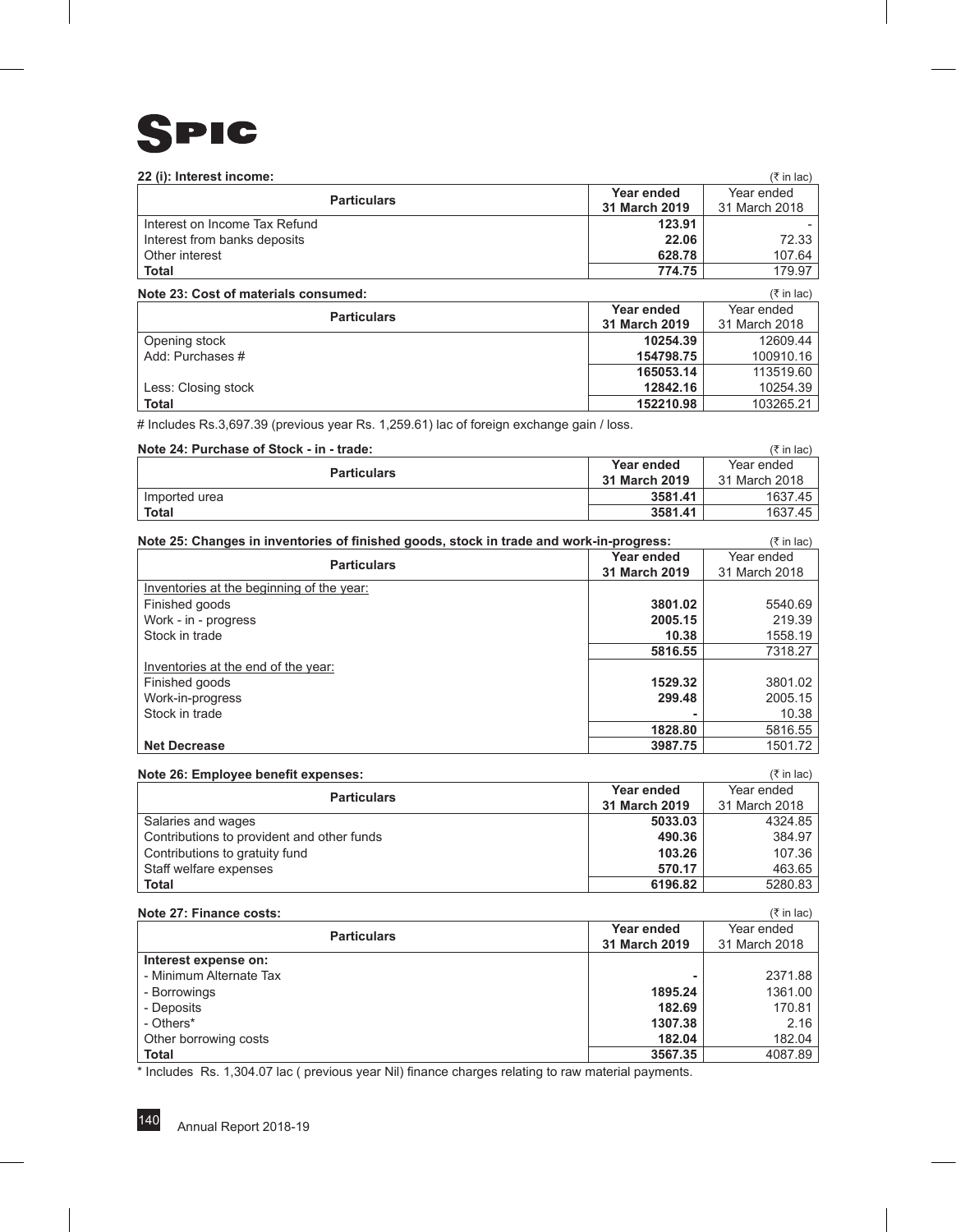

#### **Note 28: Other expenses:** (` in lac)

| Note Lo. Other experises                                        |               |          |            |               |
|-----------------------------------------------------------------|---------------|----------|------------|---------------|
| <b>Particulars</b>                                              | Year ended    |          | Year ended |               |
|                                                                 | 31 March 2019 |          |            | 31 March 2018 |
| Consumption of stores and spare parts                           |               | 1755.92  |            | 1463.82       |
| Packing, transportation and handling                            |               | 15646.55 |            | 14400.50      |
| Increase of excise duty on inventory                            |               |          |            | 10.78         |
| Power and fuel                                                  |               | 56306.18 |            | 44744.81      |
| Water                                                           |               | 3441.44  |            | 9438.96       |
| Rent                                                            |               | 544.40   |            | 593.34        |
| Repairs to                                                      |               |          |            |               |
| - Buildings                                                     | 620.84        |          | 704.60     |               |
| - Machinery                                                     | 1096.18       |          | 1248.25    |               |
| - Others                                                        | 848.46        |          | 754.51     |               |
|                                                                 |               | 2565.48  |            | 2707.36       |
| Insurance                                                       |               | 248.50   |            | 274.94        |
| Rates and taxes                                                 |               | 163.65   |            | 114.27        |
| Port handling charges                                           |               | 674.68   |            | 325.90        |
| Travelling and conveyance                                       |               | 603.36   |            | 600.37        |
| Sales promotion expenses                                        |               | 14.28    |            | 5.22          |
| Professional fees                                               |               | 205.73   |            | 201.42        |
| Payment to auditors (Refer Note 28 (i) below)                   |               | 25.87    |            | 19.39         |
| Bad trade and other receivables, loans and advances written off |               |          |            |               |
| (Refer Note 6 (i))                                              | 318.91        |          |            |               |
| Less: Transfer from Provision                                   | 318.91        |          |            |               |
|                                                                 |               |          |            |               |
| Assets written off                                              |               | 9.23     |            | 65.01         |
| Investments Written off (Refer Note 6 (i))                      | 55989.64      |          |            |               |
| Less: Transfer from Provision                                   | 55989.64      |          |            |               |
|                                                                 |               |          |            |               |
| Net loss on foreign currency transactions and translation       |               |          |            | 665.08        |
|                                                                 |               |          |            |               |
| Provision for doubtful trade and other receivables, loans and   |               | 0.80     |            |               |
| advances (net)                                                  |               |          |            | 0.41          |
| Director's sitting fees                                         |               | 22.50    |            | 14.45         |
| Miscellaneous expenses                                          |               | 1029.12  |            | 944.50        |
| <b>Total</b>                                                    |               | 83257.69 |            | 76590.53      |

# Includes Rs.345.01 lac (previous year Nil) of foreign exchange gain / loss.

| 28 (i): Payment to Auditors:                                                    |               | $(3\overline{5})$ in lac) |
|---------------------------------------------------------------------------------|---------------|---------------------------|
| <b>Particulars</b>                                                              | Year ended    | Year ended                |
|                                                                                 | 31 March 2019 | 31 March 2018             |
| Payments to the auditors comprises (net of GST input credit, where applicable): |               |                           |
| - As auditors - statutory audit                                                 | 15.00         | 15.00                     |
| - For limited reviews                                                           | 3.00          | 3.00                      |
| - For certifications                                                            | 6.15          | 1.15                      |
| - Reimbursement of expenses                                                     | 1.72          | 0.24                      |
| <b>Total</b>                                                                    | 25.87         | 19.39                     |

#### **Note 29 : Exceptional items:** (` in lac)

| <b>Particulars</b>     | Year ended<br>31 March 2019 | Year ended<br>31 March 2018 |
|------------------------|-----------------------------|-----------------------------|
| Profit on sale of land | -                           | 244.53                      |
| <b>Total</b>           |                             | 244.53                      |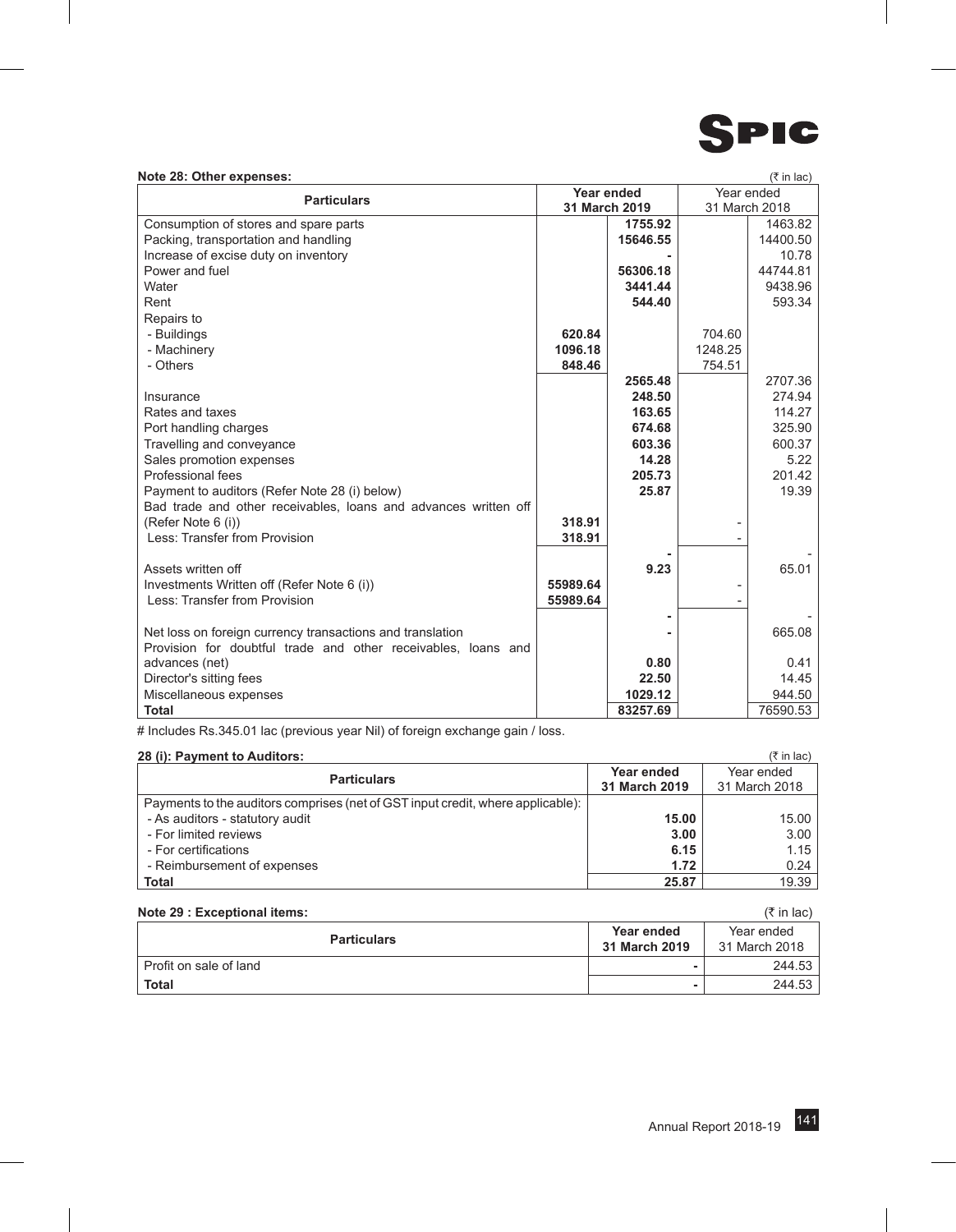

#### **Note 30: Plant Operation:**

- (i) During the year the Company achieved a production of 6.520 lac MT against the maximum permissible production of 6.20 lac MT after getting Special permission from Department of Fertilizer. The Company, as handling agent of Government of India for marketing Urea within the country, had handled and sold 1.145 lac MT of Urea.
- (ii) Government of India on 17 June 2015, had permitted the Company to produce Urea using Naphtha as feedstock on existing provisions till assured supply of gas is made available. The subsidy would be paid based on the Retention Price computed on the lower of Naphtha / Fuel oil or Regasified Liquefied Natural Gas (RLNG) price.
- (iii) Subsidy for the period 1 April 2018 to 31 March 2019 of Rs. 2,02,789.02 lac has been accounted based on the provisional Retention Price (RP) computed in line with the Government's policy indicated in the notification dated 17 June 2015, as the final retention price has not been announced by the Department of Fertilizers. The necessary adjustments, if any, will be made when the final retention price is notified by the Department of Fertilizers.

#### **Note 31: Commitments:**

#### **Capital Commitments:**

Estimated amount of contracts remaining to be executed on capital account and not provided for (net of advances) Rs. 10,951.17 lac (Previous year Rs. 2,754.84 lac).

#### **Note 32: Contingent Liabilities:**

#### **(a) Claims not acknowledged as debts:**

- (i) The District Collector, Tuticorin vide his letter dated, 21 August 2009 had demanded Rs. 16,873.97 lac (Previous year Rs.16,873.97 lac) towards lease rent for the utilization of 415.19 acres of sand quarry poramboke lands by the Company for its effluent treatment and storage of Gypsum for the period from 1975 to 2008. While raising this demand, the District Collector had ignored the proposal submitted by the Company during 1975 to the State Government seeking assignment of the said land which is still pending. The Company had filed a writ petition challenging the demand before the Hon'ble Madras High Court and the court granted interim stay vide its order dated 21 April 2010 on further proceedings. During November 2010 the District Collector, Tuticorin has filed a counter before Hon'ble Madras High Court praying for the vacation of interim stay and the case is still pending.
- (ii) Tamilnadu Water Supply And Drainage Board (TWAD) has claimed payments for the period during which the Nitrogenous plants were not in operation, on the basis of 50% allotted quantity of water. The Company alongwith other beneficiaries has been enjoying this facility since inception of the 20 MGD Scheme for the last 43 years. Water Charges were paid to TWAD on the basis of actual receipt by individual industries. The claims including interest made by TWAD for 3,389.41 lac (Previous year Rs. 2,867.67 lac) is not acknowledged as debt, as this differential value from April 2009 to March 2019 is not supported by any Government Order and also the other beneficiaries are objecting to such claims of TWAD.
- (iii) The Company has received a demand from VOC Port Trust (VOCPT) towards increase in rental charges from 1 July 2007 onwards. The amount payable as on 31.03.2019 is Rs.973.28 lac (from 01.07.2007 to 31.03.2019) (Previous year Rs. 870.80 lac). The Company obtained an injunction from the Madurai Bench of the Hon'ble Madras High Court against the claim made by the VOCPT and the stay has been granted till 10 June 2015. On 23.07.2015, Madurai Bench of the Hon'ble Madras High Court extended the stay until further orders.
- **(b)** No provision has been considered necessary by the Management for the following disputed Excise duty, Service tax, Sales Tax and Electricity tax demands which are under various stages of appeal proceedings. The Company has been advised that there are reasonable chances of successful outcome of the appeals and hence no provision is considered necessary for these demands.

|                                                               |                        | (K III lac)            |
|---------------------------------------------------------------|------------------------|------------------------|
| <b>Name of the Statute</b>                                    | As at<br>31 March 2019 | As at<br>31 March 2018 |
| The Central Excise Act, 1944                                  | 65.61                  | 365.33                 |
| The Finance Act, 1994 (Service Tax)                           | 404.78                 | 214.97                 |
| Sales Tax Act under various State enactments                  | 933.34                 | 1022.76                |
| The Tamilnadu Electricity (Taxation on Consumption) Act, 1962 | 1050.54                | 1050.54                |
| Employees State Insurance Act, 1948                           | --                     | 13083.67               |
| <b>Total</b>                                                  | 2454.27                | 15737.27               |

 $(\pm \infty)$ 

Out of the above demand of Rs.2,454.27 lac (Previous year Rs. 15,737.27 lac), an amount of Rs. 640.30 lac (Previous year Rs. 1,166.45 lac) has been deposited under protest / adjusted by relevant authorities.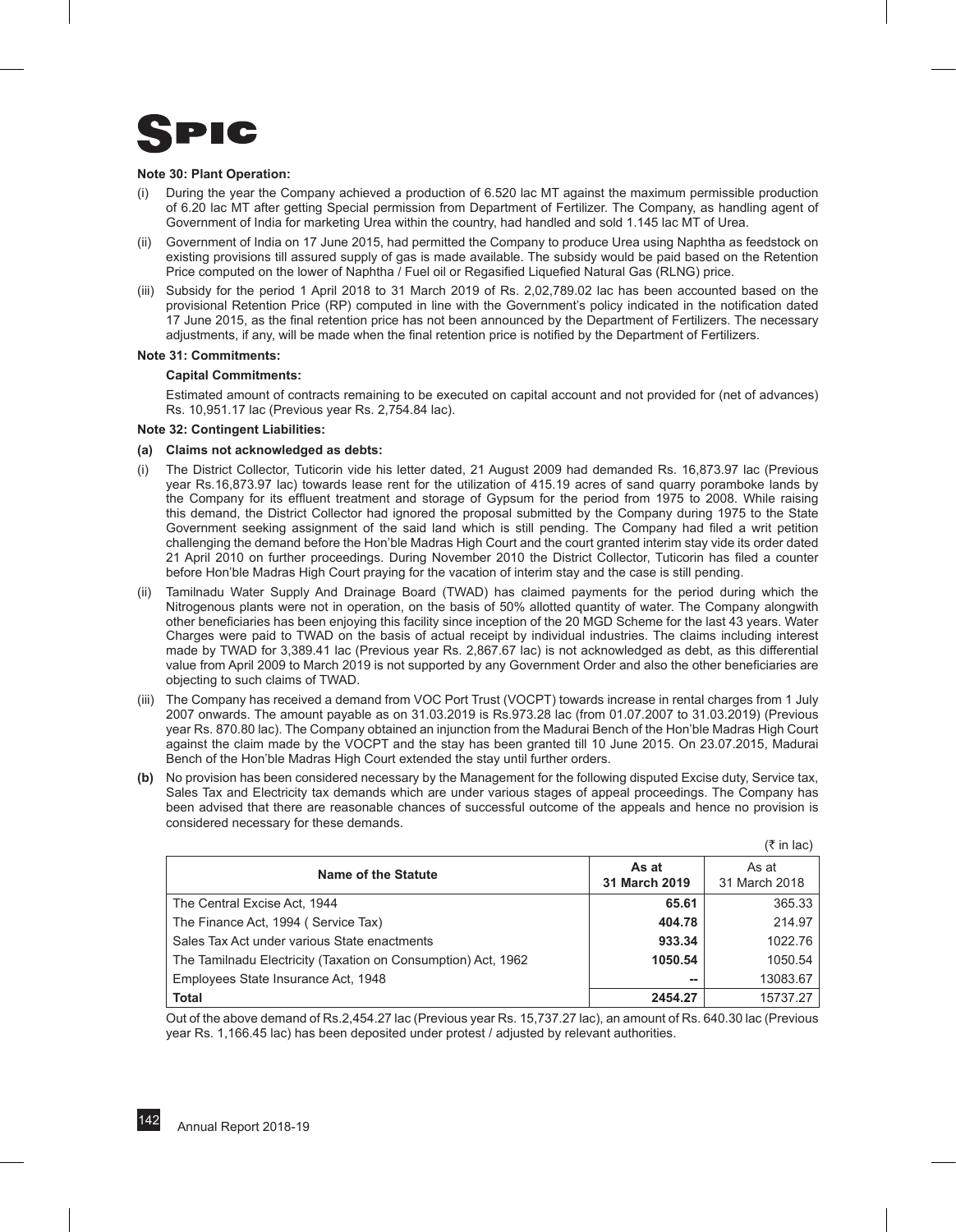

With respect to a Jointly Controlled entity:  $(\bar{\tau})$  in lac)

|                | THE PODD OUTLO & SOUTH SOUTHORS OF THE P.                          |                        | $\cdots$               |
|----------------|--------------------------------------------------------------------|------------------------|------------------------|
| S<br>No.       | <b>Particulars</b>                                                 | As at<br>31 March 2019 | As at<br>31 March 2018 |
|                | Sales tax                                                          | 293.10                 | 293.10                 |
| 2              | Excise Duty                                                        | 41.59                  | 52.94                  |
| 3              | Service tax                                                        | 70.41                  | 70.41                  |
| $\overline{4}$ | Income tax                                                         | 504.98                 | 404.63                 |
| 5              | Electricity tax                                                    | 178.60                 | 178.60                 |
| 6              | Cross Subsidy Charge under Group Captive Scheme (Refer Note below) | 1037.89                | 1037.89                |

Tamilnadu Petroproducts Limited (TPL) has invested in various power generating companies under Group Captive Schemes governed by individual power purchase agreements with the private power producers. As per the covenants of the Group Captive Scheme introduced by Government of India, Ministry of Power in exercise of its power under Section 176 of the Electricity Act, 2003, captive users are required to hold collectively not less than 26% of the share capital in the generating units and consume not less than 51% of the power generated on an annual basis. Non compliance with either of the conditions above shall attract cross subsidy charges at applicable rates for power consumed from various class of power sources. TPL has received a demand from Tamil Nadu Electricity Board (TNEB) for Rs 6,130.48 lac (SPIC share Rs 1,037.89 lac) in respect of power purchased by TPL under Group Captive Scheme during the years 2014-15 to 2016-17, alleging non compliance with covenants during the entire period mentioned above, even though such non compliance was for a limited period in 2015-16 due to disrupted operations during December 2015 floods. As per management estimates no liability is likely to accrue to the company in this regard as a writ petition has been filed by the private power producers before the Honourable High Court of Madras, challenging levy of cross subsidy, which is expected to be disposed off in favour of the power producers.

#### **Note 33: Employee benefits:**

#### **A. Defined contribution plan:**

|                                                                         |               | $(3\overline{5})$ in lac) |
|-------------------------------------------------------------------------|---------------|---------------------------|
| <b>Particulars</b>                                                      | 31 March 2019 | 31 March 2018             |
| During the year, the Company has recognized the following amounts in    |               |                           |
| the Statement of Profit and Loss - Employers' Contribution to Provident |               |                           |
| Fund, ESI and Superannuation.                                           | 490.36        | 384.97                    |

#### **B. Defined benefit plans:**

#### **Gratuity:**

In respect of Gratuity plan, the most recent actuarial valuation of the plan assets and the present value of the defined benefit obligation were carried out on 31st March 2019 by the Actuary. The present value of the Defined benefit obligation and the related current service cost and past service cost, were measured using the projected unit cost method. The following table sets forth the status of the gratuity plan of the company and the amount recognized in the Balance Sheet and statement of profit and loss. The company provides the gratuity benefit through annual contributions to a fund managed by the Life Insurance Corporation of India (LIC).

| <b>SI</b><br>No | <b>Particulars</b>                       | 31 March 2019 | 31 March 2018                   |
|-----------------|------------------------------------------|---------------|---------------------------------|
|                 | Defined benefit plans                    |               |                                 |
|                 | Gratuity payable to employees<br>a)      | 103.26        | 107.36                          |
|                 | Compensated absences for Employees<br>b) | 182.10        | 62.51                           |
|                 |                                          |               | <b>Employees' gratuity fund</b> |
| i)              | <b>Actuarial assumptions</b>             | 31 March 2019 | 31 March 2018                   |
|                 | Discount rate (per annum)                | 7.60%         | 7.70%                           |
|                 | Rate of increase in Salary               | 7.00%         | 7.00%                           |
|                 | Expected rate of return on Plan Assets   | 7.60%         | 7.70%                           |
|                 | <b>Attrition rate</b>                    | $3.00\%$      | $3.00\%$                        |

 $(\bar{\tau}$  in lac)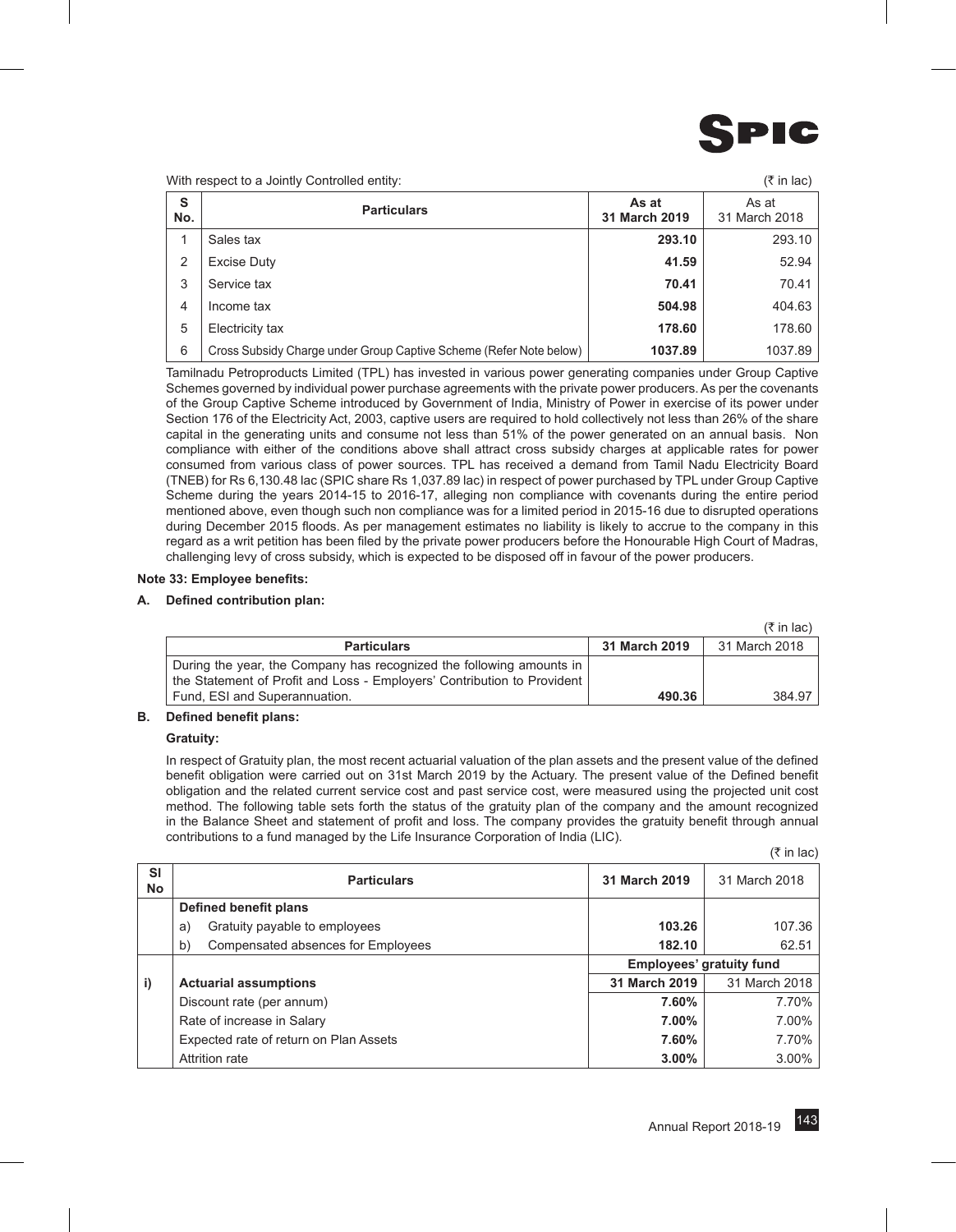

# **Note 33: Employee benefits (continued):**  $(3)$  and  $(3)$  and  $(4)$  and  $(5)$  in lac)

| SI<br>No | <b>Particulars</b>                                                                                                                                                                                                | 31 March 2019                                                                            | 31 March 2018                                                                                                                |
|----------|-------------------------------------------------------------------------------------------------------------------------------------------------------------------------------------------------------------------|------------------------------------------------------------------------------------------|------------------------------------------------------------------------------------------------------------------------------|
| ii)      | Changes in the present value of defined benefit obligation                                                                                                                                                        |                                                                                          |                                                                                                                              |
|          | Present value of obligation at the beginning of the year                                                                                                                                                          | 1494.50                                                                                  | 1542.78                                                                                                                      |
|          | Interest cost                                                                                                                                                                                                     | 103.28                                                                                   | 106.38                                                                                                                       |
|          | Current service cost                                                                                                                                                                                              | 88.18                                                                                    | 87.37                                                                                                                        |
|          | Benefits paid and charges deducted                                                                                                                                                                                | (306.33)                                                                                 | (210.55)                                                                                                                     |
|          | Actuarial (gain) / loss on obligations                                                                                                                                                                            | 179.29                                                                                   | (31.48)                                                                                                                      |
|          | Present value of obligation at the end of the year                                                                                                                                                                | 1558.93                                                                                  | 1494.50                                                                                                                      |
| iii)     | Changes in fair value of plan assets                                                                                                                                                                              | 31 March 2019                                                                            | 31 March 2018                                                                                                                |
|          | Fair value of plan assets as at the beginning of the period                                                                                                                                                       | 1273.81                                                                                  | 1380.04                                                                                                                      |
|          | Expected return on plan assets                                                                                                                                                                                    | 88.21                                                                                    | 94.71                                                                                                                        |
|          | Contributions                                                                                                                                                                                                     | 49.76                                                                                    | 10.17                                                                                                                        |
|          | Benefits paid and Charges deducted                                                                                                                                                                                | (306.33)                                                                                 | (210.55)                                                                                                                     |
|          | Actuarial gain / (loss) on plan assets [balancing figure]                                                                                                                                                         | 14.01                                                                                    | (0.55)                                                                                                                       |
|          | Fair value of plan assets as at the end of the period                                                                                                                                                             | 1119.46                                                                                  | 1273.81                                                                                                                      |
| iv)      | Expense recognized in the Statement of Profit and Loss                                                                                                                                                            |                                                                                          | Employees' gratuity fund                                                                                                     |
|          |                                                                                                                                                                                                                   | 31 March 2019                                                                            | 31 March 2018                                                                                                                |
|          | Current service cost                                                                                                                                                                                              | 88.18                                                                                    | 87.37                                                                                                                        |
|          | Interest cost                                                                                                                                                                                                     | 15.08                                                                                    | 11.67                                                                                                                        |
|          | Total expenses recognized in the Statement of Profit and Loss*                                                                                                                                                    | 103.26                                                                                   | 99.04                                                                                                                        |
|          | *Included in Employee benefits expense (Refer Note 26). Actuarial (gain)/loss of INR 165.28 Lac (31 March 2018:<br>INR (30.93) Lac) is included in other comprehensive income.                                    |                                                                                          |                                                                                                                              |
| V)       | Assets and liabilities recognized in the Balance Sheet:                                                                                                                                                           |                                                                                          | Employees' gratuity fund                                                                                                     |
|          |                                                                                                                                                                                                                   | 31 March 2019                                                                            | 31 March 2018                                                                                                                |
|          | Present value of funded obligation as at the end of the year                                                                                                                                                      | 1558.93                                                                                  | 1494.49                                                                                                                      |
|          | Fair value of plan assets                                                                                                                                                                                         | 1119.46                                                                                  | 1273.81                                                                                                                      |
|          | Funded net liability recognized in Balance Sheet*                                                                                                                                                                 | 439.47                                                                                   | 220.69                                                                                                                       |
|          | *Included in other current liabilities                                                                                                                                                                            |                                                                                          |                                                                                                                              |
| vi)      | Amount recognized for the current period in the statement of Other<br><b>Comprehensive Income (OCI)</b>                                                                                                           | 31 March 2019                                                                            | 31 March 2018                                                                                                                |
|          | Actuarial (gain) / loss on Plan Obligations                                                                                                                                                                       | 179.29                                                                                   | (31.48)                                                                                                                      |
|          | Difference between Actual Return and Interest Income on Plan Assets-                                                                                                                                              |                                                                                          |                                                                                                                              |
|          | (gain) / loss                                                                                                                                                                                                     | (14.01)                                                                                  | 0.55                                                                                                                         |
|          | (Gain) / loss recognized in OCI for the current period                                                                                                                                                            | 165.28                                                                                   | (30.93)                                                                                                                      |
| vii)     | A quantitative sensitivity analysis for significant assumption as at                                                                                                                                              |                                                                                          | Employee's gratuity fund                                                                                                     |
|          | 31 March 2019 and 31 March 2018 are as shown below:                                                                                                                                                               | 31 March 2019                                                                            | 31 March 2018                                                                                                                |
|          | Impact on defined benefit obligation                                                                                                                                                                              |                                                                                          |                                                                                                                              |
|          | Discount rate                                                                                                                                                                                                     |                                                                                          |                                                                                                                              |
|          | 0.5% increase                                                                                                                                                                                                     | 1506.08                                                                                  | 1447.57                                                                                                                      |
|          |                                                                                                                                                                                                                   |                                                                                          |                                                                                                                              |
|          |                                                                                                                                                                                                                   |                                                                                          |                                                                                                                              |
|          |                                                                                                                                                                                                                   |                                                                                          |                                                                                                                              |
|          |                                                                                                                                                                                                                   |                                                                                          |                                                                                                                              |
|          |                                                                                                                                                                                                                   |                                                                                          |                                                                                                                              |
|          |                                                                                                                                                                                                                   |                                                                                          |                                                                                                                              |
|          |                                                                                                                                                                                                                   |                                                                                          |                                                                                                                              |
|          |                                                                                                                                                                                                                   |                                                                                          |                                                                                                                              |
|          |                                                                                                                                                                                                                   |                                                                                          |                                                                                                                              |
|          |                                                                                                                                                                                                                   |                                                                                          |                                                                                                                              |
| viii)    | 0.5% decrease<br>Rate of increase in salary<br>0.5% increase<br>0.5% decrease<br><b>Expected Benefit Payments in following years</b><br>Year 1<br>Year 2<br>Year <sub>3</sub><br>Year 4<br>Year 5<br>Next 5 Years | 1615.55<br>1616.67<br>1504.55<br>88.24<br>368.17<br>200.41<br>172.99<br>163.87<br>611.52 | 1544.61<br>1545.67<br>1446.14<br><b>Employee's gratuity fund</b><br>121.04<br>371.20<br>197.72<br>165.95<br>165.12<br>544.22 |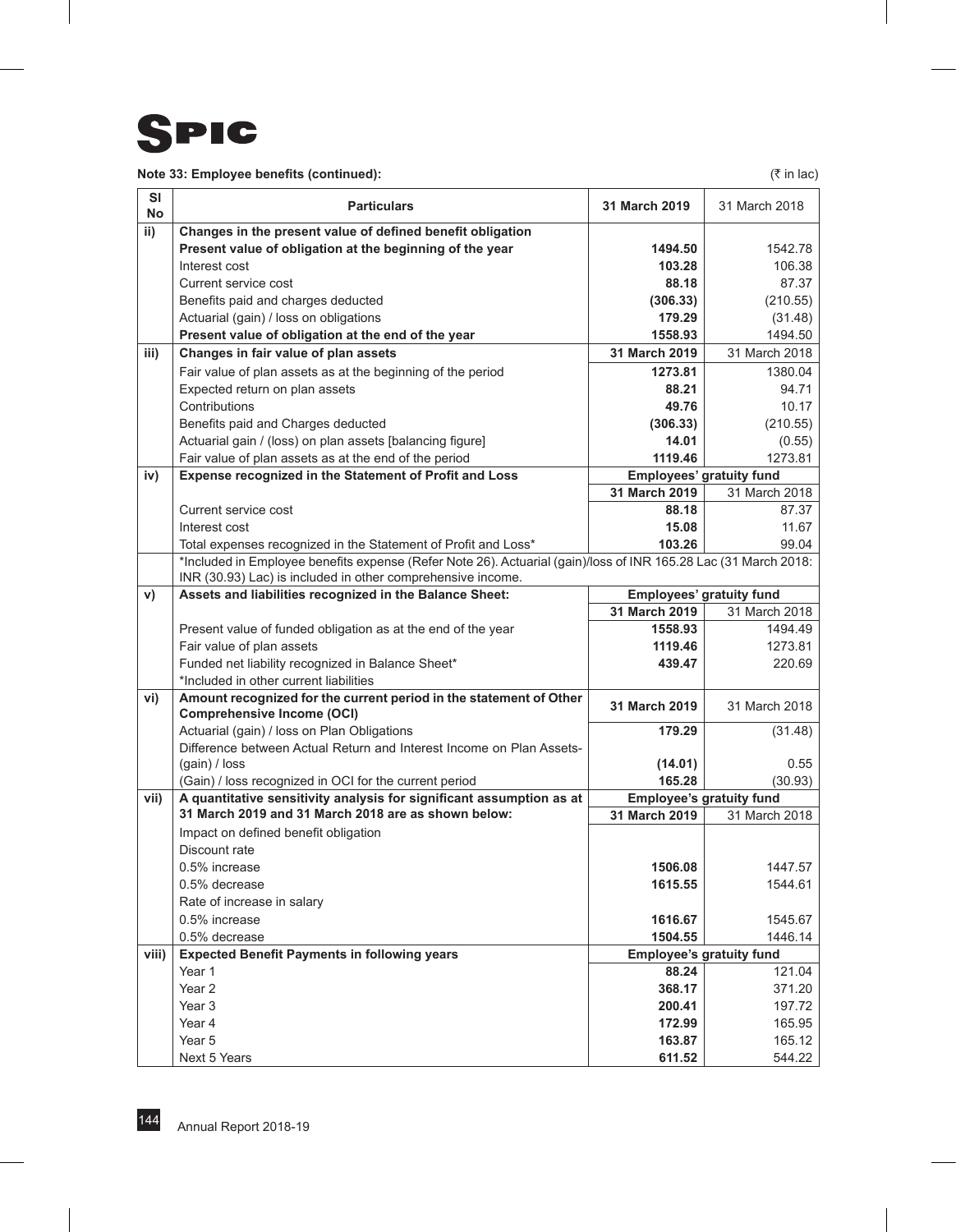

### **Note 34: Income Tax:**

**(A) The following is the analysis of deferred tax assets / (liabilities) presented in the Balance Sheet:**

|                          |               | (₹ in lac)    |
|--------------------------|---------------|---------------|
| <b>Particulars</b>       | As at         | As at         |
|                          | 31 March 2019 | 31 March 2018 |
| Deferred tax assets      | 5015.60       | 4893.17       |
| Deferred tax liabilities | (1309.47)     | (1292.89)     |
| <b>Total</b>             | 3706.13       | 3600.28       |

| <b>Particulars</b>                          | <b>Opening</b><br><b>Balance</b> | <b>Recognised</b><br>in Profit &<br>Loss | <b>Recognised in Other</b><br>Comprehensive<br><b>Income</b> | <b>Closing</b><br><b>Balance</b> |
|---------------------------------------------|----------------------------------|------------------------------------------|--------------------------------------------------------------|----------------------------------|
| Deferred tax (liabilities) / asset in       |                                  |                                          |                                                              |                                  |
| relation to:                                |                                  |                                          |                                                              |                                  |
| Property, plant and Equipment               | (1237.11)                        | (72.36)                                  |                                                              | (1309.47)                        |
| Provision for Doubtful Debts, Provision for |                                  |                                          |                                                              |                                  |
| Compensated absence and others              | 325.15                           | 140.79                                   | ٠                                                            | 465.94                           |
| Unabsorbed Depreciation                     | 4568.02                          | (166.28)                                 | ٠                                                            | 4401.74                          |
| Unabsorbed Business Loss                    |                                  |                                          | ۰                                                            |                                  |
| Unabsorbed Interest Allowance               |                                  | 97.85                                    |                                                              | 97.85                            |
| <b>Financial Assets at FVTOCI</b>           | (55.78)                          |                                          | 105.85                                                       | 50.07                            |
|                                             | 3600.28                          | ۰                                        | 105.85                                                       | 3706.13                          |
| Deferred Tax Asset (Net)                    | 3600.28                          |                                          | 105.85                                                       | 3706.13                          |
| <b>MAT Credit Entitlement</b>               | 6604.50                          | 97.97                                    |                                                              | 6702.47                          |
| <b>Net Deferred Tax Assets</b>              | 10204.78                         | 97.97                                    | 105.85                                                       | 10408.60                         |

### **2017-18:** (` in lac)

| <b>Particulars</b>                                    | Opening<br><b>Balance</b> | Recognised<br>in Profit &<br>Loss | <b>Recognised in Other</b><br>Comprehensive<br><b>Income</b> | Closing<br><b>Balance</b> |
|-------------------------------------------------------|---------------------------|-----------------------------------|--------------------------------------------------------------|---------------------------|
| Deferred tax (liabilities) / asset in<br>relation to: |                           |                                   |                                                              |                           |
| Property, plant and Equipment                         | (1578.47)                 | 341.36                            |                                                              | (1237.11)                 |
| Provision for Doubtful Debts. Provision for           |                           |                                   |                                                              |                           |
| Compensated absence and others                        | 235.89                    | 89.26                             |                                                              | 325.15                    |
| Unabsorbed Depreciation                               | 4568.02                   |                                   |                                                              | 4568.02                   |
| <b>Unabsorbed Business Loss</b>                       | 430.62                    | (430.62)                          |                                                              |                           |
| Financial Assets at FVTOCI                            | (69.54)                   |                                   | 13.76                                                        | (55.78)                   |
|                                                       | 3586.52                   |                                   | 13.76                                                        | 3600.28                   |
| Deferred Tax Asset (Net)                              | 3586.52                   |                                   | 13.76                                                        | 3600.28                   |
| <b>MAT Credit Entitlement</b>                         |                           | 6604.50                           |                                                              | 6604.50                   |
| <b>Net Deferred Tax Assets</b>                        | 3586.52                   | 6604.50                           | 13.76                                                        | 10204.78                  |

### **(B) Unrecognized deductible temporary differences, unused tax losses and unused tax credits:**

Deductible temporary differences, unused tax losses and unused tax credits for which no deferred tax assets have been recognised are attributable to the following:

| <b>Particulars</b>                    | As at<br>31 March 2019 | As at<br>31 March 2018 |
|---------------------------------------|------------------------|------------------------|
| <b>Business losses</b>                |                        | 295.45                 |
| Capital losses (Also Refer Note 6(i)) | 65448.25               | 9458.61                |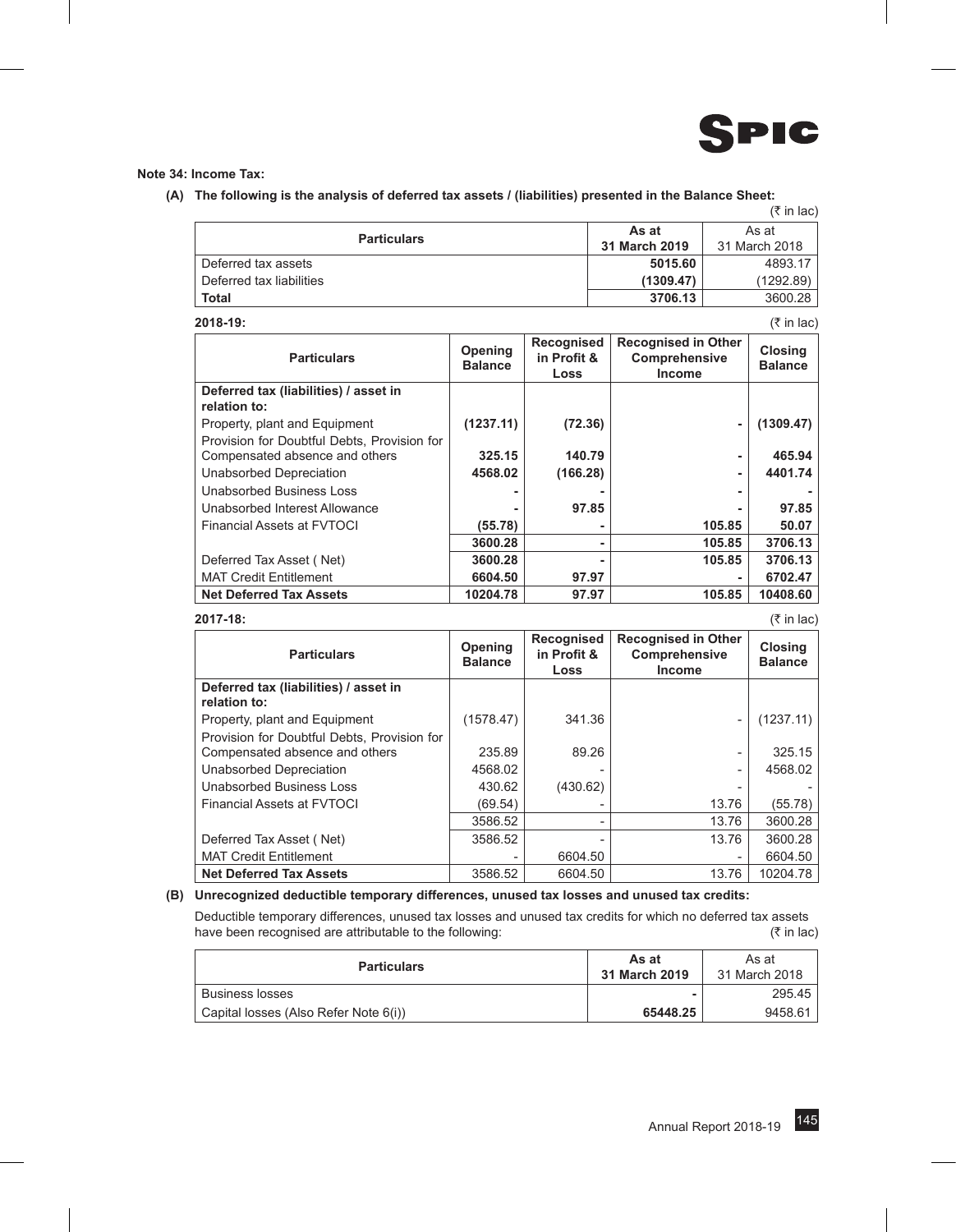

#### **Note 35: Segment Reporting:**

The information reported to the Chief Operating Decision Maker (CODM) for the purpose of resource allocation and assessment of segment performance is based on types of goods and services. Accordingly, the Company's reportable segments under Ind AS 108 are as follows:

- (i) Agro inputs Urea Operations
- (ii) Others Agri Business

The following is an analysis of the Company's revenue and results from operations by reportable segments:  $(\bar{z}$  in lac)

|                                  | <b>Segment Revenue</b>      |                             | <b>Segment Profit</b>       |                             |  |
|----------------------------------|-----------------------------|-----------------------------|-----------------------------|-----------------------------|--|
| <b>Particulars</b>               | Year ended<br>31 March 2019 | Year ended<br>31 March 2018 | Year ended<br>31 March 2019 | Year ended<br>31 March 2018 |  |
| Agro Inputs (Urea Operations)    | 258591.11                   | 199117.88                   | 9129.71                     | 9718.02                     |  |
| Others (Agri business)           | 767.73                      | 739.77                      | (103.13)                    | (249.54)                    |  |
| Unallocated income               | 1983.03                     | 80.30                       |                             |                             |  |
| <b>Total</b>                     | 261341.87                   | 199937.95                   | 9026.58                     | 9468.48                     |  |
| <b>Exceptional Income</b>        |                             |                             |                             | 244.53                      |  |
| Finance Cost                     |                             |                             | (3567.35)                   | (4087.89)                   |  |
| Other Net Unallocable Expenses   |                             |                             | (125.08)                    | (1902.57)                   |  |
| Share of profit in joint venture |                             |                             | 1261.02                     | 1246.16                     |  |
| Tax Expense                      |                             |                             | 295.82                      | 428.12                      |  |
| Profit for the year              |                             |                             | 6299.35                     | 4540.59                     |  |

#### **Segment Assets and Liabilities:** (` in lac)

| <b>Particulars</b>            | As at<br>31 March 2019 | As at<br>31 March 2018 |
|-------------------------------|------------------------|------------------------|
| <b>Segment Assets</b>         |                        |                        |
| Agro inputs (Urea Operations) | 162305.88              | 106020.16              |
| Others (Agri business)        | 1855.42                | 1906.32                |
| <b>Unallocable Assets</b>     | 39330.61               | 39546.60               |
| <b>Total Assets</b>           | 203491.91              | 147473.08              |
| <b>Segment Liabilities</b>    |                        |                        |
| Agro inputs (Urea Operations) | 138614.32              | 77426.39               |
| Others (Agri business)        | 245.79                 | 228.18                 |
| Unallocable Liabilities       | 27550.97               | 35373.01               |
| <b>Total Liabilities</b>      | 166411.08              | 113027.58              |

#### **Other Segment Information:** (` in lac)

|                               | <b>Depreciation and Amortisation</b> |                             | <b>Capital Expenditure</b> |                        |
|-------------------------------|--------------------------------------|-----------------------------|----------------------------|------------------------|
| <b>Particulars</b>            | Year ended<br>31 March 2019          | Year ended<br>31 March 2018 | As at<br>31 March 2019     | As at<br>31 March 2018 |
| Agro Inputs (Urea Operations) | 3111.13                              | 3929.36                     | 5121.92                    | 3639.95                |
| Others (Agri business)        | 46.67                                | 46.38                       | 2.31                       | 9.28                   |
| Unallocable                   | 47.92                                | 35.55                       | 37.07                      | 82.67                  |
| <b>Total</b>                  | 3205.72                              | 4011.29                     | 5161.30                    | 3731.90                |

For the purpose of monitoring segment performance and allocating resources between segments:

1. All Assets are allocated to reportable segments other than Investments, cash and cash equivalents and derivative contracts.

2. All liabilities are allocated to reportable segments other than borrowings, current and deferred tax liabilities.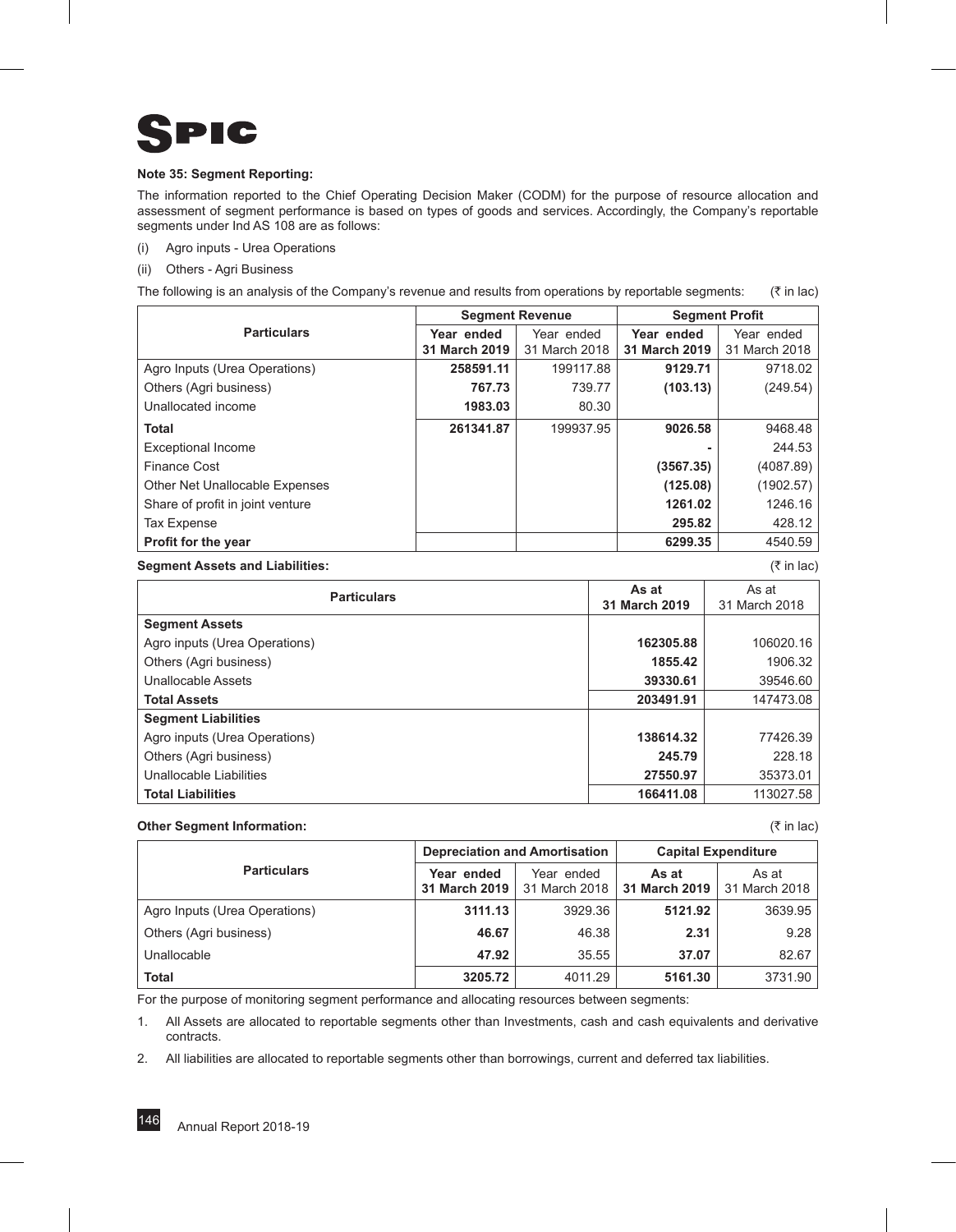

#### **Note 36 (i): Related party disclosures for the year ended 31 March 2019:**

In accordance with the requirements of Ind AS-24 ' Related Party Disclosures', names of the related parties, related party relationship, transactions and outstanding balances including commitments where control exists and with whom transactions have taken place during reported periods are:

| <b>Nature</b>                       |                | <b>Parties</b>                                            |
|-------------------------------------|----------------|-----------------------------------------------------------|
| Associates                          | $\mathbf{1}$   | Tuticorin Alkali Chemicals and Fertilizers Limited        |
|                                     | $\overline{2}$ | Gold Nest Trading Company Limited                         |
|                                     | 3              | Greenam Energy Private Limited                            |
| Jointly Controlled entities         | 1              | Tamilnadu Petroproducts Limited                           |
|                                     | $\overline{2}$ | National Aromatics and Petrochemicals Corporation Limited |
| Key management personnel of the     | 1              | Thiru, Ashwin C Muthiah                                   |
| Company                             | 2              | Thiru, S.R. Ramakrishnan                                  |
| Enterprises owned by / over which   | $\mathbf{1}$   | Wilson International Trading Pte Ltd, Singapore           |
| Key Management Personnel is able to | $\overline{2}$ | Wilson International Trading (India) Private Limited      |
| exercise significant influence      | 3              | Manali Petrochemicals Limited                             |
|                                     | $\overline{4}$ | <b>Greenstar Fertilizers Limited</b>                      |
|                                     | 5              | AM International Holdings Pte. Ltd, Sinagpore             |
|                                     | 6              | <b>AMI Holdings Private Limted</b>                        |
|                                     | 7              | SICAGEN India Limited                                     |
|                                     | 8              | SPIC Officers and Staff Welfare Foundation                |
|                                     | 9              | South India Travels Private Limited                       |
|                                     | 10             | Lotus Fertilizers Private Limited                         |
|                                     | 11             | <b>EDAC Engineering Limited</b>                           |
|                                     | 12             | <b>EDAC Staffing Solution Private Limited</b>             |
|                                     | 13             | <b>FDAC Automation Limited</b>                            |
|                                     | 14             | Totalcomm Infra Services Private Limited                  |
|                                     | 15             | <b>Twinshield Consultants Private Limited</b>             |
|                                     | 16             | AM Foundation                                             |
|                                     | 17             | SPIC Group Companies Employees Welfare Foundation         |

#### **Note 36 (ii): (A) Balance Outstanding as at 31.03.2019:** ( $\bar{x}$  in lac)  $(\bar{x}$  in lac)

| S.<br>No. |     | <b>Particulars</b>                                   | As at<br>31 March 2019 | As at<br>1 April 2018 |
|-----------|-----|------------------------------------------------------|------------------------|-----------------------|
|           | (a) | <b>Receivables</b>                                   |                        |                       |
|           |     | Tamilnadu Petroproducts Limited                      | 3.12                   | 2.22                  |
|           |     | Tuticorin Alkali Chemicals and Fertilizers Limited   | 5.06                   | 2536.54               |
|           |     | Greenstar Fertilizers Limited                        | 1698.88                | 2536.69               |
|           |     | Wilson International Trading (India) Private Limited | 0.05                   | 0.05                  |
|           |     | <b>EDAC Engineering Limited</b>                      | 60.70                  | 21.31                 |
|           |     | <b>EDAC Automation Limited</b>                       |                        | 0.29                  |
|           |     | Totalcomm Infra Services Private Limited             | 0.80                   | 1.44                  |
|           |     | Twinshield Consultants Private Limited               | 36.45                  | 36.45                 |
|           |     | Lotus Fertilizers Private Limited                    | 4.41                   | 8.93                  |
|           |     | SICAGEN India Limited                                | 0.23                   |                       |
|           |     | Wilson International Trading Pte. Ltd, Singapore     |                        | 1.12                  |
|           |     | <b>AM Foundation</b>                                 | 0.01                   | 0.00                  |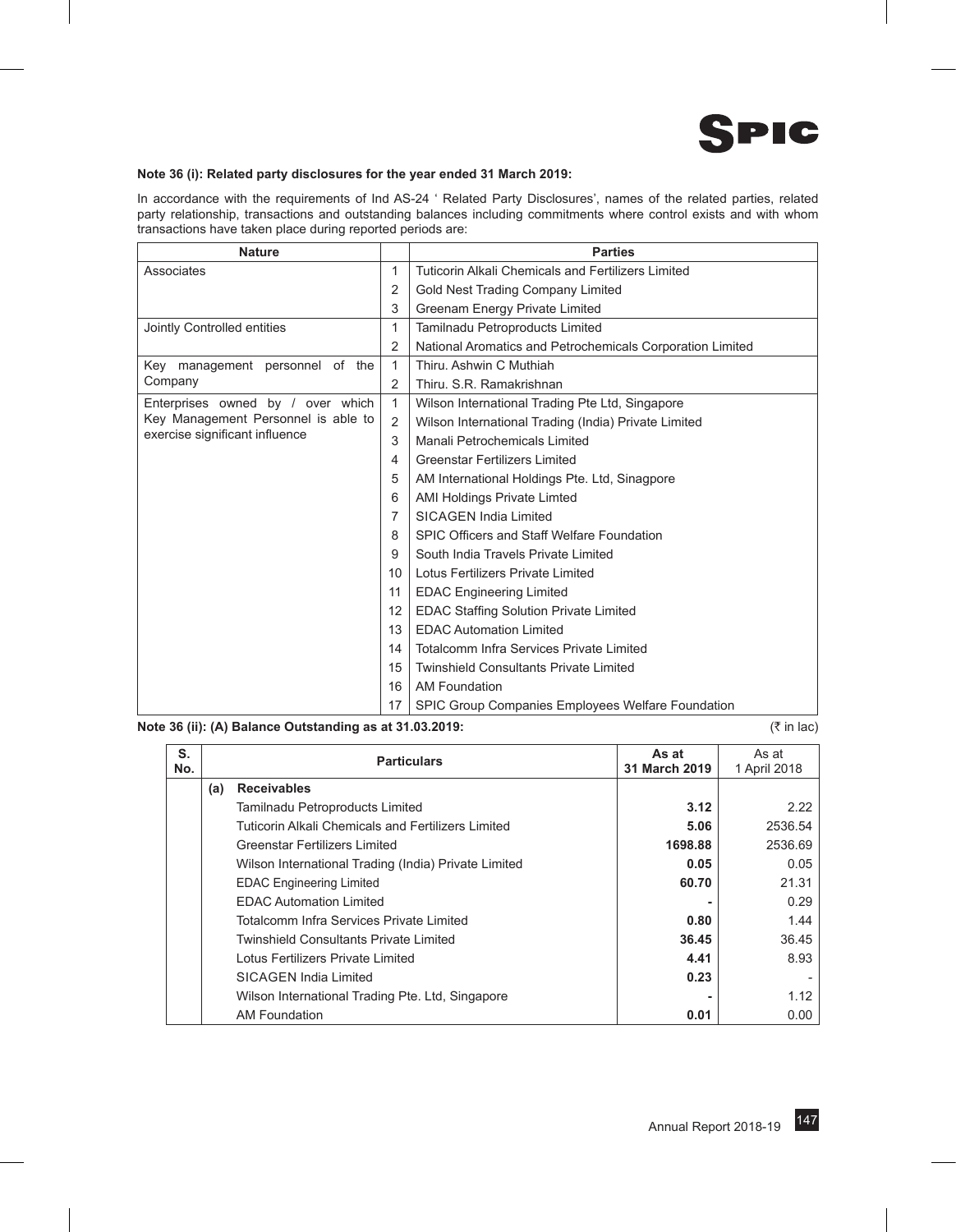# SPIC

| Note 36 (ii): (A) Balance Outstanding as at 31.03.2019 (continued): | (₹ in lac) |
|---------------------------------------------------------------------|------------|
|---------------------------------------------------------------------|------------|

| S.<br>No. |     | <b>Particulars</b>                                          | As at<br>31 March 2019 | As at<br>1 April 2018 |
|-----------|-----|-------------------------------------------------------------|------------------------|-----------------------|
|           |     | (b) Advances to                                             |                        |                       |
|           |     | <b>SICAGEN India Limited</b>                                | 1.87                   | 0.53                  |
|           |     | <b>Greenstar Fertilizers Limited</b>                        | 3552.67                | 1.30                  |
|           |     | Tamilnadu Petroproducts Limited                             | 2.77                   |                       |
|           |     | National Aromatics and Petrochemicals Corporation Limited * | 1488.96                | 1488.16               |
|           |     | Manali Petrochemicals Limited                               | 0.45                   | 0.37                  |
|           |     | <b>Tuticorin Alkali Chemicals and Fertilizers Limited</b>   |                        | 56.66                 |
|           |     | (c) Payables                                                |                        |                       |
|           |     | <b>Greenstar Fertilizers Limited</b>                        | 2297.21                | 5795.64               |
|           |     | Tamilnadu Petroproducts Limited                             |                        | 1.12                  |
|           |     | <b>SICAGEN India Limited</b>                                | 226.77                 | 112.72                |
|           |     | Wilson International Trading Pte. Ltd, Singapore            | 50037.58               | 35064.11              |
|           |     | <b>EDAC Engineering Limited</b>                             |                        | 35.90                 |
|           |     | <b>EDAC Automation Limited</b>                              | 68.42                  | 12.53                 |
|           |     | <b>EDAC Staffing Solution Private Limited</b>               | 0.51                   | 0.51                  |
|           |     | <b>Tuticorin Alkali Chemicals and Fertilizers Limited</b>   | 539.36                 | 264.10                |
|           |     | Lotus Fertilizers Private Limited                           | 1805.55                | 1805.55               |
|           |     | South India Travels Private Limited                         | 3.17                   | 2.82                  |
|           |     | <b>Twinshield Consultants Private Limited</b>               | 15.30                  |                       |
|           |     | (d) Equity Share Capital including Securities premium       |                        |                       |
|           |     | <b>AMI Holdings Private Limited</b>                         | 6523.42                | 6523.42               |
|           |     | (e) Preference Share Capital                                |                        |                       |
|           |     | <b>AMI Holdings Private Limited</b>                         | 750.00                 | 750.00                |
|           | (f) | Cash collateral provided against bank borrowings            |                        |                       |
|           |     | AM International Holdings Pte Ltd, Singapore (in USD)       | 37.50                  | 37.50                 |
|           |     | (g) Borrowings                                              |                        |                       |
|           |     | AM International Holdings Pte Ltd, Singapore                | 16370.17               | 16382.23              |
|           |     | (h) Investment in Equity Shares                             |                        |                       |
|           |     | Tamilnadu Petroproducts Limited                             | 7204.93                | 6125.72               |
|           |     | Greenam Energy Private Limited                              | 568.29                 | 0.00                  |
|           |     | Manali Petrochemicals Limited                               | 2.52                   | 3.36                  |
|           |     | South India Travels Private Limited                         | 50.96                  |                       |
|           |     | <b>SICAGEN India Limited</b>                                | 138.93                 | 206.81                |
|           |     | SPIC Petrochemicals Limited #                               |                        | 25375.00              |
|           |     | Gold Nest Trading Company Limited                           | 25.24                  |                       |
|           | (i) | <b>Investment in Preference Shares</b>                      |                        |                       |
|           |     | SPIC Petrochemicals Limited #                               |                        | 5.00                  |
|           | (i) | <b>Investment in Bond</b>                                   |                        |                       |
|           |     | SPIC Petrochemicals Limited #                               |                        | 30609.63              |

\*Dues have been fully provided for.

# Written off in current year utilizing the provision.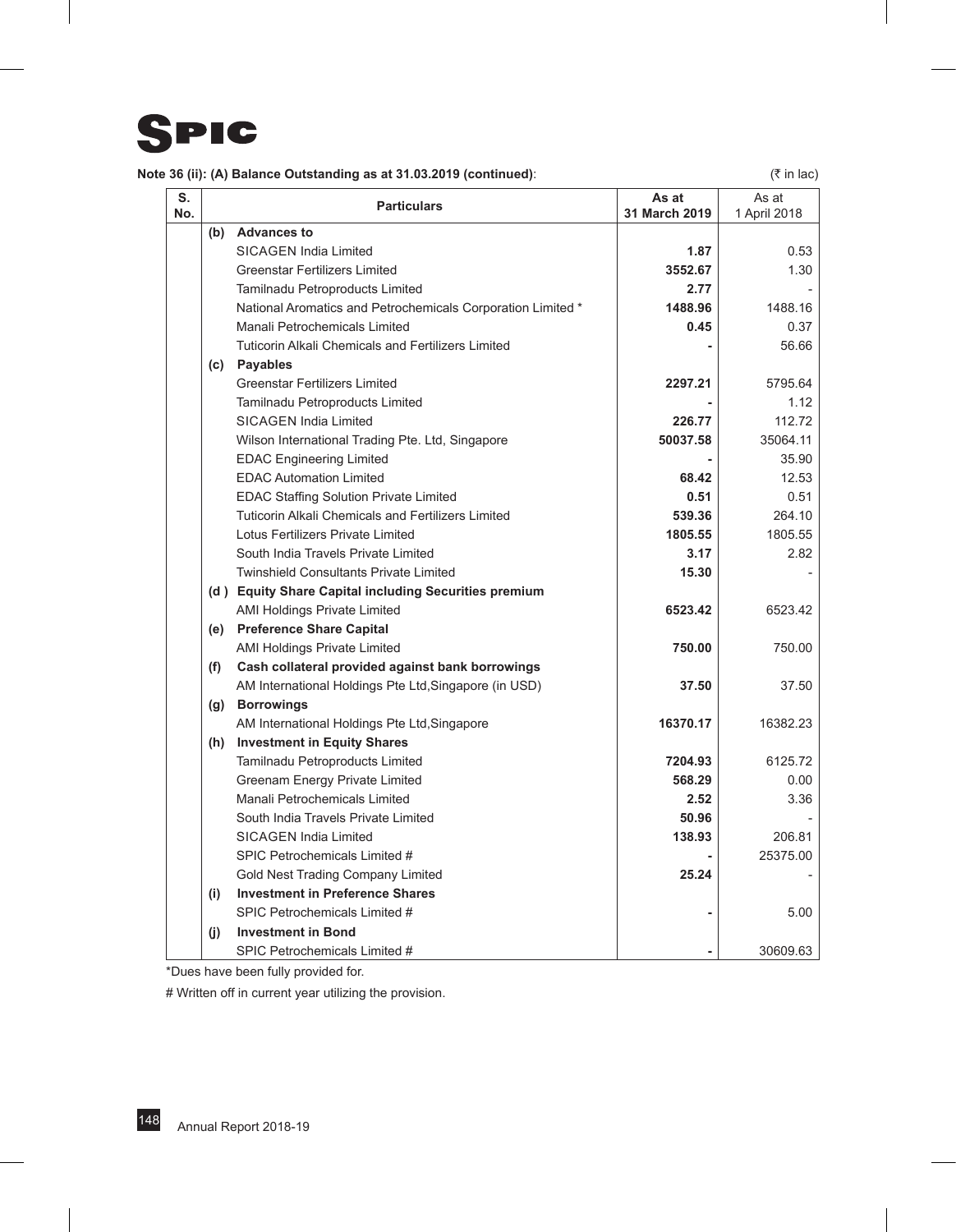

|  | Note 36 (ii): (B) The following transactions were carried out with the related parties: | (₹ in lac) |
|--|-----------------------------------------------------------------------------------------|------------|
|--|-----------------------------------------------------------------------------------------|------------|

| S.<br>No.      | <b>Particulars</b>                                        | For the year<br>2018-19 | For the year<br>2017-18 |
|----------------|-----------------------------------------------------------|-------------------------|-------------------------|
| 1              | Sale of goods                                             |                         |                         |
|                | Tuticorin Alkali Chemicals and Fertilizers Limited        | 61.34                   | 127.27                  |
|                | <b>Greenstar Fertilizers Limited</b>                      | 371.28                  | 70.15                   |
|                | Lotus Fertilizers Private Limited                         | 236.37                  | 226.70                  |
| $\overline{2}$ | <b>Purchase of materials</b>                              |                         |                         |
|                | <b>Tuticorin Alkali Chemicals and Fertilizers Limited</b> | 390.93                  | 288.11                  |
|                | <b>Greenstar Fertilizers Limited</b>                      | 3639.21                 | 5262.57                 |
|                | Tamilnadu Petroproducts Limited                           | 62.74                   | 85.75                   |
|                | Wilson International Trading Pte Ltd, Singapore           | 72956.55                | 34986.48                |
|                | <b>SICAGEN India Limited</b>                              | 560.13                  | 437.85                  |
|                | Lotus Fertilizers Private Limited                         |                         | 1593.68                 |
| 3              | <b>Reimbursement of Expenses (Receipts)</b>               |                         |                         |
|                | <b>Greenstar Fertilizers Limited</b>                      | 2570.22                 | 117.43                  |
|                | National Aromatics and Petrochemicals Corporation Limited | 0.80                    | 0.41                    |
|                | <b>EDAC Staffing Solution Private Limited</b>             |                         | 0.02                    |
|                | Totalcomm Infra Services Private Limited                  | 0.13                    | 0.18                    |
|                | AM Foundation                                             | 4.88                    | 2.43                    |
|                | SPIC Officers and Staff Welfare Foundation                | 0.06                    | 0.54                    |
|                | SPIC Group Companies Employees Welfare Foundation         | 1.85                    | 0.52                    |
|                | Wilson International Trading Pte. Ltd, Singapore          |                         | 1.12                    |
| 4              | <b>Reimbursement of Expenses (Payments)</b>               |                         |                         |
|                | <b>SICAGEN India Limited</b>                              | 6.66                    | 4.82                    |
|                | <b>Greenstar Fertilizers Limited</b>                      |                         | 1.15                    |
| 5              | Income from services rendered                             |                         |                         |
|                | <b>AM Foundation</b>                                      |                         | 0.02                    |
|                | Manali Petrochemicals Limited                             | 5.46                    | 4.17                    |
|                | Tamilnadu Petroproducts Limited                           | 0.80                    | 0.65                    |
|                | <b>Tuticorin Alkali Chemicals and Fertilizers Limited</b> | 9.74                    | 9.00                    |
|                | <b>Greenstar Fertilizers Limited</b>                      | 919.31                  | 1080.31                 |
|                | Wilson International Trading (India) Private Limited      | 0.62                    | 0.49                    |
|                | <b>SICAGEN India Limited</b>                              | 1.54                    | 2.12                    |
|                | <b>EDAC Engineering Limited</b>                           | 7.11                    | 12.32                   |
|                | <b>EDAC Automation Limited</b>                            | 0.16                    | 0.80                    |
|                | <b>EDAC Staffing Solution Private Limited</b>             |                         | 0.11                    |
|                | Totalcomm Infra Services Private Limited                  | 0.25                    | 0.61                    |
| 6              | <b>Services / Consultancy Charges</b>                     |                         |                         |
|                | <b>Greenstar Fertilizers Limited</b>                      | 478.16                  | 202.49                  |
|                | <b>EDAC Automation Limited</b>                            | 193.68                  | 212.73                  |
|                | <b>SICAGEN India Limited</b>                              | 14.93                   | 59.31                   |
|                | <b>EDAC Engineering Limited</b>                           | 37.57                   | 49.31                   |
| $\overline{7}$ | <b>Income from Rentals</b>                                |                         |                         |
|                | Greenstar Fertilizers Limited                             | 104.31                  | 24.48                   |
| 8              |                                                           |                         |                         |
|                | <b>Dividend Income</b>                                    |                         |                         |
|                | Manali Petrochemicals Limited                             | 0.05                    | 0.05                    |
|                | Tamilnadu Petroproducts Limited                           | 76.17                   | 3.47                    |
|                | SICAGEN India Limited                                     | 3.47                    |                         |
| 9              | <b>Managerial Remuneration</b>                            |                         |                         |
|                | Thiru. S R Ramakrishnan                                   | 75.24                   | 75.11                   |
| 10             | Water charges prepaid                                     |                         |                         |
|                | <b>Greenstar Fertilizers Limited</b>                      |                         | 1129.07                 |
| 11             | <b>Rent Paid</b>                                          |                         |                         |
|                | <b>Greenstar Fertilizers Limited</b>                      | 813.69                  | 1924.09                 |
|                | <b>Twinshield Consultants Private Limited</b>             | 18.36                   |                         |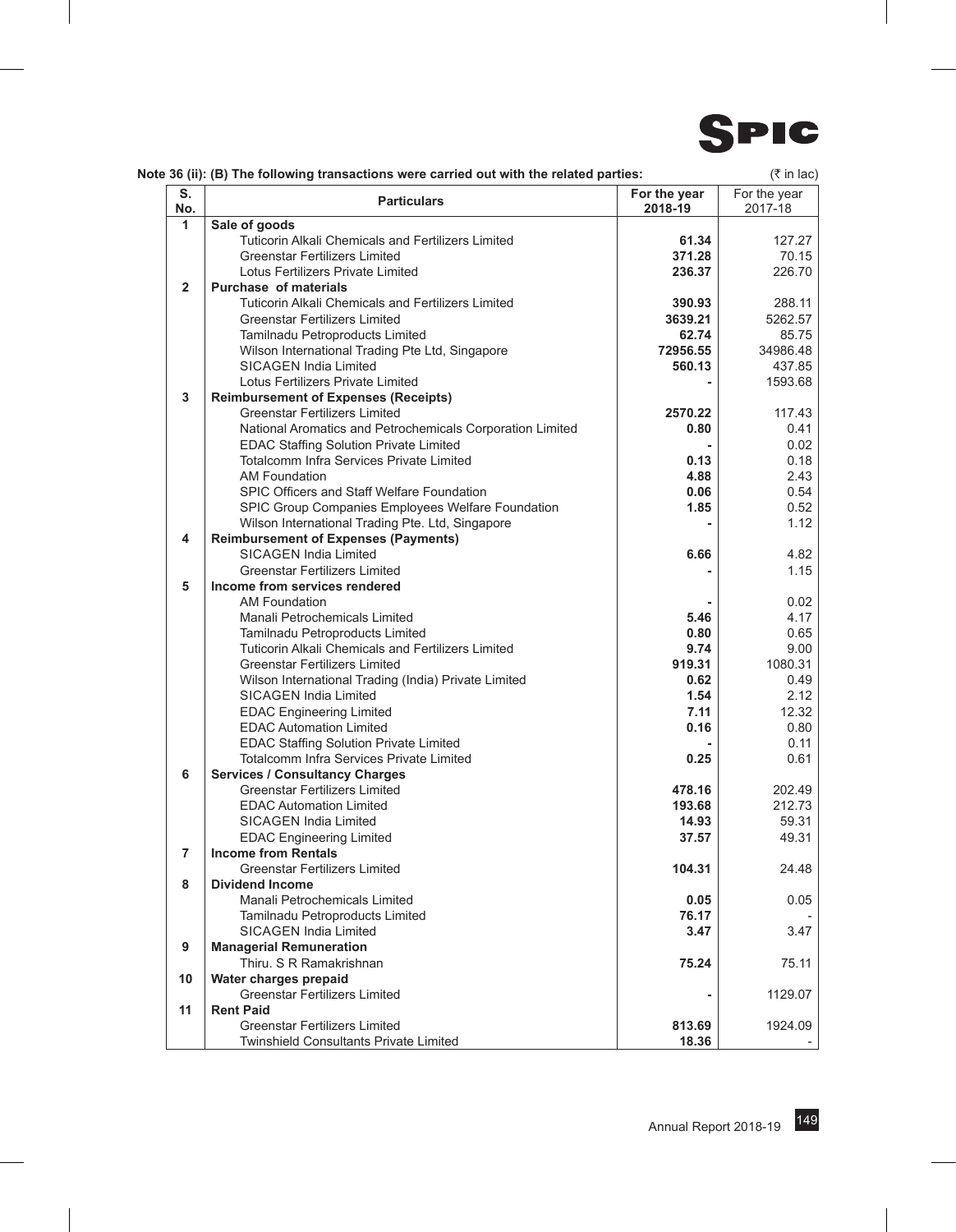

| S.<br>No. | <b>Particulars</b>                                 | For the year<br>2018-19 | For the year<br>2017-18 |
|-----------|----------------------------------------------------|-------------------------|-------------------------|
| 12        | <b>Director Sitting Fees</b>                       |                         |                         |
|           | Thiru, Ashwin C Muthiah                            | 2.50                    | 2.00                    |
| 13        | <b>Trade Advance Received / Returned</b>           |                         |                         |
|           | <b>Greenstar Fertilizers Limited</b>               | 6090.05                 | 1350.00                 |
| 14        | <b>Trade Advance Paid / Returned</b>               |                         |                         |
|           | <b>Greenstar Fertilizers Limited</b>               | 8991.67                 | 1365.13                 |
| 15        | <b>Material Purchase Adv</b>                       |                         |                         |
|           | <b>Greenstar Fertilizers Limited</b>               | 2493.82                 | 979.26                  |
| 16        | <b>Interest on Borrowings / Materials Paid</b>     |                         |                         |
|           | AM International Holdings Pte Ltd, Singapore       | 1464.75                 | 886.18                  |
|           | Wilson International Trading Pte. Ltd, Singapore   | 772.81                  |                         |
| 17        | <b>Borrowings</b>                                  |                         |                         |
|           | AM International Holdings Pte Ltd, Singapore       |                         | 16275.00                |
| 18        | <b>Demurrage Charges</b>                           |                         |                         |
|           | Wilson International Trading Pte. Ltd, Singapore   | 429.99                  | 186.19                  |
| 19        | <b>FSA-Adv</b>                                     |                         |                         |
|           | <b>Greenstar Fertilizers Limited</b>               |                         | 907.41                  |
| 20        | <b>Car Rental Charges</b>                          |                         |                         |
|           | South India Travels Private Limited                | 43.05                   | 42.77                   |
| 21        | Deposit given / received for directors appointment |                         |                         |
|           | Manali Petrochemicals Limited                      |                         | 1.00                    |
| 22        | <b>Purchase of Intangible Asset - Software</b>     |                         |                         |
|           | Sicagen India Limited                              |                         | 14.16                   |
| 23        | <b>Investment in Equity</b>                        |                         |                         |
|           | <b>Greenam Energy Private Limited</b>              | 568.65                  | 0.00                    |
|           | Tuticorin Alkali Chemicals and Fertilizers Limited | 2685.00                 |                         |
| 24        | <b>Transfer of investment</b>                      |                         |                         |
|           | Gold Nest Trading Company Limited                  | 835.04                  |                         |

**Note 36 (ii): (B) The following transactions were carried out with the related parties (continued)**: (` in lac)

## **Note 37: Additional information required under Schedule III of the Companies Act, 2013:**

A Information regarding subsidiaries, associates and joint ventures included in the Consolidated Financial Statements for the year ended 31 March 2019: ( $\overline{\phantom{a}}$  in lac)

|                                   | Net Assets i.e. total Assets<br>minus total liabilities |          | Share in Profit / (Loss) |         | <b>Share in Other</b><br><b>Comprehensive Income</b> |                         | <b>Share in Total</b><br><b>Comprehensive Income</b> |         |
|-----------------------------------|---------------------------------------------------------|----------|--------------------------|---------|------------------------------------------------------|-------------------------|------------------------------------------------------|---------|
| <b>Particulars</b>                | As % of                                                 |          | As % of                  |         | As % of Other                                        |                         | As % of                                              |         |
|                                   | <b>Consolidated</b><br>Amount<br><b>Net Assets</b>      |          | Consolidated             | Amount  |                                                      | Comprehensive<br>Amount |                                                      | Amount  |
|                                   |                                                         |          | Profit / (Loss)          |         | Income                                               |                         | Income                                               |         |
| Parent                            |                                                         |          |                          |         |                                                      |                         |                                                      |         |
| Southern Petrochemical Industries |                                                         |          |                          |         |                                                      |                         |                                                      |         |
| <b>Corporation Limited</b>        | 80.57                                                   | 29875.91 | 84.68                    | 5334.15 |                                                      | 111.32 (1117.91)        | 79.63                                                | 4216.24 |
| <b>Joint Venture</b>              |                                                         |          |                          |         |                                                      |                         |                                                      |         |
| Tamilnadu Petroproducts Limited   | 19.43                                                   | 7204.93  | 15.32                    | 965.20  | (11.32)                                              | 113.65                  | 20.37                                                | 1078.85 |
| Total                             | 100.00                                                  | 37080.83 | 100.00                   | 6299.35 |                                                      | 100.00 (1004.26)        | 100.00                                               | 5295.09 |

A Information regarding subsidiaries, associates and joint ventures included in the Consolidated Financial Statements for the year ended 31 March 2018:  $(3)$  March 2018:  $(3)$  March 2018:  $(5)$  in lac)

|                                                          | Net Assets i.e. total Assets<br>minus total liabilities |          | Share in Profit / (Loss) |         | <b>Share in Other</b><br><b>Comprehensive Income</b> |         | <b>Share in Total</b><br><b>Comprehensive Income</b> |         |
|----------------------------------------------------------|---------------------------------------------------------|----------|--------------------------|---------|------------------------------------------------------|---------|------------------------------------------------------|---------|
| <b>Particulars</b>                                       | As % of<br>Consolidated                                 | Amount   | As % of<br>Consolidated  | Amount  | As % of Other<br>Comprehensive                       | Amount  | As % of<br>Comprehensive                             | Amount  |
|                                                          | <b>Net Assets</b>                                       |          | Profit / (Loss)          |         | Income                                               |         | Income                                               |         |
| Parent                                                   |                                                         |          |                          |         |                                                      |         |                                                      |         |
| Southern Petrochemical Industries<br>Corporation Limited | 82.22                                                   | 28319.74 | 81.98                    | 3722.55 | 116.83                                               | (24.13) | 81.82                                                | 3698.42 |
| Joint Venture                                            |                                                         |          |                          |         |                                                      |         |                                                      |         |
| Tamilnadu Petroproducts Limited                          | 17.78                                                   | 6125.72  | 18.02                    | 818.04  | (16.83)                                              | 3.48    | 18.18                                                | 821.52  |
| Total                                                    | 100.00                                                  | 34445.46 | 100.00                   | 4540.59 | 100.00                                               | (20.65) | 100.00                                               | 4519.94 |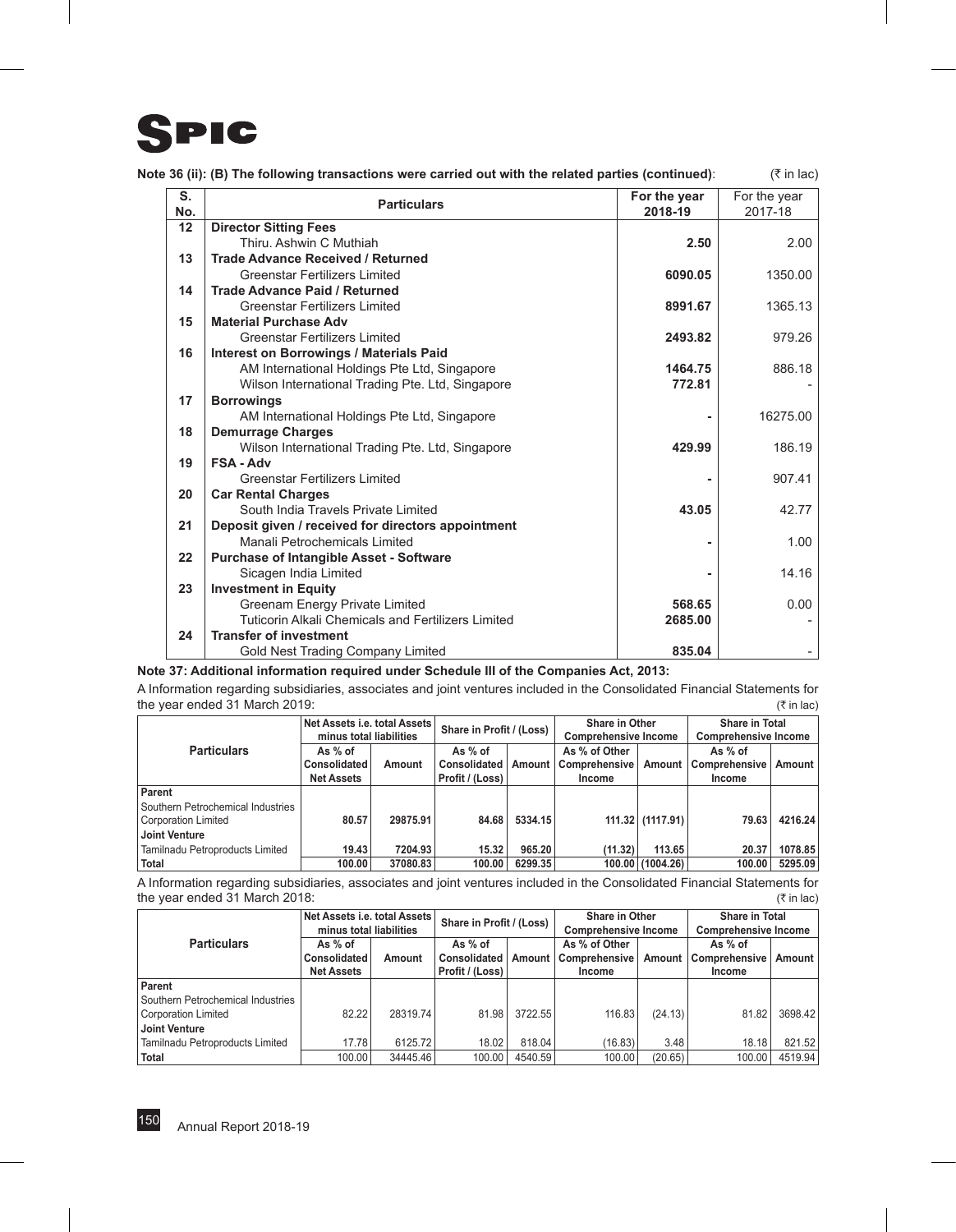

#### **Note 38: Earnings Per Equity Share:**

| <b>Particulars</b>                            | Year ended    | Year ended    |
|-----------------------------------------------|---------------|---------------|
|                                               | 31 March 2019 | 31 March 2018 |
| Face Value per share (In Rupees)              | 10            | 10            |
| Profit for the year (Rupees in lac)           | 5295.09       | 4519.94       |
| <b>Basic</b>                                  |               |               |
| Weighted Average Number of shares outstanding | 203640336     | 203640336     |
| Earnings per share (In Rupees)                | 2.60          | 2.22          |
| <b>Diluted</b>                                |               |               |
| Weighted Average Number of shares outstanding | 203640336     | 203640336     |
| Earnings per share (In Rupees)                | 2.60          | 2.22          |

#### **Note 39: Financial Instruments:**

#### **39.1: Capital Management:**

For the purpose of the Company's capital management, capital includes issued equity capital and all other equity reserves attributable to the equity shareholders. The primary objective of the Company's capital management is to ensure that it maintains a strong credit rating and capital ratios in order to support its business and maximise shareholder value.

The Company monitors capital using a gearing ratio, which is net debt divided by total capital. The Company includes within net debt, all non - current and current borrowings reduced by cash and cash equivalents.

The following table summarises the capital of the Company:  $(\bar{z} \text{ in } |a c)$ 

|    | THE TUILUMING LADIE SUMMING ISES THE CAPITAL OF THE COMPANY. |               |               |
|----|--------------------------------------------------------------|---------------|---------------|
|    | <b>Particulars</b>                                           | As at         | As at         |
|    |                                                              | 31 March 2019 | 31 March 2018 |
| a) | Equity                                                       | 37080.83      | 34445.46      |
| b) | Non - Convertible preference share                           | 1250.00       | 1250.00       |
| C) | Borrowings other than non - convertible preference shares    | 38785.56      | 25028.69      |
| d) | Less: Cash and Cash equivalents                              | (7709.20)     | (758.65)      |
| e) | Total debt(b+c+d)                                            | 32326.36      | 25520.04      |
| f) | Overall financing(a+e)                                       | 69407.19      | 59965.50      |
| h) | Net debt to capital ratio (e/f)                              | 0.47          | 0.43          |
|    | Interest coverage ratio                                      | 2.50          | 1.86          |

In order to achieve this overall objective, the Company's capital management, amongst other things, aims to ensure that it meets financial covenants attached to the interest - bearing loans and borrowings that define capital structure requirements. Breaches in meeting the financial covenants would permit the bank to immediately call loans and borrowings. There have been no breaches in the financial covenants of any interest - bearing loans and borrowing in the current period. No changes were made in the objectives, policies or processes for managing capital during the years ended 31 March 2019 and 31 March 2018.

#### **39.2: Categories of Financial instruments:** (` in lac)

**Particulars As at 31 March 2019** As at 31 March 2018 **Financial Assets Measured at FVTOCI** a) Investments **1028.94** 1203.66 **Measured at amortised cost** b) Trade receivables **1764.96** 4745.27 c) Cash and cash equivalents **7240.52** 334.01 d) Bank balances other than (c) above **468.41 424.65 468.41 424.65** e) Other Financial Assets - Current Asset **107000.31 107000.31** 52729.46<br>199.49 **107000.31 107000.31** 52729.46 f) Other Financial Assets - Non Current Asset **Financial Liabilities Measured at amortised cost** a) Borrowings - Current Liabilities **27170.06** 10003.69 b) Borrowings - Non Current Liabilities **12865.50** 16275.00 c) Trade payables **120872.40 120872.40 120872.40 73906.37**<br>d) Other financial liabilities - Current Liabilities **1208114 120872.40 404.14 13953.77** d) Other financial liabilities - Current Liabilities **404.14** 3953.77<br>
e) Other Financial Liabilities - Non Current Liabilities **1998 1898 1898 1898 1899 189**80.98 e) Other Financial Liabilities - Non Current Liabilities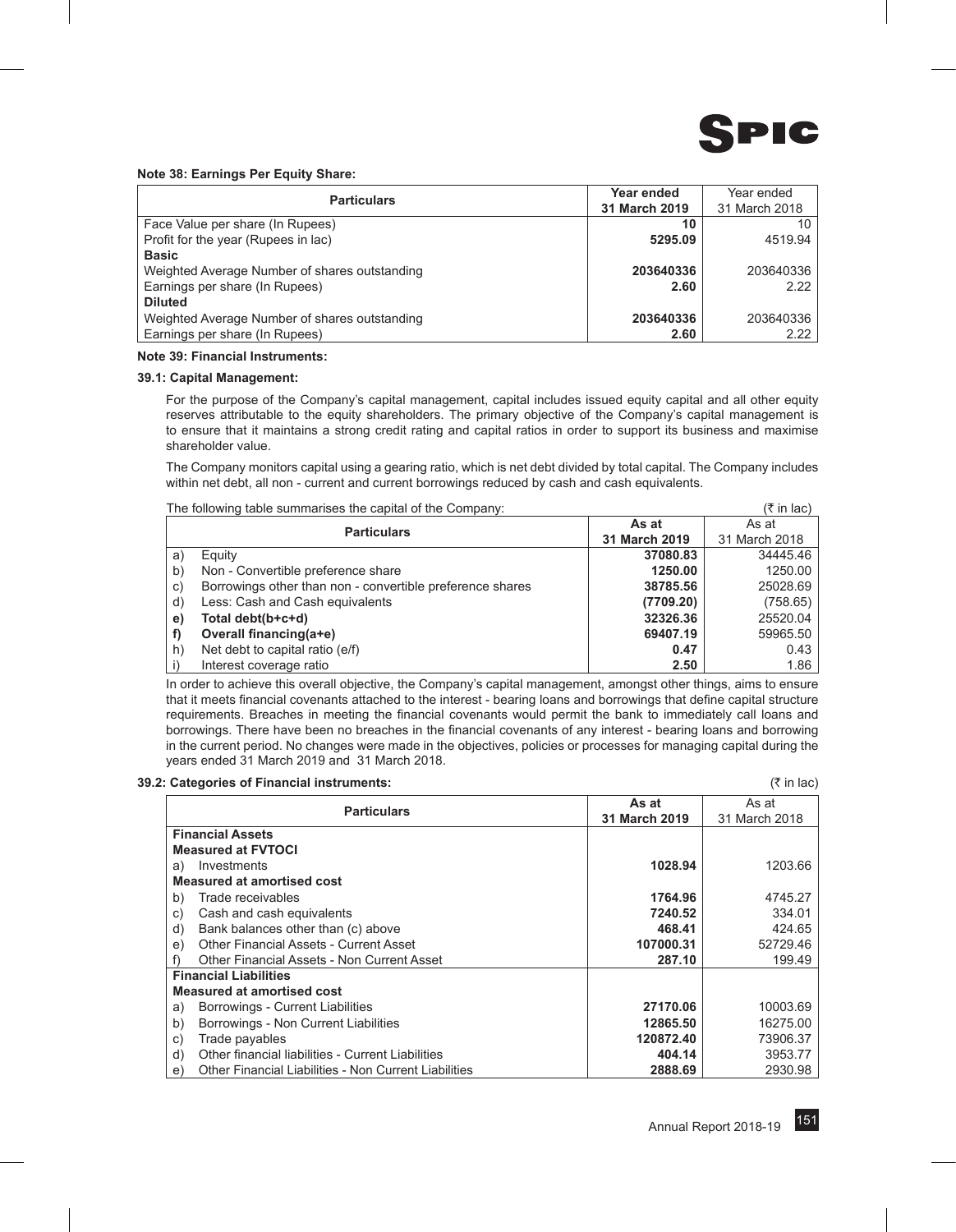

#### **39.3: Financial Risk and Management Objectives:**

The Company's activities expose it to a variety of financial risks, credit risks, liquidity risks and market risks.

The Company's board of directors has overall responsibility for the establishment and oversight of the risk management framework.

The risk management policies are established to identify and analyse the risks faced by the company, to set appropriate risk limits and controls and to monitor risks and adhere to limits. Risk management policies and systems are reviewed regularly to reflect changes in market conditions and company's activities. The company, through its training and management standards and procedures, aims to maintain a disciplined and constructive control environment in which all employees understand their roles and obligations.

#### **1. Credit Risk:**

Credit risk is the risk that counterparty will not meet its obligations under a financial instrument or customer contract, leading to a financial loss. The Company is exposed to credit risk from its operating activities (primarily trade receivables) and from its financing activities, including deposits with banks and financial institutions, foreign exchange transactions and other financial instruments.

#### **Trade receivables and subsidy receivable:**

The Company receivables can be classified into two categories, one is from the customers into the market and second one is from the Government in the form of subsidy. As far as Government portion of receivables are concerned, credit risk is nil. For market receivables from the customers, the Company extends credit to customers in normal course of business. The Company considers factors such as credit track record in the market and past dealings for extension of credit to customers. The Company monitors the payment track record of the customers. Outstanding customer receivables are regularly monitored. The Company evaluates the concentration of risk with respect to trade receivables as low, as its customers are located in several jurisdictions and operate in largely independent markets. The Company has also taken security deposits from its customers, which mitigate the credit risk to some extent".

#### **2. Liquidity Risks:**

Liquidity risk is the risk that the company will encounter difficulty in meeting the obligations associated with its financial liabilities that are settled by delivering cash or another financial asset. The company's approach to managing liquidity is to ensure, as far as possible, that it will always have sufficient liquidity to meet its liabilities when due, under both normal and stressed conditions, without incurring unacceptable losses or risking damage to the company's reputation.

The table below provides the details regarding the contractual maturities of significant financial liabilities as follows;

 $(\bar{\tau}$  in lac)

| <b>Particulars</b>        | Less than<br>3 months | 3 to 12<br>months        | 1 to $5$<br>years | More than<br>5 years     | <b>Total</b> |
|---------------------------|-----------------------|--------------------------|-------------------|--------------------------|--------------|
| 31 March 2019             |                       |                          |                   |                          |              |
| Short term borrowings     | 22367.35              |                          |                   | ۰                        | 22367.35     |
| Long - term borrowings    |                       | 3409.50                  | 9456.00           | ۰                        | 12865.50     |
| Trade payables            | 120872.95             |                          |                   | ٠                        | 120872.95    |
| Other financial liability |                       | 3292.83                  |                   |                          | 3292.83      |
| Total                     | 143240.30             | 6702.33                  | 9456.00           | ٠                        | 159398.63    |
| 31 March 2018             |                       |                          |                   |                          |              |
| Short term borrowings     | 5383.03               | $\overline{\phantom{a}}$ |                   |                          | 5383.03      |
| Long - term borrowings    |                       | $\qquad \qquad -$        | 16275.00          | $\overline{\phantom{a}}$ | 16275.00     |
| Trade payables            | 73906.37              |                          |                   |                          | 73906.37     |
| Other financial liability |                       | 6884.75                  |                   |                          | 6884.75      |
| <b>Total</b>              | 79289.40              | 6884.75                  | 16275.00          |                          | 102449.15    |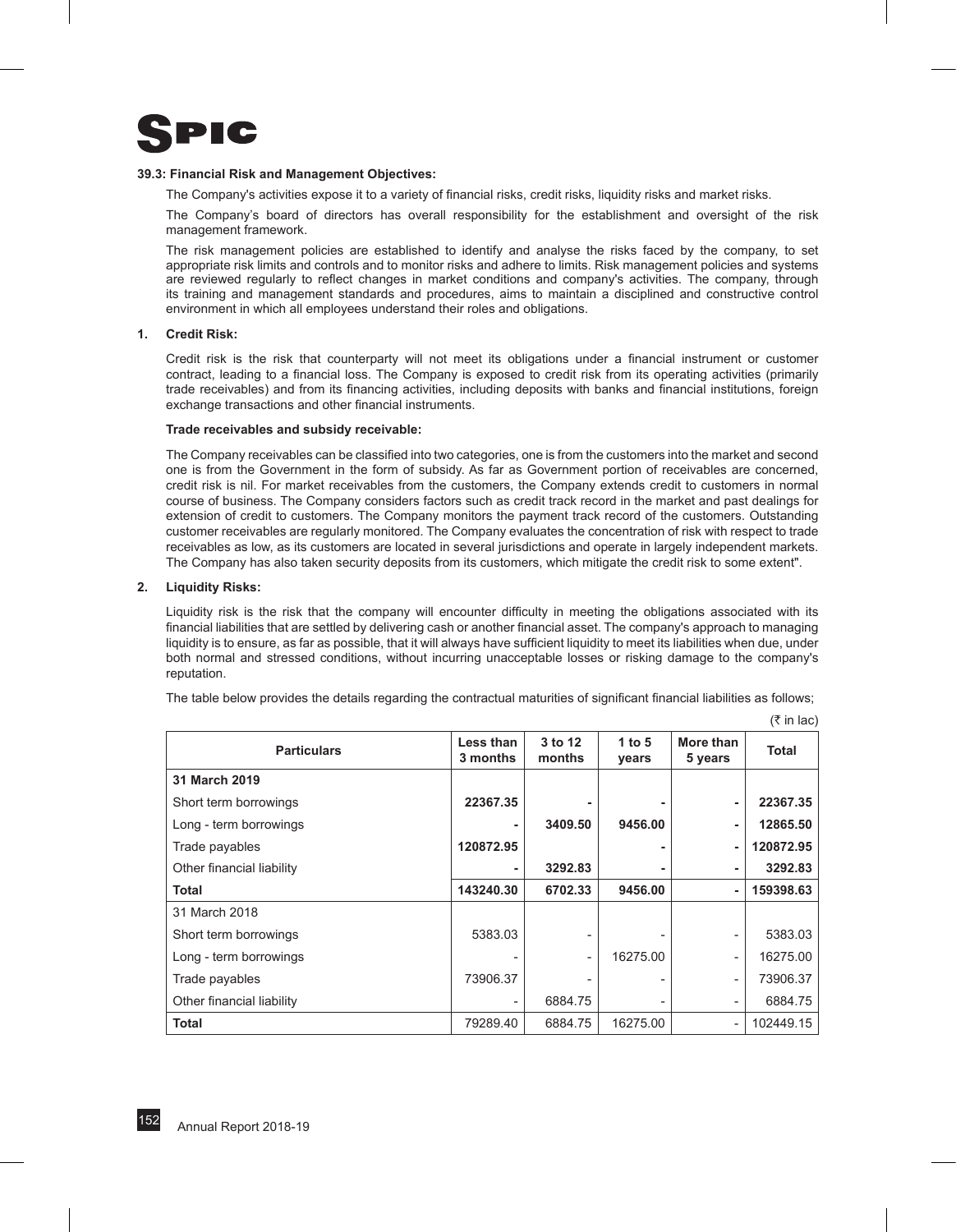

 $(1 - M)$   $(1 - M)$ 

#### **3. Market Risk:**

Market risk is ths risk that changes in market prices, such as foreign exchange rates and Interest rates will affect the company's income or the value of its holdings of financial instruments. The objective of market risk management is to manage and control market risk exposures within acceptable parameters while optimising the returns.

#### **4. Foreign Currency Risks:**

The company is exposed to currency risk to the extend that there is a mismatch between the currencies in which transactions are denominated and the functional currency of the company. The functional currency of the company is Indian Rupees (INR). The currency in which these transactions are primarily denominated is US Dollars (USD).

#### **a. The carrying amounts of the Company's foreign currency denominated monetary assets and monetary liabilities based on gross exposure at the end of the reporting period is as under:**

|                                         |                        | (In Million USD)       |
|-----------------------------------------|------------------------|------------------------|
| <b>Particulars of liabilities</b>       | As at<br>31 March 2019 | As at<br>31 March 2018 |
| <b>Trade Payables</b>                   |                        |                        |
| Amount due on account of goods supplied | 115.35                 | 74.06                  |

#### **b. Foreign currency sensitivity analysis:**

The following table demonstrates the sensitivity to a reasonably possible change in the US dollar exchange rate (or any other material currency), with all other variables held constant, of the Company's profit before tax (due to changes in the fair value of monetary assets and liabilities). The Company's exposure to foreign currency changes for all other currencies is not material.  $($ ₹ in lac)

| Currency impact relating to the foreign | As at 31 March 2019   |                | As at 31 March 2018 |           |
|-----------------------------------------|-----------------------|----------------|---------------------|-----------|
| currencies of                           | <b>Profit or loss</b> | <b>E</b> quity | Profit or loss      | Equity    |
| Rs/USD - increase by INR 2              | 2307.06               | 2307.06        | 1091.31             | 1091.31   |
| Rs/USD - decrease by INR 2              | (2307.06)             | (2307.06)      | (1091.31)           | (1091.31) |

#### **5. Interest Rate Risks:**

Interest rate risk is the risk that the fair value or future cash flows of a financial instrument will fluctuate because of changes in market interest rates. The Company's outstanding debt in local currency is on fixed rate basis and hence not subject to interest rate risk.

#### **6. Commodity Price Risk:**

The company's operating activities require the ongoing purchase of imported raw materials and imported fertilizers.

- (i) The company's operating activities require the ongoing purchase of Naptha and Fuel Oil. Naptha and fuel oil being an international commodity is subject to price fluctuation on account of the change in the crude oil prices, demand supply pattern of naptha and exchange rate fluctuations. The company is affected by the price volatility of the naptha/fuel oil as under the Urea pricing formula the subsidy would be paid based on the retention price computed on the lower of Naptha / Fuel Oil or Regasified Liquified Natural Gas (RLNG).
- (ii) The company deals in purchase of imported urea, which are imported by the company and sold in the domestic market. The import prices of these goods are governed by international prices. There is a price and material availability risk, which may not be in line to meet the domestic market requirement. The risk is also with domestic manufacturers whose costing is based on majorly imported raw materials and small value - add. However, a dynamic alignment of procurement to sales and constant review of market conditions and competitors costing help in mitigating the impact.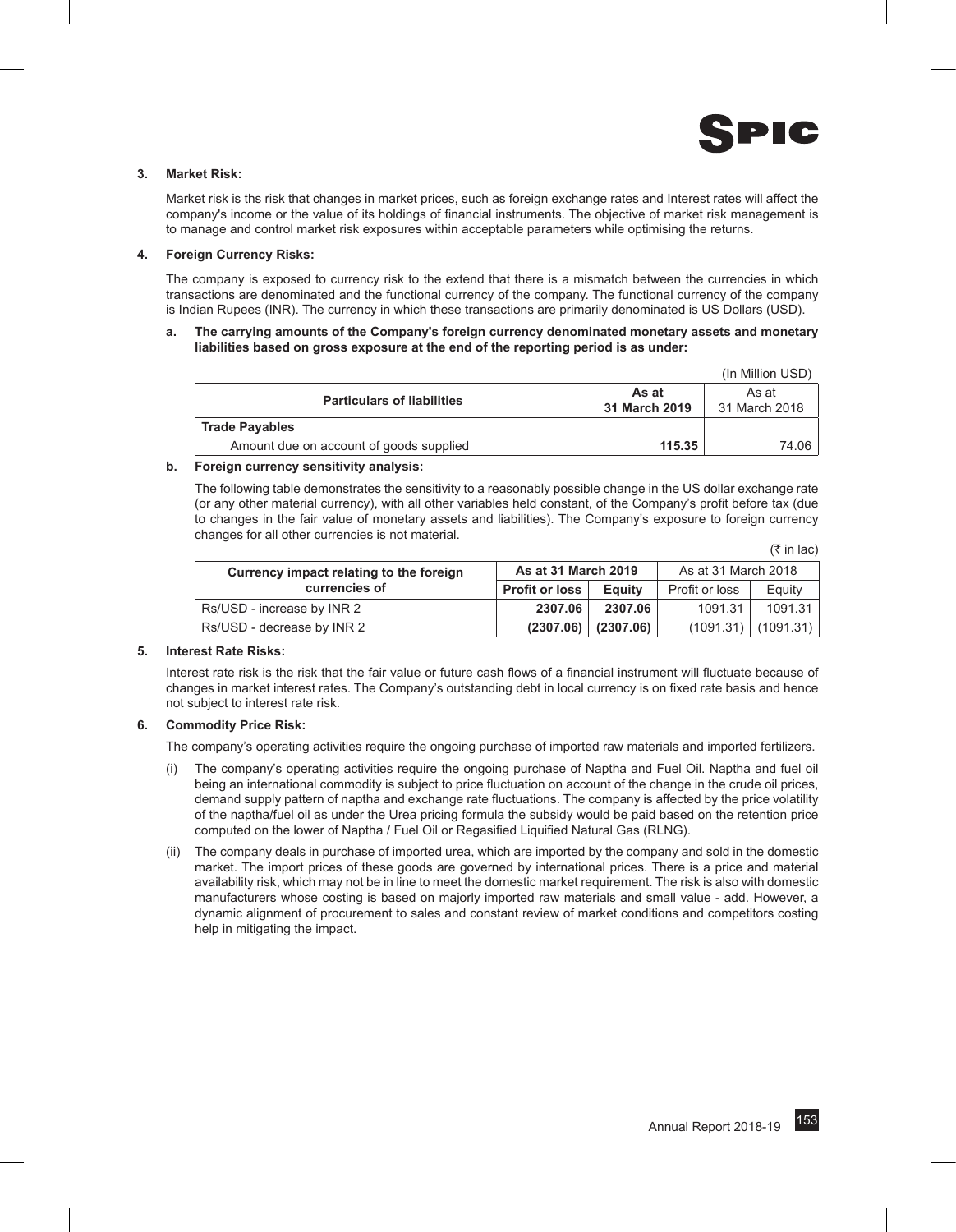Fair Value Measurements:

| As at 31 March, 2019                                         |               |                                             |                                           | Carrying Amount                                        |                                   |                    |           | Fair Value   |                |
|--------------------------------------------------------------|---------------|---------------------------------------------|-------------------------------------------|--------------------------------------------------------|-----------------------------------|--------------------|-----------|--------------|----------------|
| Particulars                                                  | <b>Note</b>   | amortised<br>Assets at<br>Financial<br>cost | Financial<br>Assets<br><b>FVTOCI</b><br>đ | amortised cost<br>liabilities at<br>Financial<br>Other | carrying<br>value<br><b>Total</b> | Level <sub>1</sub> | Level 2   | Level 3      |                |
| Assets                                                       |               |                                             |                                           |                                                        |                                   |                    |           |              |                |
| Financial Assets measured at fair value                      |               |                                             |                                           |                                                        |                                   |                    |           |              |                |
| Investments in quoted equity instruments at<br><b>FVTOCI</b> | 6C(1)         | ï                                           | 929.26                                    | ı                                                      | 929.26                            | 929.26             | ı         |              | ı              |
| Financial Assets not measured at fair<br>value               |               |                                             |                                           |                                                        |                                   |                    |           |              |                |
| Trade Receivables                                            | $\frac{1}{2}$ | 1764.96                                     | $\blacksquare$                            | $\mathbf{I}$                                           | 1764.96                           | f,                 | 1764.96   |              | $\blacksquare$ |
| Cash and Cash Equivalents                                    | 11(A)         | 7240.52                                     |                                           | J.                                                     | 7240.52                           |                    | 7240.52   | J.           |                |
| Other Bank balances                                          | 11(B)         | 468.68                                      | ı                                         | $\blacksquare$                                         | 468.68                            | ı                  | 468.68    |              |                |
| Other financial assets                                       | 7 (A&B)       | 107287.41                                   |                                           |                                                        | 107287.41                         |                    | 107287.41 |              |                |
| <b>Total</b>                                                 |               | 116761.57                                   | 929.26                                    |                                                        | 117690.83                         | 929.26             | 116761.57 |              |                |
| Liabilities                                                  |               |                                             |                                           |                                                        |                                   |                    |           |              |                |
| Financial Liabilities not measured at fair<br>value          |               |                                             |                                           |                                                        |                                   |                    |           |              |                |
| Non Current Borrowings                                       | 15            |                                             |                                           | 12865.50                                               | 12865.50                          | $\blacksquare$     | 12865.50  | $\mathbf{I}$ |                |
| Current Borrowings                                           | 17            |                                             |                                           | 23760.56                                               | 23760.56                          |                    | 23760.56  | ı            |                |
| Trade payables                                               | $\frac{8}{3}$ |                                             |                                           | 120872.95                                              | 120872.95                         |                    | 120872.95 |              |                |
| Other financial liabilities                                  | 16 (A&B)      |                                             |                                           | 6702.33                                                | 6702.33                           |                    | 6702.33   |              |                |
| <b>Total</b>                                                 |               |                                             |                                           | 164201.34                                              | 164201.34                         | $\blacksquare$     | 164201.34 |              |                |

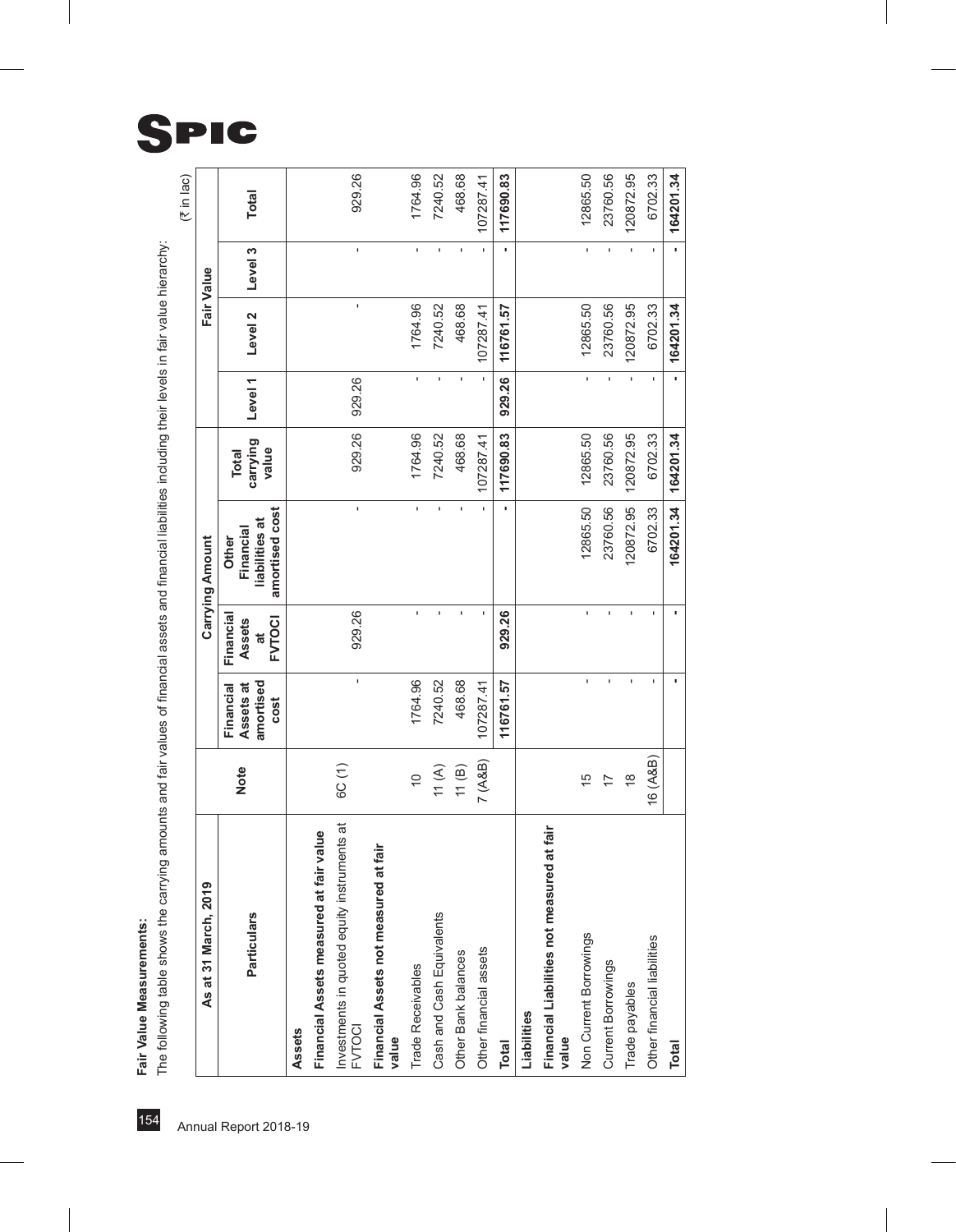| Fair Value Measurements (continued):                  |                |                                             |                                         |                                                     |                            |                    |            |                | $(3 \in \mathbb{N} \mid \mathsf{Jac})$ |
|-------------------------------------------------------|----------------|---------------------------------------------|-----------------------------------------|-----------------------------------------------------|----------------------------|--------------------|------------|----------------|----------------------------------------|
| As at 31 March, 2018                                  |                |                                             |                                         | Carrying Amount                                     |                            |                    | Fair Value |                |                                        |
| Particulars                                           | Note           | amortised<br>Assets at<br>Financial<br>cost | Financial<br>Assets at<br><b>FVTOCI</b> | Other Financial<br>amortised cost<br>liabilities at | carrying<br>value<br>Total | Level <sub>1</sub> | Level 2    | Level 3        | Total                                  |
| Assets                                                |                |                                             |                                         |                                                     |                            |                    |            |                |                                        |
| Financial Assets measured at fair value               |                |                                             |                                         |                                                     |                            |                    |            |                |                                        |
| Investments in quoted equity instruments at<br>FVTOCI | 6C(1)          | ï                                           | 1203.66                                 |                                                     | 1203.66                    | 1203.66            | ı          | ï              | 1203.66                                |
| at fair value<br>Financial Assets not measured        |                |                                             |                                         |                                                     |                            |                    |            |                |                                        |
| Trade Receivables                                     | $\tilde{=}$    | 4745.27                                     | $\mathbf{I}$                            | $\mathbf{I}$                                        | 4745.27                    |                    | 4745.27    | $\blacksquare$ | 4745.27                                |
| Cash and Cash Equivalents                             | $11(A)$        | 334.01                                      | ï                                       | f,                                                  | 334.01                     |                    | 334.01     | f.             | 334.01                                 |
| Other Bank balances                                   | 11(B)          | 424.65                                      | ï                                       | ı                                                   | 424.65                     |                    | 424.65     | Ţ              | 424.65                                 |
| Other financial assets                                | 7 (A&B)        | 52928.95                                    |                                         |                                                     | 52928.95                   |                    | 52928.95   |                | 52928.95                               |
| <b>Total</b>                                          |                | 58432.88                                    | 1203.66                                 |                                                     | 59636.54                   | 1203.66            | 58432.88   |                | 59636.54                               |
| Liabilities                                           |                |                                             |                                         |                                                     |                            |                    |            |                |                                        |
| Financial Liabilities not measured at fair<br>value   |                |                                             |                                         |                                                     |                            |                    |            |                |                                        |
| Non Current Borrowings                                | $\frac{5}{1}$  | ï                                           | $\mathbf{I}$                            | 16275.00                                            | 16275.00                   | Î.                 | 16275.00   | $\mathbf{r}$   | 16275.00                               |
| Current Borrowings                                    | $\overline{1}$ |                                             | Ĭ.                                      | 10003.69                                            | 10003.69                   |                    | 10003.69   | $\mathbf{I}$   | 10003.69                               |
| Trade payables                                        | $\frac{8}{1}$  |                                             |                                         | 73906.37                                            | 73906.37                   |                    | 73906.37   |                | 73906.37                               |
| Other financial liabilities                           | 16 (A&B)       |                                             |                                         | 6884.75                                             | 6884.75                    |                    | 6884.75    |                | 6884.75                                |
| <b>Total</b>                                          |                | f,                                          | f,                                      | 107069.81                                           | 107069.81                  |                    | 107069.81  |                | 107069.81                              |
|                                                       |                |                                             |                                         |                                                     |                            |                    |            |                |                                        |

ź

# **Note 40:**

Previous year's figures have been regrouped / reclassified wherever necessary to conform presentation as required by Schedule III of the Act. (a) Previous year's figures have been regrouped / reclassified wherever necessary to conform presentation as required by Schedule III of the Act.  $\widehat{a}$ 

Previous year figures are given in brackets. (b) Previous year figures are given in brackets.  $\widehat{e}$  The Board of Directors has reviewed the realizable value of all current assets of the Company and has confirmed that all the value of such assets in the orilinary course of business will not be less than the value af which (c) The Board of Directors has reviewed the realizable value of all current assets of the Company and has confirmed that all the value of such assets in the ordinary course of business will not be less than the value at which these are recognized in the financial statements. Further, the board, duly taking into account all relevant disclosures made, has approved these financial statement for the year ended 31 March 2019 in its meeting held on 23 May 2019. account all relevant disclosures made, has approved these financial statement for the year ended 31 March 2019 in its meeting held on 23 May 2019. $\odot$ 

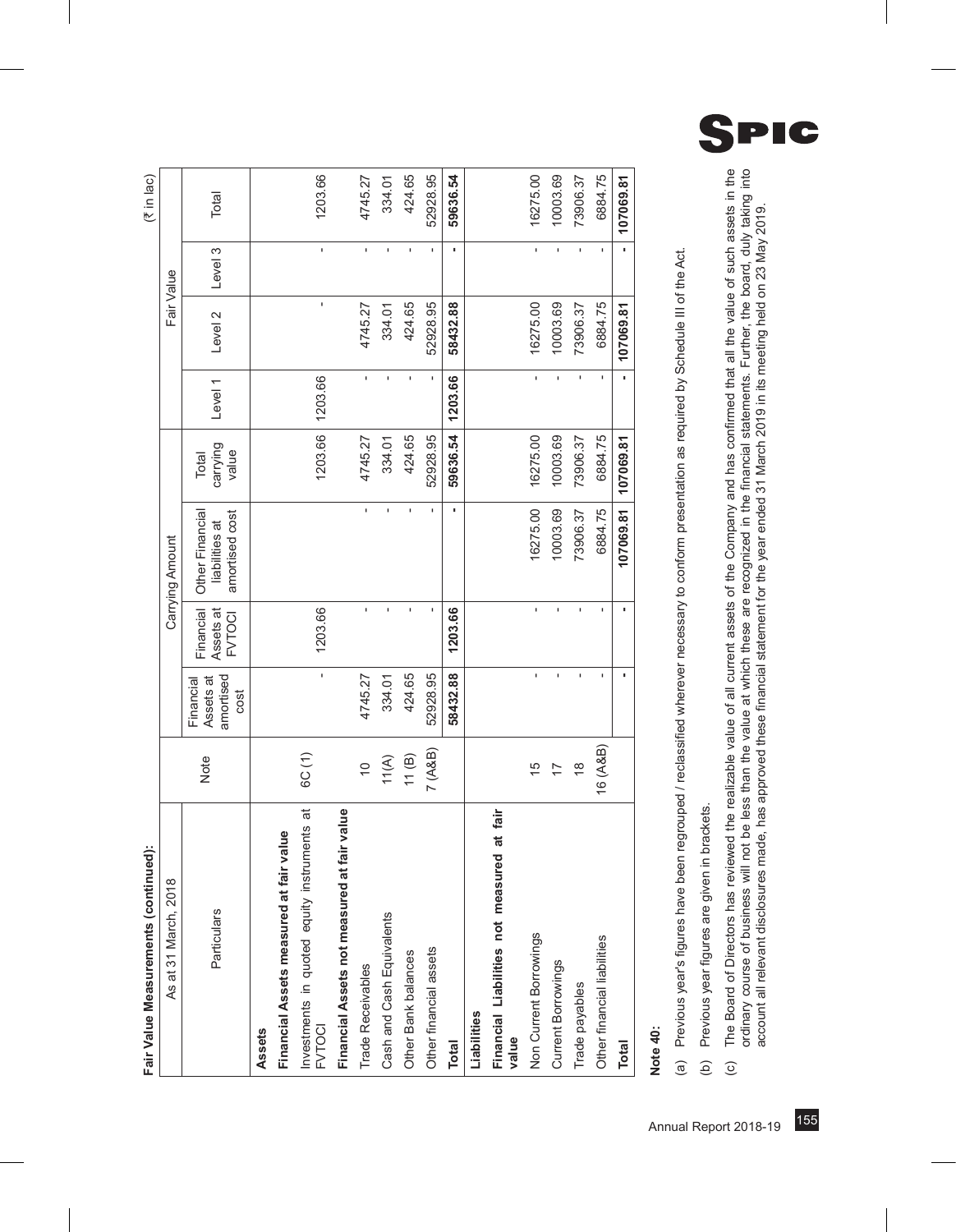

#### **ATTACHMENT TO THE FINANCIAL STATEMENTS**

#### **FORM AOC-1**

(Pursuant to first proviso to sub-section (3) of section 129 read with rule 5 of Companies (Accounts), Rules, 2014)

#### **Associates and Joint Ventures**

Statement pursuant to Section 129 (3) of the Companies Act, 2013 related to Associate Companies and Joint Ventures:

| Name of Associates / Joint<br><b>Ventures</b>                                                                            | <b>Tuticorin Alkali</b><br><b>Chemicals</b><br>and Fertilizers<br>Limited                             | <b>Gold Nest</b><br><b>Trading</b><br>Company<br>Limited                                       | Greenam<br>Energy<br><b>Private</b><br>Limited | <b>National Aromatics</b><br>and Petrochemicals<br>Corporation<br>Limited                | <b>Tamilnadu</b><br><b>Petroproducts</b><br>Limited                            |
|--------------------------------------------------------------------------------------------------------------------------|-------------------------------------------------------------------------------------------------------|------------------------------------------------------------------------------------------------|------------------------------------------------|------------------------------------------------------------------------------------------|--------------------------------------------------------------------------------|
| 1. Latest Audited Balance<br><b>Sheet Date</b>                                                                           | 31-Mar-19                                                                                             | 31-Mar-19                                                                                      | 31-Mar-19                                      | 31-Mar-19                                                                                | 31-Mar-19                                                                      |
| 2. Shares of Associate /<br>Joint Ventures held by<br>the company on the year<br>end                                     |                                                                                                       |                                                                                                |                                                |                                                                                          |                                                                                |
| No. Shares                                                                                                               | 53530113                                                                                              | 249000                                                                                         | 5686502                                        | 25000                                                                                    | 15234375                                                                       |
| Amount of Investment in<br>Associates / Joint Venture (₹)                                                                | 662066946                                                                                             | 25024500                                                                                       | 56865020                                       | 250000                                                                                   | 198046875                                                                      |
| Extent of Holding (%)                                                                                                    | 43.94%                                                                                                | 32.76%                                                                                         | 20.00%                                         | 50.00%                                                                                   | 16.93%                                                                         |
| 3. Description of how there<br>is significant influence                                                                  | Control of over<br>20%                                                                                | Control of over<br>20%                                                                         | Control of<br>20%                              | Control of 50%                                                                           | Control of<br><b>Business</b><br>decisions under<br>Joint Venture<br>Agreement |
| 4. Reason why the<br><b>Associates / Joint</b><br>Venture is not<br>consolidated                                         | <b>Not</b><br>considered for<br>consolidation,<br>since carrying<br>amount is Nil as<br>per Ind AS 28 | Not<br>considered for<br>consolidation.<br>since carrying<br>amount is Nil as<br>per Ind AS 28 | <b>Not</b><br>Applicable                       | Not considered for<br>consolidation, since<br>carrying amount is<br>Nil as per Ind AS 28 | Not Applicable                                                                 |
| 5. Networth attributable<br>to Shareholding as per<br>latest audited Balance<br>Sheet $(3 \nvert \cdot \mathsf{in}$ Lac) | (7661.84)                                                                                             | 25.25                                                                                          | 568.01                                         | 436.23                                                                                   | 7197.64                                                                        |
| 6. Profit / (Loss) for the year                                                                                          |                                                                                                       |                                                                                                |                                                |                                                                                          |                                                                                |
| Considered in<br>i.<br>Consolidation                                                                                     |                                                                                                       |                                                                                                | (0.36)                                         |                                                                                          | 1079.21                                                                        |
| ii.<br>Not Considered in<br>Consolidation (₹ in lac)                                                                     | (1655.55)                                                                                             | 0.25                                                                                           |                                                | (999.73)                                                                                 |                                                                                |

Names of Associates or Joint Ventures which are yet to commence operations - National Aromatics and Petrochemicals Corporation Limited (Joint Venture) & Greenam Energy Private Limited (Associate).

> For and on behalf of the Board of Directors **ASHWIN C MUTHIAH** Chairman DIN:00255679

**SASHIKALA SRIKANTH S R RAMAKRISHNAN**<br>Director **Minole** - Time Director

DIN: 01678374

Place : Chennai **K R ANANDAN M B GANESH**

Whole -Time Director<br>DIN:00120126

Date : 23 May 2019 Chief Financial Officer Secretary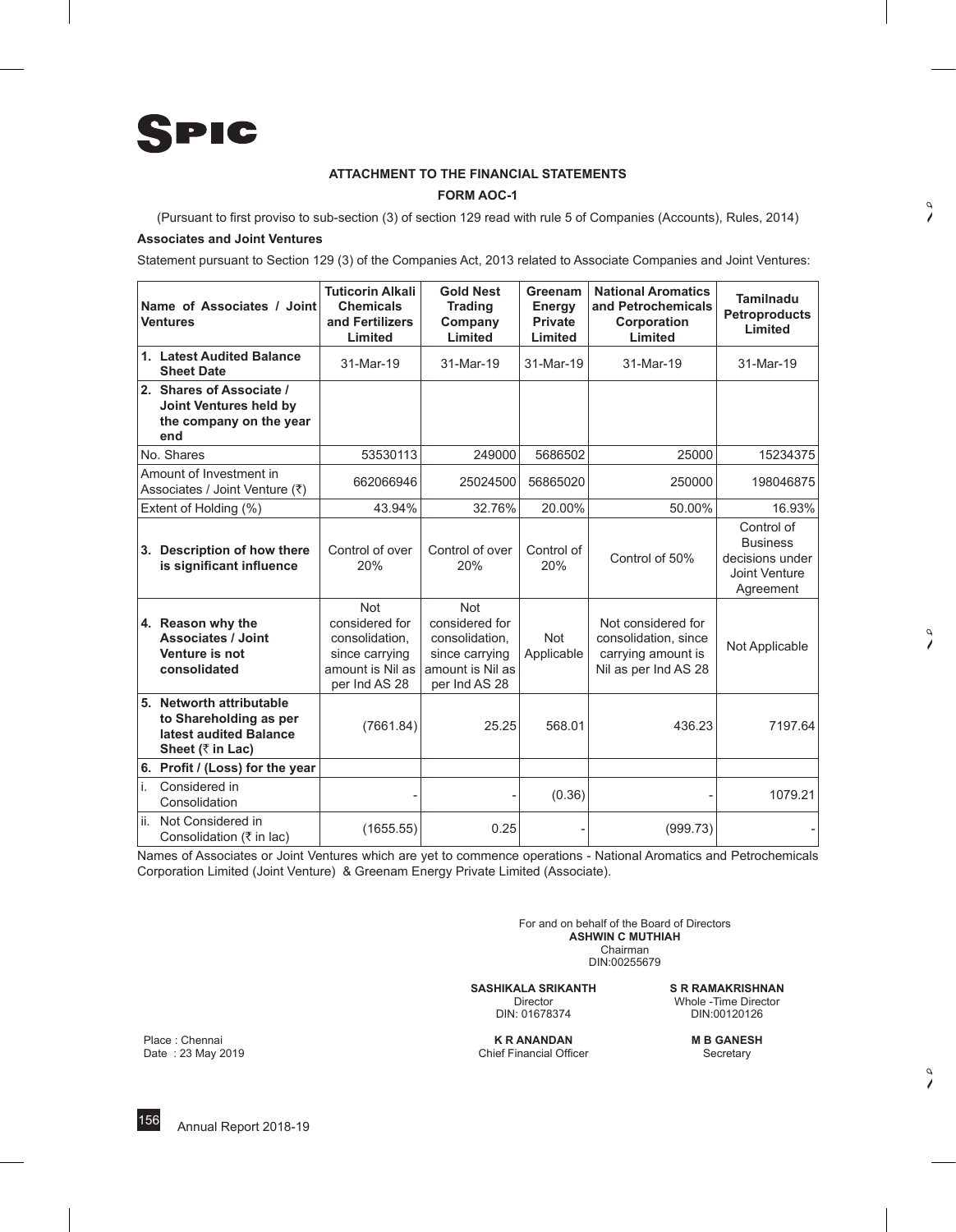# **SOUTHERN PETROCHEMICAL INDUSTRIES CORPORATION LIMITED**

"SPIC House" No 88, Mount Road, Guindy, Chennai 600 032. CIN: L11101TN1969PLC005778

# **PROXY FORM**

| Name of the Member (s)      |  |
|-----------------------------|--|
| <b>Registered Address</b>   |  |
| E-mail Id                   |  |
| Folio No / DP ID- Client ID |  |

I / we being the Member(s) of shares of the above named Company, hereby appoint

|  | E-mail Id : ……………………………………………… |  |
|--|--------------------------------|--|

as my/our proxy to attend and vote (on a poll) for me/us and on my/our behalf at the 48th Annual General Meeting of the Company, to be held on Thursday, the 8th day of August 2019 at 11.15 A.M. at Rajah Annamalai Mandram, Chennai and at any adjournment thereof in respect of such resolutions as are indicated below:

| SI.<br><b>No</b> | <b>Resolution / Subject</b>                                                                                                                                                  | For | Against |
|------------------|------------------------------------------------------------------------------------------------------------------------------------------------------------------------------|-----|---------|
| 1                | To consider and adopt                                                                                                                                                        |     |         |
|                  | The audited financial statement of the Company for the financial year ended 31st<br>a.<br>March 2019 and the Reports of the Board of Directors and Auditors thereon.         |     |         |
|                  | The audited consolidated financial statement of the Company for the financial year<br>b.<br>ended 31st March 2019                                                            |     |         |
| 2                | Appointment of Mr. B Elangovan, as Director of the Company.                                                                                                                  |     |         |
| 3                | Appointment of Mr. Arun Roy, IAS as Nominee Director representing TIDCO.                                                                                                     |     |         |
| 4                | Appointment of Dr Aneesh Sekhar. S, IAS as Nominee Director representing TIDCO.                                                                                              |     |         |
| 5                | Appointment of Mr. Debendranath Sarangi as Independent Director of the Company                                                                                               |     |         |
| 6                | Appointment of Mr. B Narendran, as Independent Director of the Company.                                                                                                      |     |         |
| 7                | Appointment of Ms. Sashikala Srikanth, as Independent Director of the Company.                                                                                               |     |         |
| 8                | Ratification of appointment of Thiru T R Tantri pursuant to Section 148 of the<br>Companies Act, 2013 as Cost Auditor of the Company on a remuneration of ₹1,50,000/-        |     |         |
| 9                | To approve the transactions entered into by the Company with a related party during<br>the year 2018-19 considered material as per Regulation 23 of the Listing Regulations. |     |         |
| 10 <sup>°</sup>  | To approve the investments made by the Company in Mercantile Ventures Limited and<br>South India Travels Private Limited                                                     |     |         |

Signed this ......…… day of…....…… 2019

 $\mathbb X$ 

 $\chi$ 

 $\frac{1}{\chi}$ 

SPIC

Signature of the Shareholder Signature of the Proxy holder(s) Affix Re

1/- Revenue Stamp

**Note: This form of proxy in order to be effective should be duly completed and deposited at the Registered Office of the Company, not less than 48 hours before the commencement of the meeting.**